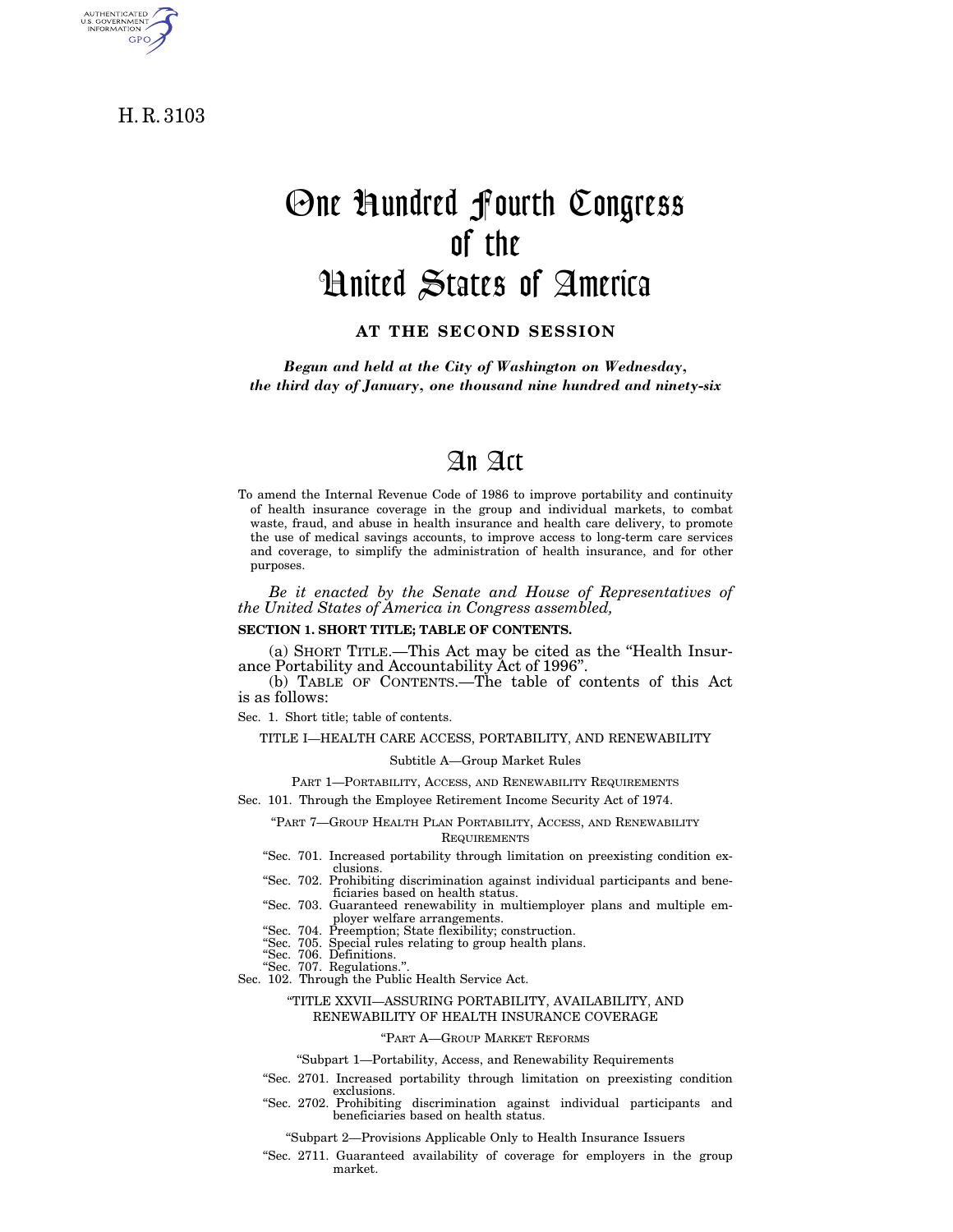#### ''Sec. 2712. Guaranteed renewability of coverage for employers in the group market.

''Sec. 2713. Disclosure of information.

#### ''Subpart 3—Exclusion of Plans; Enforcement; Preemption

- ''Sec. 2721. Exclusion of certain plans. ''Sec. 2722. Enforcement. ''Sec. 2723. Preemption; State flexibility; construction.
- 

#### ''PART C—DEFINITIONS; MISCELLANEOUS PROVISIONS

- ''Sec. 2791. Definitions.
- ''Sec. 2792. Regulations.''.
- Sec. 103. Reference to implementation through the Internal Revenue Code of 1986.

# Sec. 104. Assuring coordination.

#### Subtitle B—Individual Market Rules

Sec. 111. Amendment to Public Health Service Act.

#### ''PART B—INDIVIDUAL MARKET RULES

- ''Sec. 2741. Guaranteed availability of individual health insurance coverage to certain individuals with prior group coverage.
- ''Sec. 2742. Guaranteed renewability of individual health insurance coverage. ''Sec. 2743. Certification of coverage. ''Sec. 2744. State flexibility in individual market reforms. ''Sec. 2745. Enforcement.
- 
- 
- 
- "Sec. 2746. Preemption.
- ''Sec. 2747. General exceptions.''.

#### Subtitle C—General and Miscellaneous Provisions

- 
- Sec. 191. Health coverage availability studies. Sec. 192. Report on Medicare reimbursement of telemedicine.
- Sec. 193. Allowing federally-qualified HMOs to offer high deductible plans.
- Sec. 194. Volunteer services provided by health professionals at free clinics.
- Sec. 195. Findings; severability.

#### TITLE II—PREVENTING HEALTH CARE FRAUD AND ABUSE;

#### ADMINISTRATIVE SIMPLIFICATION; MEDICAL LIABILITY REFORM

Sec. 200. References in title.

#### Subtitle A—Fraud and Abuse Control Program

- Sec. 201. Fraud and abuse control program.
- Sec. 202. Medicare integrity program.
- Sec. 203. Beneficiary incentive programs.
- Sec. 204. Application of certain health antifraud and abuse sanctions to fraud and abuse against Federal health care programs.
- Sec. 205. Guidance regarding application of health care fraud and abuse sanctions.

#### Subtitle B—Revisions to Current Sanctions for Fraud and Abuse

- Sec. 211. Mandatory exclusion from participation in Medicare and State health care programs.
- Sec. 212. Establishment of minimum period of exclusion for certain individuals and entities subject to permissive exclusion from Medicare and State health care programs.
- Sec. 213. Permissive exclusion of individuals with ownership or control interest in sanctioned entities.
- Sec. 214. Sanctions against practitioners and persons for failure to comply with statutory obligations.
- Sec. 215. Intermediate sanctions for Medicare health maintenance organizations.
- Sec. 216. Additional exception to anti-kickback penalties for risk-sharing arrangements.
- Sec. 217. Criminal penalty for fraudulent disposition of assets in order to obtain medicaid benefits.
- Sec. 218. Effective date.

#### Subtitle C—Data Collection

Sec. 221. Establishment of the health care fraud and abuse data collection program.

# Subtitle D—Civil Monetary Penalties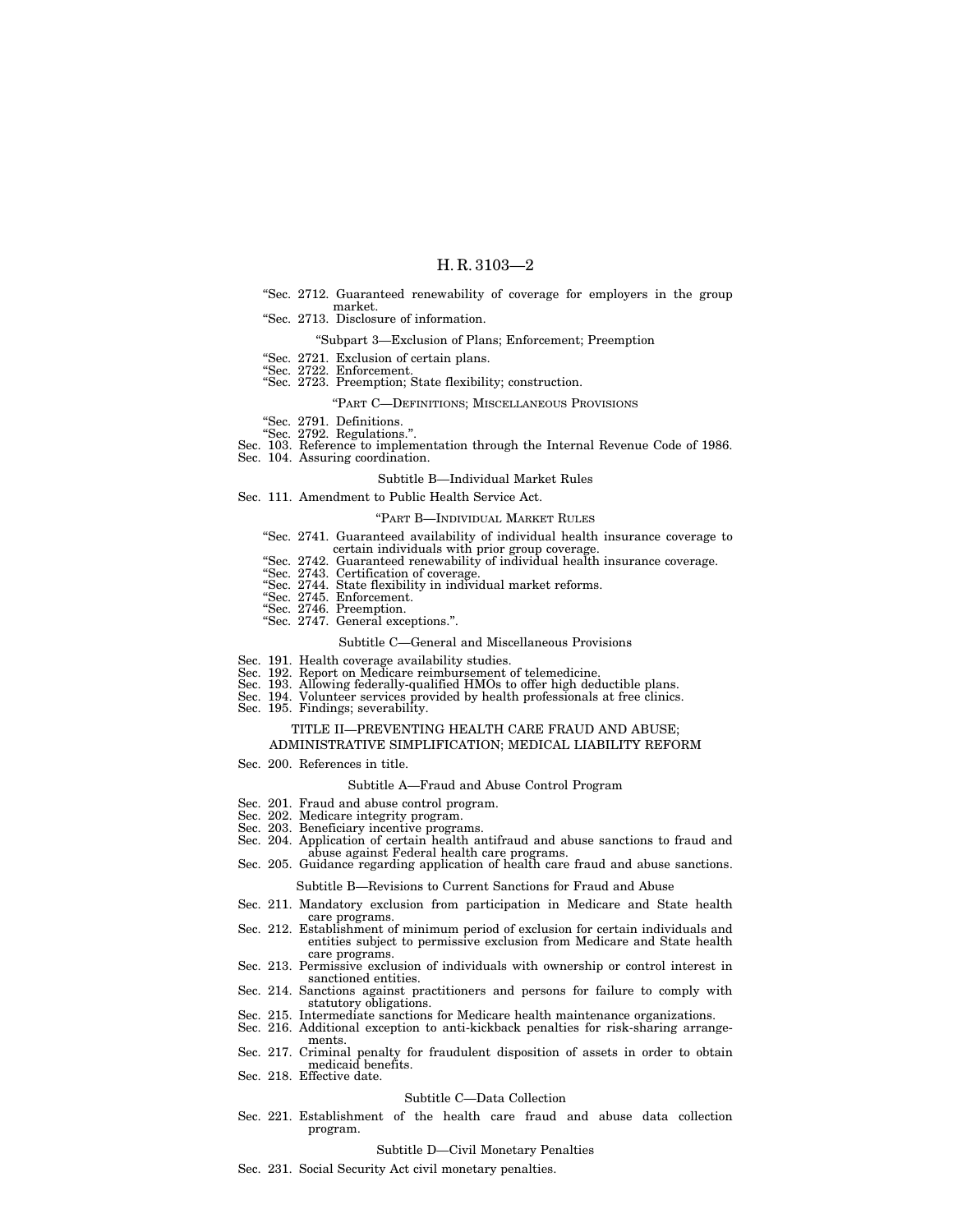#### Sec. 232. Penalty for false certification for home health services.

#### Subtitle E—Revisions to Criminal Law

- Sec. 241. Definitions relating to Federal health care offense.
- 
- Sec. 242. Health care fraud. Sec. 243. Theft or embezzlement.
- Sec. 244. False statements.
- Sec. 245. Obstruction of criminal investigations of health care offenses.
- Sec. 246. Laundering of monetary instruments.
- Sec. 247. Injunctive relief relating to health care offenses.
- Sec. 248. Authorized investigative demand procedures.
- Sec. 249. Forfeitures for Federal health care offenses. Sec. 250. Relation to ERISA authority.
- 

#### Subtitle F—Administrative Simplification

- 
- Sec. 261. Purpose. Sec. 262. Administrative simplification.

#### ''PART C—ADMINISTRATIVE SIMPLIFICATION

- 
- ''Sec. 1171. Definitions. ''Sec. 1172. General requirements for adoption of standards.
- ''Sec. 1173. Standards for information transactions and data elements.
- ''Sec. 1174. Timetables for adoption of standards.
- ''Sec. 1175. Requirements.
- "Sec. 1176. General penalty for failure to comply with requirements and stand-

ards. ''Sec. 1177. Wrongful disclosure of individually identifiable health information.

- ''Sec. 1178. Effect on State law.
- ''Sec. 1179. Processing payment transactions.''.
- Sec. 263. Changes in membership and duties of National Committee on Vital and Health Statistics.
- Sec. 264. Recommendations with respect to privacy of certain health information.

# Subtitle G—Duplication and Coordination of Medicare-Related Plans

Sec. 271. Duplication and coordination of Medicare-related plans.

#### TITLE III—TAX-RELATED HEALTH PROVISIONS

Sec. 300. Amendment of 1986 Code.

#### Subtitle A—Medical Savings Accounts

Sec. 301. Medical savings accounts.

#### Subtitle B—Increase in Deduction for Health Insurance Costs of Self-Employed Individuals

#### Sec. 311. Increase in deduction for health insurance costs of self-employed individuals.

#### Subtitle C—Long-Term Care Services and Contracts

#### PART I—GENERAL PROVISIONS

- Sec. 321. Treatment of long-term care insurance.
- Sec. 322. Qualified long-term care services treated as medical care.
- Sec. 323. Reporting requirements.

#### PART II—CONSUMER PROTECTION PROVISIONS

- Sec. 325. Policy requirements.
- Sec. 326. Requirements for issuers of qualified long-term care insurance contracts.
- Sec. 327. Effective dates.

#### Subtitle D—Treatment of Accelerated Death Benefits

- Sec. 331. Treatment of accelerated death benefits by recipient.
- Sec. 332. Tax treatment of companies issuing qualified accelerated death benefit riders.

#### Subtitle E—State Insurance Pools

- Sec. 341. Exemption from income tax for State-sponsored organizations providing health coverage for high-risk individuals.
- Sec. 342. Exemption from income tax for State-sponsored workmen's compensation reinsurance organizations.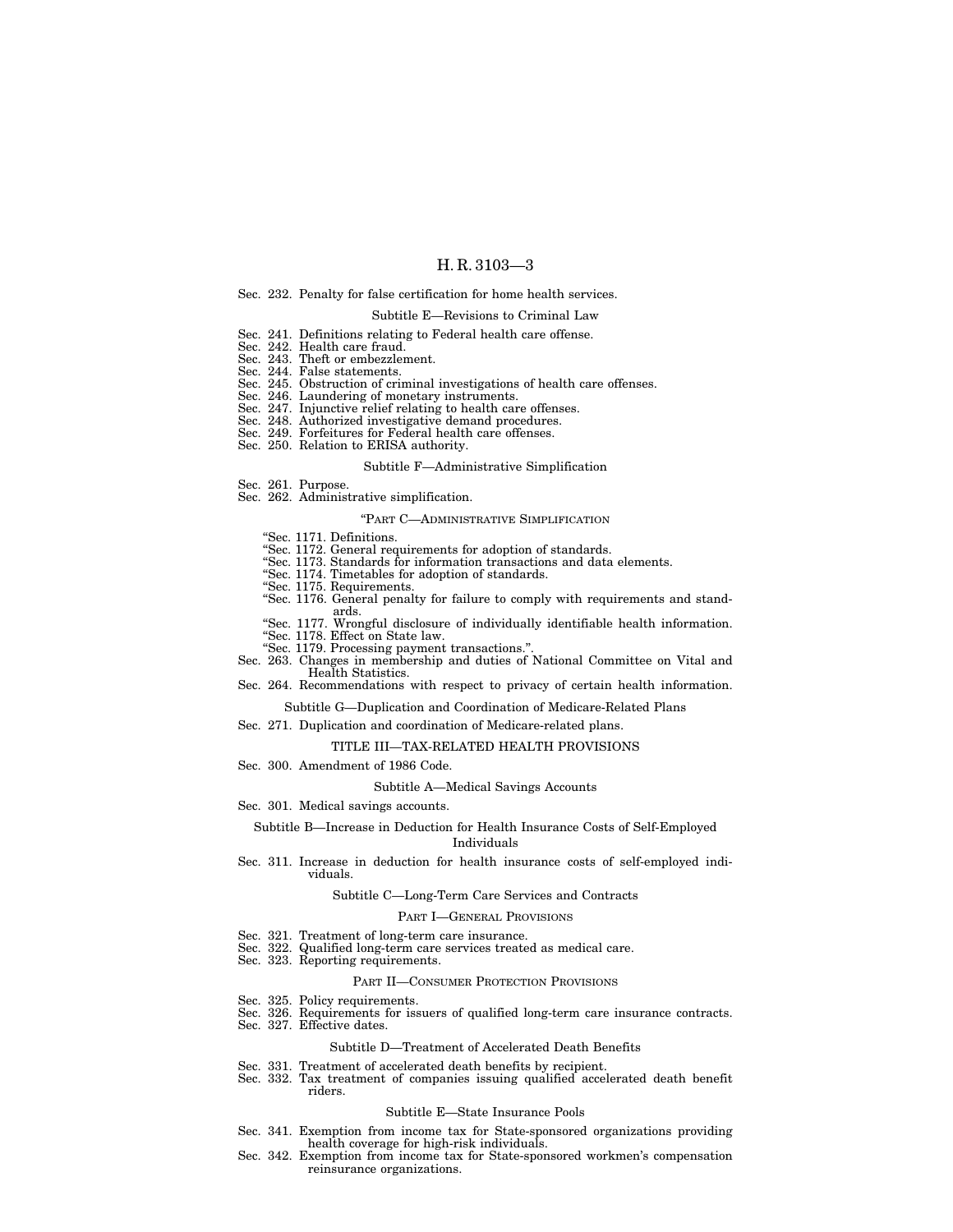#### Subtitle F—Organizations Subject to Section 833

#### Sec. 351. Organizations subject to section 833.

Subtitle G—IRA Distributions to the Unemployed

Sec. 361. Distributions from certain plans may be used without additional tax to pay financially devastating medical expenses.

Subtitle H—Organ and Tissue Donation Information Included With Income Tax Refund Payments

Sec. 371. Organ and tissue donation information included with income tax refund payments.

### TITLE IV—APPLICATION AND ENFORCEMENT OF GROUP HEALTH PLAN REQUIREMENTS

Subtitle A—Application and Enforcement of Group Health Plan Requirements

- Sec. 401. Group health plan portability, access, and renewability requirements. Sec. 402. Penalty on failure to meet certain group health plan requirements.
- 

Subtitle B—Clarification of Certain Continuation Coverage Requirements Sec. 421. COBRA clarifications.

#### TITLE V—REVENUE OFFSETS

Sec. 500. Amendment of 1986 Code.

#### Subtitle A—Company-Owned Life Insurance

Sec. 501. Denial of deduction for interest on loans with respect to company-owned life insurance.

Subtitle B—Treatment of Individuals Who Lose United States Citizenship

- Sec. 511. Revision of income, estate, and gift taxes on individuals who lose United States citizenship.
- Sec. 512. Information on individuals losing United States citizenship.
- Sec. 513. Report on tax compliance by United States citizens and residents living abroad.

Subtitle C—Repeal of Financial Institution Transition Rule to Interest Allocation Rules

Sec. 521. Repeal of financial institution transition rule to interest allocation rules.

# **TITLE I—HEALTH CARE ACCESS, PORTABILITY, AND RENEWABILITY**

# **Subtitle A—Group Market Rules**

PART 1—PORTABILITY, ACCESS, AND RENEWABILITY REQUIREMENTS

## **SEC. 101. THROUGH THE EMPLOYEE RETIREMENT INCOME SECURITY ACT OF 1974.**

(a) IN GENERAL.—Subtitle B of title I of the Employee Retirement Income Security Act of 1974 is amended by adding at the end the following new part:

''PART 7—GROUP HEALTH PLAN PORTABILITY, ACCESS, AND RENEWABILITY REQUIREMENTS

#### **''SEC. 701. INCREASED PORTABILITY THROUGH LIMITATION ON PREEXISTING CONDITION EXCLUSIONS.**

''(a) LIMITATION ON PREEXISTING CONDITION EXCLUSION PERIOD; CREDITING FOR PERIODS OF PREVIOUS COVERAGE.—Subject to subsection (d), a group health plan, and a health insurance issuer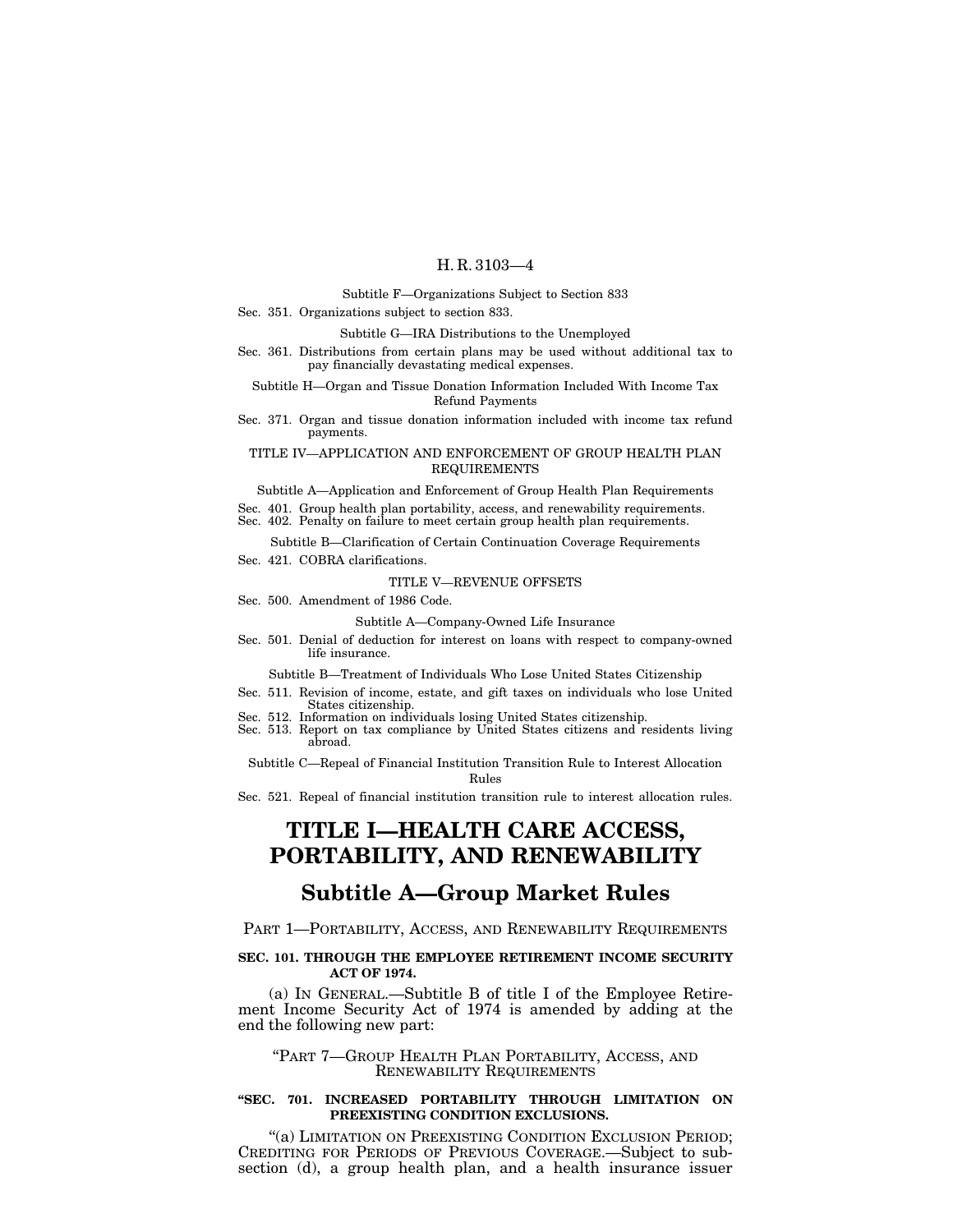offering group health insurance coverage, may, with respect to a participant or beneficiary, impose a preexisting condition exclusion only if—

" $(1)$  such exclusion relates to a condition (whether physical or mental), regardless of the cause of the condition, for which medical advice, diagnosis, care, or treatment was recommended or received within the 6-month period ending on the enrollment date;

"(2) such exclusion extends for a period of not more than 12 months (or 18 months in the case of a late enrollee) after the enrollment date; and

''(3) the period of any such preexisting condition exclusion is reduced by the aggregate of the periods of creditable coverage (if any, as defined in subsection  $(c)(1)$ ) applicable to the participant or beneficiary as of the enrollment date.

<sup>"</sup>(b) DEFINITIONS.—For purposes of this part—

''(1) PREEXISTING CONDITION EXCLUSION.—

''(A) IN GENERAL.—The term 'preexisting condition exclusion' means, with respect to coverage, a limitation or exclusion of benefits relating to a condition based on the fact that the condition was present before the date of enrollment for such coverage, whether or not any medical advice, diagnosis, care, or treatment was recommended or received before such date.

''(B) TREATMENT OF GENETIC INFORMATION.—Genetic information shall not be treated as a condition described in subsection  $(a)(1)$  in the absence of a diagnosis of the condition related to such information.

"(2) ENROLLMENT DATE.—The term 'enrollment date' means, with respect to an individual covered under a group health plan or health insurance coverage, the date of enrollment of the individual in the plan or coverage or, if earlier, the first day of the waiting period for such enrollment.

''(3) LATE ENROLLEE.—The term 'late enrollee' means, with respect to coverage under a group health plan, a participant or beneficiary who enrolls under the plan other than during—

''(A) the first period in which the individual is eligible to enroll under the plan, or

''(B) a special enrollment period under subsection (f).

"(4) WAITING PERIOD.—The term 'waiting period' means, with respect to a group health plan and an individual who is a potential participant or beneficiary in the plan, the period that must pass with respect to the individual before the individual is eligible to be covered for benefits under the terms of the plan.

''(c) RULES RELATING TO CREDITING PREVIOUS COVERAGE.—

" $(1)$  CREDITABLE COVERAGE DEFINED.—For purposes of this part, the term 'creditable coverage' means, with respect to an individual, coverage of the individual under any of the following:

''(A) A group health plan.

''(B) Health insurance coverage.

''(C) Part A or part B of title XVIII of the Social Security Act.

''(D) Title XIX of the Social Security Act, other than coverage consisting solely of benefits under section 1928.

" $(E)$  Chapter 55 of title 10, United States Code.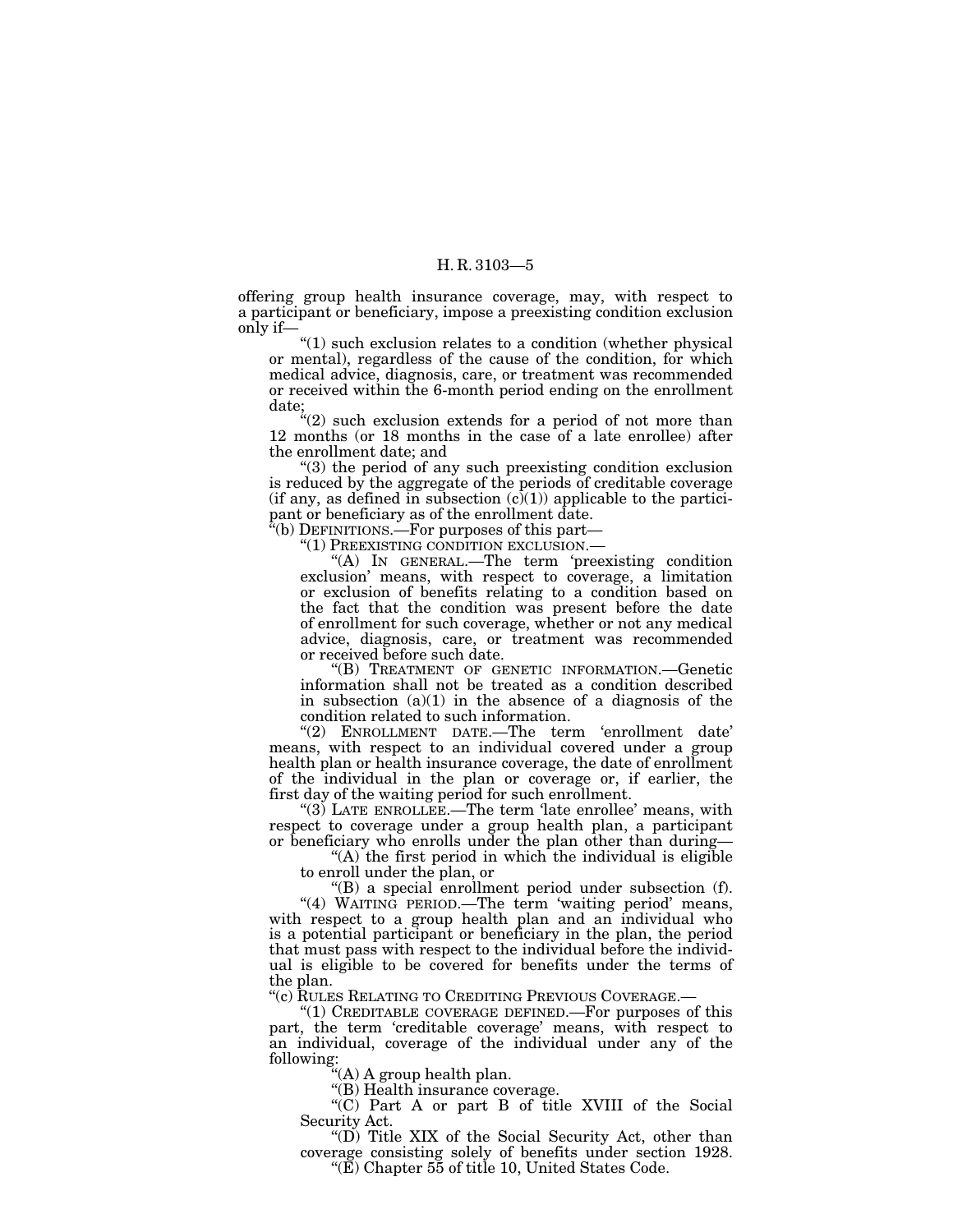"(F) A medical care program of the Indian Health Service or of a tribal organization.

''(G) A State health benefits risk pool.

''(H) A health plan offered under chapter 89 of title 5, United States Code.

''(I) A public health plan (as defined in regulations).

"(J) A health benefit plan under section  $5(e)$  of the Peace Corps Act (22 U.S.C. 2504(e)).

Such term does not include coverage consisting solely of coverage of excepted benefits (as defined in section 706(c)).

"(2) NOT COUNTING PERIODS BEFORE SIGNIFICANT BREAKS IN COVERAGE.—

''(A) IN GENERAL.—A period of creditable coverage shall not be counted, with respect to enrollment of an individual under a group health plan, if, after such period and before the enrollment date, there was a 63-day period during all of which the individual was not covered under any creditable coverage.

''(B) WAITING PERIOD NOT TREATED AS A BREAK IN COV-ERAGE.—For purposes of subparagraph (A) and subsection  $(d)(4)$ , any period that an individual is in a waiting period for any coverage under a group health plan (or for group health insurance coverage) or is in an affiliation period (as defined in subsection  $(g)(2)$ ) shall not be taken into account in determining the continuous period under subparagraph (A).

''(3) METHOD OF CREDITING COVERAGE.—

''(A) STANDARD METHOD.—Except as otherwise provided under subparagraph (B), for purposes of applying subsection  $(a)(3)$ , a group health plan, and a health insurance issuer offering group health insurance coverage, shall count a period of creditable coverage without regard to the specific benefits covered during the period.

''(B) ELECTION OF ALTERNATIVE METHOD.—A group health plan, or a health insurance issuer offering group health insurance coverage, may elect to apply subsection (a)(3) based on coverage of benefits within each of several classes or categories of benefits specified in regulations rather than as provided under subparagraph  $(A)$ . Such election shall be made on a uniform basis for all participants and beneficiaries. Under such election a group health plan or issuer shall count a period of creditable coverage with respect to any class or category of benefits if any level of benefits is covered within such class or category.

''(C) PLAN NOTICE.—In the case of an election with respect to a group health plan under subparagraph (B) (whether or not health insurance coverage is provided in connection with such plan), the plan shall—

''(i) prominently state in any disclosure statements concerning the plan, and state to each enrollee at the time of enrollment under the plan, that the plan has made such election, and

"(ii) include in such statements a description of the effect of this election.

''(4) ESTABLISHMENT OF PERIOD.—Periods of creditable coverage with respect to an individual shall be established through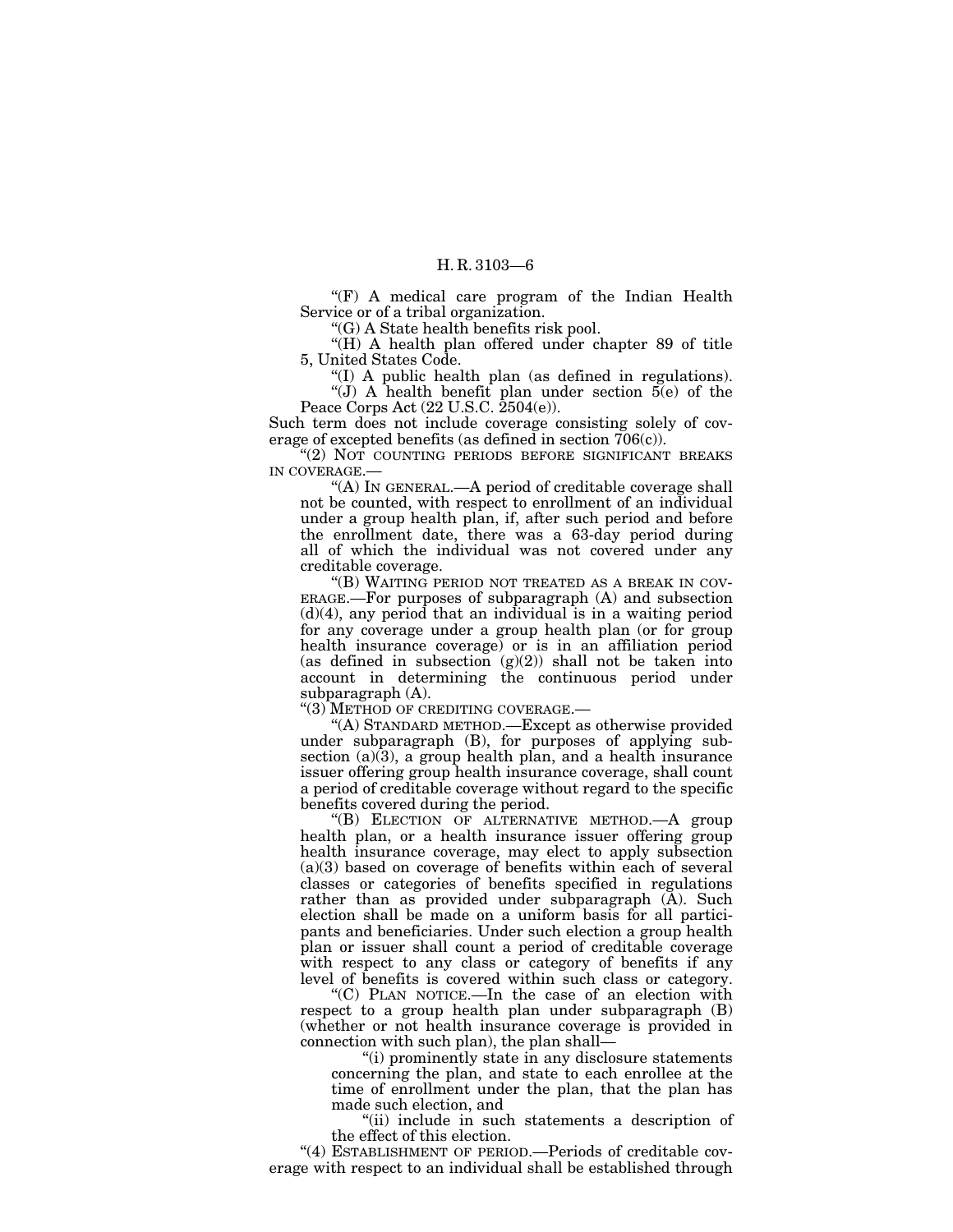presentation of certifications described in subsection (e) or in such other manner as may be specified in regulations.

''(d) EXCEPTIONS.—

"(1) EXCLUSION NOT APPLICABLE TO CERTAIN NEWBORNS.-Subject to paragraph (4), a group health plan, and a health insurance issuer offering group health insurance coverage, may not impose any preexisting condition exclusion in the case of an individual who, as of the last day of the 30-day period beginning with the date of birth, is covered under creditable coverage.

" $(2)$  Exclusion not applicable to certain adopted chil-DREN.—Subject to paragraph (4), a group health plan, and a health insurance issuer offering group health insurance coverage, may not impose any preexisting condition exclusion in the case of a child who is adopted or placed for adoption before attaining 18 years of age and who, as of the last day of the 30-day period beginning on the date of the adoption or placement for adoption, is covered under creditable coverage. The previous sentence shall not apply to coverage before the date of such adoption or placement for adoption.

''(3) EXCLUSION NOT APPLICABLE TO PREGNANCY.—A group health plan, and health insurance issuer offering group health insurance coverage, may not impose any preexisting condition exclusion relating to pregnancy as a preexisting condition.

"(4) LOSS IF BREAK IN COVERAGE.—Paragraphs  $(1)$  and  $(2)$ shall no longer apply to an individual after the end of the first 63-day period during all of which the individual was not covered under any creditable coverage.<br>"(e) CERTIFICATIONS AND DISCLOSURE OF COVERAGE.—

"(1) REQUIREMENT FOR CERTIFICATION OF PERIOD OF CRED-<br>ITABLE COVERAGE.— "(A) IN GENERAL.—A group health plan, and a health

insurance issuer offering group health insurance coverage, shall provide the certification described in subparagraph  $(B)$ —

''(i) at the time an individual ceases to be covered under the plan or otherwise becomes covered under a COBRA continuation provision,

"(ii) in the case of an individual becoming covered under such a provision, at the time the individual ceases to be covered under such provision, and

"(iii) on the request on behalf of an individual made not later than 24 months after the date of cessation of the coverage described in clause (i) or (ii), whichever is later.

The certification under clause (i) may be provided, to the extent practicable, at a time consistent with notices required under any applicable COBRA continuation provision.

''(B) CERTIFICATION.—The certification described in this subparagraph is a written certification of—

''(i) the period of creditable coverage of the individual under such plan and the coverage (if any) under such COBRA continuation provision, and

''(ii) the waiting period (if any) (and affiliation period, if applicable) imposed with respect to the individual for any coverage under such plan.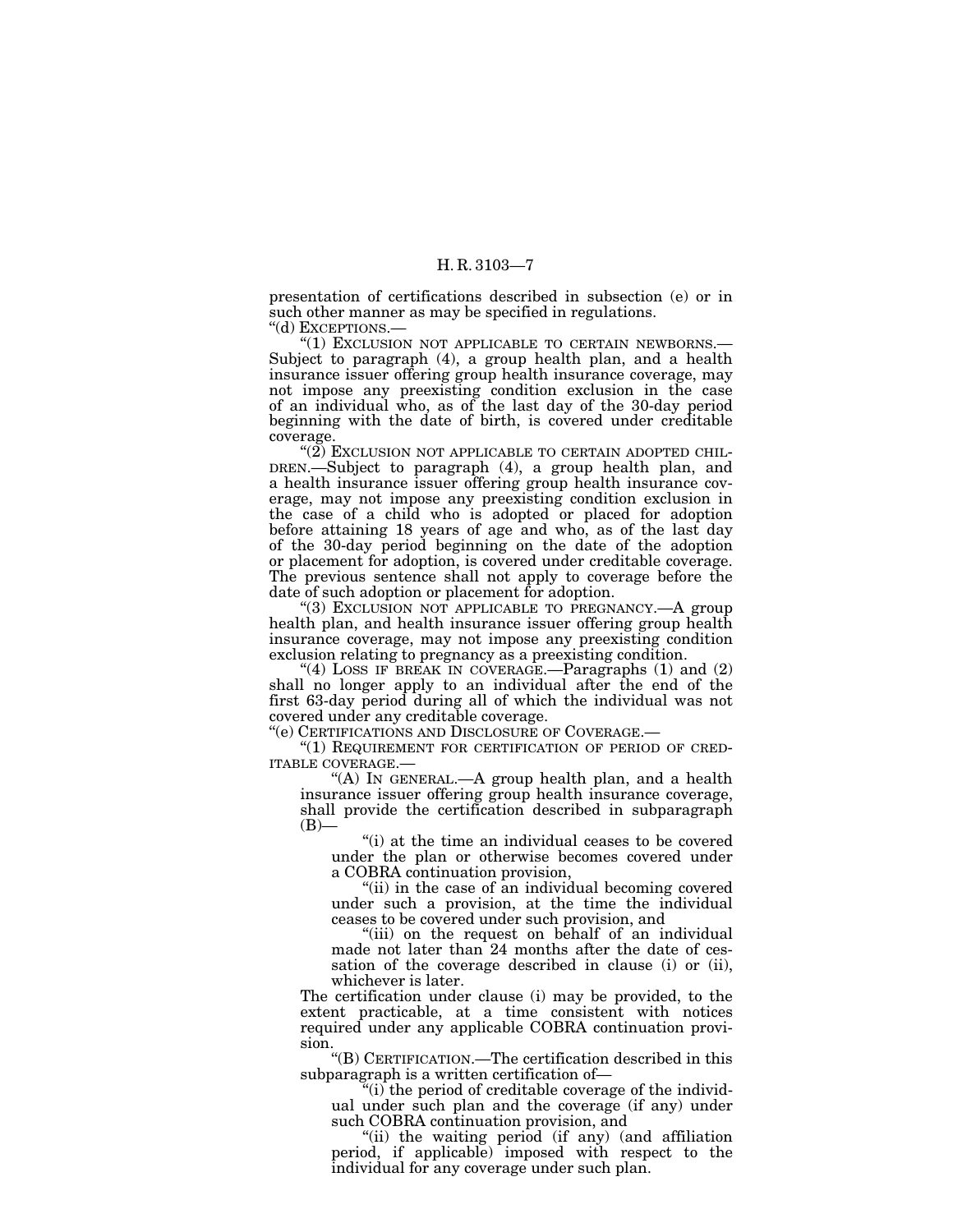''(C) ISSUER COMPLIANCE.—To the extent that medical care under a group health plan consists of group health insurance coverage, the plan is deemed to have satisfied the certification requirement under this paragraph if the health insurance issuer offering the coverage provides for such certification in accordance with this paragraph.

"(2) DISCLOSURE OF INFORMATION ON PREVIOUS BENEFITS.-In the case of an election described in subsection  $(c)(3)(B)$ by a group health plan or health insurance issuer, if the plan or issuer enrolls an individual for coverage under the plan and the individual provides a certification of coverage of the individual under paragraph (1)—

''(A) upon request of such plan or issuer, the entity which issued the certification provided by the individual shall promptly disclose to such requesting plan or issuer information on coverage of classes and categories of health benefits available under such entity's plan or coverage, and

''(B) such entity may charge the requesting plan or issuer for the reasonable cost of disclosing such information.

''(3) REGULATIONS.—The Secretary shall establish rules to prevent an entity's failure to provide information under paragraph (1) or (2) with respect to previous coverage of an individual from adversely affecting any subsequent coverage of the individual under another group health plan or health insurance coverage.

''(f) SPECIAL ENROLLMENT PERIODS.—

"(1) INDIVIDUALS LOSING OTHER COVERAGE.—A group health plan, and a health insurance issuer offering group health insurance coverage in connection with a group health plan, shall permit an employee who is eligible, but not enrolled, for coverage under the terms of the plan (or a dependent of such an employee if the dependent is eligible, but not enrolled, for coverage under such terms) to enroll for coverage under the terms of the plan if each of the following conditions is met:

"(A) The employee or dependent was covered under a group health plan or had health insurance coverage at the time coverage was previously offered to the employee or dependent.

 $\overline{f}(B)$  The employee stated in writing at such time that coverage under a group health plan or health insurance coverage was the reason for declining enrollment, but only if the plan sponsor or issuer (if applicable) required such a statement at such time and provided the employee with notice of such requirement (and the consequences of such requirement) at such time.

''(C) The employee's or dependent's coverage described in subparagraph (A)—

''(i) was under a COBRA continuation provision and the coverage under such provision was exhausted; or

"(ii) was not under such a provision and either the coverage was terminated as a result of loss of eligibility for the coverage (including as a result of legal separation, divorce, death, termination of employment, or reduction in the number of hours of employ-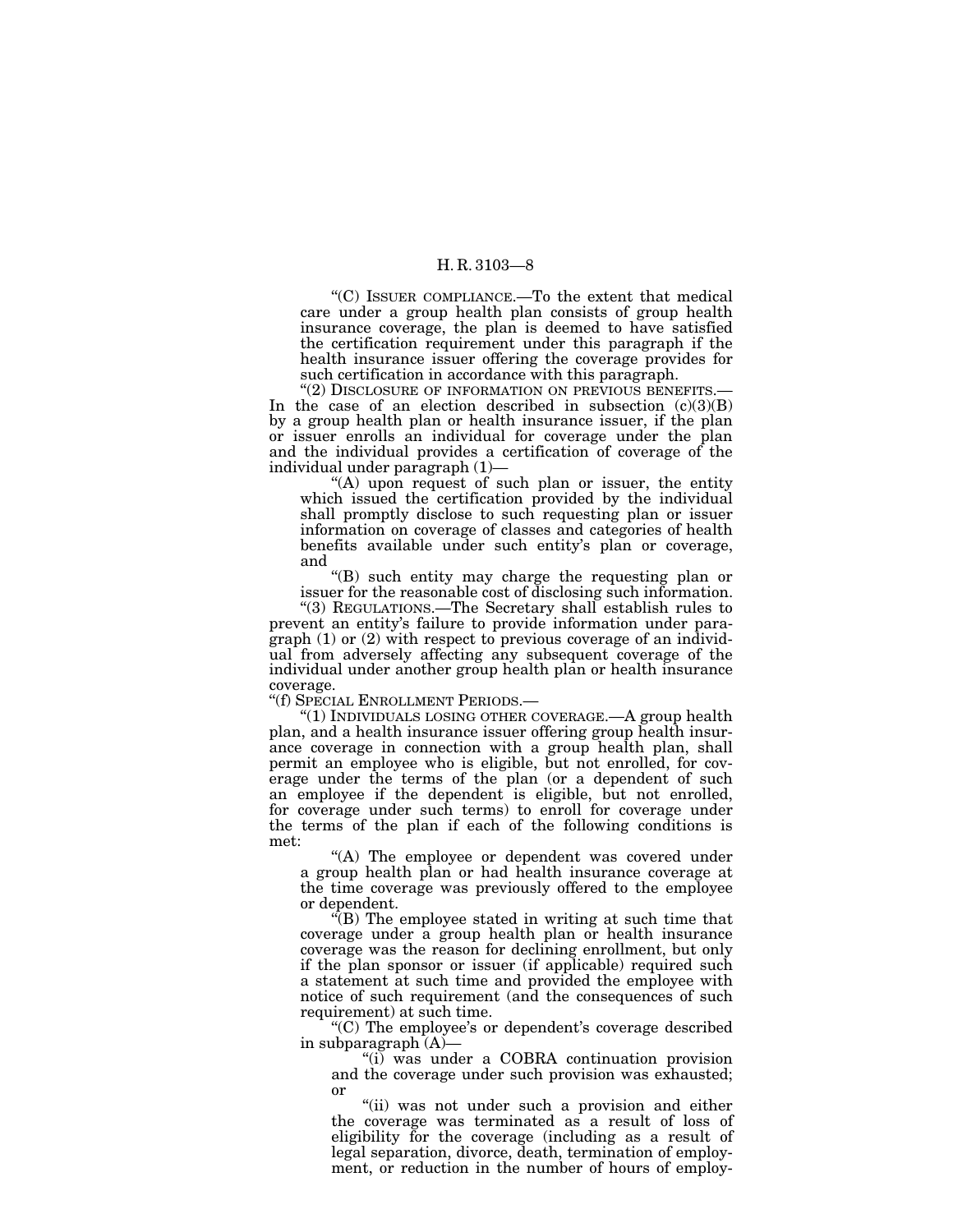ment) or employer contributions toward such coverage were terminated.

''(D) Under the terms of the plan, the employee requests such enrollment not later than 30 days after the date of exhaustion of coverage described in subparagraph (C)(i) or termination of coverage or employer contribution described in subparagraph  $(C)(ii)$ .

''(2) FOR DEPENDENT BENEFICIARIES.—

''(A) IN GENERAL.—If—

''(i) a group health plan makes coverage available with respect to a dependent of an individual,

''(ii) the individual is a participant under the plan (or has met any waiting period applicable to becoming a participant under the plan and is eligible to be enrolled under the plan but for a failure to enroll during a previous enrollment period), and

''(iii) a person becomes such a dependent of the individual through marriage, birth, or adoption or placement for adoption,

the group health plan shall provide for a dependent special enrollment period described in subparagraph (B) during which the person (or, if not otherwise enrolled, the individual) may be enrolled under the plan as a dependent of the individual, and in the case of the birth or adoption of a child, the spouse of the individual may be enrolled as a dependent of the individual if such spouse is otherwise eligible for coverage.

''(B) DEPENDENT SPECIAL ENROLLMENT PERIOD.—A dependent special enrollment period under this subparagraph shall be a period of not less than 30 days and shall begin on the later of—

''(i) the date dependent coverage is made available, or

''(ii) the date of the marriage, birth, or adoption or placement for adoption (as the case may be) described in subparagraph (A)(iii).

''(C) NO WAITING PERIOD.—If an individual seeks to enroll a dependent during the first 30 days of such a dependent special enrollment period, the coverage of the dependent shall become effective—

''(i) in the case of marriage, not later than the first day of the first month beginning after the date the completed request for enrollment is received;

" $(ii)$  in the case of a dependent's birth, as of the date of such birth; or

''(iii) in the case of a dependent's adoption or placement for adoption, the date of such adoption or placement for adoption.

"(g) USE OF AFFILIATION PERIOD BY HMOS AS ALTERNATIVE TO PREEXISTING CONDITION EXCLUSION.—

" $(1)$  In GENERAL.—In the case of a group health plan that offers medical care through health insurance coverage offered by a health maintenance organization, the plan may provide for an affiliation period with respect to coverage through the organization only if—

''(A) no preexisting condition exclusion is imposed with respect to coverage through the organization,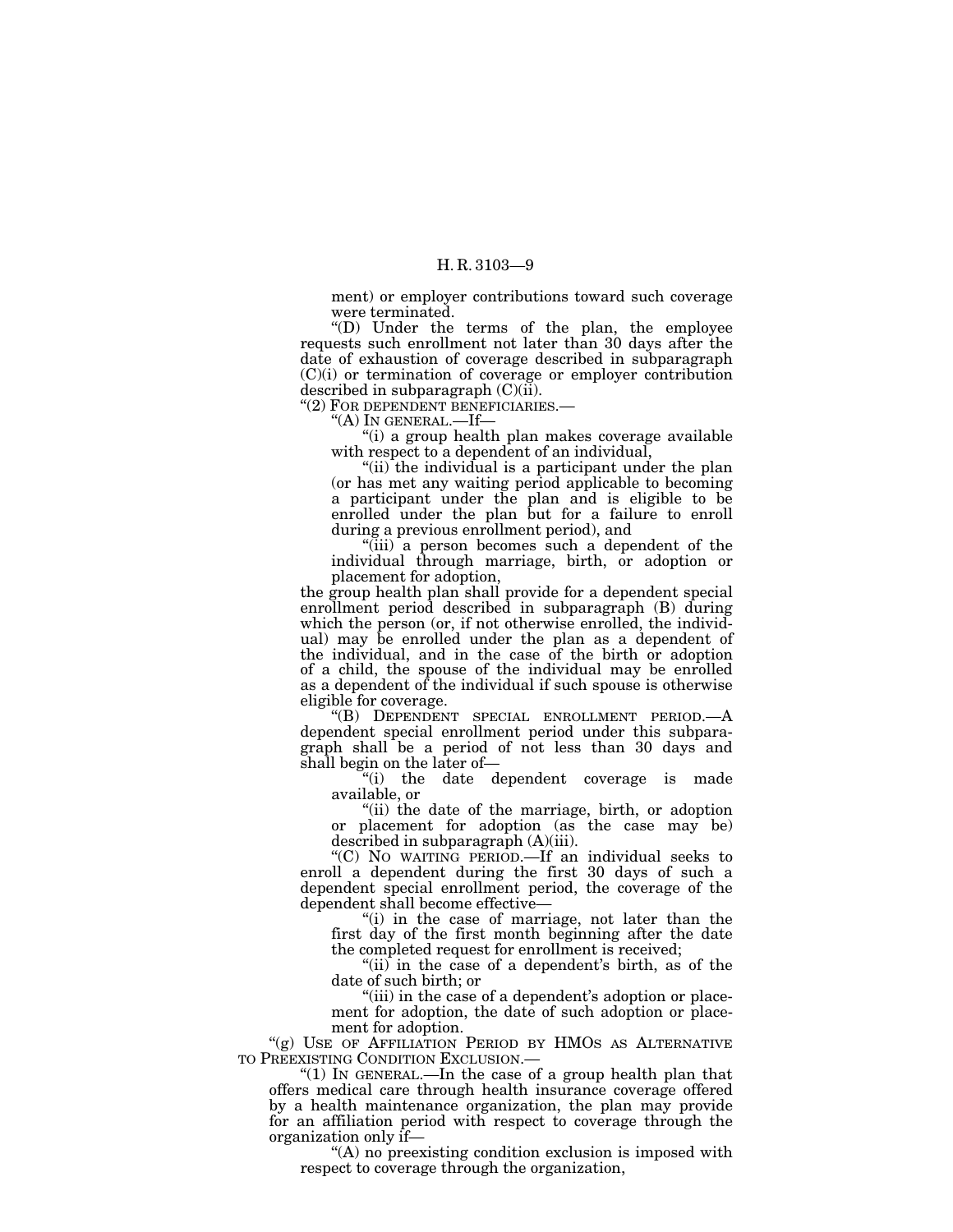''(B) the period is applied uniformly without regard to any health status-related factors, and

 $\mathcal{C}(C)$  such period does not exceed 2 months (or 3 months) in the case of a late enrollee).

''(2) AFFILIATION PERIOD.—

''(A) DEFINED.—For purposes of this part, the term 'affiliation period' means a period which, under the terms of the health insurance coverage offered by the health maintenance organization, must expire before the health insurance coverage becomes effective. The organization is not required to provide health care services or benefits during such period and no premium shall be charged to the participant or beneficiary for any coverage during the period.

''(B) BEGINNING.—Such period shall begin on the enrollment date.

''(C) RUNS CONCURRENTLY WITH WAITING PERIODS.— An affiliation period under a plan shall run concurrently with any waiting period under the plan.

"(3) ALTERNATIVE METHODS.— $\overline{A}$  health maintenance organization described in paragraph (1) may use alternative methods, from those described in such paragraph, to address adverse selection as approved by the State insurance commissioner or official or officials designated by the State to enforce the requirements of part A of title XXVII of the Public Health Service Act for the State involved with respect to such issuer.

#### **''SEC. 702. PROHIBITING DISCRIMINATION AGAINST INDIVIDUAL PARTICIPANTS AND BENEFICIARIES BASED ON HEALTH STATUS.**

''(a) IN ELIGIBILITY TO ENROLL.— ''(1) IN GENERAL.—Subject to paragraph (2), a group health plan, and a health insurance issuer offering group health insurance coverage in connection with a group health plan, may not establish rules for eligibility (including continued eligibility) of any individual to enroll under the terms of the plan based on any of the following health status-related factors in relation to the individual or a dependent of the individual:

''(A) Health status.

"(B) Medical condition (including both physical and mental illnesses).

''(C) Claims experience.

''(D) Receipt of health care.

"(E) Medical history.

''(F) Genetic information.

''(G) Evidence of insurability (including conditions arising out of acts of domestic violence).

"(H) Disability.

"(2) NO APPLICATION TO BENEFITS OR EXCLUSIONS.—To the extent consistent with section 701, paragraph (1) shall not be construed—

"(A) to require a group health plan, or group health insurance coverage, to provide particular benefits other than those provided under the terms of such plan or coverage, or

''(B) to prevent such a plan or coverage from establishing limitations or restrictions on the amount, level, extent,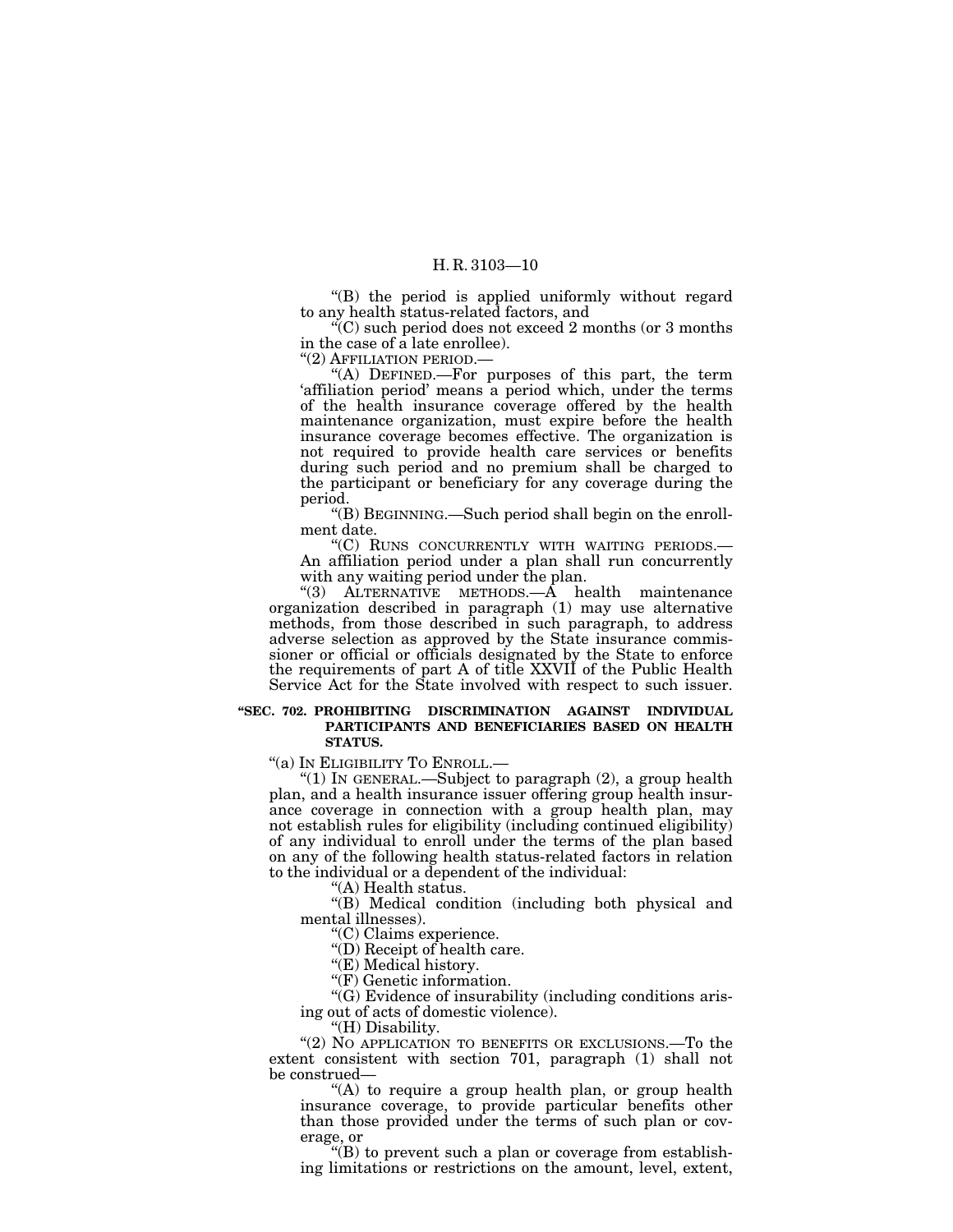or nature of the benefits or coverage for similarly situated individuals enrolled in the plan or coverage.

''(3) CONSTRUCTION.—For purposes of paragraph (1), rules for eligibility to enroll under a plan include rules defining any applicable waiting periods for such enrollment.

''(b) IN PREMIUM CONTRIBUTIONS.— ''(1) IN GENERAL.—A group health plan, and a health insurance issuer offering health insurance coverage in connection with a group health plan, may not require any individual (as a condition of enrollment or continued enrollment under the plan) to pay a premium or contribution which is greater than such premium or contribution for a similarly situated individual enrolled in the plan on the basis of any health status-related factor in relation to the individual or to an individual enrolled under the plan as a dependent of the individual.

''(2) CONSTRUCTION.—Nothing in paragraph (1) shall be construed—

"(A) to restrict the amount that an employer may be charged for coverage under a group health plan; or

 $E(E)$  to prevent a group health plan, and a health insurance issuer offering group health insurance coverage, from establishing premium discounts or rebates or modifying otherwise applicable copayments or deductibles in return for adherence to programs of health promotion and disease prevention.

#### **''SEC. 703. GUARANTEED RENEWABILITY IN MULTIEMPLOYER PLANS AND MULTIPLE EMPLOYER WELFARE ARRANGEMENTS.**

''A group health plan which is a multiemployer plan or which is a multiple employer welfare arrangement may not deny an employer whose employees are covered under such a plan continued access to the same or different coverage under the terms of such a plan, other than—

''(1) for nonpayment of contributions;

 $(2)$  for fraud or other intentional misrepresentation of material fact by the employer;

''(3) for noncompliance with material plan provisions;

 $''(4)$  because the plan is ceasing to offer any coverage in a geographic area;

 $\sqrt[4]{(5)}$  in the case of a plan that offers benefits through a network plan, there is no longer any individual enrolled through the employer who lives, resides, or works in the service area of the network plan and the plan applies this paragraph uniformly without regard to the claims experience of employers or any health status-related factor in relation to such individuals or their dependents; and

''(6) for failure to meet the terms of an applicable collective bargaining agreement, to renew a collective bargaining or other agreement requiring or authorizing contributions to the plan, or to employ employees covered by such an agreement.

# **''SEC. 704. PREEMPTION; STATE FLEXIBILITY; CONSTRUCTION.**

"(a) CONTINUED APPLICABILITY OF STATE LAW WITH RESPECT TO HEALTH INSURANCE ISSUERS.—

"(1) In GENERAL.—Subject to paragraph  $(2)$  and except as provided in subsection (b), this part shall not be construed to supersede any provision of State law which establishes,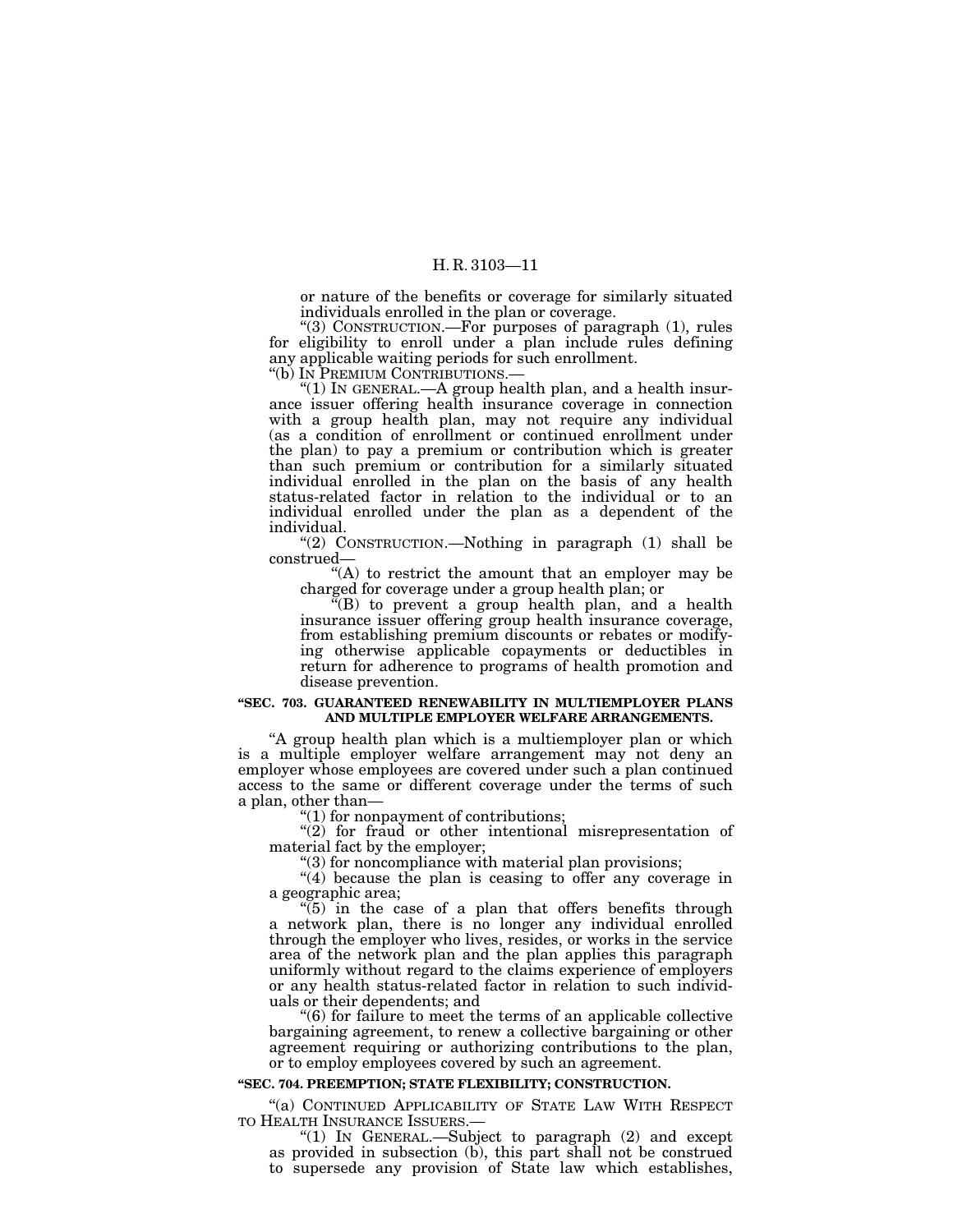implements, or continues in effect any standard or requirement solely relating to health insurance issuers in connection with group health insurance coverage except to the extent that such standard or requirement prevents the application of a requirement of this part.

''(2) CONTINUED PREEMPTION WITH RESPECT TO GROUP HEALTH PLANS.—Nothing in this part shall be construed to affect or modify the provisions of section 514 with respect to group health plans.

"(b) SPECIAL RULES IN CASE OF PORTABILITY REQUIREMENTS.—

" $(1)$  In GENERAL.—Subject to paragraph  $(2)$ , the provisions of this part relating to health insurance coverage offered by a health insurance issuer supersede any provision of State law which establishes, implements, or continues in effect a standard or requirement applicable to imposition of a preexisting condition exclusion specifically governed by section 701 which differs from the standards or requirements specified in such section.

''(2) EXCEPTIONS.—Only in relation to health insurance coverage offered by a health insurance issuer, the provisions of this part do not supersede any provision of State law to the extent that such provision—

''(A) substitutes for the reference to '6-month period' in section  $701(a)(1)$  a reference to any shorter period of time;

''(B) substitutes for the reference to '12 months' and '18 months' in section 701(a)(2) a reference to any shorter period of time;

''(C) substitutes for the references to '63 days' in sections 701 (c)(2)(A) and (d)(4)(A) a reference to any greater number of days;

''(D) substitutes for the reference to '30-day period' in sections 701 (b)(2) and (d)(1) a reference to any greater period;

" $(E)$  prohibits the imposition of any preexisting condition exclusion in cases not described in section 701(d) or expands the exceptions described in such section;

 $f(F)$  requires special enrollment periods in addition to those required under section 701(f); or

''(G) reduces the maximum period permitted in an affiliation period under section  $701(g)(1)(B)$ .

''(c) RULES OF CONSTRUCTION.—Nothing in this part shall be construed as requiring a group health plan or health insurance coverage to provide specific benefits under the terms of such plan or coverage.

''(d) DEFINITIONS.—For purposes of this section—

"(1) STATE LAW.—The term 'State law' includes all laws, decisions, rules, regulations, or other State action having the effect of law, of any State. A law of the United States applicable only to the District of Columbia shall be treated as a State law rather than a law of the United States.

''(2) STATE.—The term 'State' includes a State, the Northern Mariana Islands, any political subdivisions of a State or such Islands, or any agency or instrumentality of either.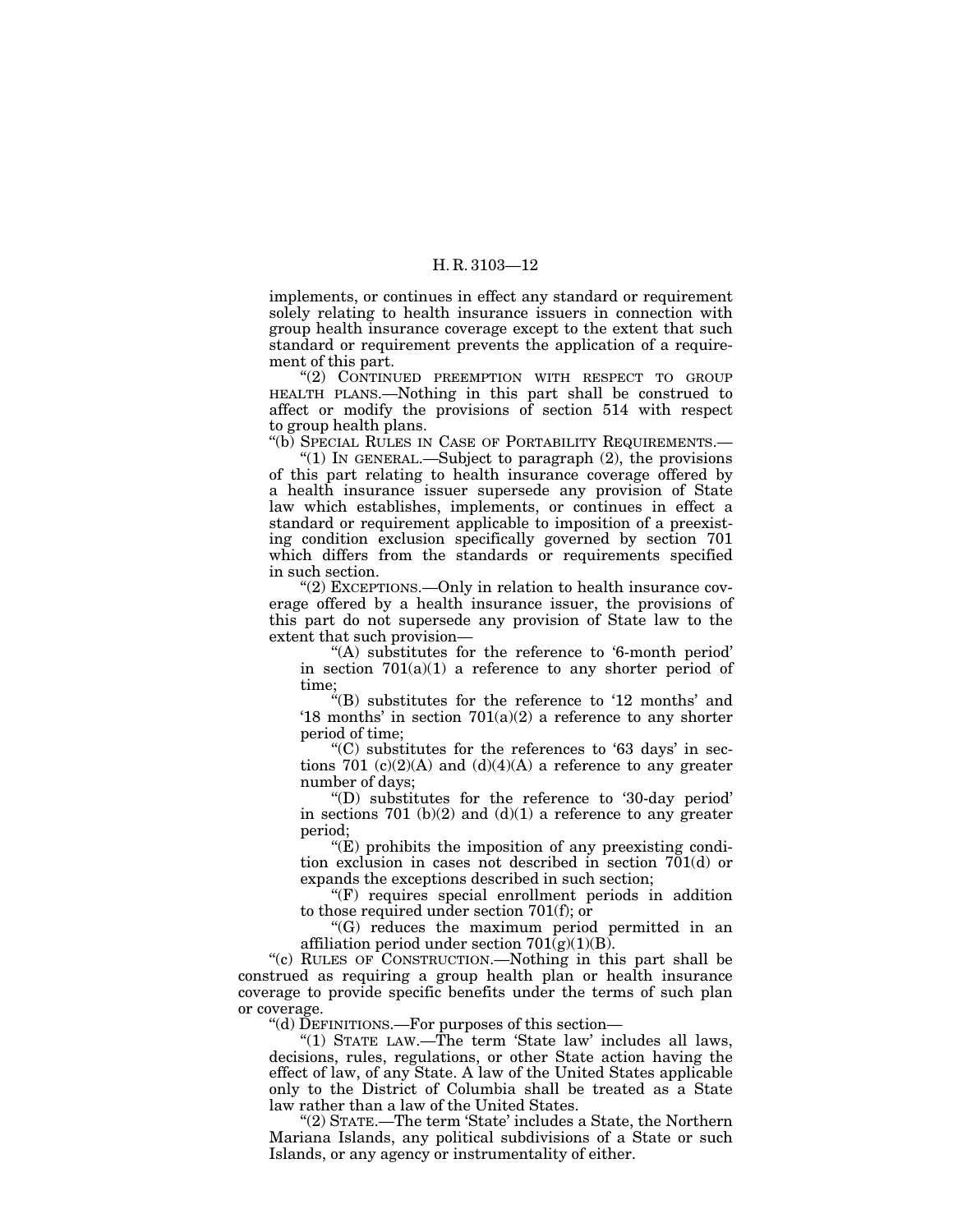# **''SEC. 705. SPECIAL RULES RELATING TO GROUP HEALTH PLANS.**

''(a) GENERAL EXCEPTION FOR CERTAIN SMALL GROUP HEALTH PLANS.—The requirements of this part shall not apply to any group health plan (and group health insurance coverage offered in connection with a group health plan) for any plan year if, on the first day of such plan year, such plan has less than 2 participants who are current employees.

''(b) EXCEPTION FOR CERTAIN BENEFITS.—The requirements of this part shall not apply to any group health plan (and group health insurance coverage) in relation to its provision of excepted benefits described in section  $706(c)(1)$ .

"(c) EXCEPTION FOR CERTAIN BENEFITS IF CERTAIN CONDITIONS  $MET$ .

 $\degree$ (1) LIMITED, EXCEPTED BENEFITS.—The requirements of this part shall not apply to any group health plan (and group health insurance coverage offered in connection with a group health plan) in relation to its provision of excepted benefits described in section  $706(c)(2)$  if the benefits—

''(A) are provided under a separate policy, certificate, or contract of insurance; or

''(B) are otherwise not an integral part of the plan. "(2) NONCOORDINATED, EXCEPTED BENEFITS.-The requirements of this part shall not apply to any group health plan (and group health insurance coverage offered in connection with a group health plan) in relation to its provision of excepted benefits described in section  $706(c)(3)$  if all of the following conditions are met:

''(A) The benefits are provided under a separate policy, certificate, or contract of insurance.

''(B) There is no coordination between the provision of such benefits and any exclusion of benefits under any group health plan maintained by the same plan sponsor.

 ${}^{\alpha}$ (C) Such benefits are paid with respect to an event without regard to whether benefits are provided with respect to such an event under any group health plan maintained by the same plan sponsor.

''(3) SUPPLEMENTAL EXCEPTED BENEFITS.—The requirements of this part shall not apply to any group health plan (and group health insurance coverage) in relation to its provision of excepted benefits described in section  $706(c)(4)$  if the benefits are provided under a separate policy, certificate, or contract of insurance.

''(d) TREATMENT OF PARTNERSHIPS.—For purposes of this part—

"(1) TREATMENT AS A GROUP HEALTH PLAN.—Any plan, fund, or program which would not be (but for this subsection) an employee welfare benefit plan and which is established or maintained by a partnership, to the extent that such plan, fund, or program provides medical care (including items and services paid for as medical care) to present or former partners in the partnership or to their dependents (as defined under the terms of the plan, fund, or program), directly or through insurance, reimbursement, or otherwise, shall be treated (subject to paragraph (2)) as an employee welfare benefit plan which is a group health plan.

 $f(2)$  EMPLOYER.—In the case of a group health plan, the term 'employer' also includes the partnership in relation to any partner.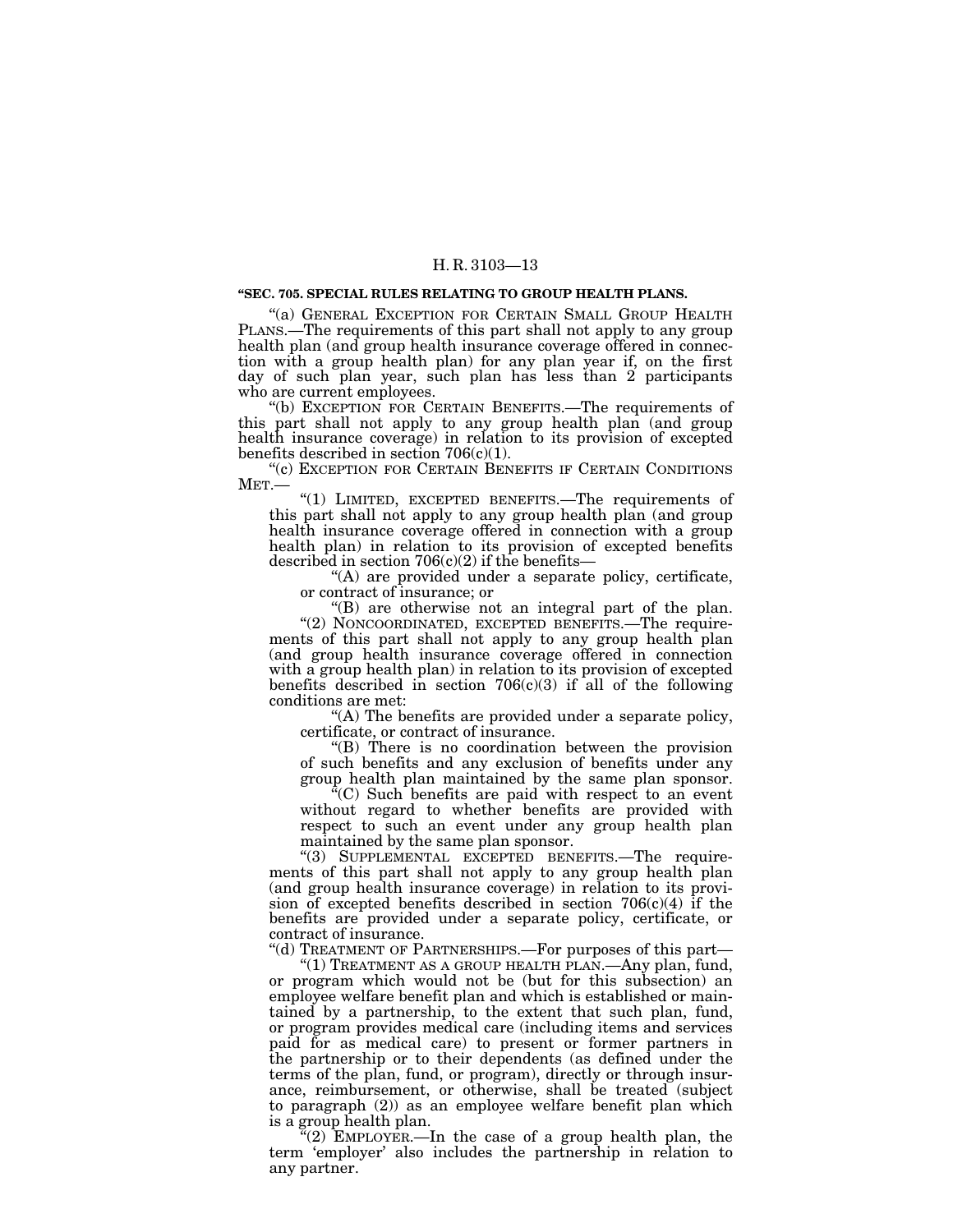''(3) PARTICIPANTS OF GROUP HEALTH PLANS.—In the case of a group health plan, the term 'participant' also includes—

''(A) in connection with a group health plan maintained by a partnership, an individual who is a partner in relation to the partnership, or

 $\angle$ (B) in connection with a group health plan maintained by a self-employed individual (under which one or more employees are participants), the self-employed individual, if such individual is, or may become, eligible to receive a benefit under the plan or such individual's beneficiaries may be eligible to receive any such benefit.

#### **''SEC. 706. DEFINITIONS.**

''(a) GROUP HEALTH PLAN.—For purposes of this part—

"(1) In GENERAL.—The term 'group health plan' means an employee welfare benefit plan to the extent that the plan provides medical care (as defined in paragraph (2) and including items and services paid for as medical care) to employees or their dependents (as defined under the terms of the plan) directly or through insurance, reimbursement, or otherwise.

"(2) MEDICAL CARE.—The term 'medical care' means amounts paid for—

''(A) the diagnosis, cure, mitigation, treatment, or prevention of disease, or amounts paid for the purpose of affecting any structure or function of the body,

''(B) amounts paid for transportation primarily for and essential to medical care referred to in subparagraph (A), and

''(C) amounts paid for insurance covering medical care referred to in subparagraphs (A) and (B).

''(b) DEFINITIONS RELATING TO HEALTH INSURANCE.—For purposes of this part—

''(1) HEALTH INSURANCE COVERAGE.—The term 'health insurance coverage' means benefits consisting of medical care (provided directly, through insurance or reimbursement, or otherwise and including items and services paid for as medical care) under any hospital or medical service policy or certificate, hospital or medical service plan contract, or health maintenance organization contract offered by a health insurance issuer.

''(2) HEALTH INSURANCE ISSUER.—The term 'health insurance issuer' means an insurance company, insurance service, or insurance organization (including a health maintenance organization, as defined in paragraph (3)) which is licensed to engage in the business of insurance in a State and which is subject to State law which regulates insurance (within the meaning of section  $514(b)(2)$ ). Such term does not include a group health plan.

''(3) HEALTH MAINTENANCE ORGANIZATION.—The term 'health maintenance organization' means—

''(A) a federally qualified health maintenance organization (as defined in section 1301(a) of the Public Health Service Act (42 U.S.C. 300e(a))),

''(B) an organization recognized under State law as a health maintenance organization, or

''(C) a similar organization regulated under State law for solvency in the same manner and to the same extent as such a health maintenance organization.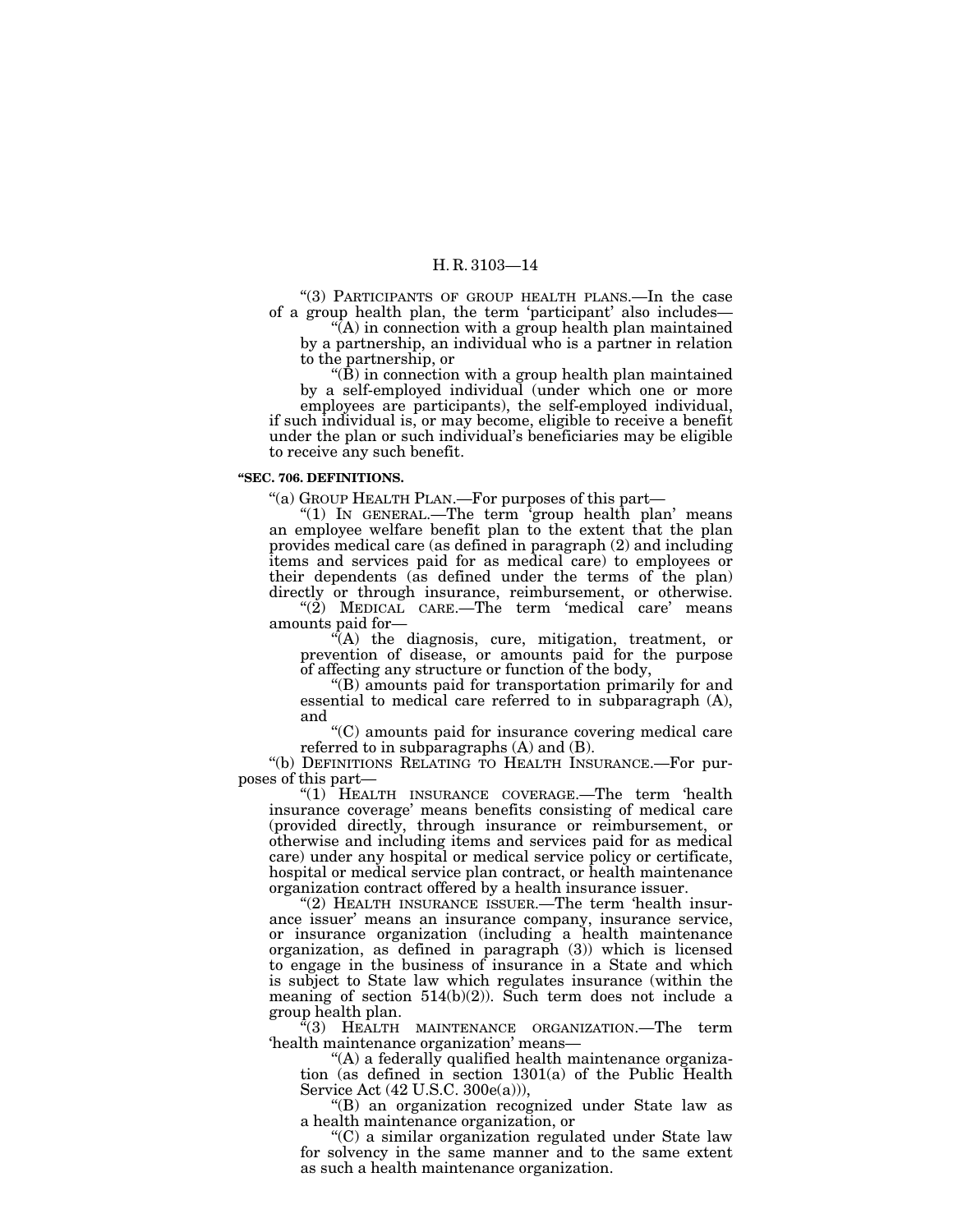''(4) GROUP HEALTH INSURANCE COVERAGE.—The term 'group health insurance coverage' means, in connection with a group health plan, health insurance coverage offered in connection with such plan.

''(c) EXCEPTED BENEFITS.—For purposes of this part, the term 'excepted benefits' means benefits under one or more (or any combination thereof) of the following:

"(1) BENEFITS NOT SUBJECT TO REQUIREMENTS.-

''(A) Coverage only for accident, or disability income insurance, or any combination thereof.

''(B) Coverage issued as a supplement to liability insurance.

''(C) Liability insurance, including general liability insurance and automobile liability insurance.

''(D) Workers' compensation or similar insurance.

''(E) Automobile medical payment insurance.

"(F) Credit-only insurance.

 $\mathcal{C}(G)$  Coverage for on-site medical clinics.

''(H) Other similar insurance coverage, specified in regulations, under which benefits for medical care are secondary or incidental to other insurance benefits.

"(2) BENEFITS NOT SUBJECT TO REQUIREMENTS IF OFFERED SEPARATELY.—

''(A) Limited scope dental or vision benefits.

''(B) Benefits for long-term care, nursing home care, home health care, community-based care, or any combination thereof.

''(C) Such other similar, limited benefits as are specified in regulations.

''(3) BENEFITS NOT SUBJECT TO REQUIREMENTS IF OFFERED AS INDEPENDENT, NONCOORDINATED BENEFITS.—

"(A) Coverage only for a specified disease or illness.

''(B) Hospital indemnity or other fixed indemnity insurance.

"(4) BENEFITS NOT SUBJECT TO REQUIREMENTS IF OFFERED AS SEPARATE INSURANCE POLICY.—Medicare supplemental health insurance (as defined under section  $1882(\hat{g})(1)$  of the Social Security Act), coverage supplemental to the coverage provided under chapter 55 of title 10, United States Code, and similar supplemental coverage provided to coverage under a group health plan.

''(d) OTHER DEFINITIONS.—For purposes of this part—

''(1) COBRA CONTINUATION PROVISION.—The term 'COBRA continuation provision' means any of the following:

''(A) Part 6 of this subtitle.

''(B) Section 4980B of the Internal Revenue Code of 1986, other than subsection  $(f)(1)$  of such section insofar as it relates to pediatric vaccines.

''(C) Title XXII of the Public Health Service Act.

"(2) HEALTH STATUS-RELATED FACTOR.—The term 'health status-related factor' means any of the factors described in section  $702(a)(1)$ .

''(3) NETWORK PLAN.—The term 'network plan' means health insurance coverage offered by a health insurance issuer under which the financing and delivery of medical care (including items and services paid for as medical care) are provided,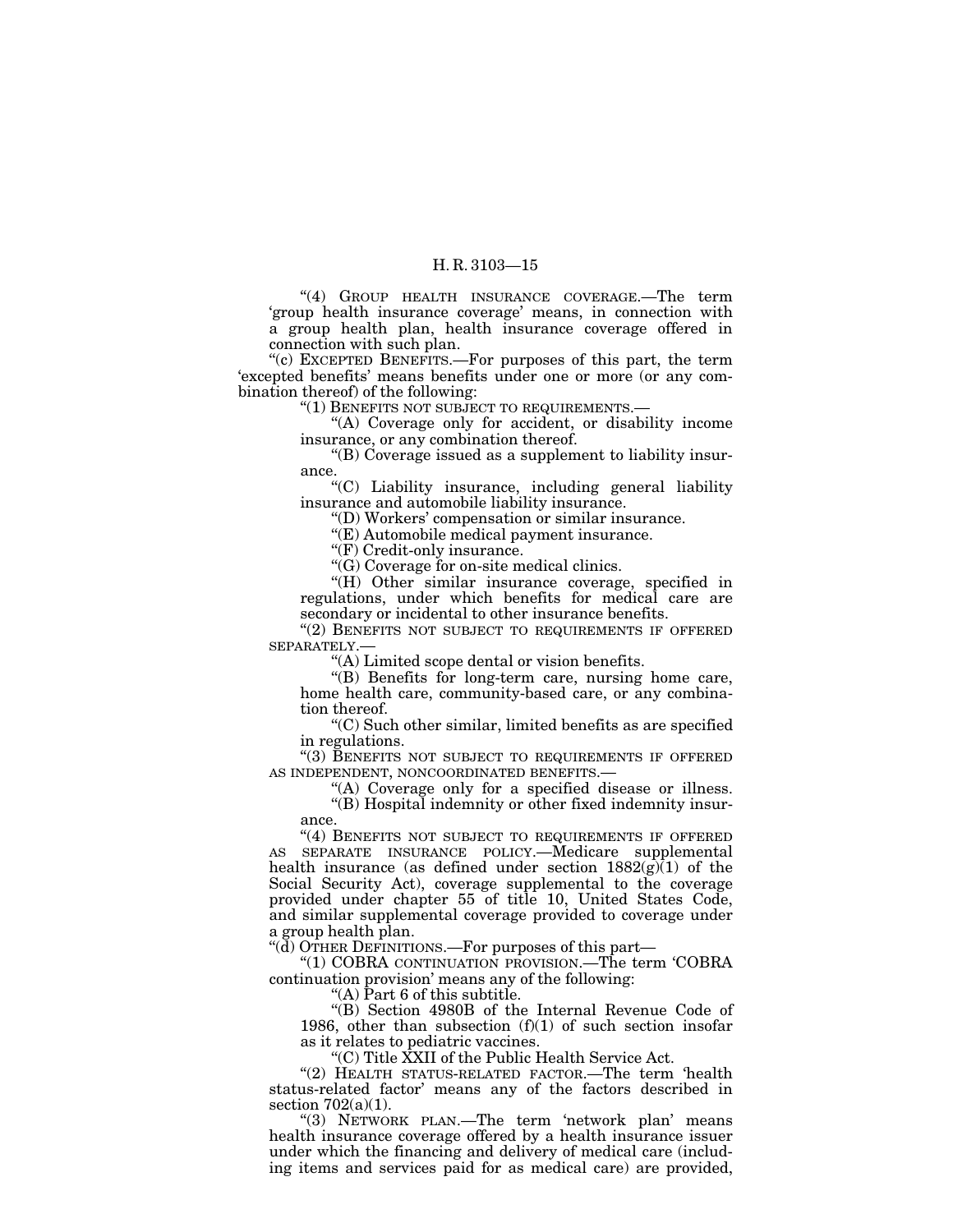in whole or in part, through a defined set of providers under contract with the issuer.

"(4) PLACED FOR ADOPTION.—The term 'placement', or being 'placed', for adoption, has the meaning given such term in section  $609(c)(3)(\bar{B})$ .

#### **''SEC. 707. REGULATIONS.**

''The Secretary, consistent with section 104 of the Health Care Portability and Accountability Act of 1996, may promulgate such regulations as may be necessary or appropriate to carry out the provisions of this part. The Secretary may promulgate any interim final rules as the Secretary determines are appropriate to carry out this part.''.

(b) ENFORCEMENT WITH RESPECT TO HEALTH INSURANCE ISSU-ERS.—Section 502(b) of such Act (29 U.S.C. 1132(b)) is amended by adding at the end the following new paragraph:

''(3) The Secretary is not authorized to enforce under this part any requirement of part 7 against a health insurance issuer offering health insurance coverage in connection with a group health plan (as defined in section  $706(a)(1)$ ). Nothing in this paragraph shall affect the authority of the Secretary to issue regulations to carry out such part.''.

(c) DISCLOSURE OF INFORMATION TO PARTICIPANTS AND BENE-FICIARIES.—

(1) IN GENERAL.—Section  $104(b)(1)$  of such Act (29 U.S.C.  $1024(b)(1)$  is amended in the matter following subparagraph (B)—

(A) by striking " $102(a)(1)$ ," and inserting " $102(a)(1)$ " (other than a material reduction in covered services or benefits provided in the case of a group health plan (as defined in section  $706(a)(1)$ ,"; and

(B) by adding at the end the following new sentences: ''If there is a modification or change described in section  $102(a)(1)$  that is a material reduction in covered services or benefits provided under a group health plan (as defined in section  $706(a)(1)$ , a summary description of such modification or change shall be furnished to participants and beneficiaries not later than 60 days after the date of the adoption of the modification or change. In the alternative, the plan sponsors may provide such description at regular intervals of not more than 90 days. The Secretary shall issue regulations within 180 days after the date of enactment of the Health Insurance Portability and Accountability Act of 1996, providing alternative mechanisms to delivery by mail through which group health plans (as so defined) may notify participants and beneficiaries of material reductions in covered services or benefits.''.

(2) PLAN DESCRIPTION AND SUMMARY.—Section 102(b) of such Act (29 U.S.C. 1022(b)) is amended—

(A) by inserting ''in the case of a group health plan (as defined in section  $706(a)(1)$ ), whether a health insurance issuer (as defined in section 706(b)(2)) is responsible for the financing or administration (including payment of claims) of the plan and (if so) the name and address of such issuer;" after "type of administration of the plan;"; and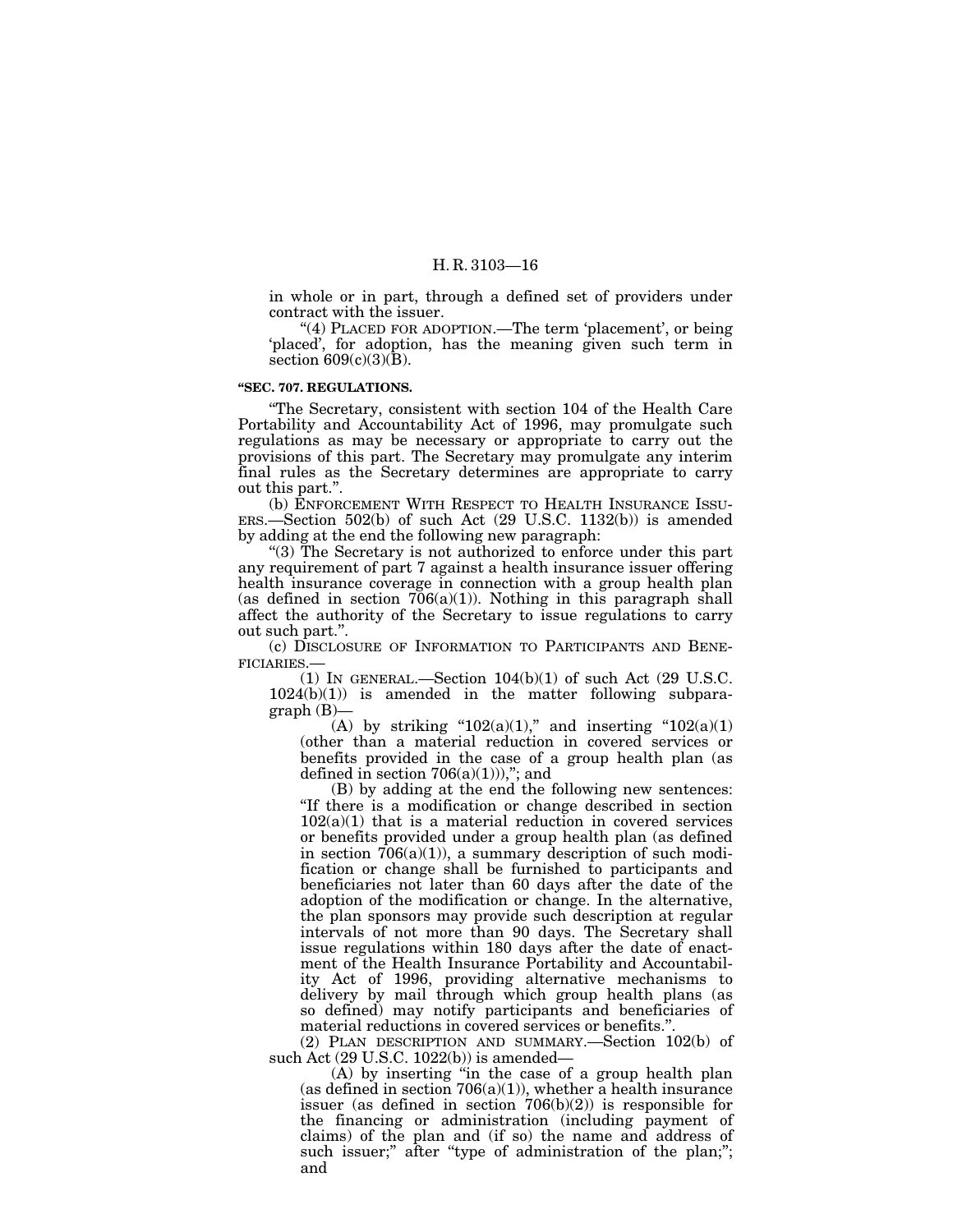(B) by inserting ''including the office at the Department of Labor through which participants and beneficiaries may seek assistance or information regarding their rights under this Act and the Health Insurance Portability and Accountability Act of 1996 with respect to health benefits that are offered through a group health plan (as defined in section  $706(a)(1)$ " after "benefits under the plan".

(d) TREATMENT OF HEALTH INSURANCE ISSUERS OFFERING HEALTH INSURANCE COVERAGE TO NONCOVERED PLANS.—Section 4(b) of such Act (29 U.S.C. 1003(b)) is amended by adding at the end (after and below paragraph (5)) the following:

"The provisions of part  $\overline{7}$  of subtitle B shall not apply to a health insurance issuer (as defined in section 706(b)(2)) solely by reason of health insurance coverage (as defined in section  $706(b)(1)$ ) provided by such issuer in connection with a group health plan (as defined in section  $706(a)(1)$  if the provisions of this title do not apply to such group health plan.''.

(e) REPORTING AND ENFORCEMENT WITH RESPECT TO CERTAIN ARRANGEMENTS.—

(1) IN GENERAL.—Section 101 of such Act (29 U.S.C. 1021) is amended—

(A) by redesignating subsection (g) as subsection (h), and

(B) by inserting after subsection (f) the following new subsection:

"(g) REPORTING BY CERTAIN ARRANGEMENTS. The Secretary may, by regulation, require multiple employer welfare arrangements providing benefits consisting of medical care (within the meaning of section  $706(a)(2)$  which are not group health plans to report, not more frequently than annually, in such form and such manner as the Secretary may require for the purpose of determining the extent to which the requirements of part 7 are being carried out in connection with such benefits.''.

(2) ENFORCEMENT.—

(A) IN GENERAL.—Section 502 of such Act (29 U.S.C. 1132) is amended—

(i) in subsection (a)(6), by striking ''under subsection (c)(2) or (i) or (l)" and inserting "under paragraph  $(2)$ ,  $(4)$ , or  $(5)$  of subsection  $(c)$  or under subsection (i) or  $(l)$ "; and

(ii) in the last 2 sentences of subsection (c), by striking ''For purposes of this paragraph'' and all that follows through "The Secretary and" and inserting the following:

''(5) The Secretary may assess a civil penalty against any person of up to \$1,000 a day from the date of the person's failure or refusal to file the information required to be filed by such person with the Secretary under regulations prescribed pursuant to section 101(g).

 $\mathbb{I}(6)$  The Secretary and".

(B) TECHNICAL AND CONFORMING AMENDMENT.—Section  $502(c)(1)$  of such Act (29 U.S.C.  $1132(c)(1)$ ) is amended by adding at the end the following sentence: ''For purposes of this paragraph, each violation described in subparagraph (A) with respect to any single participant, and each violation described in subparagraph (B) with respect to any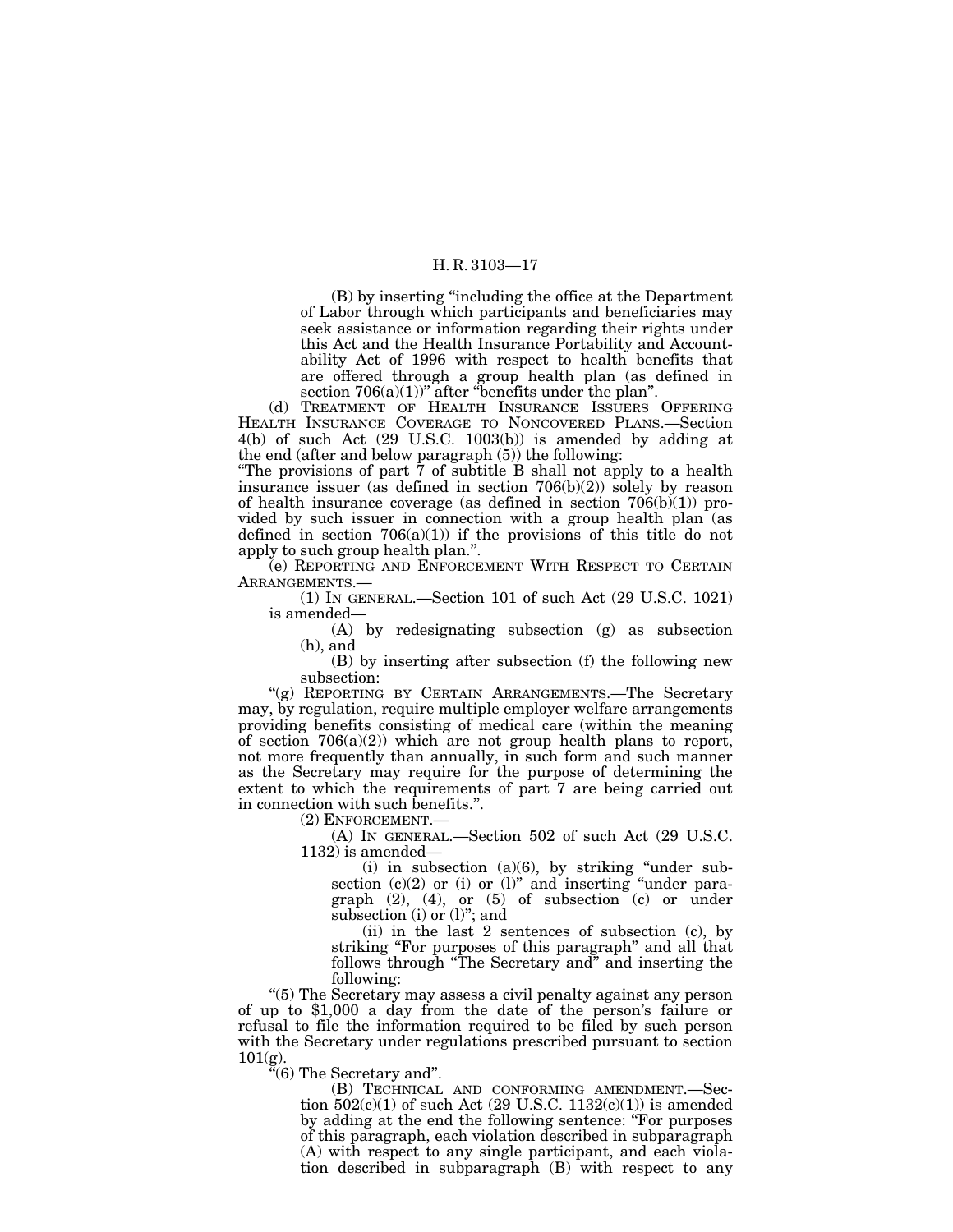single participant or beneficiary, shall be treated as a separate violation.''.

(3) COORDINATION.—Section 506 of such Act (29 U.S.C. 1136) is amended by adding at the end the following new subsection:

''(c) COORDINATION OF ENFORCEMENT WITH STATES WITH RESPECT TO CERTAIN ARRANGEMENTS.—A State may enter into an agreement with the Secretary for delegation to the State of some or all of the Secretary's authority under sections 502 and 504 to enforce the requirements under part 7 in connection with multiple employer welfare arrangements, providing medical care (within the meaning of section  $706(a)(2)$ ), which are not group health plans."

(f) CONFORMING AMENDMENTS.—

(1) Section 514(b) of such Act (29 U.S.C. 1144(b)) is amended by adding at the end the following new paragraph: ''(9) For additional provisions relating to group health plans, see section 704."

(2)(A) Part 6 of subtitle B of title I of such Act (29 U.S.C. 1161 et seq.) is amended by striking the heading and inserting the following:

#### ''PART 6—CONTINUATION COVERAGE AND ADDITIONAL STANDARDS FOR GROUP HEALTH PLANS''.

(B) The table of contents in section 1 of such Act is amended by striking the item relating to the heading for part 6 of subtitle B of title I and inserting the following:

#### ''PART 6—CONTINUATION COVERAGE AND ADDITIONAL STANDARDS FOR GROUP HEALTH PLANS''.

(3) The table of contents in section 1 of such Act (as amended by the preceding provisions of this section) is amended by inserting after the items relating to part 6 the following new items:

#### ''PART 7—GROUP HEALTH PLAN PORTABILITY, ACCESS, AND RENEWABILITY **REQUIREMENTS**

''Sec. 701. Increased portability through limitation on preexisting condition exclusions.

''Sec. 702. Prohibiting discrimination against individual participants and beneficiaries based on health status. ''Sec. 703. Guaranteed renewability in multiemployer plans and multiple employer

welfare arrangements. ''Sec. 704. Preemption; State flexibility; construction. ''Sec. 705. Special rules relating to group health plans. ''Sec. 706. Definitions. ''Sec. 707. Regulations.''.

(g) EFFECTIVE DATES.—

(1) IN GENERAL.—Except as provided in this section, this section (and the amendments made by this section) shall apply with respect to group health plans for plan years beginning after June 30, 1997.

(2) DETERMINATION OF CREDITABLE COVERAGE.—

(A) PERIOD OF COVERAGE.—

(i) IN GENERAL.—Subject to clause (ii), no period before July 1, 1996, shall be taken into account under part 7 of subtitle B of title I of the Employee Retirement Income Security Act of 1974 (as added by this section) in determining creditable coverage.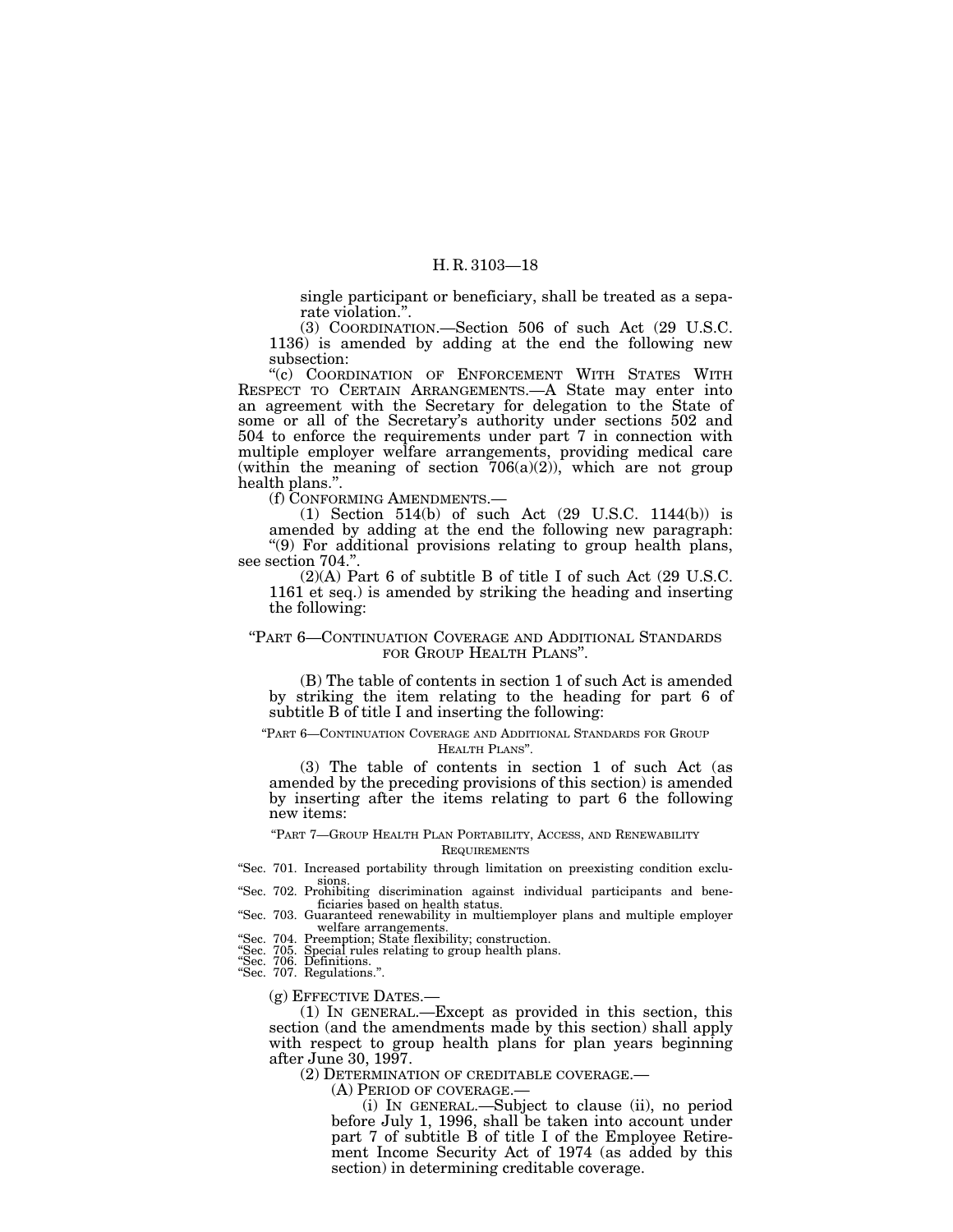(ii) SPECIAL RULE FOR CERTAIN PERIODS.—The Secretary of Labor, consistent with section 104, shall provide for a process whereby individuals who need to establish creditable coverage for periods before July 1, 1996, and who would have such coverage credited but for clause (i) may be given credit for creditable coverage for such periods through the presentation of documents or other means.

(B) CERTIFICATIONS, ETC.—

(i) IN GENERAL.—Subject to clauses (ii) and (iii), subsection (e) of section 701 of the Employee Retirement Income Security Act of 1974 (as added by this section) shall apply to events occurring after June 30, 1996.

(ii) NO CERTIFICATION REQUIRED TO BE PROVIDED BEFORE JUNE 1, 1997.—In no case is a certification required to be provided under such subsection before June 1, 1997.

(iii) CERTIFICATION ONLY ON WRITTEN REQUEST FOR EVENTS OCCURRING BEFORE OCTOBER 1, 1996.—In the case of an event occurring after June 30, 1996, and before October 1, 1996, a certification is not required to be provided under such subsection unless an individual (with respect to whom the certification is otherwise required to be made) requests such certification in writing.

(C) TRANSITIONAL RULE.—In the case of an individual who seeks to establish creditable coverage for any period for which certification is not required because it relates to an event occurring before June 30, 1996—

(i) the individual may present other credible evidence of such coverage in order to establish the period of creditable coverage; and

(ii) a group health plan and a health insurance issuer shall not be subject to any penalty or enforcement action with respect to the plan's or issuer's crediting (or not crediting) such coverage if the plan or issuer has sought to comply in good faith with the applicable requirements under the amendments made

by this section.<br>(3) SPECIAL RULE FOR COLLECTIVE BARGAINING AGREE- $MENTS.$ —Except as provided in paragraph (2), in the case of a group health plan maintained pursuant to one or more collective bargaining agreements between employee representatives and one or more employers ratified before the date of the enactment of this Act, part 7 of subtitle B of title I of Employee Retirement Income Security Act of 1974 (other than section 701(e) thereof) shall not apply to plan years beginning before the later of—

(A) the date on which the last of the collective bargaining agreements relating to the plan terminates (determined without regard to any extension thereof agreed to after the date of the enactment of this Act), or

(B) July 1, 1997.

For purposes of subparagraph (A), any plan amendment made pursuant to a collective bargaining agreement relating to the plan which amends the plan solely to conform to any require-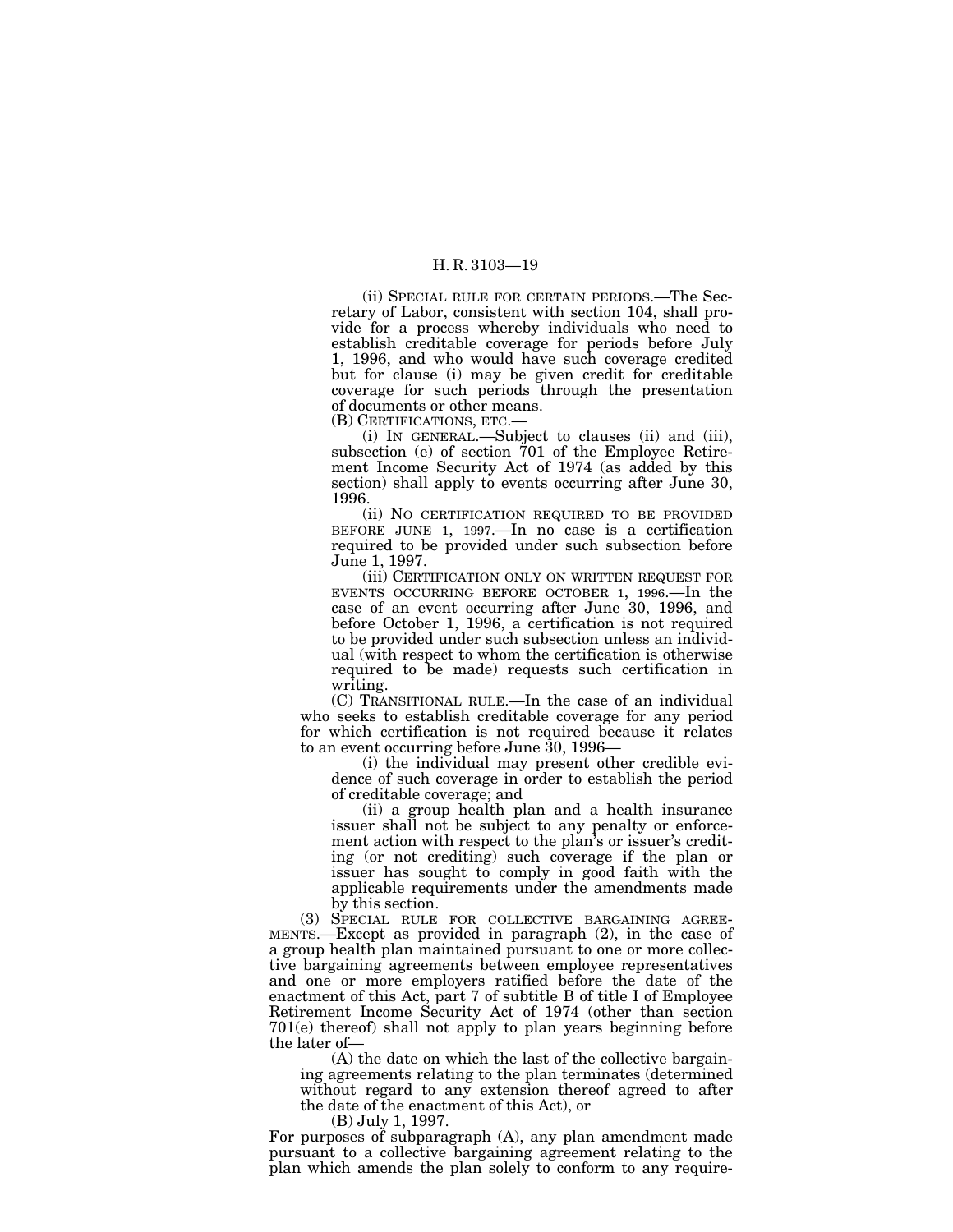ment of such part shall not be treated as a termination of such collective bargaining agreement.

(4) TIMELY REGULATIONS.—The Secretary of Labor, consistent with section 104, shall first issue by not later than April 1, 1997, such regulations as may be necessary to carry out the amendments made by this section.

(5) LIMITATION ON ACTIONS.—No enforcement action shall be taken, pursuant to the amendments made by this section, against a group health plan or health insurance issuer with respect to a violation of a requirement imposed by such amendments before January 1, 1998, or, if later, the date of issuance of regulations referred to in paragraph (4), if the plan or issuer has sought to comply in good faith with such requirements.

# **SEC. 102. THROUGH THE PUBLIC HEALTH SERVICE ACT.**

(a) IN GENERAL.—The Public Health Service Act is amended by adding at the end the following new title:

# **''TITLE XXVII—ASSURING PORTABILITY, AVAILABILITY, AND RENEWABILITY OF HEALTH INSURANCE COVERAGE**

''PART A—GROUP MARKET REFORMS

# ''Subpart 1—Portability, Access, and Renewability Requirements

#### **''SEC. 2701. INCREASED PORTABILITY THROUGH LIMITATION ON PREEXISTING CONDITION EXCLUSIONS.**

''(a) LIMITATION ON PREEXISTING CONDITION EXCLUSION PERIOD; CREDITING FOR PERIODS OF PREVIOUS COVERAGE.—Subject to subsection (d), a group health plan, and a health insurance issuer offering group health insurance coverage, may, with respect to a participant or beneficiary, impose a preexisting condition exclusion only if—

''(1) such exclusion relates to a condition (whether physical or mental), regardless of the cause of the condition, for which medical advice, diagnosis, care, or treatment was recommended or received within the 6-month period ending on the enrollment date;

 $f''(2)$  such exclusion extends for a period of not more than 12 months (or 18 months in the case of a late enrollee) after the enrollment date; and

''(3) the period of any such preexisting condition exclusion is reduced by the aggregate of the periods of creditable coverage (if any, as defined in subsection  $(c)(1)$ ) applicable to the participant or beneficiary as of the enrollment date.

''(b) DEFINITIONS.—For purposes of this part—

''(1) PREEXISTING CONDITION EXCLUSION.—

''(A) IN GENERAL.—The term 'preexisting condition exclusion' means, with respect to coverage, a limitation or exclusion of benefits relating to a condition based on the fact that the condition was present before the date of enrollment for such coverage, whether or not any medical advice, diagnosis, care, or treatment was recommended or received before such date.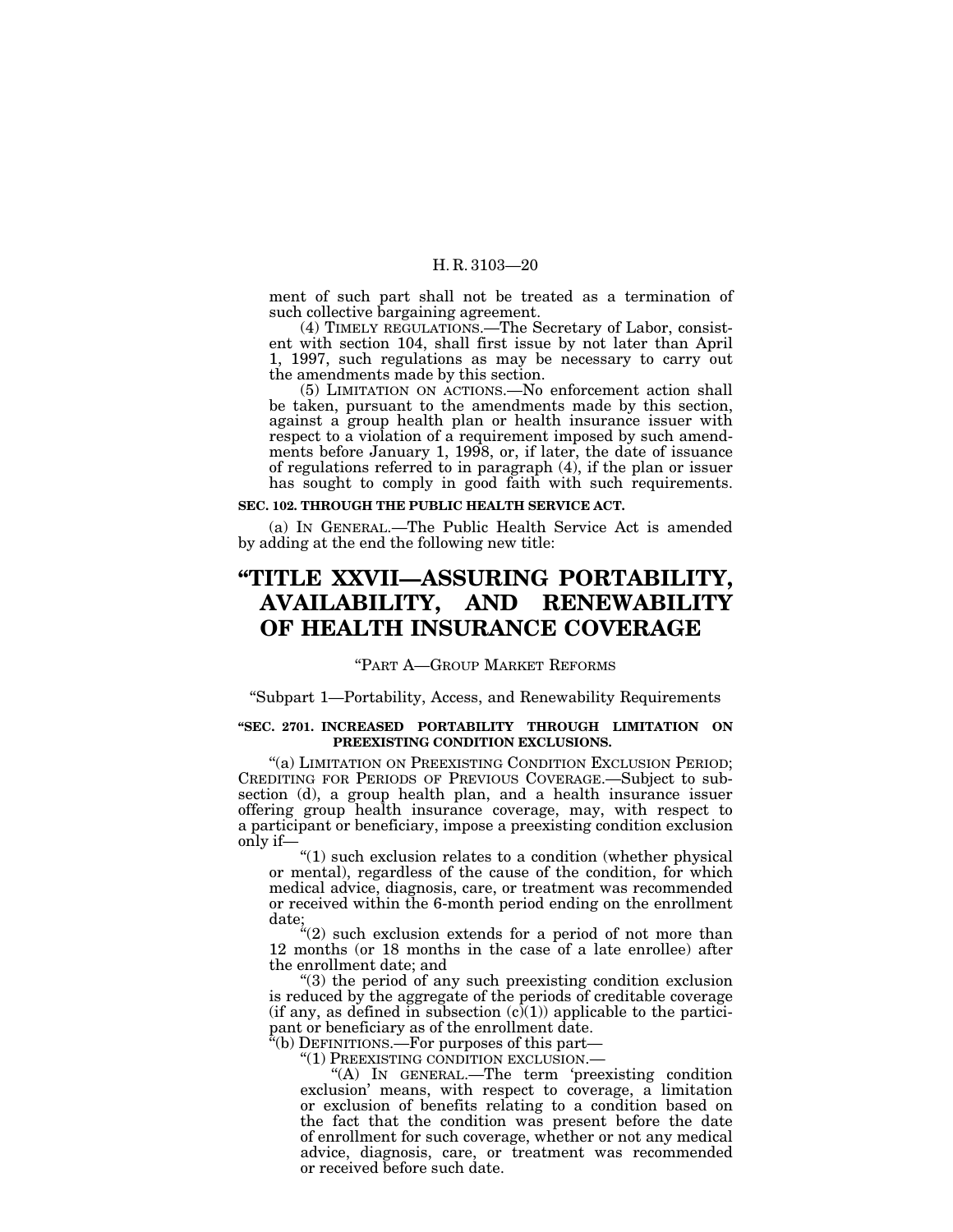''(B) TREATMENT OF GENETIC INFORMATION.—Genetic information shall not be treated as a condition described in subsection  $(a)(1)$  in the absence of a diagnosis of the condition related to such information.

''(2) ENROLLMENT DATE.—The term 'enrollment date' means, with respect to an individual covered under a group health plan or health insurance coverage, the date of enrollment of the individual in the plan or coverage or, if earlier, the first day of the waiting period for such enrollment.

''(3) LATE ENROLLEE.—The term 'late enrollee' means, with respect to coverage under a group health plan, a participant or beneficiary who enrolls under the plan other than during—

''(A) the first period in which the individual is eligible to enroll under the plan, or

''(B) a special enrollment period under subsection (f). "(4) WAITING PERIOD.—The term 'waiting period' means, with respect to a group health plan and an individual who

is a potential participant or beneficiary in the plan, the period that must pass with respect to the individual before the individual is eligible to be covered for benefits under the terms of the plan.

''(c) RULES RELATING TO CREDITING PREVIOUS COVERAGE.—

"(1) CREDITABLE COVERAGE DEFINED.—For purposes of this title, the term 'creditable coverage' means, with respect to an individual, coverage of the individual under any of the following:

''(A) A group health plan.

''(B) Health insurance coverage.

''(C) Part A or part B of title XVIII of the Social Security Act.

''(D) Title XIX of the Social Security Act, other than coverage consisting solely of benefits under section 1928. " $(E)$  Chapter 55 of title 10, United States Code.

''(F) A medical care program of the Indian Health Service or of a tribal organization.

''(G) A State health benefits risk pool.

''(H) A health plan offered under chapter 89 of title 5, United States Code.

''(I) A public health plan (as defined in regulations).

" $(J)$  A health benefit plan under section  $5(e)$  of the Peace Corps Act  $(22 \text{ U.S.C. } 2504(e))$ .

Such term does not include coverage consisting solely of coverage of excepted benefits (as defined in section 2791(c)).

"(2) NOT COUNTING PERIODS BEFORE SIGNIFICANT BREAKS IN COVERAGE.—

"(A) In GENERAL.—A period of creditable coverage shall not be counted, with respect to enrollment of an individual under a group health plan, if, after such period and before the enrollment date, there was a 63-day period during all of which the individual was not covered under any creditable coverage.

''(B) WAITING PERIOD NOT TREATED AS A BREAK IN COV-ERAGE.—For purposes of subparagraph (A) and subsection  $(d)(4)$ , any period that an individual is in a waiting period for any coverage under a group health plan (or for group health insurance coverage) or is in an affiliation period (as defined in subsection  $(g)(2)$ ) shall not be taken into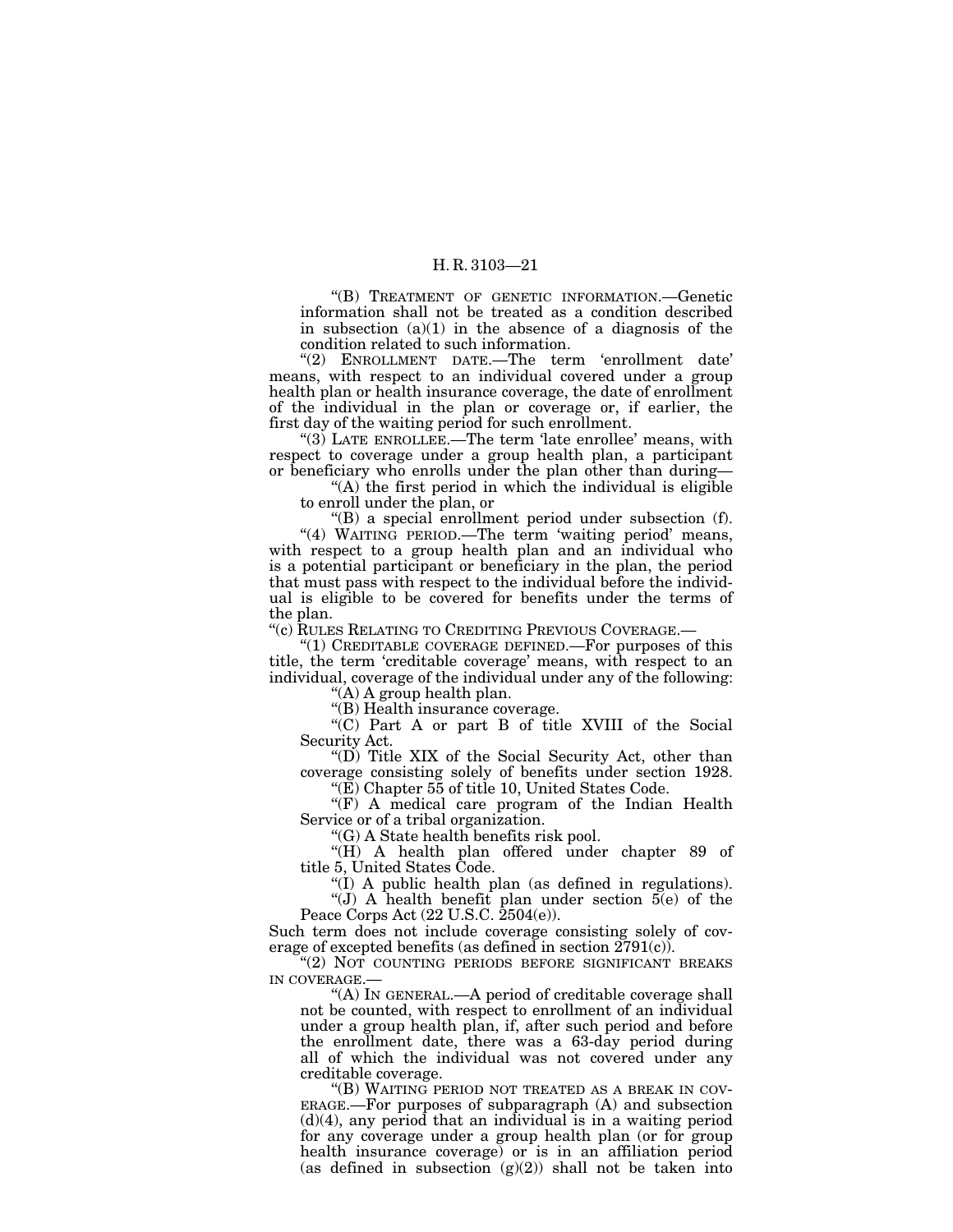account in determining the continuous period under subparagraph (A).

''(3) METHOD OF CREDITING COVERAGE.—

''(A) STANDARD METHOD.—Except as otherwise provided under subparagraph (B), for purposes of applying subsection  $(a)(3)$ , a group health plan, and a health insurance issuer offering group health insurance coverage, shall count a period of creditable coverage without regard to the specific benefits covered during the period.

''(B) ELECTION OF ALTERNATIVE METHOD.—A group health plan, or a health insurance issuer offering group health insurance, may elect to apply subsection (a)(3) based on coverage of benefits within each of several classes or categories of benefits specified in regulations rather than as provided under subparagraph (A). Such election shall be made on a uniform basis for all participants and beneficiaries. Under such election a group health plan or issuer shall count a period of creditable coverage with respect to any class or category of benefits if any level of benefits is covered within such class or category.

''(C) PLAN NOTICE.—In the case of an election with respect to a group health plan under subparagraph (B) (whether or not health insurance coverage is provided in connection with such plan), the plan shall—

''(i) prominently state in any disclosure statements concerning the plan, and state to each enrollee at the time of enrollment under the plan, that the plan has made such election, and

''(ii) include in such statements a description of the effect of this election.

''(D) ISSUER NOTICE.—In the case of an election under subparagraph (B) with respect to health insurance coverage offered by an issuer in the small or large group market, the issuer—

''(i) shall prominently state in any disclosure statements concerning the coverage, and to each employer at the time of the offer or sale of the coverage, that the issuer has made such election, and

''(ii) shall include in such statements a description of the effect of such election.

''(4) ESTABLISHMENT OF PERIOD.—Periods of creditable coverage with respect to an individual shall be established through presentation of certifications described in subsection (e) or in such other manner as may be specified in regulations.

''(d) EXCEPTIONS.—

"(1) EXCLUSION NOT APPLICABLE TO CERTAIN NEWBORNS.— Subject to paragraph (4), a group health plan, and a health insurance issuer offering group health insurance coverage, may not impose any preexisting condition exclusion in the case of an individual who, as of the last day of the 30-day period beginning with the date of birth, is covered under creditable coverage.

" $(2)$  Exclusion not applicable to certain adopted chil-DREN.—Subject to paragraph (4), a group health plan, and a health insurance issuer offering group health insurance coverage, may not impose any preexisting condition exclusion in the case of a child who is adopted or placed for adoption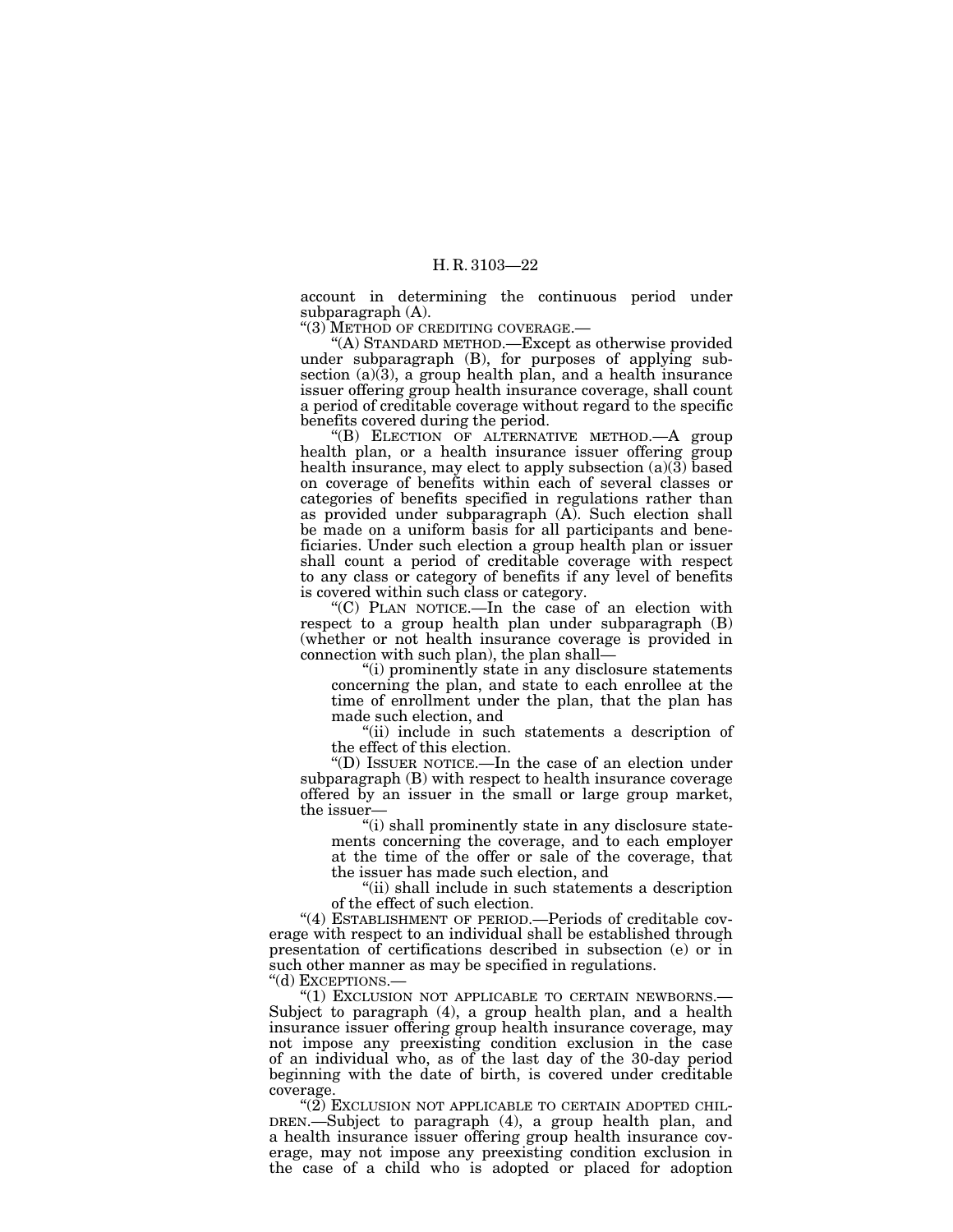before attaining 18 years of age and who, as of the last day of the 30-day period beginning on the date of the adoption or placement for adoption, is covered under creditable coverage. The previous sentence shall not apply to coverage before the date of such adoption or placement for adoption.

''(3) EXCLUSION NOT APPLICABLE TO PREGNANCY.—A group health plan, and health insurance issuer offering group health insurance coverage, may not impose any preexisting condition exclusion relating to pregnancy as a preexisting condition.

"(4) LOSS IF BREAK IN COVERAGE.—Paragraphs  $(1)$  and  $(2)$ shall no longer apply to an individual after the end of the first 63-day period during all of which the individual was not covered under any creditable coverage.

''(e) CERTIFICATIONS AND DISCLOSURE OF COVERAGE.—

"(1) REQUIREMENT FOR CERTIFICATION OF PERIOD OF CRED-ITABLE COVERAGE.—

''(A) IN GENERAL.—A group health plan, and a health insurance issuer offering group health insurance coverage, shall provide the certification described in subparagraph  $(B)$ —

"(i) at the time an individual ceases to be covered under the plan or otherwise becomes covered under a COBRA continuation provision,

"(ii) in the case of an individual becoming covered under such a provision, at the time the individual ceases to be covered under such provision, and

"(iii) on the request on behalf of an individual made not later than 24 months after the date of cessation of the coverage described in clause (i) or (ii), whichever is later.

The certification under clause (i) may be provided, to the extent practicable, at a time consistent with notices required under any applicable COBRA continuation provision.

''(B) CERTIFICATION.—The certification described in this subparagraph is a written certification of—

''(i) the period of creditable coverage of the individual under such plan and the coverage (if any) under such COBRA continuation provision, and

''(ii) the waiting period (if any) (and affiliation period, if applicable) imposed with respect to the individual for any coverage under such plan.

"(C) ISSUER COMPLIANCE.—To the extent that medical care under a group health plan consists of group health insurance coverage, the plan is deemed to have satisfied the certification requirement under this paragraph if the health insurance issuer offering the coverage provides for such certification in accordance with this paragraph.

"(2) DISCLOSURE OF INFORMATION ON PREVIOUS BENEFITS.-In the case of an election described in subsection  $(c)(3)(B)$ by a group health plan or health insurance issuer, if the plan or issuer enrolls an individual for coverage under the plan and the individual provides a certification of coverage of the individual under paragraph (1)—

"(A) upon request of such plan or issuer, the entity which issued the certification provided by the individual shall promptly disclose to such requesting plan or issuer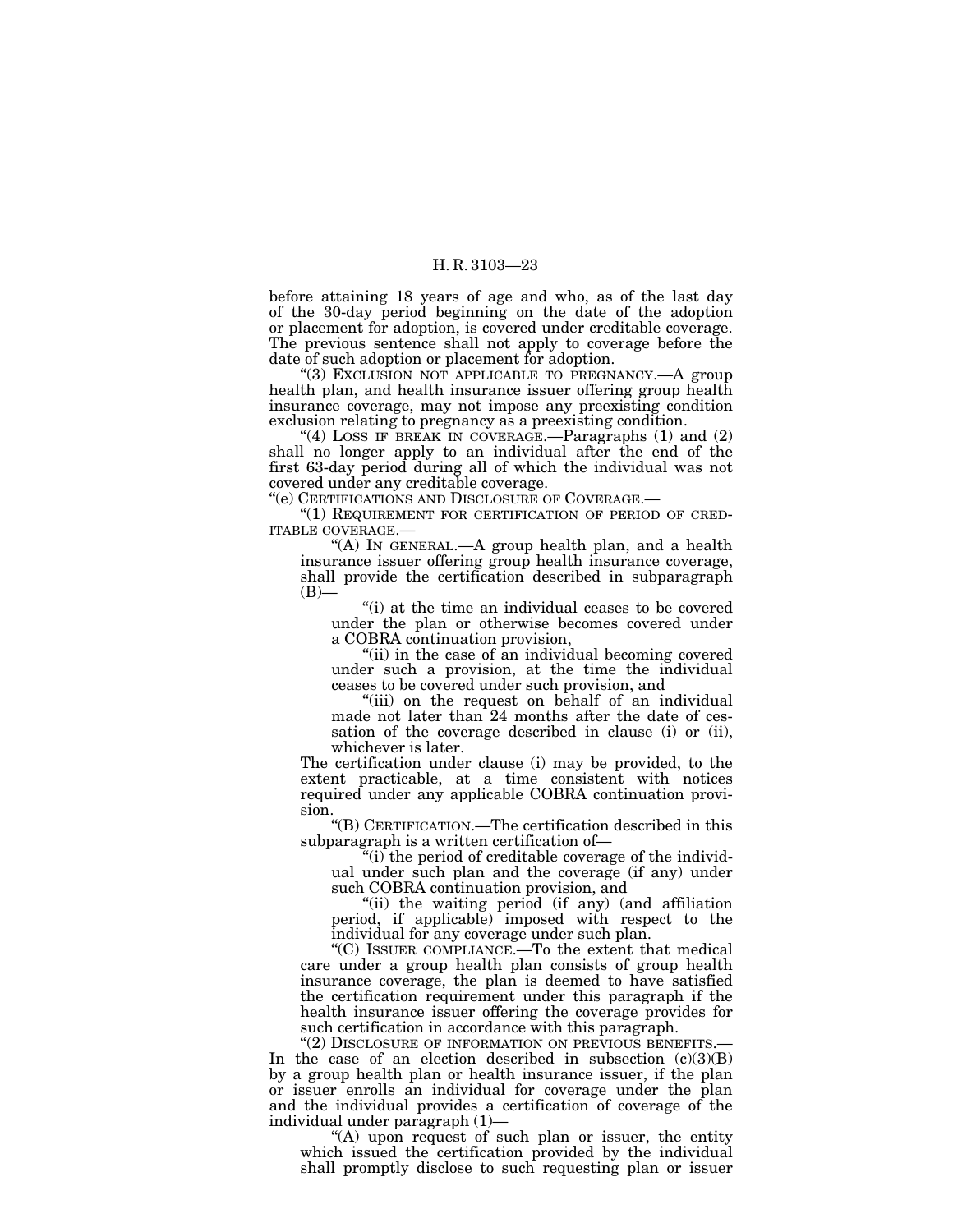information on coverage of classes and categories of health benefits available under such entity's plan or coverage, and

''(B) such entity may charge the requesting plan or issuer for the reasonable cost of disclosing such information.

''(3) REGULATIONS.—The Secretary shall establish rules to prevent an entity's failure to provide information under paragraph (1) or (2) with respect to previous coverage of an individual from adversely affecting any subsequent coverage of the individual under another group health plan or health insurance coverage.

''(f) SPECIAL ENROLLMENT PERIODS.—

''(1) INDIVIDUALS LOSING OTHER COVERAGE.—A group health plan, and a health insurance issuer offering group health insurance coverage in connection with a group health plan, shall permit an employee who is eligible, but not enrolled, for coverage under the terms of the plan (or a dependent of such an employee if the dependent is eligible, but not enrolled, for coverage under such terms) to enroll for coverage under the terms of the plan if each of the following conditions is met:

"(A) The employee or dependent was covered under a group health plan or had health insurance coverage at the time coverage was previously offered to the employee or dependent.

''(B) The employee stated in writing at such time that coverage under a group health plan or health insurance coverage was the reason for declining enrollment, but only if the plan sponsor or issuer (if applicable) required such a statement at such time and provided the employee with notice of such requirement (and the consequences of such requirement) at such time.

''(C) The employee's or dependent's coverage described in subparagraph (A)—

''(i) was under a COBRA continuation provision and the coverage under such provision was exhausted; or

"(ii) was not under such a provision and either the coverage was terminated as a result of loss of eligibility for the coverage (including as a result of legal separation, divorce, death, termination of employment, or reduction in the number of hours of employment) or employer contributions toward such coverage were terminated.

''(D) Under the terms of the plan, the employee requests such enrollment not later than 30 days after the date of exhaustion of coverage described in subparagraph  $(C)(i)$  or termination of coverage or employer contribution described in subparagraph (C)(ii).

''(2) FOR DEPENDENT BENEFICIARIES.—

''(A) IN GENERAL.—If—

''(i) a group health plan makes coverage available with respect to a dependent of an individual,

"(ii) the individual is a participant under the plan" (or has met any waiting period applicable to becoming a participant under the plan and is eligible to be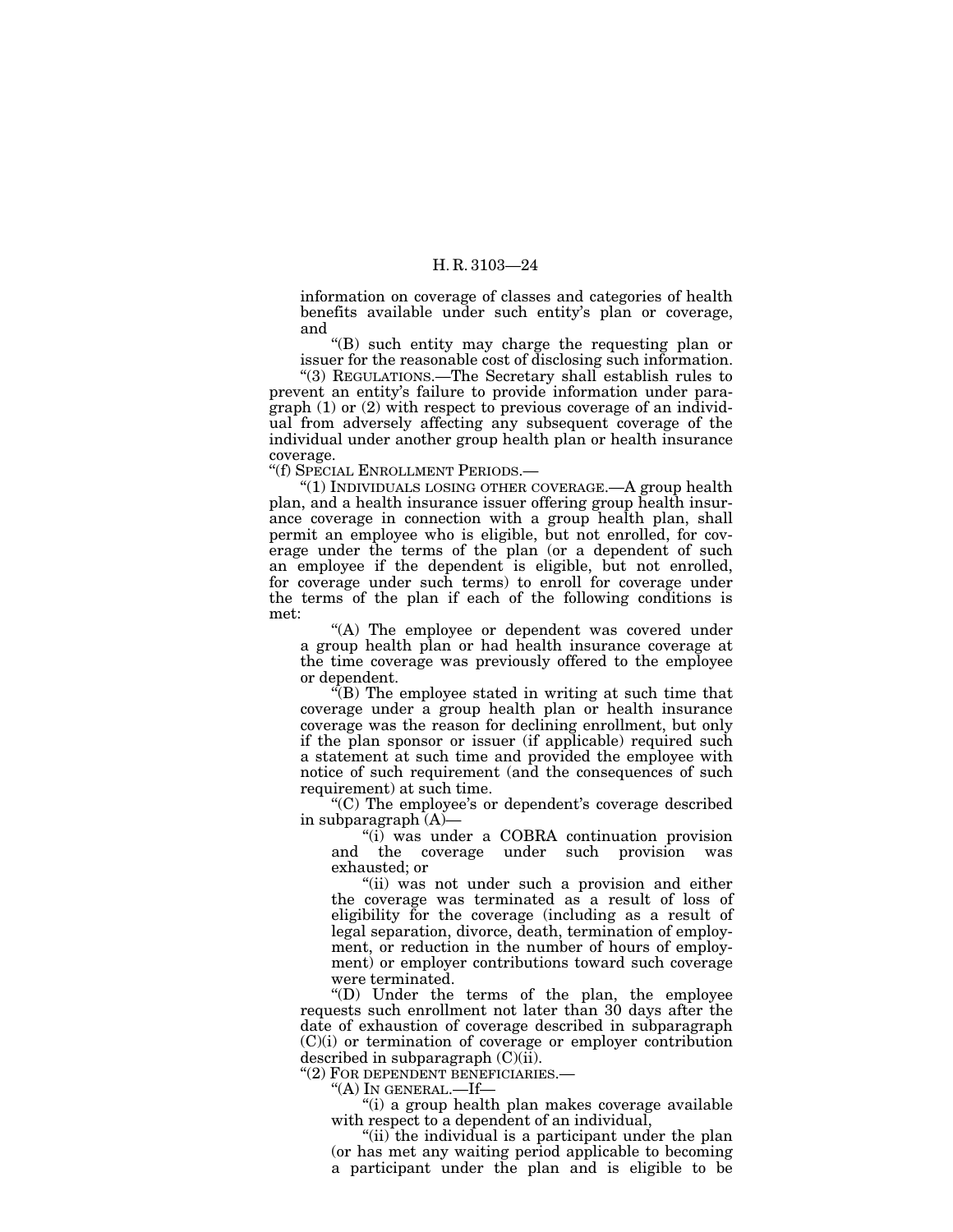enrolled under the plan but for a failure to enroll during a previous enrollment period), and

"(iii) a person becomes such a dependent of the individual through marriage, birth, or adoption or placement for adoption,

the group health plan shall provide for a dependent special enrollment period described in subparagraph (B) during which the person (or, if not otherwise enrolled, the individual) may be enrolled under the plan as a dependent of the individual, and in the case of the birth or adoption of a child, the spouse of the individual may be enrolled as a dependent of the individual if such spouse is otherwise eligible for coverage.

''(B) DEPENDENT SPECIAL ENROLLMENT PERIOD.—A dependent special enrollment period under this subparagraph shall be a period of not less than 30 days and shall begin on the later of—

''(i) the date dependent coverage is made available, or

"(ii) the date of the marriage, birth, or adoption or placement for adoption (as the case may be) described in subparagraph (A)(iii).

''(C) NO WAITING PERIOD.—If an individual seeks to enroll a dependent during the first 30 days of such a dependent special enrollment period, the coverage of the dependent shall become effective—

''(i) in the case of marriage, not later than the first day of the first month beginning after the date the completed request for enrollment is received;

" $(iii)$  in the case of a dependent's birth, as of the date of such birth; or

"(iii) in the case of a dependent's adoption or placement for adoption, the date of such adoption or placement for adoption.

"(g) USE OF AFFILIATION PERIOD BY HMOS AS ALTERNATIVE TO PREEXISTING CONDITION EXCLUSION.—

''(1) IN GENERAL.—A health maintenance organization which offers health insurance coverage in connection with a group health plan and which does not impose any preexisting condition exclusion allowed under subsection (a) with respect to any particular coverage option may impose an affiliation period for such coverage option, but only if—

"(A) such period is applied uniformly without regard to any health status-related factors; and

 $\mathcal{L}(B)$  such period does not exceed 2 months (or 3 months) in the case of a late enrollee).

''(2) AFFILIATION PERIOD.—

''(A) DEFINED.—For purposes of this title, the term 'affiliation period' means a period which, under the terms of the health insurance coverage offered by the health maintenance organization, must expire before the health insurance coverage becomes effective. The organization is not required to provide health care services or benefits during such period and no premium shall be charged to the participant or beneficiary for any coverage during the period.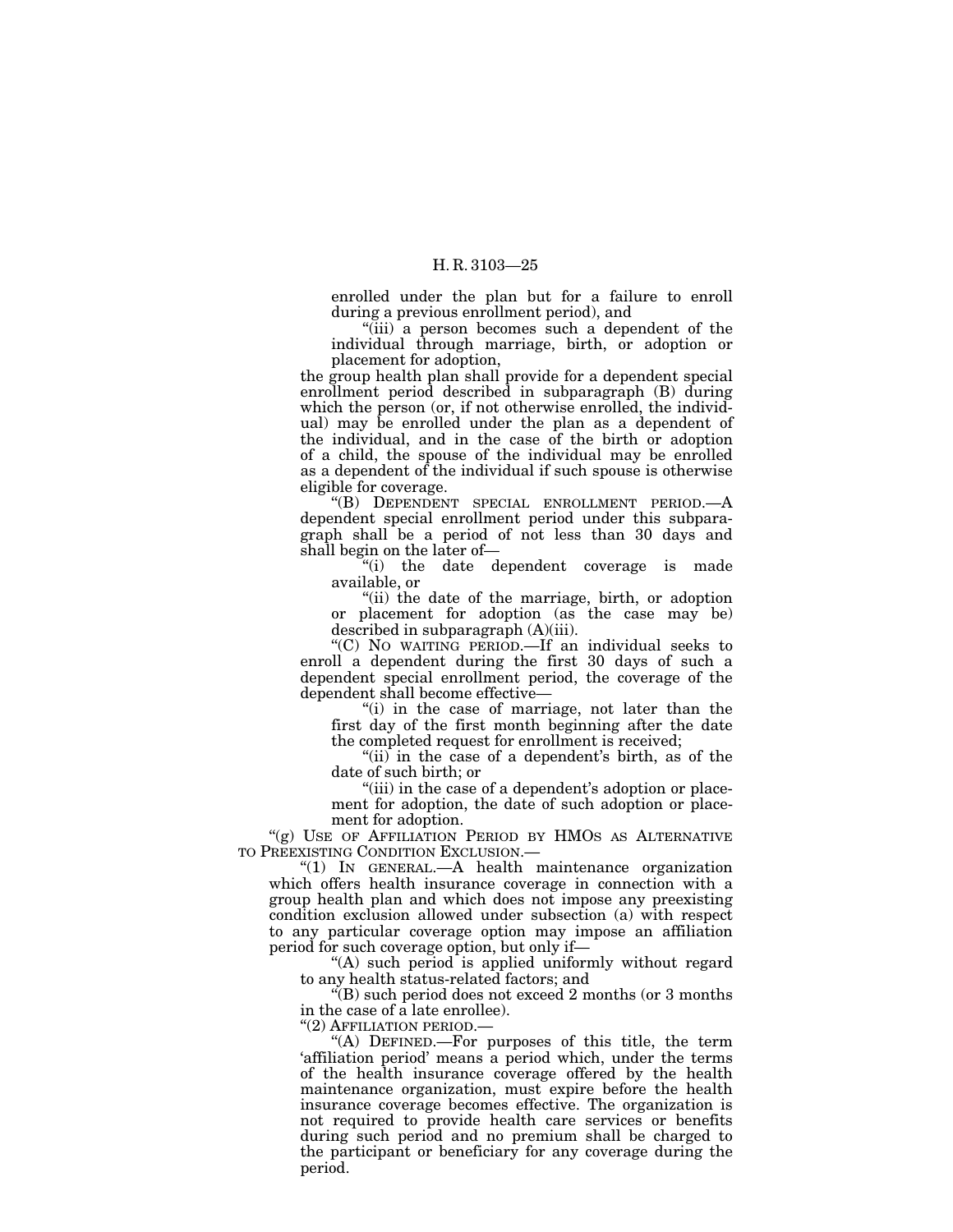''(B) BEGINNING.—Such period shall begin on the enrollment date.

''(C) RUNS CONCURRENTLY WITH WAITING PERIODS.— An affiliation period under a plan shall run concurrently with any waiting period under the plan.

''(3) ALTERNATIVE METHODS.—A health maintenance organization described in paragraph (1) may use alternative methods, from those described in such paragraph, to address adverse selection as approved by the State insurance commissioner or official or officials designated by the State to enforce the requirements of this part for the State involved with respect to such issuer.

#### **''SEC. 2702. PROHIBITING DISCRIMINATION AGAINST INDIVIDUAL PARTICIPANTS AND BENEFICIARIES BASED ON HEALTH STATUS.**

''(a) IN ELIGIBILITY TO ENROLL.—

"(1) In GENERAL.—Subject to paragraph  $(2)$ , a group health plan, and a health insurance issuer offering group health insurance coverage in connection with a group health plan, may not establish rules for eligibility (including continued eligibility) of any individual to enroll under the terms of the plan based on any of the following health status-related factors in relation to the individual or a dependent of the individual:

''(A) Health status.

''(B) Medical condition (including both physical and mental illnesses).

''(C) Claims experience.

''(D) Receipt of health care.

"(E) Medical history.

''(F) Genetic information.

''(G) Evidence of insurability (including conditions arising out of acts of domestic violence).

"(H) Disability.

"(2) NO APPLICATION TO BENEFITS OR EXCLUSIONS.—To the extent consistent with section 701, paragraph (1) shall not be construed—

"(A) to require a group health plan, or group health insurance coverage, to provide particular benefits other than those provided under the terms of such plan or coverage, or

 $\cdot$ <sup>"(B)</sup> to prevent such a plan or coverage from establishing limitations or restrictions on the amount, level, extent, or nature of the benefits or coverage for similarly situated individuals enrolled in the plan or coverage.

"(3) CONSTRUCTION.—For purposes of paragraph (1), rules for eligibility to enroll under a plan include rules defining any applicable waiting periods for such enrollment. ''(b) IN PREMIUM CONTRIBUTIONS.—

''(1) IN GENERAL.—A group health plan, and a health insurance issuer offering health insurance coverage in connection with a group health plan, may not require any individual (as a condition of enrollment or continued enrollment under the plan) to pay a premium or contribution which is greater than such premium or contribution for a similarly situated individual enrolled in the plan on the basis of any health status-related factor in relation to the individual or to an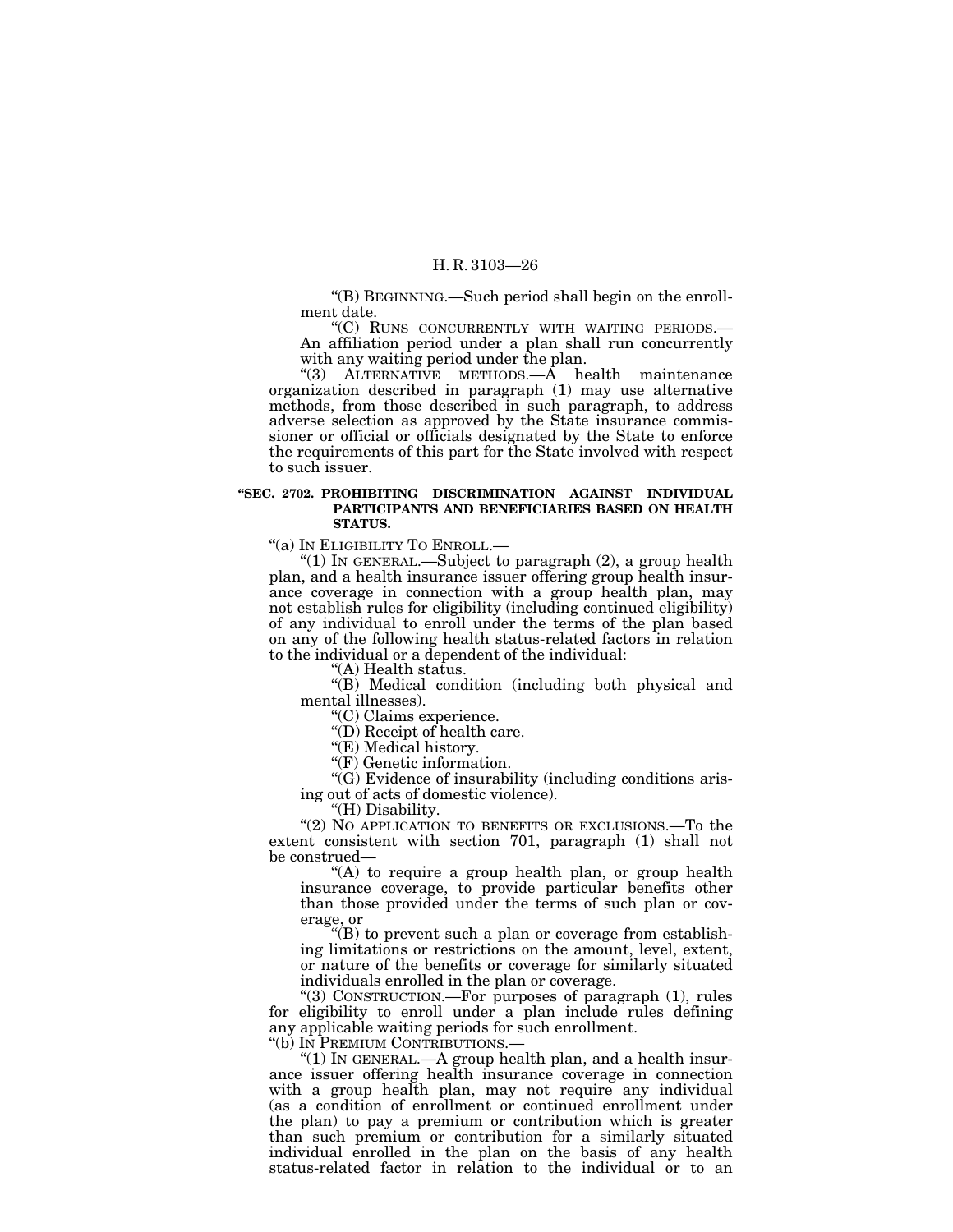individual enrolled under the plan as a dependent of the individual.

''(2) CONSTRUCTION.—Nothing in paragraph (1) shall be construed—

''(A) to restrict the amount that an employer may be charged for coverage under a group health plan; or

 $E(E)$  to prevent a group health plan, and a health insurance issuer offering group health insurance coverage, from establishing premium discounts or rebates or modifying otherwise applicable copayments or deductibles in return for adherence to programs of health promotion and disease prevention.

## ''Subpart 2—Provisions Applicable Only to Health Insurance Issuers

#### **''SEC. 2711. GUARANTEED AVAILABILITY OF COVERAGE FOR EMPLOYERS IN THE GROUP MARKET.**

"(a) ISSUANCE OF COVERAGE IN THE SMALL GROUP MARKET.—

"(1) IN GENERAL.—Subject to subsections (c) through  $(f)$ , each health insurance issuer that offers health insurance coverage in the small group market in a State—

"(A) must accept every small employer (as defined in section  $2791(e)(4)$  in the State that applies for such coverage; and

''(B) must accept for enrollment under such coverage every eligible individual (as defined in paragraph (2)) who applies for enrollment during the period in which the individual first becomes eligible to enroll under the terms of the group health plan and may not place any restriction which is inconsistent with section 2702 on an eligible individual being a participant or beneficiary.

"(2) ELIGIBLE INDIVIDUAL DEFINED.—For purposes of this section, the term 'eligible individual' means, with respect to a health insurance issuer that offers health insurance coverage to a small employer in connection with a group health plan in the small group market, such an individual in relation to the employer as shall be determined—

 $\mathcal{H}(A)$  in accordance with the terms of such plan,

''(B) as provided by the issuer under rules of the issuer which are uniformly applicable in a State to small employers in the small group market, and

''(C) in accordance with all applicable State laws governing such issuer and such market.

''(b) ASSURING ACCESS IN THE LARGE GROUP MARKET.—

''(1) REPORTS TO HHS.—The Secretary shall request that the chief executive officer of each State submit to the Secretary, by not later December 31, 2000, and every 3 years thereafter a report on—

"(A) the access of large employers to health insurance coverage in the State, and

" $(B)$  the circumstances for lack of access (if any) of large employers (or one or more classes of such employers) in the State to such coverage.

''(2) TRIENNIAL REPORTS TO CONGRESS.—The Secretary, based on the reports submitted under paragraph (1) and such other information as the Secretary may use, shall prepare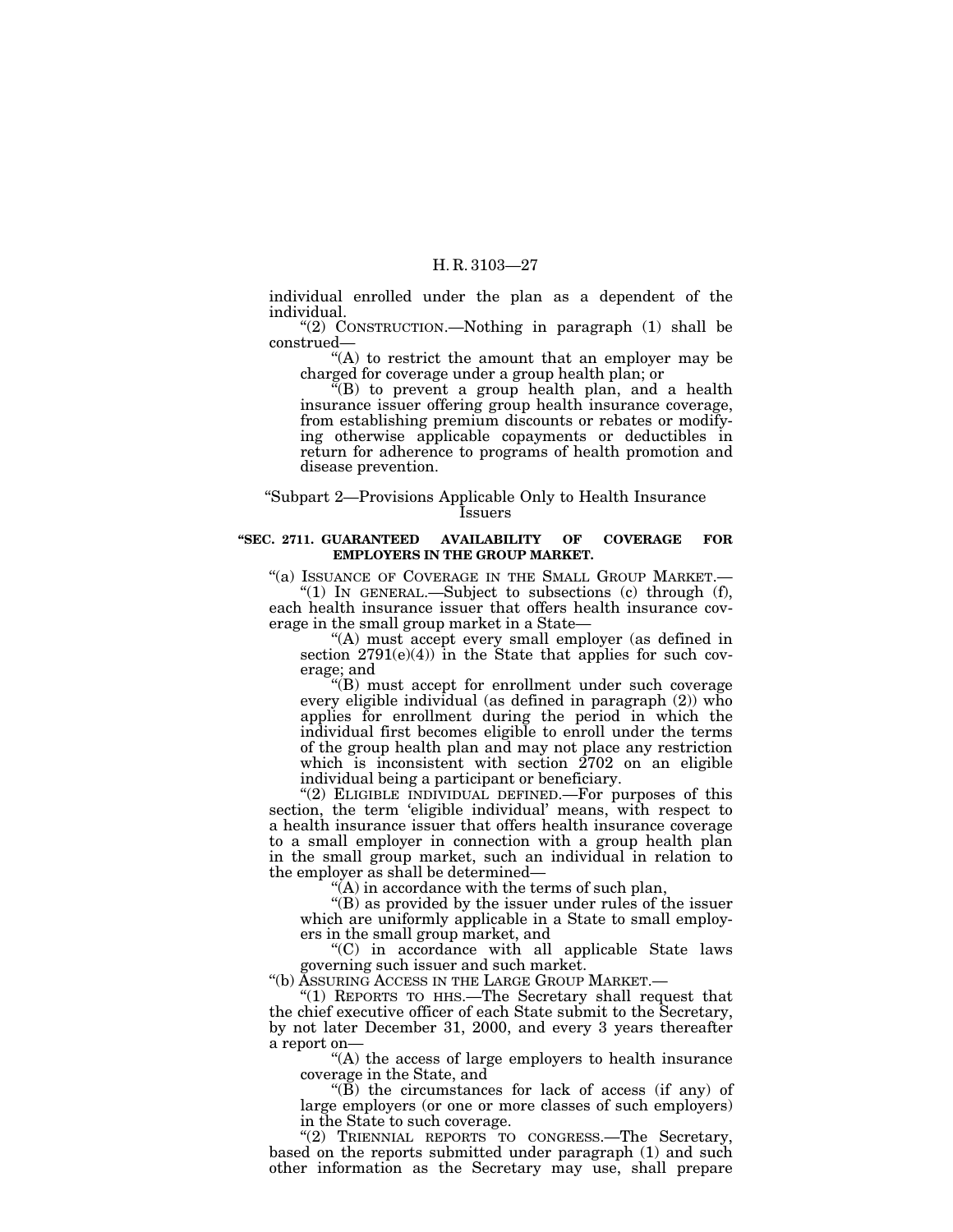and submit to Congress, every 3 years, a report describing the extent to which large employers (and classes of such employers) that seek health insurance coverage in the different States are able to obtain access to such coverage. Such report shall include such recommendations as the Secretary determines to be appropriate.

''(3) GAO REPORT ON LARGE EMPLOYER ACCESS TO HEALTH INSURANCE COVERAGE.—The Comptroller General shall provide for a study of the extent to which classes of large employers in the different States are able to obtain access to health insurance coverage and the circumstances for lack of access (if any) to such coverage. The Comptroller General shall submit to Congress a report on such study not later than 18 months after the date of the enactment of this title.

''(c) SPECIAL RULES FOR NETWORK PLANS.—

" $(1)$  In GENERAL.—In the case of a health insurance issuer that offers health insurance coverage in the small group market through a network plan, the issuer may—

''(A) limit the employers that may apply for such coverage to those with eligible individuals who live, work, or reside in the service area for such network plan; and

''(B) within the service area of such plan, deny such coverage to such employers if the issuer has demonstrated, if required, to the applicable State authority that—

"(i) it will not have the capacity to deliver services" adequately to enrollees of any additional groups because of its obligations to existing group contract holders and enrollees, and

"(ii) it is applying this paragraph uniformly to all employers without regard to the claims experience of those employers and their employees (and their dependents) or any health status-related factor relating to such employees and dependents.

"(2) 180-DAY SUSPENSION UPON DENIAL OF COVERAGE.—An issuer, upon denying health insurance coverage in any service area in accordance with paragraph  $(1)(B)$ , may not offer coverage in the small group market within such service area for a period of 180 days after the date such coverage is denied.<br>"(d) APPLICATION OF FINANCIAL CAPACITY LIMITS.—

"(1) In GENERAL.—A health insurance issuer may deny health insurance coverage in the small group market if the issuer has demonstrated, if required, to the applicable State authority that—

''(A) it does not have the financial reserves necessary to underwrite additional coverage; and

''(B) it is applying this paragraph uniformly to all employers in the small group market in the State consistent with applicable State law and without regard to the claims experience of those employers and their employees (and their dependents) or any health status-related factor relating to such employees and dependents.

" $(2)$  180-DAY SUSPENSION UPON DENIAL OF COVERAGE.—A health insurance issuer upon denying health insurance coverage in connection with group health plans in accordance with paragraph (1) in a State may not offer coverage in connection with group health plans in the small group market in the State for a period of 180 days after the date such coverage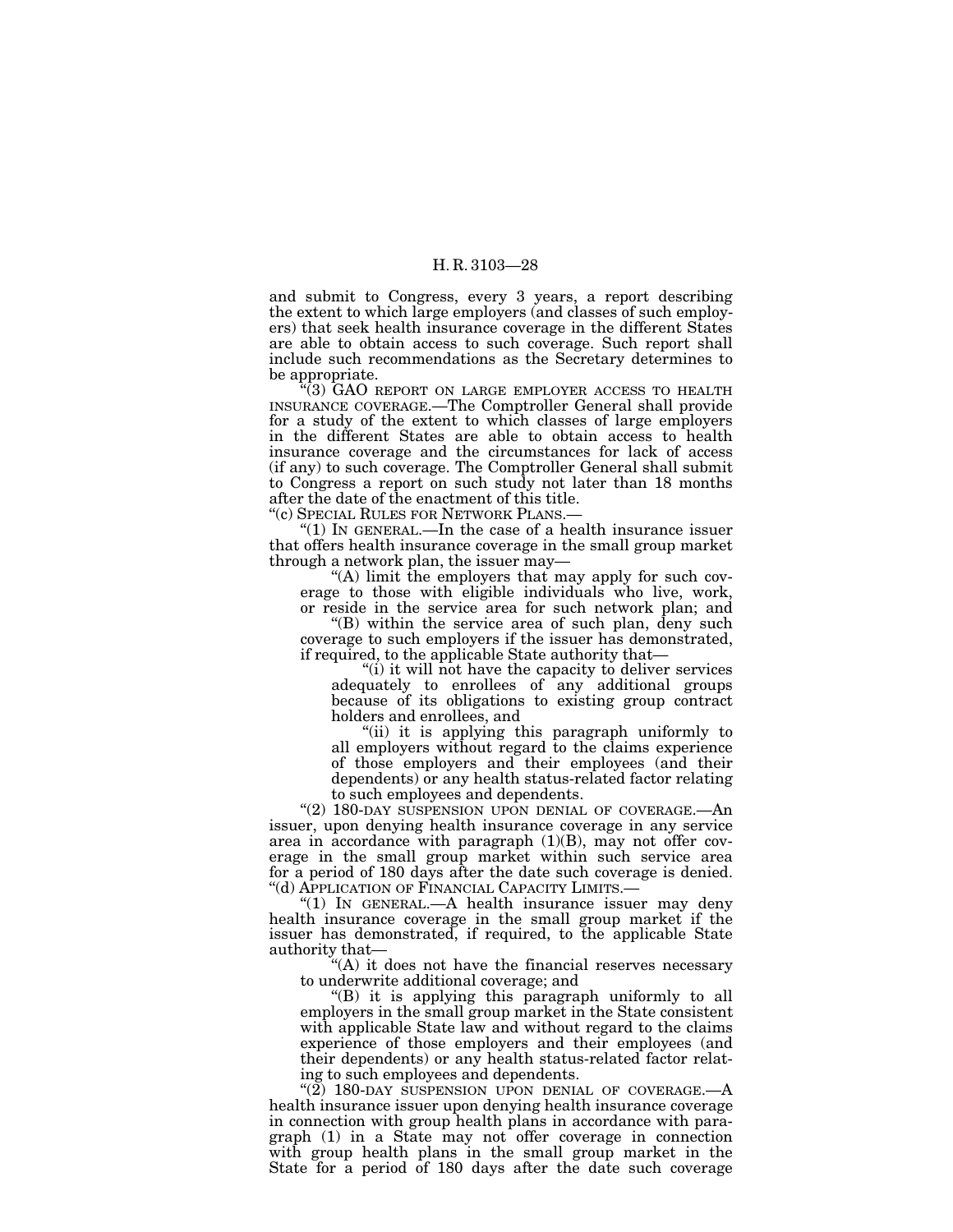is denied or until the issuer has demonstrated to the applicable State authority, if required under applicable State law, that the issuer has sufficient financial reserves to underwrite additional coverage, whichever is later. An applicable State authority may provide for the application of this subsection on a service-area-specific basis.

''(e) EXCEPTION TO REQUIREMENT FOR FAILURE TO MEET CER-TAIN MINIMUM PARTICIPATION OR CONTRIBUTION RULES.—

''(1) IN GENERAL.—Subsection (a) shall not be construed to preclude a health insurance issuer from establishing employer contribution rules or group participation rules for the offering of health insurance coverage in connection with a group health plan in the small group market, as allowed under applicable State law.

"(2) RULES DEFINED.—For purposes of paragraph  $(1)$ —

"(A) the term 'employer contribution rule' means a requirement relating to the minimum level or amount of employer contribution toward the premium for enrollment of participants and beneficiaries; and

"(B) the term 'group participation rule' means a requirement relating to the minimum number of participants or beneficiaries that must be enrolled in relation to a specified percentage or number of eligible individuals or employees of an employer.

"(f) EXCEPTION FOR COVERAGE OFFERED ONLY TO BONA FIDE ASSOCIATION MEMBERS.—Subsection (a) shall not apply to health insurance coverage offered by a health insurance issuer if such coverage is made available in the small group market only through one or more bona fide associations (as defined in section  $2791(d)(3)$ ).

### **''SEC. 2712. GUARANTEED RENEWABILITY OF COVERAGE FOR EMPLOYERS IN THE GROUP MARKET.**

''(a) IN GENERAL.—Except as provided in this section, if a health insurance issuer offers health insurance coverage in the small or large group market in connection with a group health plan, the issuer must renew or continue in force such coverage at the option of the plan sponsor of the plan.

''(b) GENERAL EXCEPTIONS.—A health insurance issuer may nonrenew or discontinue health insurance coverage offered in connection with a group health plan in the small or large group market based only on one or more of the following:

"(1) NONPAYMENT OF PREMIUMS.—The plan sponsor has failed to pay premiums or contributions in accordance with the terms of the health insurance coverage or the issuer has not received timely premium payments.

''(2) FRAUD.—The plan sponsor has performed an act or practice that constitutes fraud or made an intentional misrepresentation of material fact under the terms of the coverage.

''(3) VIOLATION OF PARTICIPATION OR CONTRIBUTION RULES.—The plan sponsor has failed to comply with a material plan provision relating to employer contribution or group participation rules, as permitted under section 2711(e) in the case of the small group market or pursuant to applicable State law in the case of the large group market.

"(4) TERMINATION OF COVERAGE.—The issuer is ceasing to offer coverage in such market in accordance with subsection (c) and applicable State law.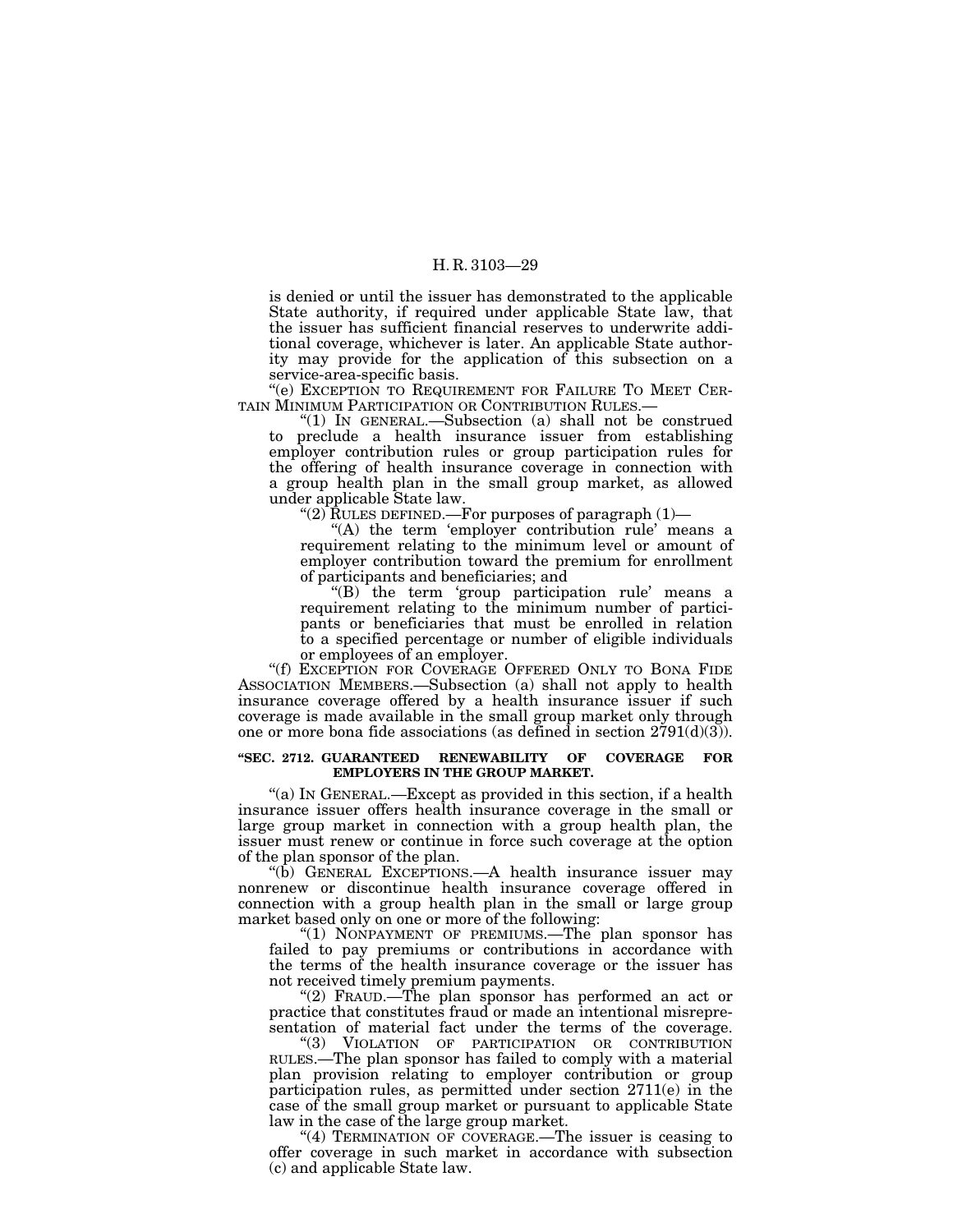''(5) MOVEMENT OUTSIDE SERVICE AREA.—In the case of a health insurance issuer that offers health insurance coverage in the market through a network plan, there is no longer any enrollee in connection with such plan who lives, resides, or works in the service area of the issuer (or in the area for which the issuer is authorized to do business) and, in the case of the small group market, the issuer would deny enrollment with respect to such plan under section  $2711(c)(1)(A)$ .

''(6) ASSOCIATION MEMBERSHIP CEASES.—In the case of health insurance coverage that is made available in the small or large group market (as the case may be) only through one or more bona fide associations, the membership of an employer in the association (on the basis of which the coverage is provided) ceases but only if such coverage is terminated under this paragraph uniformly without regard to any health statusrelated factor relating to any covered individual.

"(c) REQUIREMENTS FOR UNIFORM TERMINATION OF COV-ERAGE.—

''(1) PARTICULAR TYPE OF COVERAGE NOT OFFERED.—In any case in which an issuer decides to discontinue offering a particular type of group health insurance coverage offered in the small or large group market, coverage of such type may be discontinued by the issuer in accordance with applicable State law in such market only if—

''(A) the issuer provides notice to each plan sponsor provided coverage of this type in such market (and participants and beneficiaries covered under such coverage) of such discontinuation at least 90 days prior to the date of the discontinuation of such coverage;

''(B) the issuer offers to each plan sponsor provided coverage of this type in such market, the option to purchase all (or, in the case of the large group market, any) other health insurance coverage currently being offered by the issuer to a group health plan in such market; and

''(C) in exercising the option to discontinue coverage of this type and in offering the option of coverage under subparagraph (B), the issuer acts uniformly without regard to the claims experience of those sponsors or any health status-related factor relating to any participants or beneficiaries covered or new participants or beneficiaries who may become eligible for such coverage.<br>"(2) DISCONTINUANCE OF ALL COVERAGE.-

"(A) IN GENERAL.—In any case in which a health insurance issuer elects to discontinue offering all health insurance coverage in the small group market or the large group market, or both markets, in a State, health insurance coverage may be discontinued by the issuer only in accordance with applicable State law and if—

''(i) the issuer provides notice to the applicable State authority and to each plan sponsor (and participants and beneficiaries covered under such coverage) of such discontinuation at least 180 days prior to the date of the discontinuation of such coverage; and

''(ii) all health insurance issued or delivered for issuance in the State in such market (or markets) are discontinued and coverage under such health insur-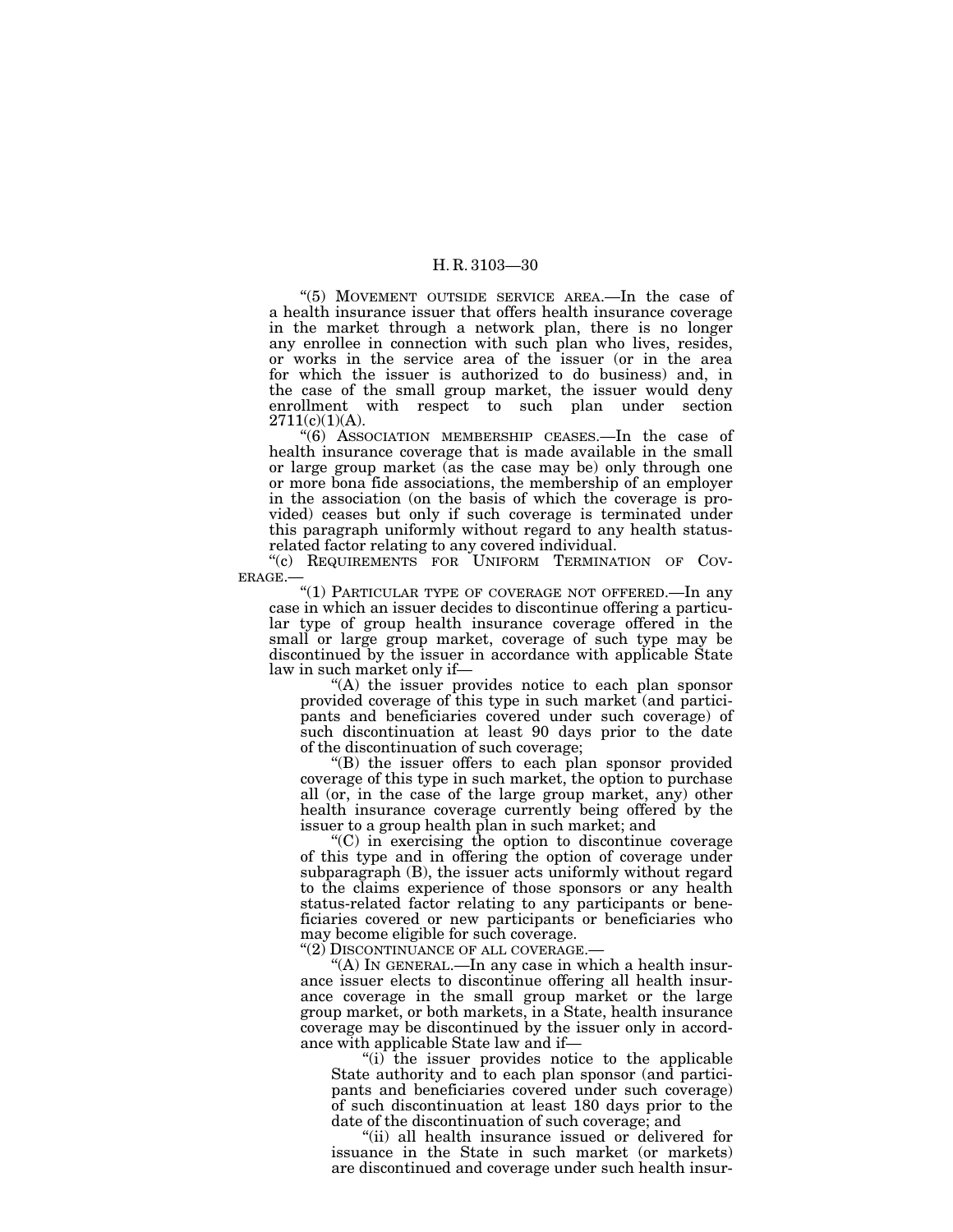ance coverage in such market (or markets) is not renewed.

''(B) PROHIBITION ON MARKET REENTRY.—In the case of a discontinuation under subparagraph (A) in a market, the issuer may not provide for the issuance of any health insurance coverage in the market and State involved during the 5-year period beginning on the date of the discontinuation of the last health insurance coverage not so renewed.

"(d) EXCEPTION FOR UNIFORM MODIFICATION OF COVERAGE.-At the time of coverage renewal, a health insurance issuer may modify the health insurance coverage for a product offered to a group health plan—

''(1) in the large group market; or

"(2) in the small group market if, for coverage that is available in such market other than only through one or more bona fide associations, such modification is consistent with State law and effective on a uniform basis among group health plans with that product.

''(e) APPLICATION TO COVERAGE OFFERED ONLY THROUGH ASSOCIATIONS.—In applying this section in the case of health insurance coverage that is made available by a health insurance issuer in the small or large group market to employers only through one or more associations, a reference to 'plan sponsor' is deemed, with respect to coverage provided to an employer member of the association, to include a reference to such employer.

#### **''SEC. 2713. DISCLOSURE OF INFORMATION.**

"(a) DISCLOSURE OF INFORMATION BY HEALTH PLAN ISSUERS.— In connection with the offering of any health insurance coverage to a small employer, a health insurance issuer—

''(1) shall make a reasonable disclosure to such employer, as part of its solicitation and sales materials, of the availability of information described in subsection (b), and

"(2) upon request of such a small employer, provide such information.

''(b) INFORMATION DESCRIBED.—

" $(1)$  In GENERAL.—Subject to paragraph  $(3)$ , with respect to a health insurance issuer offering health insurance coverage to a small employer, information described in this subsection is information concerning—

 $(A)$  the provisions of such coverage concerning issuer's right to change premium rates and the factors that may affect changes in premium rates;

''(B) the provisions of such coverage relating to renewability of coverage;

 $(C)$  the provisions of such coverage relating to any preexisting condition exclusion; and

''(D) the benefits and premiums available under all health insurance coverage for which the employer is qualified.

"(2) FORM OF INFORMATION.—Information under this subsection shall be provided to small employers in a manner determined to be understandable by the average small employer, and shall be sufficient to reasonably inform small employers of their rights and obligations under the health insurance coverage.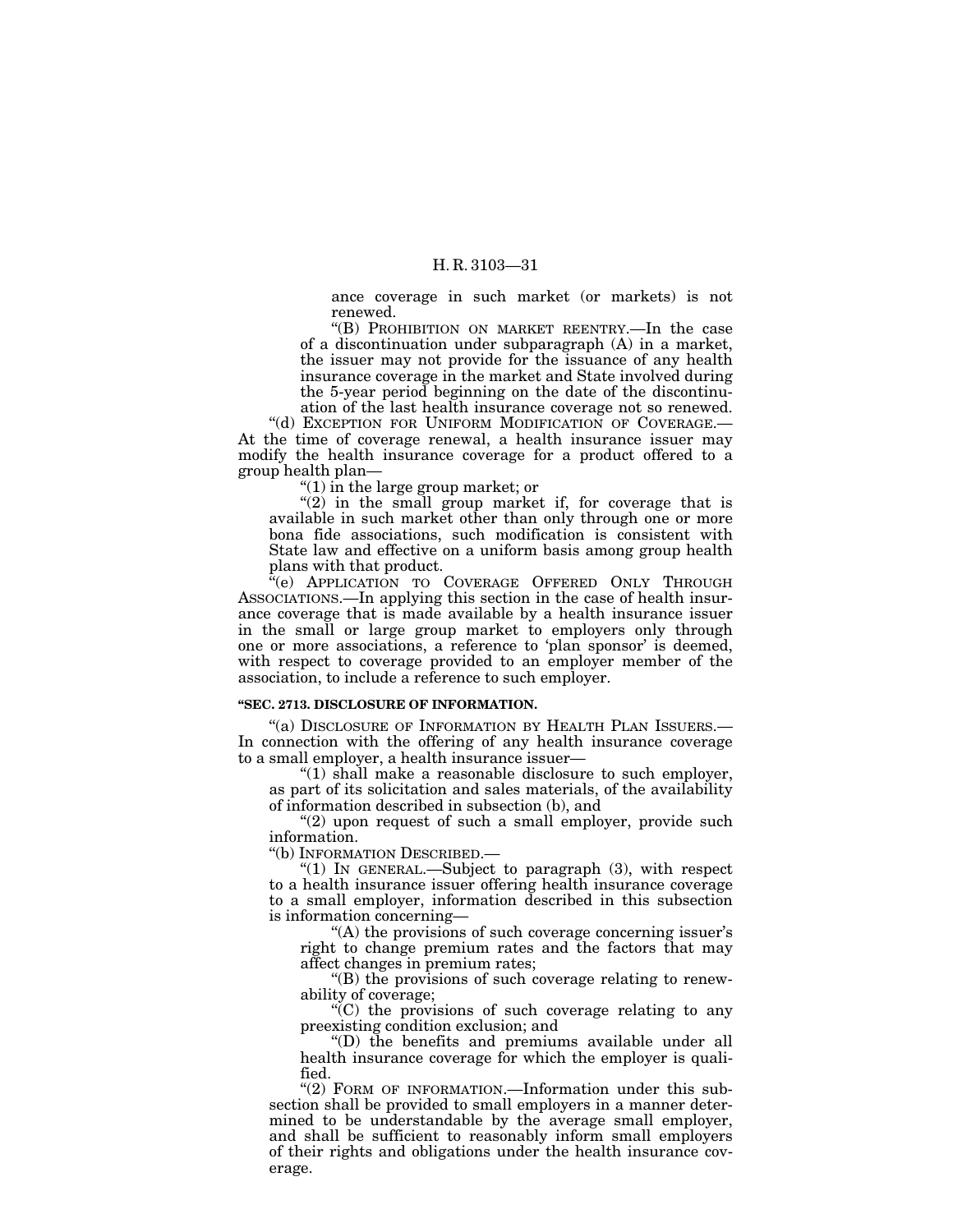"(3) EXCEPTION.—An issuer is not required under this section to disclose any information that is proprietary and trade secret information under applicable law.

''Subpart 3—Exclusion of Plans; Enforcement; Preemption

#### **''SEC. 2721. EXCLUSION OF CERTAIN PLANS.**

''(a) EXCEPTION FOR CERTAIN SMALL GROUP HEALTH PLANS.— The requirements of subparts 1 and 2 shall not apply to any group health plan (and health insurance coverage offered in connection with a group health plan) for any plan year if, on the first day of such plan year, such plan has less than 2 participants who are current employees.

''(b) LIMITATION ON APPLICATION OF PROVISIONS RELATING TO GROUP HEALTH PLANS.—

''(1) IN GENERAL.—The requirements of subparts 1 and 2 shall apply with respect to group health plans only—

 $\hat{f}(A)$  subject to paragraph (2), in the case of a plan that is a nonfederal governmental plan, and

''(B) with respect to health insurance coverage offered in connection with a group health plan (including such a plan that is a church plan or a governmental plan). "(2) TREATMENT OF NONFEDERAL GOVERNMENTAL PLANS.-

"(A) ELECTION TO BE EXCLUDED.—If the plan sponsor of a nonfederal governmental plan which is a group health plan to which the provisions of subparts 1 and 2 otherwise apply makes an election under this subparagraph (in such form and manner as the Secretary may by regulations prescribe), then the requirements of such subparts insofar as they apply directly to group health plans (and not merely to group health insurance coverage) shall not apply to such governmental plans for such period except as provided in this paragraph.

''(B) PERIOD OF ELECTION.—An election under subparagraph (A) shall apply—

''(i) for a single specified plan year, or

"(ii) in the case of a plan provided pursuant to a collective bargaining agreement, for the term of such agreement.

An election under clause (i) may be extended through subsequent elections under this paragraph.

''(C) NOTICE TO ENROLLEES.—Under such an election, the plan shall provide for—

''(i) notice to enrollees (on an annual basis and at the time of enrollment under the plan) of the fact and consequences of such election, and

''(ii) certification and disclosure of creditable coverage under the plan with respect to enrollees in accordance with section 2701(e).

"(c) EXCEPTION FOR CERTAIN BENEFITS.—The requirements of subparts 1 and 2 shall not apply to any group health plan (or group health insurance coverage) in relation to its provision of excepted benefits described in section  $2791(c)(1)$ .

"(d) EXCEPTION FOR CERTAIN BENEFITS IF CERTAIN CONDITIONS MET.—

"(1) LIMITED, EXCEPTED BENEFITS.—The requirements of subparts 1 and 2 shall not apply to any group health plan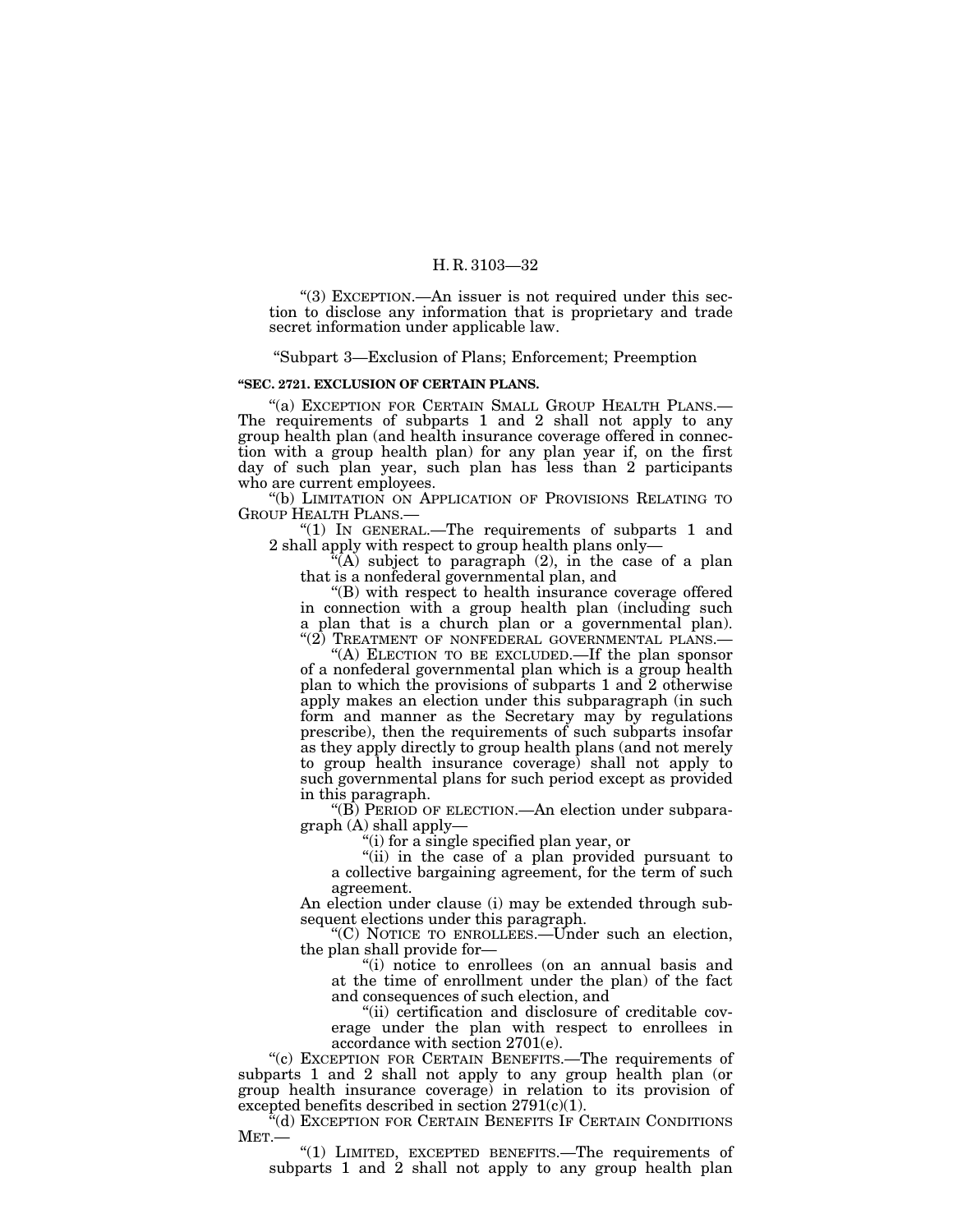(and group health insurance coverage offered in connection with a group health plan) in relation to its provision of excepted benefits described in section  $2791(c)(2)$  if the benefits—

''(A) are provided under a separate policy, certificate, or contract of insurance; or

''(B) are otherwise not an integral part of the plan. "(2) NONCOORDINATED, EXCEPTED BENEFITS.-The requirements of subparts 1 and 2 shall not apply to any group health plan (and group health insurance coverage offered in connection with a group health plan) in relation to its provision of excepted benefits described in section  $2791(c)(3)$  if all of the following conditions are met:

''(A) The benefits are provided under a separate policy, certificate, or contract of insurance.

''(B) There is no coordination between the provision of such benefits and any exclusion of benefits under any group health plan maintained by the same plan sponsor.

 $\sqrt{C}$  Such benefits are paid with respect to an event without regard to whether benefits are provided with respect to such an event under any group health plan maintained by the same plan sponsor.

''(3) SUPPLEMENTAL EXCEPTED BENEFITS.—The requirements of this part shall not apply to any group health plan (and group health insurance coverage) in relation to its provision of excepted benefits described in section  $27971(c)(4)$  if the benefits are provided under a separate policy, certificate, or contract of insurance.

''(e) TREATMENT OF PARTNERSHIPS.—For purposes of this part—

" $(1)$  TREATMENT AS A GROUP HEALTH PLAN.—Any plan, fund, or program which would not be (but for this subsection) an employee welfare benefit plan and which is established or maintained by a partnership, to the extent that such plan, fund, or program provides medical care (including items and services paid for as medical care) to present or former partners in the partnership or to their dependents (as defined under the terms of the plan, fund, or program), directly or through insurance, reimbursement, or otherwise, shall be treated (subject to paragraph (2)) as an employee welfare benefit plan which is a group health plan.

"(2) EMPLOYER.—In the case of a group health plan, the term 'employer' also includes the partnership in relation to any partner.

''(3) PARTICIPANTS OF GROUP HEALTH PLANS.—In the case of a group health plan, the term 'participant' also includes—

 $\sqrt{\left(\text{A}\right)}$  in connection with a group health plan maintained by a partnership, an individual who is a partner in relation to the partnership, or

 $\mathcal{L}(\bar{B})$  in connection with a group health plan maintained by a self-employed individual (under which one or more employees are participants), the self-employed individual, if such individual is, or may become, eligible to receive a benefit under the plan or such individual's beneficiaries may be eligible to receive any such benefit.

# **''SEC. 2722. ENFORCEMENT.**

''(a) STATE ENFORCEMENT.—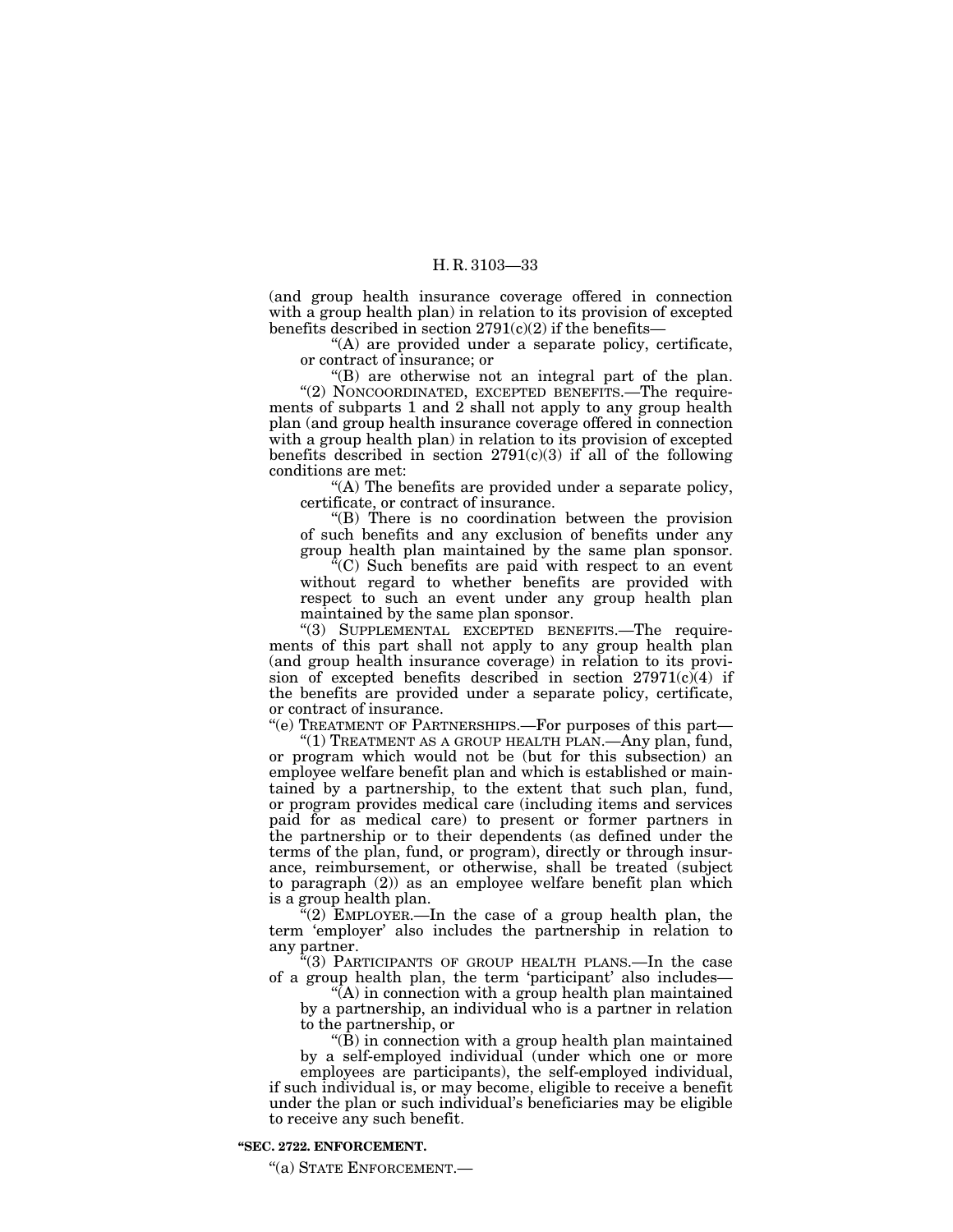''(1) STATE AUTHORITY.—Subject to section 2723, each State may require that health insurance issuers that issue, sell, renew, or offer health insurance coverage in the State in the small or large group markets meet the requirements of this part with respect to such issuers.

"(2) FAILURE TO IMPLEMENT PROVISIONS.—In the case of a determination by the Secretary that a State has failed to substantially enforce a provision (or provisions) in this part with respect to health insurance issuers in the State, the Secretary shall enforce such provision (or provisions) under subsection (b) insofar as they relate to the issuance, sale, renewal, and offering of health insurance coverage in connection with group health plans in such State.

''(b) SECRETARIAL ENFORCEMENT AUTHORITY.—

''(1) LIMITATION.—The provisions of this subsection shall apply to enforcement of a provision (or provisions) of this part only—

"(A) as provided under subsection  $(a)(2)$ ; and

''(B) with respect to group health plans that are non-Federal governmental plans.

"(2) IMPOSITION OF PENALTIES.—In the cases described in paragraph (1)—

''(A) IN GENERAL.—Subject to the succeeding provisions of this subsection, any non-Federal governmental plan that is a group health plan and any health insurance issuer that fails to meet a provision of this part applicable to such plan or issuer is subject to a civil money penalty under this subsection.

''(B) LIABILITY FOR PENALTY.—In the case of a failure by—

''(i) a health insurance issuer, the issuer is liable for such penalty, or

"(ii) a group health plan that is a non-Federal governmental plan which is—

''(I) sponsored by 2 or more employers, the plan is liable for such penalty, or

''(II) not so sponsored, the employer is liable

for such penalty.<br>"(C) AMOUNT OF PENALTY.-

''(C) AMOUNT OF PENALTY.— ''(i) IN GENERAL.—The maximum amount of pen- alty imposed under this paragraph is \$100 for each day for each individual with respect to which such a failure occurs.

''(ii) CONSIDERATIONS IN IMPOSITION.—In determining the amount of any penalty to be assessed under this paragraph, the Secretary shall take into account the previous record of compliance of the entity being assessed with the applicable provisions of this part and the gravity of the violation.

''(iii) LIMITATIONS.—

(I) PENALTY NOT TO APPLY WHERE FAILURE NOT DISCOVERED EXERCISING REASONABLE DILI-GENCE.—No civil money penalty shall be imposed under this paragraph on any failure during any period for which it is established to the satisfaction of the Secretary that none of the entities against whom the penalty would be imposed knew, or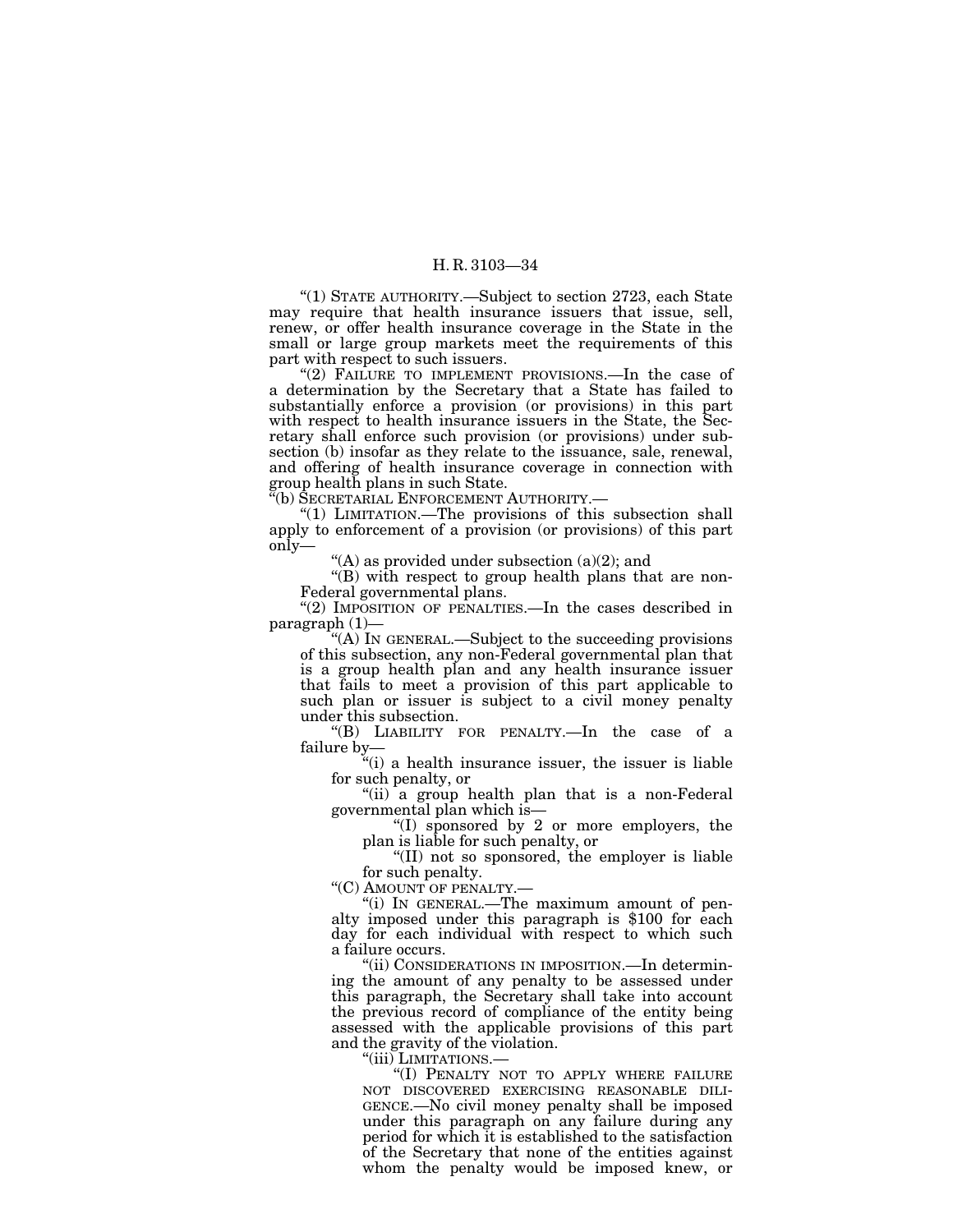exercising reasonable diligence would have known, that such failure existed.

''(II) PENALTY NOT TO APPLY TO FAILURES COR-RECTED WITHIN 30 DAYS.—No civil money penalty shall be imposed under this paragraph on any failure if such failure was due to reasonable cause and not to willful neglect, and such failure is corrected during the 30-day period beginning on the first day any of the entities against whom the penalty would be imposed knew, or exercising reasonable diligence would have known, that such failure existed.

''(D) ADMINISTRATIVE REVIEW.—

''(i) OPPORTUNITY FOR HEARING.—The entity assessed shall be afforded an opportunity for hearing by the Secretary upon request made within 30 days after the date of the issuance of a notice of assessment. In such hearing the decision shall be made on the record pursuant to section 554 of title 5, United States Code. If no hearing is requested, the assessment shall constitute a final and unappealable order.

"(ii) HEARING PROCEDURE.—If a hearing is requested, the initial agency decision shall be made by an administrative law judge, and such decision shall become the final order unless the Secretary modifies or vacates the decision. Notice of intent to modify or vacate the decision of the administrative law judge shall be issued to the parties within 30 days after the date of the decision of the judge. A final order which takes effect under this paragraph shall be subject to review only as provided under subparagraph (E).

''(E) JUDICIAL REVIEW.—

''(i) FILING OF ACTION FOR REVIEW.—Any entity against whom an order imposing a civil money penalty has been entered after an agency hearing under this paragraph may obtain review by the United States district court for any district in which such entity is located or the United States District Court for the District of Columbia by filing a notice of appeal in such court within 30 days from the date of such order, and simultaneously sending a copy of such notice by registered mail to the Secretary.

"(ii) CERTIFICATION OF ADMINISTRATIVE RECORD.— The Secretary shall promptly certify and file in such court the record upon which the penalty was imposed.

''(iii) STANDARD FOR REVIEW.—The findings of the Secretary shall be set aside only if found to be unsupported by substantial evidence as provided by section 706(2)(E) of title 5, United States Code.

"(iv) APPEAL.—Any final decision, order, or judgment of the district court concerning such review shall be subject to appeal as provided in chapter 83 of title 28 of such Code.

"(F) FAILURE TO PAY ASSESSMENT; MAINTENANCE OF  $ACTION$  —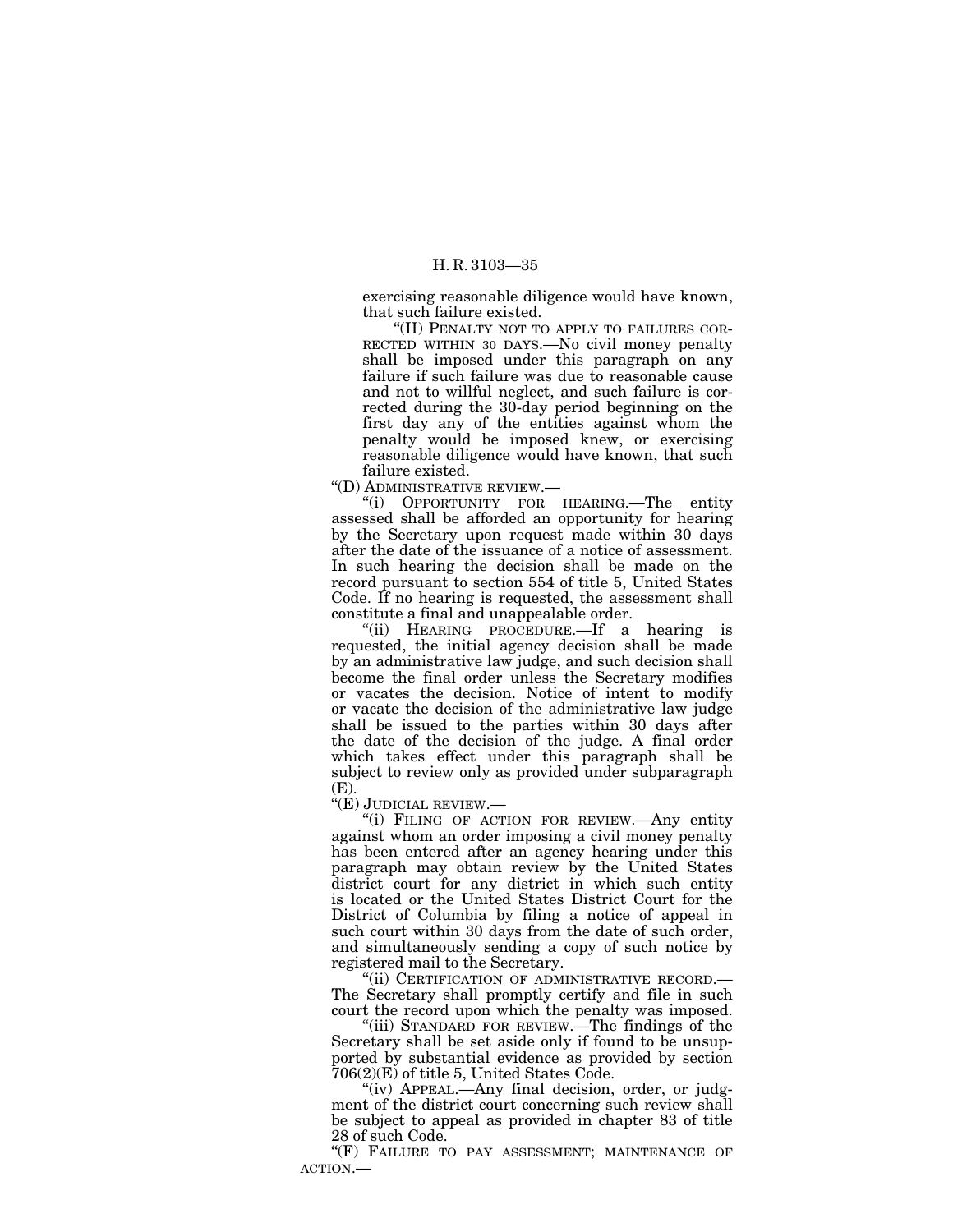''(i) FAILURE TO PAY ASSESSMENT.—If any entity fails to pay an assessment after it has become a final and unappealable order, or after the court has entered final judgment in favor of the Secretary, the Secretary shall refer the matter to the Attorney General who shall recover the amount assessed by action in the appropriate United States district court.

"(ii) NONREVIEWABILITY.—In such action the validity and appropriateness of the final order imposing the penalty shall not be subject to review.

''(G) PAYMENT OF PENALTIES.—Except as otherwise provided, penalties collected under this paragraph shall be paid to the Secretary (or other officer) imposing the penalty and shall be available without appropriation and until expended for the purpose of enforcing the provisions with respect to which the penalty was imposed.

#### **''SEC. 2723. PREEMPTION; STATE FLEXIBILITY; CONSTRUCTION.**

"(a) CONTINUED APPLICABILITY OF STATE LAW WITH RESPECT TO HEALTH INSURANCE ISSUERS.—

''(1) IN GENERAL.—Subject to paragraph (2) and except as provided in subsection (b), this part and part C insofar as it relates to this part shall not be construed to supersede any provision of State law which establishes, implements, or continues in effect any standard or requirement solely relating to health insurance issuers in connection with group health insurance coverage except to the extent that such standard or requirement prevents the application of a requirement of this part.

 $F(2)$  CONTINUED PREEMPTION WITH RESPECT TO GROUP HEALTH PLANS.—Nothing in this part shall be construed to affect or modify the provisions of section 514 of the Employee Retirement Income Security Act of 1974 with respect to group health plans.

"(b) SPECIAL RULES IN CASE OF PORTABILITY REQUIREMENTS.—

"(1) IN GENERAL.—Subject to paragraph  $(2)$ , the provisions of this part relating to health insurance coverage offered by a health insurance issuer supersede any provision of State law which establishes, implements, or continues in effect a standard or requirement applicable to imposition of a preexisting condition exclusion specifically governed by section 701 which differs from the standards or requirements specified in such section.

"(2) EXCEPTIONS.—Only in relation to health insurance coverage offered by a health insurance issuer, the provisions of this part do not supersede any provision of State law to the extent that such provision—

''(i) substitutes for the reference to '6-month period' in section  $2701(a)(1)$  a reference to any shorter period of time;

''(ii) substitutes for the reference to '12 months' and '18 months' in section  $2701(a)(2)$  a reference to any shorter period of time;

"(iii) substitutes for the references to '63' days in sections  $2701(c)(2)(A)$  and  $2701(d)(4)(A)$  a reference to any greater number of days;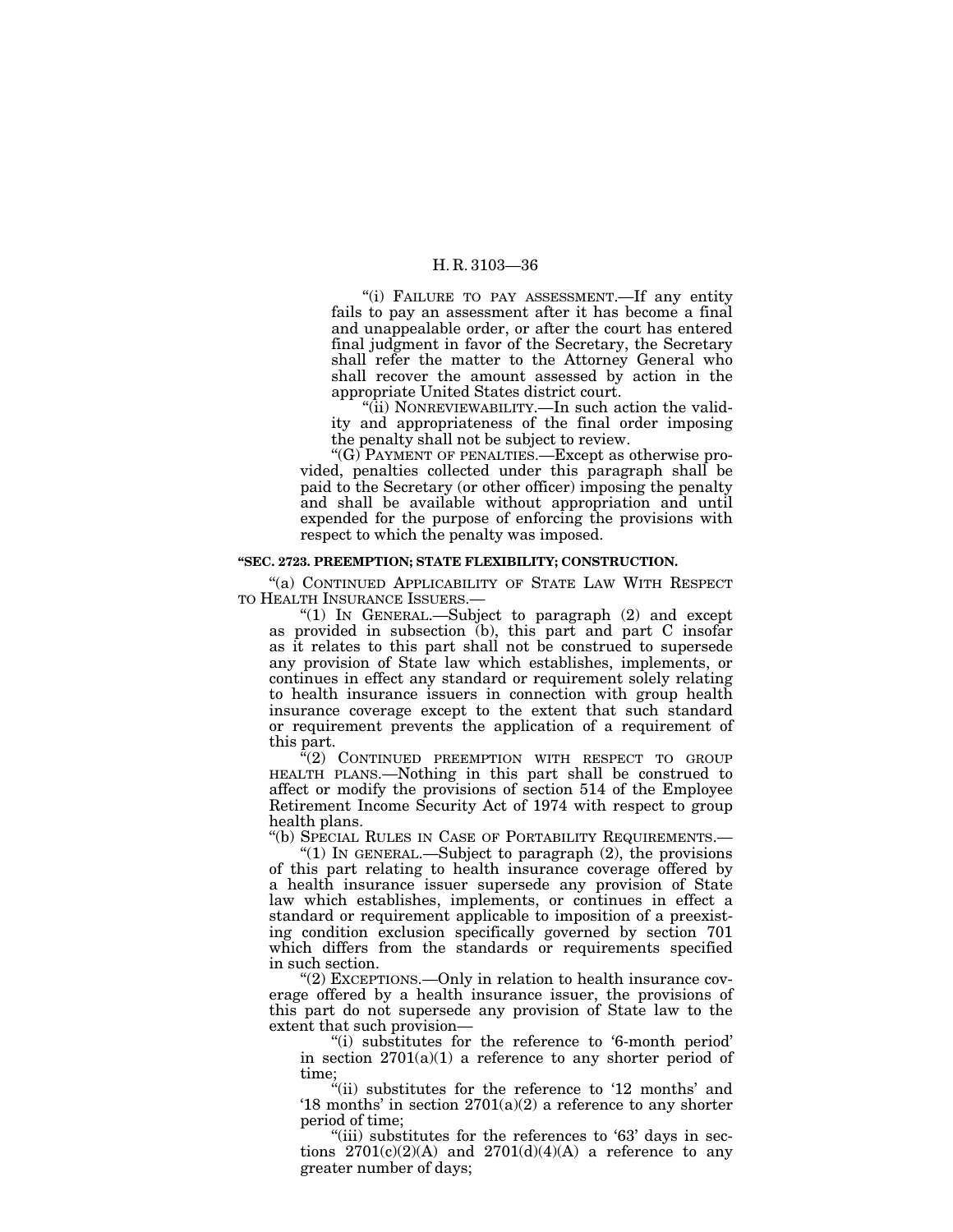"(iv) substitutes for the reference to '30-day period' in sections  $2701(b)(2)$  and  $2701(d)(1)$  a reference to any greater period;

" $(v)$  prohibits the imposition of any preexisting condition exclusion in cases not described in section  $2701(d)$ or expands the exceptions described in such section;

"(vi) requires special enrollment periods in addition to those required under section 2701(f); or

"(vii) reduces the maximum period permitted in an affiliation period under section  $270\text{I(g)}(1)(\text{B}).$ 

''(c) RULES OF CONSTRUCTION.—Nothing in this part shall be construed as requiring a group health plan or health insurance coverage to provide specific benefits under the terms of such plan or coverage.

''(d) DEFINITIONS.—For purposes of this section—

"(1) STATE LAW.—The term 'State law' includes all laws, decisions, rules, regulations, or other State action having the effect of law, of any State. A law of the United States applicable only to the District of Columbia shall be treated as a State law rather than a law of the United States.

''(2) STATE.—The term 'State' includes a State (including the Northern Mariana Islands), any political subdivisions of a State or such Islands, or any agency or instrumentality of either.

## ''PART C—DEFINITIONS; MISCELLANEOUS PROVISIONS

### **''SEC. 2791. DEFINITIONS.**

''(a) GROUP HEALTH PLAN.— ''(1) DEFINITION.—The term 'group health plan' means an employee welfare benefit plan (as defined in section 3(1) of the Employee Retirement Income Security Act of 1974) to the extent that the plan provides medical care (as defined in paragraph (2)) and including items and services paid for as medical care) to employees or their dependents (as defined under the terms of the plan) directly or through insurance, reimbursement, or otherwise.

 $''(2)$  MEDICAL CARE.—The term 'medical care' means amounts paid for—

''(A) the diagnosis, cure, mitigation, treatment, or prevention of disease, or amounts paid for the purpose of affecting any structure or function of the body,

''(B) amounts paid for transportation primarily for and essential to medical care referred to in subparagraph (A), and

''(C) amounts paid for insurance covering medical care referred to in subparagraphs (A) and (B).

"(3) TREATMENT OF CERTAIN PLANS AS GROUP HEALTH PLAN FOR NOTICE PROVISION.—A program under which creditable coverage described in subparagraph (C), (D), (E), or (F) of section  $2701(c)(1)$  is provided shall be treated as a group health plan for purposes of applying section 2701(e).

''(b) DEFINITIONS RELATING TO HEALTH INSURANCE.—

''(1) HEALTH INSURANCE COVERAGE.—The term 'health insurance coverage' means benefits consisting of medical care (provided directly, through insurance or reimbursement, or otherwise and including items and services paid for as medical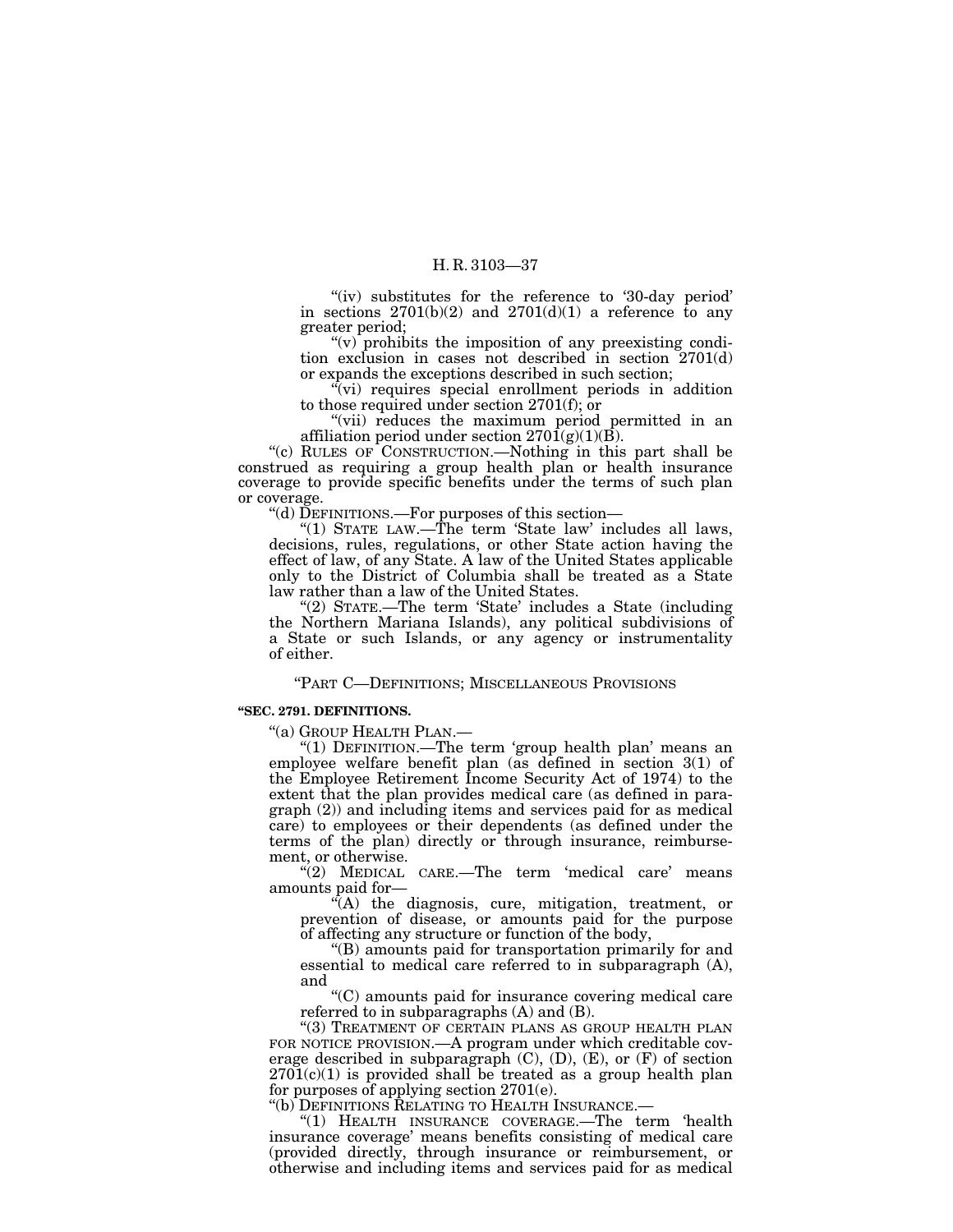care) under any hospital or medical service policy or certificate, hospital or medical service plan contract, or health maintenance organization contract offered by a health insurance issuer.

''(2) HEALTH INSURANCE ISSUER.—The term 'health insurance issuer' means an insurance company, insurance service, or insurance organization (including a health maintenance organization, as defined in paragraph (3)) which is licensed to engage in the business of insurance in a State and which is subject to State law which regulates insurance (within the meaning of section 514(b)(2) of the Employee Retirement Income Security Act of 1974). Such term does not include a group health plan.

''(3) HEALTH MAINTENANCE ORGANIZATION.—The term 'health maintenance organization' means—

''(A) a Federally qualified health maintenance organization (as defined in section 1301(a)),

''(B) an organization recognized under State law as a health maintenance organization, or

''(C) a similar organization regulated under State law for solvency in the same manner and to the same extent as such a health maintenance organization.

''(4) GROUP HEALTH INSURANCE COVERAGE.—The term 'group health insurance coverage' means, in connection with a group health plan, health insurance coverage offered in connection with such plan.

''(5) INDIVIDUAL HEALTH INSURANCE COVERAGE.—The term 'individual health insurance coverage' means health insurance coverage offered to individuals in the individual market, but does not include short-term limited duration insurance.

''(c) EXCEPTED BENEFITS.—For purposes of this title, the term 'excepted benefits' means benefits under one or more (or any combination thereof) of the following:

''(1) BENEFITS NOT SUBJECT TO REQUIREMENTS.— ''(A) Coverage only for accident, or disability income insurance, or any combination thereof.

''(B) Coverage issued as a supplement to liability insurance.

''(C) Liability insurance, including general liability insurance and automobile liability insurance.

''(D) Workers' compensation or similar insurance.

''(E) Automobile medical payment insurance.

 $\widetilde{f(F)}$  Credit-only insurance.

 $\mathcal{C}(G)$  Coverage for on-site medical clinics.

"(H) Other similar insurance coverage, specified in regulations, under which benefits for medical care are secondary or incidental to other insurance benefits.

''(2) BENEFITS NOT SUBJECT TO REQUIREMENTS IF OFFERED SEPARATELY.—

(A) Limited scope dental or vision benefits.

"(B) Benefits for long-term care, nursing home care, home health care, community-based care, or any combination thereof.

''(C) Such other similar, limited benefits as are specified in regulations.

"(3) BENEFITS NOT SUBJECT TO REQUIREMENTS IF OFFERED AS INDEPENDENT, NONCOORDINATED BENEFITS.—

"(A) Coverage only for a specified disease or illness.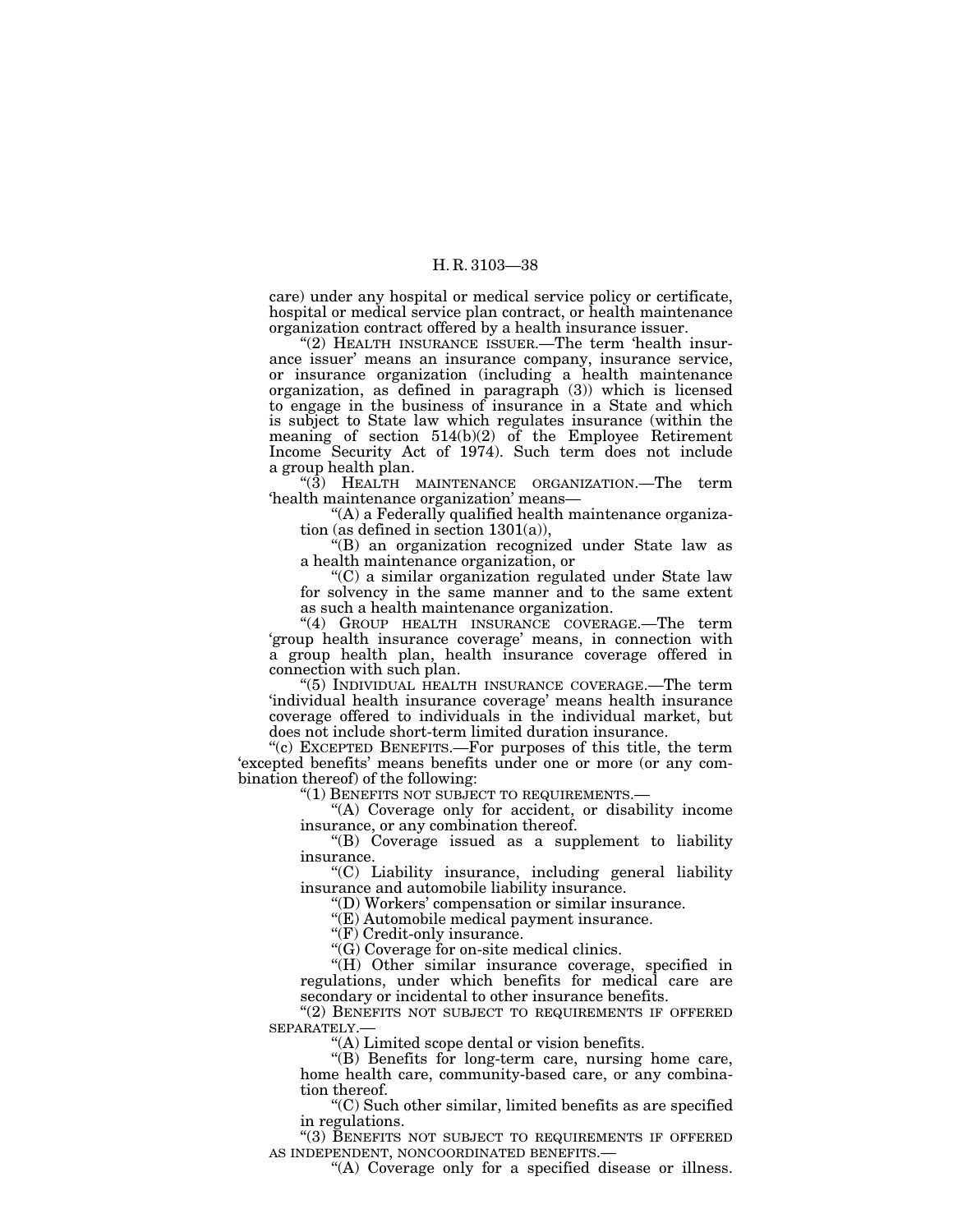''(B) Hospital indemnity or other fixed indemnity insurance.

"(4) BENEFITS NOT SUBJECT TO REQUIREMENTS IF OFFERED AS SEPARATE INSURANCE POLICY.—Medicare supplemental health insurance (as defined under section  $1882(g)(1)$  of the Social Security Act), coverage supplemental to the coverage provided under chapter 55 of title 10, United States Code, and similar supplemental coverage provided to coverage under a group health plan.

''(d) OTHER DEFINITIONS.—

"(1) APPLICABLE STATE AUTHORITY.—The term 'applicable State authority' means, with respect to a health insurance issuer in a State, the State insurance commissioner or official or officials designated by the State to enforce the requirements of this title for the State involved with respect to such issuer.

"(2) BENEFICIARY.—The term 'beneficiary' has the meaning given such term under section 3(8) of the Employee Retirement Income Security Act of 1974.

''(3) BONA FIDE ASSOCIATION.—The term 'bona fide association' means, with respect to health insurance coverage offered in a State, an association which—

"(A) has been actively in existence for at least 5 years; ''(B) has been formed and maintained in good faith

for purposes other than obtaining insurance;  $\rm C$ ) does not condition membership in the association

on any health status-related factor relating to an individual (including an employee of an employer or a dependent of an employee);

''(D) makes health insurance coverage offered through the association available to all members regardless of any health status-related factor relating to such members (or individuals eligible for coverage through a member);

''(E) does not make health insurance coverage offered through the association available other than in connection with a member of the association; and

"(F) meets such additional requirements as may be imposed under State law.

''(4) COBRA CONTINUATION PROVISION.—The term 'COBRA continuation provision' means any of the following:

''(A) Section 4980B of the Internal Revenue Code of 1986, other than subsection  $(f)(1)$  of such section insofar as it relates to pediatric vaccines.

"(B) Part  $\overline{6}$  of subtitle B of title I of the Employee Retirement Income Security Act of 1974, other than section 609 of such Act.

''(C) Title XXII of this Act.

''(5) EMPLOYEE.—The term 'employee' has the meaning given such term under section 3(6) of the Employee Retirement Income Security Act of 1974.

"(6) EMPLOYER.—The term 'employer' has the meaning given such term under section 3(5) of the Employee Retirement Income Security Act of 1974, except that such term shall include only employers of two or more employees.

"(7) CHURCH PLAN.—The term 'church plan' has the meaning given such term under section 3(33) of the Employee Retirement Income Security Act of 1974.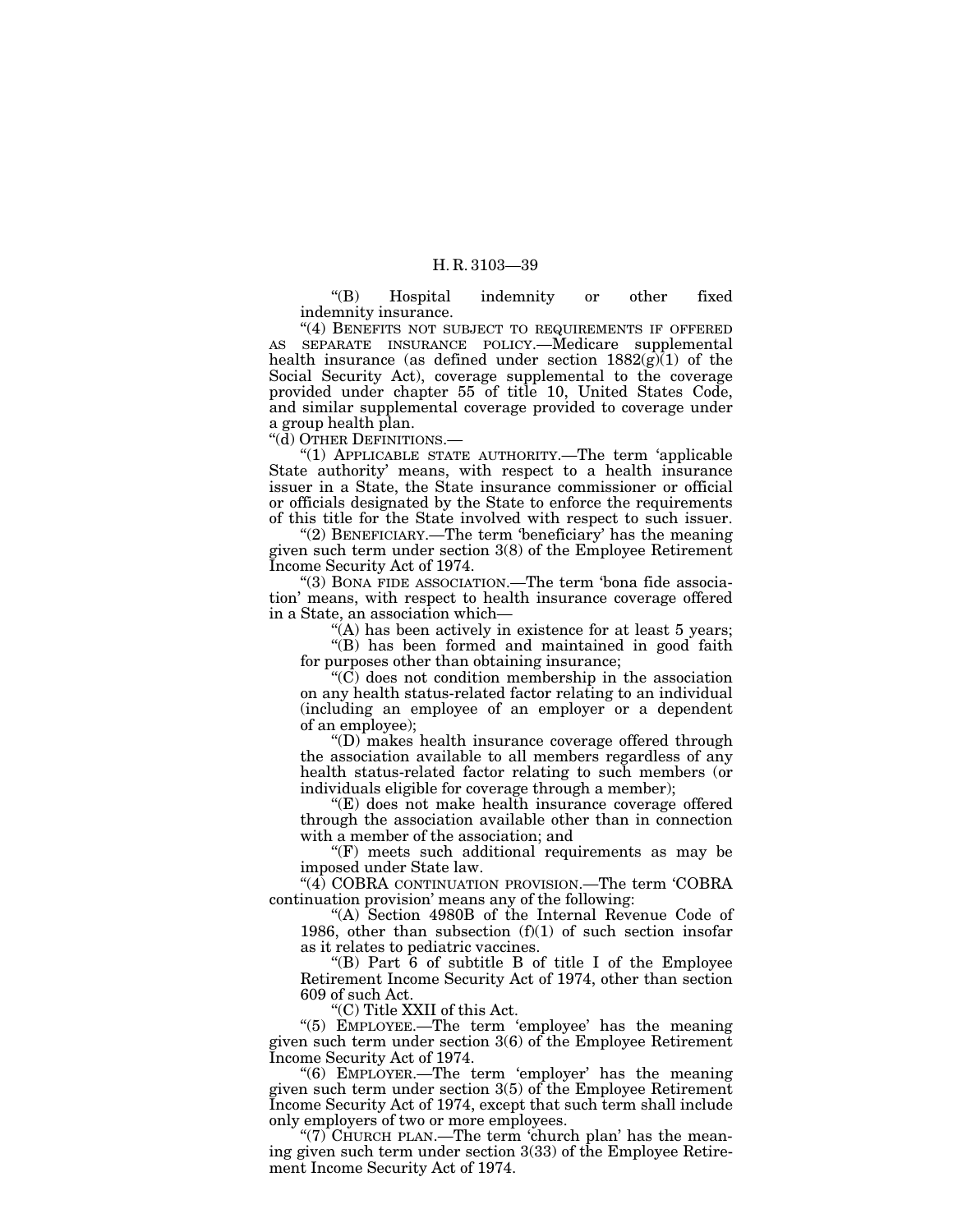"(8) GOVERNMENTAL PLAN.— $(A)$  The term 'governmental plan' has the meaning given such term under section 3(32) of the Employee Retirement Income Security Act of 1974 and any Federal governmental plan.

''(B) FEDERAL GOVERNMENTAL PLAN.—The term 'Federal governmental plan' means a governmental plan established or maintained for its employees by the Government of the United States or by any agency or instrumentality of such Government.

''(C) NON-FEDERAL GOVERNMENTAL PLAN.—The term 'non-Federal governmental plan' means a governmental plan that is not a Federal governmental plan.

''(9) HEALTH STATUS-RELATED FACTOR.—The term 'health status-related factor' means any of the factors described in section  $2702(a)(1)$ .

"(10) NETWORK PLAN.—The term 'network plan' means health insurance coverage of a health insurance issuer under which the financing and delivery of medical care (including items and services paid for as medical care) are provided, in whole or in part, through a defined set of providers under contract with the issuer.

''(11) PARTICIPANT.—The term 'participant' has the meaning given such term under section 3(7) of the Employee Retirement Income Security Act of 1974.

"(12) PLACED FOR ADOPTION DEFINED.—The term 'placement', or being 'placed', for adoption, in connection with any placement for adoption of a child with any person, means the assumption and retention by such person of a legal obligation for total or partial support of such child in anticipation of adoption of such child. The child's placement with such person terminates upon the termination of such legal obligation.

"(13) PLAN SPONSOR.—The term 'plan sponsor' has the meaning given such term under section 3(16)(B) of the Employee Retirement Income Security Act of 1974.

" $(14)$  STATE.—The term 'State' means each of the several States, the District of Columbia, Puerto Rico, the Virgin Islands, Guam, American Samoa, and the Northern Mariana Islands.

''(e) DEFINITIONS RELATING TO MARKETS AND SMALL EM-PLOYERS.—For purposes of this title:

''(1) INDIVIDUAL MARKET.—

"(A) IN GENERAL.—The term 'individual market' means the market for health insurance coverage offered to individuals other than in connection with a group health plan. "(B) TREATMENT OF VERY SMALL GROUPS.-

''(i) IN GENERAL.—Subject to clause (ii), such terms includes coverage offered in connection with a group health plan that has fewer than two participants as current employees on the first day of the plan year.

"(ii) STATE EXCEPTION.—Clause (i) shall not apply in the case of a State that elects to regulate the coverage described in such clause as coverage in the small group market.

"(2) LARGE EMPLOYER.—The term 'large employer' means, in connection with a group health plan with respect to a calendar year and a plan year, an employer who employed an average of at least 51 employees on business days during the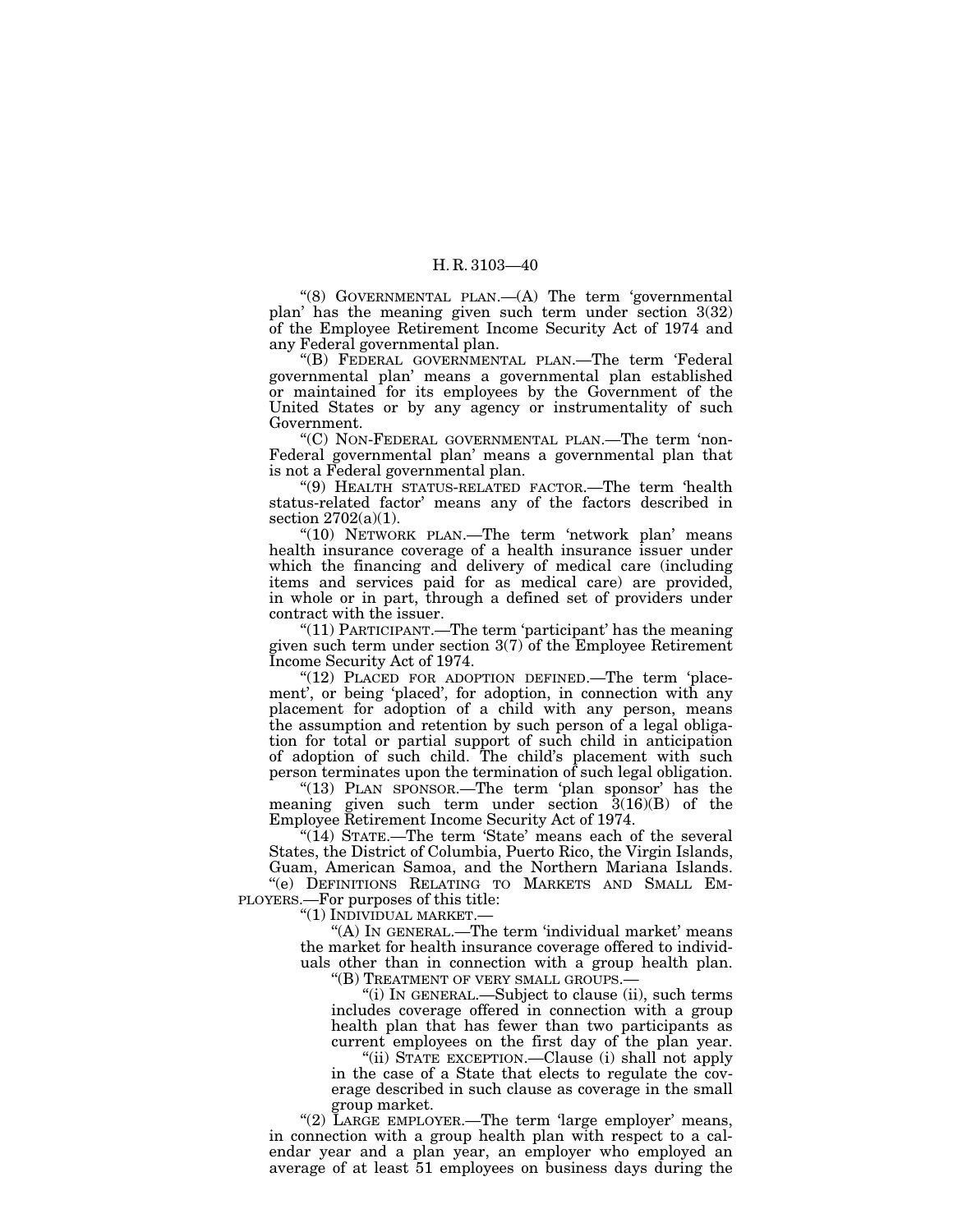preceding calendar year and who employs at least 2 employees on the first day of the plan year.

''(3) LARGE GROUP MARKET.—The term 'large group market' means the health insurance market under which individuals obtain health insurance coverage (directly or through any arrangement) on behalf of themselves (and their dependents) through a group health plan maintained by a large employer.

"(4) SMALL EMPLOYER.—The term 'small employer' means, in connection with a group health plan with respect to a calendar year and a plan year, an employer who employed an average of at least 2 but not more than 50 employees on business days during the preceding calendar year and who employs at least 2 employees on the first day of the plan year.

''(5) SMALL GROUP MARKET.—The term 'small group market' means the health insurance market under which individuals obtain health insurance coverage (directly or through any arrangement) on behalf of themselves (and their dependents) through a group health plan maintained by a small employer.

''(6) APPLICATION OF CERTAIN RULES IN DETERMINATION OF EMPLOYER SIZE.—For purposes of this subsection—

"(A) APPLICATION OF AGGREGATION RULE FOR EMPLOY-ERS.—all persons treated as a single employer under subsection  $(b)$ ,  $(c)$ ,  $(m)$ , or  $(o)$  of section  $414$  of the Internal Revenue Code of 1986 shall be treated as 1 employer.

''(B) EMPLOYERS NOT IN EXISTENCE IN PRECEDING YEAR.—In the case of an employer which was not in existence throughout the preceding calendar year, the determination of whether such employer is a small or large employer shall be based on the average number of employees that it is reasonably expected such employer will employ on business days in the current calendar year.

" $(C)$  PREDECESSORS.—Any reference in this subsection to an employer shall include a reference to any predecessor of such employer.

## **''SEC. 2792. REGULATIONS.**

''The Secretary, consistent with section 104 of the Health Care Portability and Accountability Act of 1996, may promulgate such regulations as may be necessary or appropriate to carry out the provisions of this title. The Secretary may promulgate any interim final rules as the Secretary determines are appropriate to carry out this title.''.

(b) APPLICATION OF RULES BY CERTAIN HEALTH MAINTENANCE ORGANIZATIONS.—Section 1301 of such Act (42 U.S.C. 300e) is amended by adding at the end the following new subsection:

''(d) An organization that offers health benefits coverage shall not be considered as failing to meet the requirements of this section notwithstanding that it provides, with respect to coverage offered in connection with a group health plan in the small or large group market (as defined in section 2791(e)), an affiliation period consistent with the provisions of section  $2701(g)$ .".

(c) EFFECTIVE DATE.—

(1) IN GENERAL.—Except as provided in this subsection, part A of title XXVII of the Public Health Service Act (as added by subsection (a)) shall apply with respect to group health plans, and health insurance coverage offered in connec-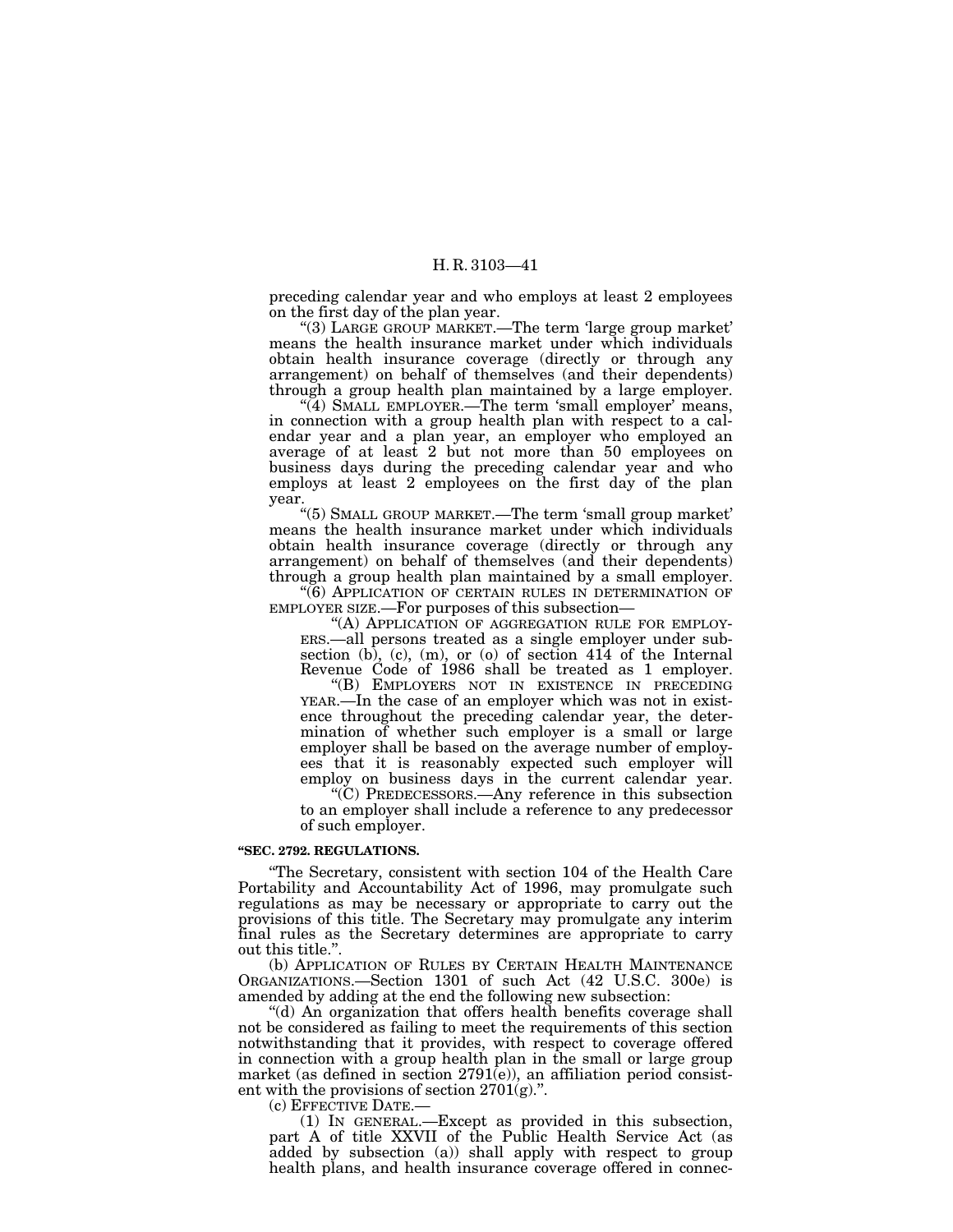tion with group health plans, for plan years beginning after June 30, 1997.

(2) DETERMINATION OF CREDITABLE COVERAGE.—

(A) PERIOD OF COVERAGE.—

(i) IN GENERAL.—Subject to clause (ii), no period before July 1, 1996, shall be taken into account under part A of title XXVII of the Public Health Service Act (as added by this section) in determining creditable coverage.

(ii) SPECIAL RULE FOR CERTAIN PERIODS.—The Secretary of Health and Human Services, consistent with section 104, shall provide for a process whereby individuals who need to establish creditable coverage for periods before July 1, 1996, and who would have such coverage credited but for clause (i) may be given credit for creditable coverage for such periods through the presentation of documents or other means.

(B) CERTIFICATIONS, ETC.—

(i) IN GENERAL.—Subject to clauses (ii) and (iii), subsection (e) of section 2701 of the Public Health Service Act (as added by this section) shall apply to events occurring after June 30, 1996.

(ii) NO CERTIFICATION REQUIRED TO BE PROVIDED BEFORE JUNE 1, 1997.—In no case is a certification required to be provided under such subsection before June 1, 1997.

(iii) CERTIFICATION ONLY ON WRITTEN REQUEST FOR EVENTS OCCURRING BEFORE OCTOBER 1, 1996.—In the case of an event occurring after June 30, 1996, and before October 1, 1996, a certification is not required to be provided under such subsection unless an individual (with respect to whom the certification is otherwise required to be made) requests such certification in writing.

(C) TRANSITIONAL RULE.—In the case of an individual who seeks to establish creditable coverage for any period for which certification is not required because it relates to an event occurring before June 30, 1996—

(i) the individual may present other credible evidence of such coverage in order to establish the period of creditable coverage; and

(ii) a group health plan and a health insurance issuer shall not be subject to any penalty or enforcement action with respect to the plan's or issuer's crediting (or not crediting) such coverage if the plan or issuer has sought to comply in good faith with the applicable requirements under the amendments made by this section.

(3) SPECIAL RULE FOR COLLECTIVE BARGAINING AGREE- $MENTS.$ —Except as provided in paragraph  $(2)(B)$ , in the case of a group health plan maintained pursuant to 1 or more collective bargaining agreements between employee representatives and one or more employers ratified before the date of the enactment of this Act, part A of title XXVII of the Public Health Service Act (other than section 2701(e) thereof) shall not apply to plan years beginning before the later of—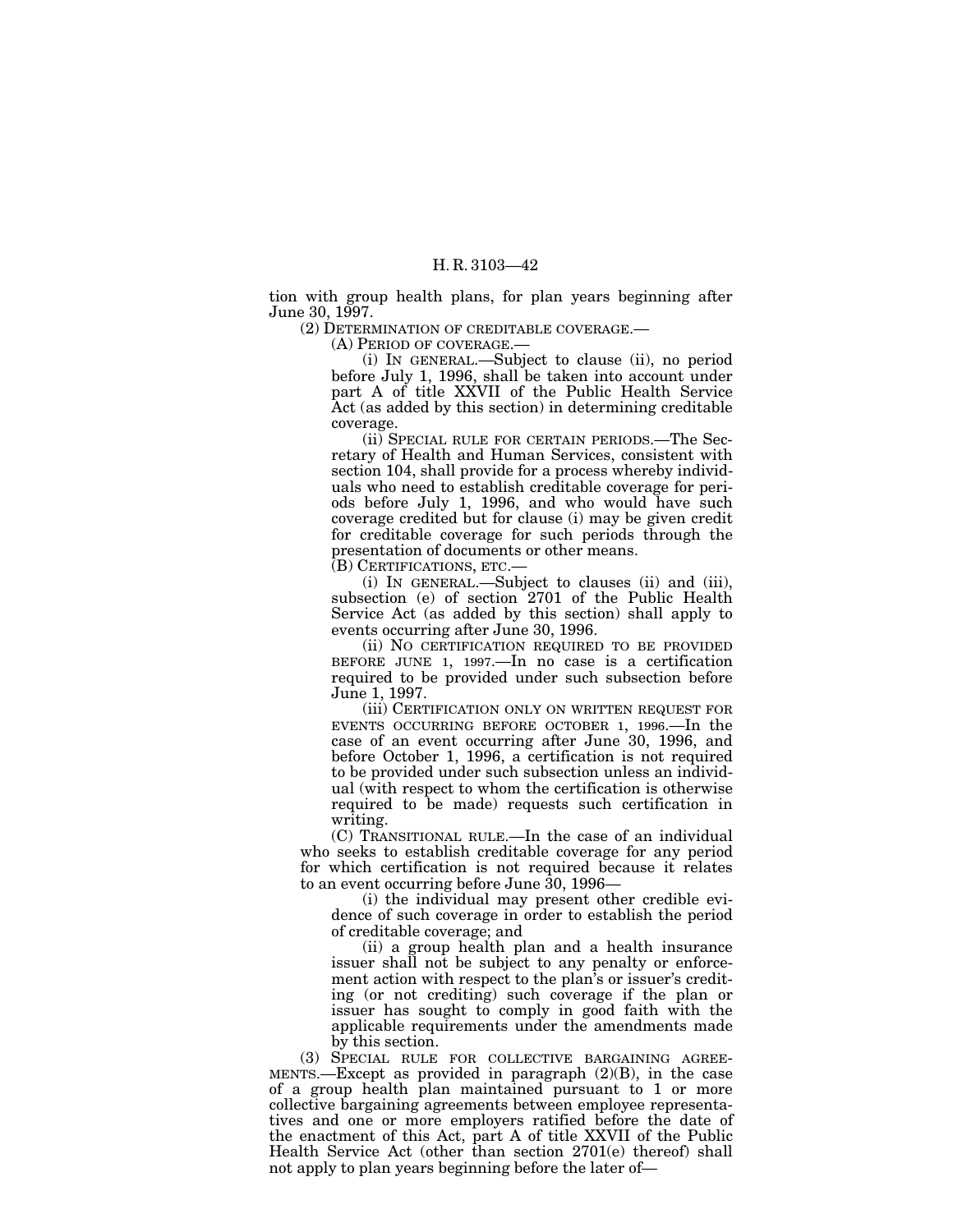(A) the date on which the last of the collective bargaining agreements relating to the plan terminates (determined without regard to any extension thereof agreed to after the date of the enactment of this Act), or

(B) July 1, 1997.

For purposes of subparagraph (A), any plan amendment made pursuant to a collective bargaining agreement relating to the plan which amends the plan solely to conform to any requirement of such part shall not be treated as a termination of such collective bargaining agreement.

(4) TIMELY REGULATIONS.—The Secretary of Health and Human Services, consistent with section 104, shall first issue by not later than April 1, 1997, such regulations as may be necessary to carry out the amendments made by this section and section 111.

(5) LIMITATION ON ACTIONS.—No enforcement action shall be taken, pursuant to the amendments made by this section, against a group health plan or health insurance issuer with respect to a violation of a requirement imposed by such amendments before January 1, 1998, or, if later, the date of issuance of regulations referred to in paragraph (4), if the plan or issuer has sought to comply in good faith with such requirements.

(d) MISCELLANEOUS CORRECTION.—Section 2208(1) of the Public Health Service Act (42 U.S.C. 300bb–8(1)) is amended by striking "section  $162(i)(2)$ " and inserting "5000(b)".

### **SEC. 103. REFERENCE TO IMPLEMENTATION THROUGH THE INTERNAL REVENUE CODE OF 1986.**

For provisions amending the Internal Revenue Code of 1986 to provide for application and enforcement of rules for group health plans similar to those provided under the amendments made by section 101(a), see section 401.

### **SEC. 104. ASSURING COORDINATION.**

The Secretary of the Treasury, the Secretary of Health and Human Services, and the Secretary of Labor shall ensure, through the execution of an interagency memorandum of understanding among such Secretaries, that—

(1) regulations, rulings, and interpretations issued by such Secretaries relating to the same matter over which two or more such Secretaries have responsibility under this subtitle (and the amendments made by this subtitle and section 401) are administered so as to have the same effect at all times; and

(2) coordination of policies relating to enforcing the same requirements through such Secretaries in order to have a coordinated enforcement strategy that avoids duplication of enforcement efforts and assigns priorities in enforcement.

# **Subtitle B—Individual Market Rules**

### **SEC. 111. AMENDMENT TO PUBLIC HEALTH SERVICE ACT.**

(a) IN GENERAL.—Title XXVII of the Public Health Service Act, as added by section 102(a) of this Act, is amended by inserting after part A the following new part: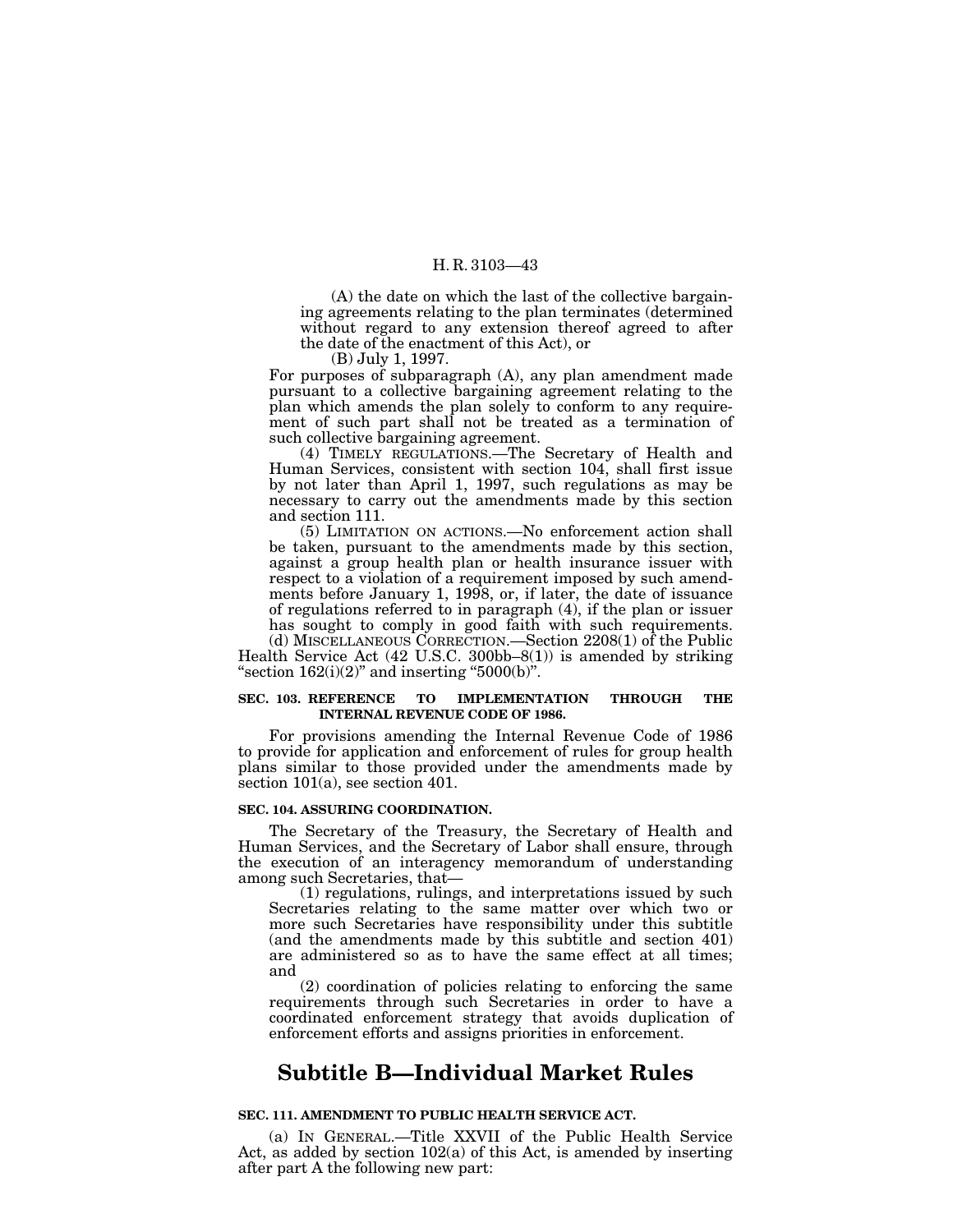## ''PART B—INDIVIDUAL MARKET RULES

### **''SEC. 2741. GUARANTEED AVAILABILITY OF INDIVIDUAL HEALTH INSURANCE COVERAGE TO CERTAIN INDIVIDUALS WITH PRIOR GROUP COVERAGE.**

''(a) GUARANTEED AVAILABILITY.—

''(1) IN GENERAL.—Subject to the succeeding subsections of this section and section 2744, each health insurance issuer that offers health insurance coverage (as defined in section  $2791(b)(1)$  in the individual market in a State may not, with respect to an eligible individual (as defined in subsection (b)) desiring to enroll in individual health insurance coverage—

 $(A)$  decline to offer such coverage to, or deny enrollment of, such individual; or

''(B) impose any preexisting condition exclusion (as defined in section  $270I(b)(1)(A)$  with respect to such coverage.

"(2) SUBSTITUTION BY STATE OF ACCEPTABLE ALTERNATIVE MECHANISM.—The requirement of paragraph (1) shall not apply to health insurance coverage offered in the individual market in a State in which the State is implementing an acceptable alternative mechanism under section 2744.

''(b) ELIGIBLE INDIVIDUAL DEFINED.—In this part, the term 'eligible individual' means an individual—

" $(1)(A)$  for whom, as of the date on which the individual seeks coverage under this section, the aggregate of the periods of creditable coverage (as defined in section 2701(c)) is 18 or more months and (B) whose most recent prior creditable coverage was under a group health plan, governmental plan, or church plan (or health insurance coverage offered in connection with any such plan);

" $(2)$  who is not eligible for coverage under  $(A)$  a group health plan, (B) part A or part B of title XVIII of the Social Security Act, or (C) a State plan under title XIX of such Act (or any successor program), and does not have other health insurance coverage;

''(3) with respect to whom the most recent coverage within the coverage period described in paragraph (1)(A) was not terminated based on a factor described in paragraph (1) or (2) of section 2712(b) (relating to nonpayment of premiums or fraud);

 $(4)$  if the individual had been offered the option of continuation coverage under a COBRA continuation provision or under a similar State program, who elected such coverage; and

''(5) who, if the individual elected such continuation coverage, has exhausted such continuation coverage under such provision or program.

"(c) ALTERNATIVE COVERAGE PERMITTED WHERE NO STATE MECHANISM.—

"(1) In GENERAL.—In the case of health insurance coverage offered in the individual market in a State in which the State is not implementing an acceptable alternative mechanism under section 2744, the health insurance issuer may elect to limit the coverage offered under subsection (a) so long as it offers at least two different policy forms of health insurance coverage both of which—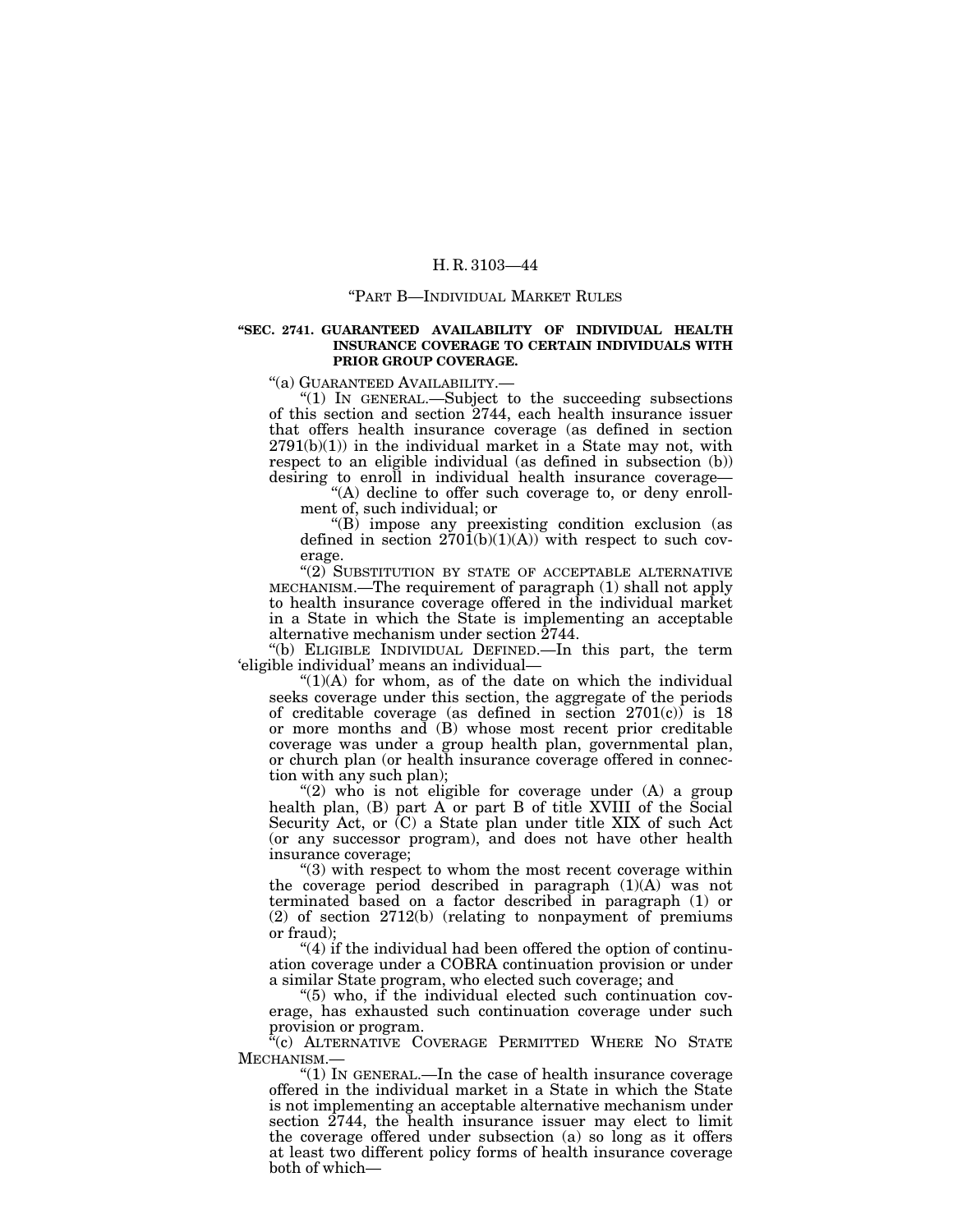"(A) are designed for, made generally available to, and actively marketed to, and enroll both eligible and other individuals by the issuer; and

"(B) meet the requirement of paragraph  $(2)$  or  $(3)$ , as elected by the issuer.

For purposes of this subsection, policy forms which have different cost-sharing arrangements or different riders shall be considered to be different policy forms.

"(2) CHOICE OF MOST POPULAR POLICY FORMS.—The requirement of this paragraph is met, for health insurance coverage policy forms offered by an issuer in the individual market, if the issuer offers the policy forms for individual health insurance coverage with the largest, and next to largest, premium volume of all such policy forms offered by the issuer in the State or applicable marketing or service area (as may be prescribed in regulation) by the issuer in the individual market in the period involved.

" $(3)$  Choice of 2 policy forms with representative COVERAGE.—

"(A) In GENERAL.—The requirement of this paragraph is met, for health insurance coverage policy forms offered by an issuer in the individual market, if the issuer offers a lower-level coverage policy form (as defined in subparagraph (B)) and a higher-level coverage policy form (as defined in subparagraph (C)) each of which includes benefits substantially similar to other individual health insurance coverage offered by the issuer in that State and each of which is covered under a method described in section 2744(c)(3)(A) (relating to risk adjustment, risk spreading, or financial subsidization).

''(B) LOWER-LEVEL OF COVERAGE DESCRIBED.—A policy form is described in this subparagraph if the actuarial value of the benefits under the coverage is at least 85 percent but not greater than 100 percent of a weighted average (described in subparagraph (D)).

''(C) HIGHER-LEVEL OF COVERAGE DESCRIBED.—A policy form is described in this subparagraph if—

"(i) the actuarial value of the benefits under the coverage is at least 15 percent greater than the actuarial value of the coverage described in subparagraph

(B) offered by the issuer in the area involved; and

"(ii) the actuarial value of the benefits under the coverage is at least 100 percent but not greater than 120 percent of a weighted average (described in subparagraph (D)).

''(D) WEIGHTED AVERAGE.—For purposes of this paragraph, the weighted average described in this subparagraph is the average actuarial value of the benefits provided by all the health insurance coverage issued (as elected by the issuer) either by that issuer or by all issuers in the State in the individual market during the previous year (not including coverage issued under this section), weighted by enrollment for the different coverage.

''(4) ELECTION.—The issuer elections under this subsection shall apply uniformly to all eligible individuals in the State for that issuer. Such an election shall be effective for policies offered during a period of not shorter than 2 years.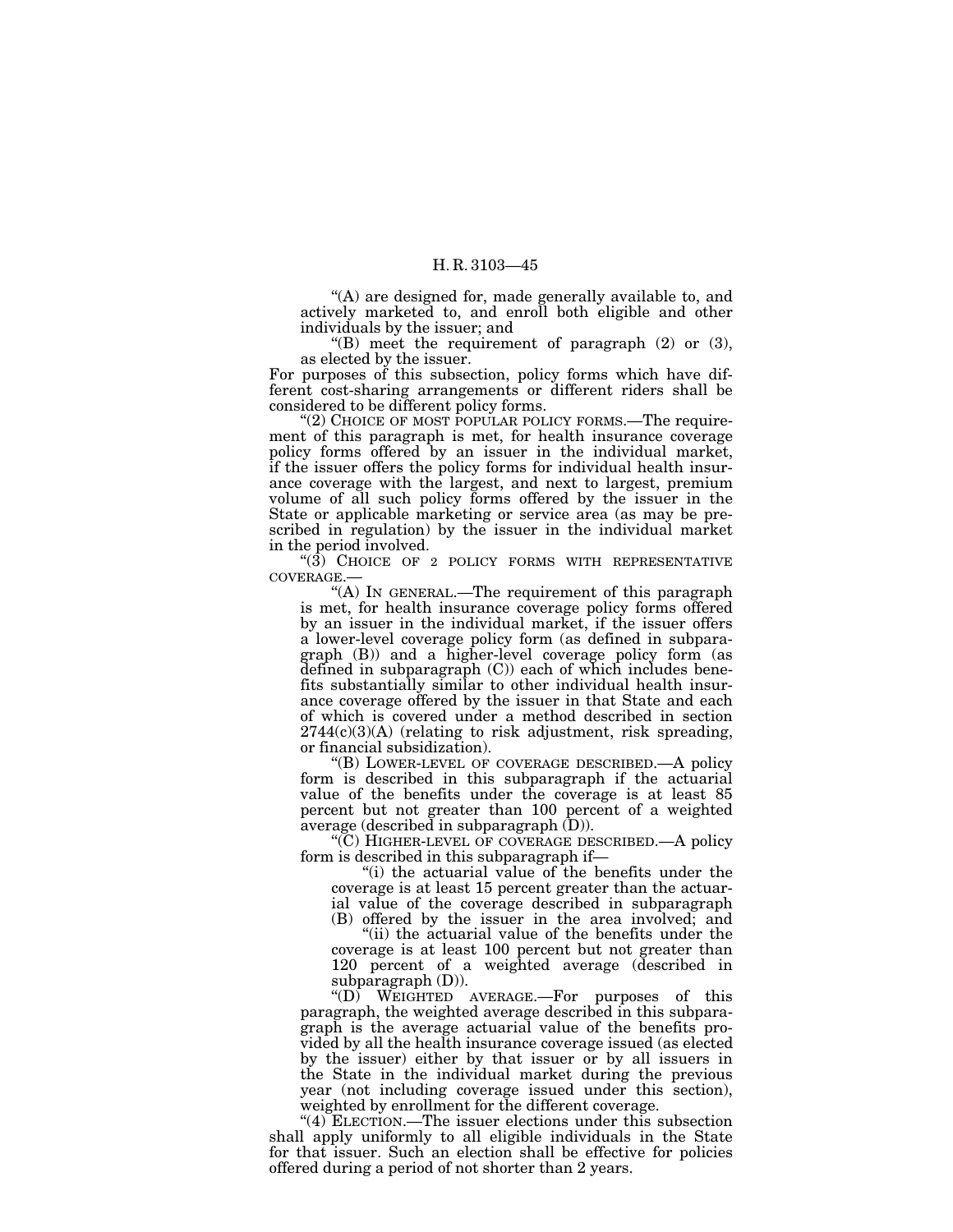''(5) ASSUMPTIONS.—For purposes of paragraph (3), the actuarial value of benefits provided under individual health insurance coverage shall be calculated based on a standardized population and a set of standardized utilization and cost factors. ''(d) SPECIAL RULES FOR NETWORK PLANS.—

" $(1)$  In GENERAL.—In the case of a health insurance issuer that offers health insurance coverage in the individual market through a network plan, the issuer may—

''(A) limit the individuals who may be enrolled under such coverage to those who live, reside, or work within the service area for such network plan; and

''(B) within the service area of such plan, deny such coverage to such individuals if the issuer has demonstrated, if required, to the applicable State authority that—

"(i) it will not have the capacity to deliver services" adequately to additional individual enrollees because of its obligations to existing group contract holders and enrollees and individual enrollees, and

''(ii) it is applying this paragraph uniformly to individuals without regard to any health status-related factor of such individuals and without regard to whether the individuals are eligible individuals.

"(2) 180-DAY SUSPENSION UPON DENIAL OF COVERAGE.—An issuer, upon denying health insurance coverage in any service area in accordance with paragraph (1)(B), may not offer coverage in the individual market within such service area for a period of 180 days after such coverage is denied.

"(1) In GENERAL.—A health insurance issuer may deny health insurance coverage in the individual market to an eligible individual if the issuer has demonstrated, if required, to the applicable State authority that—

 $\ddot{H}$  (A) it does not have the financial reserves necessary to underwrite additional coverage; and

''(B) it is applying this paragraph uniformly to all individuals in the individual market in the State consistent with applicable State law and without regard to any health status-related factor of such individuals and without regard to whether the individuals are eligible individuals.

"(2) 180-DAY SUSPENSION UPON DENIAL OF COVERAGE.- An issuer upon denying individual health insurance coverage in any service area in accordance with paragraph (1) may not offer such coverage in the individual market within such service area for a period of 180 days after the date such coverage is denied or until the issuer has demonstrated, if required under applicable State law, to the applicable State authority that the issuer has sufficient financial reserves to underwrite additional coverage, whichever is later. A State may provide for the application of this paragraph on a service-area-specific basis.

''(e) MARKET REQUIREMENTS.—

''(1) IN GENERAL.—The provisions of subsection (a) shall not be construed to require that a health insurance issuer offering health insurance coverage only in connection with group health plans or through one or more bona fide associations, or both, offer such health insurance coverage in the individual market.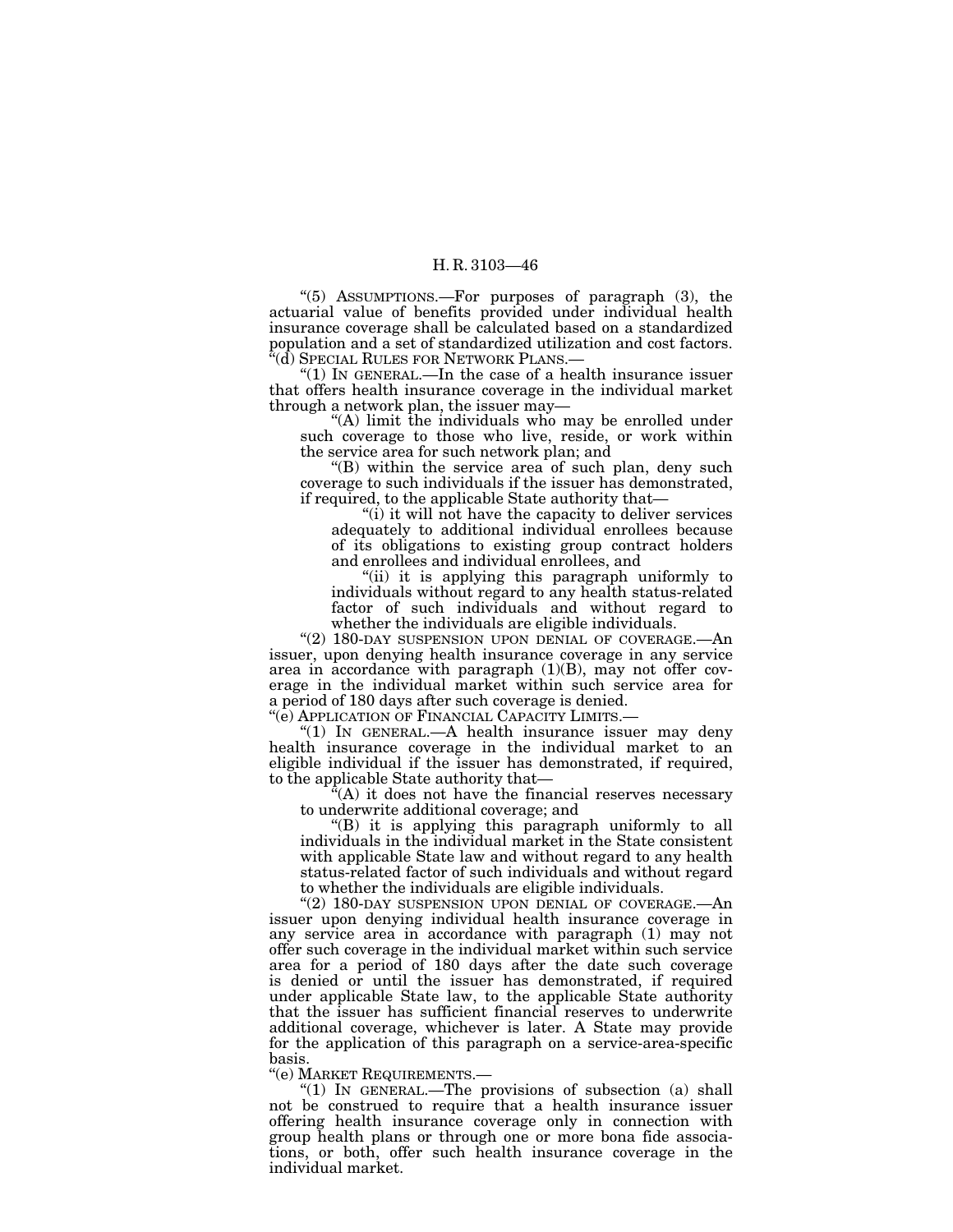''(2) CONVERSION POLICIES.—A health insurance issuer offering health insurance coverage in connection with group health plans under this title shall not be deemed to be a health insurance issuer offering individual health insurance coverage solely because such issuer offers a conversion policy.

''(f) CONSTRUCTION.—Nothing in this section shall be construed—

" $(1)$  to restrict the amount of the premium rates that an issuer may charge an individual for health insurance coverage provided in the individual market under applicable State law; or

" $(2)$  to prevent a health insurance issuer offering health insurance coverage in the individual market from establishing premium discounts or rebates or modifying otherwise applicable copayments or deductibles in return for adherence to programs of health promotion and disease prevention.

### **''SEC. 2742. GUARANTEED RENEWABILITY OF INDIVIDUAL HEALTH INSURANCE COVERAGE.**

"(a) IN GENERAL.—Except as provided in this section, a health insurance issuer that provides individual health insurance coverage to an individual shall renew or continue in force such coverage at the option of the individual.

''(b) GENERAL EXCEPTIONS.—A health insurance issuer may nonrenew or discontinue health insurance coverage of an individual in the individual market based only on one or more of the following:

"(1) NONPAYMENT OF PREMIUMS.—The individual has failed to pay premiums or contributions in accordance with the terms of the health insurance coverage or the issuer has not received timely premium payments.

" $(2)$  FRAUD.—The individual has performed an act or practice that constitutes fraud or made an intentional misrepresentation of material fact under the terms of the coverage.

"(3) TERMINATION OF PLAN.—The issuer is ceasing to offer coverage in the individual market in accordance with subsection (c) and applicable State law.

"(4) MOVEMENT OUTSIDE SERVICE AREA.—In the case of a health insurance issuer that offers health insurance coverage in the market through a network plan, the individual no longer resides, lives, or works in the service area (or in an area for which the issuer is authorized to do business) but only if such coverage is terminated under this paragraph uniformly without regard to any health status-related factor of covered individuals.

''(5) ASSOCIATION MEMBERSHIP CEASES.—In the case of health insurance coverage that is made available in the individual market only through one or more bona fide associations, the membership of the individual in the association (on the basis of which the coverage is provided) ceases but only if such coverage is terminated under this paragraph uniformly without regard to any health status-related factor of covered individuals.

''(c) REQUIREMENTS FOR UNIFORM TERMINATION OF COV-ERAGE.—

"(1) PARTICULAR TYPE OF COVERAGE NOT OFFERED. In any case in which an issuer decides to discontinue offering a particular type of health insurance coverage offered in the individual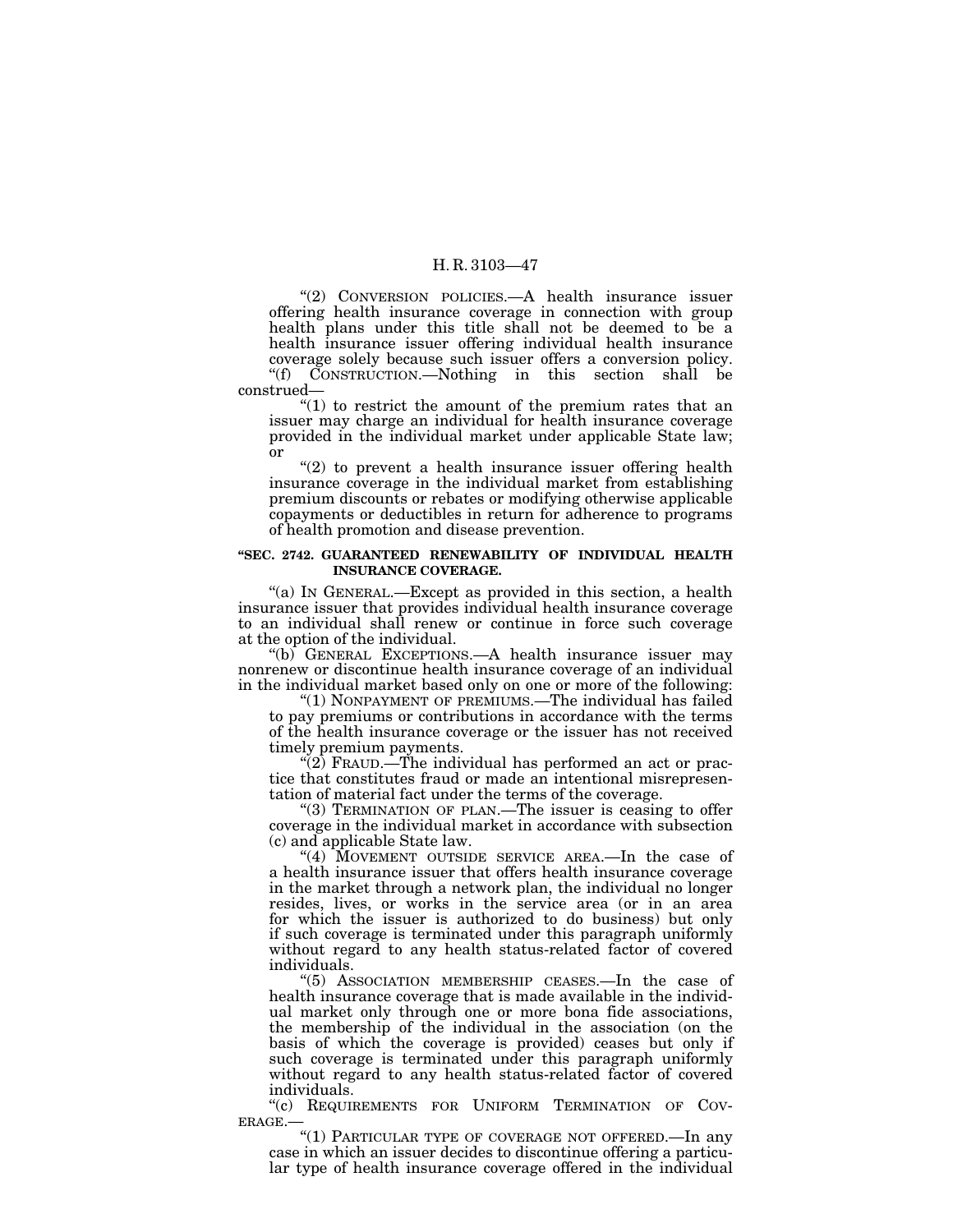market, coverage of such type may be discontinued by the issuer only if—

 $\H(\mathbf{A})$  the issuer provides notice to each covered individual provided coverage of this type in such market of such discontinuation at least 90 days prior to the date of the discontinuation of such coverage;

''(B) the issuer offers to each individual in the individual market provided coverage of this type, the option to purchase any other individual health insurance coverage currently being offered by the issuer for individuals in such market; and

''(C) in exercising the option to discontinue coverage of this type and in offering the option of coverage under subparagraph (B), the issuer acts uniformly without regard to any health status-related factor of enrolled individuals or individuals who may become eligible for such coverage. ''(2) DISCONTINUANCE OF ALL COVERAGE.—

"(A) IN GENERAL.—Subject to subparagraph  $(C)$ , in any case in which a health insurance issuer elects to discontinue offering all health insurance coverage in the individual market in a State, health insurance coverage may be discontinued by the issuer only if—

''(i) the issuer provides notice to the applicable State authority and to each individual of such discontinuation at least 180 days prior to the date of the expiration of such coverage, and

"(ii) all health insurance issued or delivered for issuance in the State in such market are discontinued and coverage under such health insurance coverage in such market is not renewed.

''(B) PROHIBITION ON MARKET REENTRY.—In the case of a discontinuation under subparagraph (A) in the individual market, the issuer may not provide for the issuance of any health insurance coverage in the market and State involved during the 5-year period beginning on the date of the discontinuation of the last health insurance coverage

not so renewed.<br>"(d) Exception for Uniform Modification of Coverage.— At the time of coverage renewal, a health insurance issuer may modify the health insurance coverage for a policy form offered to individuals in the individual market so long as such modification is consistent with State law and effective on a uniform basis among all individuals with that policy form.

''(e) APPLICATION TO COVERAGE OFFERED ONLY THROUGH ASSOCIATIONS.—In applying this section in the case of health insurance coverage that is made available by a health insurance issuer in the individual market to individuals only through one or more associations, a reference to an 'individual' is deemed to include a reference to such an association (of which the individual is a member).

#### **''SEC. 2743. CERTIFICATION OF COVERAGE.**

"The provisions of section  $2701(e)$  shall apply to health insurance coverage offered by a health insurance issuer in the individual market in the same manner as it applies to health insurance coverage offered by a health insurance issuer in connection with a group health plan in the small or large group market.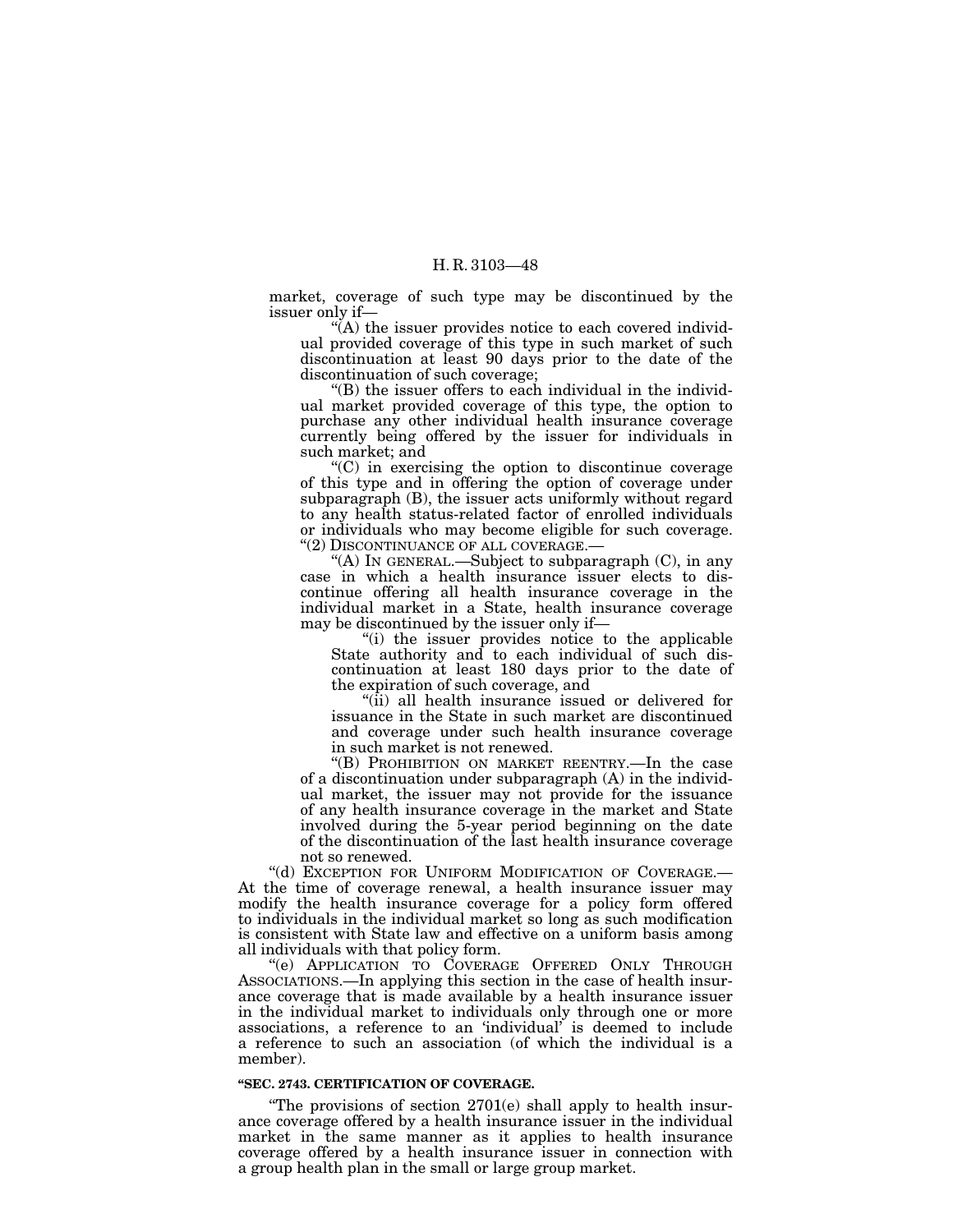### **''SEC. 2744. STATE FLEXIBILITY IN INDIVIDUAL MARKET REFORMS.**

"(a) WAIVER OF REQUIREMENTS WHERE IMPLEMENTATION OF ACCEPTABLE ALTERNATIVE MECHANISM.—

"(1) In GENERAL.—The requirements of section  $2741$  shall not apply with respect to health insurance coverage offered in the individual market in the State so long as a State is found to be implementing, in accordance with this section and consistent with section 2746(b), an alternative mechanism (in this section referred to as an 'acceptable alternative mechanism')-

"(A) under which all eligible individuals are provided a choice of health insurance coverage;

''(B) under which such coverage does not impose any preexisting condition exclusion with respect to such coverage;

 $E'(C)$  under which such choice of coverage includes at least one policy form of coverage that is comparable to comprehensive health insurance coverage offered in the individual market in such State or that is comparable to a standard option of coverage available under the group or individual health insurance laws of such State; and

''(D) in a State which is implementing—

"(i) a model act described in subsection  $(c)(1)$ , "(ii) a qualified high risk pool described in sub-

section  $(c)(2)$ , or

"(iii) a mechanism described in subsection  $(c)(3)$ . ''(2) PERMISSIBLE FORMS OF MECHANISMS.—A private or public individual health insurance mechanism (such as a health insurance coverage pool or programs, mandatory group conversion policies, guaranteed issue of one or more plans of individual health insurance coverage, or open enrollment by one or more health insurance issuers), or combination of such mechanisms, that is designed to provide access to health benefits for individuals in the individual market in the State in accordance with this section may constitute an acceptable alternative mechanism.<br>"(b) APPLICATION OF ACCEPTABLE ALTERNATIVE MECHANISMS.—

"(1) PRESUMPTION  $-$ <br>"(A) IN GENERAL.—Subject to the succeeding provisions of this subsection, a State is presumed to be implementing an acceptable alternative mechanism in accordance with this section as of July 1, 1997, if, by not later than April 1, 1997, the chief executive officer of a State—

''(i) notifies the Secretary that the State has enacted or intends to enact (by not later than January 1, 1998, or July 1, 1998, in the case of a State described in subparagraph (B)(ii)) any necessary legislation to provide for the implementation of a mechanism reasonably designed to be an acceptable alternative mechanism as of January 1, 1998, (or, in the case of a State described in subparagraph (B)(ii), July 1, 1998); and

''(ii) provides the Secretary with such information as the Secretary may require to review the mechanism and its implementation (or proposed implementation) under this subsection.

''(B) DELAY PERMITTED FOR CERTAIN STATES.—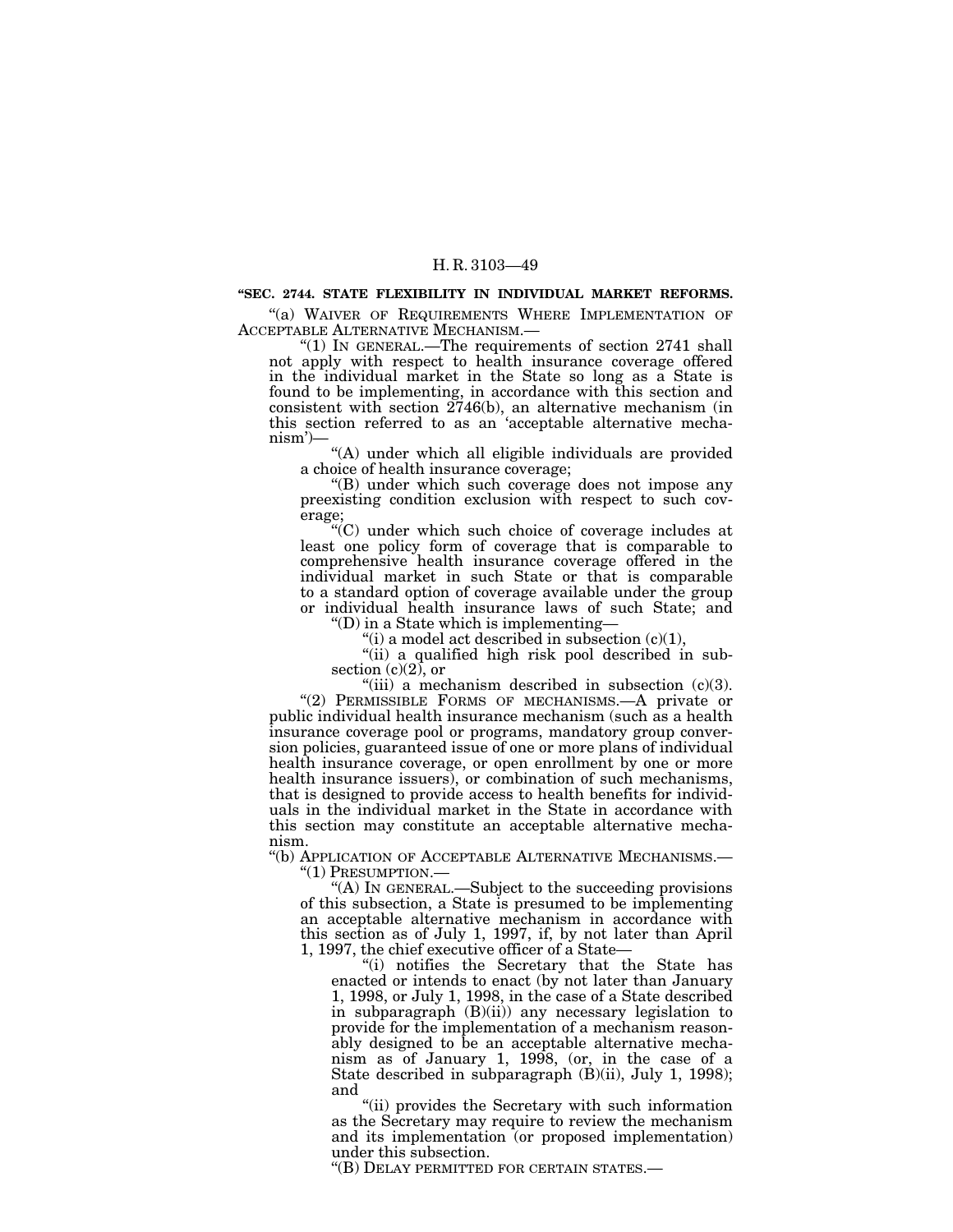''(i) EFFECT OF DELAY.—In the case of a State described in clause (ii) that provides notice under subparagraph (A)(i), for the presumption to continue on and after July 1, 1998, the chief executive officer of the State by April 1, 1998–

''(I) must notify the Secretary that the State has enacted any necessary legislation to provide for the implementation of a mechanism reasonably designed to be an acceptable alternative mechanism as of July 1, 1998; and

''(II) must provide the Secretary with such information as the Secretary may require to review the mechanism and its implementation (or proposed implementation) under this subsection.

 $\mathbf{F}$ (ii) STATES DESCRIBED.—A State described in this clause is a State that has a legislature that does not meet within the 12-month period beginning on the date of enactment of this Act.

''(C) CONTINUED APPLICATION.—In order for a mechanism to continue to be presumed to be an acceptable alternative mechanism, the State shall provide the Secretary every 3 years with information described in subparagraph  $(A)(ii)$  or  $(B)(i)(II)$  (as the case may be).

"(2) NOTICE.—If the Secretary finds, after review of information provided under paragraph (1) and in consultation with the chief executive officer of the State and the insurance commissioner or chief insurance regulatory official of the State, that such a mechanism is not an acceptable alternative mechanism or is not (or no longer) being implemented, the Secretary— ''(A) shall notify the State of—

(i) such preliminary determination, and

"(ii) the consequences under paragraph (3) of a failure to implement such a mechanism; and

''(B) shall permit the State a reasonable opportunity in which to modify the mechanism (or to adopt another mechanism) in a manner so that may be an acceptable alternative mechanism or to provide for implementation of such a mechanism.

''(3) FINAL DETERMINATION.—If, after providing notice and opportunity under paragraph (2), the Secretary finds that the mechanism is not an acceptable alternative mechanism or the State is not implementing such a mechanism, the Secretary shall notify the State that the State is no longer considered to be implementing an acceptable alternative mechanism and that the requirements of section 2741 shall apply to health insurance coverage offered in the individual market in the State, effective as of a date specified in the notice.

"(4) LIMITATION ON SECRETARIAL AUTHORITY.—The Secretary shall not make a determination under paragraph (2) or (3) on any basis other than the basis that a mechanism is not an acceptable alternative mechanism or is not being implemented.

''(5) FUTURE ADOPTION OF MECHANISMS.—If a State, after January 1, 1997, submits the notice and information described in paragraph (1), unless the Secretary makes a finding described in paragraph (3) within the 90-day period beginning on the date of submission of the notice and information, the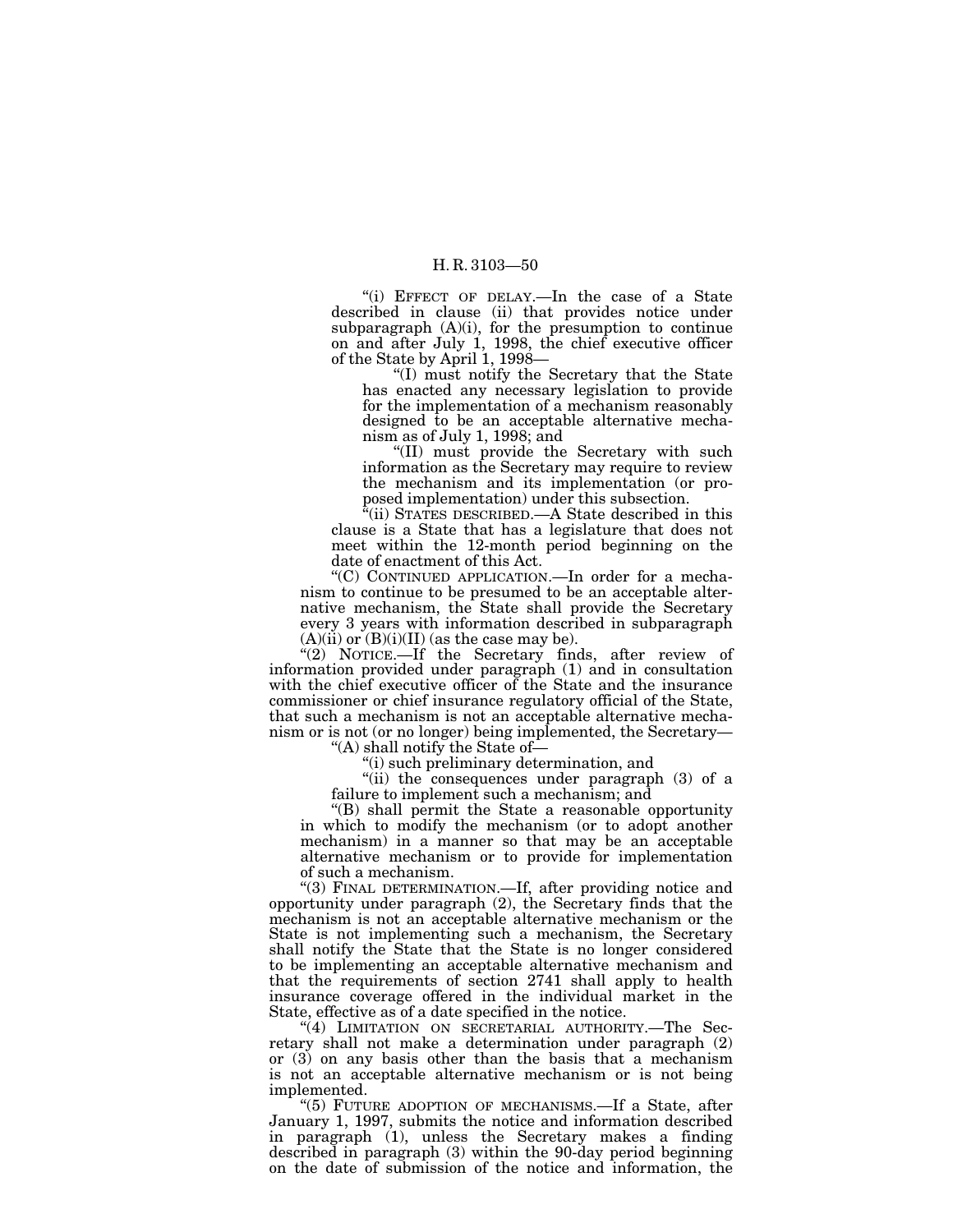mechanism shall be considered to be an acceptable alternative mechanism for purposes of this section, effective 90 days after the end of such period, subject to the second sentence of paragraph (1).

''(c) PROVISION RELATED TO RISK.—

''(1) ADOPTION OF NAIC MODELS.—The model act referred to in subsection  $(a)(1)(D)(i)$  is the Small Employer and Individual Health Insurance Availability Model Act (adopted by the National Association of Insurance Commissioners on June 3, 1996) insofar as it applies to individual health insurance coverage or the Individual Health Insurance Portability Model Act (also adopted by such Association on such date).

''(2) QUALIFIED HIGH RISK POOL.—For purposes of subsection  $(a)(1)(D)(ii)$ , a 'qualified high risk pool' described in this paragraph is a high risk pool that—

''(A) provides to all eligible individuals health insurance coverage (or comparable coverage) that does not impose any preexisting condition exclusion with respect to such coverage for all eligible individuals, and

 $\mathrm{``(B)}$  provides for premium rates and covered benefits for such coverage consistent with standards included in the NAIC Model Health Plan for Uninsurable Individuals Act (as in effect as of the date of the enactment of this title).

''(3) OTHER MECHANISMS.—For purposes of subsection  $(a)(1)(D)(iii)$ , a mechanism described in this paragraph—

''(A) provides for risk adjustment, risk spreading, or a risk spreading mechanism (among issuers or policies of an issuer) or otherwise provides for some financial subsidization for eligible individuals, including through assistance to participating issuers; or

 $\sqrt{\left(B\right)}$  is a mechanism under which each eligible individual is provided a choice of all individual health insurance coverage otherwise available.

### **''SEC. 2745. ENFORCEMENT.**

''(a) STATE ENFORCEMENT.—

''(1) STATE AUTHORITY.—Subject to section 2746, each State may require that health insurance issuers that issue, sell, renew, or offer health insurance coverage in the State in the individual market meet the requirements established under this part with respect to such issuers.

''(2) FAILURE TO IMPLEMENT REQUIREMENTS.—In the case of a State that fails to substantially enforce the requirements set forth in this part with respect to health insurance issuers in the State, the Secretary shall enforce the requirements of this part under subsection (b) insofar as they relate to the issuance, sale, renewal, and offering of health insurance coverage in the individual market in such State.

''(b) SECRETARIAL ENFORCEMENT AUTHORITY.—The Secretary shall have the same authority in relation to enforcement of the provisions of this part with respect to issuers of health insurance coverage in the individual market in a State as the Secretary has under section  $2722(b)(2)$  in relation to the enforcement of the provisions of part A with respect to issuers of health insurance coverage in the small group market in the State.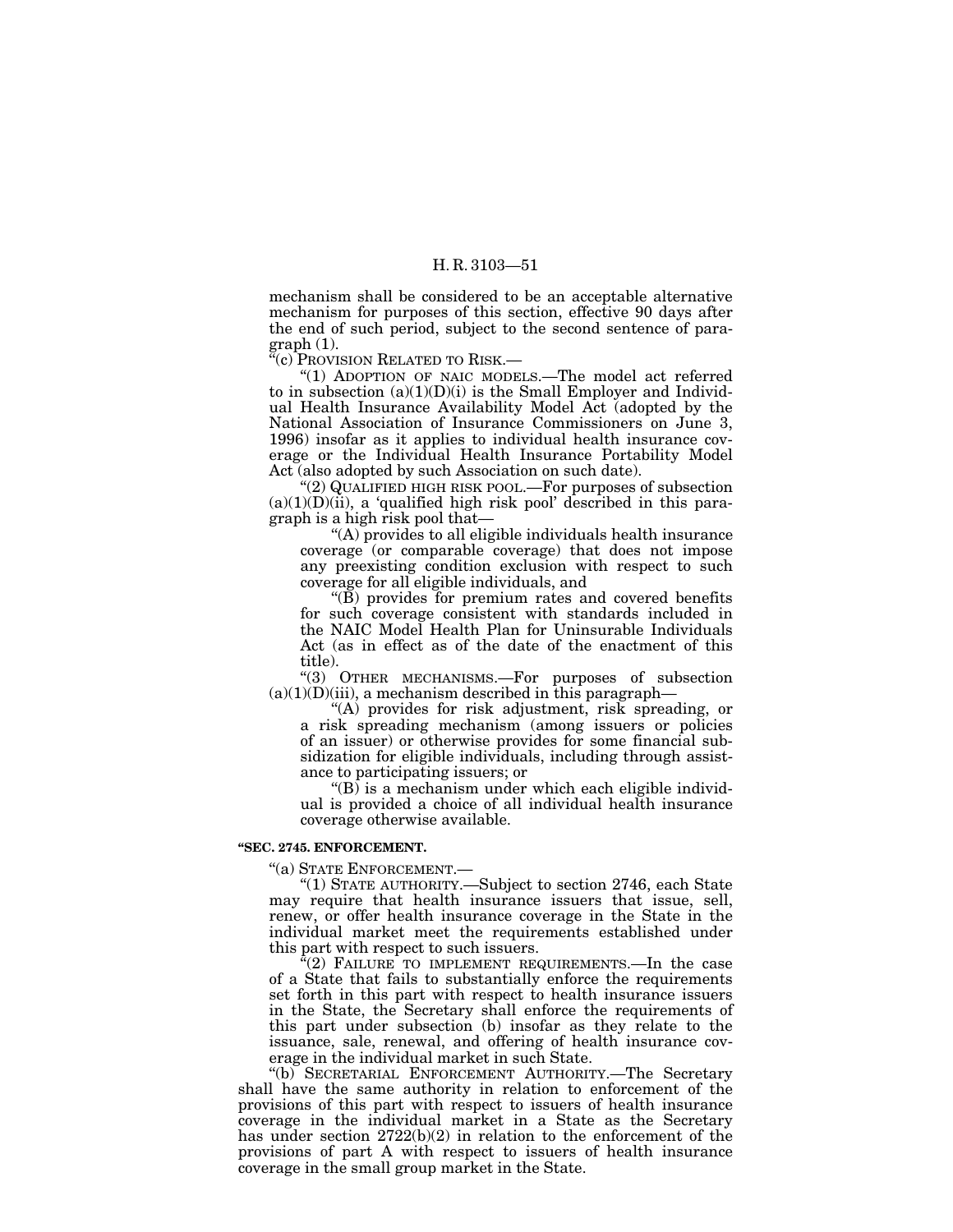### **''SEC. 2746. PREEMPTION.**

''(a) IN GENERAL.—Subject to subsection (b), nothing in this part (or part C insofar as it applies to this part) shall be construed to prevent a State from establishing, implementing, or continuing in effect standards and requirements unless such standards and requirements prevent the application of a requirement of this part.

''(b) RULES OF CONSTRUCTION.—Nothing in this part (or part C insofar as it applies to this part) shall be construed to affect or modify the provisions of section 514 of the Employee Retirement Income Security Act of 1974 (29 U.S.C. 1144).

### **''SEC. 2747. GENERAL EXCEPTIONS.**

"(a) EXCEPTION FOR CERTAIN BENEFITS.—The requirements of this part shall not apply to any health insurance coverage in relation to its provision of excepted benefits described in section  $2791(c)(1)$ .

''(b) EXCEPTION FOR CERTAIN BENEFITS IF CERTAIN CONDITIONS MET.—The requirements of this part shall not apply to any health insurance coverage in relation to its provision of excepted benefits described in paragraph  $(2)$ ,  $(3)$ , or  $(4)$  of section  $2791(c)$  if the benefits are provided under a separate policy, certificate, or contract of insurance.''.

(b) EFFECTIVE DATE.—

(1) IN GENERAL.—Except as provided in this subsection, part B of title XXVII of the Public Health Service Act (as inserted by subsection (a)) shall apply with respect to health insurance coverage offered, sold, issued, renewed, in effect, or operated in the individual market after June 30, 1997, regardless of when a period of creditable coverage occurs.

(2) APPLICATION OF CERTIFICATION RULES.—The provisions of section 102(d)(2) of this Act shall apply to section 2743 of the Public Health Service Act in the same manner as it applies to section 2701(e) of such Act.

# **Subtitle C—General and Miscellaneous Provisions**

### **SEC. 191. HEALTH COVERAGE AVAILABILITY STUDIES.**

(a) STUDIES.— (1) STUDY ON EFFECTIVENESS OF REFORMS.—The Secretary of Health and Human Services shall provide for a study on the effectiveness of the provisions of this title and the various State laws, in ensuring the availability of reasonably priced health coverage to employers purchasing group coverage and individuals purchasing coverage on a non-group basis.

(2) STUDY ON ACCESS AND CHOICE.—The Secretary also shall provide for a study on—

(A) the extent to which patients have direct access to, and choice of, health care providers, including specialty providers, within a network plan, as well as the opportunity to utilize providers outside of the network plan, under the various types of coverage offered under the provisions of this title; and

(B) the cost and cost-effectiveness to health insurance issuers of providing access to out-of-network providers, and the potential impact of providing such access on the cost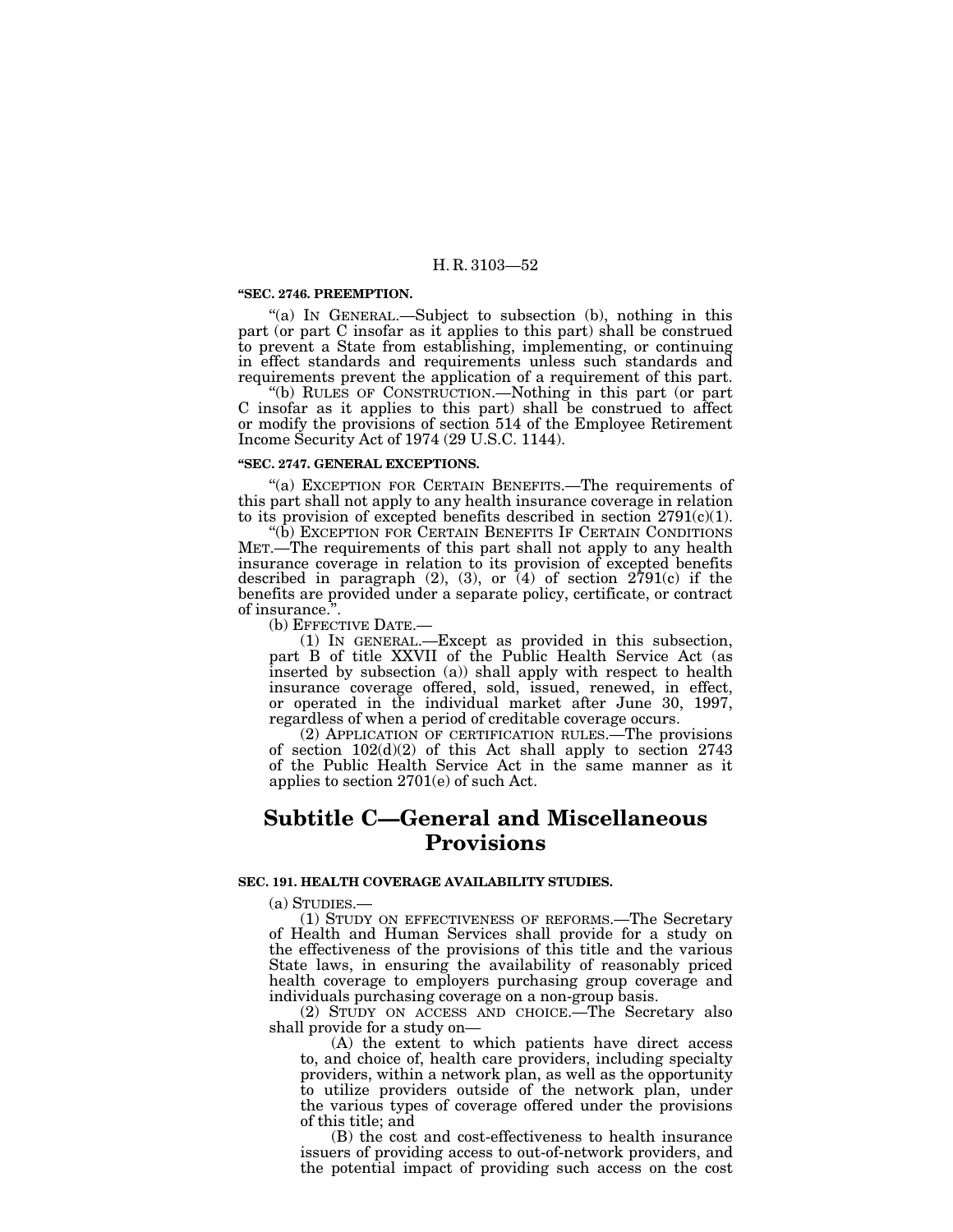and quality of health insurance coverage offered under provisions of this title.

(3) CONSULTATION.—The studies under this subsection shall be conducted in consultation with the Secretary of Labor, representatives of State officials, consumers, and other representatives of individuals and entities that have expertise in health insurance and employee benefits.

(b) REPORTS.—Not later than January 1, 2000, the Secretary shall submit to the appropriate committees of Congress a report on each of the studies under subsection (a).

## **SEC. 192. REPORT ON MEDICARE REIMBURSEMENT OF TELEMEDICINE.**

The Health Care Financing Administration shall complete its ongoing study of Medicare reimbursement of all telemedicine services and submit a report to Congress on Medicare reimbursement of telemedicine services by not later than March 1, 1997. The report shall—

(1) utilize data compiled from the current demonstration projects already under review and gather data from other ongoing telemedicine networks;

(2) include an analysis of the cost of services provided via telemedicine; and

(3) include a proposal for Medicare reimbursement of such services.

### **SEC. 193. ALLOWING FEDERALLY-QUALIFIED HMOS TO OFFER HIGH DEDUCTIBLE PLANS.**

Section 1301(b) of the Public Health Service Act (42 U.S.C. 300e(b)) is amended by adding at the end the following new paragraph:

''(6) A health maintenance organization that otherwise meets the requirements of this title may offer a high-deductible health plan (as defined in section  $220(c)(2)$  of the Internal Revenue Code of 1986).''.

### **SEC. 194. VOLUNTEER SERVICES PROVIDED BY HEALTH PROFES-SIONALS AT FREE CLINICS.**

Section 224 of the Public Health Service Act (42 U.S.C. 233) is amended by adding at the end the following subsection:

 $(v(0)(1)$  For purposes of this section, a free clinic health professional shall in providing a qualifying health service to an individual be deemed to be an employee of the Public Health Service for a calendar year that begins during a fiscal year for which a transfer was made under paragraph  $(6)(D)$ . The preceding sentence is subject to the provisions of this subsection.

" $(2)$  In providing a health service to an individual, a health care practitioner shall for purposes of this subsection be considered to be a free clinic health professional if the following conditions are met:

 $(A)$  The service is provided to the individual at a free clinic, or through offsite programs or events carried out by the free clinic.

''(B) The free clinic is sponsoring the health care practitioner pursuant to paragraph  $(5)(C)$ .

" $(\overline{C})$  The service is a qualifying health service (as defined in paragraph (4)).

''(D) Neither the health care practitioner nor the free clinic receives any compensation for the service from the individual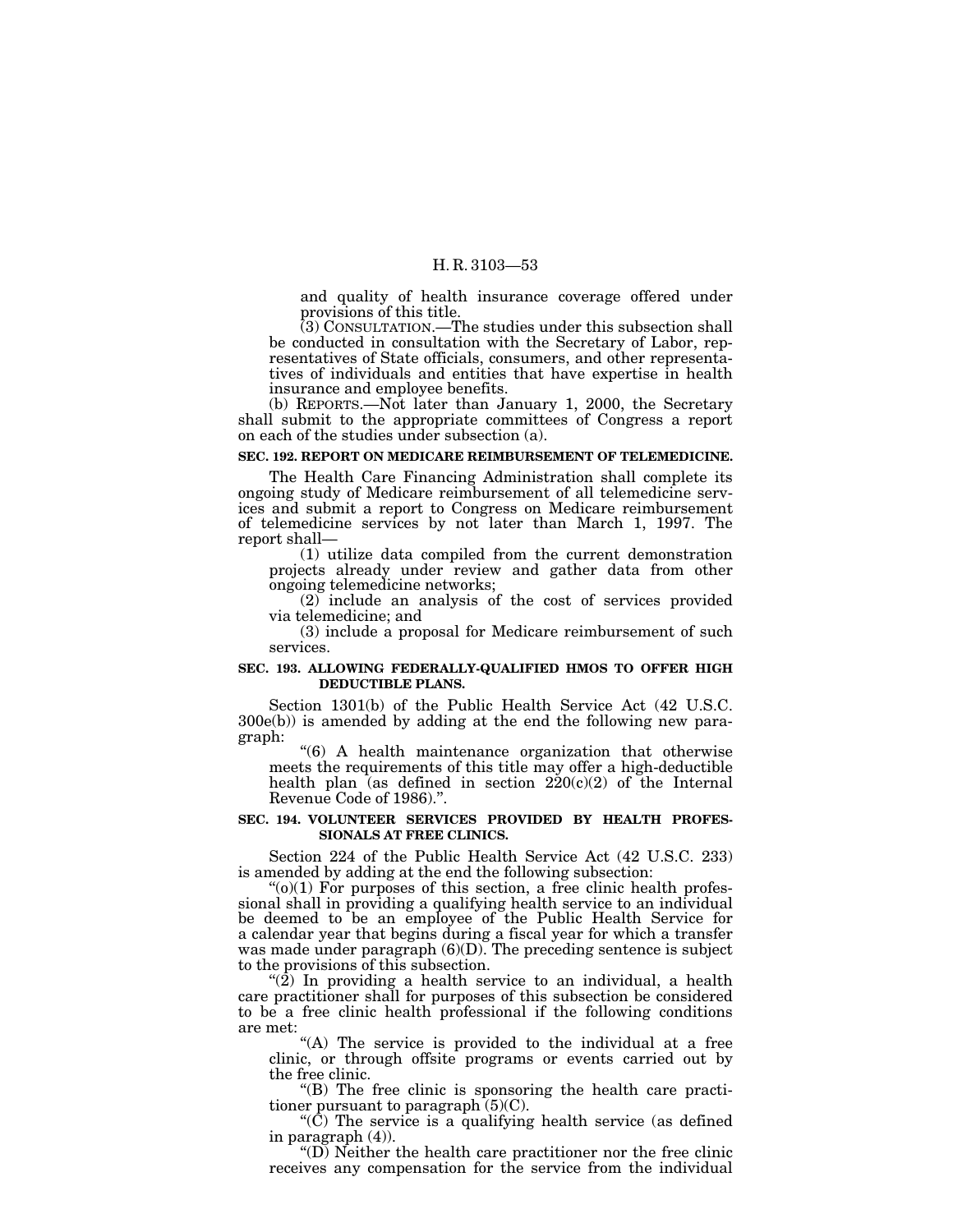or from any third-party payor (including reimbursement under any insurance policy or health plan, or under any Federal or State health benefits program). With respect to compliance with such condition:

''(i) The health care practitioner may receive repayment from the free clinic for reasonable expenses incurred by the health care practitioner in the provision of the service to the individual.

"(ii) The free clinic may accept voluntary donations for the provision of the service by the health care practitioner to the individual.

 $E(E)$  Before the service is provided, the health care practitioner or the free clinic provides written notice to the individual of the extent to which the legal liability of the health care practitioner is limited pursuant to this subsection (or in the case of an emergency, the written notice is provided to the individual as soon after the emergency as is practicable). If the individual is a minor or is otherwise legally incompetent, the condition under this subparagraph is that the written notice be provided to a legal guardian or other person with legal responsibility for the care of the individual.

" $(F)$  At the time the service is provided, the health care practitioner is licensed or certified in accordance with applicable law regarding the provision of the service.

" $(3)(A)$  For purposes of this subsection, the term 'free clinic' means a health care facility operated by a nonprofit private entity meeting the following requirements:

"(i) The entity does not, in providing health services through the facility, accept reimbursement from any thirdparty payor (including reimbursement under any insurance policy or health plan, or under any Federal or State health benefits program).

''(ii) The entity, in providing health services through the facility, either does not impose charges on the individuals to whom the services are provided, or imposes a charge according to the ability of the individual involved to pay the charge.

''(iii) The entity is licensed or certified in accordance with applicable law regarding the provision of health services.

''(B) With respect to compliance with the conditions under subparagraph (A), the entity involved may accept voluntary donations for the provision of services.

 $(4)$  For purposes of this subsection, the term 'qualifying health service' means any medical assistance required or authorized to be provided in the program under title XIX of the Social Security Act, without regard to whether the medical assistance is included in the plan submitted under such program by the State in which the health care practitioner involved provides the medical assistance. References in the preceding sentence to such program shall as applicable be considered to be references to any successor to such program.

" $(5)$  Subsection (g) (other than paragraphs (3) through (5)) and subsections  $(h)$ ,  $(\tilde{i})$ , and  $(l)$  apply to a health care practitioner for purposes of this subsection to the same extent and in the same manner as such subsections apply to an officer, governing board member, employee, or contractor of an entity described in subsection  $(g)(4)$ , subject to paragraph  $(6)$  and subject to the following: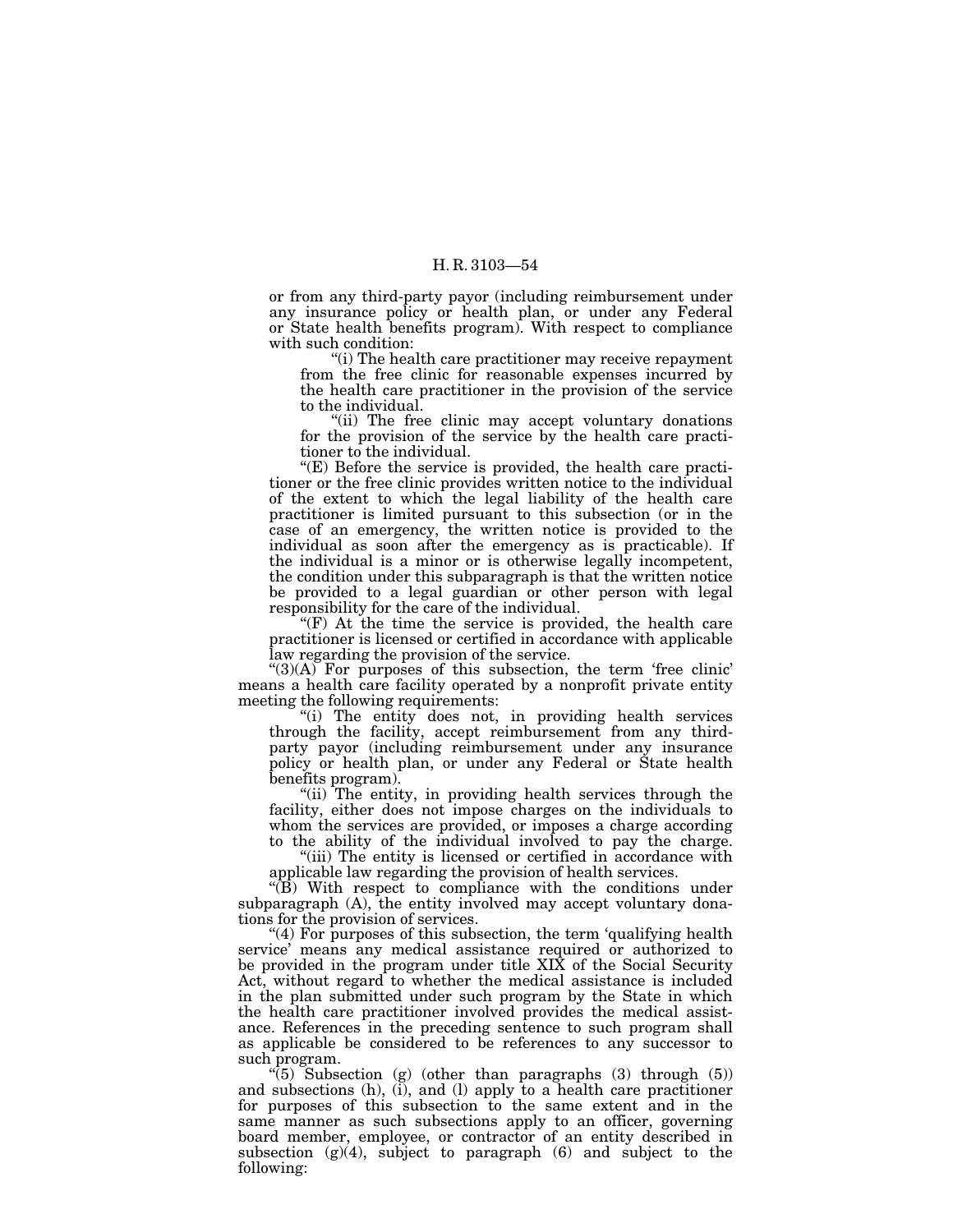''(A) The first sentence of paragraph (1) applies in lieu of the first sentence of subsection  $(g)(1)(A)$ .

''(B) This subsection may not be construed as deeming any free clinic to be an employee of the Public Health Service for purposes of this section.

" $(\overrightarrow{C})$  With respect to a free clinic, a health care practitioner is not a free clinic health professional unless the free clinic sponsors the health care practitioner. For purposes of this subsection, the free clinic shall be considered to be sponsoring the health care practitioner if—

"(i) with respect to the health care practitioner, the free clinic submits to the Secretary an application meeting the requirements of subsection  $(g)(1)(D)$ ; and

"(ii) the Secretary, pursuant to subsection  $(g)(1)(E)$ , determines that the health care practitioner is deemed to be an employee of the Public Health Service.

''(D) In the case of a health care practitioner who is determined by the Secretary pursuant to subsection  $(g)(1)(E)$  to be a free clinic health professional, this subsection applies to the health care practitioner (with respect to the free clinic sponsoring the health care practitioner pursuant to subparagraph (C)) for any cause of action arising from an act or omission of the health care practitioner occurring on or after the date on which the Secretary makes such determination.

"(E) Subsection  $(g)(1)(F)$  applies to a health care practitioner for purposes of this subsection only to the extent that, in providing health services to an individual, each of the conditions specified in paragraph (2) is met.

 $^{\prime\prime}(6)$ (A) For purposes of making payments for judgments against the United States (together with related fees and expenses of witnesses) pursuant to this section arising from the acts or omissions of free clinic health professionals, there is authorized to be appropriated \$10,000,000 for each fiscal year.

''(B) The Secretary shall establish a fund for purposes of this subsection. Each fiscal year amounts appropriated under subparagraph (A) shall be deposited in such fund.

''(C) Not later than May 1 of each fiscal year, the Attorney General, in consultation with the Secretary, shall submit to the Congress a report providing an estimate of the amount of claims (together with related fees and expenses of witnesses) that, by reason of the acts or omissions of free clinic health professionals, will be paid pursuant to this section during the calendar year that begins in the following fiscal year. Subsection  $(k)(1)(B)$  applies to the estimate under the preceding sentence regarding free clinic health professionals to the same extent and in the same manner as such subsection applies to the estimate under such subsection regarding officers, governing board members, employees, and contractors of entities described in subsection (g)(4).

''(D) Not later than December 31 of each fiscal year, the Secretary shall transfer from the fund under subparagraph (B) to the appropriate accounts in the Treasury an amount equal to the estimate made under subparagraph (C) for the calendar year beginning in such fiscal year, subject to the extent of amounts in the fund.

" $(7)$ (A) This subsection takes effect on the date of the enactment of the first appropriations Act that makes an appropriation under paragraph  $(6)(\overline{A})$ , except as provided in subparagraph  $(B)(i)$ .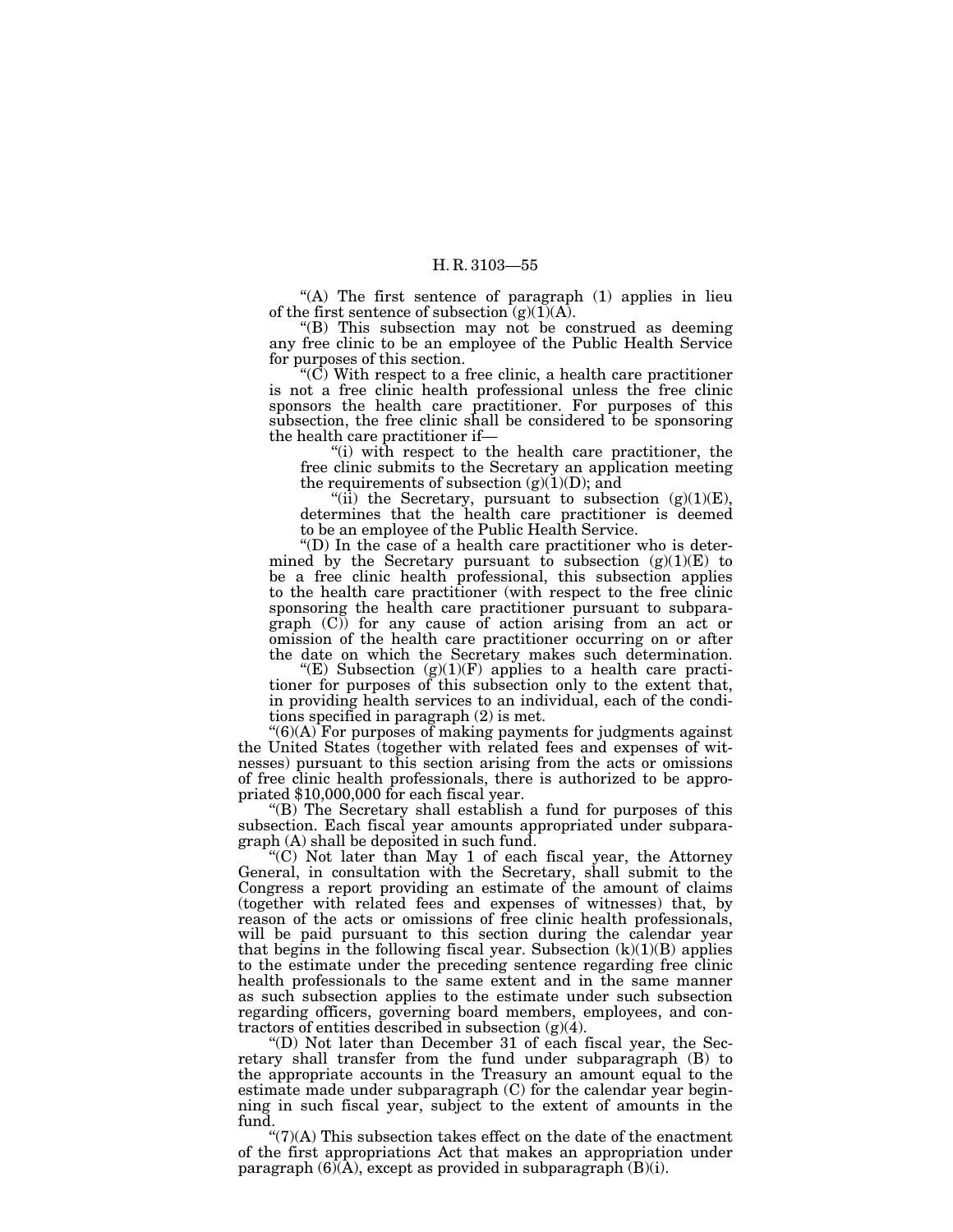''(B)(i) Effective on the date of the enactment of the Health Insurance Portability and Accountability Act of 1996—

''(I) the Secretary may issue regulations for carrying out this subsection, and the Secretary may accept and consider applications submitted pursuant to paragraph  $(\bar{5})(C)$ ; and

"(II) reports under paragraph  $(6)(C)$  may be submitted to the Congress.

"(ii) For the first fiscal year for which an appropriation is made under subparagraph (A) of paragraph (6), if an estimate under subparagraph (C) of such paragraph has not been made for the calendar year beginning in such fiscal year, the transfer under subparagraph (D) of such paragraph shall be made notwithstanding the lack of the estimate, and the transfer shall be made in an amount equal to the amount of such appropriation.''.

### **SEC. 195. FINDINGS; SEVERABILITY.**

(a) FINDINGS RELATING TO EXERCISE OF COMMERCE CLAUSE AUTHORITY.—Congress finds the following in relation to the provisions of this title:

(1) Provisions in group health plans and health insurance coverage that impose certain preexisting condition exclusions impact the ability of employees to seek employment in interstate commerce, thereby impeding such commerce.

(2) Health insurance coverage is commercial in nature and is in and affects interstate commerce.

(3) It is a necessary and proper exercise of Congressional authority to impose requirements under this title on group health plans and health insurance coverage (including coverage offered to individuals previously covered under group health plans) in order to promote commerce among the States.

(4) Congress, however, intends to defer to States, to the maximum extent practicable, in carrying out such requirements with respect to insurers and health maintenance organizations that are subject to State regulation, consistent with the provisions of the Employee Retirement Income Security Act of 1974.

(b) SEVERABILITY.—If any provision of this title or the application of such provision to any person or circumstance is held to be unconstitutional, the remainder of this title and the application of the provisions of such to any person or circumstance shall not be affected thereby.

# **TITLE II—PREVENTING HEALTH CARE FRAUD AND ABUSE; ADMINISTRATIVE SIMPLIFICATION**

### **SEC. 200. REFERENCES IN TITLE.**

Except as otherwise specifically provided, whenever in this title an amendment is expressed in terms of an amendment to or repeal of a section or other provision, the reference shall be considered to be made to that section or other provision of the Social Security Act.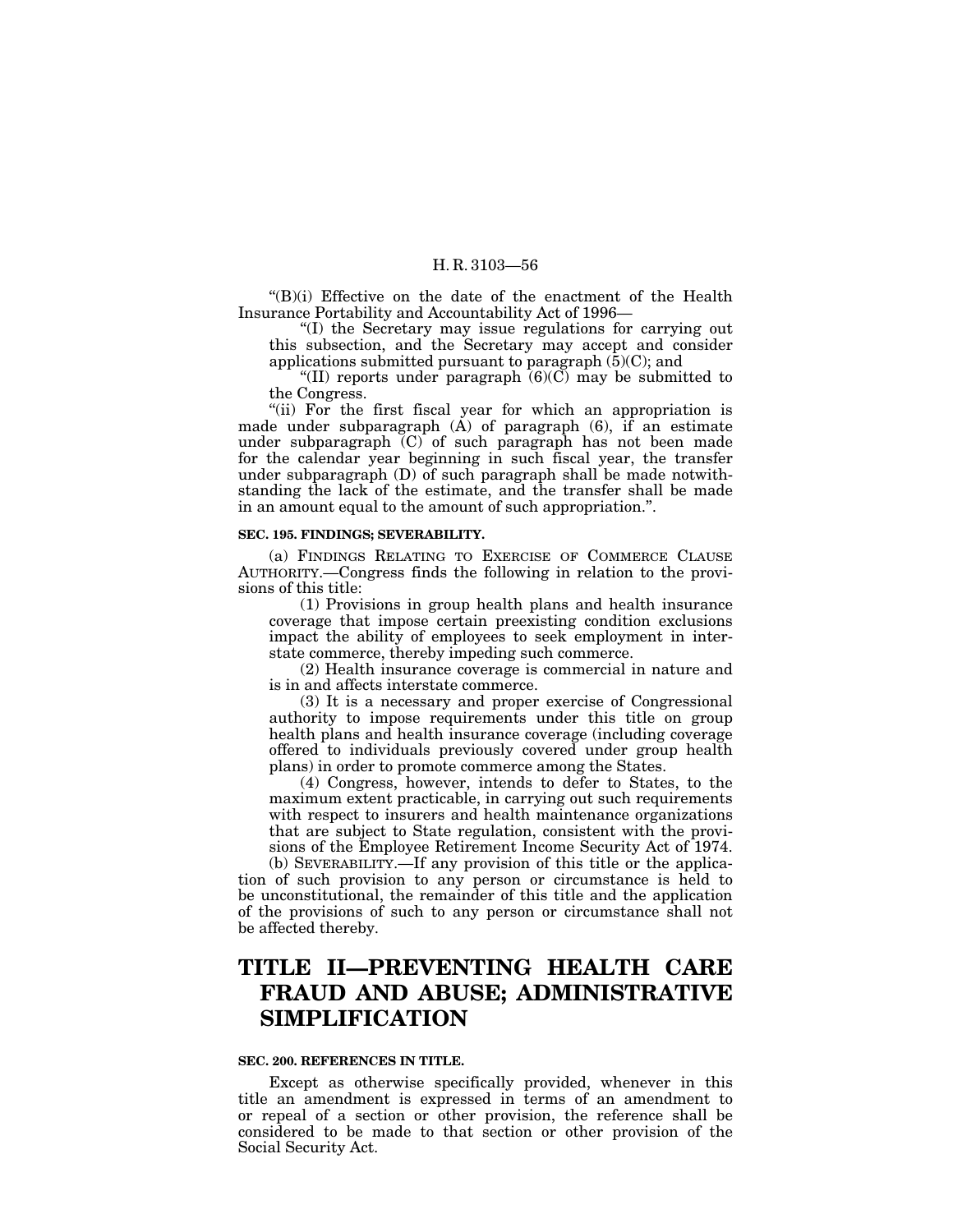# **Subtitle A—Fraud and Abuse Control Program**

### **SEC. 201. FRAUD AND ABUSE CONTROL PROGRAM.**

(a) ESTABLISHMENT OF PROGRAM.—Title XI (42 U.S.C. 1301 et seq.) is amended by inserting after section 1128B the following new section:

### ''FRAUD AND ABUSE CONTROL PROGRAM

''SEC. 1128C. (a) ESTABLISHMENT OF PROGRAM.—

"(1) In GENERAL.—Not later than January 1, 1997, the Secretary, acting through the Office of the Inspector General of the Department of Health and Human Services, and the Attorney General shall establish a program—

''(A) to coordinate Federal, State, and local law enforcement programs to control fraud and abuse with respect to health plans,

''(B) to conduct investigations, audits, evaluations, and inspections relating to the delivery of and payment for health care in the United States,

 $(C)$  to facilitate the enforcement of the provisions of sections 1128, 1128A, and 1128B and other statutes applicable to health care fraud and abuse,

''(D) to provide for the modification and establishment of safe harbors and to issue advisory opinions and special fraud alerts pursuant to section 1128D, and

''(E) to provide for the reporting and disclosure of certain final adverse actions against health care providers, suppliers, or practitioners pursuant to the data collection system established under section 1128E.

"(2) COORDINATION WITH HEALTH PLANS.—In carrying out the program established under paragraph (1), the Secretary and the Attorney General shall consult with, and arrange for the sharing of data with representatives of health plans.

''(3) GUIDELINES.— ''(A) IN GENERAL.—The Secretary and the Attorney General shall issue guidelines to carry out the program under paragraph (1). The provisions of sections 553, 556, and 557 of title 5, United States Code, shall not apply in the issuance of such guidelines.

''(B) INFORMATION GUIDELINES.— ''(i) IN GENERAL.—Such guidelines shall include guidelines relating to the furnishing of information by health plans, providers, and others to enable the Secretary and the Attorney General to carry out the program (including coordination with health plans under paragraph  $(2)$ ).

''(ii) CONFIDENTIALITY.—Such guidelines shall include procedures to assure that such information is provided and utilized in a manner that appropriately protects the confidentiality of the information and the privacy of individuals receiving health care services and items.

"(iii) QUALIFIED IMMUNITY FOR PROVIDING INFORMATION.—The provisions of section 1157(a) (relat-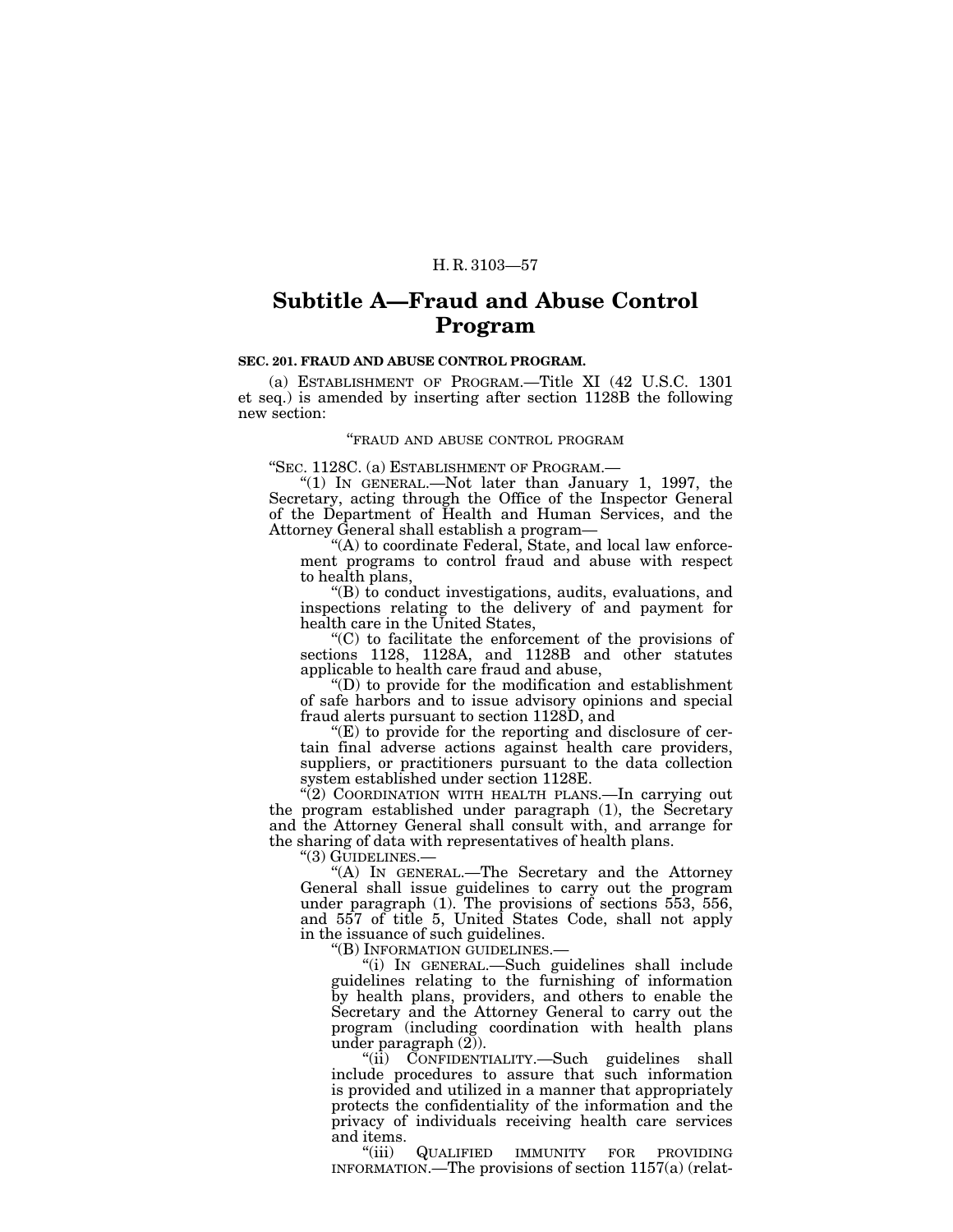ing to limitation on liability) shall apply to a person providing information to the Secretary or the Attorney General in conjunction with their performance of duties under this section.

''(4) ENSURING ACCESS TO DOCUMENTATION.—The Inspector General of the Department of Health and Human Services is authorized to exercise such authority described in paragraphs (3) through (9) of section 6 of the Inspector General Act of 1978 (5 U.S.C. App.) as necessary with respect to the activities under the fraud and abuse control program established under this subsection.

''(5) AUTHORITY OF INSPECTOR GENERAL.—Nothing in this Act shall be construed to diminish the authority of any Inspector General, including such authority as provided in the Inspector General Act of 1978 (5 U.S.C. App.).

''(b) ADDITIONAL USE OF FUNDS BY INSPECTOR GENERAL.—

''(1) REIMBURSEMENTS FOR INVESTIGATIONS.—The Inspector General of the Department of Health and Human Services is authorized to receive and retain for current use reimbursement for the costs of conducting investigations and audits and for monitoring compliance plans when such costs are ordered by a court, voluntarily agreed to by the payor, or otherwise.

"(2) CREDITING.—Funds received by the Inspector General under paragraph (1) as reimbursement for costs of conducting investigations shall be deposited to the credit of the appropriation from which initially paid, or to appropriations for similar purposes currently available at the time of deposit, and shall remain available for obligation for 1 year from the date of the deposit of such funds.

''(c) HEALTH PLAN DEFINED.—For purposes of this section, the term 'health plan' means a plan or program that provides health benefits, whether directly, through insurance, or otherwise, and includes—

''(1) a policy of health insurance;

''(2) a contract of a service benefit organization; and

"(3) a membership agreement with a health maintenance organization or other prepaid health plan.''.

(b) ESTABLISHMENT OF HEALTH CARE FRAUD AND ABUSE CON- TROL ACCOUNT IN FEDERAL HOSPITAL INSURANCE TRUST FUND.— Section 1817 (42 U.S.C. 1395i) is amended by adding at the end the following new subsection:<br>"(k) HEALTH CARE FRAUD AND ABUSE CONTROL ACCOUNT.—

"(1) ESTABLISHMENT.— There is hereby established in the Trust Fund an expenditure account to be known as the 'Health Care Fraud and Abuse Control Account' (in this subsection referred to as the 'Account').

''(2) APPROPRIATED AMOUNTS TO TRUST FUND.—

''(A) IN GENERAL.—There are hereby appropriated to the Trust Fund—

''(i) such gifts and bequests as may be made as provided in subparagraph (B);

"(ii) such amounts as may be deposited in the Trust Fund as provided in sections  $242(b)$  and  $249(c)$ of the Health Insurance Portability and Accountability Act of 1996, and title XI; and

"(iii) such amounts as are transferred to the Trust Fund under subparagraph (C).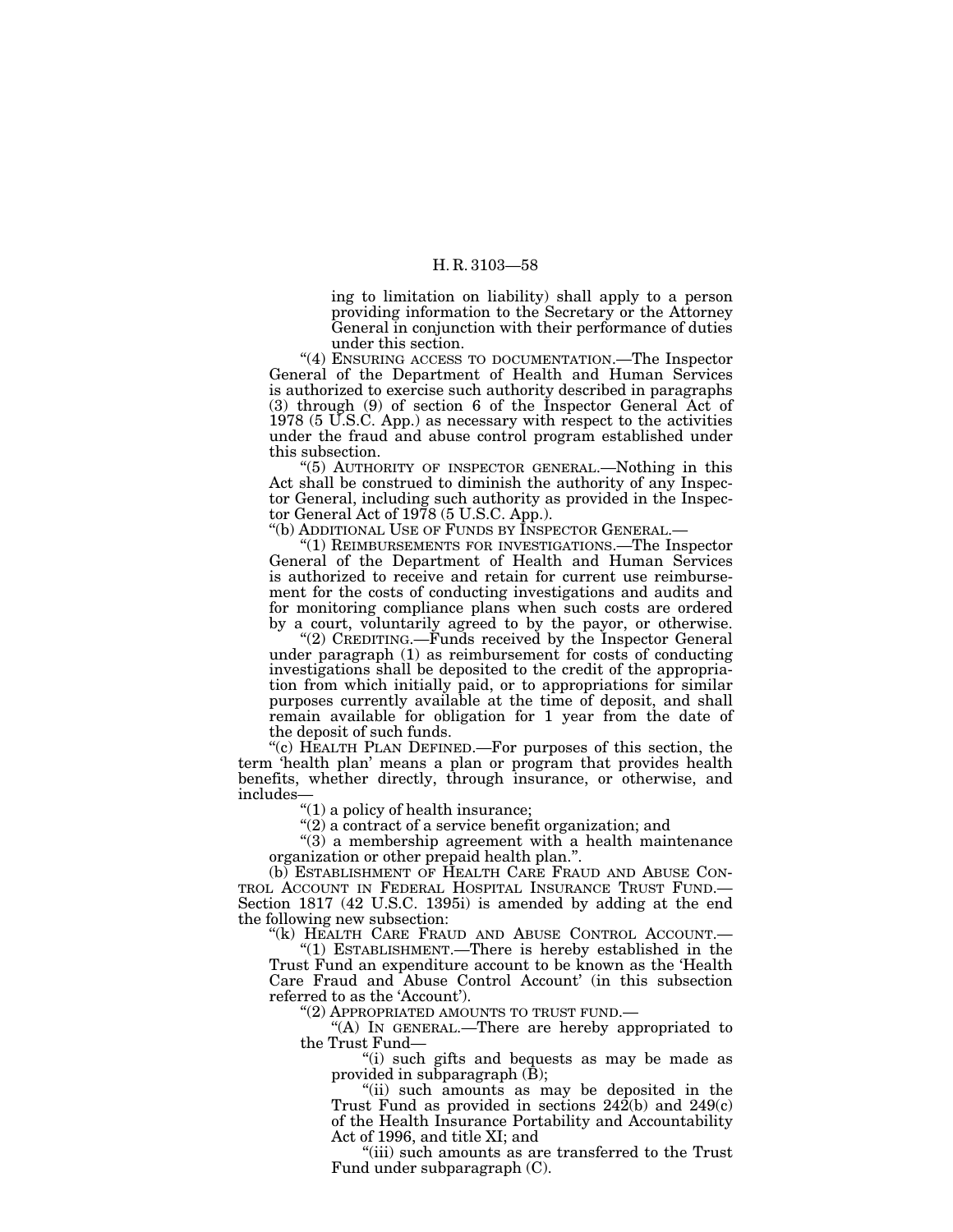''(B) AUTHORIZATION TO ACCEPT GIFTS.—The Trust Fund is authorized to accept on behalf of the United States money gifts and bequests made unconditionally to the Trust Fund, for the benefit of the Account or any activity financed through the Account.

" $(C)$  TRANSFER OF AMOUNTS.—The Managing Trustee shall transfer to the Trust Fund, under rules similar to the rules in section 9601 of the Internal Revenue Code of 1986, an amount equal to the sum of the following:

"(i) Criminal fines recovered in cases involving a Federal health care offense (as defined in section 982(a)(6)(B) of title 18, United States Code).

''(ii) Civil monetary penalties and assessments imposed in health care cases, including amounts recovered under titles XI, XVIII, and XIX, and chapter 38 of title 31, United States Code (except as otherwise provided by law).

''(iii) Amounts resulting from the forfeiture of property by reason of a Federal health care offense.

"(iv) Penalties and damages obtained and otherwise creditable to miscellaneous receipts of the general fund of the Treasury obtained under sections 3729 through 3733 of title 31, United States Code (known as the False Claims Act), in cases involving claims related to the provision of health care items and services (other than funds awarded to a relator, for restitution or otherwise authorized by law).

''(D) APPLICATION.—Nothing in subparagraph (C)(iii) shall be construed to limit the availability of recoveries and forfeitures obtained under title I of the Employee Retirement Income Security Act of 1974 for the purpose of providing equitable or remedial relief for employee welfare benefit plans, and for participants and beneficiaries under such plans, as authorized under such title.

''(3) APPROPRIATED AMOUNTS TO ACCOUNT FOR FRAUD AND

ABUSE CONTROL PROGRAM, ETC.—<br>"(A) DEPARTMENTS OF HEALTH AND HUMAN SERVICES AND JUSTICE.—

"(i) IN GENERAL.—There are hereby appropriated to the Account from the Trust Fund such sums as the Secretary and the Attorney General certify are necessary to carry out the purposes described in subparagraph (C), to be available without further appropriation, in an amount not to exceed— ''(I) for fiscal year 1997, \$104,000,000,

''(II) for each of the fiscal years 1998 through 2003, the limit for the preceding fiscal year, increased by 15 percent; and

''(III) for each fiscal year after fiscal year 2003, the limit for fiscal year 2003.

"(ii) MEDICARE AND MEDICAID ACTIVITIES.-For each fiscal year, of the amount appropriated in clause (i), the following amounts shall be available only for the purposes of the activities of the Office of the Inspector General of the Department of Health and Human Services with respect to the Medicare and medicaid programs—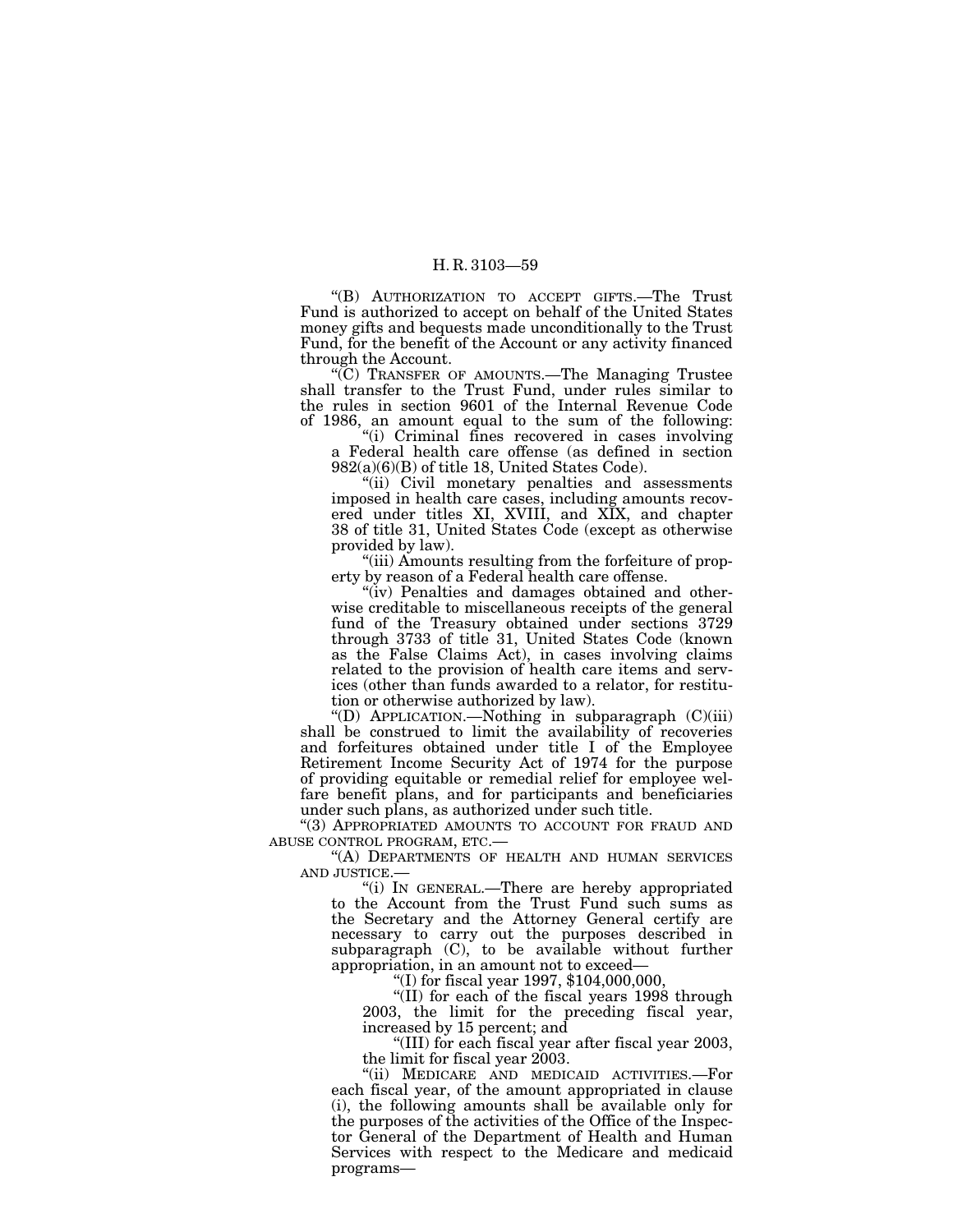''(I) for fiscal year 1997, not less than \$60,000,000 and not more than \$70,000,000;

''(II) for fiscal year 1998, not less than \$80,000,000 and not more than \$90,000,000;

''(III) for fiscal year 1999, not less than \$90,000,000 and not more than \$100,000,000;

" $(IV)$  for fiscal year 2000, not less than \$110,000,000 and not more than \$120,000,000;

''(V) for fiscal year 2001, not less than \$120,000,000 and not more than \$130,000,000;

 $\sqrt[4]{V}$  for fiscal year 2002, not less than \$140,000,000 and not more than \$150,000,000; and

''(VII) for each fiscal year after fiscal year 2002, not less than \$150,000,000 and not more than \$160,000,000.

''(B) FEDERAL BUREAU OF INVESTIGATION.—There are hereby appropriated from the general fund of the United States Treasury and hereby appropriated to the Account for transfer to the Federal Bureau of Investigation to carry out the purposes described in subparagraph  $(C)$ , to be available without further appropriation—

''(i) for fiscal year 1997, \$47,000,000;

''(ii) for fiscal year 1998, \$56,000,000;

''(iii) for fiscal year 1999, \$66,000,000;

"(iv) for fiscal year 2000, \$76,000,000;

''(v) for fiscal year 2001, \$88,000,000;

"(vi) for fiscal year 2002,  $$101,000,000$ ; and

"(vii) for each fiscal year after fiscal year 2002, \$114,000,000.

''(C) USE OF FUNDS.—The purposes described in this subparagraph are to cover the costs (including equipment, salaries and benefits, and travel and training) of the administration and operation of the health care fraud and abuse control program established under section 1128C(a), including the costs of—

''(i) prosecuting health care matters (through criminal, civil, and administrative proceedings);

''(ii) investigations;

''(iii) financial and performance audits of health care programs and operations;

''(iv) inspections and other evaluations; and

''(v) provider and consumer education regarding compliance with the provisions of title XI.

"(4) APPROPRIATED AMOUNTS TO ACCOUNT FOR MEDICARE INTEGRITY PROGRAM.—

"(A) In GENERAL.—There are hereby appropriated to the Account from the Trust Fund for each fiscal year such amounts as are necessary to carry out the Medicare Integrity Program under section 1893, subject to subparagraph (B) and to be available without further appropriation.

''(B) AMOUNTS SPECIFIED.—The amount appropriated under subparagraph (A) for a fiscal year is as follows:

''(i) For fiscal year 1997, such amount shall be not less than \$430,000,000 and not more than \$440,000,000.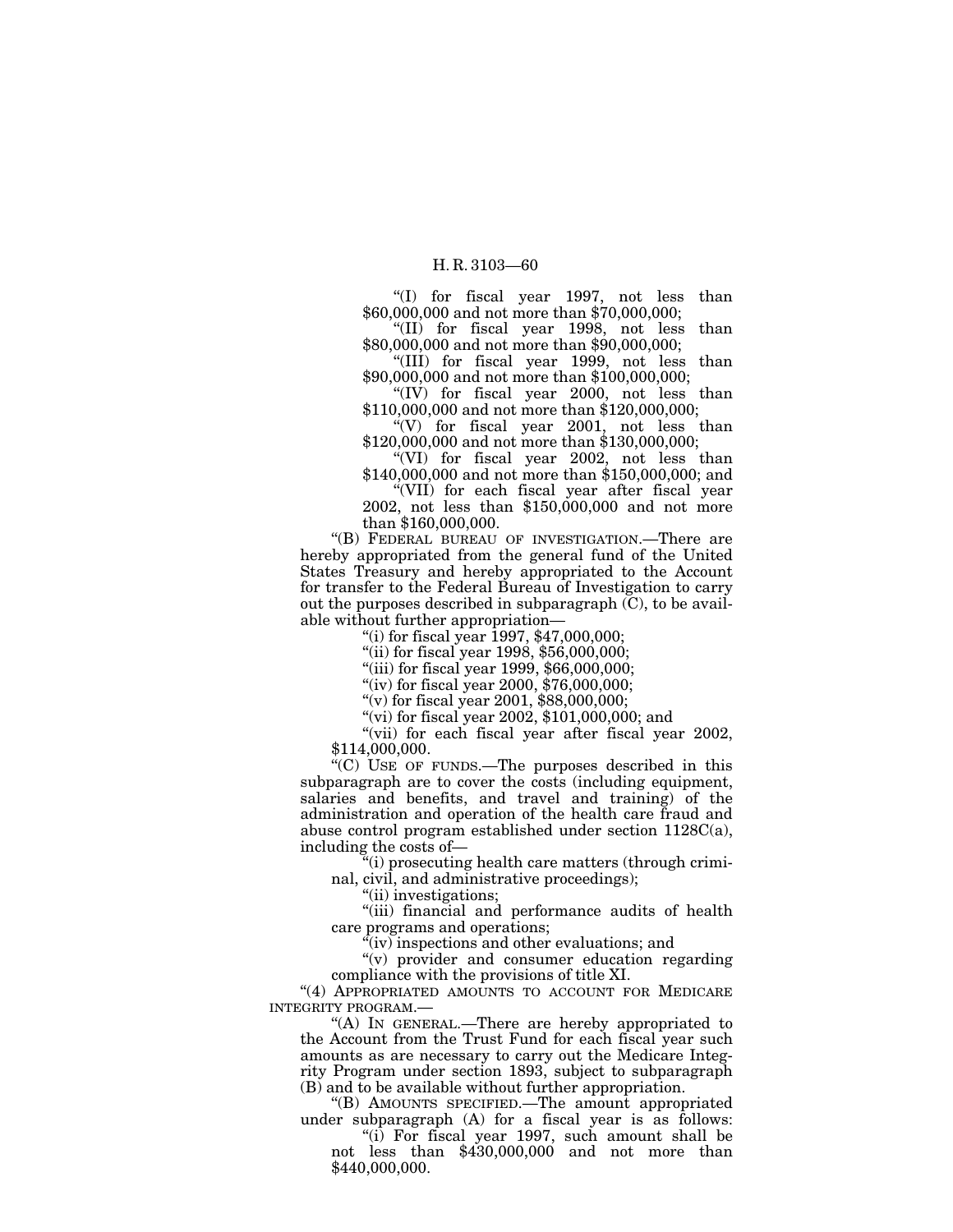''(ii) For fiscal year 1998, such amount shall be not less than \$490,000,000 and not more than \$500,000,000.

 $\frac{1}{2}$ (iii) For fiscal year 1999, such amount shall be not less than \$550,000,000 and not more than \$560,000,000.

"(iv) For fiscal year 2000, such amount shall be not less than \$620,000,000 and not more than \$630,000,000.

 $(v)$  For fiscal year 2001, such amount shall be not less than \$670,000,000 and not more than \$680,000,000.

''(vi) For fiscal year 2002, such amount shall be not less than \$690,000,000 and not more than \$700,000,000.

"(vii) For each fiscal year after fiscal year 2002, such amount shall be not less than \$710,000,000 and not more than \$720,000,000.

''(5) ANNUAL REPORT.—Not later than January 1, the Secretary and the Attorney General shall submit jointly a report to Congress which identifies—

''(A) the amounts appropriated to the Trust Fund for the previous fiscal year under paragraph  $(2)(A)$  and the source of such amounts; and

''(B) the amounts appropriated from the Trust Fund for such year under paragraph (3) and the justification for the expenditure of such amounts.

''(6) GAO REPORT.—Not later than January 1 of 2000, 2002, and 2004, the Comptroller General of the United States shall submit a report to Congress which—

''(A) identifies—

(i) the amounts appropriated to the Trust Fund for the previous two fiscal years under paragraph  $(2)(A)$ and the source of such amounts; and

''(ii) the amounts appropriated from the Trust Fund for such fiscal years under paragraph (3) and the justification for the expenditure of such amounts;

"(B) identifies any expenditures from the Trust Fund with respect to activities not involving the Medicare program under title XVIII;

''(C) identifies any savings to the Trust Fund, and any other savings, resulting from expenditures from the Trust Fund; and

''(D) analyzes such other aspects of the operation of the Trust Fund as the Comptroller General of the United States considers appropriate.''.

### **SEC. 202. MEDICARE INTEGRITY PROGRAM.**

(a) ESTABLISHMENT OF MEDICARE INTEGRITY PROGRAM.—Title XVIII is amended by adding at the end the following new section:

#### ''MEDICARE INTEGRITY PROGRAM

"SEC. 1893. (a) ESTABLISHMENT OF PROGRAM.—There is hereby established the Medicare Integrity Program (in this section referred to as the 'Program') under which the Secretary shall promote the integrity of the Medicare program by entering into contracts in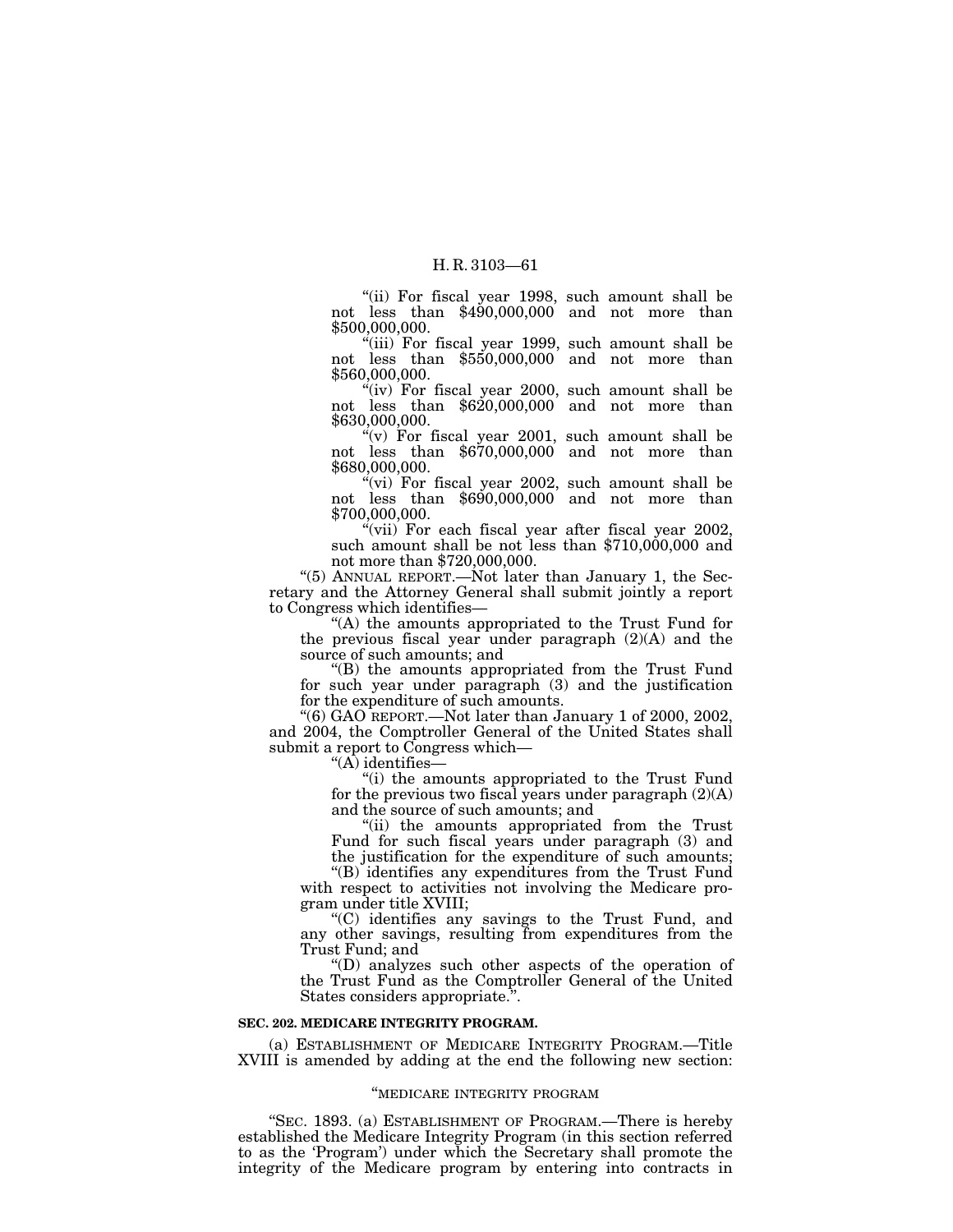accordance with this section with eligible entities to carry out the activities described in subsection (b).

''(b) ACTIVITIES DESCRIBED.—The activities described in this subsection are as follows:

"(1) Review of activities of providers of services or other individuals and entities furnishing items and services for which payment may be made under this title (including skilled nursing facilities and home health agencies), including medical and utilization review and fraud review (employing similar standards, processes, and technologies used by private health plans, including equipment and software technologies which surpass the capability of the equipment and technologies used in the review of claims under this title as of the date of the enactment of this section).

''(2) Audit of cost reports.

''(3) Determinations as to whether payment should not be, or should not have been, made under this title by reason of section 1862(b), and recovery of payments that should not have been made.

"(4) Education of providers of services, beneficiaries, and other persons with respect to payment integrity and benefit quality assurance issues.

"(5) Developing (and periodically updating) a list of items of durable medical equipment in accordance with section  $1834(a)(15)$  which are subject to prior authorization under such section.

''(c) ELIGIBILITY OF ENTITIES.—An entity is eligible to enter into a contract under the Program to carry out any of the activities described in subsection (b) if—

''(1) the entity has demonstrated capability to carry out such activities;

 $(2)$  in carrying out such activities, the entity agrees to cooperate with the Inspector General of the Department of Health and Human Services, the Attorney General, and other law enforcement agencies, as appropriate, in the investigation and deterrence of fraud and abuse in relation to this title and in other cases arising out of such activities;

 $(3)$  the entity complies with such conflict of interest standards as are generally applicable to Federal acquisition and procurement; and

"(4) the entity meets such other requirements as the Secretary may impose.

In the case of the activity described in subsection  $(b)(5)$ , an entity shall be deemed to be eligible to enter into a contract under the Program to carry out the activity if the entity is a carrier with a contract in effect under section 1842.

''(d) PROCESS FOR ENTERING INTO CONTRACTS.—The Secretary shall enter into contracts under the Program in accordance with such procedures as the Secretary shall by regulation establish, except that such procedures shall include the following:

''(1) Procedures for identifying, evaluating, and resolving organizational conflicts of interest that are generally applicable to Federal acquisition and procurement.

''(2) Competitive procedures to be used—

 $(A)$  when entering into new contracts under this section;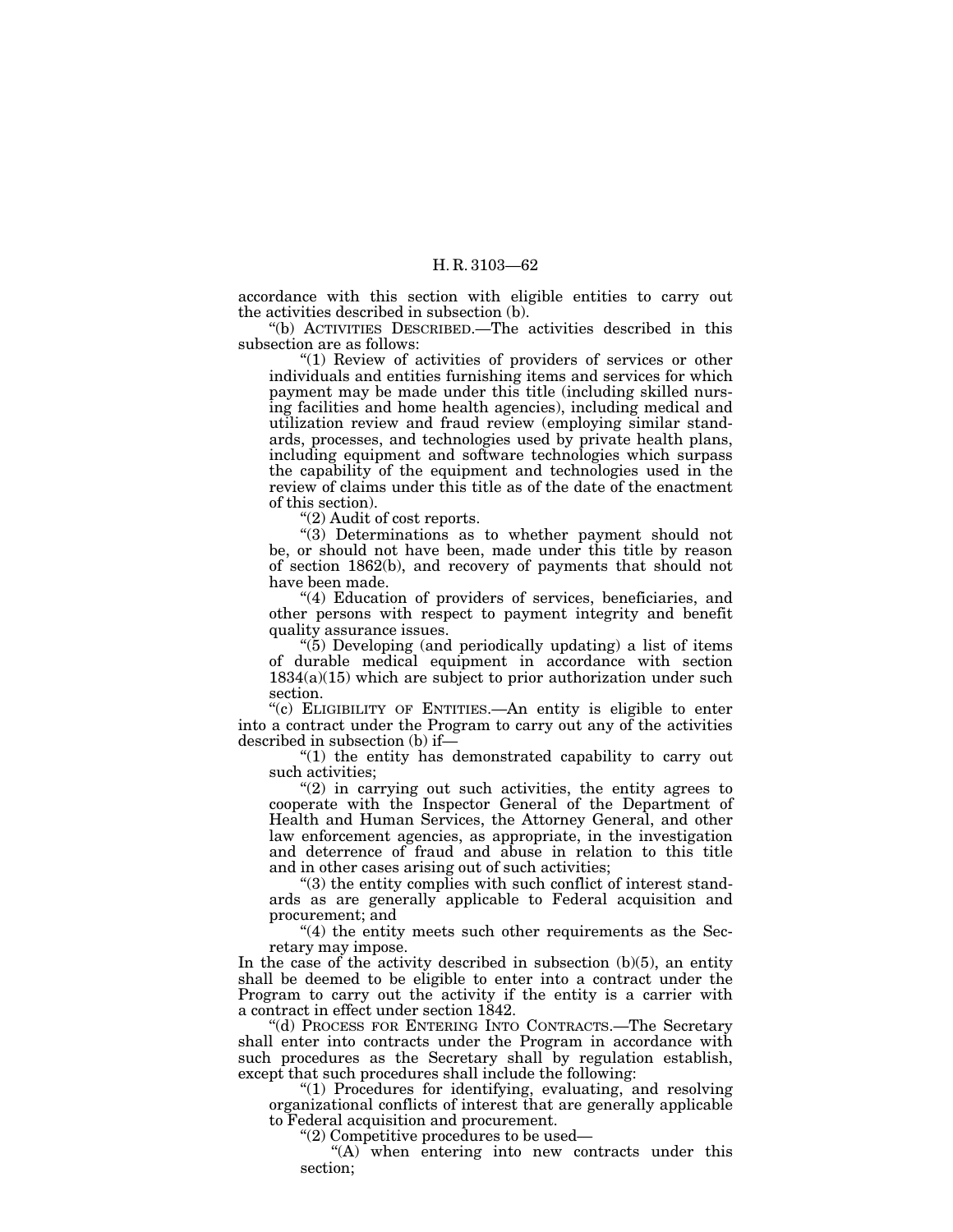''(B) when entering into contracts that may result in the elimination of responsibilities of an individual fiscal intermediary or carrier under section 202(b) of the Health Insurance Portability and Accountability Act of 1996; and

''(C) at any other time considered appropriate by the Secretary,

except that the Secretary may continue to contract with entities that are carrying out the activities described in this section pursuant to agreements under section 1816 or contracts under section 1842 in effect on the date of the enactment of this section.

''(3) Procedures under which a contract under this section may be renewed without regard to any provision of law requiring competition if the contractor has met or exceeded the

performance requirements established in the current contract. The Secretary may enter into such contracts without regard to final rules having been promulgated.

''(e) LIMITATION ON CONTRACTOR LIABILITY.—The Secretary shall by regulation provide for the limitation of a contractor's liability for actions taken to carry out a contract under the Program, and such regulation shall, to the extent the Secretary finds appropriate, employ the same or comparable standards and other substantive and procedural provisions as are contained in section 1157.''.

(b) ELIMINATION OF FI AND CARRIER RESPONSIBILITY FOR CARRYING OUT ACTIVITIES SUBJECT TO PROGRAM.—

(1) RESPONSIBILITIES OF FISCAL INTERMEDIARIES UNDER PART A.—Section 1816 (42 U.S.C. 1395h) is amended by adding at the end the following new subsection:

''(l) No agency or organization may carry out (or receive payment for carrying out) any activity pursuant to an agreement under this section to the extent that the activity is carried out pursuant to a contract under the Medicare Integrity Program under section 1893."

(2) RESPONSIBILITIES OF CARRIERS UNDER PART B.—Section  $1842(c)$  (42 U.S.C. 1395 $u(c)$ ) is amended by adding at the end the following new paragraph:

''(6) No carrier may carry out (or receive payment for carrying out) any activity pursuant to a contract under this subsection to the extent that the activity is carried out pursuant to a contract under the Medicare Integrity Program under section 1893. The previous sentence shall not apply with respect to the activity described in section 1893(b)(5) (relating to prior authorization of certain items of durable medical equipment under section  $1834(a)(15)$ .".

#### **SEC. 203. BENEFICIARY INCENTIVE PROGRAMS.**

(a) CLARIFICATION OF REQUIREMENT TO PROVIDE EXPLANATION OF MEDICARE BENEFITS.—The Secretary of Health and Human Services (in this section referred to as the ''Secretary'') shall provide an explanation of benefits under the Medicare program under title XVIII of the Social Security Act with respect to each item or service for which payment may be made under the program which is furnished to an individual, without regard to whether or not a deductible or coinsurance may be imposed against the individual with respect to the item or service.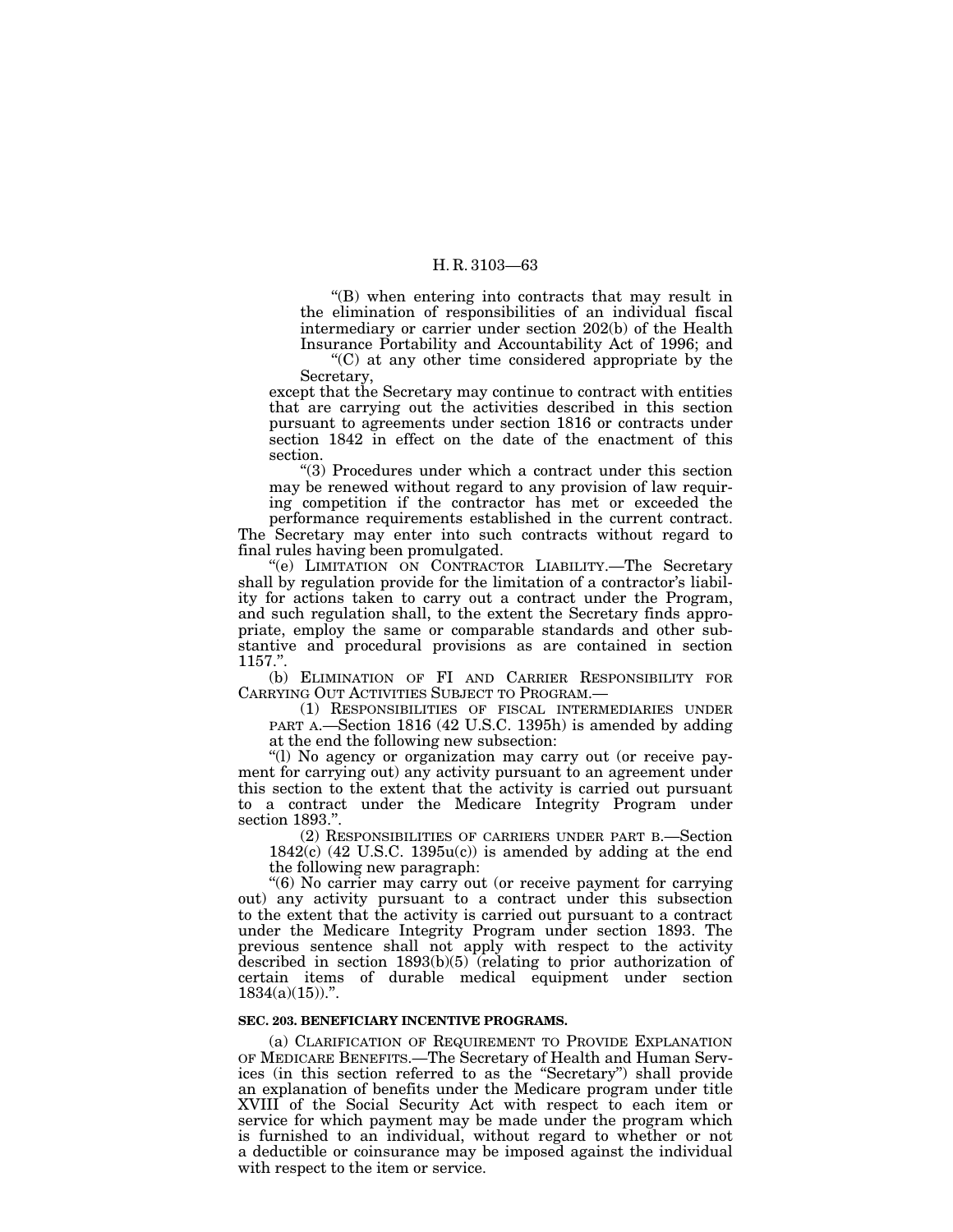(b) PROGRAM TO COLLECT INFORMATION ON FRAUD AND ABUSE.—

(1) ESTABLISHMENT OF PROGRAM.—Not later than 3 months after the date of the enactment of this Act, the Secretary shall establish a program under which the Secretary shall encourage individuals to report to the Secretary information on individuals and entities who are engaging in or who have engaged in acts or omissions which constitute grounds for the imposition of a sanction under section 1128, 1128A, or 1128B of the Social Security Act, or who have otherwise engaged in fraud and abuse against the Medicare program under title XVIII of such act for which there is a sanction provided under law. The program shall discourage provision of, and not consider, information which is frivolous or otherwise not relevant or material to the imposition of such a sanction.

(2) PAYMENT OF PORTION OF AMOUNTS COLLECTED.—If an individual reports information to the Secretary under the program established under paragraph (1) which serves as the basis for the collection by the Secretary or the Attorney General of any amount of at least \$100 (other than any amount paid as a penalty under section 1128B of the Social Security Act), the Secretary may pay a portion of the amount collected to the individual (under procedures similar to those applicable under section 7623 of the Internal Revenue Code of 1986 to payments to individuals providing information on violations of such Code).

(c) PROGRAM TO COLLECT INFORMATION ON PROGRAM EFFICIENCY.—

(1) ESTABLISHMENT OF PROGRAM.—Not later than 3 months after the date of the enactment of this Act, the Secretary shall establish a program under which the Secretary shall encourage individuals to submit to the Secretary suggestions on methods to improve the efficiency of the Medicare program.

(2) PAYMENT OF PORTION OF PROGRAM SAVINGS.—If an individual submits a suggestion to the Secretary under the program established under paragraph (1) which is adopted by the Secretary and which results in savings to the program, the Secretary may make a payment to the individual of such amount as the Secretary considers appropriate.

#### **SEC. 204. APPLICATION OF CERTAIN HEALTH ANTIFRAUD AND ABUSE SANCTIONS TO FRAUD AND ABUSE AGAINST FEDERAL HEALTH CARE PROGRAMS.**

(a) IN GENERAL.—Section 1128B (42 U.S.C. 1320a–7b) is amended as follows:

(1) In the heading, by striking ''MEDICARE OR STATE HEALTH CARE PROGRAMS'' and inserting ''FEDERAL HEALTH CARE PRO-GRAMS''.

 $(2)$  In subsection  $(a)(1)$ , by striking "a program under title XVIII or a State health care program (as defined in section  $1128(h)$ " and inserting "a Federal health care program (as defined in subsection (f)".

 $(3)$  In subsection  $(a)(5)$ , by striking "a program under title XVIII or a State health care program" and inserting "a Federal health care program''.

(4) In the second sentence of subsection (a)—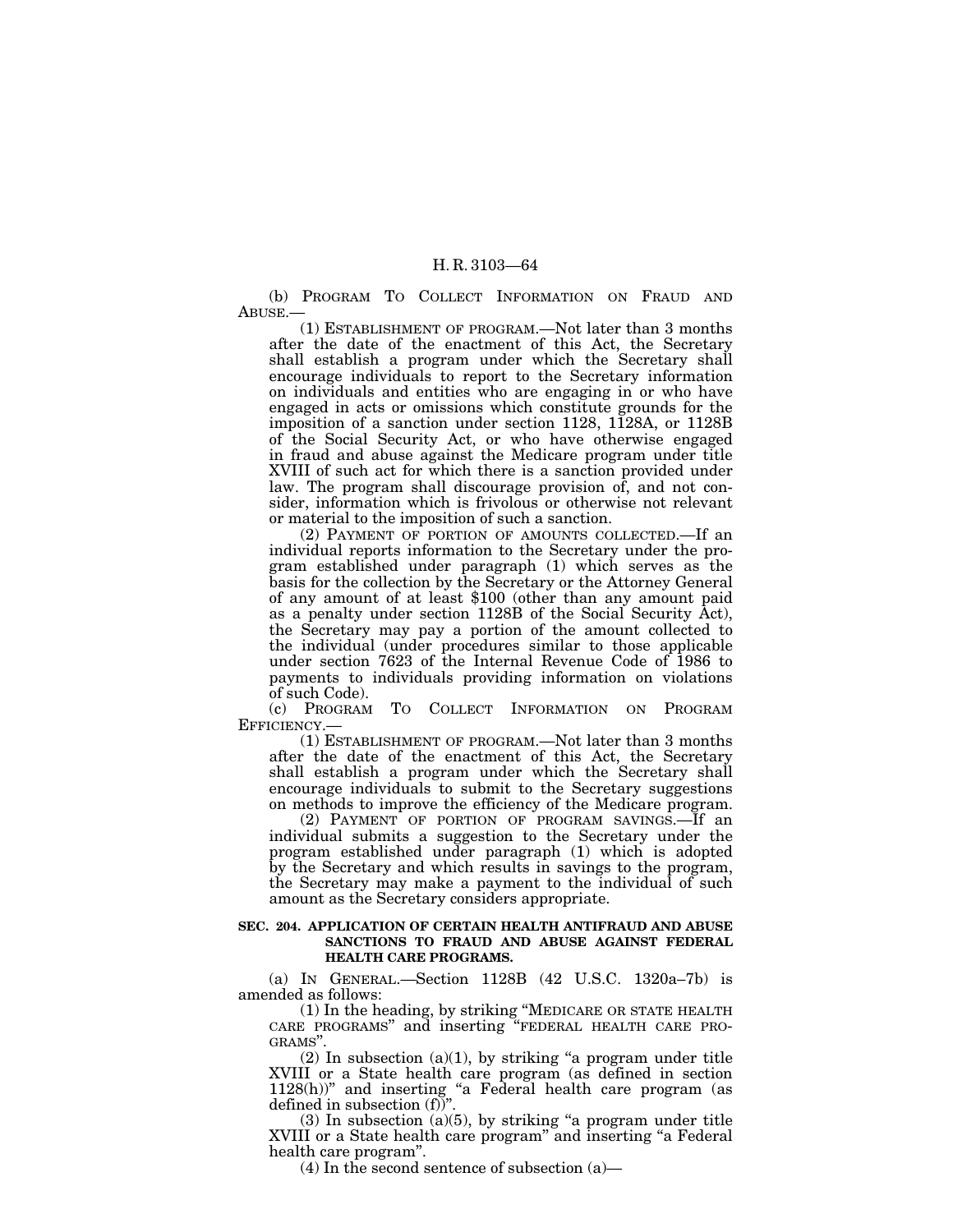(A) by striking ''a State plan approved under title XIX'' and inserting ''a Federal health care program'', and

(B) by striking ''the State may at its option (notwithstanding any other provision of that title or of such plan)'' and inserting ''the administrator of such program may at its option (notwithstanding any other provision of such program)''.

(5) In subsection (b), by striking ''title XVIII or a State health care program'' each place it appears and inserting ''a Federal health care program".

 $(6)$  In subsection  $(6)$ , by inserting "(as defined in section 1128(h))'' after ''a State health care program''.

(7) By adding at the end the following new subsection: "(f) For purposes of this section, the term 'Federal health care program' means—

"(1) any plan or program that provides health benefits, whether directly, through insurance, or otherwise, which is funded directly, in whole or in part, by the United States Government (other than the health insurance program under chapter 89 of title 5, United States Code); or

"(2) any State health care program, as defined in section  $1128(h)$ .".

(b) EFFECTIVE DATE.—The amendments made by this section shall take effect on January 1, 1997.

### **SEC. 205. GUIDANCE REGARDING APPLICATION OF HEALTH CARE FRAUD AND ABUSE SANCTIONS.**

Title XI (42 U.S.C. 1301 et seq.), as amended by section 201, is amended by inserting after section 1128C the following new section:

### ''GUIDANCE REGARDING APPLICATION OF HEALTH CARE FRAUD AND ABUSE SANCTIONS

"SEC. 1128D. (a) SOLICITATION AND PUBLICATION OF MODIFICA-TIONS TO EXISTING SAFE HARBORS AND NEW SAFE HARBORS.—  $"(1)$  In GENERAL. $-$ 

> "(A) SOLICITATION OF PROPOSALS FOR SAFE HARBORS.— Not later than January 1, 1997, and not less than annually thereafter, the Secretary shall publish a notice in the Federal Register soliciting proposals, which will be accepted during a 60-day period, for—

''(i) modifications to existing safe harbors issued pursuant to section 14(a) of the Medicare and Medicaid Patient and Program Protection Act of 1987 (42 U.S.C. 1320a–7b note);

''(ii) additional safe harbors specifying payment practices that shall not be treated as a criminal offense under section 1128B(b) and shall not serve as the basis for an exclusion under section 1128(b)(7);

''(iii) advisory opinions to be issued pursuant to subsection (b); and

"(iv) special fraud alerts to be issued pursuant to subsection (c).

''(B) PUBLICATION OF PROPOSED MODIFICATIONS AND PROPOSED ADDITIONAL SAFE HARBORS.—After considering the proposals described in clauses (i) and (ii) of subparagraph (A), the Secretary, in consultation with the Attorney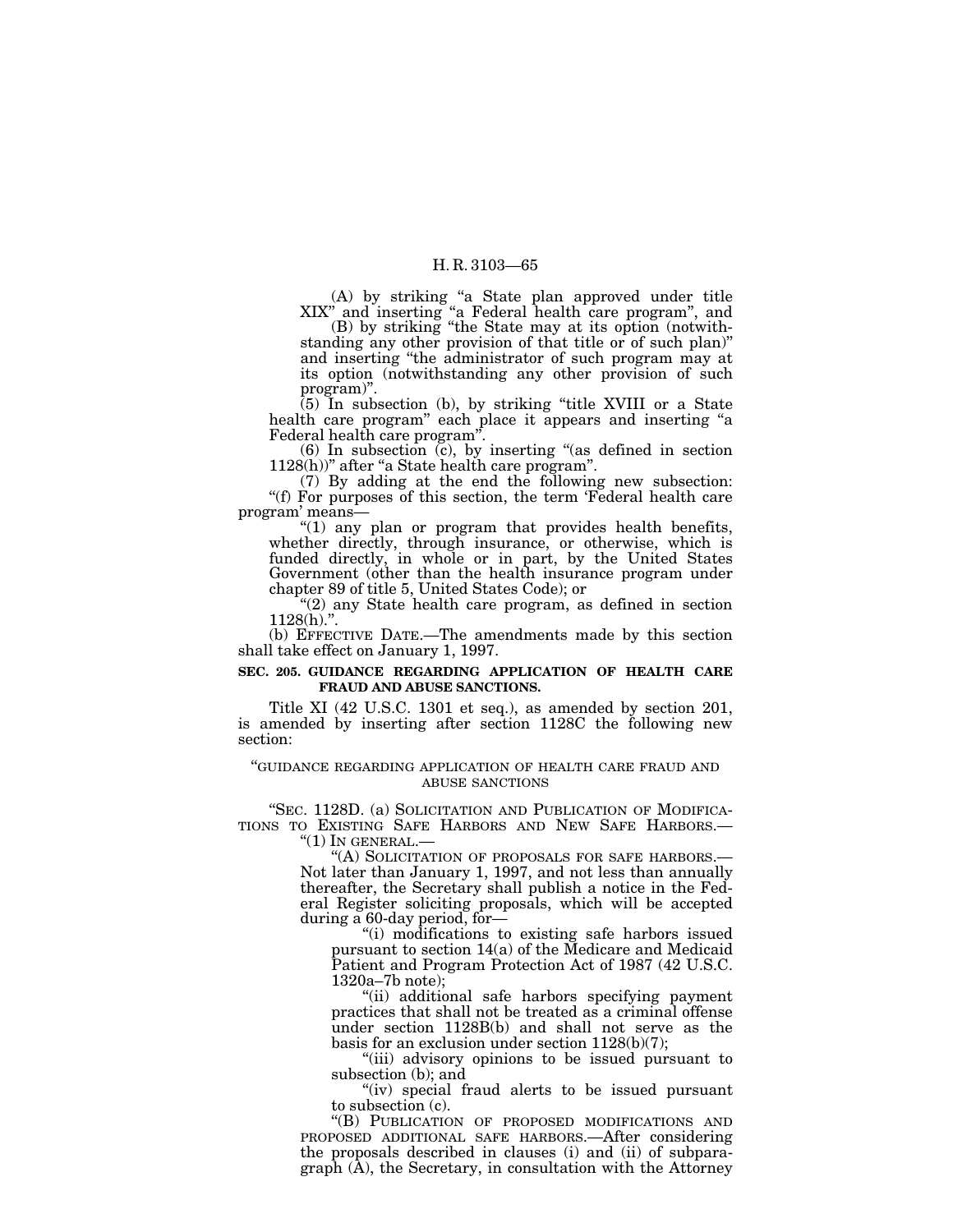General, shall publish in the Federal Register proposed modifications to existing safe harbors and proposed additional safe harbors, if appropriate, with a 60-day comment period. After considering any public comments received during this period, the Secretary shall issue final rules modifying the existing safe harbors and establishing new safe harbors, as appropriate.

''(C) REPORT.—The Inspector General of the Department of Health and Human Services (in this section referred to as the 'Inspector General') shall, in an annual report to Congress or as part of the year-end semiannual report required by section 5 of the Inspector General Act of 1978 (5 U.S.C. App.), describe the proposals received under clauses (i) and  $(iii)$  of subparagraph  $(A)$  and explain which proposals were included in the publication described in subparagraph (B), which proposals were not included in that publication, and the reasons for the rejection of the proposals that were not included.

"(2) CRITERIA FOR MODIFYING AND ESTABLISHING SAFE HAR-BORS.—In modifying and establishing safe harbors under paragraph (1)(B), the Secretary may consider the extent to which providing a safe harbor for the specified payment practice may result in any of the following:

"(A) An increase or decrease in access to health care services.

''(B) An increase or decrease in the quality of health care services.

''(C) An increase or decrease in patient freedom of choice among health care providers.

''(D) An increase or decrease in competition among health care providers.

"(E) An increase or decrease in the ability of health care facilities to provide services in medically underserved areas or to medically underserved populations.

''(F) An increase or decrease in the cost to Federal health care programs (as defined in section 1128B(f)).

''(G) An increase or decrease in the potential overutilization of health care services.

''(H) The existence or nonexistence of any potential financial benefit to a health care professional or provider which may vary based on their decisions of—

''(i) whether to order a health care item or service; or

"(ii) whether to arrange for a referral of health care items or services to a particular practitioner or provider.

''(I) Any other factors the Secretary deems appropriate in the interest of preventing fraud and abuse in Federal health care programs (as so defined).

''(b) ADVISORY OPINIONS.—

''(1) ISSUANCE OF ADVISORY OPINIONS.—The Secretary, in consultation with the Attorney General, shall issue written advisory opinions as provided in this subsection.

"(2) MATTERS SUBJECT TO ADVISORY OPINIONS.—The Secretary shall issue advisory opinions as to the following matters:

"(A) What constitutes prohibited remuneration within the meaning of section 1128B(b).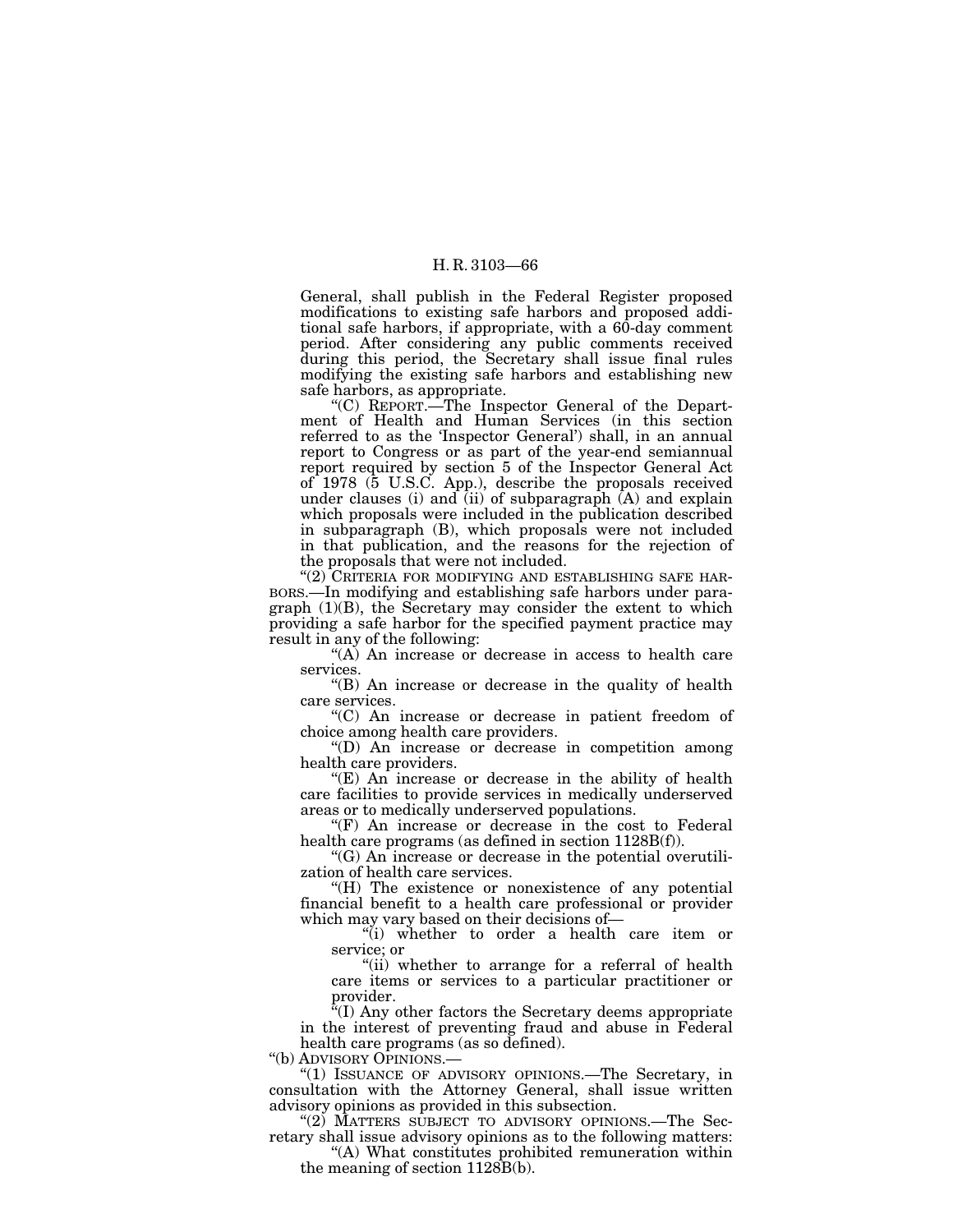''(B) Whether an arrangement or proposed arrangement satisfies the criteria set forth in section  $1128B(b)(3)$  for activities which do not result in prohibited remuneration.

''(C) Whether an arrangement or proposed arrangement satisfies the criteria which the Secretary has established, or shall establish by regulation for activities which do not result in prohibited remuneration.

''(D) What constitutes an inducement to reduce or limit services to individuals entitled to benefits under title XVIII or title XIX within the meaning of section 1128B(b).

''(E) Whether any activity or proposed activity constitutes grounds for the imposition of a sanction under section 1128, 1128A, or 1128B.

''(3) MATTERS NOT SUBJECT TO ADVISORY OPINIONS.—Such advisory opinions shall not address the following matters:

" $(\hat{A})$  Whether the fair market value shall be, or was paid or received for any goods, services or property.

''(B) Whether an individual is a bona fide employee within the requirements of section  $3121(d)(2)$  of the Internal Revenue Code of 1986.

''(4) EFFECT OF ADVISORY OPINIONS.—

''(A) BINDING AS TO SECRETARY AND PARTIES INVOLVED.—Each advisory opinion issued by the Secretary shall be binding as to the Secretary and the party or parties requesting the opinion.

''(B) FAILURE TO SEEK OPINION.—The failure of a party to seek an advisory opinion may not be introduced into evidence to prove that the party intended to violate the provisions of sections 1128, 1128A, or 1128B.

''(5) REGULATIONS.— ''(A) IN GENERAL.—Not later than 180 days after the date of the enactment of this section, the Secretary shall issue regulations to carry out this section. Such regulations shall provide for—

''(i) the procedure to be followed by a party applying for an advisory opinion;

''(ii) the procedure to be followed by the Secretary

in responding to a request for an advisory opinion; "(iii) the interval in which the Secretary shall respond;

"(iv) the reasonable fee to be charged to the party requesting an advisory opinion; and

"(v) the manner in which advisory opinions will be made available to the public.

''(B) SPECIFIC CONTENTS.—Under the regulations promulgated pursuant to subparagraph (A)—

''(i) the Secretary shall be required to issue to a party requesting an advisory opinion by not later than 60 days after the request is received; and

''(ii) the fee charged to the party requesting an advisory opinion shall be equal to the costs incurred by the Secretary in responding to the request.

''(6) APPLICATION OF SUBSECTION.—This subsection shall apply to requests for advisory opinions made on or after the date which is 6 months after the date of enactment of this section and before the date which is 4 years after such date of enactment.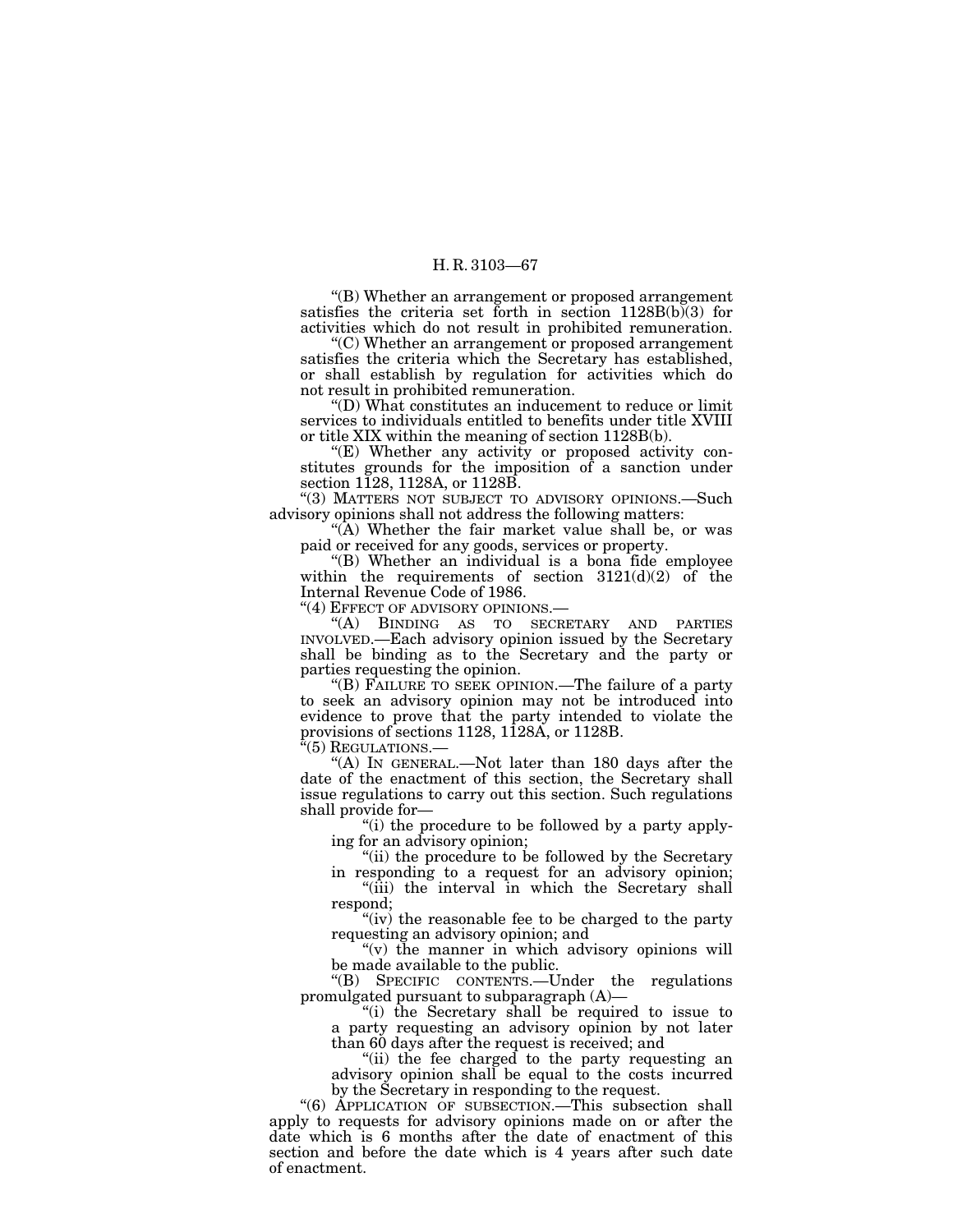''(c) SPECIAL FRAUD ALERTS.—

''(1) IN GENERAL.—

''(A) REQUEST FOR SPECIAL FRAUD ALERTS.—Any person may present, at any time, a request to the Inspector General for a notice which informs the public of practices which the Inspector General considers to be suspect or of particular concern under the Medicare program under title XVIII or a State health care program, as defined in section  $1128(h)$  (in this subsection referred to as a 'special fraud alert').

''(B) ISSUANCE AND PUBLICATION OF SPECIAL FRAUD ALERTS.—Upon receipt of a request described in subparagraph (A), the Inspector General shall investigate the subject matter of the request to determine whether a special fraud alert should be issued. If appropriate, the Inspector General shall issue a special fraud alert in response to the request. All special fraud alerts issued pursuant to this subparagraph shall be published in the Federal Register.

''(2) CRITERIA FOR SPECIAL FRAUD ALERTS.—In determining whether to issue a special fraud alert upon a request described in paragraph (1), the Inspector General may consider—

" $(\hat{A})$  whether and to what extent the practices that would be identified in the special fraud alert may result in any of the consequences described in subsection  $(a)(2)$ ; and

''(B) the volume and frequency of the conduct that would be identified in the special fraud alert.''.

# **Subtitle B—Revisions to Current Sanctions for Fraud and Abuse**

### **SEC. 211. MANDATORY EXCLUSION FROM PARTICIPATION IN MEDI-CARE AND STATE HEALTH CARE PROGRAMS.**

(a) INDIVIDUAL CONVICTED OF FELONY RELATING TO HEALTH CARE FRAUD.—

(1) IN GENERAL.—Section 1128(a) (42 U.S.C. 1320a–7(a)) is amended by adding at the end the following new paragraph:

''(3) FELONY CONVICTION RELATING TO HEALTH CARE FRAUD.—Any individual or entity that has been convicted for an offense which occurred after the date of the enactment of the Health Insurance Portability and Accountability Act of 1996, under Federal or State law, in connection with the delivery of a health care item or service or with respect to any act or omission in a health care program (other than those specifically described in paragraph (1)) operated by or financed in whole or in part by any Federal, State, or local government agency, of a criminal offense consisting of a felony relating to fraud, theft, embezzlement, breach of fiduciary responsibility, or other financial misconduct."

(2) CONFORMING AMENDMENT.—Paragraph (1) of section  $1128(b)$  (42 U.S.C. 1320a–7(b)) is amended to read as follows:

''(1) CONVICTION RELATING TO FRAUD.—Any individual or entity that has been convicted for an offense which occurred after the date of the enactment of the Health Insurance Port-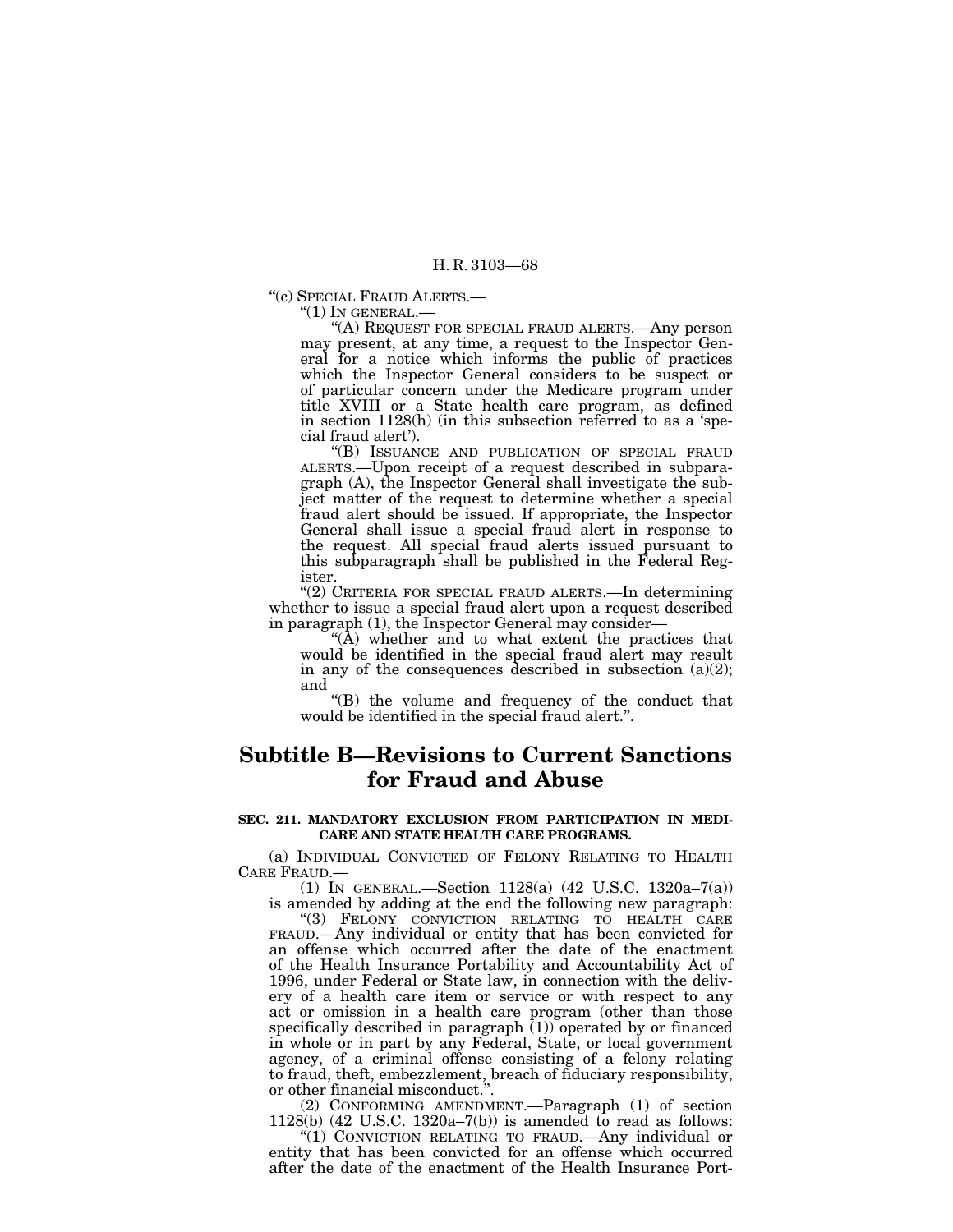ability and Accountability Act of 1996, under Federal or State law—

''(A) of a criminal offense consisting of a misdemeanor relating to fraud, theft, embezzlement, breach of fiduciary responsibility, or other financial misconduct—

"(i) in connection with the delivery of a health" care item or service, or

''(ii) with respect to any act or omission in a health care program (other than those specifically described in subsection  $(a)(1)$  operated by or financed in whole or in part by any Federal, State, or local government agency; or

 $f(B)$  of a criminal offense relating to fraud, theft, embezzlement, breach of fiduciary responsibility, or other financial misconduct with respect to any act or omission in a program (other than a health care program) operated by or financed in whole or in part by any Federal, State, or local government agency.''.

(b) INDIVIDUAL CONVICTED OF FELONY RELATING TO CON-TROLLED SUBSTANCE.—

(1) IN GENERAL.—Section 1128(a) (42 U.S.C. 1320a–7(a)), as amended by subsection (a), is amended by adding at the end the following new paragraph:

"(4) FELONY CONVICTION RELATING TO CONTROLLED SUB-STANCE.—Any individual or entity that has been convicted for an offense which occurred after the date of the enactment of the Health Insurance Portability and Accountability Act of 1996, under Federal or State law, of a criminal offense consisting of a felony relating to the unlawful manufacture, distribution, prescription, or dispensing of a controlled substance.''.

(2) CONFORMING AMENDMENT.—Section 1128(b)(3) (42 U.S.C. 1320a–7(b)(3)) is amended—

(A) in the heading, by striking "CONVICTION" and inserting ''MISDEMEANOR CONVICTION''; and

(B) by striking "criminal offense" and inserting ''criminal offense consisting of a misdemeanor''.

### **SEC. 212. ESTABLISHMENT OF MINIMUM PERIOD OF EXCLUSION FOR CERTAIN INDIVIDUALS AND ENTITIES SUBJECT TO PERMISSIVE EXCLUSION FROM MEDICARE AND STATE HEALTH CARE PROGRAMS.**

Section  $1128(c)(3)$  (42 U.S.C. 1320a–7(c)(3)) is amended by adding at the end the following new subparagraphs:

''(D) In the case of an exclusion of an individual or entity under paragraph  $(1)$ ,  $(2)$ , or  $(3)$  of subsection  $(b)$ , the period of the exclusion shall be 3 years, unless the Secretary determines in accordance with published regulations that a shorter period is appropriate because of mitigating circumstances or that a longer period is appropriate because of aggravating circumstances.

''(E) In the case of an exclusion of an individual or entity under subsection  $(b)(4)$  or  $(b)(5)$ , the period of the exclusion shall not be less than the period during which the individual's or entity's license to provide health care is revoked, suspended, or surrendered, or the individual or the entity is excluded or suspended from a Federal or State health care program.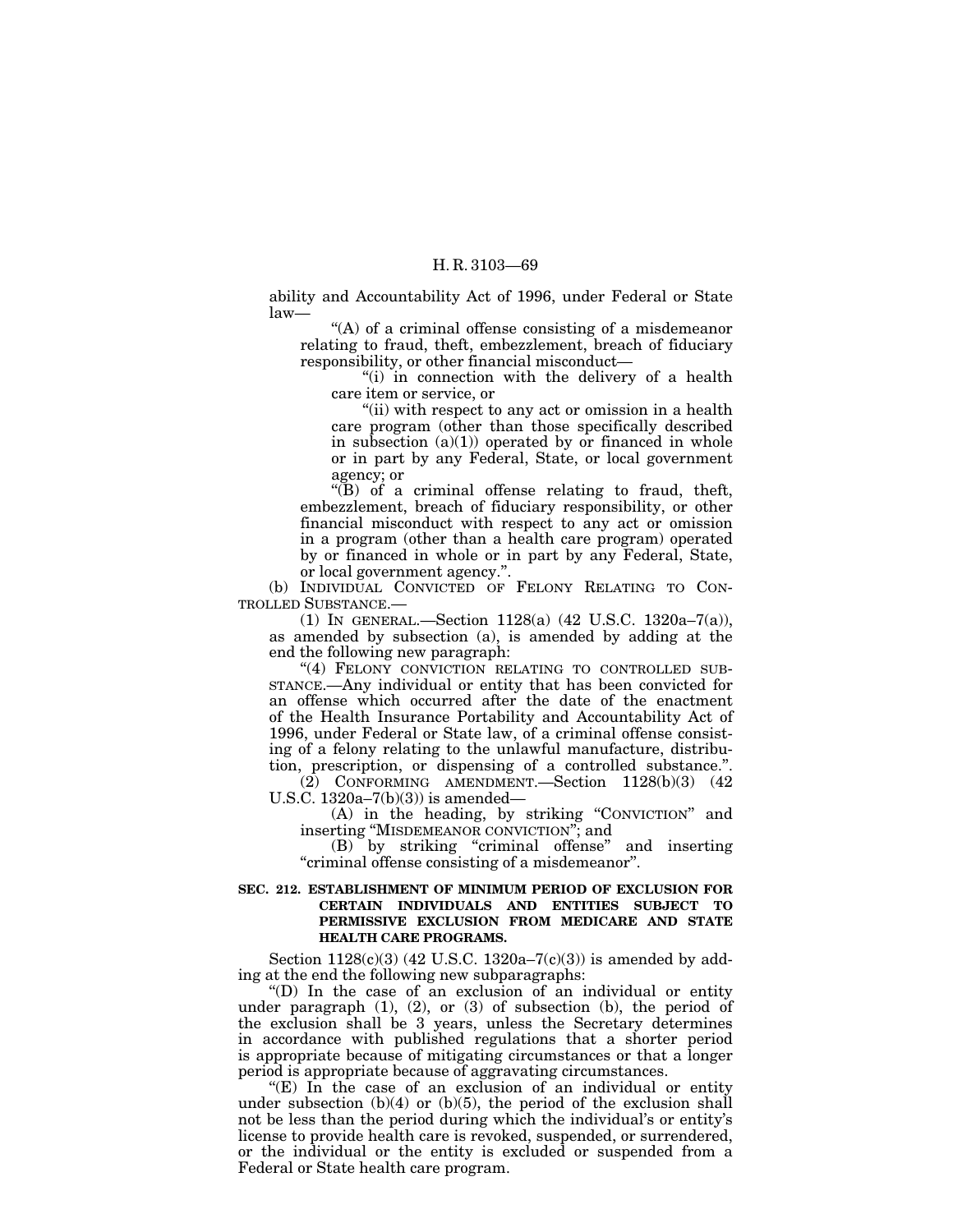" $(F)$  In the case of an exclusion of an individual or entity under subsection  $(b)(6)(B)$ , the period of the exclusion shall be not less than 1 year.''.

### **SEC. 213. PERMISSIVE EXCLUSION OF INDIVIDUALS WITH OWNERSHIP OR CONTROL INTEREST IN SANCTIONED ENTITIES.**

Section  $1128(b)$  (42 U.S.C.  $1320a-7(b)$ ) is amended by adding at the end the following new paragraph:

''(15) INDIVIDUALS CONTROLLING A SANCTIONED ENTITY.— (A) Any individual—

''(i) who has a direct or indirect ownership or control interest in a sanctioned entity and who knows or should know (as defined in section  $1128A(i)(6)$ ) of the action constituting the basis for the conviction or exclusion described in subparagraph (B); or

"(ii) who is an officer or managing employee (as defined in section 1126(b)) of such an entity.

''(B) For purposes of subparagraph (A), the term 'sanctioned entity' means an entity—

''(i) that has been convicted of any offense described in subsection (a) or in paragraph  $(1)$ ,  $(2)$ , or  $(3)$  of this subsection; or

''(ii) that has been excluded from participation under a program under title XVIII or under a State health care program.''.

### **SEC. 214. SANCTIONS AGAINST PRACTITIONERS AND PERSONS FOR FAILURE TO COMPLY WITH STATUTORY OBLIGATIONS.**

(a) MINIMUM PERIOD OF EXCLUSION FOR PRACTITIONERS AND PERSONS FAILING TO MEET STATUTORY OBLIGATIONS.—

(1) IN GENERAL.—The second sentence of section  $1156(b)(1)$  $(42 \text{ U.S.C. } 1320c-5(b)(1))$  is amended by striking "may prescribe)'' and inserting ''may prescribe, except that such period may not be less than 1 year)".

(2) CONFORMING AMENDMENT.—Section 1156(b)(2) (42 U.S.C. 1320c–5(b)(2)) is amended by striking ''shall remain'' and inserting ''shall (subject to the minimum period specified in the second sentence of paragraph (1)) remain''.

(b) REPEAL OF ''UNWILLING OR UNABLE'' CONDITION FOR IMPOSI-TION OF SANCTION.—Section 1156(b)(1) (42 U.S.C. 1320c–5(b)(1)) is amended—

(1) in the second sentence, by striking ''and determines'' and all that follows through "such obligations,"; and

(2) by striking the third sentence.

### **SEC. 215. INTERMEDIATE SANCTIONS FOR MEDICARE HEALTH MAINTENANCE ORGANIZATIONS.**

(a) APPLICATION OF INTERMEDIATE SANCTIONS FOR ANY PROGRAM VIOLATIONS.—

GRAM VIOLATIONS.—<br>
(1) In GENERAL.—Section 1876(i)(1) (42 U.S.C.  $1395mm(i)(1)$  is amended by striking "the Secretary may terminate'' and all that follows and inserting ''in accordance with procedures established under paragraph (9), the Secretary may at any time terminate any such contract or may impose the intermediate sanctions described in paragraph  $(6)(B)$  or  $(6)(C)$ (whichever is applicable) on the eligible organization if the Secretary determines that the organization—

''(A) has failed substantially to carry out the contract;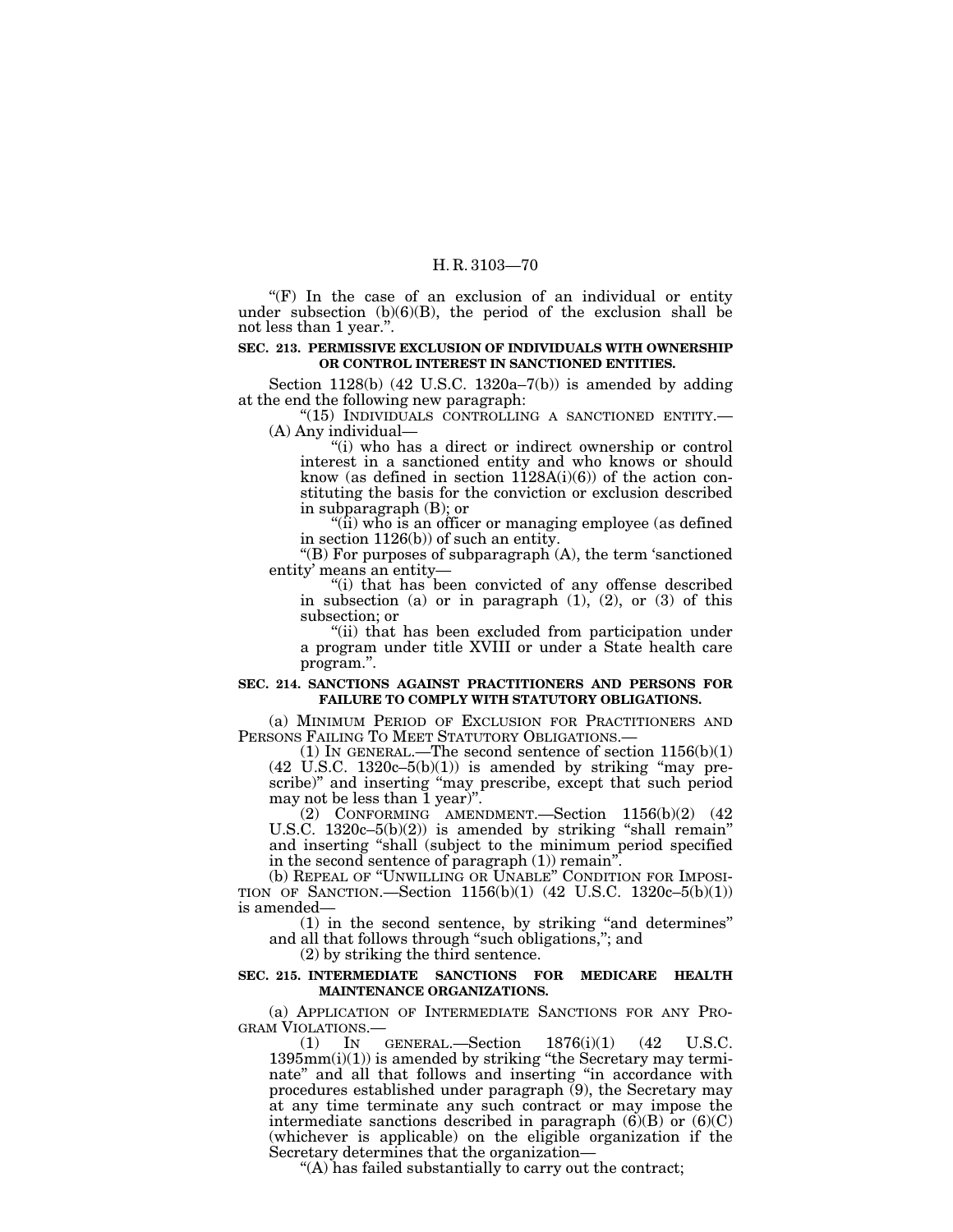''(B) is carrying out the contract in a manner substantially inconsistent with the efficient and effective administration of this section; or

''(C) no longer substantially meets the applicable conditions of subsections  $(b)$ ,  $(c)$ ,  $(e)$ , and  $(f)$ .".

(2) OTHER INTERMEDIATE SANCTIONS FOR MISCELLANEOUS PROGRAM VIOLATIONS.—Section  $1876(i)(6)$  (42 U.S.C.) VIOLATIONS.—Section  $1876(i)(6)$  (42 U.S.C.)  $1395mm(i)(6)$  is amended by adding at the end the following new subparagraph:

 $C$ ) In the case of an eligible organization for which the Secretary makes a determination under paragraph (1), the basis of which is not described in subparagraph  $(A)$ , the Secretary may apply the following intermediate sanctions:

''(i) Civil money penalties of not more than \$25,000 for each determination under paragraph (1) if the deficiency that is the basis of the determination has directly adversely affected (or has the substantial likelihood of adversely affecting) an individual covered under the organization's contract.

"(ii) Civil money penalties of not more than \$10,000 for each week beginning after the initiation of procedures by the Secretary under paragraph (9) during which the deficiency that is the basis of a determination under paragraph (1) exists.

''(iii) Suspension of enrollment of individuals under this section after the date the Secretary notifies the organization of a determination under paragraph (1) and until the Secretary is satisfied that the deficiency that is the basis for the determination has been corrected and is not likely to recur.''.

(3) PROCEDURES FOR IMPOSING SANCTIONS.—Section 1876(i) (42 U.S.C. 1395mm(i)) is amended by adding at the end the following new paragraph:

''(9) The Secretary may terminate a contract with an eligible organization under this section or may impose the intermediate sanctions described in paragraph (6) on the organization in accordance with formal investigation and compliance procedures established by the Secretary under which—

''(A) the Secretary first provides the organization with the reasonable opportunity to develop and implement a corrective action plan to correct the deficiencies that were the basis of the Secretary's determination under paragraph (1) and the organization fails to develop or implement such a plan;

''(B) in deciding whether to impose sanctions, the Secretary considers aggravating factors such as whether an organization has a history of deficiencies or has not taken action to correct deficiencies the Secretary has brought to the organization's attention;

''(C) there are no unreasonable or unnecessary delays between the finding of a deficiency and the imposition of sanctions; and

''(D) the Secretary provides the organization with reasonable notice and opportunity for hearing (including the right to appeal an initial decision) before imposing any sanction or terminating the contract.''.

(4) CONFORMING AMENDMENTS.—Section 1876(i)(6)(B) (42 U.S.C. 1395mm(i)(6)(B)) is amended by striking the second sentence.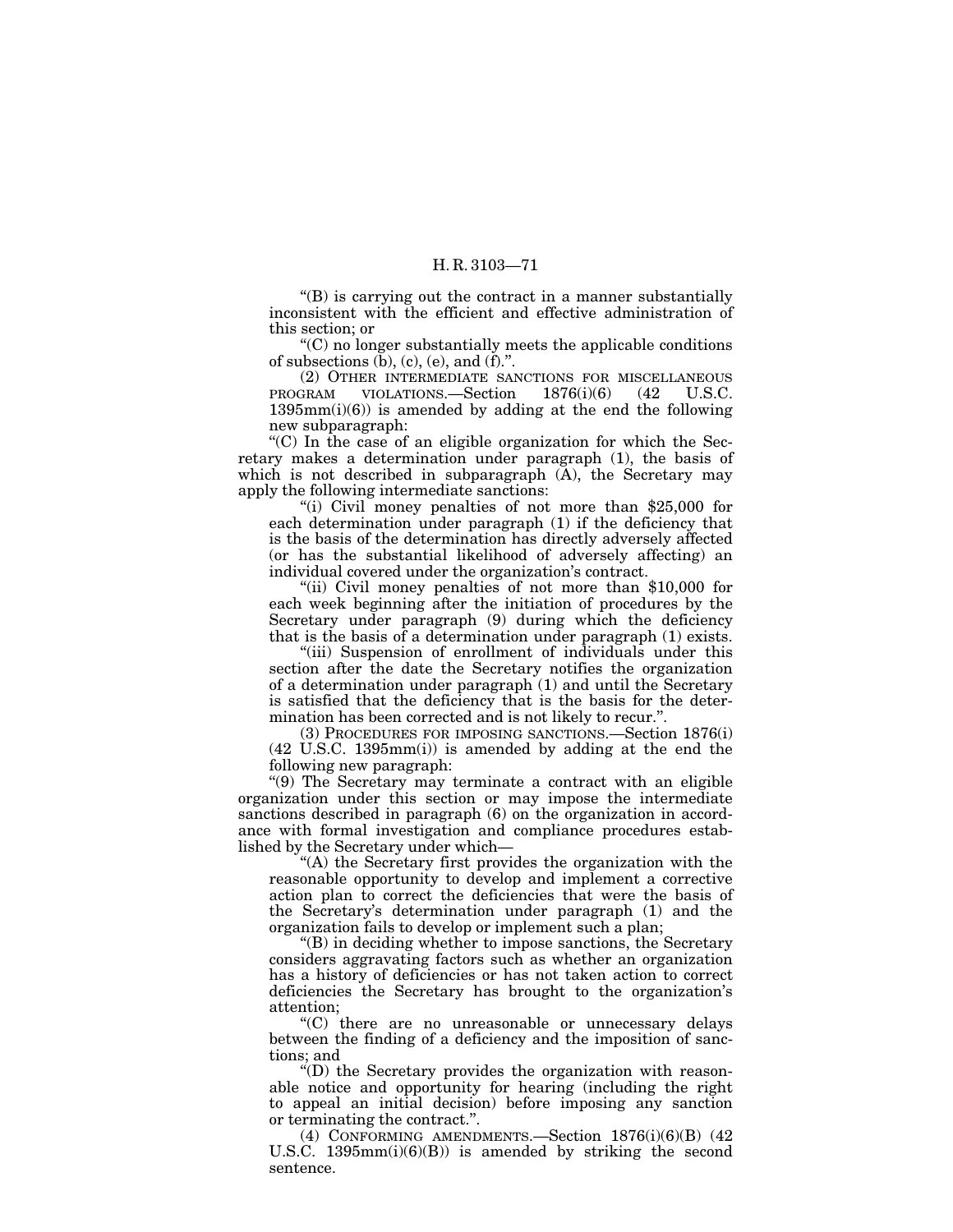(b) AGREEMENTS WITH PEER REVIEW ORGANIZATIONS.—Section  $1876(i)(7)(A)$  (42 U.S.C. 1395mm $(i)(7)(A)$ ) is amended by striking ''an agreement'' and inserting ''a written agreement''.

(c) EFFECTIVE DATE.—The amendments made by this section shall apply with respect to contract years beginning on or after January 1, 1997.

### **SEC. 216. ADDITIONAL EXCEPTION TO ANTI-KICKBACK PENALTIES FOR RISK-SHARING ARRANGEMENTS.**

(a) IN GENERAL.—Section 1128B(b)(3) (42 U.S.C. 1320a–  $7b(b)(3)$  is amended—

(1) by striking "and" at the end of subparagraph  $(D)$ ;

(2) by striking the period at the end of subparagraph (E) and inserting "; and"; and

(3) by adding at the end the following new subparagraph:

''(F) any remuneration between an organization and an individual or entity providing items or services, or a combination thereof, pursuant to a written agreement between the organization and the individual or entity if the organization is an eligible organization under section 1876 or if the written agreement, through a risk-sharing arrangement, places the individual or entity at substantial financial risk for the cost or utilization of the items or services, or a combination thereof, which the individual or entity is obligated to provide.''.

(b) NEGOTIATED RULEMAKING FOR RISK-SHARING EXCEPTION.— (1) ESTABLISHMENT.—

(A) IN GENERAL.—The Secretary of Health and Human Services (in this subsection referred to as the "Secretary") shall establish, on an expedited basis and using a negotiated rulemaking process under subchapter 3 of chapter 5 of title 5, United States Code, standards relating to the exception for risk-sharing arrangements to the antikickback penalties described in section 1128B(b)(3)(F) of the Social Security Act, as added by subsection (a).

(B) FACTORS TO CONSIDER.—In establishing standards relating to the exception for risk-sharing arrangements to the anti-kickback penalties under subparagraph (A), the Secretary—

(i) shall consult with the Attorney General and representatives of the hospital, physician, other health practitioner, and health plan communities, and other interested parties; and

(ii) shall take into account—

(I) the level of risk appropriate to the size and type of arrangement;

(II) the frequency of assessment and distribution of incentives;

(III) the level of capital contribution; and

(IV) the extent to which the risk-sharing arrangement provides incentives to control the cost and quality of health care services.

(2) PUBLICATION OF NOTICE.—In carrying out the rulemaking process under this subsection, the Secretary shall publish the notice provided for under section 564(a) of title 5, United States Code, by not later than 45 days after the date of the enactment of this Act.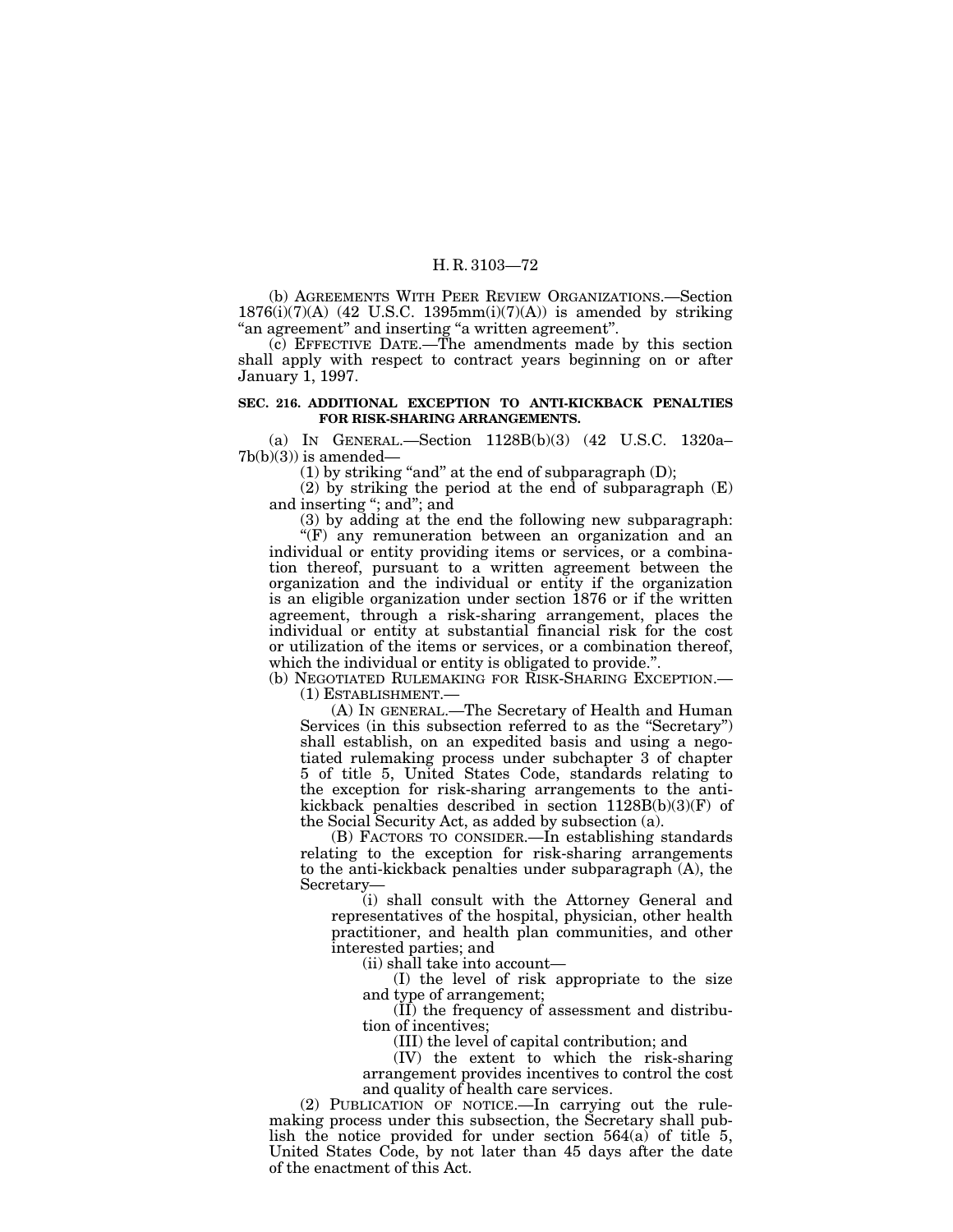(3) TARGET DATE FOR PUBLICATION OF RULE.—As part of the notice under paragraph (2), and for purposes of this subsection, the "target date for publication" (referred to in section  $564(a)(5)$  of such title) shall be January 1, 1997.

(4) ABBREVIATED PERIOD FOR SUBMISSION OF COMMENTS.— In applying section 564(c) of such title under this subsection, ''15 days'' shall be substituted for ''30 days''.

(5) APPOINTMENT OF NEGOTIATED RULEMAKING COMMITTEE AND FACILITATOR.—The Secretary shall provide for—

(A) the appointment of a negotiated rulemaking committee under section 565(a) of such title by not later than 30 days after the end of the comment period provided for under section 564(c) of such title (as shortened under paragraph (4)), and

 $(B)$  the nomination of a facilitator under section 566 $(c)$ of such title by not later than 10 days after the date of appointment of the committee.

(6) PRELIMINARY COMMITTEE REPORT.—The negotiated rulemaking committee appointed under paragraph (5) shall report to the Secretary, by not later than October 1, 1996, regarding the committee's progress on achieving a consensus with regard to the rulemaking proceeding and whether such consensus is likely to occur before one month before the target date for publication of the rule. If the committee reports that the committee has failed to make significant progress toward such consensus or is unlikely to reach such consensus by the target date, the Secretary may terminate such process and provide for the publication of a rule under this subsection through such other methods as the Secretary may provide.

(7) FINAL COMMITTEE REPORT.—If the committee is not terminated under paragraph (6), the rulemaking committee shall submit a report containing a proposed rule by not later than one month before the target publication date.

(8) INTERIM, FINAL EFFECT.—The Secretary shall publish a rule under this subsection in the Federal Register by not later than the target publication date. Such rule shall be effective and final immediately on an interim basis, but is subject to change and revision after public notice and opportunity for a period (of not less than 60 days) for public comment. In connection with such rule, the Secretary shall specify the process for the timely review and approval of applications of entities to be certified as provider-sponsored organizations pursuant to such rules and consistent with this subsection.

(9) PUBLICATION OF RULE AFTER PUBLIC COMMENT.—The Secretary shall provide for consideration of such comments and republication of such rule by not later than 1 year after the target publication date.

(c) EFFECTIVE DATE.—The amendments made by subsection (a) shall apply to written agreements entered into on or after January 1, 1997, without regard to whether regulations have been issued to implement such amendments.

#### **SEC. 217. CRIMINAL PENALTY FOR FRAUDULENT DISPOSITION OF ASSETS IN ORDER TO OBTAIN MEDICAID BENEFITS.**

Section 1128B(a) (42 U.S.C. 1320a–7b(a)) is amended—  $(1)$  by striking "or" at the end of paragraph  $(4)$ ;

(2) by adding ''or'' at the end of paragraph (5); and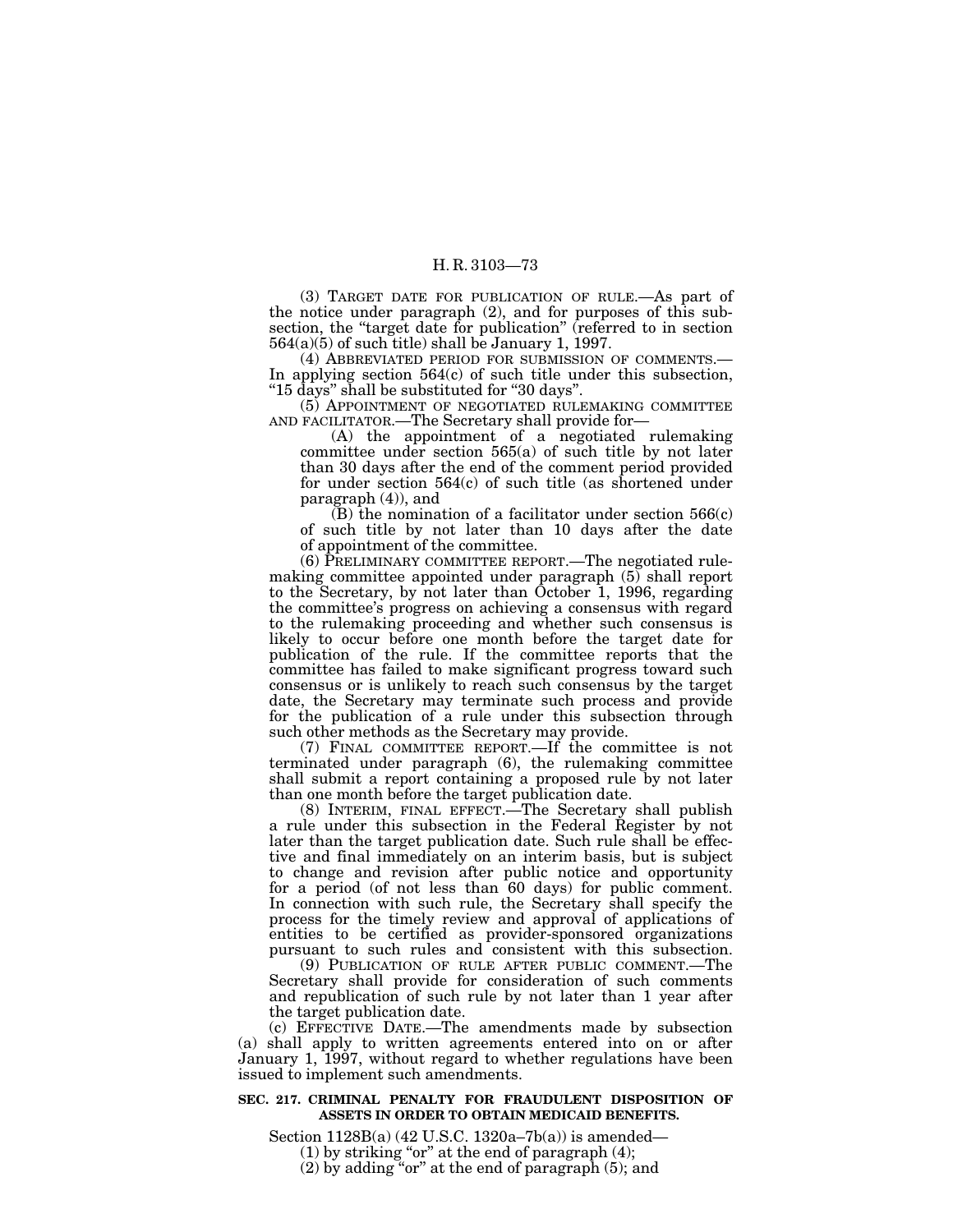(3) by inserting after paragraph (5) the following new paragraph:

''(6) knowingly and willfully disposes of assets (including by any transfer in trust) in order for an individual to become eligible for medical assistance under a State plan under title XIX, if disposing of the assets results in the imposition of a period of ineligibility for such assistance under section  $1917(c)$ ,".

## **SEC. 218. EFFECTIVE DATE.**

Except as otherwise provided, the amendments made by this subtitle shall take effect January 1, 1997.

# **Subtitle C—Data Collection**

#### **SEC. 221. ESTABLISHMENT OF THE HEALTH CARE FRAUD AND ABUSE DATA COLLECTION PROGRAM.**

(a) IN GENERAL.—Title XI (42 U.S.C. 1301 et seq.), as amended by sections 201 and 205, is amended by inserting after section 1128D the following new section:

## ''HEALTH CARE FRAUD AND ABUSE DATA COLLECTION PROGRAM

''SEC. 1128E. (a) GENERAL PURPOSE.—Not later than January 1, 1997, the Secretary shall establish a national health care fraud and abuse data collection program for the reporting of final adverse actions (not including settlements in which no findings of liability have been made) against health care providers, suppliers, or practitioners as required by subsection (b), with access as set forth in subsection (c), and shall maintain a database of the information collected under this section.<br>"(b) REPORTING OF INFORMATION.—

"(1) IN GENERAL.—Each Government agency and health plan shall report any final adverse action (not including settlements in which no findings of liability have been made) taken against a health care provider, supplier, or practitioner.

"(2) INFORMATION TO BE REPORTED.—The information to be reported under paragraph (1) includes:

''(A) The name and TIN (as defined in section 7701(a)(41) of the Internal Revenue Code of 1986) of any health care provider, supplier, or practitioner who is the subject of a final adverse action.

''(B) The name (if known) of any health care entity with which a health care provider, supplier, or practitioner, who is the subject of a final adverse action, is affiliated or associated.

''(C) The nature of the final adverse action and whether such action is on appeal.

''(D) A description of the acts or omissions and injuries upon which the final adverse action was based, and such other information as the Secretary determines by regulation is required for appropriate interpretation of information reported under this section.

''(3) CONFIDENTIALITY.—In determining what information is required, the Secretary shall include procedures to assure that the privacy of individuals receiving health care services is appropriately protected.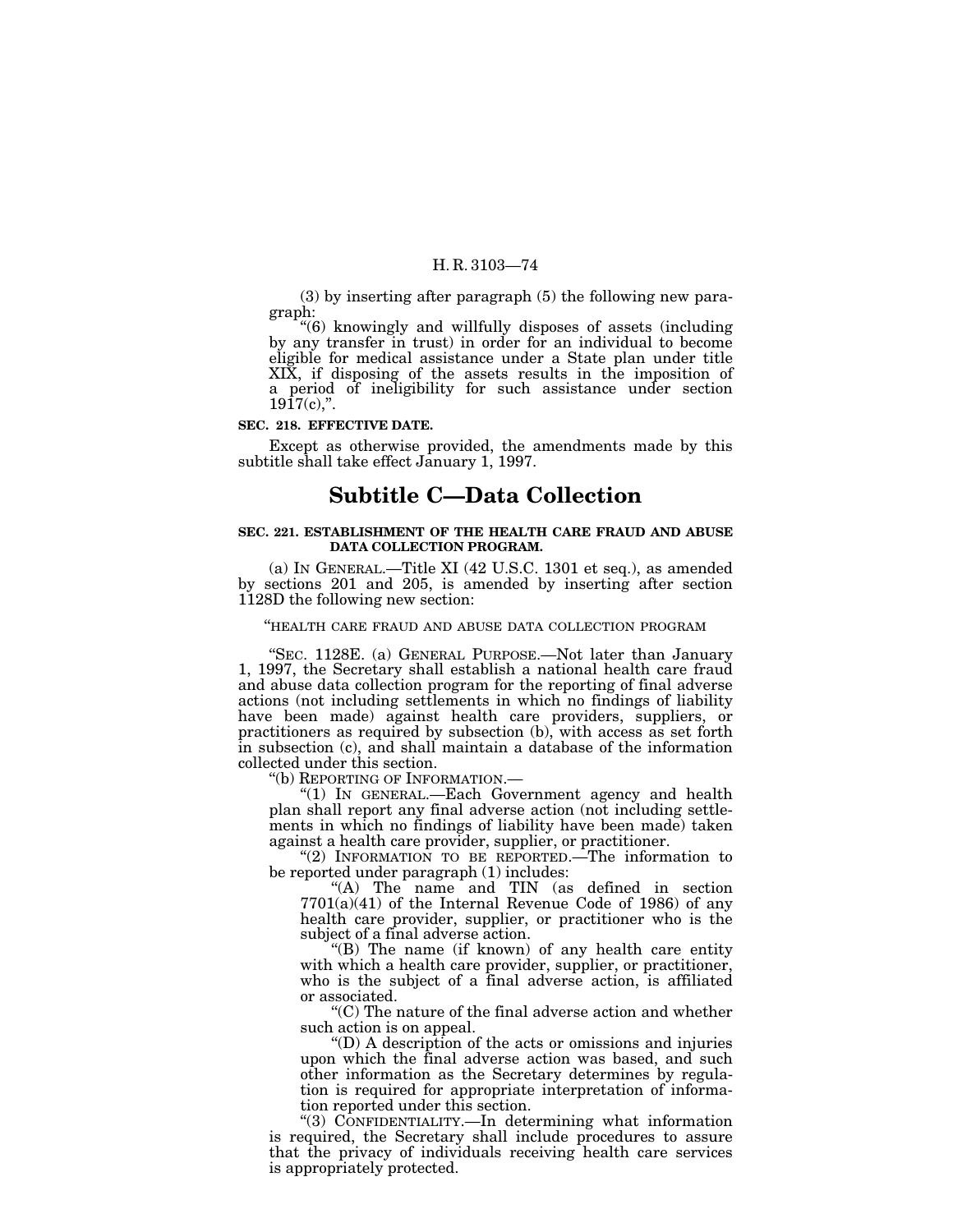"(4) TIMING AND FORM OF REPORTING.—The information required to be reported under this subsection shall be reported regularly (but not less often than monthly) and in such form and manner as the Secretary prescribes. Such information shall first be required to be reported on a date specified by the Secretary.

''(5) TO WHOM REPORTED.—The information required to be reported under this subsection shall be reported to the Secretary.

''(c) DISCLOSURE AND CORRECTION OF INFORMATION.—

''(1) DISCLOSURE.—With respect to the information about final adverse actions (not including settlements in which no findings of liability have been made) reported to the Secretary under this section with respect to a health care provider, supplier, or practitioner, the Secretary shall, by regulation, provide for—

''(A) disclosure of the information, upon request, to the health care provider, supplier, or licensed practitioner, and

''(B) procedures in the case of disputed accuracy of the information.

''(2) CORRECTIONS.—Each Government agency and health plan shall report corrections of information already reported about any final adverse action taken against a health care provider, supplier, or practitioner, in such form and manner that the Secretary prescribes by regulation.

''(d) ACCESS TO REPORTED INFORMATION.—

" $(1)$  AVAILABILITY.—The information in the database maintained under this section shall be available to Federal and State government agencies and health plans pursuant to procedures that the Secretary shall provide by regulation.

"(2) FEES FOR DISCLOSURE.—The Secretary may establish or approve reasonable fees for the disclosure of information in such database (other than with respect to requests by Federal agencies). The amount of such a fee shall be sufficient to recover the full costs of operating the database. Such fees shall be available to the Secretary or, in the Secretary's discretion to the agency designated under this section to cover such costs.

''(e) PROTECTION FROM LIABILITY FOR REPORTING.—No person or entity, including the agency designated by the Secretary in subsection (b)(5) shall be held liable in any civil action with respect to any report made as required by this section, without knowledge of the falsity of the information contained in the report.

''(f) COORDINATION WITH NATIONAL PRACTITIONER DATA BANK.—The Secretary shall implement this section in such a manner as to avoid duplication with the reporting requirements established for the National Practitioner Data Bank under the Health Care Quality Improvement Act of 1986 (42 U.S.C. 11101 et seq.).

" $(g)$  DEFINITIONS AND SPECIAL RULES.—For purposes of this section:

''(1) FINAL ADVERSE ACTION.—

"(A) In GENERAL.—The term 'final adverse action' includes:

''(i) Civil judgments against a health care provider, supplier, or practitioner in Federal or State court related to the delivery of a health care item or service.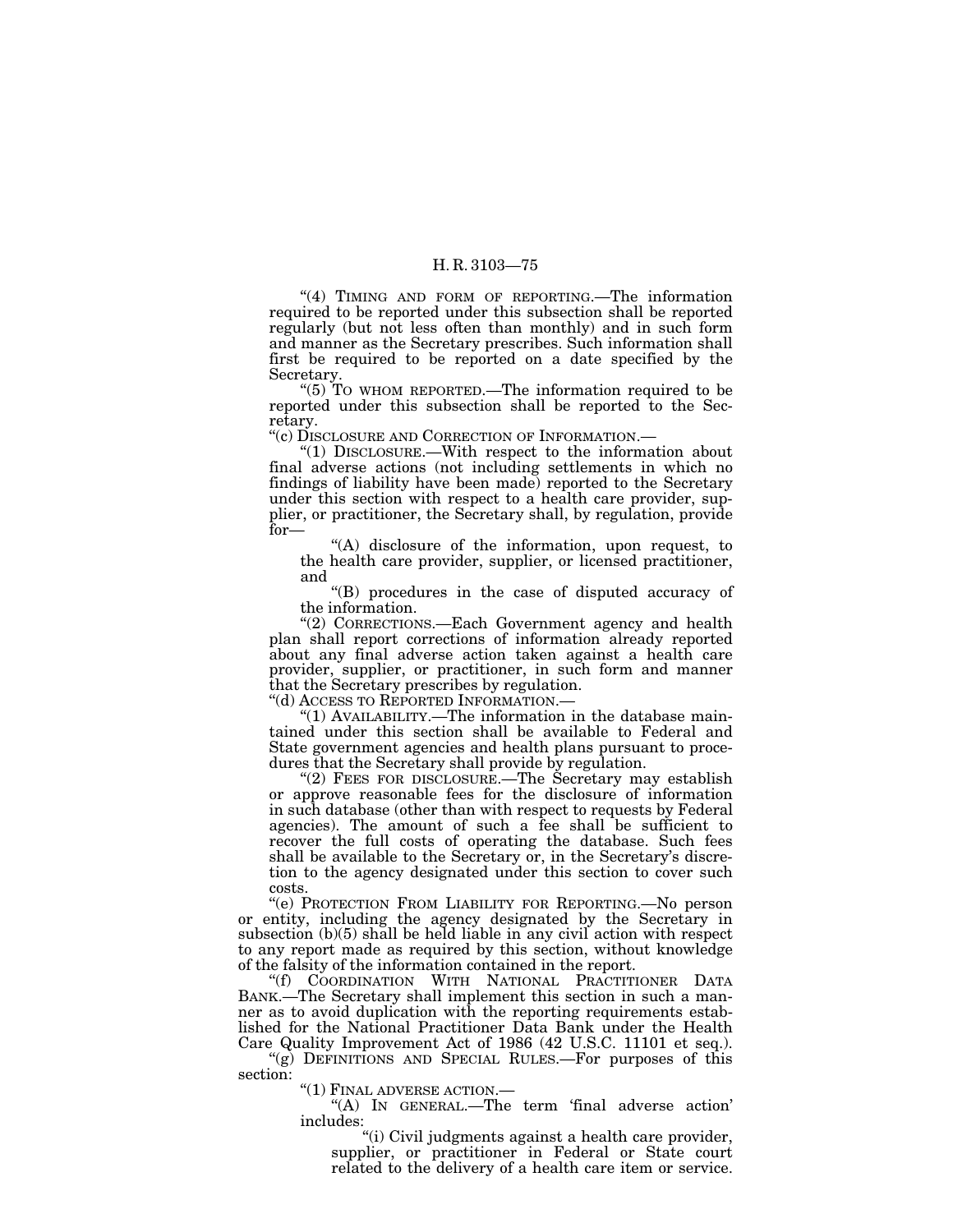"(ii) Federal or State criminal convictions related to the delivery of a health care item or service.

"(iii) Actions by Federal or State agencies responsible for the licensing and certification of health care providers, suppliers, and licensed health care practitioners, including—

''(I) formal or official actions, such as revocation or suspension of a license (and the length of any such suspension), reprimand, censure or probation,

''(II) any other loss of license or the right to apply for, or renew, a license of the provider, supplier, or practitioner, whether by operation of law, voluntary surrender, non-renewability, or otherwise, or

''(III) any other negative action or finding by such Federal or State agency that is publicly available information.

"(iv) Exclusion from participation in Federal or State health care programs (as defined in sections 1128B(f) and 1128(h), respectively).

 $(v)$  Any other adjudicated actions or decisions that the Secretary shall establish by regulation.

''(B) EXCEPTION.—The term does not include any action with respect to a malpractice claim.

''(2) PRACTITIONER.—The terms 'licensed health care practitioner', 'licensed practitioner', and 'practitioner' mean, with respect to a State, an individual who is licensed or otherwise authorized by the State to provide health care services (or any individual who, without authority holds himself or herself out to be so licensed or authorized).

''(3) GOVERNMENT AGENCY.—The term 'Government agency' shall include:

''(A) The Department of Justice.

"(B) The Department of Health and Human Services.

''(C) Any other Federal agency that either administers or provides payment for the delivery of health care services, including, but not limited to the Department of Defense and the Veterans' Administration.

''(D) State law enforcement agencies.

 $\rm ^{\circ}\!(E)$  State medicaid fraud control units.

''(F) Federal or State agencies responsible for the licensing and certification of health care providers and licensed health care practitioners.

''(4) HEALTH PLAN.—The term 'health plan' has the meaning given such term by section  $1128C(c)$ .

''(5) DETERMINATION OF CONVICTION.—For purposes of paragraph (1), the existence of a conviction shall be determined under paragraph (4) of section 1128(i).''.

(b) IMPROVED PREVENTION IN ISSUANCE OF MEDICARE PROVIDER NUMBERS.—Section  $1842(r)$  (42 U.S.C.  $1395u(r)$ ) is amended by adding at the end the following new sentence: ''Under such system, the Secretary may impose appropriate fees on such physicians to cover the costs of investigation and recertification activities with respect to the issuance of the identifiers.''.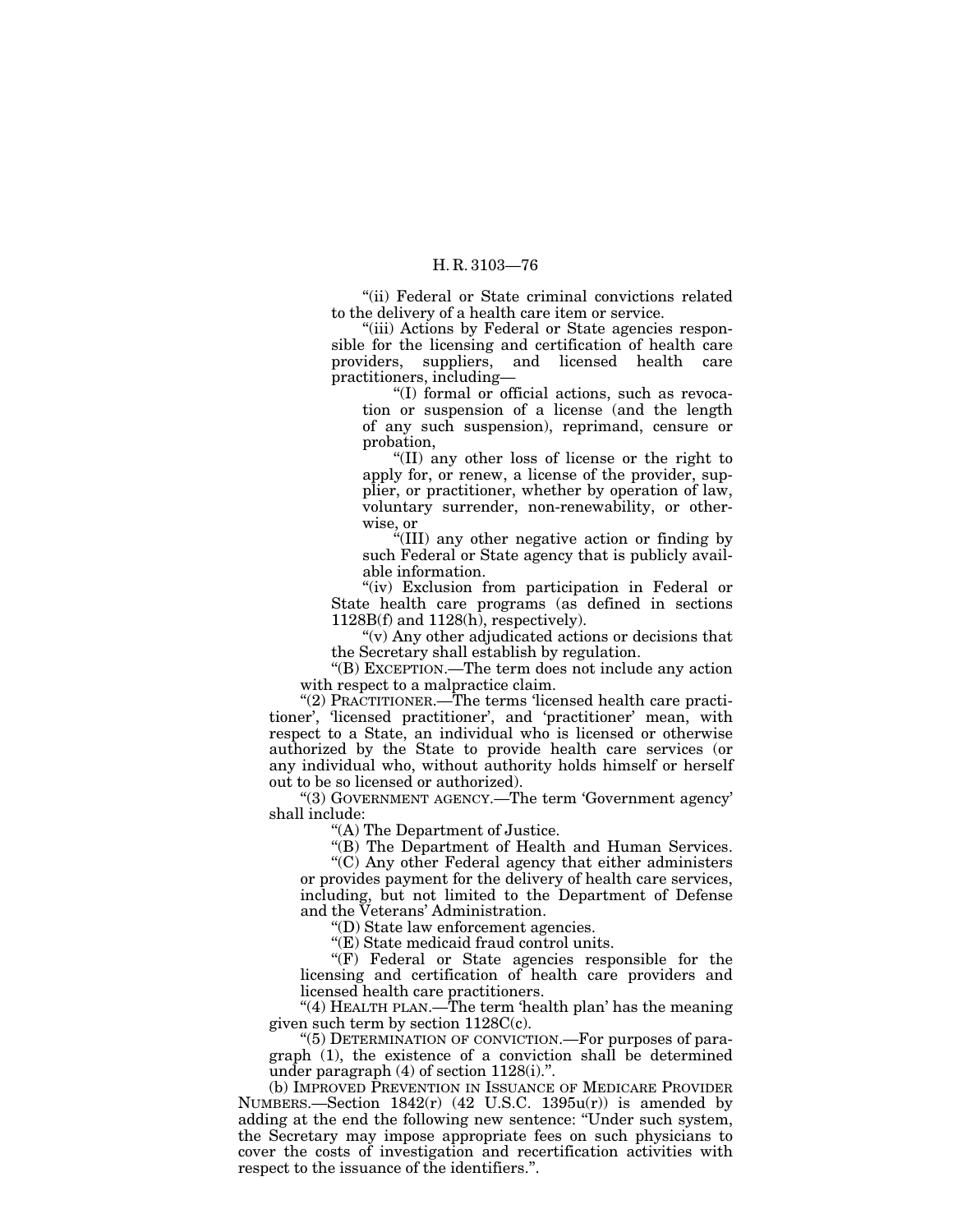# **Subtitle D—Civil Monetary Penalties**

## **SEC. 231. SOCIAL SECURITY ACT CIVIL MONETARY PENALTIES.**

(a) GENERAL CIVIL MONETARY PENALTIES.—Section 1128A (42 U.S.C. 1320a–7a) is amended as follows:

(1) In the third sentence of subsection (a), by striking "programs under title XVIII" and inserting "Federal health care programs (as defined in section  $1128B(f)(1)$ ".

 $(2)$  In subsection  $(f)$ —

(A) by redesignating paragraph (3) as paragraph (4); and

(B) by inserting after paragraph (2) the following new paragraph:

 $\sqrt{a}$ (3) With respect to amounts recovered arising out of a claim under a Federal health care program (as defined in section 1128B(f)), the portion of such amounts as is determined to have been paid by the program shall be repaid to the program, and the portion of such amounts attributable to the amounts recovered under this section by reason of the amendments made by the Health Insurance Portability and Accountability Act of 1996 (as estimated by the Secretary) shall be deposited into the Federal Hospital Insurance Trust Fund pursuant to section  $1817(k)(2)(C)$ .".

(3) In subsection (i)—

(A) in paragraph (2), by striking ''title V, XVIII, XIX, or XX of this Act'' and inserting ''a Federal health care program (as defined in section 1128B(f))'',

 $(B)$  in paragraph (4), by striking "a health insurance or medical services program under title XVIII or XIX of this Act'' and inserting ''a Federal health care program (as so defined)'', and

(C) in paragraph (5), by striking ''title V, XVIII, XIX, or XX'' and inserting ''a Federal health care program (as so defined)''.

(4) By adding at the end the following new subsection: " $(m)(1)$  For purposes of this section, with respect to a Federal health care program not contained in this Act, references to the Secretary in this section shall be deemed to be references to the Secretary or Administrator of the department or agency with jurisdiction over such program and references to the Inspector General of the Department of Health and Human Services in this section shall be deemed to be references to the Inspector General of the applicable department or agency.

''(2)(A) The Secretary and Administrator of the departments and agencies referred to in paragraph (1) may include in any action pursuant to this section, claims within the jurisdiction of other Federal departments or agencies as long as the following conditions are satisfied:

"(i) The case involves primarily claims submitted to the Federal health care programs of the department or agency initiating the action.

"(ii) The Secretary or Administrator of the department or agency initiating the action gives notice and an opportunity to participate in the investigation to the Inspector General of the department or agency with primary jurisdiction over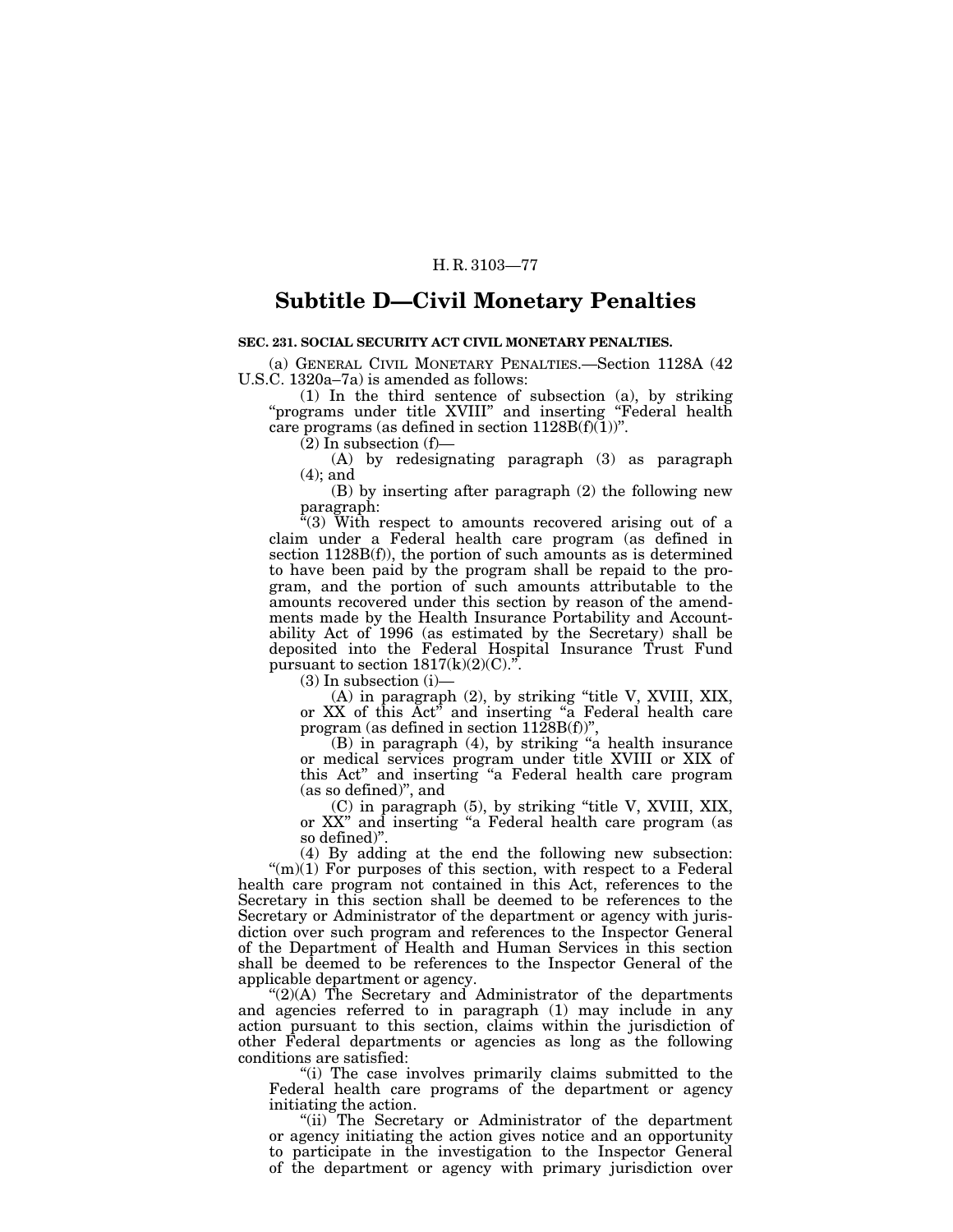the Federal health care programs to which the claims were submitted.

''(B) If the conditions specified in subparagraph (A) are fulfilled, the Inspector General of the department or agency initiating the action is authorized to exercise all powers granted under the Inspector General Act of 1978 (5 U.S.C. App.) with respect to the claims submitted to the other departments or agencies to the same manner and extent as provided in that Act with respect to claims submitted to such departments or agencies.''.

(b) EXCLUDED INDIVIDUAL RETAINING OWNERSHIP OR CONTROL INTEREST IN PARTICIPATING ENTITY.—Section 1128A(a) (42 U.S.C.  $1320a-7a(a)$ ) is amended—

(1) by striking "or" at the end of paragraph  $(1)(D)$ ;

(2) by striking '', or'' at the end of paragraph (2) and inserting a semicolon;

(3) by striking the semicolon at the end of paragraph (3) and inserting "; or"; and

(4) by inserting after paragraph (3) the following new paragraph:

" $(4)$  in the case of a person who is not an organization, agency, or other entity, is excluded from participating in a program under title XVIII or a State health care program in accordance with this subsection or under section 1128 and who, at the time of a violation of this subsection—

''(A) retains a direct or indirect ownership or control interest in an entity that is participating in a program under title XVIII or a State health care program, and who knows or should know of the action constituting the basis for the exclusion; or

''(B) is an officer or managing employee (as defined in section 1126(b)) of such an entity;''.

(c) MODIFICATIONS OF AMOUNTS OF PENALTIES AND ASSESS- MENTS.—Section 1128A(a) (42 U.S.C. 1320a–7a(a)), as amended by subsection (b), is amended in the matter following paragraph (4)—<br>(1) by striking "\$2,000" and inserting "\$10,000";

(2) by inserting ''; in cases under paragraph (4), \$10,000 for each day the prohibited relationship occurs" after "false" or misleading information was given''; and

(3) by striking ''twice the amount'' and inserting ''3 times the amount''.

(d) CLARIFICATION OF LEVEL OF KNOWLEDGE REQUIRED FOR IMPOSITION OF CIVIL MONETARY PENALTIES.—

(1) IN GENERAL.—Section  $1128A(a)$  (42 U.S.C. 1320a–7a(a)) is amended—

 $(A)$  in paragraphs  $(1)$  and  $(2)$ , by inserting "knowingly" before ''presents'' each place it appears; and

(B) in paragraph (3), by striking ''gives'' and inserting ''knowingly gives or causes to be given''.

(2) DEFINITION OF STANDARD.—Section 1128A(i) (42 U.S.C.  $1320a-7a(i)$ , as amended by subsection  $(h)(2)$ , is amended by adding at the end the following new paragraph:

" $(7)$  The term 'should know' means that a person, with respect to information—

''(A) acts in deliberate ignorance of the truth or falsity of the information; or

''(B) acts in reckless disregard of the truth or falsity of the information,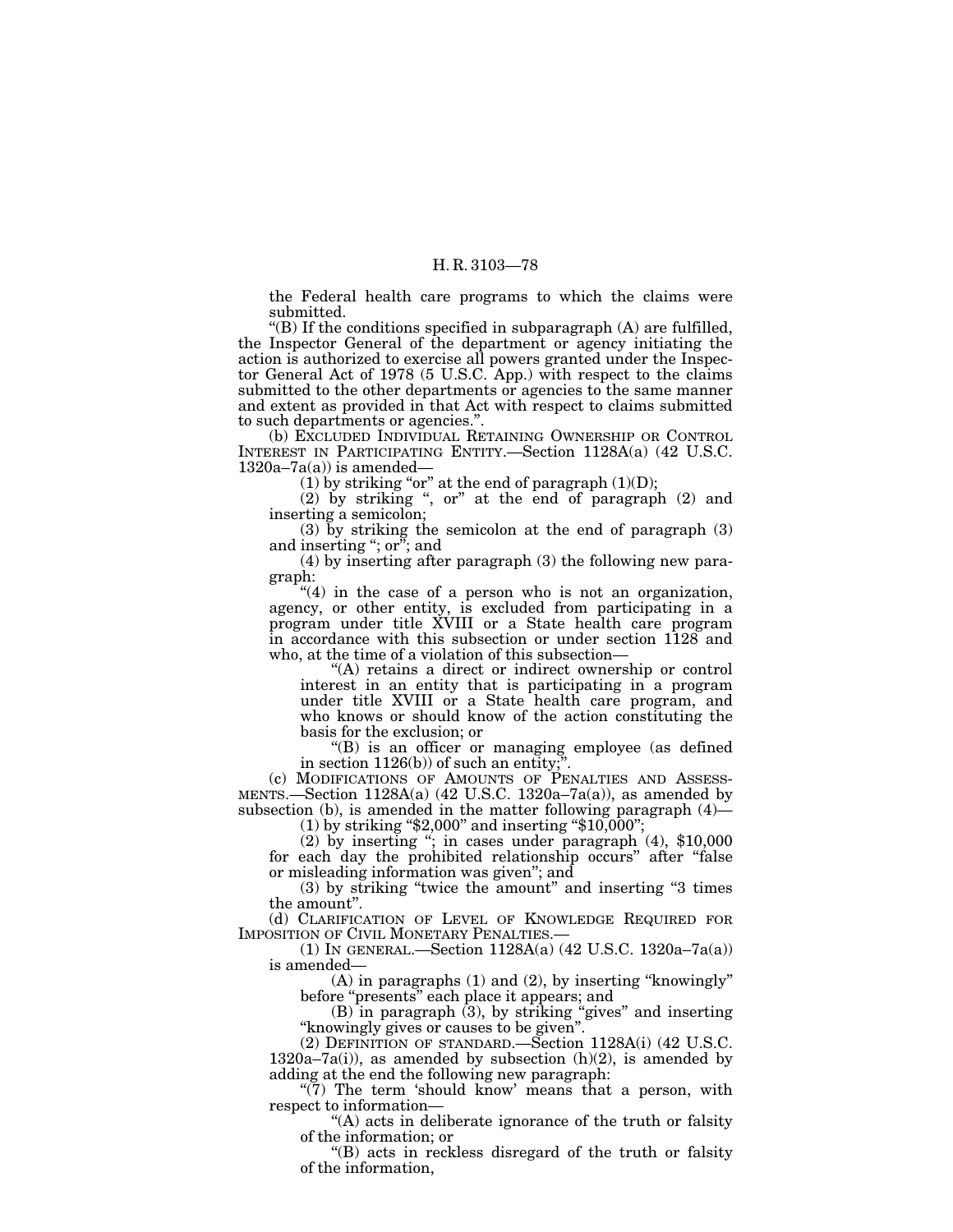and no proof of specific intent to defraud is required.''.

(e) CLAIM FOR ITEM OR SERVICE BASED ON INCORRECT CODING OR MEDICALLY UNNECESSARY SERVICES.—Section 1128A(a)(1) (42 U.S.C. 1320a–7a(a)(1)), as amended by subsection (b), is amended—

(1) in subparagraph (A) by striking ''claimed,'' and inserting ''claimed, including any person who engages in a pattern or practice of presenting or causing to be presented a claim for an item or service that is based on a code that the person knows or should know will result in a greater payment to the person than the code the person knows or should know is applicable to the item or service actually provided,'';

 $(2)$  in subparagraph  $(C)$ , by striking "or" at the end;

(3) in subparagraph (D), by striking the semicolon and inserting '', or''; and

(4) by inserting after subparagraph (D) the following new subparagraph:

" $(E)$  is for a pattern of medical or other items or services that a person knows or should know are not medically necessary;''.

(f) SANCTIONS AGAINST PRACTITIONERS AND PERSONS FOR FAIL-URE TO COMPLY WITH STATUTORY OBLIGATIONS.—Section 1156(b)(3)  $(42 \text{ U.S.C. } 1320c-5(b)(3))$  is amended by striking "the actual or estimated cost" and inserting "up to \$10,000 for each instance".

(g) PROCEDURAL PROVISIONS.—Section 1876(i)(6) (42 U.S.C.  $1395mm(i)(6)$ , as amended by section  $215(a)(2)$ , is amended by adding at the end the following new subparagraph:

 $\mathrm{``(D)}$  The provisions of section 1128A (other than subsections) (a) and (b)) shall apply to a civil money penalty under subparagraph  $(B)(i)$  or  $(C)(i)$  in the same manner as such provisions apply to a civil money penalty or proceeding under section 1128A(a)."

(h) PROHIBITION AGAINST OFFERING INDUCEMENTS TO INDIVID-UALS ENROLLED UNDER PROGRAMS OR PLANS.—

(1) OFFER OF REMUNERATION.—Section 1128A(a) (42 U.S.C.  $1320a-7a(a)$ , as amended by subsection (b), is amended—

(A) by striking "or" at the end of paragraph  $(3)$ ;

(B) by striking the semicolon at the end of paragraph (4) and inserting ''; or''; and

(C) by inserting after paragraph (4) the following new paragraph:

 $\sqrt[4]{(5)}$  offers to or transfers remuneration to any individual eligible for benefits under title XVIII of this Act, or under a State health care program (as defined in section 1128(h)) that such person knows or should know is likely to influence such individual to order or receive from a particular provider, practitioner, or supplier any item or service for which payment may be made, in whole or in part, under title XVIII, or a State health care program (as so defined);''.

(2) REMUNERATION DEFINED.—Section 1128A(i) (42 U.S.C.  $1320a-7a(i)$  is amended by adding at the end the following new paragraph:

 $\mathcal{F}(6)$  The term 'remuneration' includes the waiver of coinsurance and deductible amounts (or any part thereof), and transfers of items or services for free or for other than fair market value. The term 'remuneration' does not include—

''(A) the waiver of coinsurance and deductible amounts by a person, if—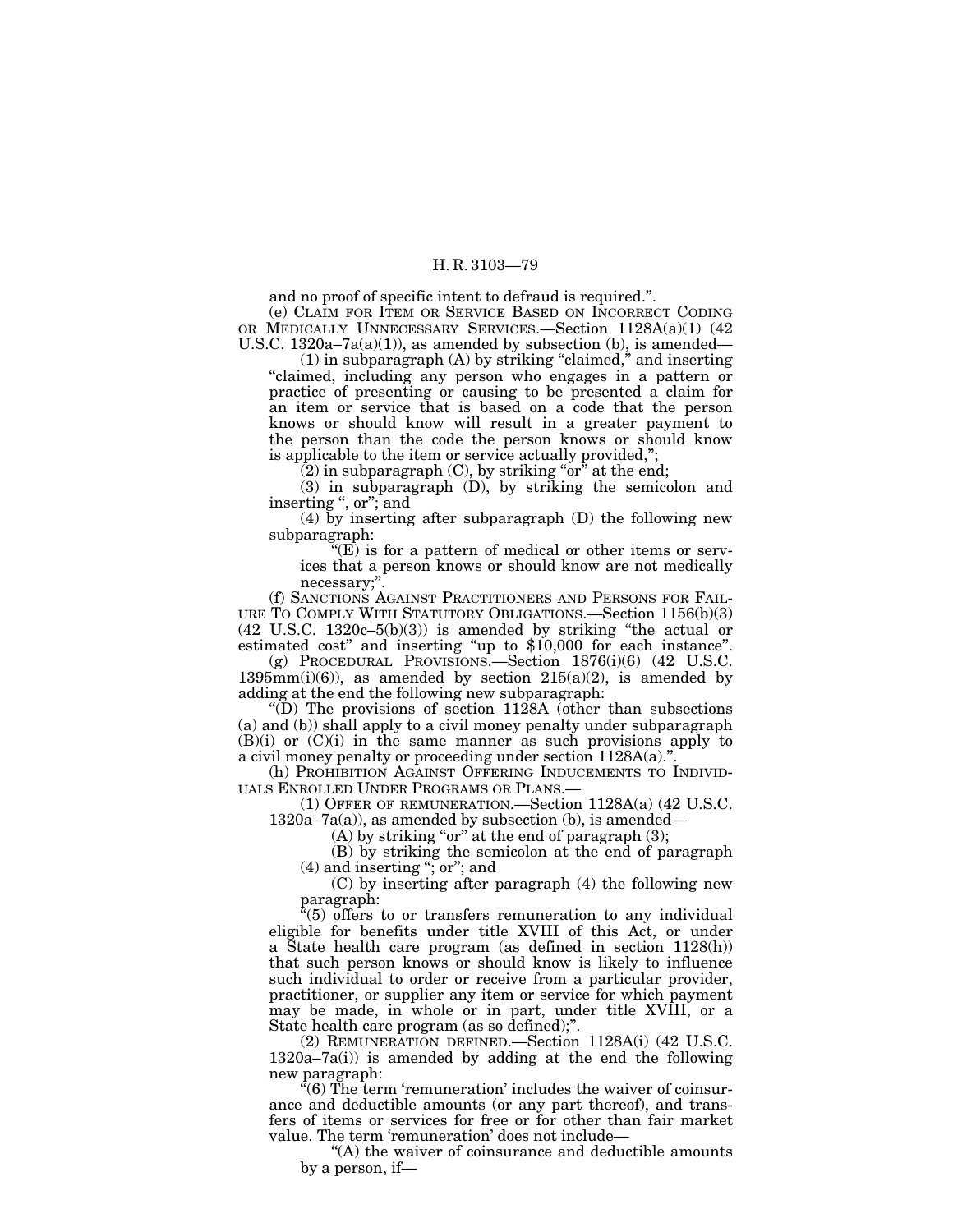"(i) the waiver is not offered as part of any advertisement or solicitation;

"(ii) the person does not routinely waive coinsurance or deductible amounts; and

''(iii) the person—

''(I) waives the coinsurance and deductible amounts after determining in good faith that the individual is in financial need;

''(II) fails to collect coinsurance or deductible amounts after making reasonable collection efforts; or

''(III) provides for any permissible waiver as specified in section  $1128B(b)(3)$  or in regulations issued by the Secretary;

''(B) differentials in coinsurance and deductible amounts as part of a benefit plan design as long as the differentials have been disclosed in writing to all beneficiaries, third party payers, and providers, to whom claims are presented and as long as the differentials meet the standards as defined in regulations promulgated by the Secretary not later than 180 days after the date of the enactment of the Health Insurance Portability and Accountability Act of 1996; or

''(C) incentives given to individuals to promote the delivery of preventive care as determined by the Secretary in regulations so promulgated.''.

(i) EFFECTIVE DATE.—The amendments made by this section shall apply to acts or omissions occurring on or after January 1, 1997.

## **SEC. 232. PENALTY FOR FALSE CERTIFICATION FOR HOME HEALTH SERVICES.**

(a) IN GENERAL.—Section 1128A(b) (42 U.S.C. 1320a–7a(b)) is amended by adding at the end the following new paragraph:

" $(3)(A)$  Any physician who executes a document described in subparagraph (B) with respect to an individual knowing that all of the requirements referred to in such subparagraph are not met with respect to the individual shall be subject to a civil monetary penalty of not more than the greater of—

''(i) \$5,000, or

''(ii) three times the amount of the payments under title XVIII for home health services which are made pursuant to such certification.

''(B) A document described in this subparagraph is any document that certifies, for purposes of title XVIII, that an individual meets the requirements of section  $1814(a)(2)(C)$  or  $1835(a)(2)(A)$ in the case of home health services furnished to the individual.''.

(b) EFFECTIVE DATE.—The amendment made by subsection (a) shall apply to certifications made on or after the date of the enactment of this Act.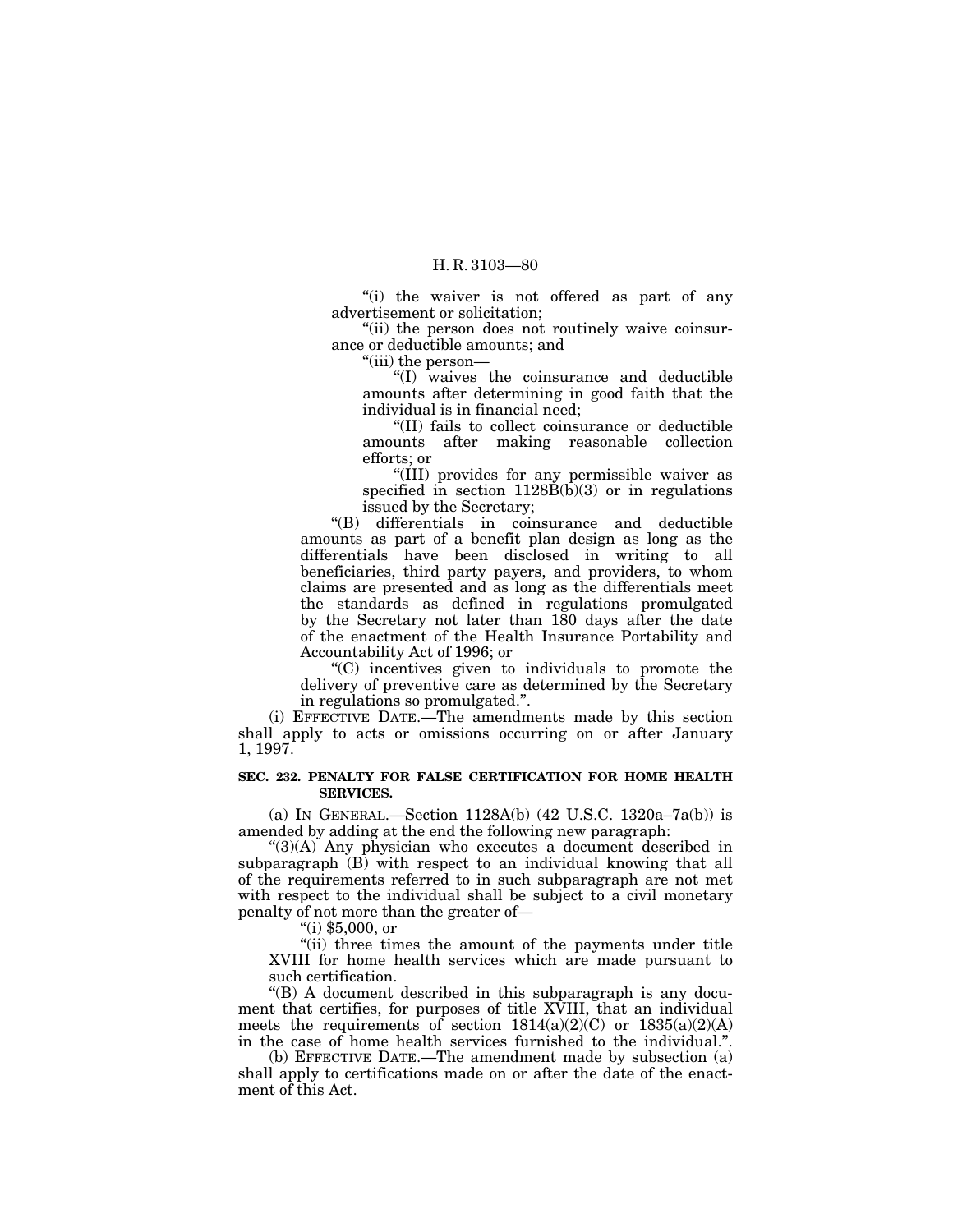# **Subtitle E—Revisions to Criminal Law**

#### **SEC. 241. DEFINITIONS RELATING TO FEDERAL HEALTH CARE OFFENSE.**

(a) IN GENERAL.—Chapter 1 of title 18, United States Code, is amended by adding at the end the following:

## **''§ 24. Definitions relating to Federal health care offense**

''(a) As used in this title, the term 'Federal health care offense' means a violation of, or a criminal conspiracy to violate—

"(1) section 669, 1035, 1347, or  $1518$  of this title;

''(2) section 287, 371, 664, 666, 1001, 1027, 1341, 1343, or 1954 of this title, if the violation or conspiracy relates to a health care benefit program.

''(b) As used in this title, the term 'health care benefit program' means any public or private plan or contract, affecting commerce, under which any medical benefit, item, or service is provided to any individual, and includes any individual or entity who is providing a medical benefit, item, or service for which payment may be made under the plan or contract.''.

(b) CLERICAL AMENDMENT.—The table of sections at the beginning of chapter 2 of title 18, United States Code, is amended by inserting after the item relating to section 23 the following new item:

''24. Definitions relating to Federal health care offense.''.

#### **SEC. 242. HEALTH CARE FRAUD.**

(a) OFFENSE.— (1) IN GENERAL.—Chapter 63 of title 18, United States Code, is amended by adding at the end the following:

## **''§ 1347. Health care fraud**

''Whoever knowingly and willfully executes, or attempts to execute, a scheme or artifice—

''(1) to defraud any health care benefit program; or

 $\sqrt{\hat{a}}$  (2) to obtain, by means of false or fraudulent pretenses, representations, or promises, any of the money or property owned by, or under the custody or control of, any health care benefit program,

in connection with the delivery of or payment for health care benefits, items, or services, shall be fined under this title or imprisoned not more than 10 years, or both. If the violation results in serious bodily injury (as defined in section 1365 of this title), such person shall be fined under this title or imprisoned not more than 20 years, or both; and if the violation results in death, such person shall be fined under this title, or imprisoned for any term of years or for life, or both.''.

(2) CLERICAL AMENDMENT.—The table of sections at the beginning of chapter 63 of title 18, United States Code, is amended by adding at the end the following:

#### ''1347. Health care fraud.''.

(b) CRIMINAL FINES DEPOSITED IN FEDERAL HOSPITAL INSUR-ANCE TRUST FUND.—The Secretary of the Treasury shall deposit into the Federal Hospital Insurance Trust Fund pursuant to section  $1817(k)(2)(C)$  of the Social Security Act (42 U.S.C. 1395i) an amount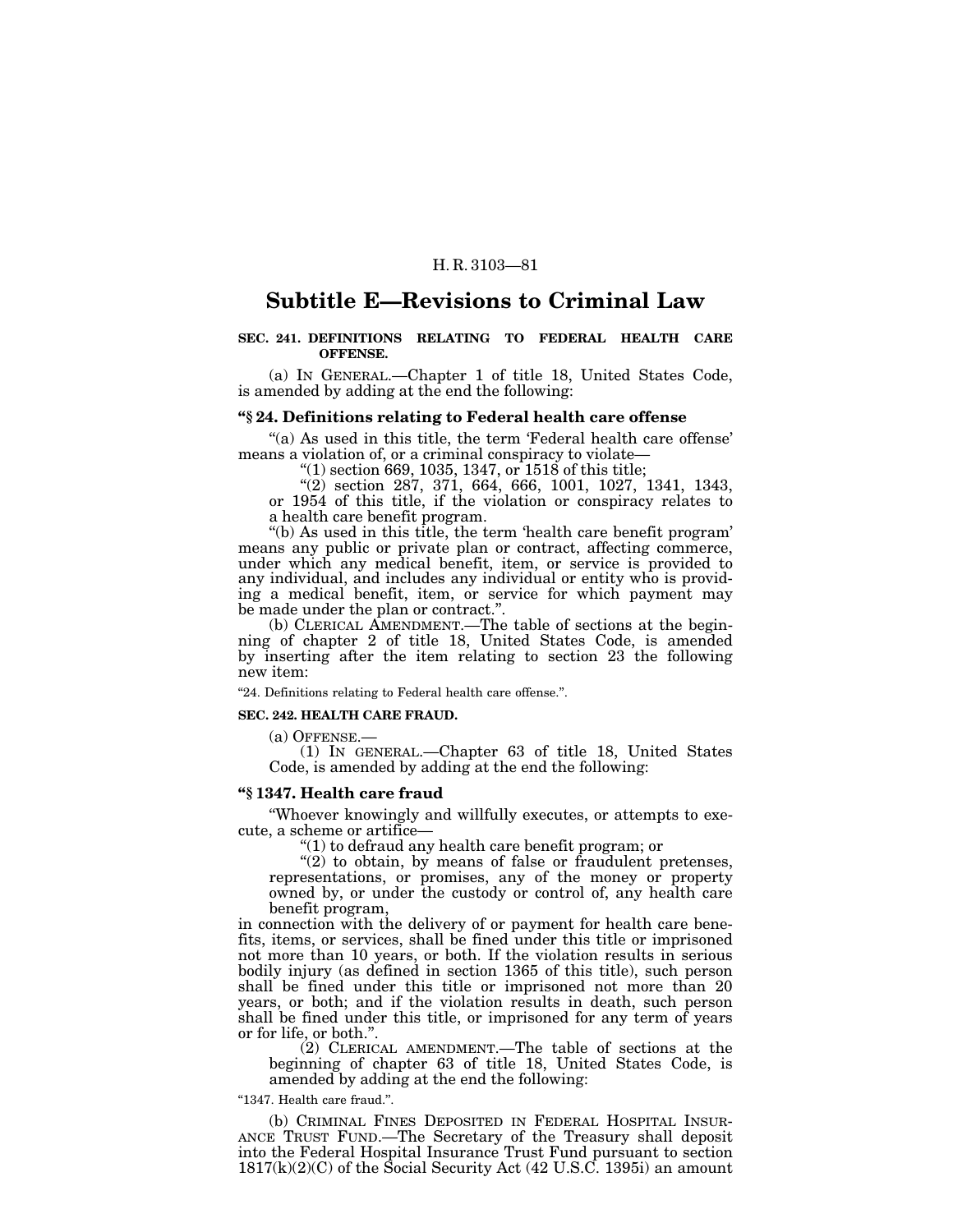equal to the criminal fines imposed under section 1347 of title 18, United States Code (relating to health care fraud).

## **SEC. 243. THEFT OR EMBEZZLEMENT.**

(a) IN GENERAL.—Chapter 31 of title 18, United States Code, is amended by adding at the end the following:

## **''§ 669. Theft or embezzlement in connection with health care**

''(a) Whoever knowingly and willfully embezzles, steals, or otherwise without authority converts to the use of any person other than the rightful owner, or intentionally misapplies any of the moneys, funds, securities, premiums, credits, property, or other assets of a health care benefit program, shall be fined under this title or imprisoned not more than 10 years, or both; but if the value of such property does not exceed the sum of \$100 the defendant shall be fined under this title or imprisoned not more than one year, or both.

''(b) As used in this section, the term 'health care benefit program' has the meaning given such term in section 24(b) of this title.''.

(b) CLERICAL AMENDMENT.—The table of sections at the beginning of chapter 31 of title 18, United States Code, is amended by adding at the end the following:

"669. Theft or embezzlement in connection with health care.".

#### **SEC. 244. FALSE STATEMENTS.**

(a) IN GENERAL.—Chapter 47 of title 18, United States Code, is amended by adding at the end the following:

## **''§ 1035. False statements relating to health care matters**

"(a) Whoever, in any matter involving a health care benefit program, knowingly and willfully—

''(1) falsifies, conceals, or covers up by any trick, scheme, or device a material fact; or

"(2) makes any materially false, fictitious, or fraudulent statements or representations, or makes or uses any materially false writing or document knowing the same to contain any

materially false, fictitious, or fraudulent statement or entry, in connection with the delivery of or payment for health care benefits, items, or services, shall be fined under this title or imprisoned not more than 5 years, or both.

''(b) As used in this section, the term 'health care benefit program' has the meaning given such term in section 24(b) of this title.''.

(b) CLERICAL AMENDMENT.—The table of sections at the beginning of chapter 47 of title 18, United States Code, is amended by adding at the end the following new item:

''1035. False statements relating to health care matters.''.

## **SEC. 245. OBSTRUCTION OF CRIMINAL INVESTIGATIONS OF HEALTH CARE OFFENSES.**

(a) IN GENERAL.—Chapter 73 of title 18, United States Code, is amended by adding at the end the following: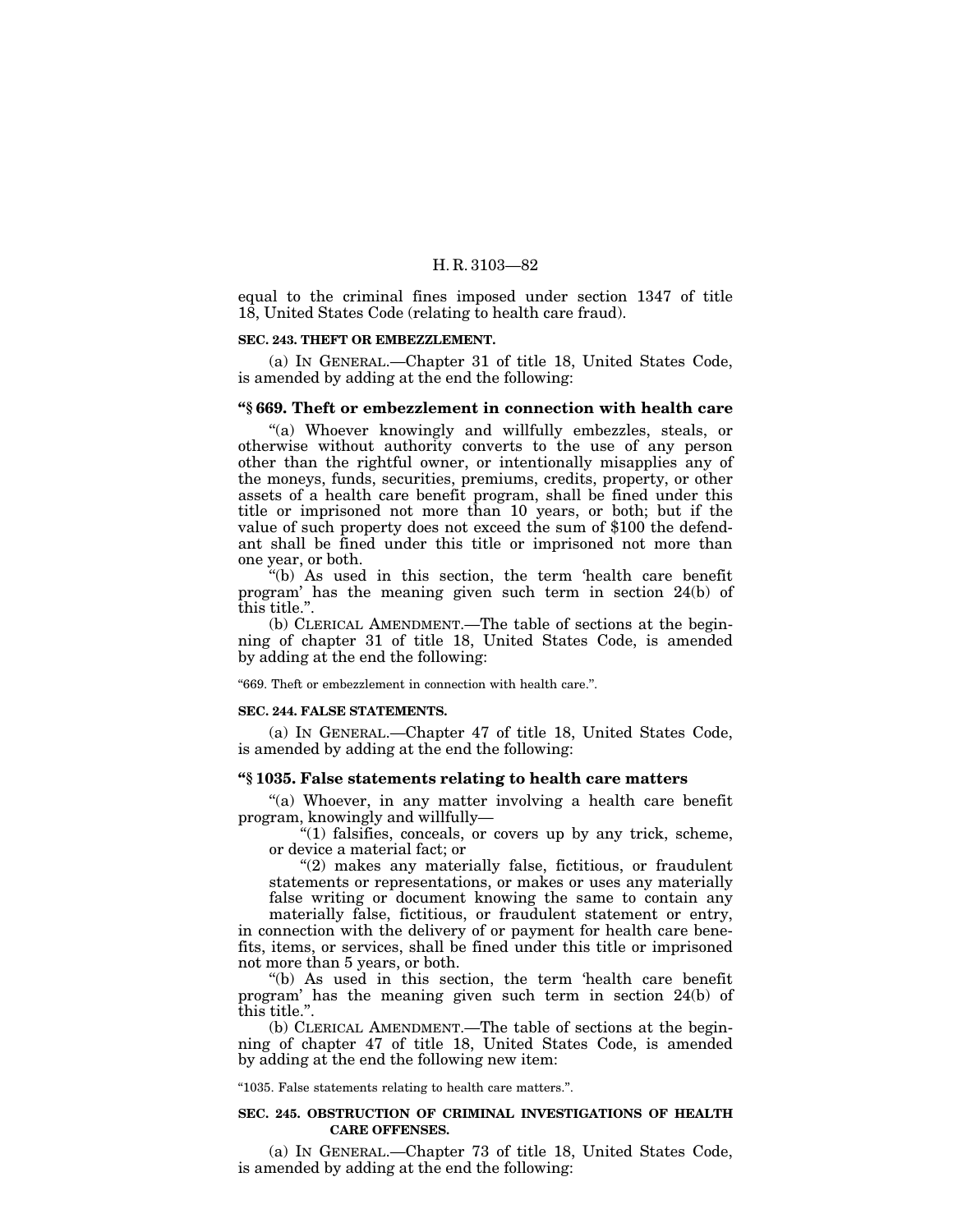#### **''§ 1518. Obstruction of criminal investigations of health care offenses**

''(a) Whoever willfully prevents, obstructs, misleads, delays or attempts to prevent, obstruct, mislead, or delay the communication of information or records relating to a violation of a Federal health care offense to a criminal investigator shall be fined under this title or imprisoned not more than 5 years, or both.

"(b)  $\overline{As}$  used in this section the term 'criminal investigator' means any individual duly authorized by a department, agency, or armed force of the United States to conduct or engage in investigations for prosecutions for violations of health care offenses.''.

(b) CLERICAL AMENDMENT.—The table of sections at the beginning of chapter 73 of title 18, United States Code, is amended by adding at the end the following new item:

''1518. Obstruction of criminal investigations of health care offenses.''.

#### **SEC. 246. LAUNDERING OF MONETARY INSTRUMENTS.**

Section 1956(c)(7) of title 18, United States Code, is amended by adding at the end the following:

" $(F)$  Any act or activity constituting an offense involving a Federal health care offense.''.

## **SEC. 247. INJUNCTIVE RELIEF RELATING TO HEALTH CARE OFFENSES.**

(a) IN GENERAL.—Section 1345(a)(1) of title 18, United States Code, is amended—

 $(1)$  by striking "or" at the end of subparagraph  $(A);$ 

(2) by inserting "or" at the end of subparagraph (B); and (3) by adding at the end the following:

''(C) committing or about to commit a Federal health care offense.''.

(b) FREEZING OF ASSETS.—Section  $1345(a)(2)$  of title 18, United States Code, is amended by inserting "or a Federal health care offense'' after ''title)''.

## **SEC. 248. AUTHORIZED INVESTIGATIVE DEMAND PROCEDURES.**

(a) IN GENERAL.—Chapter 223 of title 18, United States Code, is amended by adding after section 3485 the following:

## **''§ 3486. Authorized investigative demand procedures**

"(a) AUTHORIZATION.—(1) In any investigation relating to any act or activity involving a Federal health care offense, the Attorney General or the Attorney General's designee may issue in writing and cause to be served a subpoena—

 $(A)$  requiring the production of any records (including any books, papers, documents, electronic media, or other objects or tangible things), which may be relevant to an authorized law enforcement inquiry, that a person or legal entity may possess or have care, custody, or control; or

''(B) requiring a custodian of records to give testimony concerning the production and authentication of such records.

 $''(2)$  A subpoena under this subsection shall describe the objects required to be produced and prescribe a return date within a reasonable period of time within which the objects can be assembled and made available.

''(3) The production of records shall not be required under this section at any place more than 500 miles distant from the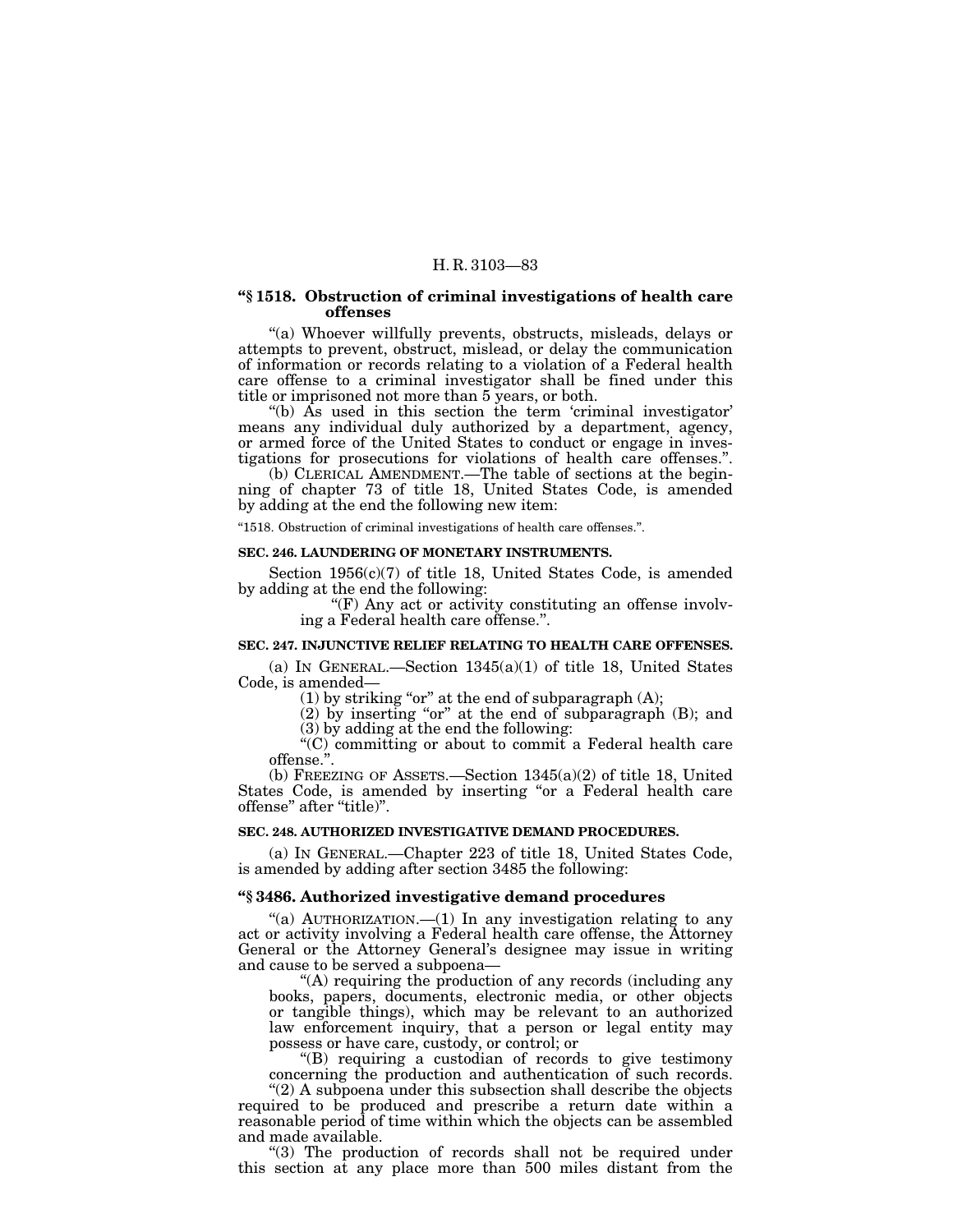place where the subpoena for the production of such records is served.

''(4) Witnesses summoned under this section shall be paid the same fees and mileage that are paid witnesses in the courts of the United States.

''(b) SERVICE.—A subpoena issued under this section may be served by any person who is at least 18 years of age and is designated in the subpoena to serve it. Service upon a natural person may be made by personal delivery of the subpoena to him. Service may be made upon a domestic or foreign corporation or upon a partnership or other unincorporated association which is subject to suit under a common name, by delivering the subpoena to an officer, to a managing or general agent, or to any other agent authorized by appointment or by law to receive service of process. The affidavit of the person serving the subpoena entered on a true copy thereof by the person serving it shall be proof of service.

''(c) ENFORCEMENT.—In the case of contumacy by or refusal to obey a subpoena issued to any person, the Attorney General may invoke the aid of any court of the United States within the jurisdiction of which the investigation is carried on or of which the subpoenaed person is an inhabitant, or in which he carries on business or may be found, to compel compliance with the subpoena. The court may issue an order requiring the subpoenaed person to appear before the Attorney General to produce records, if so ordered, or to give testimony concerning the production and authentication of such records. Any failure to obey the order of the court may be punished by the court as a contempt thereof. All process in any such case may be served in any judicial district in which such person may be found.

''(d) IMMUNITY FROM CIVIL LIABILITY.—Notwithstanding any Federal, State, or local law, any person, including officers, agents, and employees, receiving a summons under this section, who complies in good faith with the summons and thus produces the materials sought, shall not be liable in any court of any State or the United States to any customer or other person for such production or for nondisclosure of that production to the customer.

"(e) LIMITATION ON  $\text{Use}$   $- (1)$  Health information about an individual that is disclosed under this section may not be used in, or disclosed to any person for use in, any administrative, civil, or criminal action or investigation directed against the individual who is the subject of the information unless the action or investigation arises out of and is directly related to receipt of health care or payment for health care or action involving a fraudulent claim related to health; or if authorized by an appropriate order of a court of competent jurisdiction, granted after application showing good cause therefor.

"(2) In assessing good cause, the court shall weigh the public interest and the need for disclosure against the injury to the patient, to the physician-patient relationship, and to the treatment services.

" $(3)$  Upon the granting of such order, the court, in determining the extent to which any disclosure of all or any part of any record is necessary, shall impose appropriate safeguards against unauthorized disclosure.''.

(b) CLERICAL AMENDMENT.—The table of sections at the beginning of chapter 223 of title 18, United States Code, is amended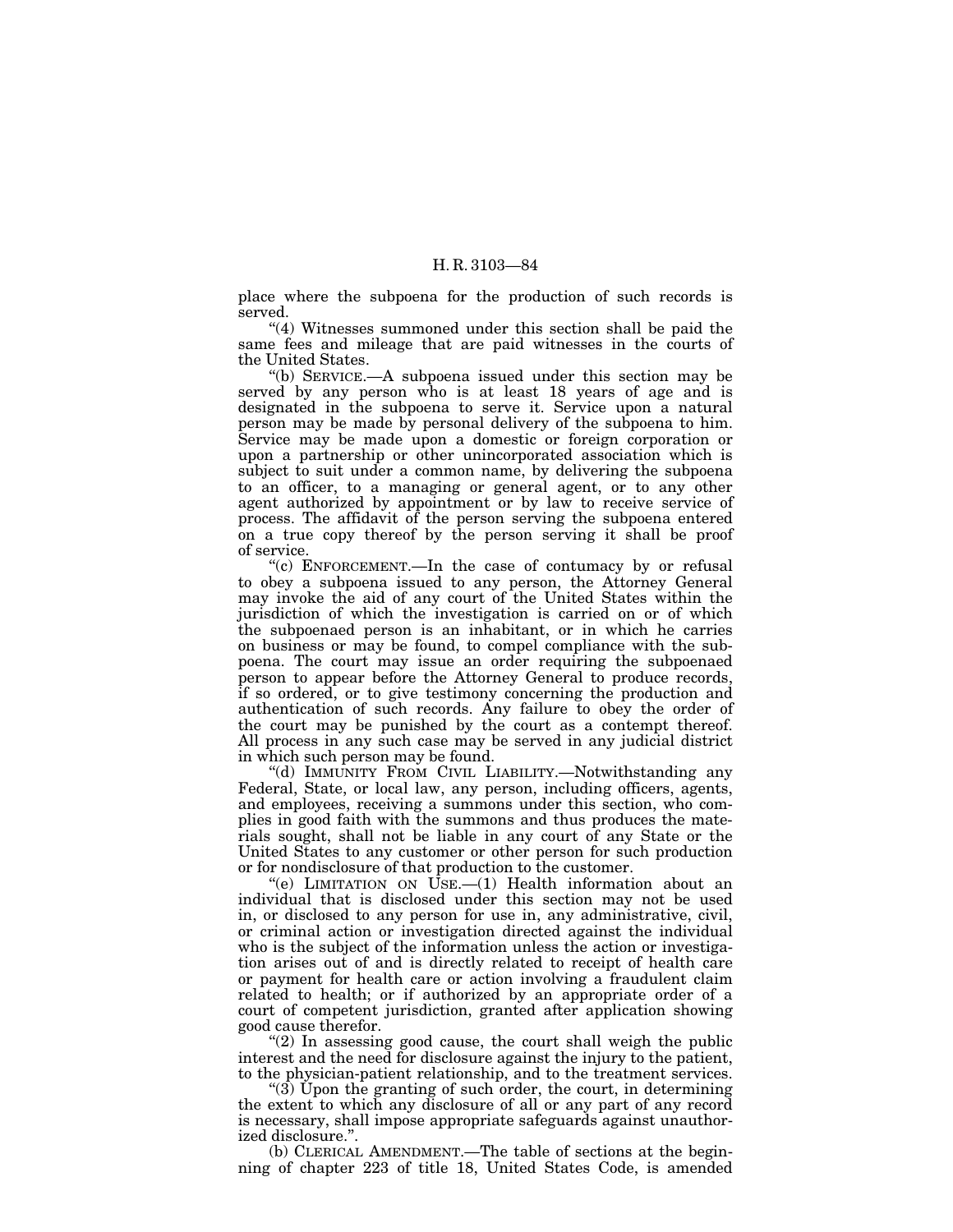by inserting after the item relating to section 3485 the following new item:

''3486. Authorized investigative demand procedures.''.

(c) CONFORMING AMENDMENT.—Section 1510(b)(3)(B) of title 18, United States Code, is amended by inserting ''or a Department of Justice subpoena (issued under section 3486 of title 18)," after ''subpoena''.

## **SEC. 249. FORFEITURES FOR FEDERAL HEALTH CARE OFFENSES.**

(a) IN GENERAL.—Section 982(a) of title 18, United States Code, is amended by adding after paragraph (5) the following new paragraph:

''(6) The court, in imposing sentence on a person convicted of a Federal health care offense, shall order the person to forfeit property, real or personal, that constitutes or is derived, directly or indirectly, from gross proceeds traceable to the commission of the offense.''.

(b) CONFORMING AMENDMENT.—Section 982(b)(1)(A) of title 18, United States Code, is amended by inserting "or  $(a)(6)$ " after " $(a)(1)$ ".

(c) PROPERTY FORFEITED DEPOSITED IN FEDERAL HOSPITAL INSURANCE TRUST FUND.—

 $(1)$  In GENERAL.—After the payment of the costs of asset forfeiture has been made and after all restoration payments (if any) have been made, and notwithstanding any other provision of law, the Secretary of the Treasury shall deposit into the Federal Hospital Insurance Trust Fund pursuant to section  $1817(k)(2)(C)$  of the Social Security Act, as added by section 301(b), an amount equal to the net amount realized from the forfeiture of property by reason of a Federal health care offense pursuant to section 982(a)(6) of title 18, United States Code.

(2) COSTS OF ASSET FORFEITURE.—For purposes of para $graph(1)$ , the term "payment of the costs of asset forfeiture" means—

(A) the payment, at the discretion of the Attorney General, of any expenses necessary to seize, detain, inventory, safeguard, maintain, advertise, sell, or dispose of property under seizure, detention, or forfeited, or of any other necessary expenses incident to the seizure, detention, forfeiture, or disposal of such property, including payment for—

(i) contract services;

(ii) the employment of outside contractors to operate and manage properties or provide other specialized services necessary to dispose of such properties in an effort to maximize the return from such properties; and

(iii) reimbursement of any Federal, State, or local agency for any expenditures made to perform the functions described in this subparagraph;

(B) at the discretion of the Attorney General, the payment of awards for information or assistance leading to a civil or criminal forfeiture involving any Federal agency participating in the Health Care Fraud and Abuse Control Account;

(C) the compromise and payment of valid liens and mortgages against property that has been forfeited, subject to the discretion of the Attorney General to determine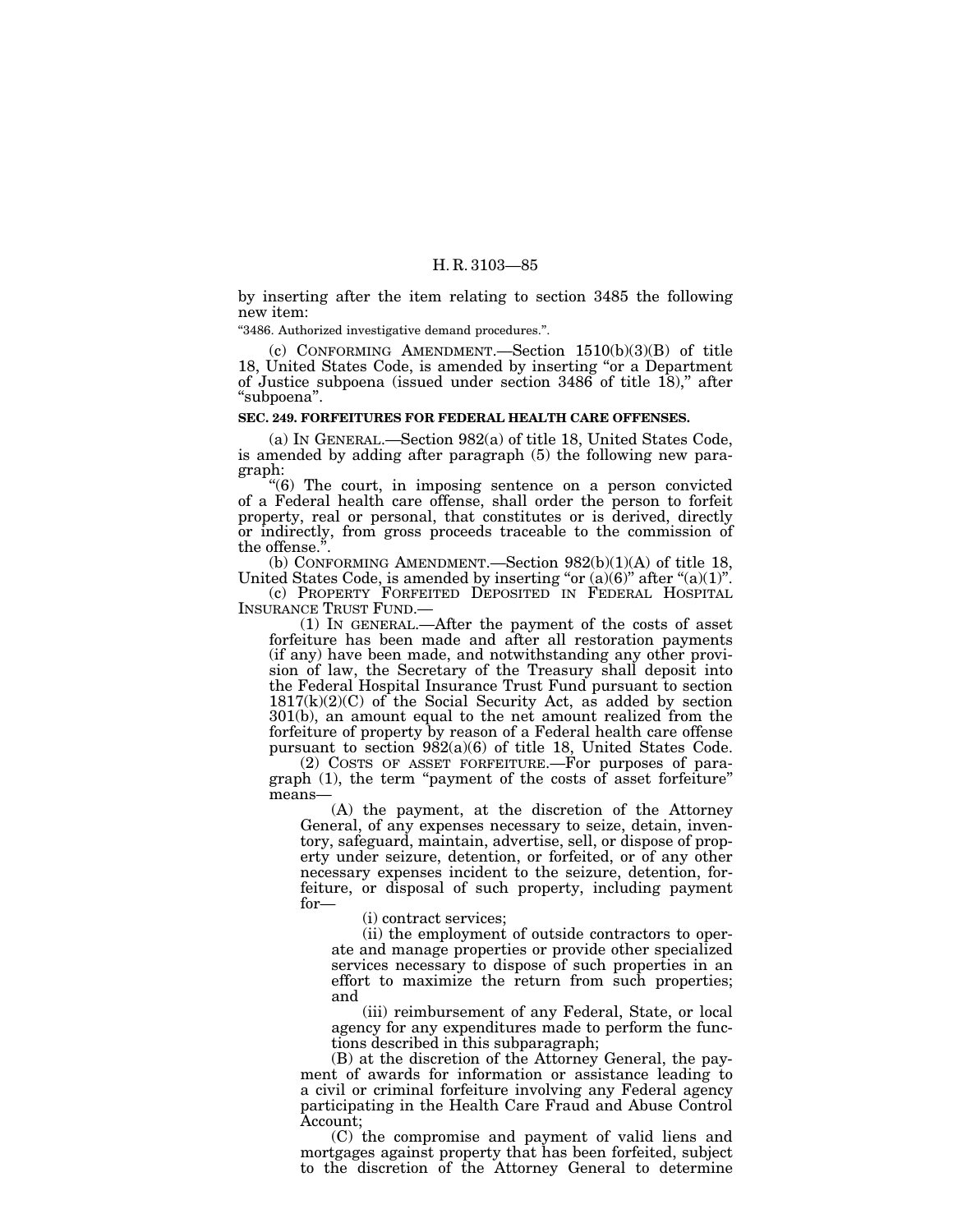the validity of any such lien or mortgage and the amount of payment to be made, and the employment of attorneys and other personnel skilled in State real estate law as necessary;

(D) payment authorized in connection with remission or mitigation procedures relating to property forfeited; and

(E) the payment of State and local property taxes on forfeited real property that accrued between the date of the violation giving rise to the forfeiture and the date of the forfeiture order.

(3) RESTORATION PAYMENT.—Notwithstanding any other provision of law, if the Federal health care offense referred to in paragraph (1) resulted in a loss to an employee welfare benefit plan within the meaning of section 3(1) of the Employee Retirement Income Security Act of 1974, the Secretary of the Treasury shall transfer to such employee welfare benefit plan, from the amount realized from the forfeiture of property referred to in paragraph (1), an amount equal to such loss. For purposes of paragraph (1), the term "restoration payment" means the amount transferred to an employee welfare benefit plan pursuant to this paragraph.

#### **SEC. 250. RELATION TO ERISA AUTHORITY.**

Nothing in this subtitle shall be construed as affecting the authority of the Secretary of Labor under section 506(b) of the Employee Retirement Income Security Act of 1974, including the Secretary's authority with respect to violations of title 18, United States Code (as amended by this subtitle).

# **Subtitle F—Administrative Simplification**

#### **SEC. 261. PURPOSE.**

It is the purpose of this subtitle to improve the Medicare program under title XVIII of the Social Security Act, the medicaid program under title XIX of such Act, and the efficiency and effectiveness of the health care system, by encouraging the development of a health information system through the establishment of standards and requirements for the electronic transmission of certain health information.

#### **SEC. 262. ADMINISTRATIVE SIMPLIFICATION.**

(a) IN GENERAL.—Title XI (42 U.S.C. 1301 et seq.) is amended by adding at the end the following:

## ''PART C—ADMINISTRATIVE SIMPLIFICATION

#### ''DEFINITIONS

''SEC. 1171. For purposes of this part:

''(1) CODE SET.—The term 'code set' means any set of codes used for encoding data elements, such as tables of terms, medical concepts, medical diagnostic codes, or medical procedure codes.

''(2) HEALTH CARE CLEARINGHOUSE.—The term 'health care clearinghouse' means a public or private entity that processes or facilitates the processing of nonstandard data elements of health information into standard data elements.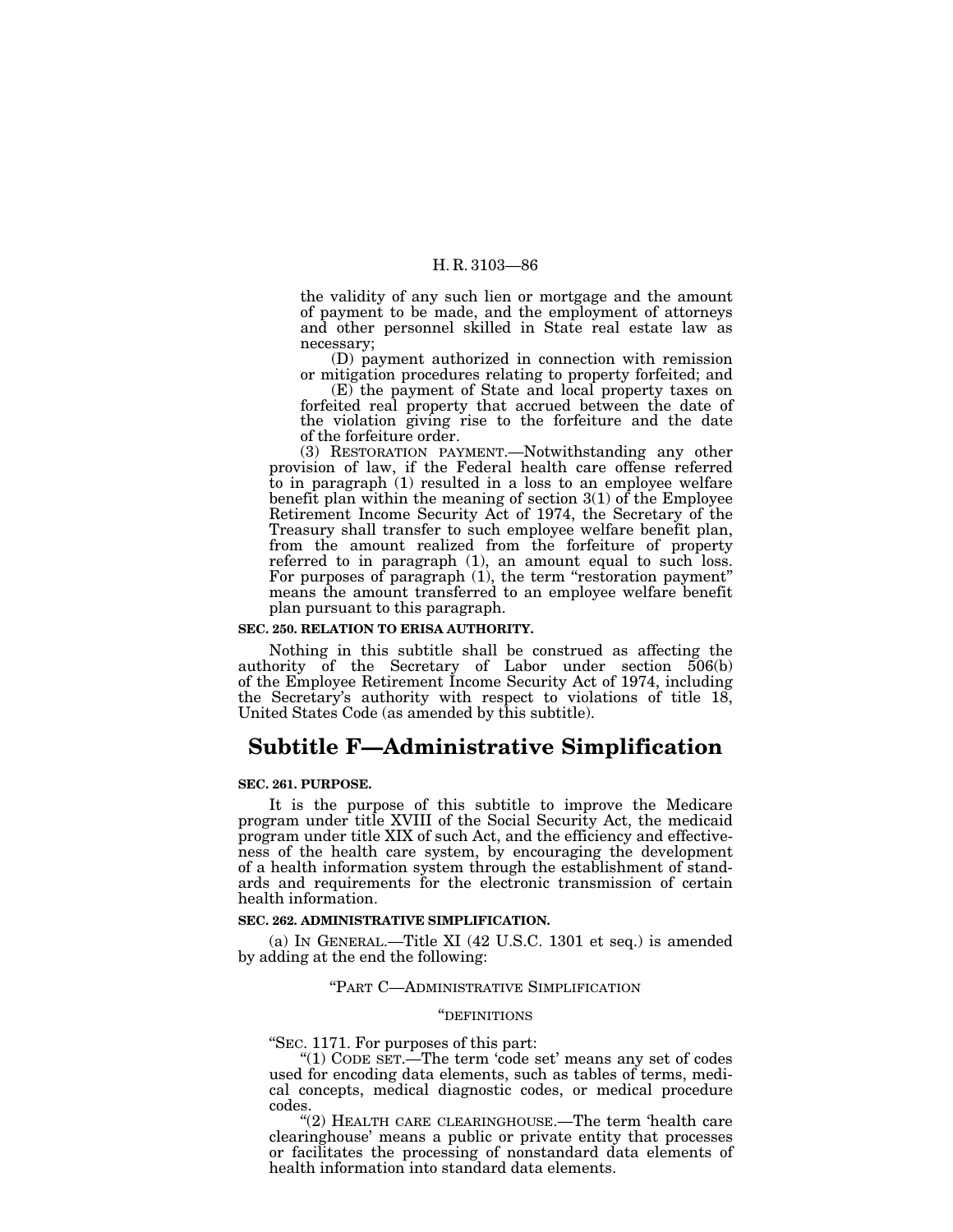''(3) HEALTH CARE PROVIDER.—The term 'health care provider' includes a provider of services (as defined in section 1861(u)), a provider of medical or other health services (as defined in section 1861(s)), and any other person furnishing health care services or supplies.

"(4) HEALTH INFORMATION.—The term 'health information' means any information, whether oral or recorded in any form or medium, that—

 $(A)$  is created or received by a health care provider, health plan, public health authority, employer, life insurer, school or university, or health care clearinghouse; and

''(B) relates to the past, present, or future physical or mental health or condition of an individual, the provision of health care to an individual, or the past, present, or future payment for the provision of health care to an individual.

''(5) HEALTH PLAN.—The term 'health plan' means an individual or group plan that provides, or pays the cost of, medical care (as such term is defined in section 2791 of the Public Health Service Act). Such term includes the following, and any combination thereof:

"(A) A group health plan (as defined in section  $2791(a)$ of the Public Health Service Act), but only if the plan—

''(i) has 50 or more participants (as defined in section 3(7) of the Employee Retirement Income Security Act of 1974); or

"(ii) is administered by an entity other than the employer who established and maintains the plan.

" $(B)$  A health insurance issuer (as defined in section 2791(b) of the Public Health Service Act).

''(C) A health maintenance organization (as defined in section 2791(b) of the Public Health Service Act).

''(D) Part A or part B of the Medicare program under title XVIII.

''(E) The medicaid program under title XIX.

"(F) A Medicare supplemental policy (as defined in section 1882(g)(1)).

''(G) A long-term care policy, including a nursing home fixed indemnity policy (unless the Secretary determines that such a policy does not provide sufficiently comprehensive coverage of a benefit so that the policy should be treated as a health plan).

"(H) An employee welfare benefit plan or any other arrangement which is established or maintained for the purpose of offering or providing health benefits to the employees of 2 or more employers.

''(I) The health care program for active military personnel under title 10, United States Code.

''(J) The veterans health care program under chapter 17 of title 38, United States Code.

"(K) The Civilian Health and Medical Program of the Uniformed Services (CHAMPUS), as defined in section 1072(4) of title 10, United States Code.

''(L) The Indian health service program under the Indian Health Care Improvement Act (25 U.S.C. 1601 et seq.).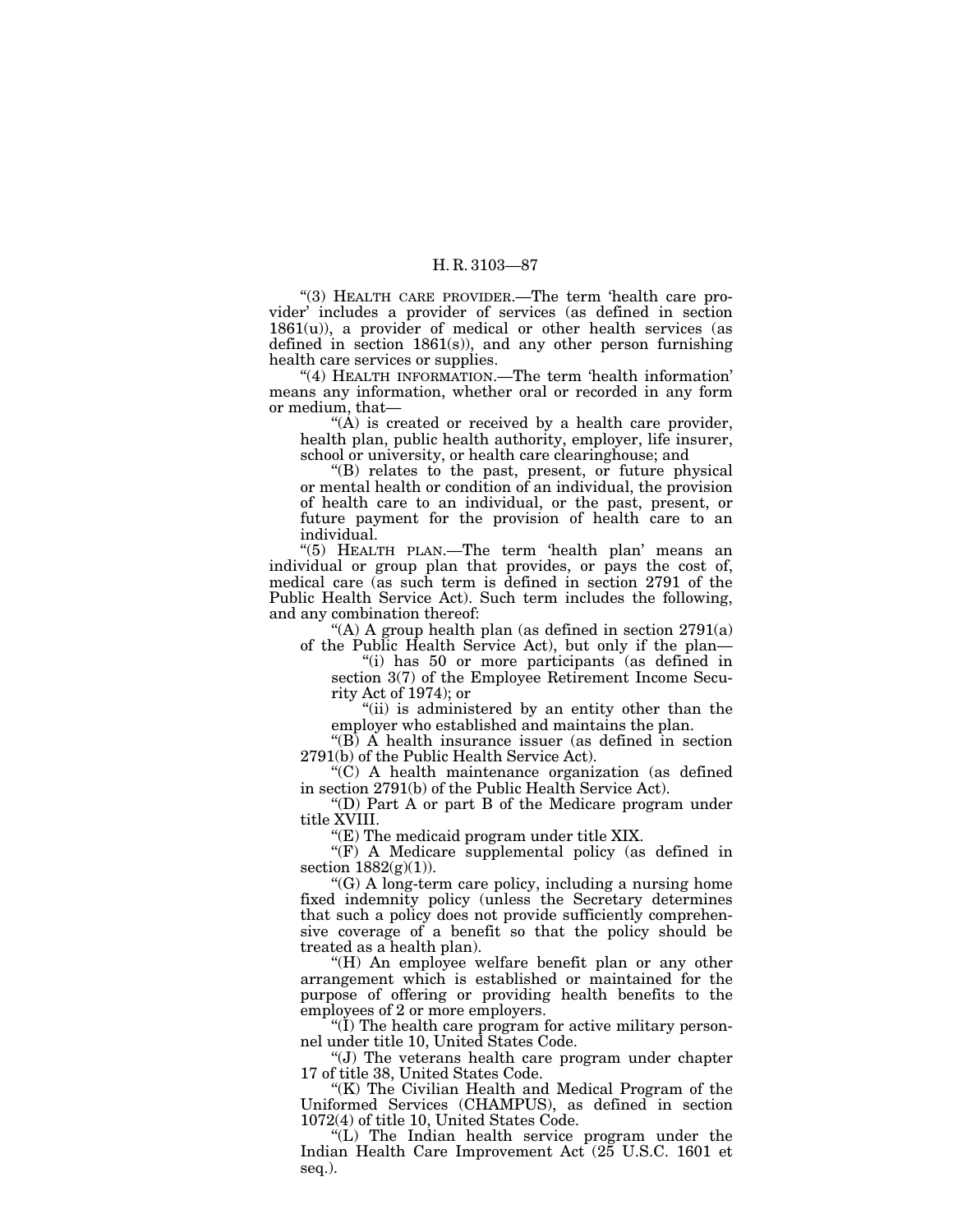''(M) The Federal Employees Health Benefit Plan under chapter 89 of title 5, United States Code.

''(6) INDIVIDUALLY IDENTIFIABLE HEALTH INFORMATION.— The term 'individually identifiable health information' means any information, including demographic information collected from an individual, that—

''(A) is created or received by a health care provider, health plan, employer, or health care clearinghouse; and

 $\mathrm{``(B)}$  relates to the past, present, or future physical or mental health or condition of an individual, the provision of health care to an individual, or the past, present, or future payment for the provision of health care to an individual, and—

''(i) identifies the individual; or

"(ii) with respect to which there is a reasonable basis to believe that the information can be used to identify the individual.

''(7) STANDARD.—The term 'standard', when used with reference to a data element of health information or a transaction referred to in section  $1173(a)(1)$ , means any such data element or transaction that meets each of the standards and implementation specifications adopted or established by the Secretary with respect to the data element or transaction under sections 1172 through 1174.

''(8) STANDARD SETTING ORGANIZATION.—The term 'standard setting organization' means a standard setting organization accredited by the American National Standards Institute, including the National Council for Prescription Drug Programs, that develops standards for information transactions, data elements, or any other standard that is necessary to, or will facilitate, the implementation of this part.

#### ''GENERAL REQUIREMENTS FOR ADOPTION OF STANDARDS

''SEC. 1172. (a) APPLICABILITY.—Any standard adopted under this part shall apply, in whole or in part, to the following persons:

''(1) A health plan.

''(2) A health care clearinghouse.

"(3) A health care provider who transmits any health information in electronic form in connection with a transaction referred to in section  $1173(a)(1)$ .

''(b) REDUCTION OF COSTS.—Any standard adopted under this part shall be consistent with the objective of reducing the administrative costs of providing and paying for health care.

''(c) ROLE OF STANDARD SETTING ORGANIZATIONS.—

"(1) In GENERAL.—Except as provided in paragraph (2), any standard adopted under this part shall be a standard that has been developed, adopted, or modified by a standard setting organization.

''(2) SPECIAL RULES.—

''(A) DIFFERENT STANDARDS.—The Secretary may adopt a standard that is different from any standard developed, adopted, or modified by a standard setting organization, if—

''(i) the different standard will substantially reduce administrative costs to health care providers and health plans compared to the alternatives; and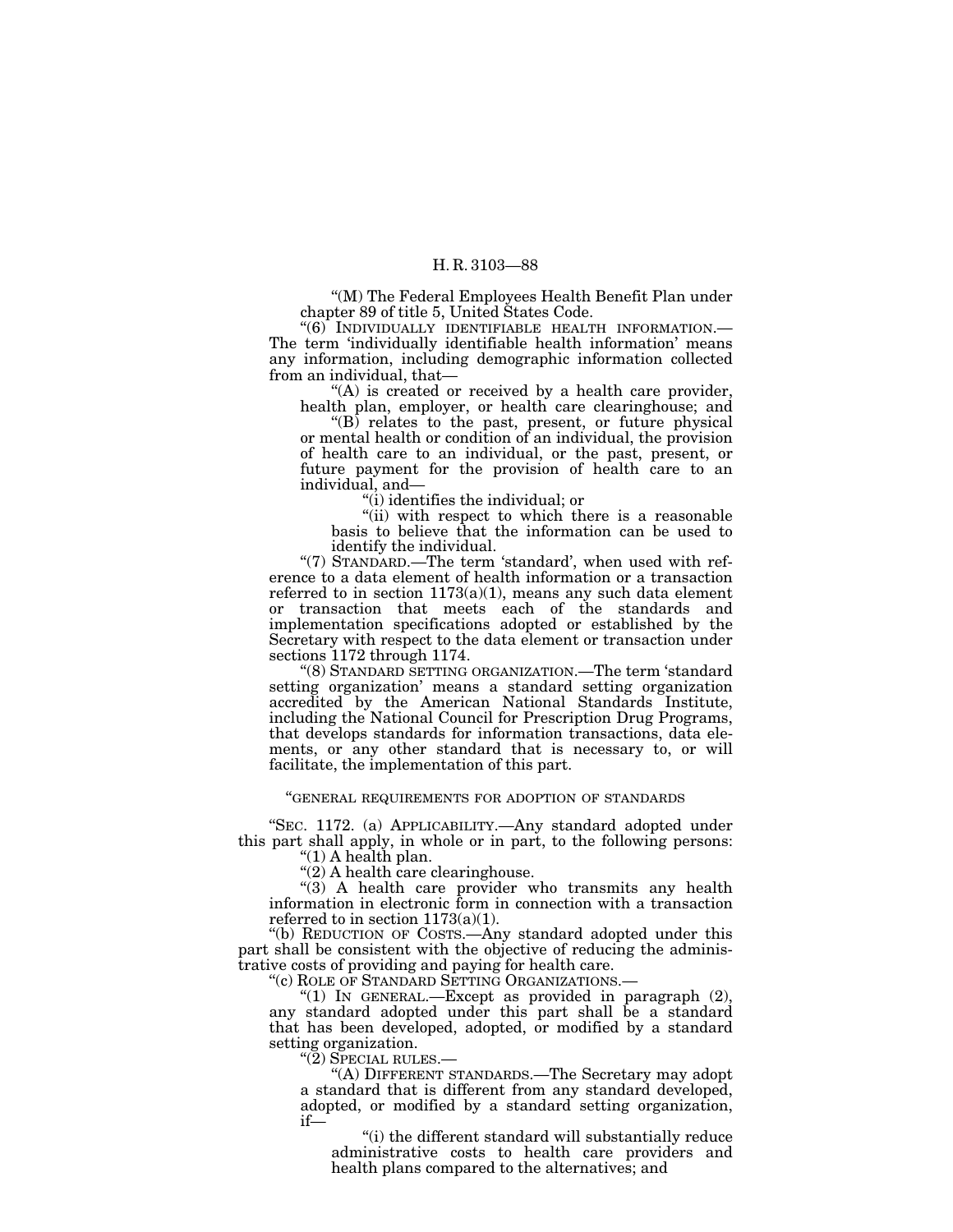''(ii) the standard is promulgated in accordance with the rulemaking procedures of subchapter III of chapter 5 of title 5, United States Code.

''(B) NO STANDARD BY STANDARD SETTING ORGANIZA-TION.—If no standard setting organization has developed, adopted, or modified any standard relating to a standard that the Secretary is authorized or required to adopt under this part—

''(i) paragraph (1) shall not apply; and

"(ii) subsection (f) shall apply.

''(3) CONSULTATION REQUIREMENT.—

''(A) IN GENERAL.—A standard may not be adopted under this part unless—

" $(i)$  in the case of a standard that has been developed, adopted, or modified by a standard setting organization, the organization consulted with each of the organizations described in subparagraph (B) in the course of such development, adoption, or modification; and

''(ii) in the case of any other standard, the Secretary, in complying with the requirements of subsection (f), consulted with each of the organizations described in subparagraph (B) before adopting the standard.

''(B) ORGANIZATIONS DESCRIBED.—The organizations referred to in subparagraph (A) are the following:

''(i) The National Uniform Billing Committee.

''(ii) The National Uniform Claim Committee.

"(iii) The Workgroup for Electronic Data Interchange.

''(iv) The American Dental Association.

''(d) IMPLEMENTATION SPECIFICATIONS.—The Secretary shall establish specifications for implementing each of the standards adopted under this part.

''(e) PROTECTION OF TRADE SECRETS.—Except as otherwise required by law, a standard adopted under this part shall not require disclosure of trade secrets or confidential commercial information by a person required to comply with this part.

''(f) ASSISTANCE TO THE SECRETARY.—In complying with the requirements of this part, the Secretary shall rely on the recommendations of the National Committee on Vital and Health Statistics established under section 306(k) of the Public Health Service Act (42 U.S.C. 242k(k)), and shall consult with appropriate Federal and State agencies and private organizations. The Secretary shall publish in the Federal Register any recommendation of the National Committee on Vital and Health Statistics regarding the adoption of a standard under this part.

''(g) APPLICATION TO MODIFICATIONS OF STANDARDS.—This section shall apply to a modification to a standard (including an addition to a standard) adopted under section 1174(b) in the same manner as it applies to an initial standard adopted under section 1174(a).

''STANDARDS FOR INFORMATION TRANSACTIONS AND DATA ELEMENTS

''SEC. 1173. (a) STANDARDS TO ENABLE ELECTRONIC EXCHANGE.—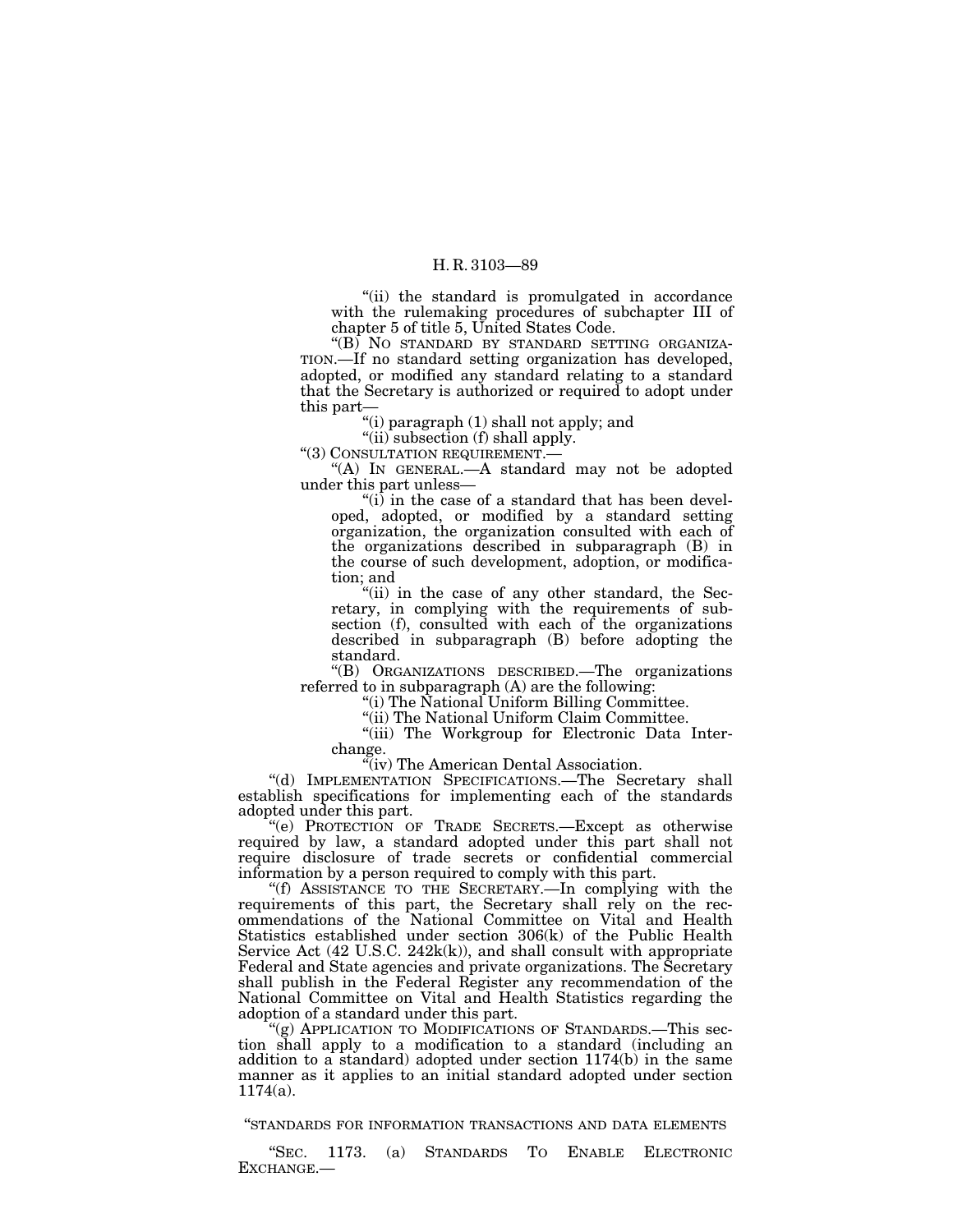''(1) IN GENERAL.—The Secretary shall adopt standards for transactions, and data elements for such transactions, to enable health information to be exchanged electronically, that are appropriate for—

''(A) the financial and administrative transactions described in paragraph (2); and

''(B) other financial and administrative transactions determined appropriate by the Secretary, consistent with the goals of improving the operation of the health care system and reducing administrative costs.

"(2) TRANSACTIONS.—The transactions referred to in paragraph  $(1)(A)$  are transactions with respect to the following:

''(A) Health claims or equivalent encounter information.

''(B) Health claims attachments.

 $\mathcal{C}(C)$  Enrollment and disenrollment in a health plan.

''(D) Eligibility for a health plan.

''(E) Health care payment and remittance advice.

''(F) Health plan premium payments.

''(G) First report of injury.

"(H) Health claim status.

''(I) Referral certification and authorization.

''(3) ACCOMMODATION OF SPECIFIC PROVIDERS.—The standards adopted by the Secretary under paragraph (1) shall accommodate the needs of different types of health care providers.

''(b) UNIQUE HEALTH IDENTIFIERS.—

''(1) IN GENERAL.—The Secretary shall adopt standards providing for a standard unique health identifier for each individual, employer, health plan, and health care provider for use in the health care system. In carrying out the preceding sentence for each health plan and health care provider, the Secretary shall take into account multiple uses for identifiers and multiple locations and specialty classifications for health care providers.

 $\sqrt{f(2)}$  USE OF IDENTIFIERS.—The standards adopted under paragraph (1) shall specify the purposes for which a unique health identifier may be used.<br>"(c) CODE SETS.—

" $(1)$  In GENERAL.—The Secretary shall adopt standards that—

"(A) select code sets for appropriate data elements for the transactions referred to in subsection  $(a)(1)$  from among the code sets that have been developed by private and public entities; or

''(B) establish code sets for such data elements if no code sets for the data elements have been developed.

''(2) DISTRIBUTION.—The Secretary shall establish efficient and low-cost procedures for distribution (including electronic distribution) of code sets and modifications made to such code sets under section 1174(b).

''(d) SECURITY STANDARDS FOR HEALTH INFORMATION.—

''(1) SECURITY STANDARDS.—The Secretary shall adopt security standards that—

''(A) take into account—

''(i) the technical capabilities of record systems used to maintain health information;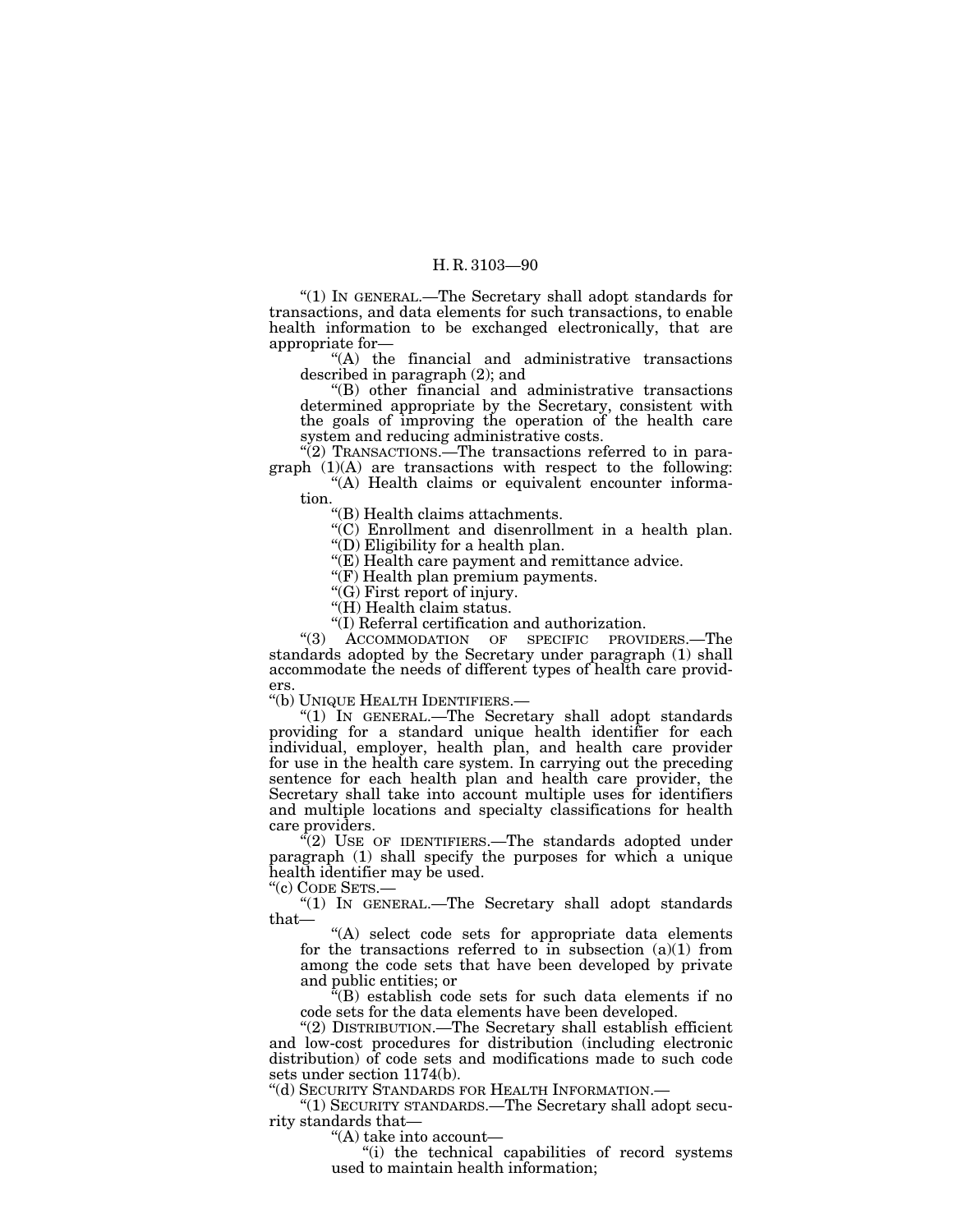"(ii) the costs of security measures;

"(iii) the need for training persons who have access to health information;

"(iv) the value of audit trails in computerized record systems; and

" $(v)$  the needs and capabilities of small health care providers and rural health care providers (as such providers are defined by the Secretary); and

 $\sqrt{f}(B)$  ensure that a health care clearinghouse, if it is part of a larger organization, has policies and security procedures which isolate the activities of the health care clearinghouse with respect to processing information in a manner that prevents unauthorized access to such information by such larger organization.

''(2) SAFEGUARDS.—Each person described in section 1172(a) who maintains or transmits health information shall maintain reasonable and appropriate administrative, technical, and physical safeguards—

''(A) to ensure the integrity and confidentiality of the information;

''(B) to protect against any reasonably anticipated—

''(i) threats or hazards to the security or integrity of the information; and

''(ii) unauthorized uses or disclosures of the information; and

''(C) otherwise to ensure compliance with this part by the officers and employees of such person.<br>"(e) ELECTRONIC SIGNATURE.—

"(1) STANDARDS.—The Secretary, in coordination with the Secretary of Commerce, shall adopt standards specifying procedures for the electronic transmission and authentication of signatures with respect to the transactions referred to in subsection  $(a)(1)$ .

"(2) EFFECT OF COMPLIANCE.—Compliance with the standards adopted under paragraph (1) shall be deemed to satisfy Federal and State statutory requirements for written signatures with respect to the transactions referred to in subsection (a)(1).

''(f) TRANSFER OF INFORMATION AMONG HEALTH PLANS.—The Secretary shall adopt standards for transferring among health plans appropriate standard data elements needed for the coordination of benefits, the sequential processing of claims, and other data elements for individuals who have more than one health plan.

#### ''TIMETABLES FOR ADOPTION OF STANDARDS

''SEC. 1174. (a) INITIAL STANDARDS.—The Secretary shall carry out section 1173 not later than 18 months after the date of the enactment of the Health Insurance Portability and Accountability Act of 1996, except that standards relating to claims attachments shall be adopted not later than 30 months after such date.<br>"(b) ADDITIONS AND MODIFICATIONS TO STANDARDS.—

''(b) ADDITIONS AND MODIFICATIONS TO STANDARDS.— ''(1) IN GENERAL.—Except as provided in paragraph (2), the Secretary shall review the standards adopted under section 1173, and shall adopt modifications to the standards (including additions to the standards), as determined appropriate, but not more frequently than once every 12 months. Any addition or modification to a standard shall be completed in a manner which minimizes the disruption and cost of compliance.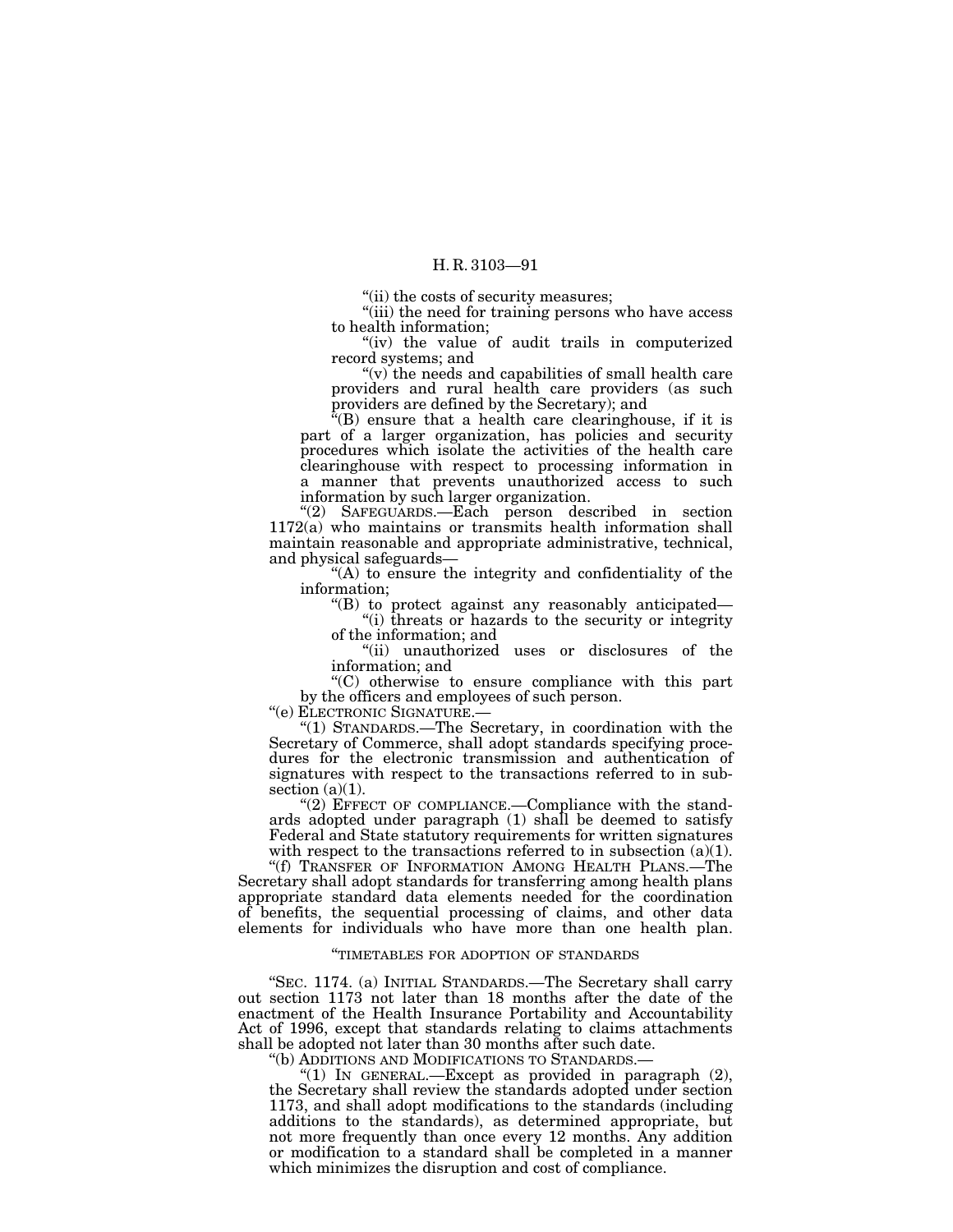''(2) SPECIAL RULES.—

''(A) FIRST 12-MONTH PERIOD.—Except with respect to additions and modifications to code sets under subparagraph (B), the Secretary may not adopt any modification to a standard adopted under this part during the 12-month period beginning on the date the standard is initially adopted, unless the Secretary determines that the modification is necessary in order to permit compliance with the standard.

''(B) ADDITIONS AND MODIFICATIONS TO CODE SETS.—

''(i) IN GENERAL.—The Secretary shall ensure that procedures exist for the routine maintenance, testing, enhancement, and expansion of code sets.

''(ii) ADDITIONAL RULES.—If a code set is modified under this subsection, the modified code set shall include instructions on how data elements of health information that were encoded prior to the modification may be converted or translated so as to preserve the informational value of the data elements that existed before the modification. Any modification to a code set under this subsection shall be implemented in a manner that minimizes the disruption and cost of complying with such modification.

### ''REQUIREMENTS

"SEC. 1175. (a) CONDUCT OF TRANSACTIONS BY PLANS.—

" $(1)$  In GENERAL.—If a person desires to conduct a transaction referred to in section  $1173(a)(1)$  with a health plan as a standard transaction—

"(A) the health plan may not refuse to conduct such transaction as a standard transaction;

''(B) the insurance plan may not delay such transaction, or otherwise adversely affect, or attempt to adversely affect, the person or the transaction on the ground that the transaction is a standard transaction; and

''(C) the information transmitted and received in connection with the transaction shall be in the form of standard data elements of health information.

''(2) SATISFACTION OF REQUIREMENTS.—A health plan may satisfy the requirements under paragraph (1) by—

"(A) directly transmitting and receiving standard data elements of health information; or

''(B) submitting nonstandard data elements to a health care clearinghouse for processing into standard data elements and transmission by the health care clearinghouse, and receiving standard data elements through the health care clearinghouse.

''(3) TIMETABLE FOR COMPLIANCE.—Paragraph (1) shall not be construed to require a health plan to comply with any standard, implementation specification, or modification to a standard or specification adopted or established by the Secretary under sections 1172 through 1174 at any time prior to the date on which the plan is required to comply with the standard or specification under subsection (b).

''(b) COMPLIANCE WITH STANDARDS.—

''(1) INITIAL COMPLIANCE.—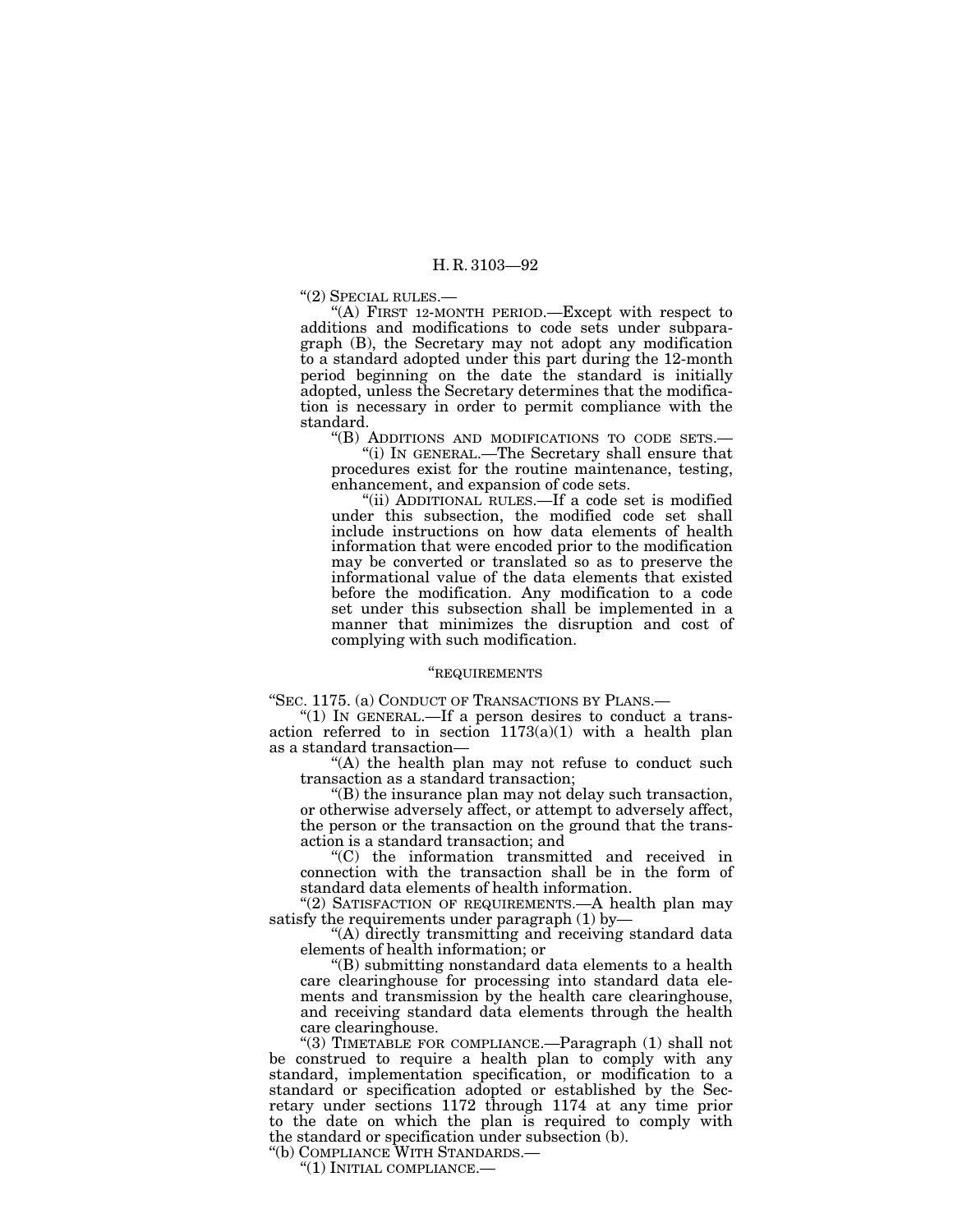''(A) IN GENERAL.—Not later than 24 months after the date on which an initial standard or implementation specification is adopted or established under sections 1172 and 1173, each person to whom the standard or implementation specification applies shall comply with the standard or specification.

''(B) SPECIAL RULE FOR SMALL HEALTH PLANS.—In the case of a small health plan, paragraph (1) shall be applied by substituting '36 months' for '24 months'. For purposes of this subsection, the Secretary shall determine the plans that qualify as small health plans.

"(2) COMPLIANCE WITH MODIFIED STANDARDS.—If the Secretary adopts a modification to a standard or implementation specification under this part, each person to whom the standard or implementation specification applies shall comply with the modified standard or implementation specification at such time as the Secretary determines appropriate, taking into account the time needed to comply due to the nature and extent of the modification. The time determined appropriate under the preceding sentence may not be earlier than the last day of the 180-day period beginning on the date such modification is adopted. The Secretary may extend the time for compliance for small health plans, if the Secretary determines that such extension is appropriate.

''(3) CONSTRUCTION.—Nothing in this subsection shall be construed to prohibit any person from complying with a standard or specification by—

''(A) submitting nonstandard data elements to a health care clearinghouse for processing into standard data elements and transmission by the health care clearinghouse; or

''(B) receiving standard data elements through a health care clearinghouse.

#### ''GENERAL PENALTY FOR FAILURE TO COMPLY WITH REQUIREMENTS AND STANDARDS

''SEC. 1176. (a) GENERAL PENALTY.— ''(1) IN GENERAL.—Except as provided in subsection (b), the Secretary shall impose on any person who violates a provision of this part a penalty of not more than \$100 for each such violation, except that the total amount imposed on the person for all violations of an identical requirement or prohibition during a calendar year may not exceed \$25,000.

"(2) PROCEDURES.—The provisions of section  $1128A$  (other than subsections (a) and (b) and the second sentence of subsection (f)) shall apply to the imposition of a civil money penalty under this subsection in the same manner as such provisions apply to the imposition of a penalty under such section 1128A. ''(b) LIMITATIONS.—

''(1) OFFENSES OTHERWISE PUNISHABLE.—A penalty may not be imposed under subsection (a) with respect to an act if the act constitutes an offense punishable under section 1177.

"(2) NONCOMPLIANCE NOT DISCOVERED.—A penalty may not be imposed under subsection (a) with respect to a provision of this part if it is established to the satisfaction of the Secretary that the person liable for the penalty did not know, and by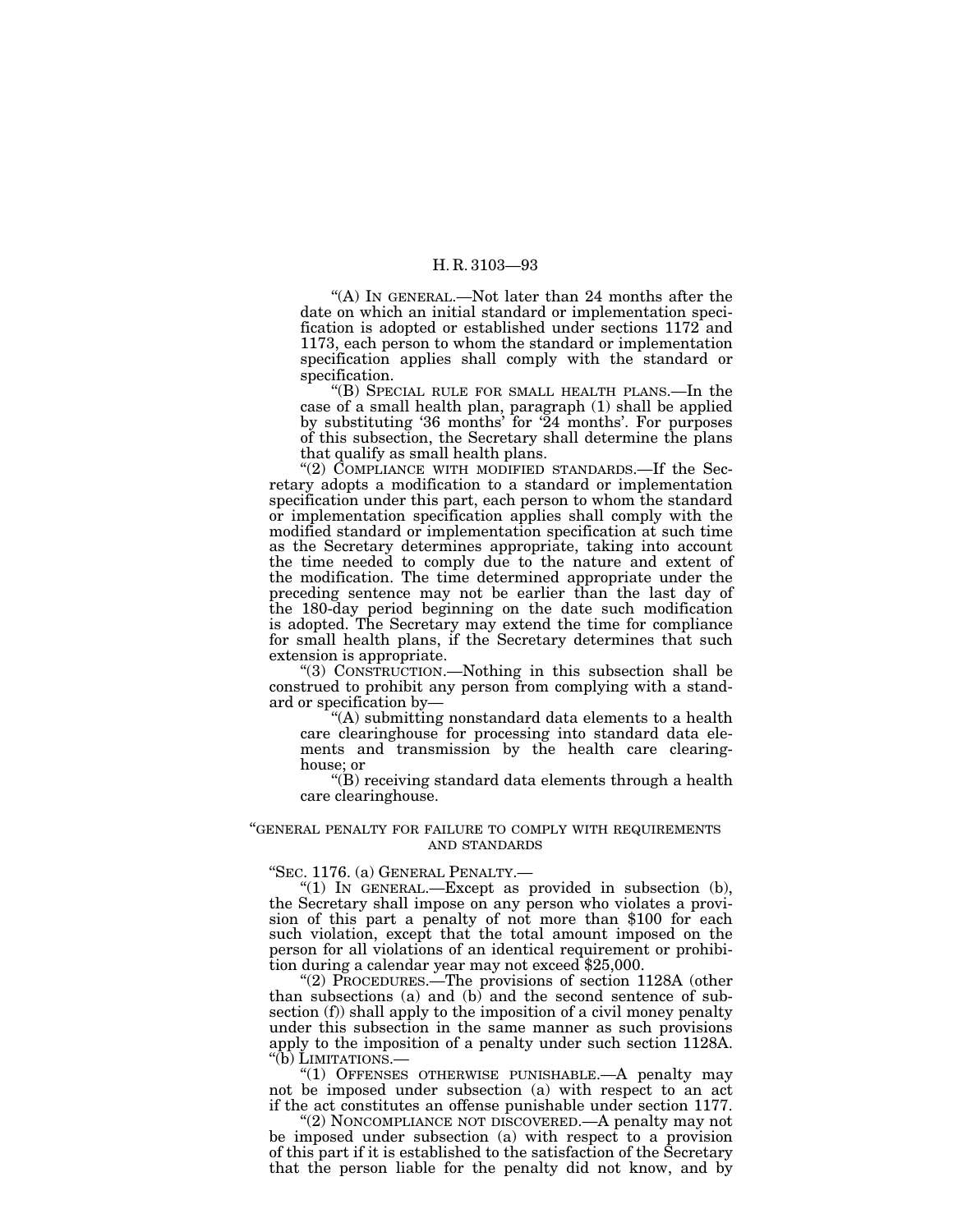exercising reasonable diligence would not have known, that such person violated the provision.

''(3) FAILURES DUE TO REASONABLE CAUSE.—

''(A) IN GENERAL.—Except as provided in subparagraph (B), a penalty may not be imposed under subsection  $(a)$  if—

''(i) the failure to comply was due to reasonable cause and not to willful neglect; and

''(ii) the failure to comply is corrected during the 30-day period beginning on the first date the person liable for the penalty knew, or by exercising reasonable diligence would have known, that the failure to comply occurred.

''(B) EXTENSION OF PERIOD.—

''(i) NO PENALTY.—The period referred to in subparagraph (A)(ii) may be extended as determined appropriate by the Secretary based on the nature and extent of the failure to comply.

''(ii) ASSISTANCE.—If the Secretary determines that a person failed to comply because the person was unable to comply, the Secretary may provide technical assistance to the person during the period described in subparagraph (A)(ii). Such assistance shall be provided in any manner determined appropriate by the Secretary.

"(4) REDUCTION.—In the case of a failure to comply which is due to reasonable cause and not to willful neglect, any penalty under subsection (a) that is not entirely waived under paragraph (3) may be waived to the extent that the payment of such penalty would be excessive relative to the compliance failure involved.

#### ''WRONGFUL DISCLOSURE OF INDIVIDUALLY IDENTIFIABLE HEALTH INFORMATION

''SEC. 1177. (a) OFFENSE.—A person who knowingly and in violation of this part—

" $(1)$  uses or causes to be used a unique health identifier;

''(2) obtains individually identifiable health information relating to an individual; or

''(3) discloses individually identifiable health information to another person,

shall be punished as provided in subsection (b).

"(b) PENALTIES.—A person described in subsection (a) shall—<br>"(1) be fined not more than \$50,000, imprisoned not more

than 1 year, or both;

 $(2)$  if the offense is committed under false pretenses, be fined not more than \$100,000, imprisoned not more than 5 years, or both; and

 $'(3)$  if the offense is committed with intent to sell, transfer, or use individually identifiable health information for commercial advantage, personal gain, or malicious harm, be fined not more than \$250,000, imprisoned not more than 10 years, or both.

''EFFECT ON STATE LAW

''SEC. 1178. (a) GENERAL EFFECT.—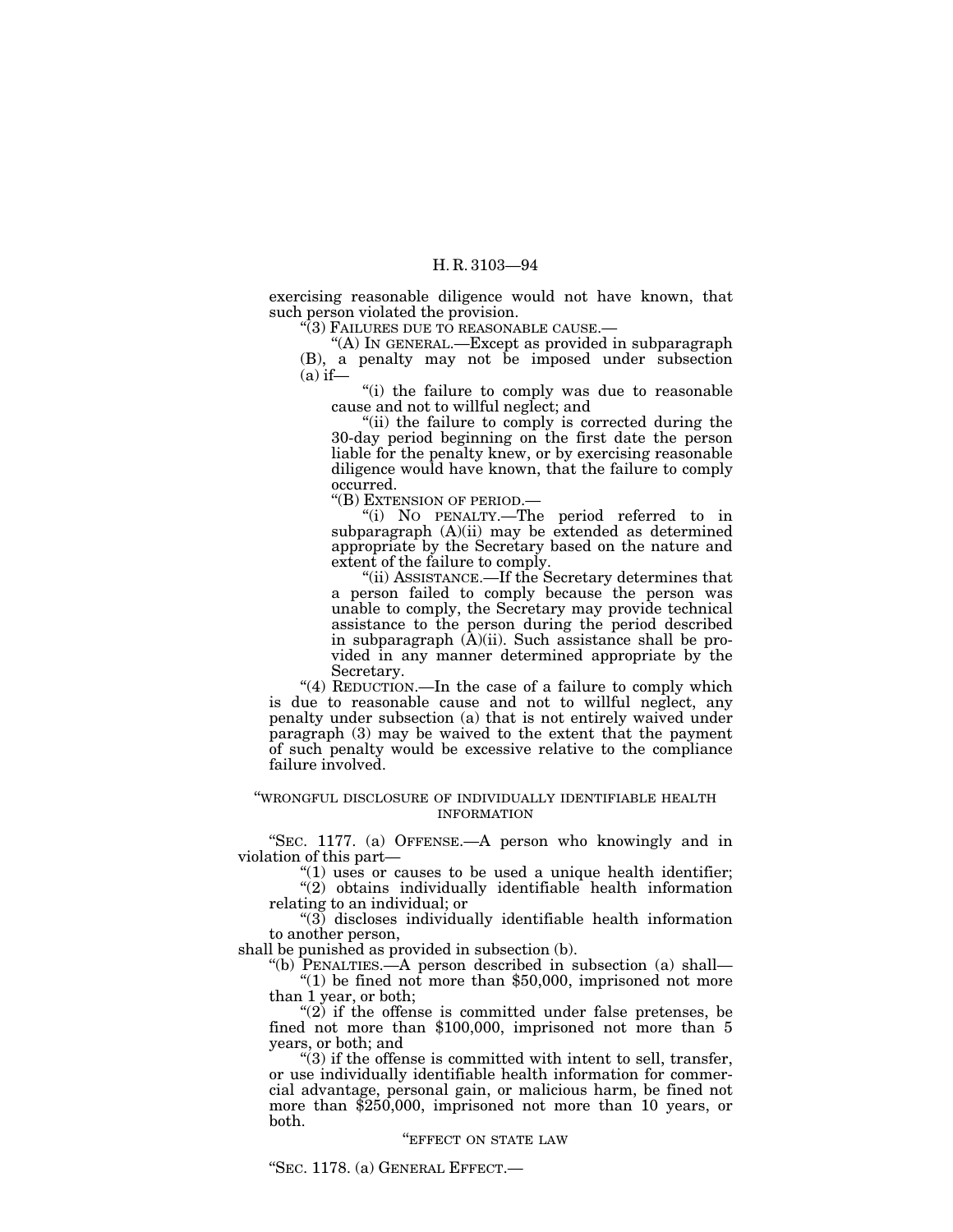"(1) GENERAL RULE.—Except as provided in paragraph  $(2)$ , a provision or requirement under this part, or a standard or implementation specification adopted or established under sections 1172 through 1174, shall supersede any contrary provision of State law, including a provision of State law that requires medical or health plan records (including billing information) to be maintained or transmitted in written rather than electronic form.

 $(2)$  EXCEPTIONS.—A provision or requirement under this part, or a standard or implementation specification adopted or established under sections 1172 through 1174, shall not supersede a contrary provision of State law, if the provision of State law—

''(A) is a provision the Secretary determines—

''(i) is necessary—

''(I) to prevent fraud and abuse;

''(II) to ensure appropriate State regulation of insurance and health plans;

''(III) for State reporting on health care delivery or costs; or

''(IV) for other purposes; or

''(ii) addresses controlled substances; or

"(B) subject to section  $264(c)(2)$  of the Health Insurance Portability and Accountability Act of 1996, relates to the privacy of individually identifiable health information.

''(b) PUBLIC HEALTH.—Nothing in this part shall be construed to invalidate or limit the authority, power, or procedures established under any law providing for the reporting of disease or injury, child abuse, birth, or death, public health surveillance, or public health investigation or intervention.

"(c) STATE REGULATORY REPORTING.—Nothing in this part shall limit the ability of a State to require a health plan to report, or to provide access to, information for management audits, financial audits, program monitoring and evaluation, facility licensure or certification, or individual licensure or certification.

## ''PROCESSING PAYMENT TRANSACTIONS BY FINANCIAL INSTITUTIONS

''SEC. 1179. To the extent that an entity is engaged in activities of a financial institution (as defined in section 1101 of the Right to Financial Privacy Act of 1978), or is engaged in authorizing, processing, clearing, settling, billing, transferring, reconciling, or collecting payments, for a financial institution, this part, and any standard adopted under this part, shall not apply to the entity with respect to such activities, including the following:

" $(1)$  The use or disclosure of information by the entity for authorizing, processing, clearing, settling, billing, transferring, reconciling or collecting, a payment for, or related to, health plan premiums or health care, where such payment is made by any means, including a credit, debit, or other payment card, an account, check, or electronic funds transfer.

 $(2)$  The request for, or the use or disclosure of, information by the entity with respect to a payment described in paragraph (1)—

''(A) for transferring receivables;

''(B) for auditing;

 $C$ ) in connection with—

''(i) a customer dispute; or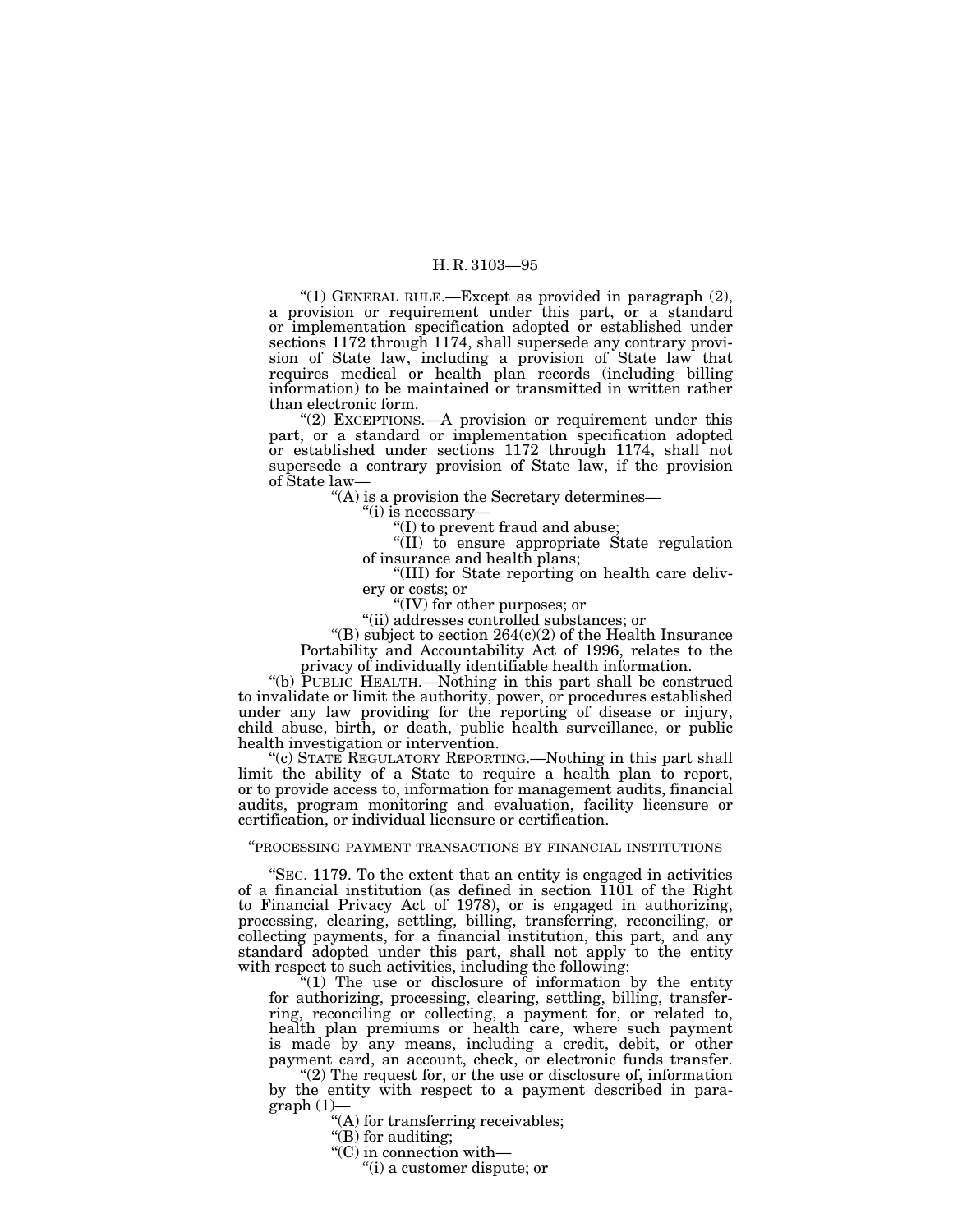"(ii) an inquiry from, or to, a customer;

''(D) in a communication to a customer of the entity regarding the customer's transactions, payment card, account, check, or electronic funds transfer;

''(E) for reporting to consumer reporting agencies; or ''(F) for complying with—

''(i) a civil or criminal subpoena; or

"(ii) a Federal or State law regulating the entity.". (b) CONFORMING AMENDMENTS.—

(1) REQUIREMENT FOR MEDICARE PROVIDERS.—Section  $1866(a)(1)$  (42 U.S.C. 1395cc(a)(1)) is amended—

(A) by striking "and" at the end of subparagraph (P); (B) by striking the period at the end of subparagraph

(Q) and inserting ''; and''; and (C) by inserting immediately after subparagraph (Q)

the following new subparagraph:

" $(R)$  to contract only with a health care clearinghouse (as defined in section 1171) that meets each standard and implementation specification adopted or established under part C of title XI on or after the date on which the health care clearinghouse is required to comply with the standard or specification."

(2) TITLE HEADING.—Title XI (42 U.S.C. 1301 et seq.) is amended by striking the title heading and inserting the following:

## ''TITLE XI—GENERAL PROVISIONS, PEER REVIEW, AND ADMINISTRATIVE SIMPLIFICATION''.

## **SEC. 263. CHANGES IN MEMBERSHIP AND DUTIES OF NATIONAL COMMITTEE ON VITAL AND HEALTH STATISTICS.**

Section 306(k) of the Public Health Service Act (42 U.S.C.  $242k(k)$ ) is amended-

 $(1)$  in paragraph  $(1)$ , by striking "16" and inserting "18"; (2) by amending paragraph (2) to read as follows:

" $(2)$  The members of the Committee shall be appointed from among persons who have distinguished themselves in the fields of health statistics, electronic interchange of health care information, privacy and security of electronic information, populationbased public health, purchasing or financing health care services, integrated computerized health information systems, health services research, consumer interests in health information, health data standards, epidemiology, and the provision of health services. Members of the Committee shall be appointed for terms of 4 years.'';

(3) by redesignating paragraphs (3) through (5) as paragraphs (4) through (6), respectively, and inserting after para- $\operatorname*{graph}(2)$  the following:

 $\mathbb{I}^{a}(3)$  Of the members of the Committee—

''(A) 1 shall be appointed, not later than 60 days after the date of the enactment of the Health Insurance Portability and Accountability Act of 1996, by the Speaker of the House of Representatives after consultation with the Minority Leader of the House of Representatives;

''(B) 1 shall be appointed, not later than 60 days after the date of the enactment of the Health Insurance Portability and Accountability Act of 1996, by the President pro tempore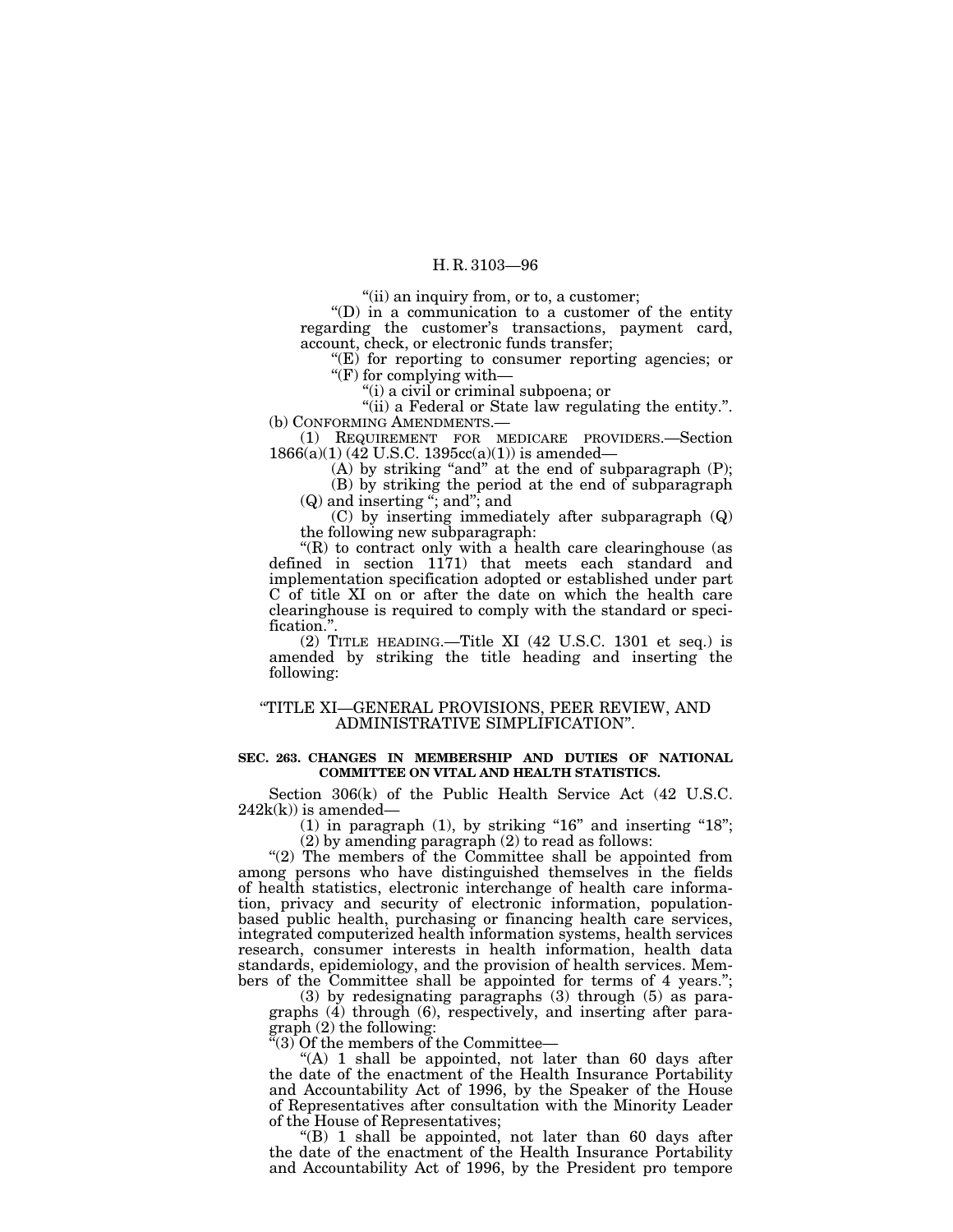of the Senate after consultation with the Minority Leader of the Senate; and

 $C($ ) 16 shall be appointed by the Secretary.";

(4) by amending paragraph (5) (as so redesignated) to read as follows:

''(5) The Committee—

''(A) shall assist and advise the Secretary—

''(i) to delineate statistical problems bearing on health and health services which are of national or international interest;

"(ii) to stimulate studies of such problems by other organizations and agencies whenever possible or to make investigations of such problems through subcommittees;

"(iii) to determine, approve, and revise the terms, definitions, classifications, and guidelines for assessing health status and health services, their distribution and costs, for use (I) within the Department of Health and Human Services, (II) by all programs administered or funded by the Secretary, including the Federal-State-local cooperative health statistics system referred to in subsection (e), and (III) to the extent possible as determined by the head of the agency involved, by the Department of Veterans Affairs, the Department of Defense, and other Federal agencies concerned with health and health services;

"(iv) with respect to the design of and approval of health statistical and health information systems concerned with the collection, processing, and tabulation of health statistics within the Department of Health and Human Services, with respect to the Cooperative Health Statistics System established under subsection (e), and with respect to the standardized means for the collection of health information and statistics to be established by the Secretary under subsection (j)(1);

 $\mathcal{H}(v)$  to review and comment on findings and proposals developed by other organizations and agencies and to make recommendations for their adoption or implementation by local, State, national, or international agencies;

"(vi) to cooperate with national committees of other countries and with the World Health Organization and other national agencies in the studies of problems of mutual interest;

"(vii) to issue an annual report on the state of the Nation's health, its health services, their costs and distributions, and to make proposals for improvement of the Nation's health statistics and health information systems; and

"(viii) in complying with the requirements imposed on the Secretary under part C of title XI of the Social Security Act;

''(B) shall study the issues related to the adoption of uniform data standards for patient medical record information and the electronic exchange of such information;

 $C$ ) shall report to the Secretary not later than 4 years after the date of the enactment of the Health Insurance Portability and Accountability Act of 1996 recommendations and legislative proposals for such standards and electronic exchange; and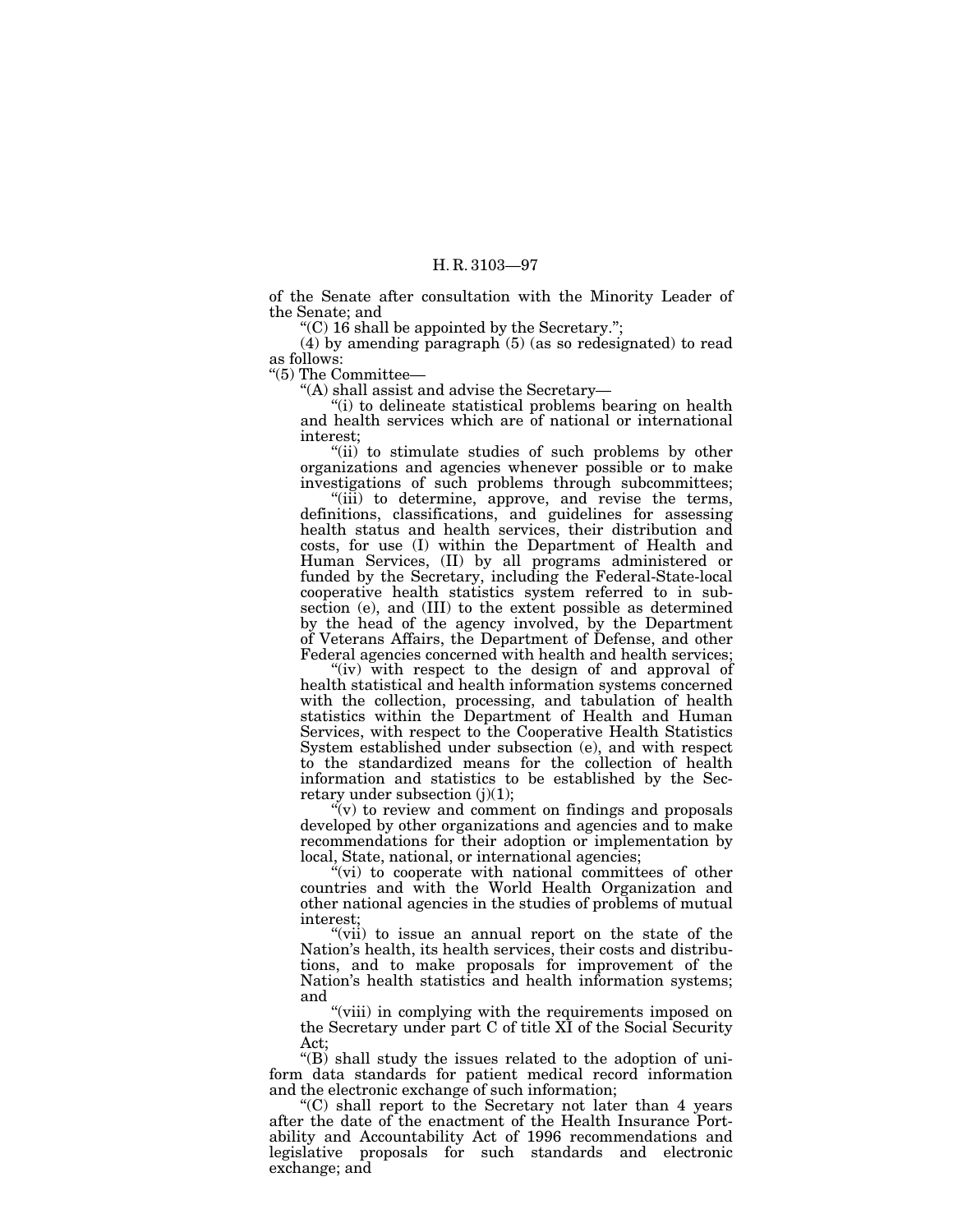''(D) shall be responsible generally for advising the Secretary and the Congress on the status of the implementation of part C of title XI of the Social Security Act.''; and

(5) by adding at the end the following:

"(7) Not later than 1 year after the date of the enactment of the Health Insurance Portability and Accountability Act of 1996, and annually thereafter, the Committee shall submit to the Congress, and make public, a report regarding the implementation of part C of title XI of the Social Security Act. Such report shall address the following subjects, to the extent that the Committee determines appropriate:

"(A) The extent to which persons required to comply with part C of title XI of the Social Security Act are cooperating in implementing the standards adopted under such part.

''(B) The extent to which such entities are meeting the security standards adopted under such part and the types of penalties assessed for noncompliance with such standards.

''(C) Whether the Federal and State Governments are receiving information of sufficient quality to meet their responsibilities under such part.

 $\mathrm{``(D)}$  Any problems that exist with respect to implementation of such part.

''(E) The extent to which timetables under such part are being met.''.

#### **SEC. 264. RECOMMENDATIONS WITH RESPECT TO PRIVACY OF CER-TAIN HEALTH INFORMATION.**

(a) IN GENERAL.—Not later than the date that is 12 months after the date of the enactment of this Act, the Secretary of Health and Human Services shall submit to the Committee on Labor and Human Resources and the Committee on Finance of the Senate and the Committee on Commerce and the Committee on Ways and Means of the House of Representatives detailed recommendations on standards with respect to the privacy of individually identifiable health information.

(b) SUBJECTS FOR RECOMMENDATIONS.—The recommendations under subsection (a) shall address at least the following:

(1) The rights that an individual who is a subject of individually identifiable health information should have.

(2) The procedures that should be established for the exercise of such rights.

(3) The uses and disclosures of such information that should be authorized or required.<br>(c) REGULATIONS.—

 $(1)$  In GENERAL.—If legislation governing standards with respect to the privacy of individually identifiable health information transmitted in connection with the transactions described in section 1173(a) of the Social Security Act (as added by section 262) is not enacted by the date that is 36 months after the date of the enactment of this Act, the Secretary of Health and Human Services shall promulgate final regulations containing such standards not later than the date that is 42 months after the date of the enactment of this Act. Such regulations shall address at least the subjects described in subsection (b).

(2) PREEMPTION.—A regulation promulgated under paragraph (1) shall not supercede a contrary provision of State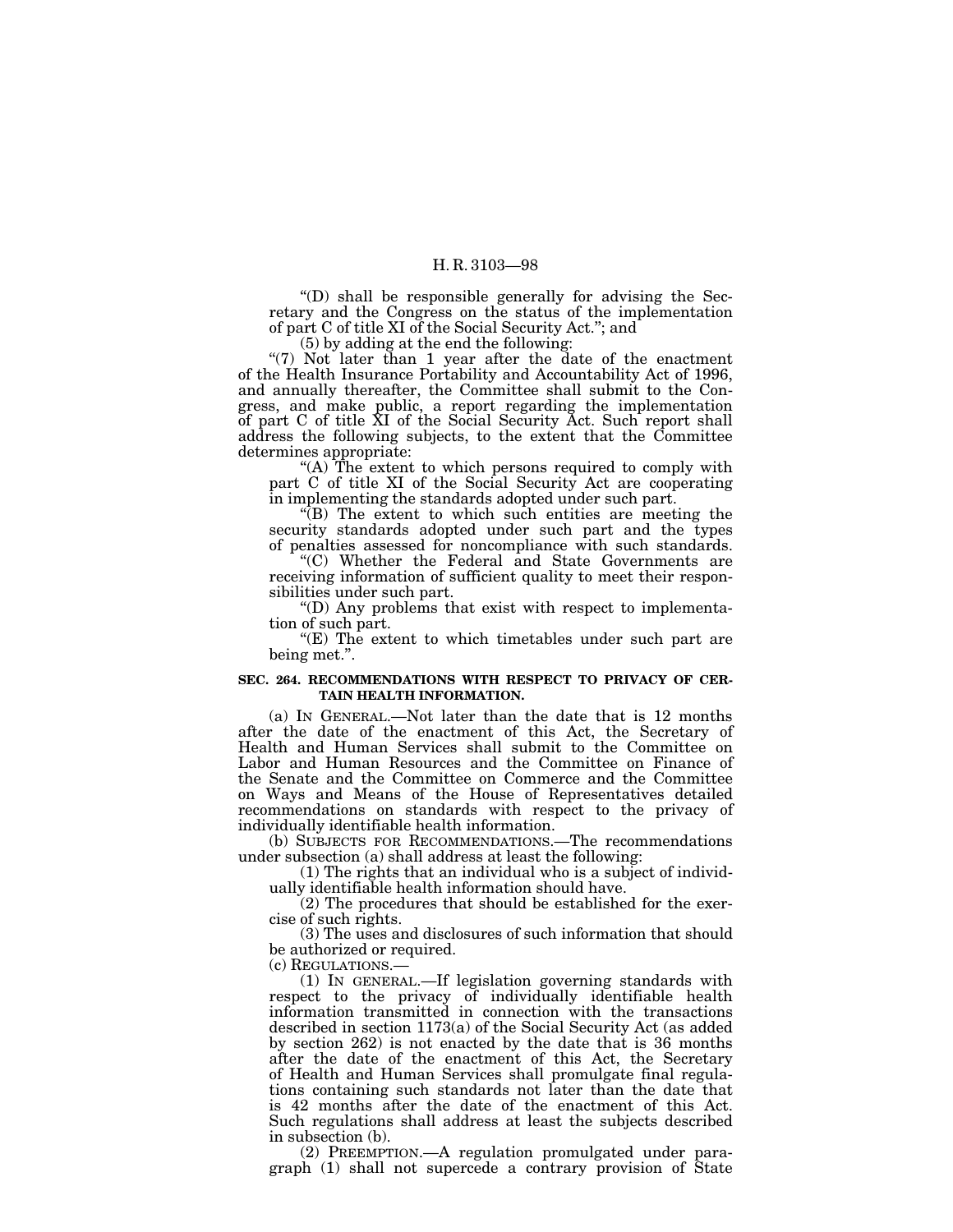law, if the provision of State law imposes requirements, standards, or implementation specifications that are more stringent than the requirements, standards, or implementation specifications imposed under the regulation.

(d) CONSULTATION.—In carrying out this section, the Secretary of Health and Human Services shall consult with—

(1) the National Committee on Vital and Health Statistics established under section 306(k) of the Public Health Service Act (42 U.S.C. 242k(k)); and

(2) the Attorney General.

# **Subtitle G—Duplication and Coordination of Medicare-Related Plans**

## **SEC. 271. DUPLICATION AND COORDINATION OF MEDICARE-RELATED PLANS.**

(a) TREATMENT OF CERTAIN HEALTH INSURANCE POLICIES AS NONDUPLICATIVE.—Section 1882(d)(3)(A) (42 U.S.C. 1395ss(d)(3)(A)) is amended—

(1) in clause (iii), by striking ''clause (i)'' and inserting ''clause (i)(II)''; and

(2) by adding at the end the following:

"(iv) For purposes of this subparagraph, a health insurance policy (other than a Medicare supplemental policy) providing for benefits which are payable to or on behalf of an individual without regard to other health benefit coverage of such individual is not considered to 'duplicate' any health benefits under this title, under title XIX, or under a health insurance policy, and subclauses (I) and (III) of clause (i) do not apply to such a policy.

"(v) For purposes of this subparagraph, a health insurance policy (or a rider to an insurance contract which is not a health insurance policy) is not considered to 'duplicate' health benefits under this title or under another health insurance policy if it-

''(I) provides health care benefits only for long-term care, nursing home care, home health care, or community-based care, or any combination thereof,

''(II) coordinates against or excludes items and services available or paid for under this title or under another health insurance policy, and

''(III) for policies sold or issued on or after the end of the 90-day period beginning on the date of enactment of the Health Insurance Portability and Accountability Act of 1996 discloses such coordination or exclusion in the policy's outline of coverage.

For purposes of this clause, the terms 'coordinates' and 'coordination' mean, with respect to a policy in relation to health benefits under this title or under another health insurance policy, that the policy under its terms is secondary to, or excludes from payment, items and services to the extent available or paid for under this title or under another health insurance policy.

"(vi)(I) An individual entitled to benefits under part A or enrolled under part B of this title who is applying for a health insurance policy (other than a policy described in subclause (III)) shall be furnished a disclosure statement described in clause (vii) for the type of policy being applied for. Such statement shall be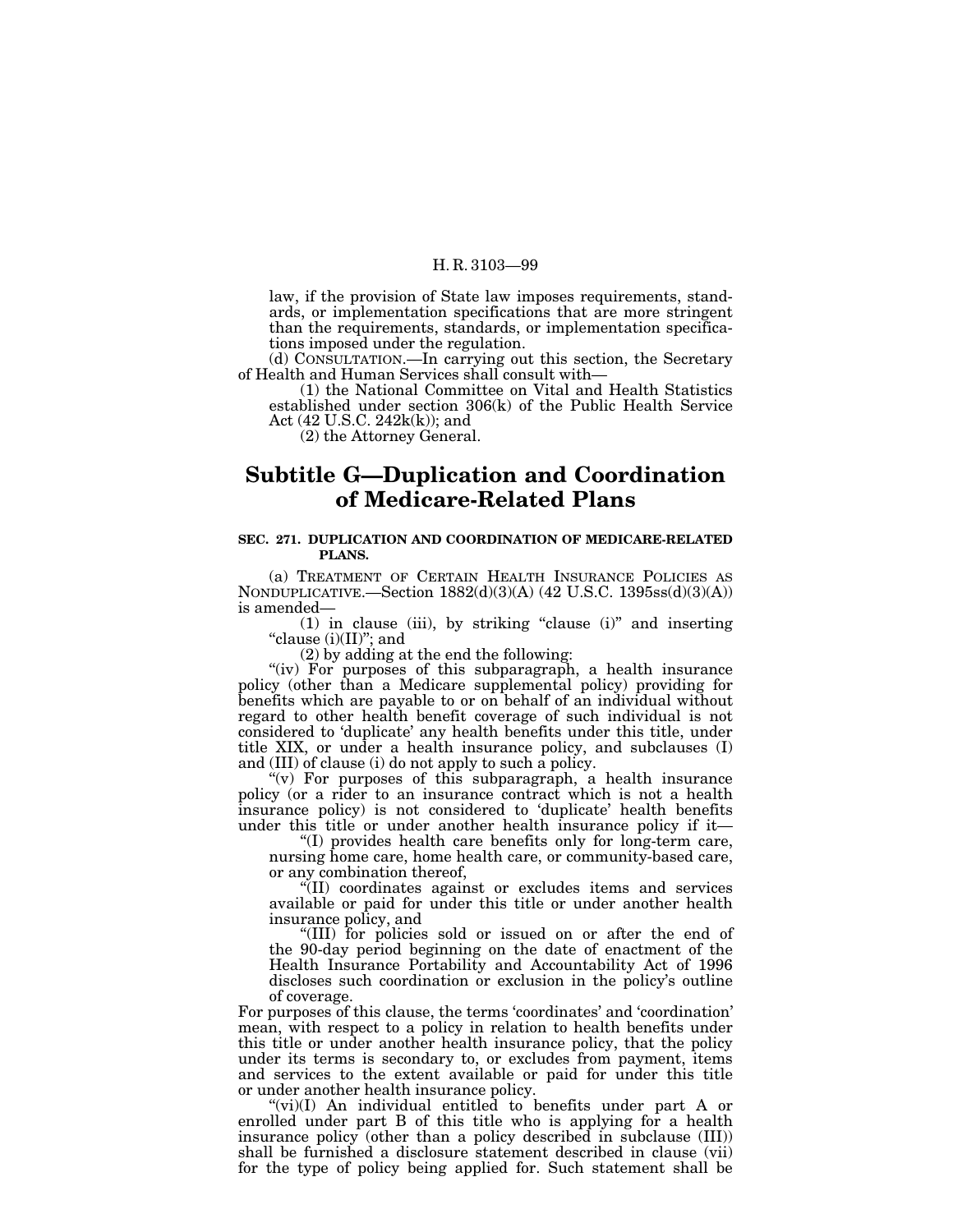furnished as a part of (or together with) the application for such policy.

''(II) Whoever issues or sells a health insurance policy (other than a policy described in subclause (III)) to an individual described in subclause (I) and fails to furnish the appropriate disclosure statement as required under such subclause shall be fined under title 18, United States Code, or imprisoned not more than 5 years, or both, and, in addition to or in lieu of such a criminal penalty, is subject to a civil money penalty of not to exceed \$25,000 (or \$15,000 in the case of a person other than the issuer of the policy) for each such violation.

''(III) A policy described in this subclause (to which subclauses (I) and (II) do not apply) is a Medicare supplemental policy or a health insurance policy identified under 60 Federal Register 30880 (June 12, 1995) as a policy not required to have a disclosure statement.

"(IV) Any reference in this section to the revised NAIC model regulation (referred to in subsection  $(m)(1)(A)$ ) is deemed a reference to such regulation as revised by section  $171(m)(2)$  of the Social Security Act Amendments of 1994 (Public Law 103–432) and as modified by substituting, for the disclosure required under section 16D(2), disclosure under subclause (I) of an appropriate disclosure statement under clause (vii).

"(vii) The disclosure statement described in this clause for a type of policy is the statement specified under subparagraph (D) of this paragraph (as in effect before the date of the enactment of the Health Insurance Portability and Accountability Act of 1996) for that type of policy, as revised as follows:

 $\mathbf{F}(\mathbf{I})$  In each statement, amend the second line to read as follows:

## '**THIS IS NOT MEDICARE SUPPLEMENT INSURANCE**'.

''(II) In each statement, strike the third line and insert the following: '**Some health care services paid for by Medicare may also trigger the payment of benefits under this policy.**'.

''(III) In each statement not described in subclause (V), strike the boldface matter that begins '**This insurance**' and all that follows up to the next paragraph that begins '**Medicare**'.

"(IV) In each statement not described in subclause (V), insert before the boxed matter (that states '**Before You Buy This Insurance**') the following: '**This policy must pay benefits without regard to other health benefit coverage to which you may be entitled under Medicare or other insurance.**'.

"(V) In a statement relating to policies providing both nursing home and non-institutional coverage, to policies providing nursing home benefits only, or policies providing home care benefits only, amend the sentence that begins 'Federal law' to read as follows: 'Federal law requires us to inform you that in certain situations this insurance may pay for some care also covered by Medicare.'.

''(viii)(I) Subject to subclause (II), nothing in this subparagraph shall restrict or preclude a State's ability to regulate health insur-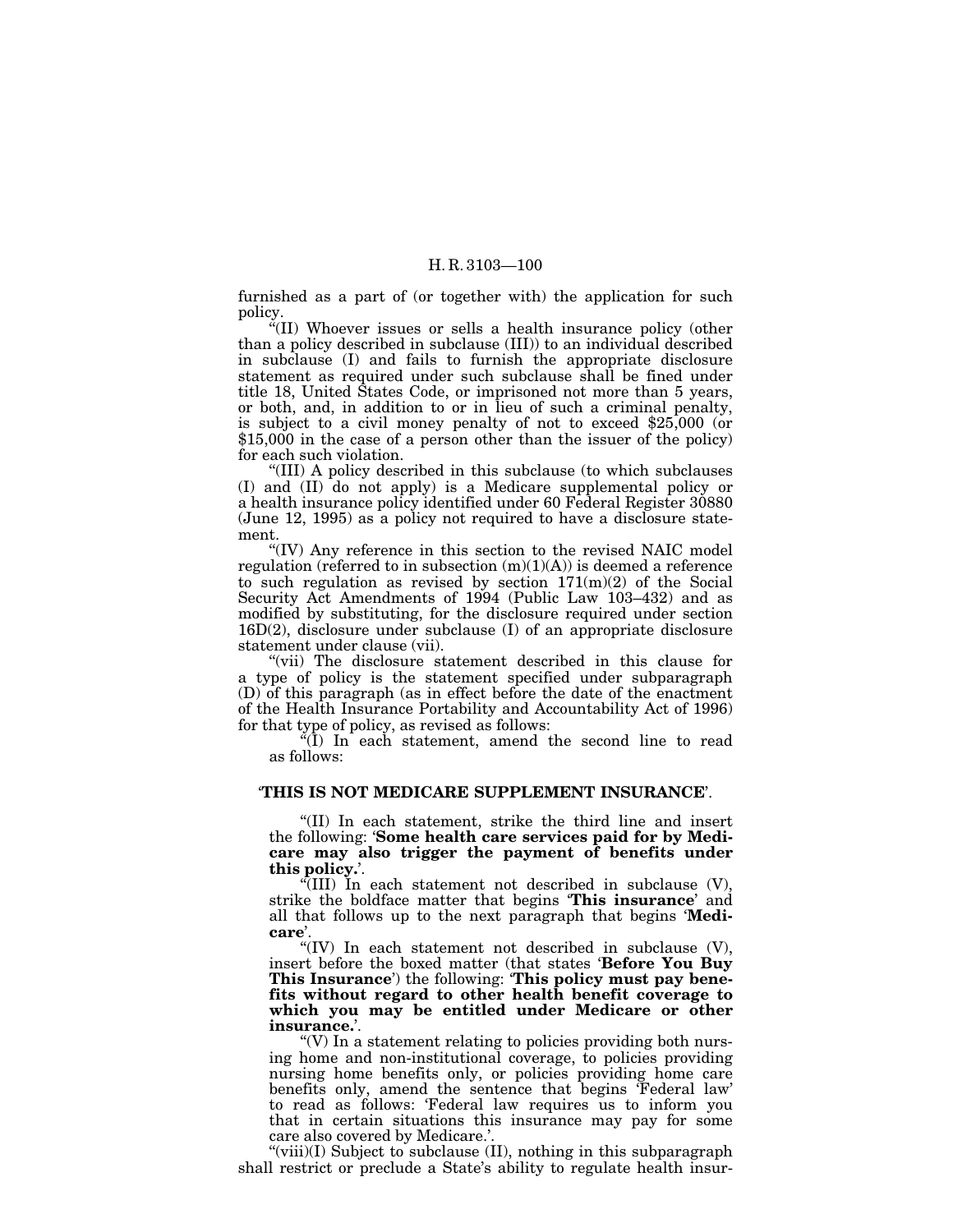ance policies, including any health insurance policy that is described in clause (iv), (v), or (vi)( $III$ ).

''(II) A State may not declare or specify, in statute, regulation, or otherwise, that a health insurance policy (other than a Medicare supplemental policy) or rider to an insurance contract which is not a health insurance policy, that is described in clause (iv), (v), or (vi)(III) and that is sold, issued, or renewed to an individual entitled to benefits under part A or enrolled under part B 'duplicates' health benefits under this title or under a Medicare supplemental policy.''.

(b) CONFORMING AMENDMENTS.—Section 1882(d)(3) (42 U.S.C.  $1395ss(d)(3)$  is amended–

 $(1)$  in subparagraph  $(C)$ —

 $(A)$  by striking "with respect to  $(i)$ " and inserting "with respect to", and

(B) by striking ", (ii) the sale" and all that follows up to the period at the end; and

 $(2)$  by striking subparagraph  $(D)$ .

(c) TRANSITIONAL PROVISION.—

(1) NO PENALTIES.—Subject to paragraph (3), no criminal civil money penalty may be imposed under section  $1882(d)(3)(A)$  of the Social Security Act for any act or omission that occurred during the transition period (as defined in paragraph (4)) and that relates to any health insurance policy that is described in clause (iv) or (v) of such section (as amended by subsection (a)).

(2) LIMITATION ON LEGAL ACTION.—Subject to paragraph (3), no legal action shall be brought or continued in any Federal or State court insofar as such action—

(A) includes a cause of action which arose, or which is based on or evidenced by any act or omission which occurred, during the transition period; and

(B) relates to the application of section  $1882(d)(3)(A)$ of the Social Security Act to any act or omission with respect to the sale, issuance, or renewal of any health insurance policy that is described in clause (iv) or (v) of such section (as amended by subsection (a)).

(3) DISCLOSURE CONDITION.—In the case of a policy described in clause (iv) of section 1882(d)(3)(A) of the Social Security Act that is sold or issued on or after the effective date of statements under section  $171(d)(3)(C)$  of the Social Security Act Amendments of 1994 and before the end of the 30-day period beginning on the date of the enactment of this Act, paragraphs  $(1)$  and  $(2)$  shall only apply if disclosure was made in accordance with section  $1882(d)\overline{(3)}(C)(ii)$  of the Social Security Act (as in effect before the date of the enactment of this Act).

(4) TRANSITION PERIOD.—In this subsection, the term ''transition period'' means the period beginning on November 5, 1991, and ending on the date of the enactment of this Act.

(d) EFFECTIVE DATE.—(1) Except as provided in this subsection, the amendment made by subsection (a) shall be effective as if included in the enactment of section 4354 of the Omnibus Budget Reconciliation Act of 1990.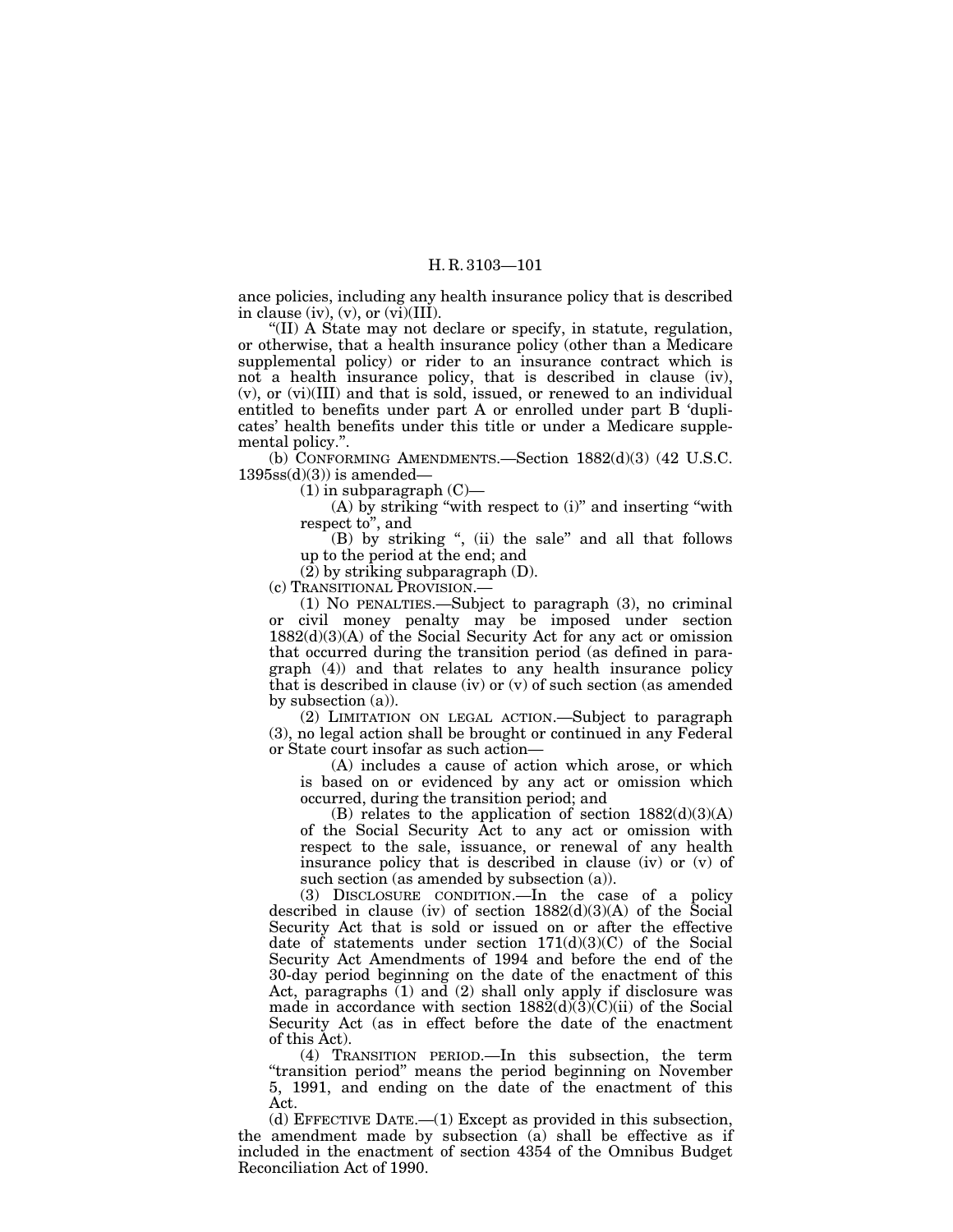$(2)(A)$  Clause (vi) of section 1882 $(d)(3)(A)$  of the Social Security Act, as added by subsection (a), shall only apply to individuals applying for—

(i) a health insurance policy described in section  $1882(d)(3)(A)(iv)$  of such Act (as added by subsection (a)), after the date of the enactment of this Act, or

(ii) another health insurance policy after the end of the 30-day period beginning on the date of the enactment of this Act.

(B) A seller or issuer of a health insurance policy may substitute, for the disclosure statement described in clause (vii) of such section, the statement specified under section  $1882(d)(3)(D)$ of the Social Security Act (as in effect before the date of the enactment of this Act), without the revision specified in such clause.

# **TITLE III—TAX-RELATED HEALTH PROVISIONS**

## **SEC. 300. AMENDMENT OF 1986 CODE.**

Except as otherwise expressly provided, whenever in this title an amendment or repeal is expressed in terms of an amendment to, or repeal of, a section or other provision, the reference shall be considered to be made to a section or other provision of the Internal Revenue Code of 1986.

# **Subtitle A—Medical Savings Accounts**

#### **SEC. 301. MEDICAL SAVINGS ACCOUNTS.**

(a) IN GENERAL.—Part VII of subchapter B of chapter 1 (relating to additional itemized deductions for individuals) is amended by redesignating section 220 as section 221 and by inserting after section 219 the following new section:

#### **''SEC. 220. MEDICAL SAVINGS ACCOUNTS.**

"(a) DEDUCTION ALLOWED.—In the case of an individual who is an eligible individual for any month during the taxable year, there shall be allowed as a deduction for the taxable year an amount equal to the aggregate amount paid in cash during such taxable year by such individual to a medical savings account of such individual.<br>"(b) LIMITATIONS.—

"(1) In GENERAL.—The amount allowable as a deduction under subsection (a) to an individual for the taxable year shall not exceed the sum of the monthly limitations for months during such taxable year that the individual is an eligible individual.

''(2) MONTHLY LIMITATION.—The monthly limitation for any month is the amount equal to  $\frac{1}{12}$  of-

"(A) in the case of an individual who has self-only coverage under the high deductible health plan as of the first day of such month, 65 percent of the annual deductible under such coverage, and

''(B) in the case of an individual who has family coverage under the high deductible health plan as of the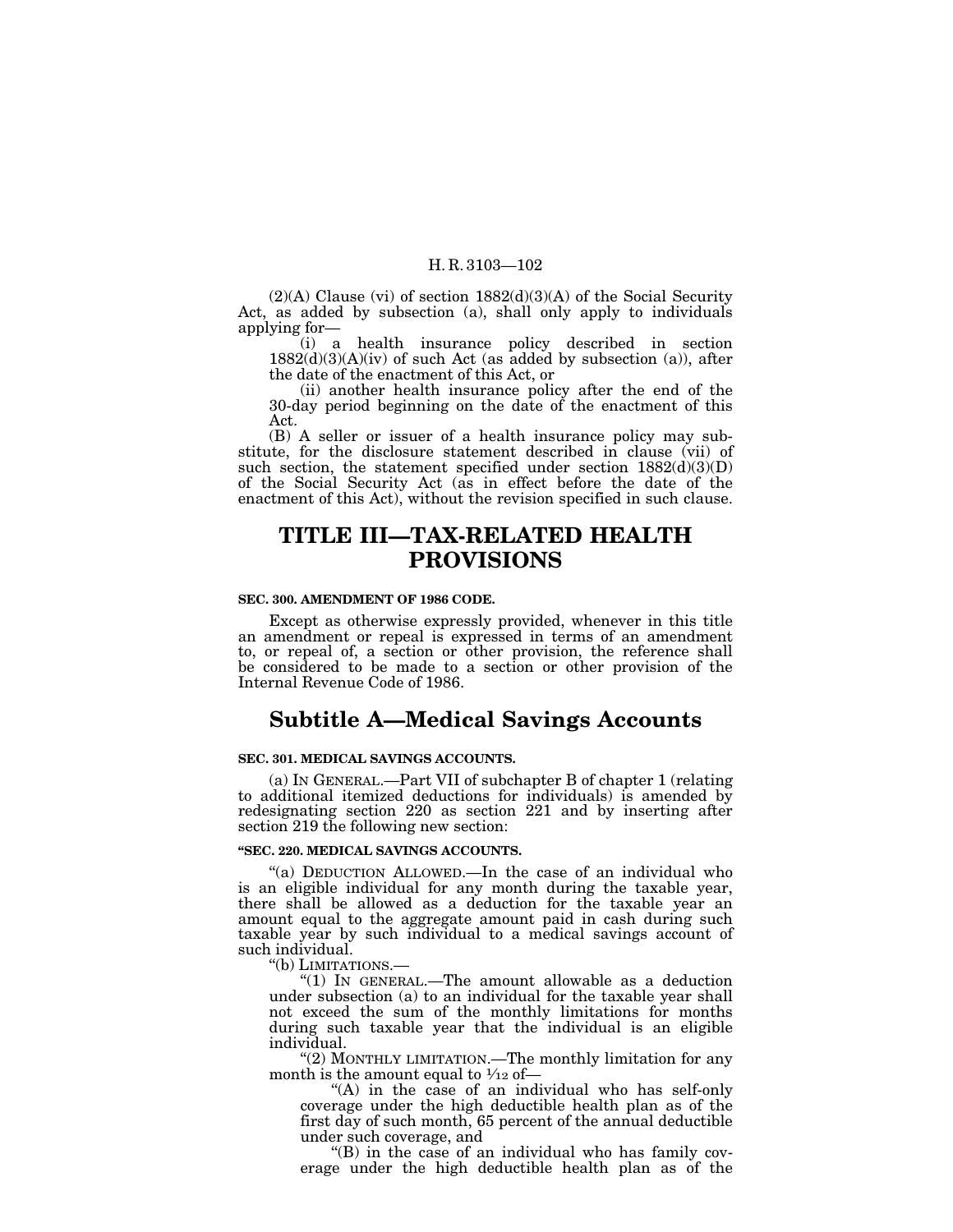first day of such month, 75 percent of the annual deductible under such coverage.

''(3) SPECIAL RULE FOR MARRIED INDIVIDUALS.—In the case of individuals who are married to each other, if either spouse has family coverage—

"(A) both spouses shall be treated as having only such family coverage (and if such spouses each have family coverage under different plans, as having the family coverage with the lowest annual deductible), and

" $(B)$  the limitation under paragraph  $(1)$  (after the application of subparagraph  $(A)$  of this paragraph) shall be divided equally between them unless they agree on a different division.

''(4) DEDUCTION NOT TO EXCEED COMPENSATION.—

''(A) EMPLOYEES.—The deduction allowed under subsection (a) for contributions as an eligible individual described in subclause (I) of subsection  $(c)(1)(A)(iii)$  shall not exceed such individual's wages, salaries, tips, and other employee compensation which are attributable to such individual's employment by the employer referred to in such subclause.

''(B) SELF-EMPLOYED INDIVIDUALS.—The deduction allowed under subsection (a) for contributions as an eligible individual described in subclause (II) of subsection  $(c)(1)(A)(iii)$  shall not exceed such individual's earned income (as defined in section  $401(c)(1)$ ) derived by the taxpayer from the trade or business with respect to which the high deductible health plan is established.

"(C) COMMUNITY PROPERTY LAWS NOT TO APPLY.—The limitations under this paragraph shall be determined without regard to community property laws.

''(5) COORDINATION WITH EXCLUSION FOR EMPLOYER CON-TRIBUTIONS.—No deduction shall be allowed under this section for any amount paid for any taxable year to a medical savings account of an individual if—

"(A) any amount is contributed to any medical savings account of such individual for such year which is excludable from gross income under section  $10\overset{\circ}{6}$ (b), or

 $\sqrt{\left(B\right)}$  if such individual's spouse is covered under the high deductible health plan covering such individual, any amount is contributed for such year to any medical savings account of such spouse which is so excludable.

''(6) DENIAL OF DEDUCTION TO DEPENDENTS.—No deduction shall be allowed under this section to any individual with respect to whom a deduction under section 151 is allowable to another taxpayer for a taxable year beginning in the calendar year in which such individual's taxable year begins.

 $C$ <sup>"(c)</sup> DEFINITIONS.—For purposes of this section—

''(1) ELIGIBLE INDIVIDUAL.—

"(A) In GENERAL.—The term 'eligible individual' means, with respect to any month, any individual if—

''(i) such individual is covered under a high deductible health plan as of the 1st day of such month,

"(ii) such individual is not, while covered under

a high deductible health plan, covered under any health plan—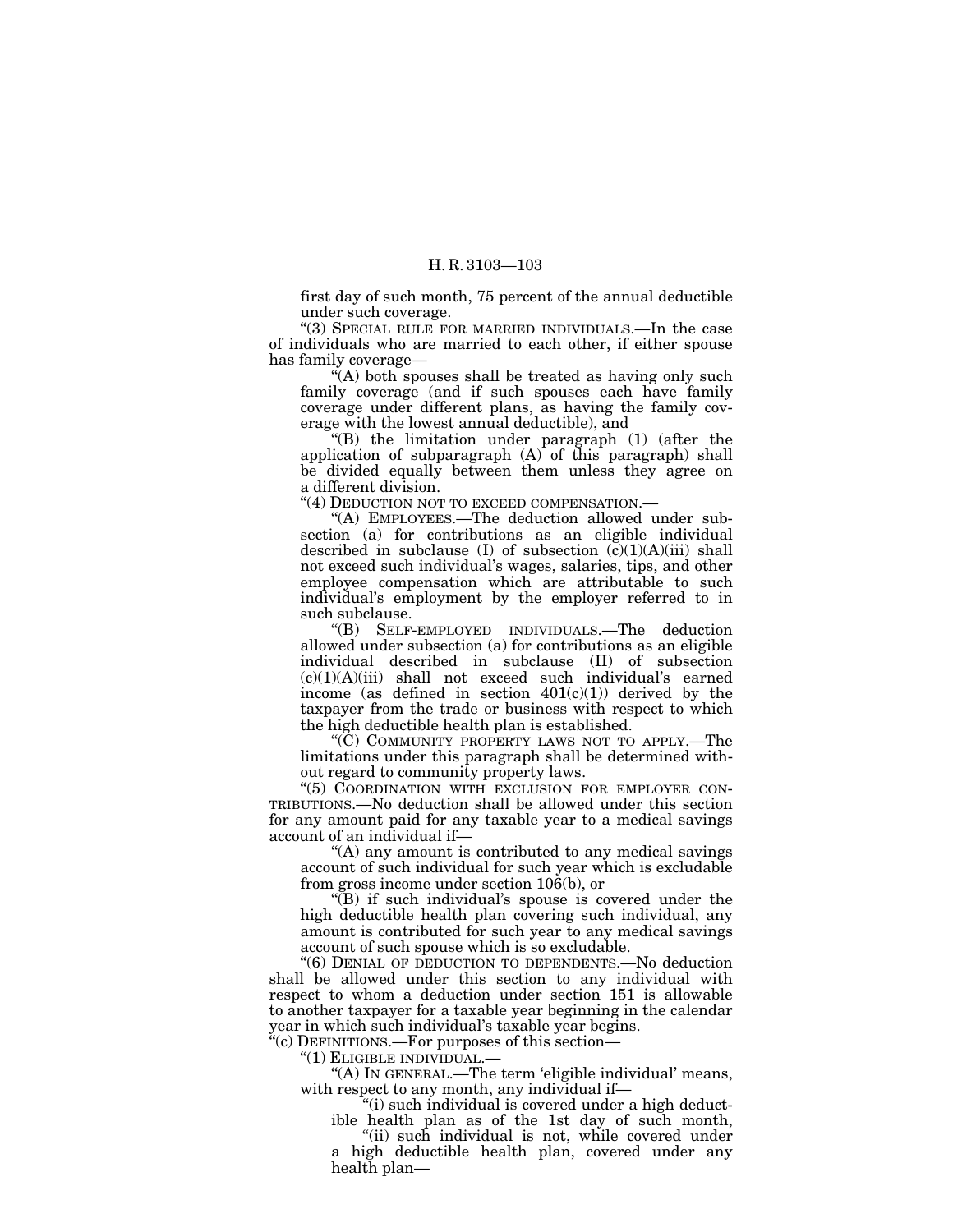''(I) which is not a high deductible health plan, and

''(II) which provides coverage for any benefit which is covered under the high deductible health plan, and

 $f(iii)(I)$  the high deductible health plan covering such individual is established and maintained by the employer of such individual or of the spouse of such individual and such employer is a small employer, or

''(II) such individual is an employee (within the meaning of section  $401(c)(1)$  or the spouse of such an employee and the high deductible health plan covering such individual is not established or maintained by any employer of such individual or spouse.

''(B) CERTAIN COVERAGE DISREGARDED.—Subparagraph  $(A)(ii)$  shall be applied without regard to-

''(i) coverage for any benefit provided by permitted insurance, and

''(ii) coverage (whether through insurance or otherwise) for accidents, disability, dental care, vision care, or long-term care.

''(C) CONTINUED ELIGIBILITY OF EMPLOYEE AND SPOUSE ESTABLISHING MEDICAL SAVINGS ACCOUNTS.—If, while an employer is a small employer—

''(i) any amount is contributed to a medical savings account of an individual who is an employee of such employer or the spouse of such an employee, and

"(ii) such amount is excludable from gross income under section 106(b) or allowable as a deduction under this section,

such individual shall not cease to meet the requirement of subparagraph  $(A)(iii)(I)$  by reason of such employer ceasing to be a small employer so long as such employee continues to be an employee of such employer.

''(D) LIMITATIONS ON ELIGIBILITY.—

**''For limitations on number of taxpayers who are eligible to have medical savings accounts, see subsection (i).**

''(2) HIGH DEDUCTIBLE HEALTH PLAN.— ''(A) IN GENERAL.—The term 'high deductible health plan' means a health plan—<br>"(i) in the case of self-only coverage, which has

an annual deductible which is not less than \$1,500 and not more than \$2,250,

''(ii) in the case of family coverage, which has an annual deductible which is not less than \$3,000 and not more than \$4,500, and

'(iii) the annual out-of-pocket expenses required to be paid under the plan (other than for premiums) for covered benefits does not exceed—

''(I) \$3,000 for self-only coverage, and

''(II) \$5,500 for family coverage.

''(B) SPECIAL RULES.—

''(i) EXCLUSION OF CERTAIN PLANS.—Such term does not include a health plan if substantially all of its coverage is coverage described in paragraph  $(1)(B)$ .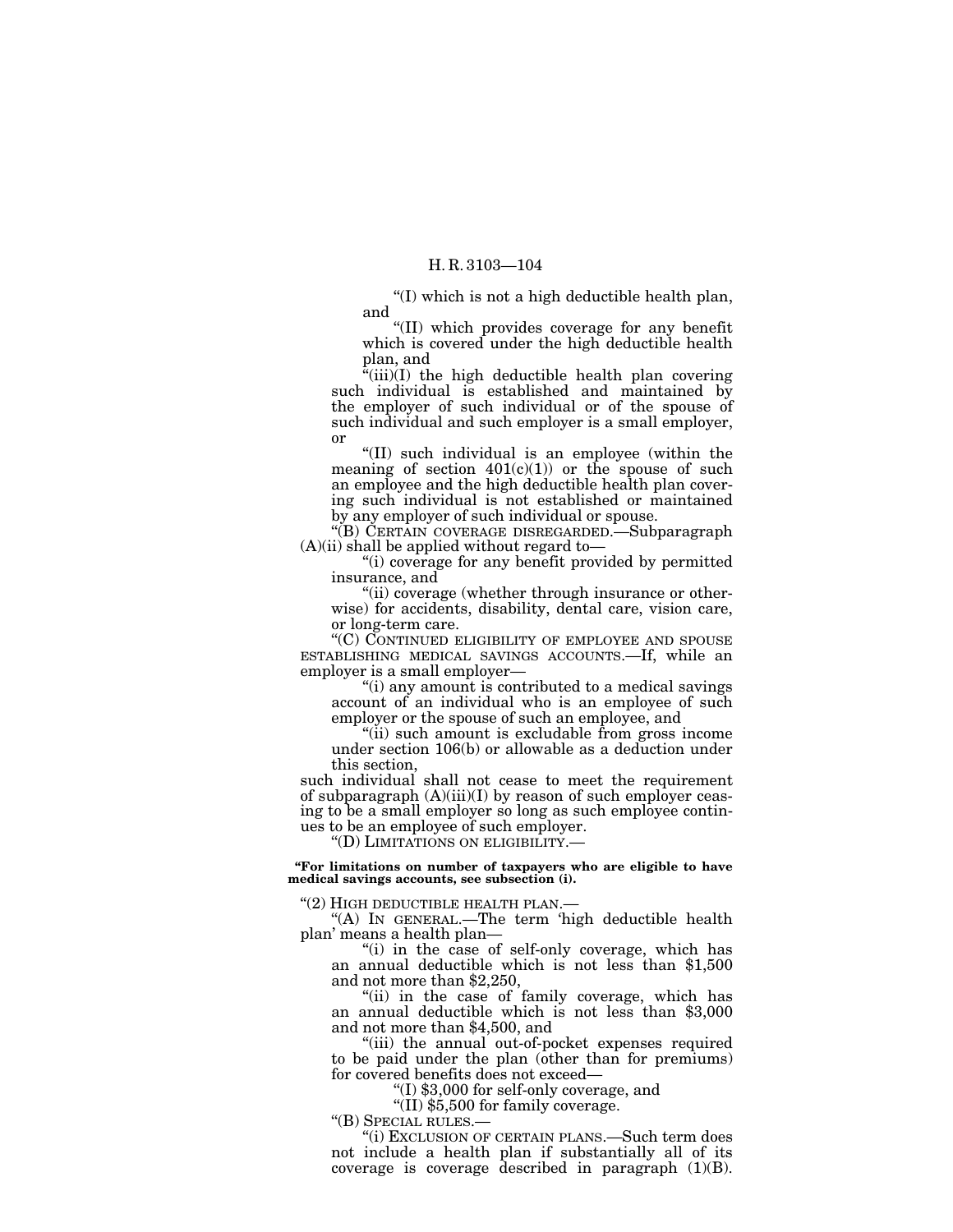"(ii) SAFE HARBOR FOR ABSENCE OF PREVENTIVE CARE DEDUCTIBLE.—A plan shall not fail to be treated as a high deductible health plan by reason of failing to have a deductible for preventive care if the absence of a deductible for such care is required by State law.

"(3) PERMITTED INSURANCE.—The term 'permitted insurance' means—

''(A) Medicare supplemental insurance,

" $(B)$  insurance if substantially all of the coverage provided under such insurance relates to—

''(i) liabilities incurred under workers' compensation laws,

''(ii) tort liabilities,

"(iii) liabilities relating to ownership or use of property, or

''(iv) such other similar liabilities as the Secretary may specify by regulations,

''(C) insurance for a specified disease or illness, and ''(D) insurance paying a fixed amount per day (or other period) of hospitalization.

''(4) SMALL EMPLOYER.—

"(A) IN GENERAL.—The term 'small employer' means, with respect to any calendar year, any employer if such employer employed an average of 50 or fewer employees on business days during either of the 2 preceding calendar years. For purposes of the preceding sentence, a preceding calendar year may be taken into account only if the employer was in existence throughout such year.

''(B) EMPLOYERS NOT IN EXISTENCE IN PRECEDING YEAR.—In the case of an employer which was not in existence throughout the 1st preceding calendar year, the determination under subparagraph (A) shall be based on the average number of employees that it is reasonably expected such employer will employ on business days in the current calendar year.

''(C) CERTAIN GROWING EMPLOYERS RETAIN TREATMENT AS SMALL EMPLOYER.—The term 'small employer' includes, with respect to any calendar year, any employer if-

''(i) such employer met the requirement of subparagraph (A) (determined without regard to subparagraph  $(E)$ ) for any preceding calendar year after 1996,

"(ii) any amount was contributed to the medical savings account of any employee of such employer with respect to coverage of such employee under a high deductible health plan of such employer during such preceding calendar year and such amount was excludable from gross income under section 106(b) or allowable as a deduction under this section, and

''(iii) such employer employed an average of 200 or fewer employees on business days during each preceding calendar year after 1996.

"(D) SPECIAL RULES.—

''(i) CONTROLLED GROUPS.—For purposes of this paragraph, all persons treated as a single employer under subsection  $(b)$ ,  $(c)$ ,  $(m)$ ,  $or$   $(o)$  of section  $414$ shall be treated as 1 employer.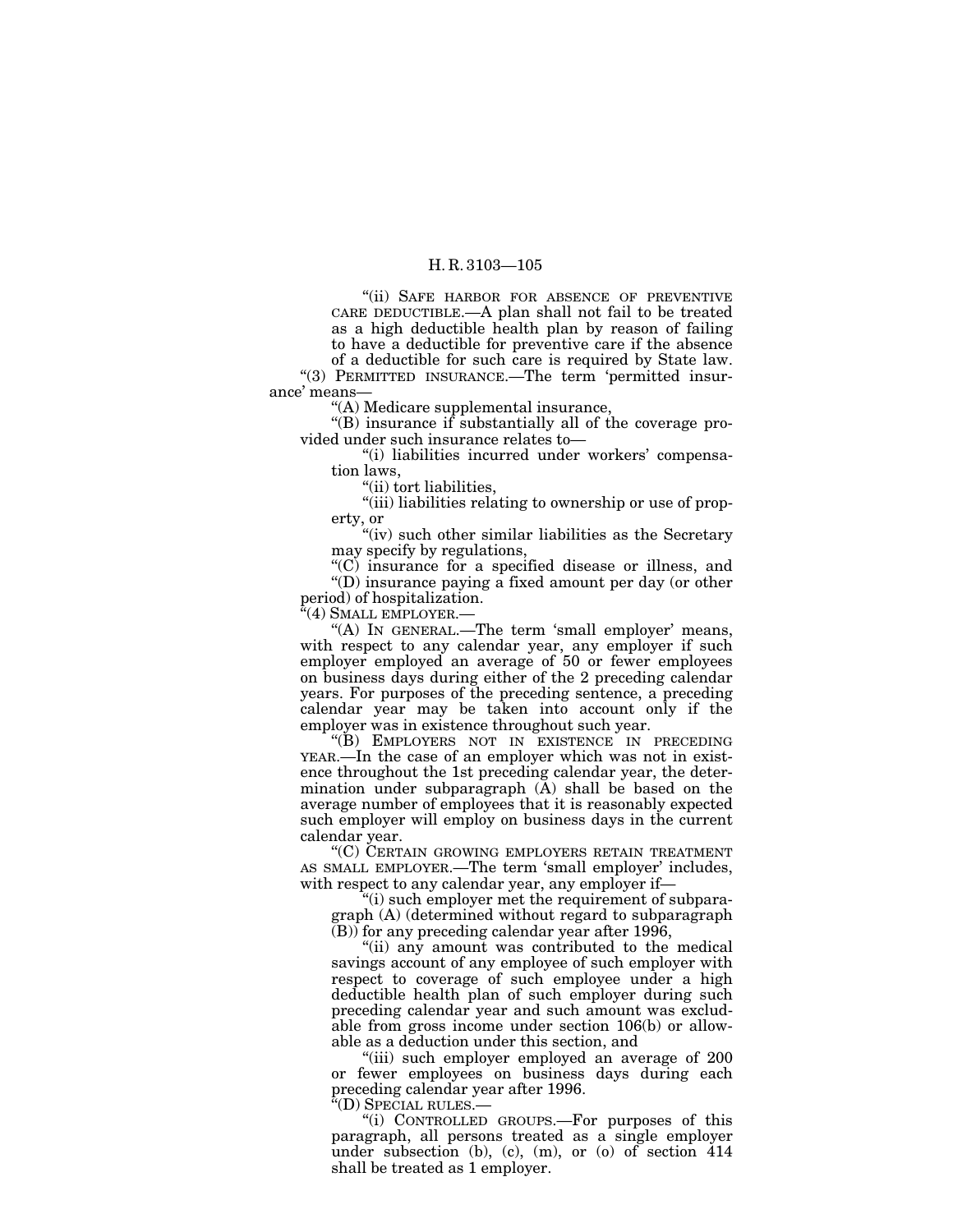''(ii) PREDECESSORS.—Any reference in this paragraph to an employer shall include a reference to any predecessor of such employer.

"(5) FAMILY COVERAGE.—The term 'family coverage' means any coverage other than self-only coverage.

"(d) MEDICAL SAVINGS ACCOUNT.—For purposes of this section—

"(1) MEDICAL SAVINGS ACCOUNT.—The term 'medical savings account' means a trust created or organized in the United States exclusively for the purpose of paying the qualified medical expenses of the account holder, but only if the written governing instrument creating the trust meets the following requirements:

"(A) Except in the case of a rollover contribution described in subsection (f)(5), no contribution will be accepted—

''(i) unless it is in cash, or

"(ii) to the extent such contribution, when added to previous contributions to the trust for the calendar year, exceeds 75 percent of the highest annual limit deductible permitted under subsection  $(c)(2)(A)(ii)$  for such calendar year.

"(B) The trustee is a bank (as defined in section  $408(n)$ ), an insurance company (as defined in section 816), or another person who demonstrates to the satisfaction of the Secretary that the manner in which such person will administer the trust will be consistent with the requirements of this section.

''(C) No part of the trust assets will be invested in life insurance contracts.

''(D) The assets of the trust will not be commingled with other property except in a common trust fund or common investment fund.

''(E) The interest of an individual in the balance in his account is nonforfeitable.

''(2) QUALIFIED MEDICAL EXPENSES.—

''(A) IN GENERAL.—The term 'qualified medical expenses' means, with respect to an account holder, amounts paid by such holder for medical care (as defined in section  $213(d)$  for such individual, the spouse of such individual, and any dependent (as defined in section 152) of such individual, but only to the extent such amounts are not compensated for by insurance or otherwise.

''(B) HEALTH INSURANCE MAY NOT BE PURCHASED FROM ACCOUNT.—

''(i) IN GENERAL.—Subparagraph (A) shall not apply to any payment for insurance.

''(ii) EXCEPTIONS.—Clause (i) shall not apply to any expense for coverage under—

''(I) a health plan during any period of continuation coverage required under any Federal law,

''(II) a qualified long-term care insurance contract (as defined in section 7702B(b)), or

''(III) a health plan during a period in which the individual is receiving unemployment compensation under any Federal or State law.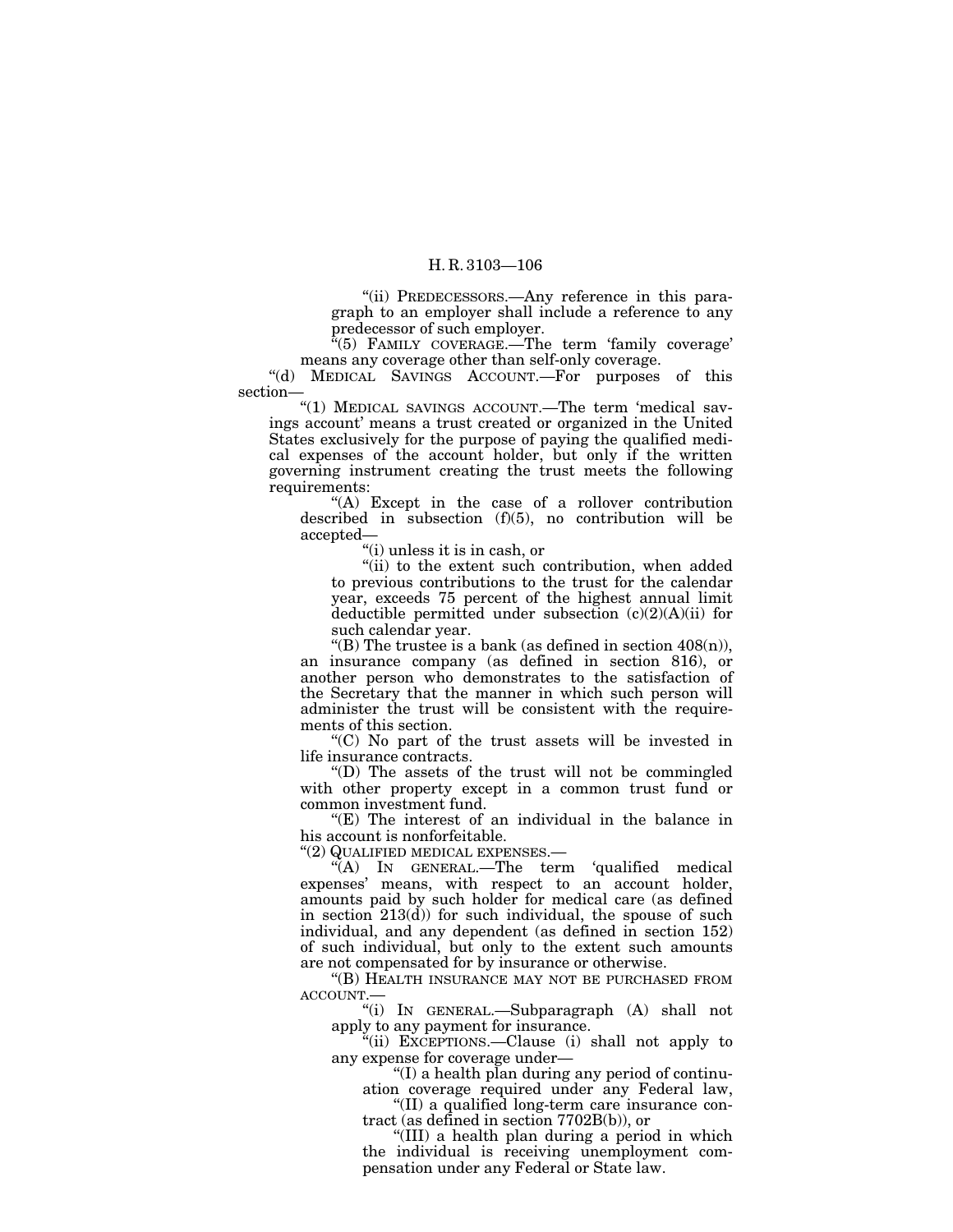''(C) MEDICAL EXPENSES OF INDIVIDUALS WHO ARE NOT ELIGIBLE INDIVIDUALS.—Subparagraph (A) shall apply to an amount paid by an account holder for medical care of an individual who is not an eligible individual for the month in which the expense for such care is incurred only if no amount is contributed (other than a rollover contribution) to any medical savings account of such account holder for the taxable year which includes such month. This subparagraph shall not apply to any expense for coverage described in subclause (I) or (III) of subparagraph (B)(ii).

"(3) ACCOUNT HOLDER.—The term 'account holder' means the individual on whose behalf the medical savings account was established.

"(4) CERTAIN RULES TO APPLY.—Rules similar to the following rules shall apply for purposes of this section:

"(A) Section  $219(d)(2)$  (relating to no deduction for rollovers).

"(B) Section  $219(f)(3)$  (relating to time when contributions deemed made).

''(C) Except as provided in section 106(b), section 219(f)(5) (relating to employer payments).

"(D) Section  $408(g)$  (relating to community property laws).

 $E(E)$  Section 408(h) (relating to custodial accounts).

''(e) TAX TREATMENT OF ACCOUNTS.—

" $(1)$  In GENERAL.—A medical savings account is exempt from taxation under this subtitle unless such account has ceased to be a medical savings account. Notwithstanding the preceding sentence, any such account is subject to the taxes imposed by section 511 (relating to imposition of tax on unrelated business income of charitable, etc. organizations).

"(2) ACCOUNT TERMINATIONS.—Rules similar to the rules of paragraphs (2) and (4) of section 408(e) shall apply to medical savings accounts, and any amount treated as distributed under such rules shall be treated as not used to pay qualified medical expenses.

''(f) TAX TREATMENT OF DISTRIBUTIONS.—

''(1) AMOUNTS USED FOR QUALIFIED MEDICAL EXPENSES.— Any amount paid or distributed out of a medical savings account which is used exclusively to pay qualified medical expenses of any account holder shall not be includible in gross income.

"(2) INCLUSION OF AMOUNTS NOT USED FOR QUALIFIED MEDI-CAL EXPENSES.—Any amount paid or distributed out of a medical savings account which is not used exclusively to pay the qualified medical expenses of the account holder shall be included in the gross income of such holder.

''(3) EXCESS CONTRIBUTIONS RETURNED BEFORE DUE DATE OF RETURN.—

"(A) IN GENERAL.—If any excess contribution is contributed for a taxable year to any medical savings account of an individual, paragraph (2) shall not apply to distributions from the medical savings accounts of such individual (to the extent such distributions do not exceed the aggregate excess contributions to all such accounts of such individual for such year) if—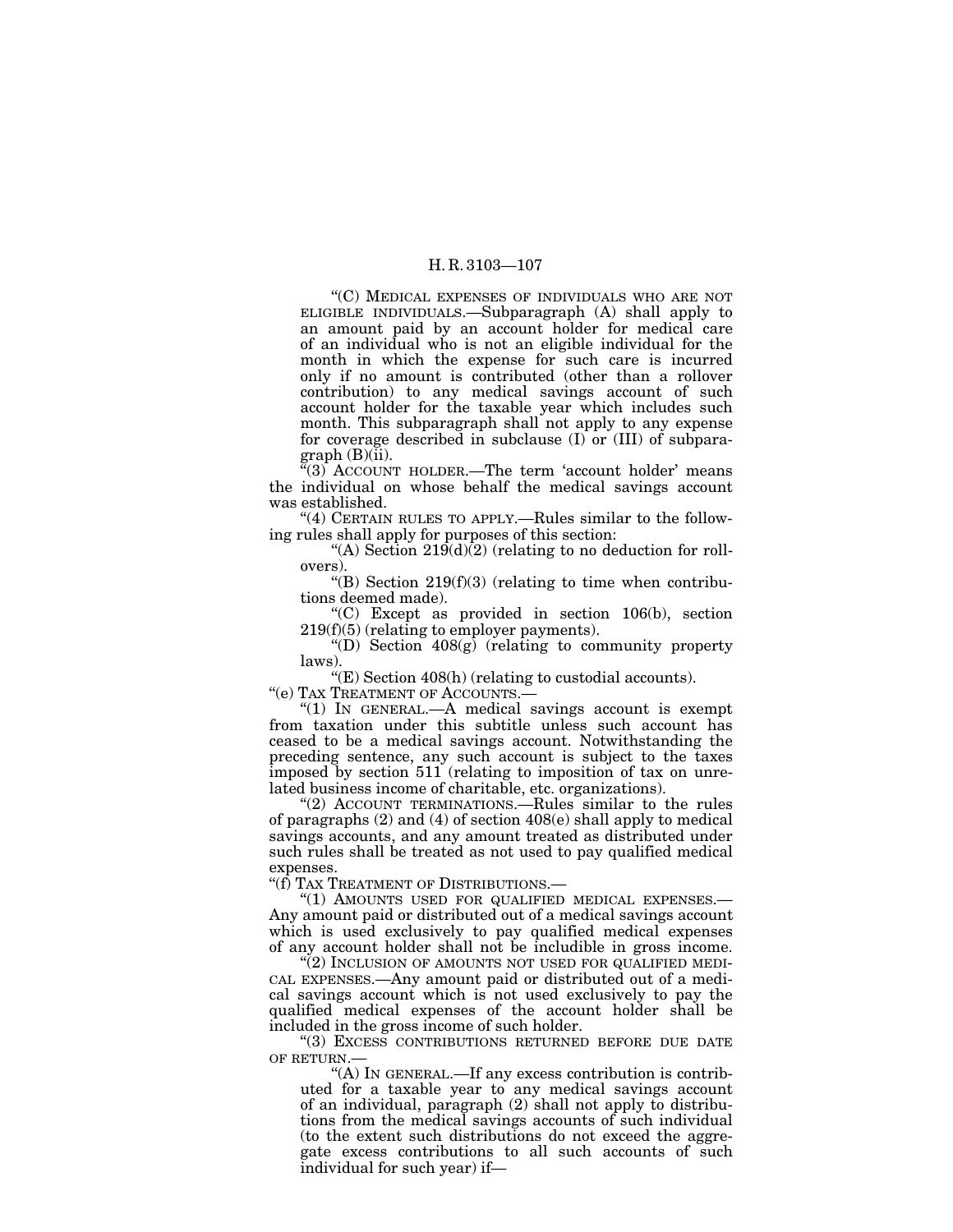"(i) such distribution is received by the individual on or before the last day prescribed by law (including extensions of time) for filing such individual's return for such taxable year, and

''(ii) such distribution is accompanied by the amount of net income attributable to such excess contribution.

Any net income described in clause (ii) shall be included in the gross income of the individual for the taxable year in which it is received.

''(B) EXCESS CONTRIBUTION.—For purposes of subparagraph (A), the term 'excess contribution' means any contribution (other than a rollover contribution) which is neither excludable from gross income under section 106(b) nor deductible under this section.

"(4) ADDITIONAL TAX ON DISTRIBUTIONS NOT USED FOR QUALIFIED MEDICAL EXPENSES.—

''(A) IN GENERAL.—The tax imposed by this chapter on the account holder for any taxable year in which there is a payment or distribution from a medical savings account of such holder which is includible in gross income under paragraph  $(2)$  shall be increased by 15 percent of the amount which is so includible.

''(B) EXCEPTION FOR DISABILITY OR DEATH.—Subparagraph (A) shall not apply if the payment or distribution is made after the account holder becomes disabled within the meaning of section  $72(m)(7)$  or dies.

''(C) EXCEPTION FOR DISTRIBUTIONS AFTER MEDICARE ELIGIBILITY.—Subparagraph (A) shall not apply to any payment or distribution after the date on which the account holder attains the age specified in section 1811 of the Social Security Act.

''(5) ROLLOVER CONTRIBUTION.—An amount is described in this paragraph as a rollover contribution if it meets the requirements of subparagraphs (A) and (B).

" $(A)$  IN GENERAL.—Paragraph  $(2)$  shall not apply to any amount paid or distributed from a medical savings account to the account holder to the extent the amount received is paid into a medical savings account for the benefit of such holder not later than the 60th day after the day on which the holder receives the payment or distribution.

''(B) LIMITATION.—This paragraph shall not apply to any amount described in subparagraph (A) received by an individual from a medical savings account if, at any time during the 1-year period ending on the day of such receipt, such individual received any other amount described in subparagraph (A) from a medical savings account which was not includible in the individual's gross income because of the application of this paragraph.

''(6) COORDINATION WITH MEDICAL EXPENSE DEDUCTION.— For purposes of determining the amount of the deduction under section 213, any payment or distribution out of a medical savings account for qualified medical expenses shall not be treated as an expense paid for medical care.

"(7) TRANSFER OF ACCOUNT INCIDENT TO DIVORCE.—The transfer of an individual's interest in a medical savings account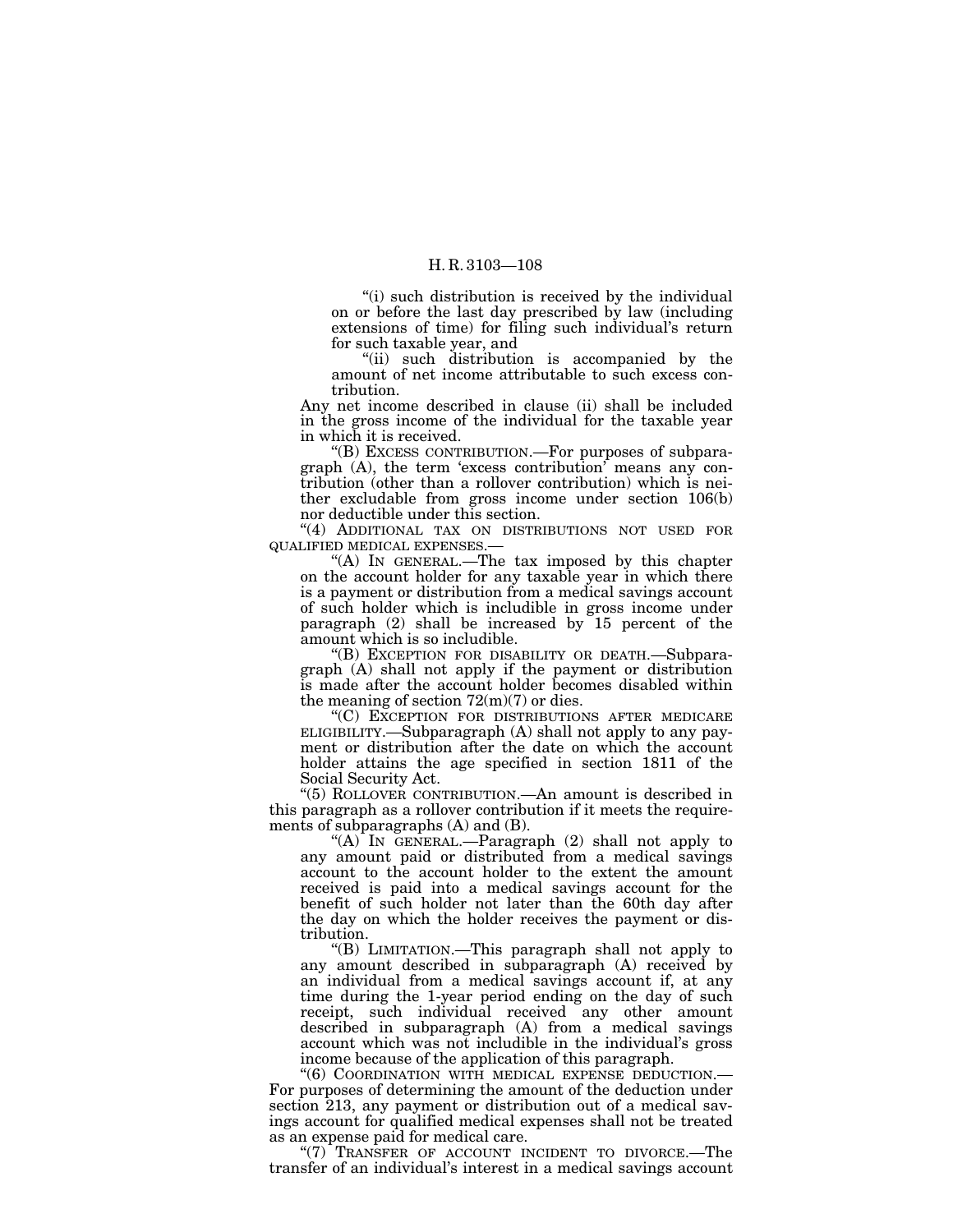to an individual's spouse or former spouse under a divorce or separation instrument described in subparagraph (A) of section 71(b)(2) shall not be considered a taxable transfer made by such individual notwithstanding any other provision of this subtitle, and such interest shall, after such transfer, be treated as a medical savings account with respect to which such spouse is the account holder.

''(8) TREATMENT AFTER DEATH OF ACCOUNT HOLDER.—

''(A) TREATMENT IF DESIGNATED BENEFICIARY IS SPOUSE.—If the account holder's surviving spouse acquires such holder's interest in a medical savings account by reason of being the designated beneficiary of such account at the death of the account holder, such medical savings account shall be treated as if the spouse were the account holder.

''(B) OTHER CASES.—

''(i) IN GENERAL.—If, by reason of the death of the account holder, any person acquires the account holder's interest in a medical savings account in a case to which subparagraph (A) does not apply—

''(I) such account shall cease to be a medical savings account as of the date of death, and

''(II) an amount equal to the fair market value of the assets in such account on such date shall be includible if such person is not the estate of such holder, in such person's gross income for the taxable year which includes such date, or if such person is the estate of such holder, in such holder's gross income for the last taxable year of such holder.

''(ii) SPECIAL RULES.—

''(I) REDUCTION OF INCLUSION FOR PRE-DEATH EXPENSES.—The amount includible in gross income under clause (i) by any person (other than the estate) shall be reduced by the amount of qualified medical expenses which were incurred by the decedent before the date of the decedent's death and paid by such person within 1 year after such date.

''(II) DEDUCTION FOR ESTATE TAXES.—An appropriate deduction shall be allowed under section 691(c) to any person (other than the decedent or the decedent's spouse) with respect to amounts included in gross income under clause (i) by such person.

''(g) COST-OF-LIVING ADJUSTMENT.—In the case of any taxable year beginning in a calendar year after 1998, each dollar amount in subsection  $(c)(2)$  shall be increased by an amount equal to-

''(1) such dollar amount, multiplied by

''(2) the cost-of-living adjustment determined under section  $1(f)(3)$  for the calendar year in which such taxable year begins by substituting 'calendar year 1997' for 'calendar year 1992' in subparagraph (B) thereof.

If any increase under the preceding sentence is not a multiple of \$50, such increase shall be rounded to the nearest multiple of \$50.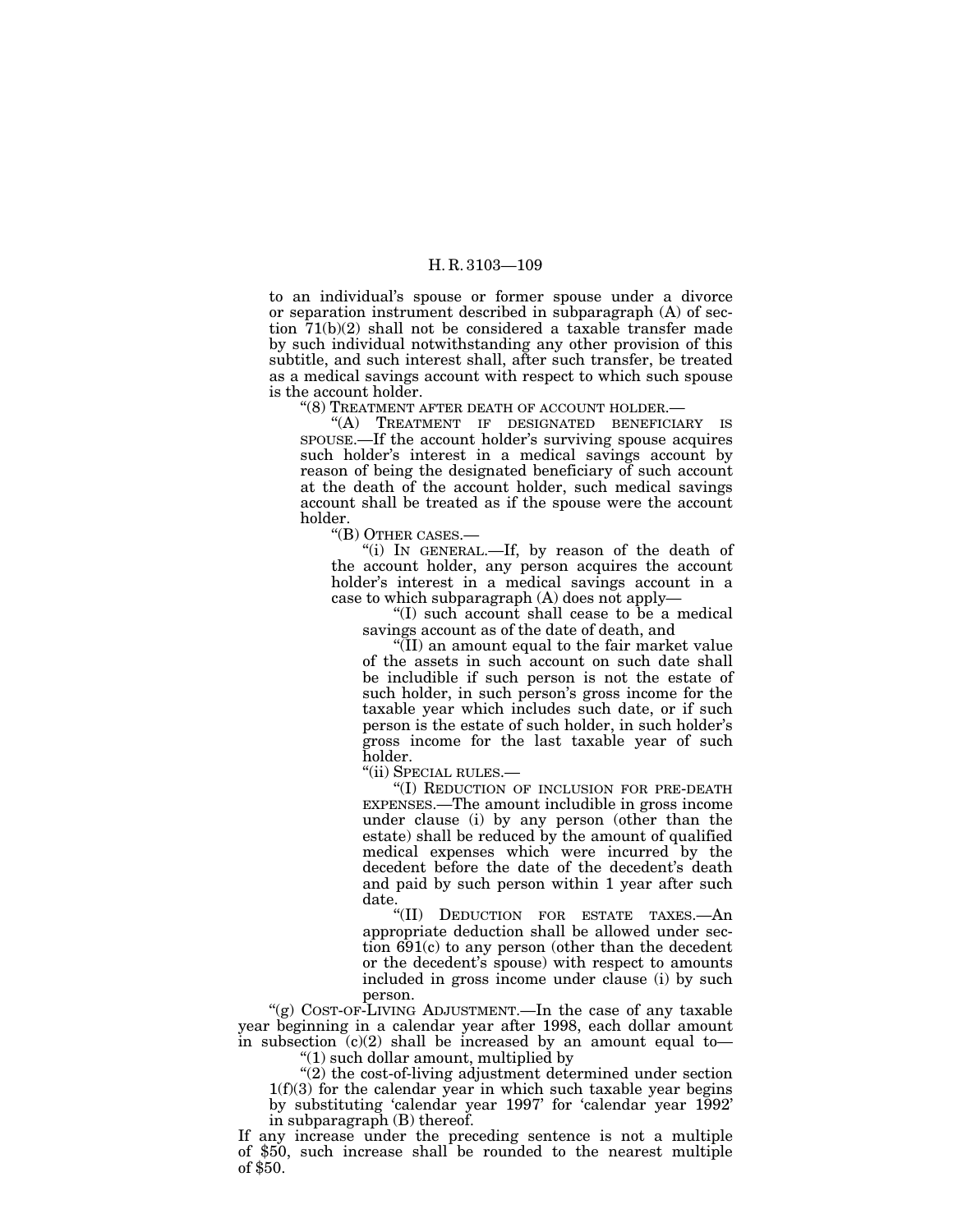''(h) REPORTS.—The Secretary may require the trustee of a medical savings account to make such reports regarding such account to the Secretary and to the account holder with respect to contributions, distributions, and such other matters as the Secretary determines appropriate. The reports required by this subsection shall be filed at such time and in such manner and furnished to such individuals at such time and in such manner as may be required by the Secretary.

''(i) LIMITATION ON NUMBER OF TAXPAYERS HAVING MEDICAL SAVINGS ACCOUNTS.—

"(1) In GENERAL.—Except as provided in paragraph (5), no individual shall be treated as an eligible individual for any taxable year beginning after the cut-off year unless—

"(A) such individual was an active MSA participant for any taxable year ending on or before the close of the cut-off year, or

 $\rm H(B)$  such individual first became an active MSA participant for a taxable year ending after the cut-off year by reason of coverage under a high deductible health plan of an MSA–participating employer.

"(2) CUT-OFF YEAR.—For purposes of paragraph (1), the term 'cut-off year' means the earlier of—

''(A) calendar year 2000, or

''(B) the first calendar year before 2000 for which the Secretary determines under subsection (j) that the numerical limitation for such year has been exceeded.

"(3) ACTIVE MSA PARTICIPANT.—For purposes of this subsection—

''(A) IN GENERAL.—The term 'active MSA participant' means, with respect to any taxable year, any individual who is the account holder of any medical savings account into which any contribution was made which was excludable from gross income under section 106(b), or allowable as a deduction under this section, for such taxable year.

''(B) SPECIAL RULE FOR CUT-OFF YEARS BEFORE 2000.— In the case of a cut-off year before 2000—

''(i) an individual shall not be treated as an eligible individual for any month of such year or an active MSA participant under paragraph (1)(A) unless such individual is, on or before the cut-off date, covered under a high deductible health plan, and

"(ii) an employer shall not be treated as an MSAparticipating employer unless the employer, on or before the cut-off date, offered coverage under a high deductible health plan to any employee.

''(C) CUT-OFF DATE.—For purposes of subparagraph (B)—

''(i) IN GENERAL.—Except as otherwise provided in this subparagraph, the cut-off date is October 1 of the cut-off year.

''(ii) EMPLOYEES WITH ENROLLMENT PERIODS AFTER OCTOBER 1.—In the case of an individual described in subclause (I) of subsection  $(c)(1)(A)(iii)$ , if the regularly scheduled enrollment period for health plans of the individual's employer occurs during the last 3 months of the cut-off year, the cut-off date is December 31 of the cut-off year.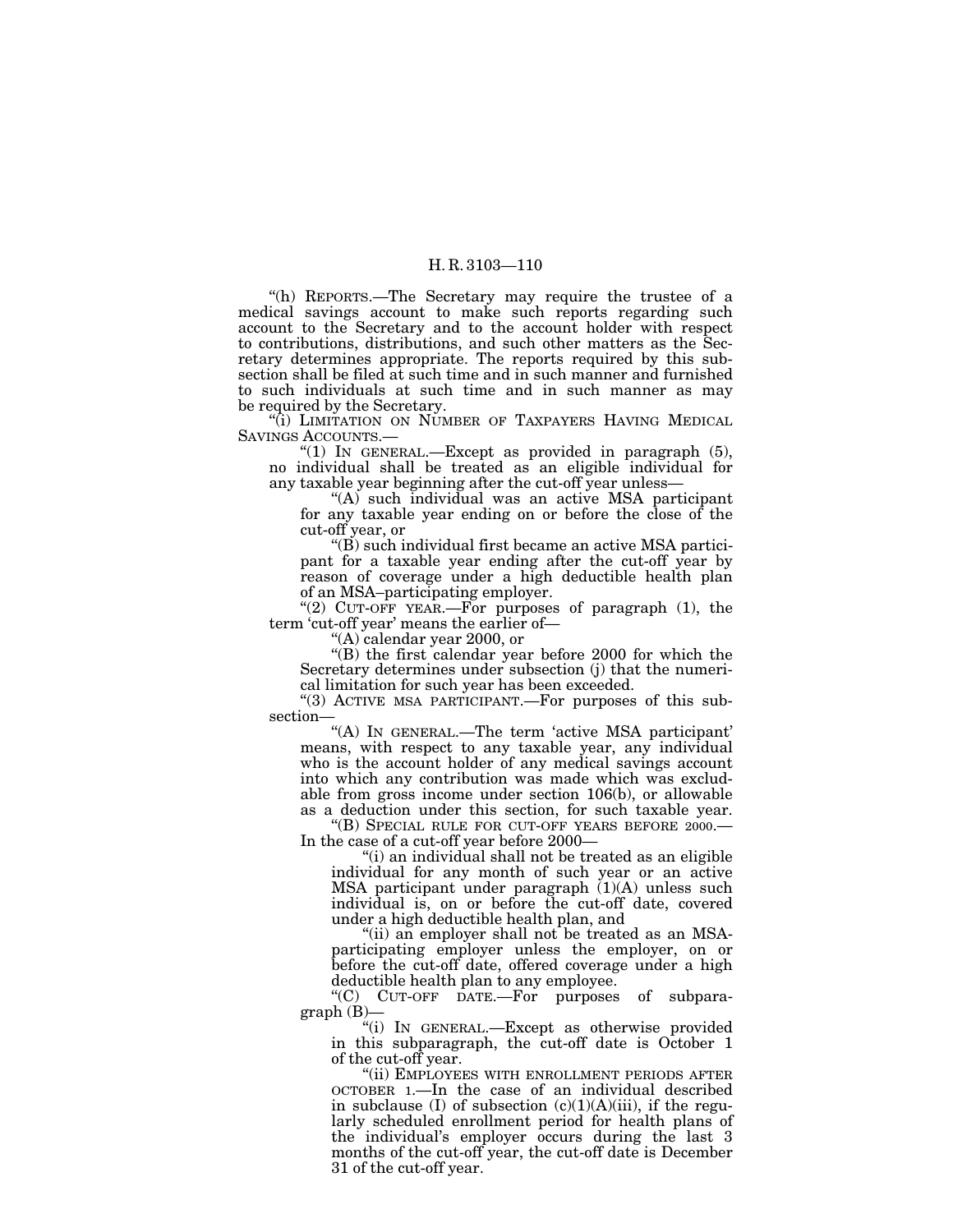''(iii) SELF-EMPLOYED INDIVIDUALS.—In the case of an individual described in subclause (II) of subsection  $(c)(1)(A)(iii)$ , the cut-off date is November 1 of the cutoff year.

"(iv) SPECIAL RULES FOR 1997.—If  $1997$  is a cutoff year by reason of subsection  $(j)(1)(A)$ —

''(I) each of the cut-off dates under clauses (i) and (iii) shall be 1 month earlier than the date determined without regard to this clause, and ''(II) clause (ii) shall be applied by substituting '4 months' for '3 months'.

"(4) MSA-PARTICIPATING EMPLOYER.—For purposes of this subsection, the term 'MSA-participating employer' means any small employer if—

''(A) such employer made any contribution to the medical savings account of any employee during the cut-off year or any preceding calendar year which was excludable from gross income under section 106(b), or

 $\sqrt{\text{B}}$  at least 20 percent of the employees of such employer who are eligible individuals for any month of the cut-off year by reason of coverage under a high deductible health plan of such employer each made a contribution of at least \$100 to their medical savings accounts for any taxable year ending with or within the cut-off year which was allowable as a deduction under this section.

"(5) ADDITIONAL ELIGIBILITY AFTER CUT-OFF YEAR.—If the Secretary determines under subsection  $(j)(2)(A)$  that the numerical limit for the calendar year following a cut-off year described in paragraph  $(2)(B)$  has not been exceeded—

" $(A)$  this subsection shall not apply to any otherwise eligible individual who is covered under a high deductible health plan during the first 6 months of the second calendar year following the cut-off year (and such individual shall be treated as an active MSA participant for purposes of this subsection if a contribution is made to any medical savings account with respect to such coverage), and

"(B) any employer who offers coverage under a high deductible health plan to any employee during such 6 month period shall be treated as an MSA-participating employer for purposes of this subsection if the requirements of paragraph  $(4)$  are met with respect to such coverage. For purposes of this paragraph, subsection  $(j)(2)(A)$  shall be applied for 1998 by substituting '750,000' for '600,000'.

''(j) DETERMINATION OF WHETHER NUMERICAL LIMITS ARE EXCEEDED.—

"(1) DETERMINATION OF WHETHER LIMIT EXCEEDED FOR 1997.—The numerical limitation for 1997 is exceeded if, based on the reports required under paragraph (4), the number of medical savings accounts established as of—

''(A) April 30, 1997, exceeds 375,000, or

''(B) June 30, 1997, exceeds 525,000.

"(2) DETERMINATION OF WHETHER LIMIT EXCEEDED FOR 1998 OR 1999.

"(A) IN GENERAL.—The numerical limitation for 1998 or 1999 is exceeded if the sum of—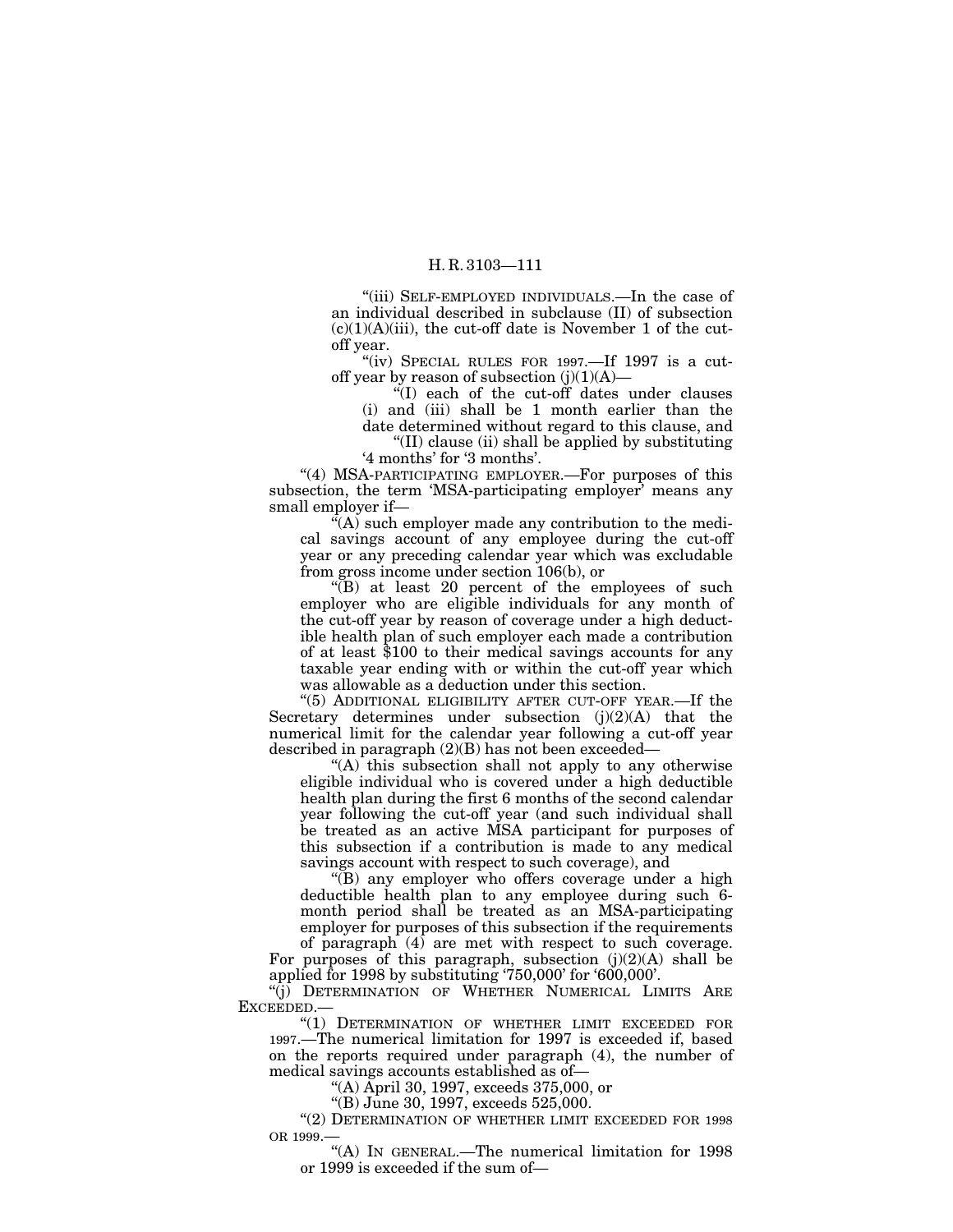"(i) the number of MSA returns filed on or before" April 15 of such calendar year for taxable years ending with or within the preceding calendar year, plus

''(ii) the Secretary's estimate (determined on the basis of the returns described in clause (i)) of the number of MSA returns for such taxable years which will be filed after such date,

exceeds 600,000 (750,000 in the case of 1999). For purposes of the preceding sentence, the term 'MSA return' means any return on which any exclusion is claimed under section 106(b) or any deduction is claimed under this section.

''(B) ALTERNATIVE COMPUTATION OF LIMITATION.—The numerical limitation for 1998 or 1999 is also exceeded if the sum of—

''(i) 90 percent of the sum determined under subparagraph (A) for such calendar year, plus

"(ii) the product of 2.5 and the number of medical savings accounts established during the portion of such year preceding July 1 (based on the reports required under paragraph (4)) for taxable years beginning in such year,

exceeds 750,000.

''(3) PREVIOUSLY UNINSURED INDIVIDUALS NOT INCLUDED IN DETERMINATION.—

"(A) In GENERAL.—The determination of whether any calendar year is a cut-off year shall be made by not counting the medical savings account of any previously uninsured individual.

''(B) PREVIOUSLY UNINSURED INDIVIDUAL.—For purposes of this subsection, the term 'previously uninsured individual' means, with respect to any medical savings account, any individual who had no health plan coverage (other than coverage referred to in subsection  $(c)(1)(\overrightarrow{B}))$ at any time during the 6-month period before the date such individual's coverage under the high deductible health plan commences.

''(4) REPORTING BY MSA TRUSTEES.— ''(A) IN GENERAL.—Not later than August 1 of 1997, 1998, and 1999, each person who is the trustee of a medical savings account established before July 1 of such calendar year shall make a report to the Secretary (in such form and manner as the Secretary shall specify) which specifies—

''(i) the number of medical savings accounts established before such July 1 (for taxable years beginning in such calendar year) of which such person is the trustee,

"(ii) the name and TIN of the account holder of each such account, and

"(iii) the number of such accounts which are accounts of previously uninsured individuals.

''(B) ADDITIONAL REPORT FOR 1997.—Not later than June 1, 1997, each person who is the trustee of a medical savings account established before May 1, 1997, shall make an additional report described in subparagraph (A) but only with respect to accounts established before May 1, 1997.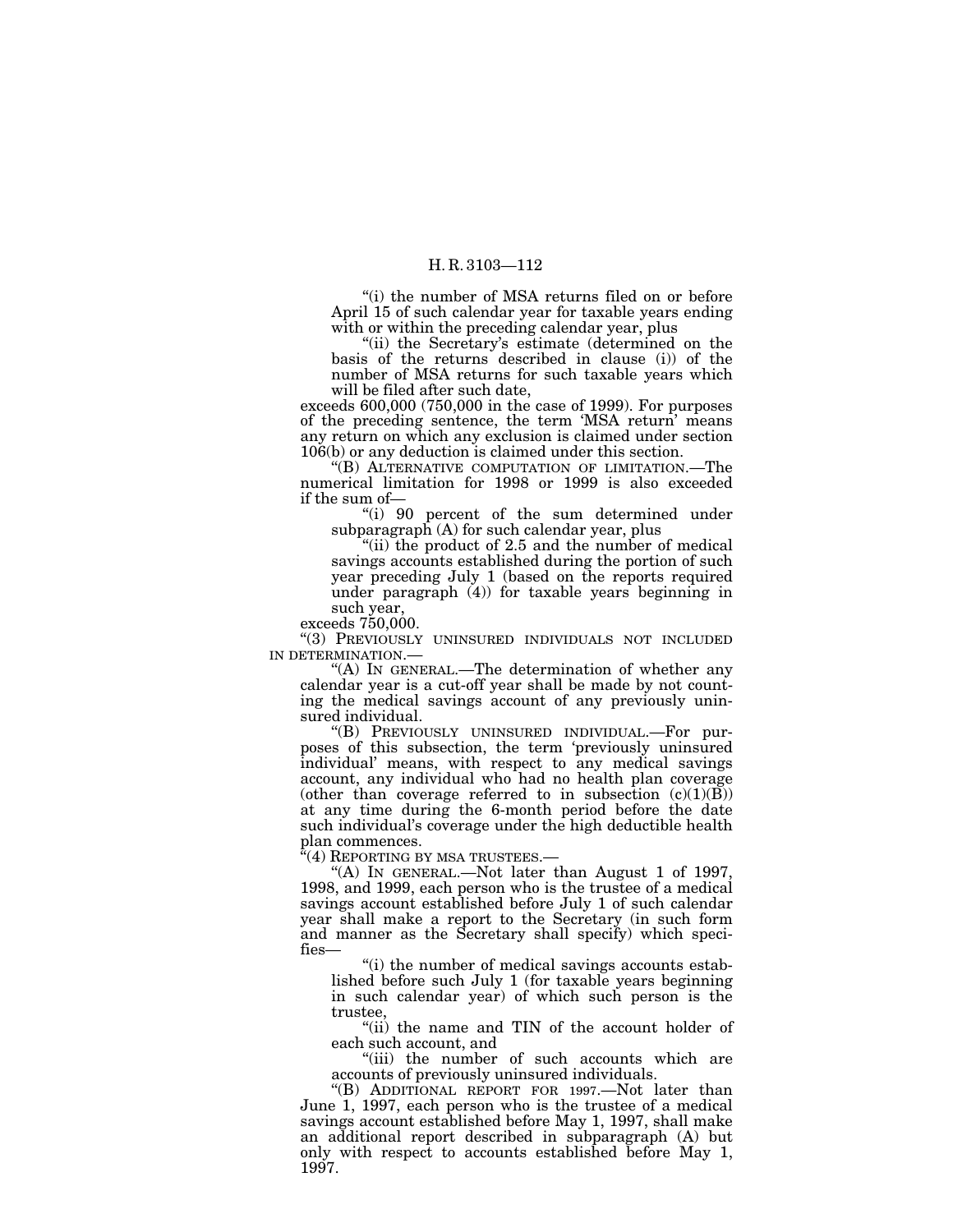"(C) PENALTY FOR FAILURE TO FILE REPORT.—The penalty provided in section 6693(a) shall apply to any report required by this paragraph, except that—

''(i) such section shall be applied by substituting '\$25' for '\$50', and

"(ii) the maximum penalty imposed on any trustee shall not exceed \$5,000.

''(D) AGGREGATION OF ACCOUNTS.—To the extent practicable, in determining the number of medical savings accounts on the basis of the reports under this paragraph, all medical savings accounts of an individual shall be treated as 1 account and all accounts of individuals who are married to each other shall be treated as 1 account.

''(5) DATE OF MAKING DETERMINATIONS.—Any determination under this subsection that a calendar year is a cut-off year shall be made by the Secretary and shall be published not later than October 1 of such year.''.

(b) DEDUCTION ALLOWED WHETHER OR NOT INDIVIDUAL ITEMIZES OTHER DEDUCTIONS.—Subsection (a) of section 62 is amended by inserting after paragraph (15) the following new paragraph:

"(16) MEDICAL SAVINGS ACCOUNTS.—The deduction allowed by section 220.''.

(c) EXCLUSIONS FOR EMPLOYER CONTRIBUTIONS TO MEDICAL SAVINGS ACCOUNTS.—

(1) EXCLUSION FROM INCOME TAX.—The text of section 106 (relating to contributions by employer to accident and health plans) is amended to read as follows:

 $f(a)$  GENERAL RULE.—Except as otherwise provided in this section, gross income of an employee does not include employer-provided coverage under an accident or health plan.

"(1) In GENERAL.—In the case of an employee who is an eligible individual, amounts contributed by such employee's employer to any medical savings account of such employee shall be treated as employer-provided coverage for medical expenses under an accident or health plan to the extent such amounts do not exceed the limitation under section  $220(b)(1)$ (determined without regard to this subsection) which is applicable to such employee for such taxable year.

''(2) NO CONSTRUCTIVE RECEIPT.—No amount shall be included in the gross income of any employee solely because the employee may choose between the contributions referred to in paragraph (1) and employer contributions to another health plan of the employer.

''(3) SPECIAL RULE FOR DEDUCTION OF EMPLOYER CONTRIBU-TIONS.—Any employer contribution to a medical savings account, if otherwise allowable as a deduction under this chapter, shall be allowed only for the taxable year in which paid.

''(4) EMPLOYER MSA CONTRIBUTIONS REQUIRED TO BE SHOWN ON RETURN.—Every individual required to file a return under section 6012 for the taxable year shall include on such return the aggregate amount contributed by employers to the medical savings accounts of such individual or such individual's spouse for such taxable year.

"(5) MSA CONTRIBUTIONS NOT PART OF COBRA COVERAGE.-Paragraph (1) shall not apply for purposes of section 4980B.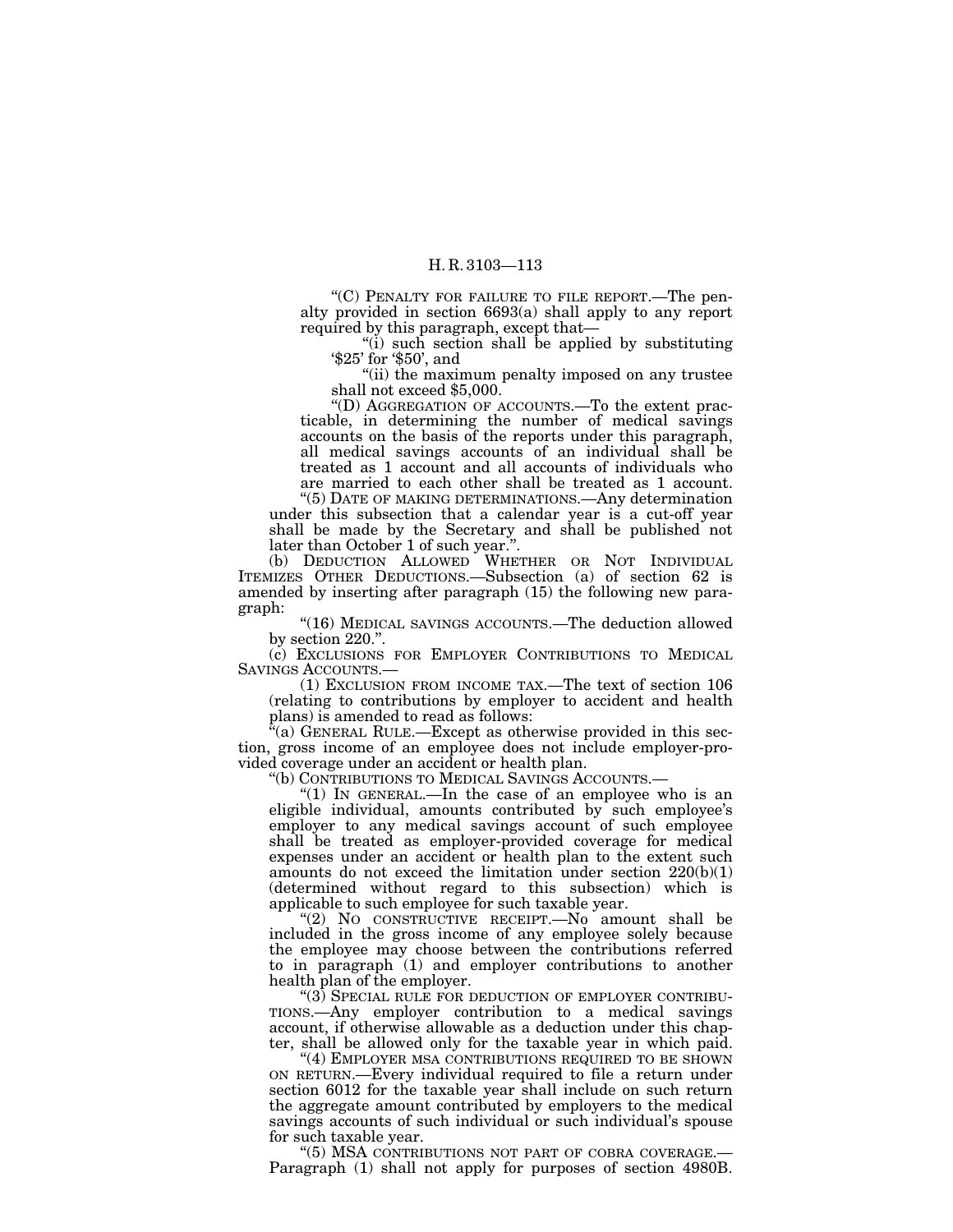''(6) DEFINITIONS.—For purposes of this subsection, the terms 'eligible individual' and 'medical savings account' have the respective meanings given to such terms by section 220.

 $\lq$ (7) Cross reference.

**''For penalty on failure by employer to make comparable contributions to the medical savings accounts of comparable employees, see section 4980E.''**.

(2) EXCLUSION FROM EMPLOYMENT TAXES.— (A) RAILROAD RETIREMENT TAX.—Subsection (e) of section 3231 is amended by adding at the end the following new paragraph:

"(10) MEDICAL SAVINGS ACCOUNT CONTRIBUTIONS.—The term 'compensation' shall not include any payment made to or for the benefit of an employee if at the time of such payment it is reasonable to believe that the employee will be able to exclude such payment from income under section 106(b)."

(B) UNEMPLOYMENT TAX.—Subsection (b) of section 3306 is amended by striking "or" at the end of paragraph (15), by striking the period at the end of paragraph (16) and inserting "; or", and by inserting after paragraph  $(16)$ the following new paragraph:

" $(17)$  any payment made to or for the benefit of an employee" if at the time of such payment it is reasonable to believe that the employee will be able to exclude such payment from income under section 106(b).''.

(C) WITHHOLDING TAX.—Subsection (a) of section 3401 is amended by striking "or" at the end of paragraph (19), by striking the period at the end of paragraph (20) and inserting  $\dddot{\cdot}$ ; or", and by inserting after paragraph (20) the following new paragraph:

 $(21)$  any payment made to or for the benefit of an employee if at the time of such payment it is reasonable to believe that the employee will be able to exclude such payment from income under section 106(b).''

(3) EMPLOYER CONTRIBUTIONS REQUIRED TO BE SHOWN ON W–2.—Subsection (a) of section 6051 is amended by striking "and" at the end of paragraph (9), by striking the period at the end of paragraph (10) and inserting '', and'', and by inserting after paragraph (10) the following new paragraph:

 $\sqrt{\frac{11}{1}}$  the amount contributed to any medical savings account (as defined in section 220(d)) of such employee or such employee's spouse.''.

(4) PENALTY FOR FAILURE OF EMPLOYER TO MAKE COM-PARABLE MSA CONTRIBUTIONS.—

(A) IN GENERAL.—Chapter 43 is amended by adding after section 4980D the following new section:

#### **''SEC. 4980E. FAILURE OF EMPLOYER TO MAKE COMPARABLE MEDICAL SAVINGS ACCOUNT CONTRIBUTIONS.**

"(a) GENERAL RULE.—In the case of an employer who makes a contribution to the medical savings account of any employee with respect to coverage under a high deductible health plan of the employer during a calendar year, there is hereby imposed a tax on the failure of such employer to meet the requirements of subsection (d) for such calendar year.

''(b) AMOUNT OF TAX.—The amount of the tax imposed by subsection (a) on any failure for any calendar year is the amount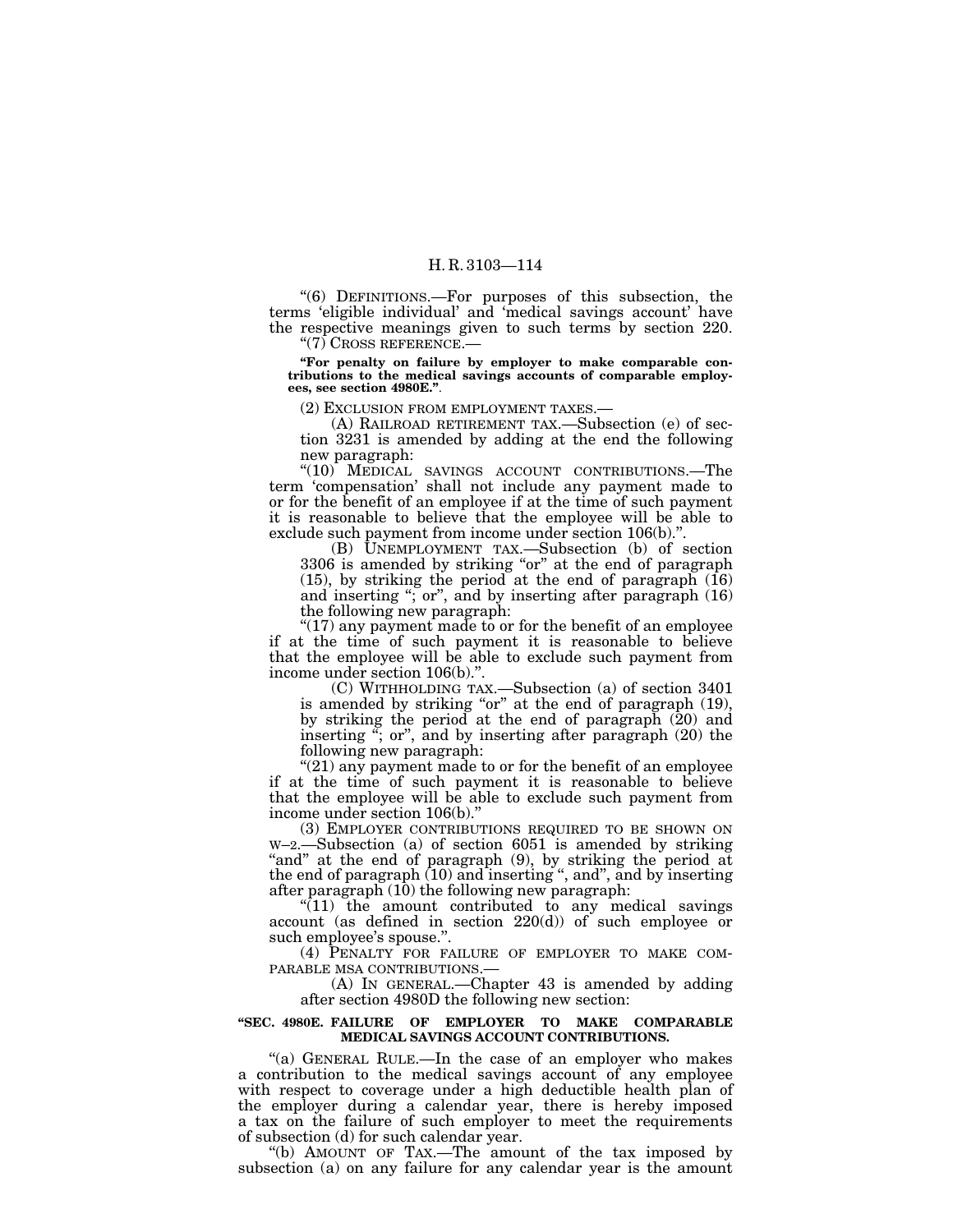equal to 35 percent of the aggregate amount contributed by the employer to medical savings accounts of employees for taxable years of such employees ending with or within such calendar year.

"(c) WAIVER BY SECRETARY.—In the case of a failure which is due to reasonable cause and not to willful neglect, the Secretary may waive part or all of the tax imposed by subsection (a) to the extent that the payment of such tax would be excessive relative to the failure involved.

''(d) EMPLOYER REQUIRED TO MAKE COMPARABLE MSA CON-TRIBUTIONS FOR ALL PARTICIPATING EMPLOYEES.—

''(1) IN GENERAL.—An employer meets the requirements of this subsection for any calendar year if the employer makes available comparable contributions to the medical savings accounts of all comparable participating employees for each coverage period during such calendar year.

''(2) COMPARABLE CONTRIBUTIONS.—

"(A) IN GENERAL.—For purposes of paragraph (1), the term 'comparable contributions' means contributions—

''(i) which are the same amount, or

"(ii) which are the same percentage of the annual deductible limit under the high deductible health plan covering the employees.

''(B) PART-YEAR EMPLOYEES.—In the case of an employee who is employed by the employer for only a portion of the calendar year, a contribution to the medical savings account of such employee shall be treated as comparable if it is an amount which bears the same ratio to the comparable amount (determined without regard to this subparagraph) as such portion bears to the entire calendar year.

''(3) COMPARABLE PARTICIPATING EMPLOYEES.—For purposes of paragraph (1), the term 'comparable participating employees' means all employees—

"(A) who are eligible individuals covered under any high deductible health plan of the employer, and

''(B) who have the same category of coverage.

For purposes of subparagraph (B), the categories of coverage are self-only and family coverage.<br>"(4) PART-TIME EMPLOYEES.—

''(4) PART-TIME EMPLOYEES.— ''(A) IN GENERAL.—Paragraph (3) shall be applied separately with respect to part-time employees and other employees.

''(B) PART-TIME EMPLOYEE.—For purposes of subparagraph (A), the term 'part-time employee' means any employee who is customarily employed for fewer than 30 hours per week.

''(e) CONTROLLED GROUPS.—For purposes of this section, all persons treated as a single employer under subsection (b), (c), (m), or (o) of section 414 shall be treated as 1 employer.

''(f) DEFINITIONS.—Terms used in this section which are also used in section 220 have the respective meanings given such terms in section 220.''.

(B) CLERICAL AMENDMENT.—The table of sections for chapter 43 is amended by adding after the item relating to section 4980D the following new item:

''Sec. 4980E. Failure of employer to make comparable medical savings account contributions<sup>'</sup>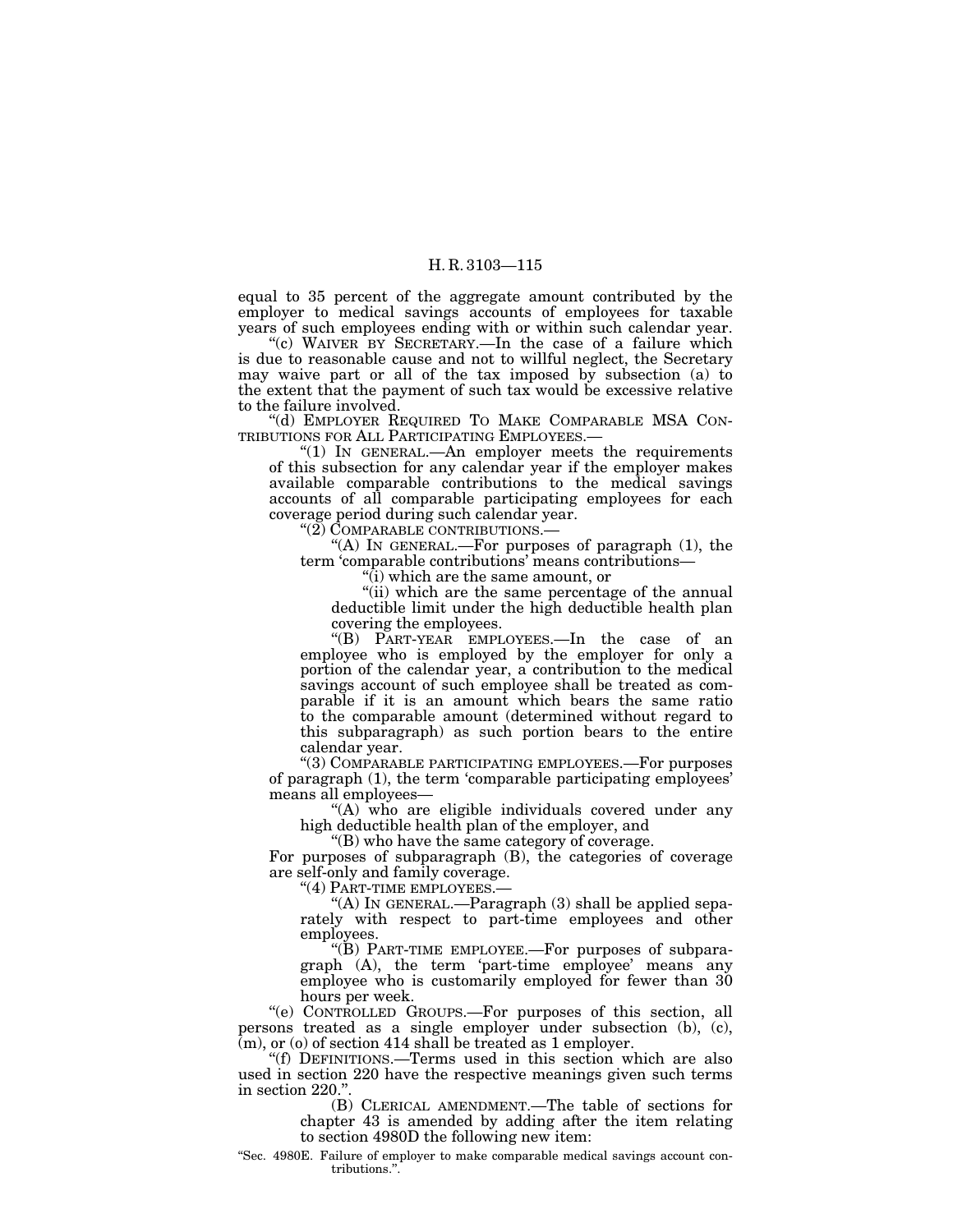(d) MEDICAL SAVINGS ACCOUNT CONTRIBUTIONS NOT AVAILABLE UNDER CAFETERIA PLANS.—Subsection (f) of section 125 of such Code is amended by inserting "106(b)," before "117".

(e) TAX ON EXCESS CONTRIBUTIONS.—Section 4973 (relating to tax on excess contributions to individual retirement accounts, certain section 403(b) contracts, and certain individual retirement annuities) is amended—

(1) by inserting ''**MEDICAL SAVINGS ACCOUNTS,**'' after "ACCOUNTS," in the heading of such section,

(2) by striking "or" at the end of paragraph  $(1)$  of subsection (a),

(3) by redesignating paragraph (2) of subsection (a) as paragraph (3) and by inserting after paragraph (1) the following:

 $''(2)$  a medical savings account (within the meaning of section  $220(d)$ , or", and

(4) by adding at the end the following new subsection: ''(d) EXCESS CONTRIBUTIONS TO MEDICAL SAVINGS ACCOUNTS.— For purposes of this section, in the case of medical savings accounts (within the meaning of section 220(d)), the term 'excess contributions' means the sum of—

 $(1)$  the aggregate amount contributed for the taxable year to the accounts (other than rollover contributions described in section  $220(f)(5)$  which is neither excludable from gross income under section 106(b) nor allowable as a deduction under section 220 for such year, and

 $''(2)$  the amount determined under this subsection for the preceding taxable year, reduced by the sum of—

 $\tilde{f}(A)$  the distributions out of the accounts which were included in gross income under section 220(f)(2), and

''(B) the excess (if any) of—

(i) the maximum amount allowable as a deduction under section 220(b)(1) (determined without regard to section 106(b)) for the taxable year, over

''(ii) the amount contributed to the accounts for the taxable year.

For purposes of this subsection, any contribution which is distributed out of the medical savings account in a distribution to which section  $220(f)(3)$  applies shall be treated as an amount not contributed.''.

(f) TAX ON PROHIBITED TRANSACTIONS.—

(1) Section 4975 (relating to tax on prohibited transactions) is amended by adding at the end of subsection (c) the following new paragraph:

 $f(4)$  SPECIAL RULE FOR MEDICAL SAVINGS ACCOUNTS.—An individual for whose benefit a medical savings account (within the meaning of section 220(d)) is established shall be exempt from the tax imposed by this section with respect to any transaction concerning such account (which would otherwise be taxable under this section) if, with respect to such transaction, the account ceases to be a medical savings account by reason of the application of section  $220(e)(2)$  to such account.".

(2) Paragraph (1) of section 4975(e) is amended to read as follows:

''(1) PLAN.—For purposes of this section, the term 'plan' means—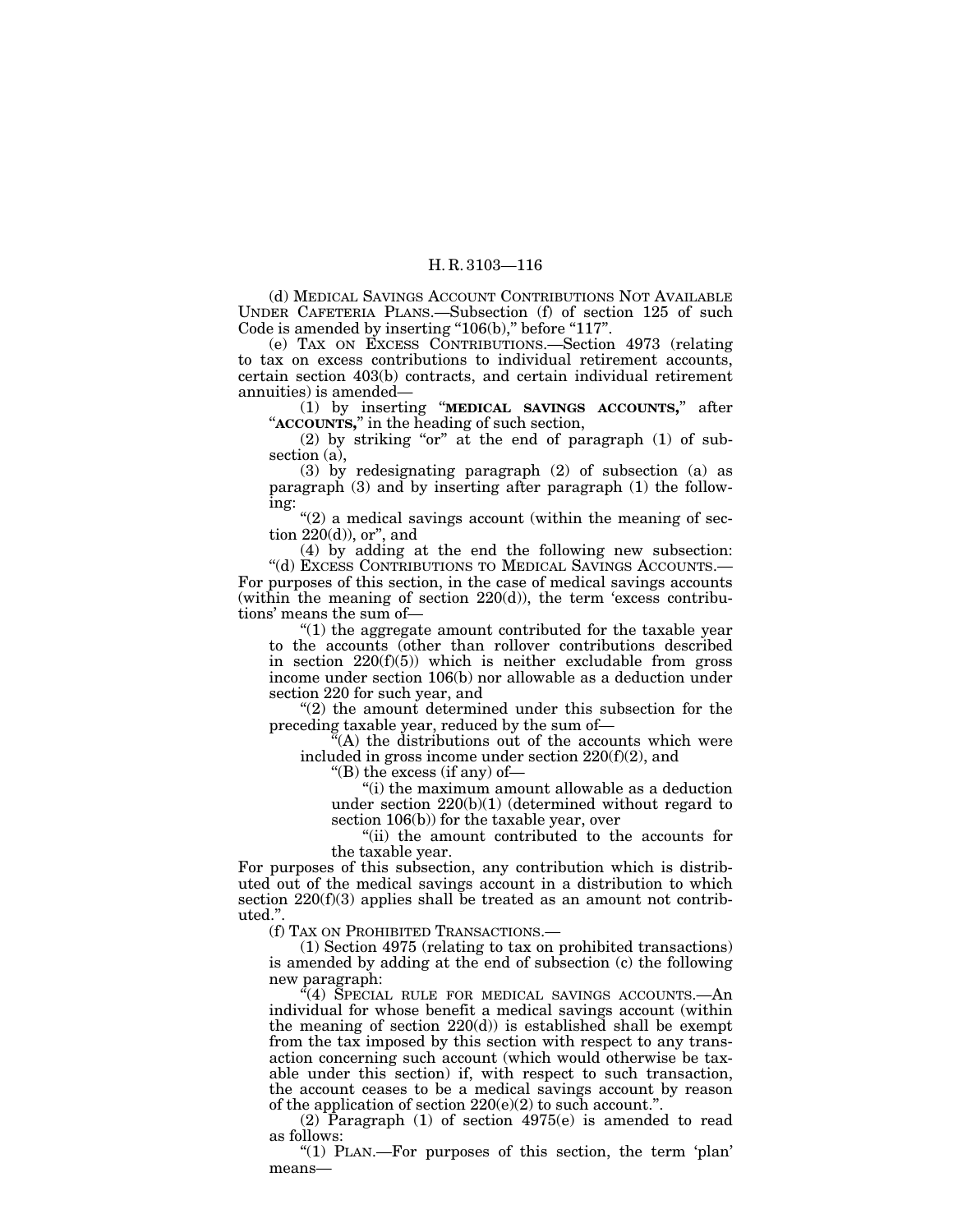"(A) a trust described in section  $401(a)$  which forms a part of a plan, or a plan described in section 403(a), which trust or plan is exempt from tax under section 501(a),

''(B) an individual retirement account described in section 408(a),

 $(C)$  an individual retirement annuity described in section 408(b),

''(D) a medical savings account described in section 220(d), or

''(E) a trust, plan, account, or annuity which, at any time, has been determined by the Secretary to be described in any preceding subparagraph of this paragraph.''.

(g) FAILURE TO PROVIDE REPORTS ON MEDICAL SAVINGS ACCOUNTS.—

(1) Subsection (a) of section 6693 (relating to failure to provide reports on individual retirement accounts or annuities) is amended to read as follows:

"(a) REPORTS.-

"(1) In GENERAL.—If a person required to file a report under a provision referred to in paragraph (2) fails to file such report at the time and in the manner required by such provision, such person shall pay a penalty of \$50 for each failure unless it is shown that such failure is due to reasonable cause.

"(2) PROVISIONS.—The provisions referred to in this paragraph are—

''(A) subsections (i) and (l) of section 408 (relating to individual retirement plans), and

''(B) section 220(h) (relating to medical savings accounts).''.

(h) EXCEPTION FROM CAPITALIZATION OF POLICY ACQUISITION EXPENSES.—Subparagraph (B) of section 848(e)(1) (defining specified insurance contract) is amended by striking "and" at the end of clause (ii), by striking the period at the end of clause (iii) and inserting ", and", and by adding at the end the following new clause:

> "(iv) any contract which is a medical savings account (as defined in section 220(d)).''.

(i) CLERICAL AMENDMENT.—The table of sections for part VII of subchapter B of chapter 1 is amended by striking the last item and inserting the following:

''Sec. 220. Medical savings accounts.

''Sec. 221. Cross reference.''.

(j) EFFECTIVE DATE.—The amendments made by this section shall apply to taxable years beginning after December 31, 1996. (k) MONITORING OF PARTICIPATION IN MEDICAL SAVINGS

ACCOUNTS.—The Secretary of the Treasury or his delegate shall—

(1) during 1997, 1998, 1999, and 2000, regularly evaluate the number of individuals who are maintaining medical savings accounts and the reduction in revenues to the United States by reason of such accounts, and

(2) provide such reports of such evaluations to Congress as such Secretary determines appropriate.

(l) STUDY OF EFFECTS OF MEDICAL SAVINGS ACCOUNTS ON SMALL GROUP MARKET.—The Comptroller General of the United States shall enter into a contract with an organization with expertise in health economics, health insurance markets, and actuarial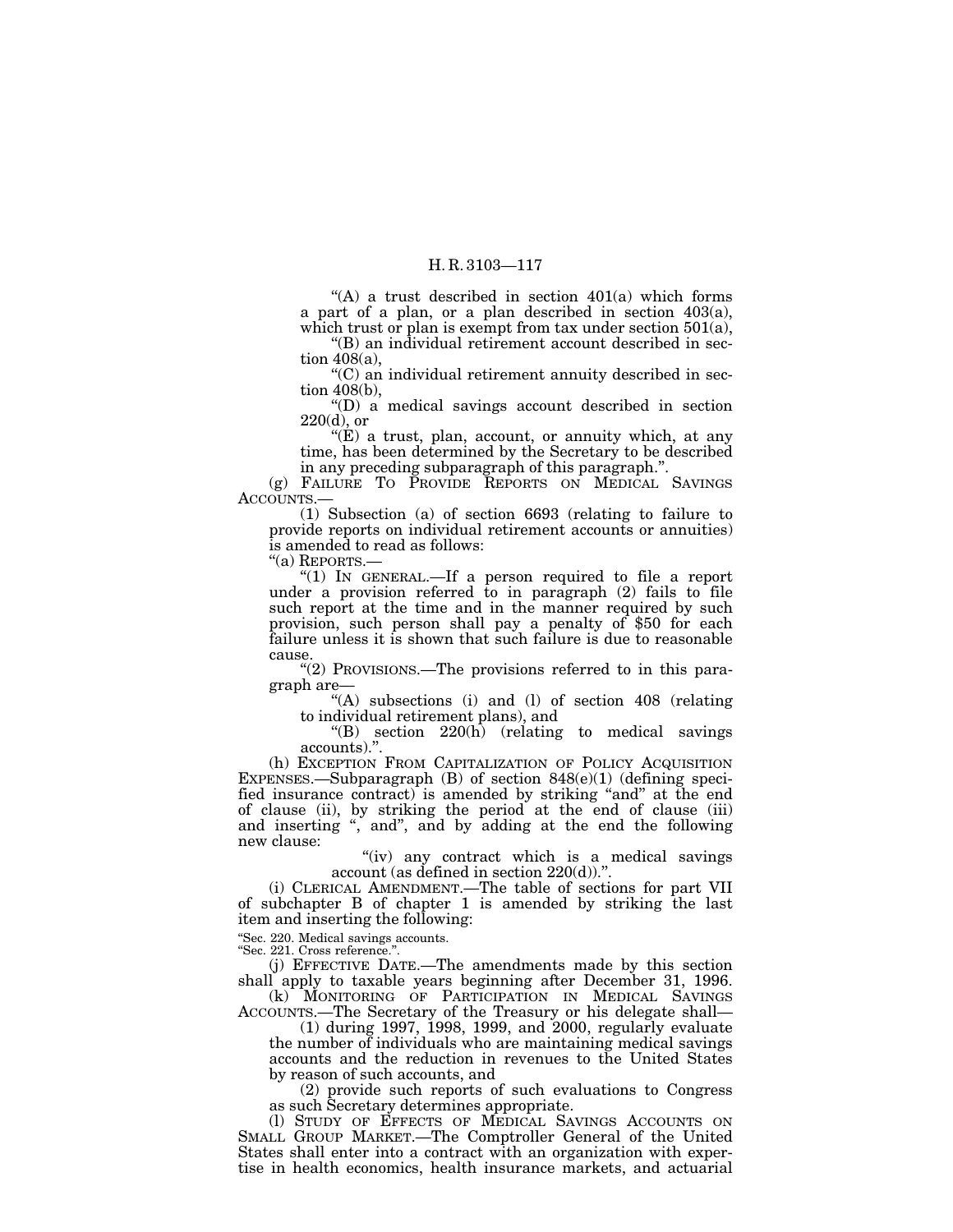science to conduct a comprehensive study regarding the effects of medical savings accounts in the small group market on—

(1) selection, including adverse selection,

(2) health costs, including any impact on premiums of individuals with comprehensive coverage,

(3) use of preventive care,

(4) consumer choice,

(5) the scope of coverage of high deductible plans purchased in conjunction with such accounts, and

(6) other relevant items.

A report on the results of the study conducted under this subsection shall be submitted to the Congress no later than January 1, 1999.

# **Subtitle B—Increase in Deduction for Health Insurance Costs of Self-Employed Individuals**

### **SEC. 311. INCREASE IN DEDUCTION FOR HEALTH INSURANCE COSTS OF SELF-EMPLOYED INDIVIDUALS.**

(a) IN GENERAL.—Paragraph (1) of section 162(l) is amended to read as follows:

''(1) ALLOWANCE OF DEDUCTION.—

''(A) IN GENERAL.—In the case of an individual who is an employee within the meaning of section  $401(c)(1)$ , there shall be allowed as a deduction under this section an amount equal to the applicable percentage of the amount paid during the taxable year for insurance which constitutes medical care for the taxpayer, his spouse, and dependents.

''(B) APPLICABLE PERCENTAGE.—For purposes of subparagraph (A), the applicable percentage shall be determined under the following table:

| The applicable percentage is— |               |
|-------------------------------|---------------|
|                               |               |
|                               | 40 percent    |
|                               | 45 percent    |
|                               | 50 percent    |
|                               | 60 percent    |
|                               | 70 percent    |
|                               | 80 percent.". |
|                               |               |

(b) EXCLUSION FOR AMOUNTS RECEIVED UNDER CERTAIN SELF-INSURED PLANS.—Paragraph (3) of section 104(a) is amended by inserting ''(or through an arrangement having the effect of accident or health insurance)" after "health insurance".

(c) EFFECTIVE DATE.—The amendments made by this section shall apply to taxable years beginning after December 31, 1996.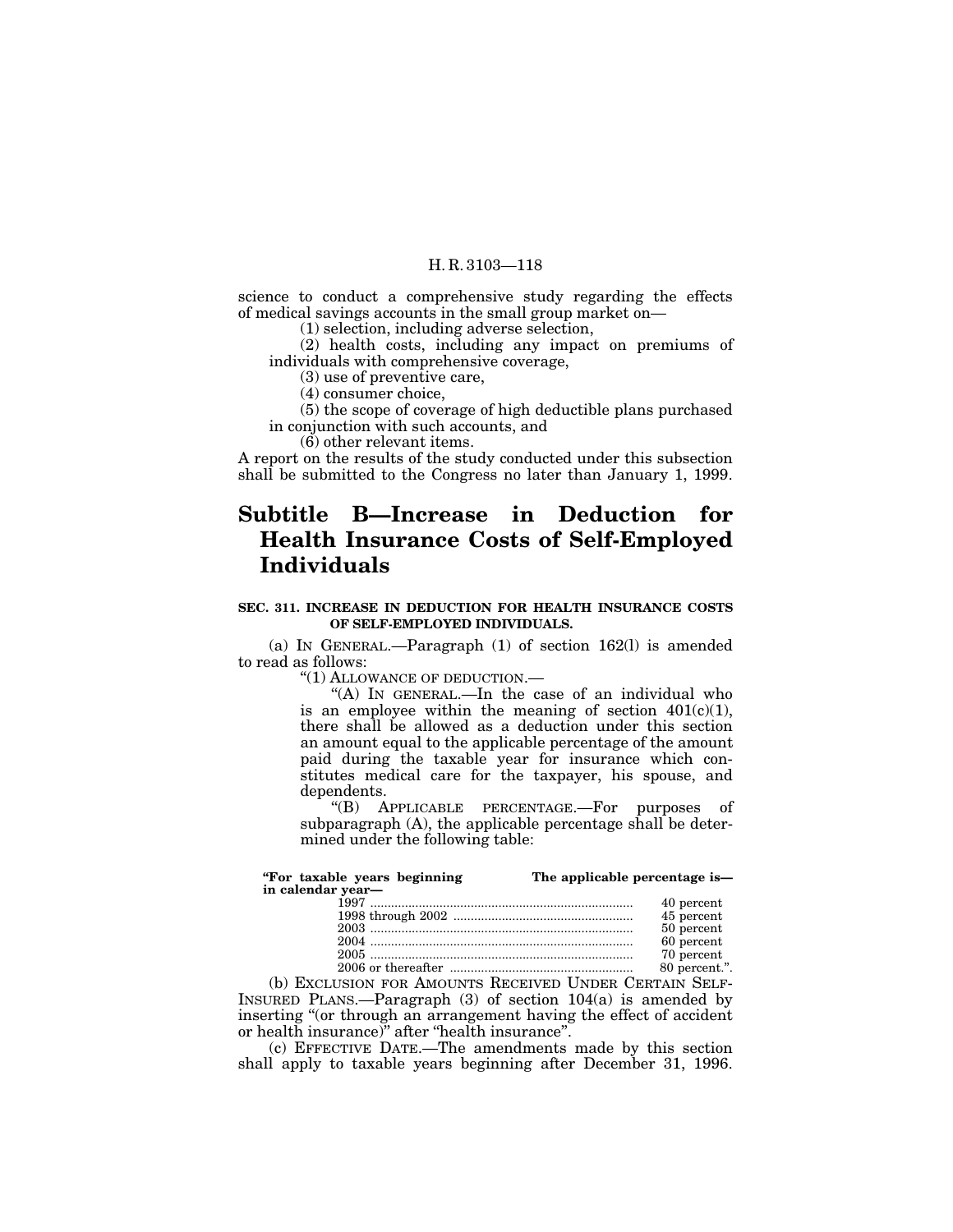## **Subtitle C—Long-Term Care Services and Contracts**

## **PART I—GENERAL PROVISIONS**

#### **SEC. 321. TREATMENT OF LONG-TERM CARE INSURANCE.**

(a) GENERAL RULE.—Chapter 79 (relating to definitions) is amended by inserting after section 7702A the following new section:

**''SEC. 7702B. TREATMENT OF QUALIFIED LONG-TERM CARE INSUR-ANCE.**

''(a) IN GENERAL.—For purposes of this title—

''(1) a qualified long-term care insurance contract shall be treated as an accident and health insurance contract,

''(2) amounts (other than policyholder dividends, as defined in section 808, or premium refunds) received under a qualified long-term care insurance contract shall be treated as amounts received for personal injuries and sickness and shall be treated as reimbursement for expenses actually incurred for medical care (as defined in section 213(d)),

"(3) any plan of an employer providing coverage under a qualified long-term care insurance contract shall be treated as an accident and health plan with respect to such coverage,

" $(4)$  except as provided in subsection  $(e)(3)$ , amounts paid for a qualified long-term care insurance contract providing the benefits described in subsection  $(b)(2)(A)$  shall be treated as payments made for insurance for purposes of section  $213(d)(1)(D)$ , and

''(5) a qualified long-term care insurance contract shall be treated as a guaranteed renewable contract subject to the rules of section 816(e).

''(b) QUALIFIED LONG-TERM CARE INSURANCE CONTRACT.—For purposes of this title—

''(1) IN GENERAL.—The term 'qualified long-term care insurance contract' means any insurance contract if—

"(A) the only insurance protection provided under such contract is coverage of qualified long-term care services,

''(B) such contract does not pay or reimburse expenses incurred for services or items to the extent that such expenses are reimbursable under title XVIII of the Social Security Act or would be so reimbursable but for the application of a deductible or coinsurance amount,

''(C) such contract is guaranteed renewable,

''(D) such contract does not provide for a cash surrender value or other money that can be—

''(i) paid, assigned, or pledged as collateral for a loan, or

''(ii) borrowed,

other than as provided in subparagraph (E) or paragraph  $(2)(C)$ 

"(E) all refunds of premiums, and all policyholder dividends or similar amounts, under such contract are to be applied as a reduction in future premiums or to increase future benefits, and

 $f(F)$  such contract meets the requirements of subsection

(g).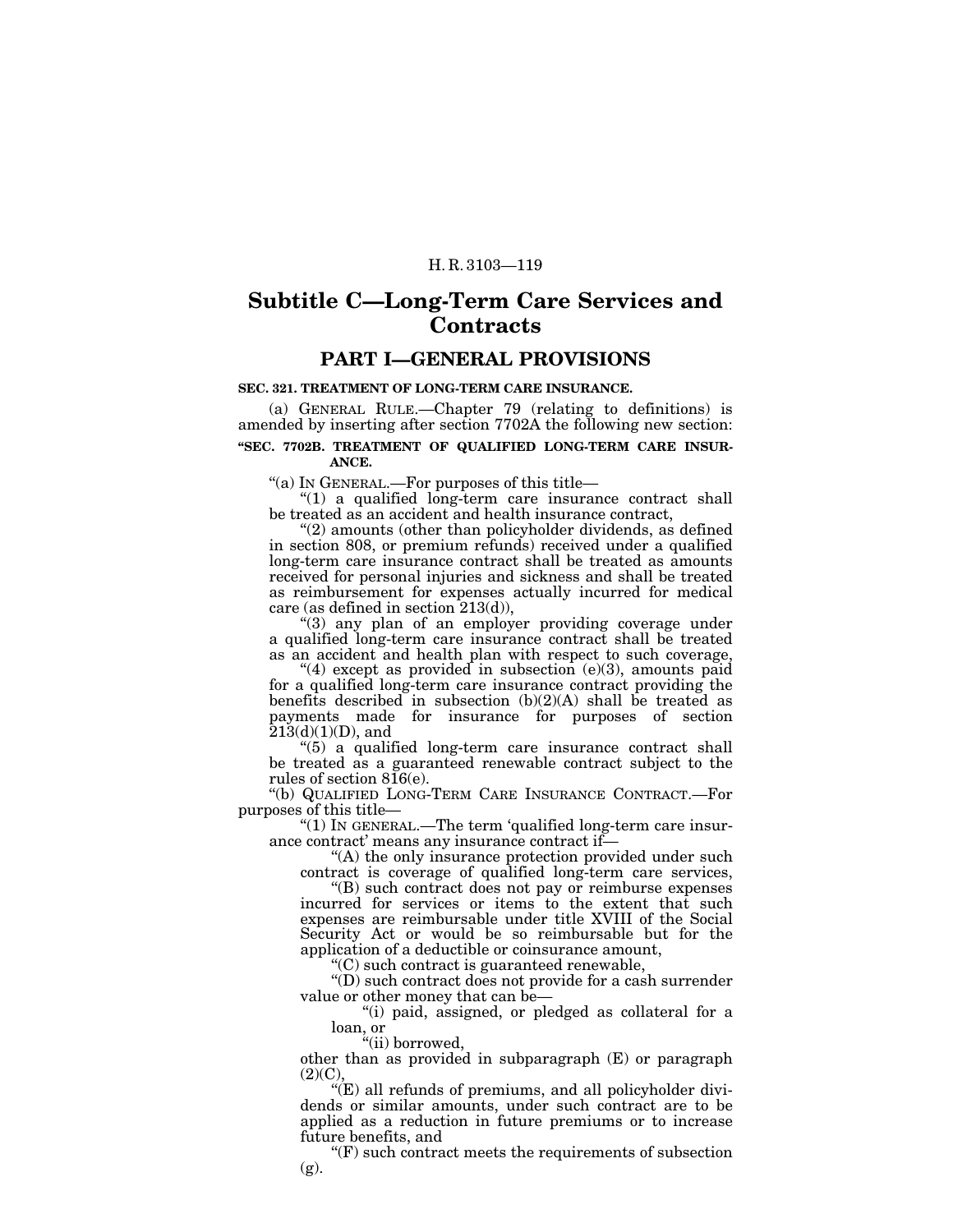''(2) SPECIAL RULES.—

''(A) PER DIEM, ETC. PAYMENTS PERMITTED.—A contract shall not fail to be described in subparagraph (A) or (B) of paragraph (1) by reason of payments being made on a per diem or other periodic basis without regard to the expenses incurred during the period to which the payments relate.

''(B) SPECIAL RULES RELATING TO MEDICARE.—

"(i) Paragraph  $(1)(B)$  shall not apply to expenses which are reimbursable under title XVIII of the Social Security Act only as a secondary payor.

''(ii) No provision of law shall be construed or applied so as to prohibit the offering of a qualified long-term care insurance contract on the basis that the contract coordinates its benefits with those provided under such title.

''(C) REFUNDS OF PREMIUMS.—Paragraph (1)(E) shall not apply to any refund on the death of the insured, or on a complete surrender or cancellation of the contract, which cannot exceed the aggregate premiums paid under the contract. Any refund on a complete surrender or cancellation of the contract shall be includible in gross income to the extent that any deduction or exclusion was allowable with respect to the premiums.

''(c) QUALIFIED LONG-TERM CARE SERVICES.—For purposes of this section—

" $(1)$  In GENERAL.—The term 'qualified long-term care services' means necessary diagnostic, preventive, therapeutic, curing, treating, mitigating, and rehabilitative services, and maintenance or personal care services, which—

''(A) are required by a chronically ill individual, and ''(B) are provided pursuant to a plan of care prescribed by a licensed health care practitioner.<br>"(2) CHRONICALLY ILL INDIVIDUAL.—

"(A) IN GENERAL.— The term 'chronically ill individual' means any individual who has been certified by a licensed health care practitioner as—

"(i) being unable to perform (without substantial assistance from another individual) at least 2 activities of daily living for a period of at least 90 days due to a loss of functional capacity,

"(ii) having a level of disability similar (as determined under regulations prescribed by the Secretary in consultation with the Secretary of Health and Human Services) to the level of disability described in clause (i), or

"(iii) requiring substantial supervision to protect such individual from threats to health and safety due to severe cognitive impairment.

Such term shall not include any individual otherwise meeting the requirements of the preceding sentence unless within the preceding 12-month period a licensed health care practitioner has certified that such individual meets such requirements.

" $(B)$  ACTIVITIES OF DAILY LIVING.—For purposes of subparagraph (A), each of the following is an activity of daily living: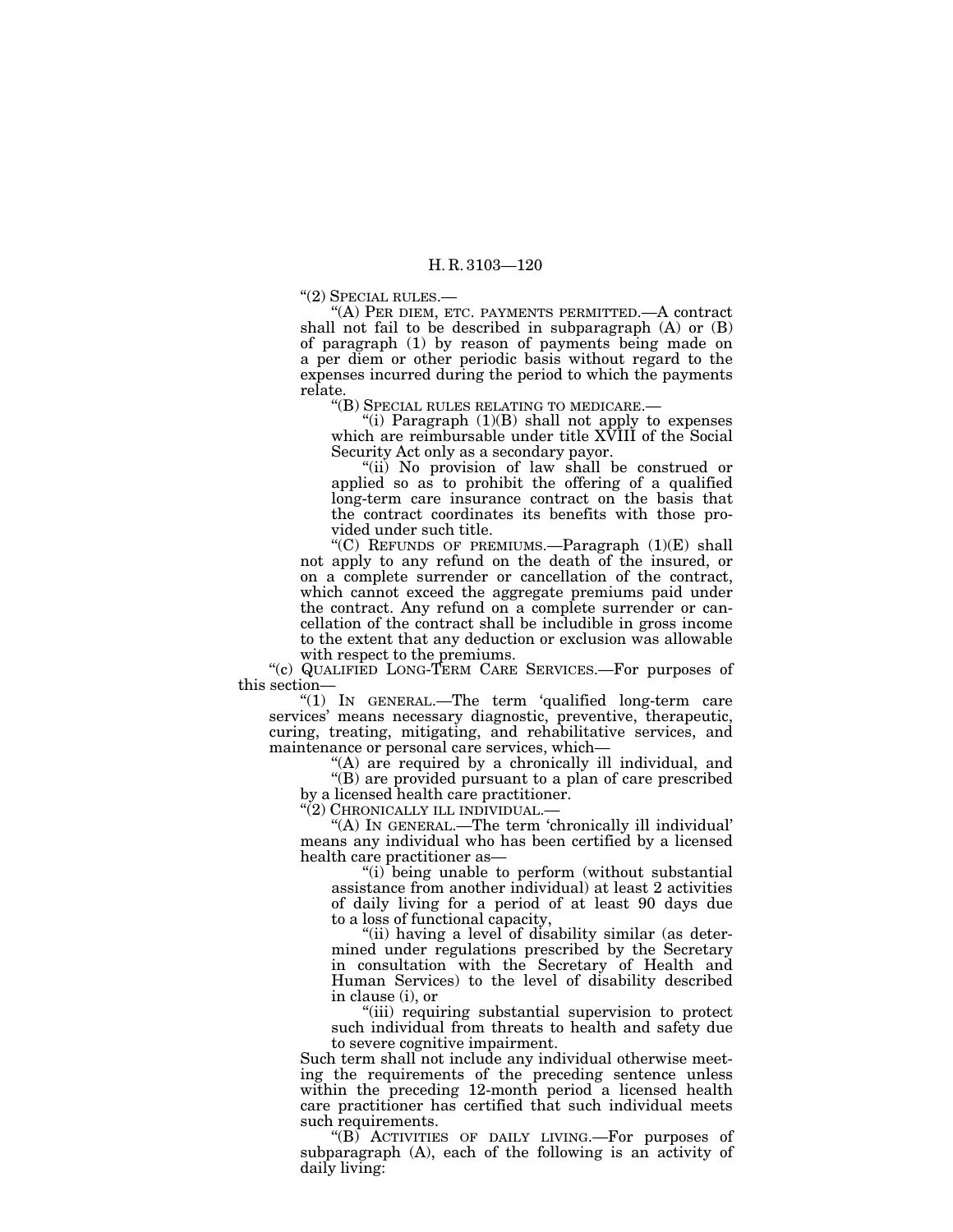''(i) Eating.

"(ii) Toileting.

"(iii) Transferring.

"(iv) Bathing.

"(v) Dressing.

"(vi) Continence.

A contract shall not be treated as a qualified long-term care insurance contract unless the determination of whether an individual is a chronically ill individual takes into account at least 5 of such activities.

''(3) MAINTENANCE OR PERSONAL CARE SERVICES.—The term 'maintenance or personal care services' means any care the primary purpose of which is the provision of needed assistance with any of the disabilities as a result of which the individual is a chronically ill individual (including the protection from threats to health and safety due to severe cognitive impairment).

"(4) LICENSED HEALTH CARE PRACTITIONER.—The term 'licensed health care practitioner' means any physician (as defined in section  $1861(r)(1)$  of the Social Security Act) and any registered professional nurse, licensed social worker, or other individual who meets such requirements as may be prescribed by the Secretary.

''(d) AGGREGATE PAYMENTS IN EXCESS OF LIMITS.—

"(1) In GENERAL.—If the aggregate of—

''(A) the periodic payments received for any period under all qualified long-term care insurance contracts which are treated as made for qualified long-term care services for an insured, and

''(B) the periodic payments received for such period which are treated under section  $101(g)$  as paid by reason of the death of such insured,

exceeds the per diem limitation for such period, such excess shall be includible in gross income without regard to section 72. A payment shall not be taken into account under subparagraph (B) if the insured is a terminally ill individual (as defined in section 101(g)) at the time the payment is received.

"(2) PER DIEM LIMITATION.—For purposes of paragraph  $(1)$ , the per diem limitation for any period is an amount equal to the excess (if any) of—

''(A) the greater of—

''(i) the dollar amount in effect for such period under paragraph (4), or

"(ii) the costs incurred for qualified long-term care services provided for the insured for such period, over

''(B) the aggregate payments received as reimbursements (through insurance or otherwise) for qualified longterm care services provided for the insured during such period.

"(3) AGGREGATION RULES.—For purposes of this subsection—

"(A) all persons receiving periodic payments described in paragraph (1) with respect to the same insured shall be treated as 1 person, and

''(B) the per diem limitation determined under paragraph (2) shall be allocated first to the insured and any remaining limitation shall be allocated among the other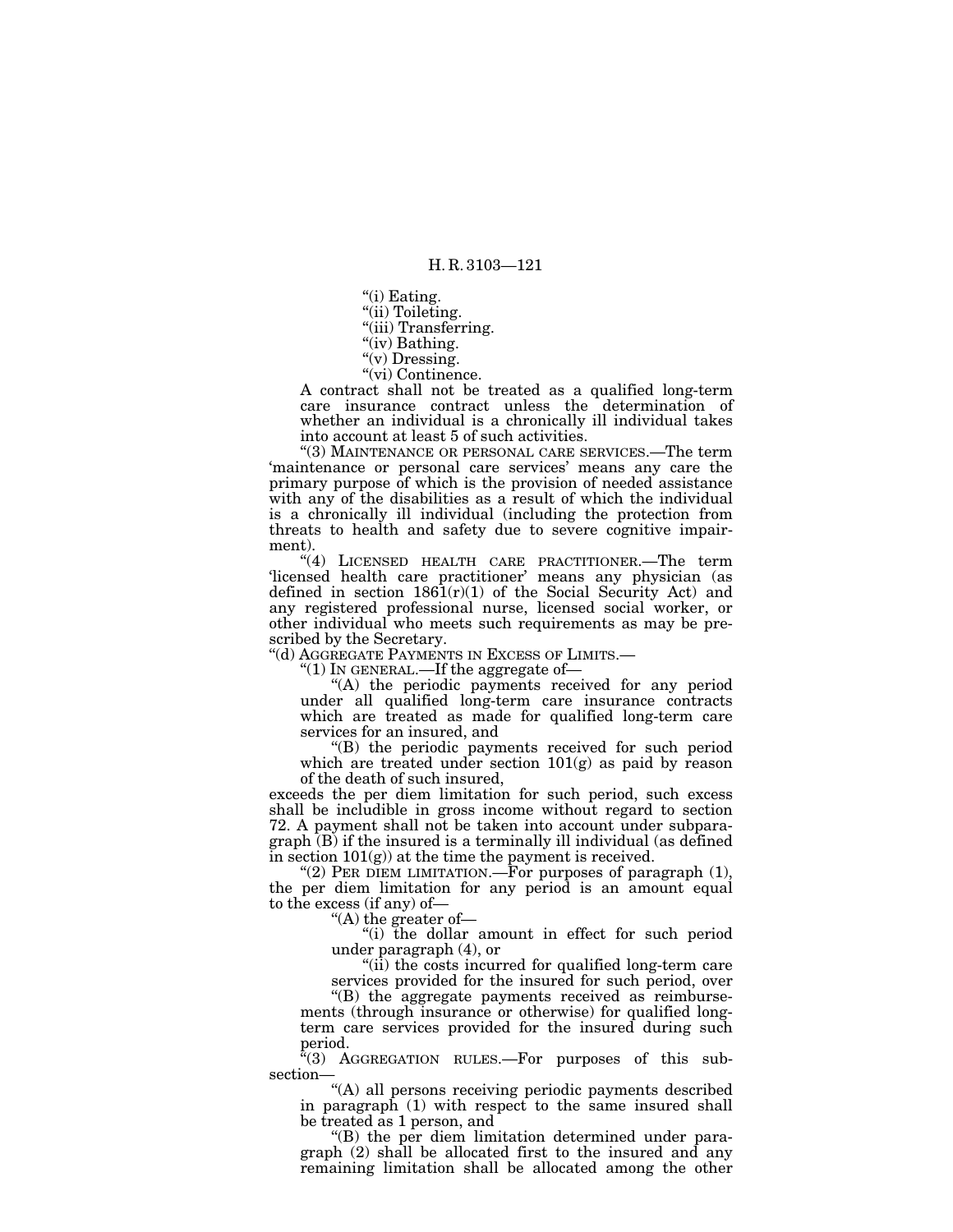such persons in such manner as the Secretary shall prescribe.

"(4) DOLLAR AMOUNT.—The dollar amount in effect under this subsection shall be \$175 per day (or the equivalent amount in the case of payments on another periodic basis).

''(5) INFLATION ADJUSTMENT.—In the case of a calendar year after 1997, the dollar amount contained in paragraph (4) shall be increased at the same time and in the same manner as amounts are increased pursuant to section 213(d)(10).

''(6) PERIODIC PAYMENTS.—For purposes of this subsection, the term 'periodic payment' means any payment (whether on a periodic basis or otherwise) made without regard to the extent of the costs incurred by the payee for qualified longterm care services.

''(e) TREATMENT OF COVERAGE PROVIDED AS PART OF A LIFE INSURANCE CONTRACT.—Except as otherwise provided in regulations prescribed by the Secretary, in the case of any long-term care insurance coverage (whether or not qualified) provided by a rider on or as part of a life insurance contract—

 $(1)$  In GENERAL.—This section shall apply as if the portion of the contract providing such coverage is a separate contract.

"(2) APPLICATION OF 7702.—Section  $7702(c)(2)$  (relating to the guideline premium limitation) shall be applied by increasing the guideline premium limitation with respect to a life insurance contract, as of any date—

"(A) by the sum of any charges (but not premium payments) against the life insurance contract's cash surrender value (within the meaning of section  $7702(f)(2)(A)$ ) for such coverage made to that date under the contract, less

''(B) any such charges the imposition of which reduces the premiums paid for the contract (within the meaning of section  $7702(f)(1)$ ).

''(3) APPLICATION OF SECTION 213.—No deduction shall be allowed under section 213(a) for charges against the life insurance contract's cash surrender value described in paragraph (2), unless such charges are includible in income as a result of the application of section  $72(e)(10)$  and the rider is a qualified long-term care insurance contract under subsection (b).

"(4) PORTION DEFINED.—For purposes of this subsection, the term 'portion' means only the terms and benefits under a life insurance contract that are in addition to the terms and benefits under the contract without regard to long-term care insurance coverage.

''(f) TREATMENT OF CERTAIN STATE-MAINTAINED PLANS.— ''(1) IN GENERAL.—If—

''(A) an individual receives coverage for qualified longterm care services under a State long-term care plan, and

''(B) the terms of such plan would satisfy the requirements of subsection (b) were such plan an insurance contract,

such plan shall be treated as a qualified long-term care insurance contract for purposes of this title.

"(2) STATE LONG-TERM CARE PLAN.—For purposes of paragraph (1), the term 'State long-term care plan' means any plan—

''(A) which is established and maintained by a State or an instrumentality of a State,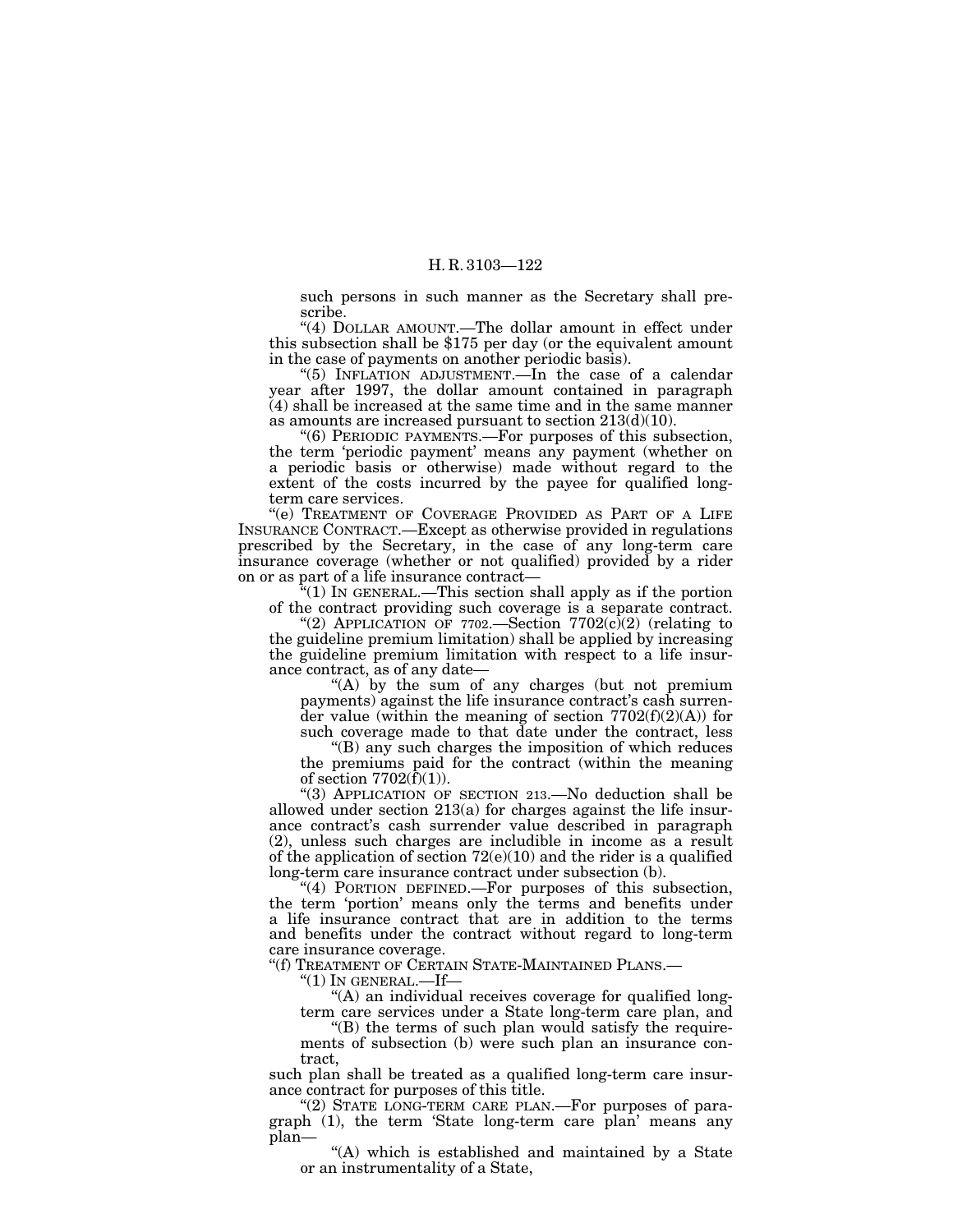''(B) which provides coverage only for qualified longterm care services, and

"(C) under which such coverage is provided only to-

''(i) employees and former employees of a State (or any political subdivision or instrumentality of a State),

''(ii) the spouses of such employees, and

"(iii) individuals bearing a relationship to such employees or spouses which is described in any of paragraphs  $(1)$  through  $(8)$  of section 152 $(a)$ .".

(b) RESERVE METHOD.—Clause (iii) of section  $807(d)(3)(A)$  is amended by inserting "(other than a qualified long-term care insurance contract, as defined in section 7702B(b))" after "insurance contract''.

(c) LONG-TERM CARE INSURANCE NOT PERMITTED UNDER CAFE-TERIA PLANS OR FLEXIBLE SPENDING ARRANGEMENTS.—

(1) CAFETERIA PLANS.—Section 125(f) is amended by adding at the end the following new sentence: ''Such term shall not include any product which is advertised, marketed, or offered as long-term care insurance.''.

(2) FLEXIBLE SPENDING ARRANGEMENTS.—Section 106 (relating to contributions by employer to accident and health plans), as amended by section  $301(c)$ , is amended by adding at the end the following new subsection:

''(c) INCLUSION OF LONG-TERM CARE BENEFITS PROVIDED THROUGH FLEXIBLE SPENDING ARRANGEMENTS.—

''(1) IN GENERAL.—Effective on and after January 1, 1997, gross income of an employee shall include employer-provided coverage for qualified long-term care services (as defined in section  $7702B(c)$  to the extent that such coverage is provided through a flexible spending or similar arrangement.

 $(2)$  FLEXIBLE SPENDING ARRANGEMENT. For purposes of this subsection, a flexible spending arrangement is a benefit program which provides employees with coverage under which—

"(A) specified incurred expenses may be reimbursed (subject to reimbursement maximums and other reasonable conditions), and

''(B) the maximum amount of reimbursement which is reasonably available to a participant for such coverage

is less than 500 percent of the value of such coverage. In the case of an insured plan, the maximum amount reasonably available shall be determined on the basis of the underlying coverage.''

(d) CONTINUATION COVERAGE RULES NOT TO APPLY.—

(1) Paragraph  $(2)$  of section  $4980B(g)$  is amended by adding at the end the following new sentence: ''Such term shall not include any plan substantially all of the coverage under which is for qualified long-term care services (as defined in section  $7702B(c)$ ."

(2) Paragraph (1) of section 607 of the Employee Retirement Income Security Act of 1974 is amended by adding at the end the following new sentence: "Such term shall not include any plan substantially all of the coverage under which is for qualified long-term care services (as defined in section 7702B(c) of such Code).''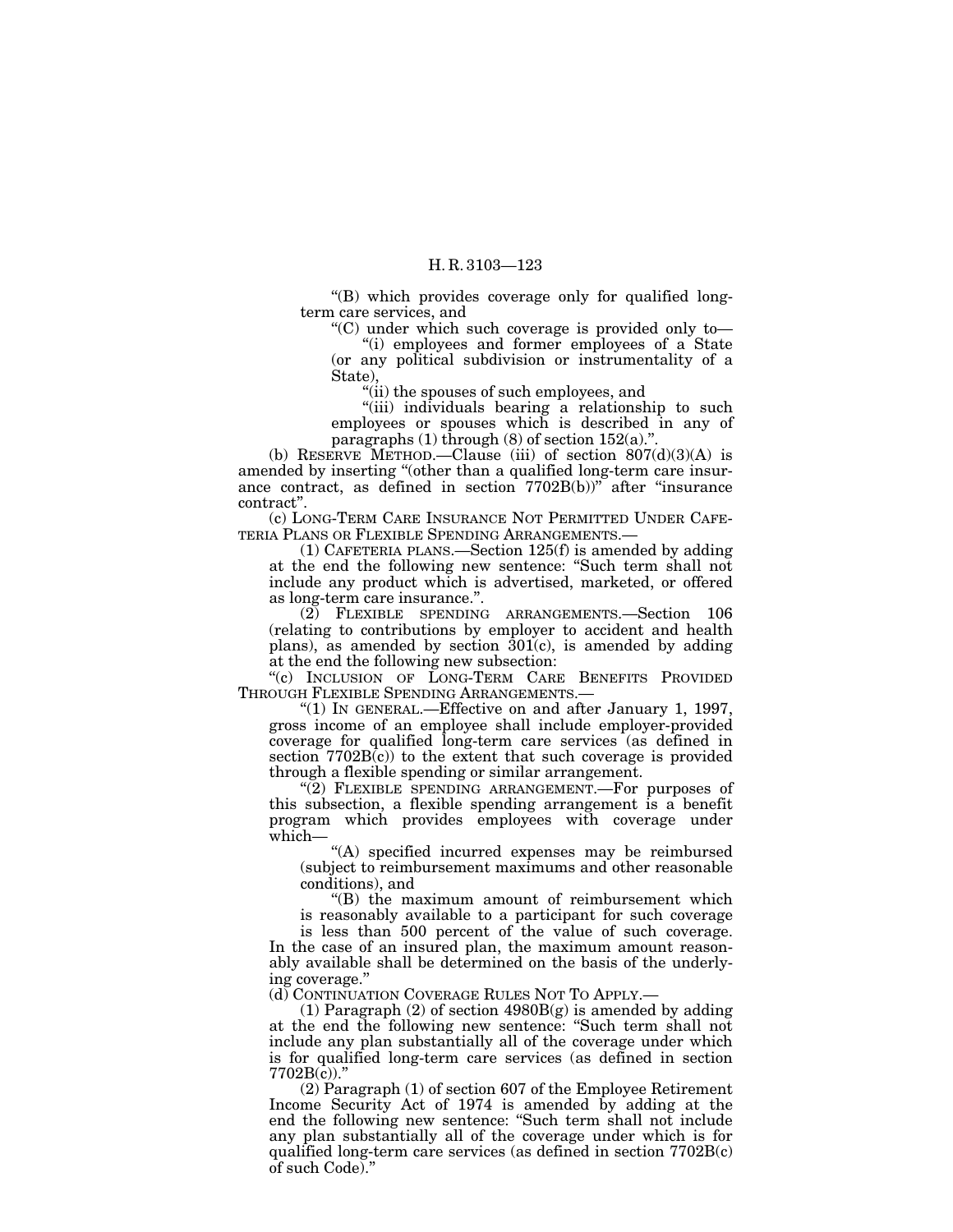(3) Paragraph (1) of section 2208 of the Public Health Service Act is amended by adding at the end the following new sentence: ''Such term shall not include any plan substantially all of the coverage under which is for qualified longterm care services (as defined in section 7702B(c) of such Code).''

(e) CLERICAL AMENDMENT.—The table of sections for chapter 79 is amended by inserting after the item relating to section 7702A the following new item:

''Sec. 7702B. Treatment of qualified long-term care insurance.''.

(f) EFFECTIVE DATES.—

(1) GENERAL EFFECTIVE DATE.—

(A) IN GENERAL.—Except as provided in subparagraph (B), the amendments made by this section shall apply to contracts issued after December 31, 1996.

(B) RESERVE METHOD.—The amendment made by subsection (b) shall apply to contracts issued after December 31, 1997.

(2) CONTINUATION OF EXISTING POLICIES.—In the case of any contract issued before January 1, 1997, which met the long-term care insurance requirements of the State in which the contract was sitused at the time the contract was issued—

(A) such contract shall be treated for purposes of the Internal Revenue Code of 1986 as a qualified long-term care insurance contract (as defined in section 7702B(b) of such Code), and

(B) services provided under, or reimbursed by, such contract shall be treated for such purposes as qualified long-term care services (as defined in section 7702B(c) of such Code).

In the case of an individual who is covered on December 31, 1996, under a State long-term care plan (as defined in section 7702B(f)(2) of such Code), the terms of such plan on such date shall be treated for purposes of the preceding sentence as a contract issued on such date which met the long-term care insurance requirements of such State.

(3) EXCHANGES OF EXISTING POLICIES.—If, after the date of enactment of this Act and before January 1, 1998, a contract providing for long-term care insurance coverage is exchanged solely for a qualified long-term care insurance contract (as defined in section 7702B(b) of such Code), no gain or loss shall be recognized on the exchange. If, in addition to a qualified long-term care insurance contract, money or other property is received in the exchange, then any gain shall be recognized to the extent of the sum of the money and the fair market value of the other property received. For purposes of this paragraph, the cancellation of a contract providing for long-term care insurance coverage and reinvestment of the cancellation proceeds in a qualified long-term care insurance contract within 60 days thereafter shall be treated as an exchange.

(4) ISSUANCE OF CERTAIN RIDERS PERMITTED.—For purposes of applying sections 101(f), 7702, and 7702A of the Internal Revenue Code of 1986 to any contract—

(A) the issuance of a rider which is treated as a qualified long-term care insurance contract under section 7702B, and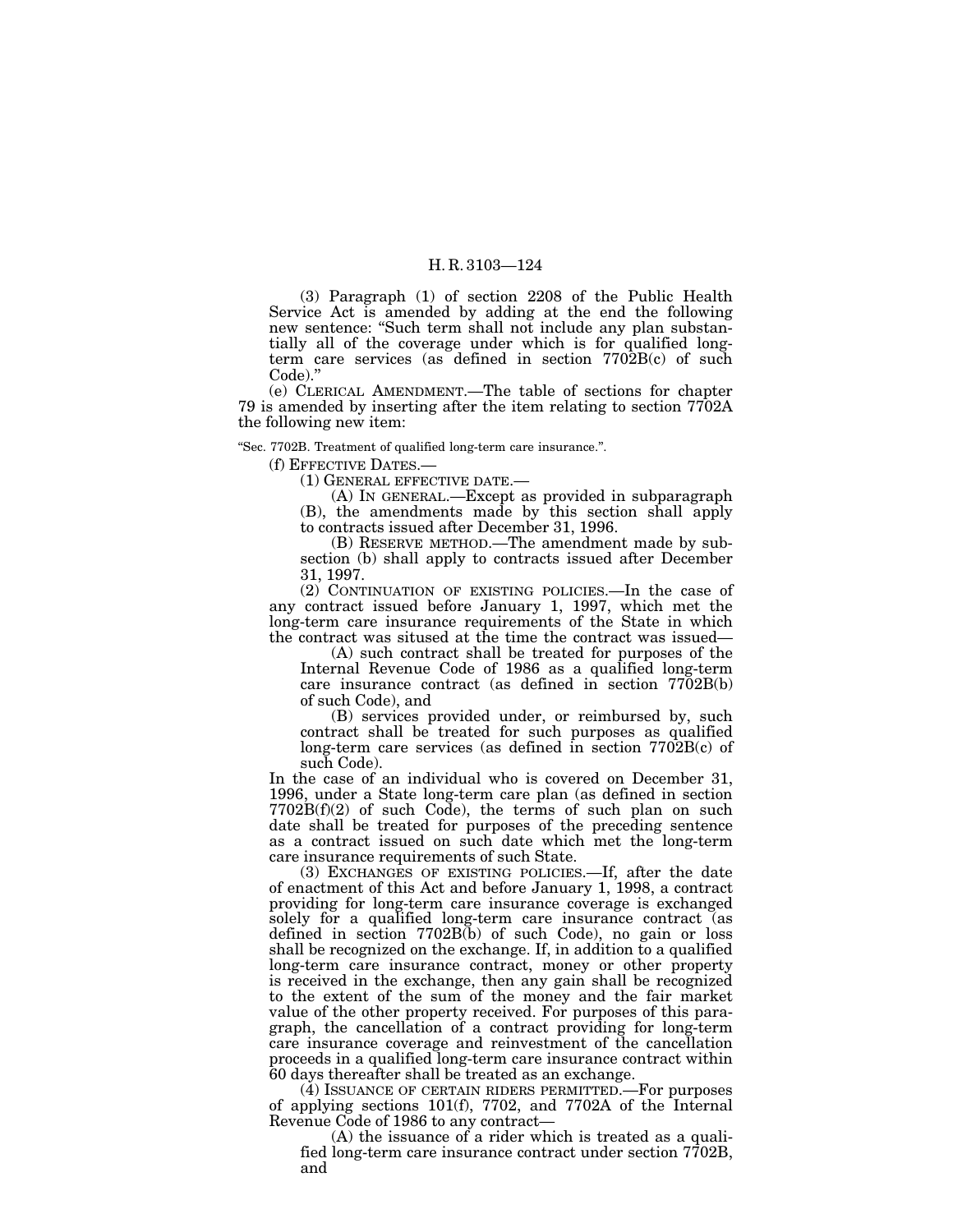(B) the addition of any provision required to conform any other long-term care rider to be so treated,

shall not be treated as a modification or material change of such contract.

(5) APPLICATION OF PER DIEM LIMITATION TO EXISTING CON-TRACTS.—The amount of per diem payments made under a contract issued on or before July  $31, 1996$ , with respect to an insured which are excludable from gross income by reason of section 7702B of the Internal Revenue Code of 1986 (as added by this section) shall not be reduced under subsection  $(d)(2)(B)$  thereof by reason of reimbursements received under a contract issued on or before such date. The preceding sentence shall cease to apply as of the date (after July 31, 1996) such contract is exchanged or there is any contract modification which results in an increase in the amount of such per diem payments or the amount of such reimbursements.

 $\overline{g}$  LONG-TERM CARE STUDY REQUEST.—The Chairman of the Committee on Ways and Means of the House of Representatives and the Chairman of the Committee on Finance of the Senate shall jointly request the National Association of Insurance Commissioners, in consultation with representatives of the insurance industry and consumer organizations, to formulate, develop, and conduct a study to determine the marketing and other effects of per diem limits on certain types of long-term care policies. If the National Association of Insurance Commissioners agrees to the study request, the National Association of Insurance Commissioners shall report the results of its study to such committees not later than 2 years after accepting the request.

### **SEC. 322. QUALIFIED LONG-TERM CARE SERVICES TREATED AS MEDI-CAL CARE.**

(a) GENERAL RULE.—Paragraph (1) of section 213(d) (defining medical care) is amended by striking "or" at the end of subparagraph (B), by redesignating subparagraph (C) as subparagraph (D), and by inserting after subparagraph (B) the following new subparagraph:

''(C) for qualified long-term care services (as defined in section  $770\overline{2}B(c)$ , or".

(b) TECHNICAL AMENDMENTS.—

(1) Subparagraph (D) of section 213(d)(1) (as redesignated by subsection (a)) is amended by inserting before the period ''or for any qualified long-term care insurance contract (as defined in section 7702B(b))''.

 $(2)(A)$  Paragraph  $(1)$  of section  $213(d)$  is amended by adding at the end the following new flush sentence:

''In the case of a qualified long-term care insurance contract (as defined in section  $7702B(b)$ ), only eligible long-term care premiums (as defined in paragraph (10)) shall be taken into account under subparagraph (D).''

(B) Paragraph (2) of section 162(l) is amended by adding at the end the following new subparagraph:

''(C) LONG-TERM CARE PREMIUMS.—In the case of a qualified long-term care insurance contract (as defined in section  $7702\overline{B}(b)$ , only eligible long-term care premiums (as defined in section  $213(d)(10)$ ) shall be taken into account under paragraph (1).''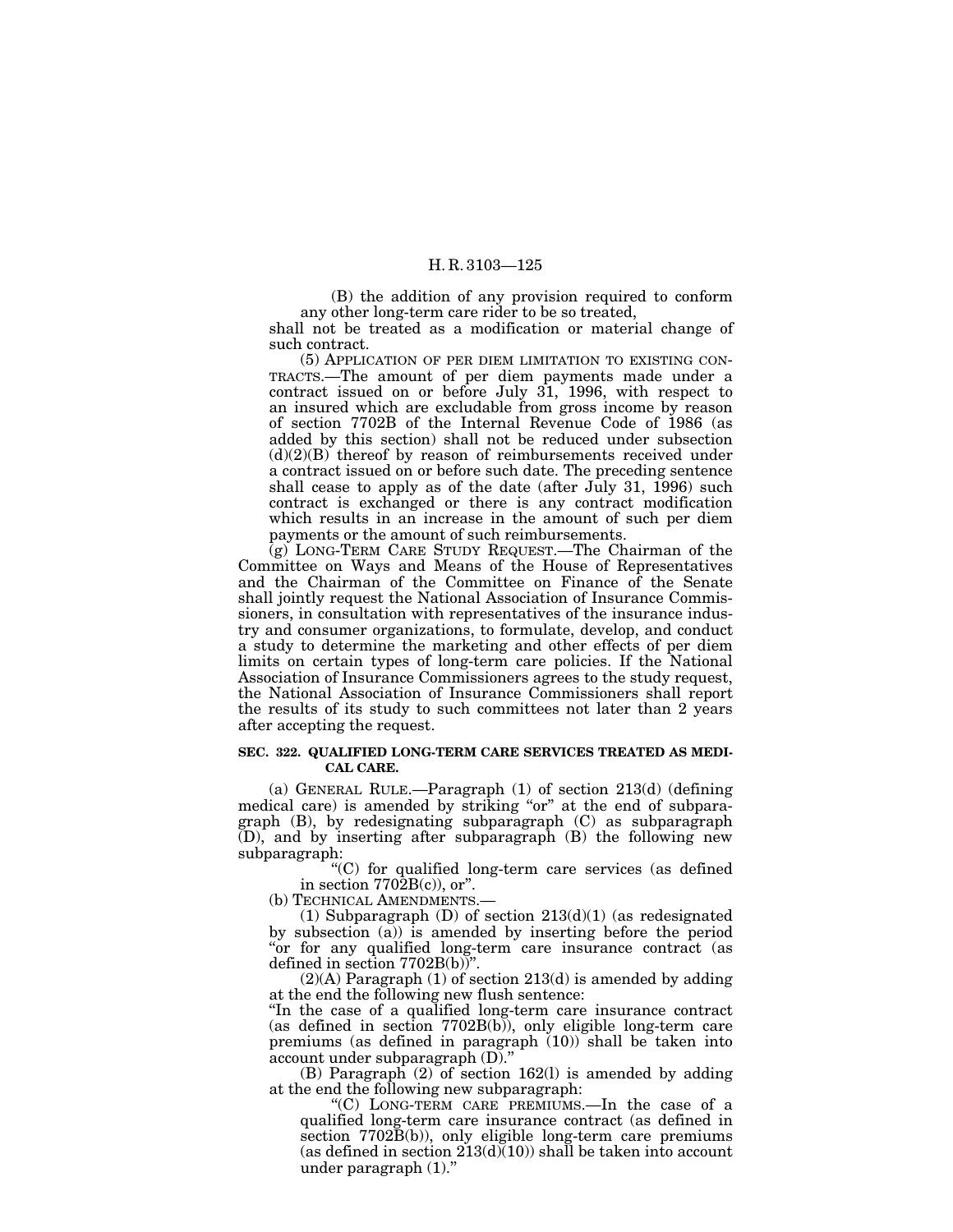(C) Subsection (d) of section 213 is amended by adding at the end the following new paragraphs:

''(10) ELIGIBLE LONG-TERM CARE PREMIUMS.—

''(A) IN GENERAL.—For purposes of this section, the term 'eligible long-term care premiums' means the amount paid during a taxable year for any qualified long-term care insurance contract (as defined in section 7702B(b)) covering an individual, to the extent such amount does not exceed the limitation determined under the following table:<br>"In th

| "In the case of an individual   |                |
|---------------------------------|----------------|
| with an attained age before the | The limitation |
| close of the taxable year of:   | is:            |
|                                 | \$ 200         |
|                                 | 375            |
|                                 | 750            |
|                                 | 2.000          |
|                                 | 2.500          |
|                                 |                |

''(B) INDEXING.—

''(i) IN GENERAL.—In the case of any taxable year beginning in a calendar year after 1997, each dollar amount contained in subparagraph (A) shall be increased by the medical care cost adjustment of such amount for such calendar year. If any increase determined under the preceding sentence is not a multiple of \$10, such increase shall be rounded to the nearest multiple of \$10.

"(ii) MEDICAL CARE COST ADJUST-MENT.—For purposes of clause (i), the medical care cost adjustment for any calendar year is the percentage (if any) by which—

''(I) the medical care component of the Consumer Price Index (as defined in section  $1(f)(5)$ ) for August of the preceding calendar year, exceeds

"( $\overline{II}$ ) such component for August of 1996.

The Secretary shall, in consultation with the Secretary of Health and Human Services, prescribe an adjustment which the Secretary determines is more appropriate for purposes of this paragraph than the adjustment described in the preceding sentence, and the adjustment so prescribed shall apply in lieu of the adjustment described in the preceding sentence.

"(11) CERTAIN PAYMENTS TO RELATIVES TREATED AS NOT PAID FOR MEDICAL CARE.—An amount paid for a qualified longterm care service (as defined in section  $7702\overline{B}(c)$ ) provided to an individual shall be treated as not paid for medical care if such service is provided—

"(A) by the spouse of the individual or by a relative (directly or through a partnership, corporation, or other entity) unless the service is provided by a licensed professional with respect to such service, or

''(B) by a corporation or partnership which is related (within the meaning of section  $267(b)$  or  $707(b)$ ) to the individual.

For purposes of this paragraph, the term 'relative' means an individual bearing a relationship to the individual which is described in any of paragraphs  $(1)$  through  $(8)$  of section 152 $(a)$ .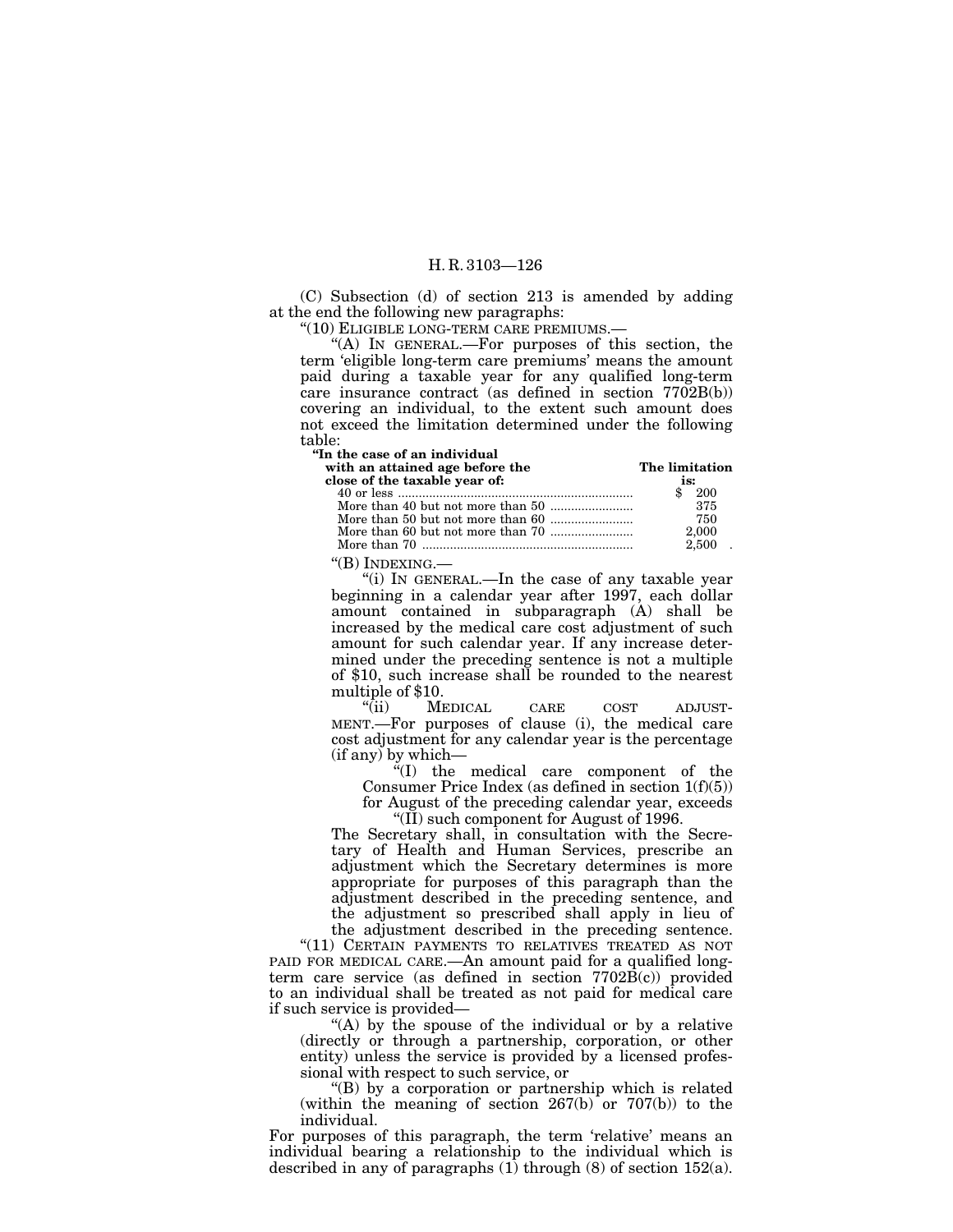This paragraph shall not apply for purposes of section 105(b) with respect to reimbursements through insurance.".

(3) Paragraph (6) of section  $213(d)$  is amended—

(A) by striking ''subparagraphs (A) and (B)'' and inserting ''subparagraphs (A), (B), and (C)'', and

(B) by striking "paragraph  $(1)(C)$ " in subparagraph  $(A)$ and inserting "paragraph  $(1)(D)$ ".

(4) Paragraph (7) of section 213(d) is amended by striking "subparagraphs  $(A)$  and  $(B)$ " and inserting "subparagraphs  $(A)$ ,  $(B)$ , and  $(C)$ ".

(c) EFFECTIVE DATE.—The amendments made by this section shall apply to taxable years beginning after December 31, 1996. **SEC. 323. REPORTING REQUIREMENTS.**

(a) IN GENERAL.—Subpart B of part III of subchapter A of chapter 61 is amended by adding at the end the following new section:

### **''SEC. 6050Q. CERTAIN LONG-TERM CARE BENEFITS.**

''(a) REQUIREMENT OF REPORTING.—Any person who pays longterm care benefits shall make a return, according to the forms or regulations prescribed by the Secretary, setting forth—

" $(1)$  the aggregate amount of such benefits paid by such person to any individual during any calendar year,

"(2) whether or not such benefits are paid in whole or in part on a per diem or other periodic basis without regard to the expenses incurred during the period to which the payments relate,

"(3) the name, address, and TIN of such individual, and

"(4) the name, address, and TIN of the chronically ill or terminally ill individual on account of whose condition such benefits are paid.

''(b) STATEMENTS TO BE FURNISHED TO PERSONS WITH RESPECT TO WHOM INFORMATION IS REQUIRED.—Every person required to make a return under subsection (a) shall furnish to each individual whose name is required to be set forth in such return a written statement showing—

" $(1)$  the name of the person making the payments, and

 $'(2)$  the aggregate amount of long-term care benefits paid to the individual which are required to be shown on such return.

The written statement required under the preceding sentence shall be furnished to the individual on or before January 31 of the year following the calendar year for which the return under subsection (a) was required to be made.

''(c) LONG-TERM CARE BENEFITS.—For purposes of this section, the term 'long-term care benefit' means—

" $(1)$  any payment under a product which is advertised, marketed, or offered as long-term care insurance, and

"(2) any payment which is excludable from gross income by reason of section  $101(g)$ .".

(b) PENALTIES.—

(1) Subparagraph (B) of section 6724(d)(1) is amended by redesignating clauses (ix) through (xiv) as clauses (x) through (xv), respectively, and by inserting after clause (viii) the following new clause:

"(ix) section 6050Q (relating to certain long-term care benefits),''.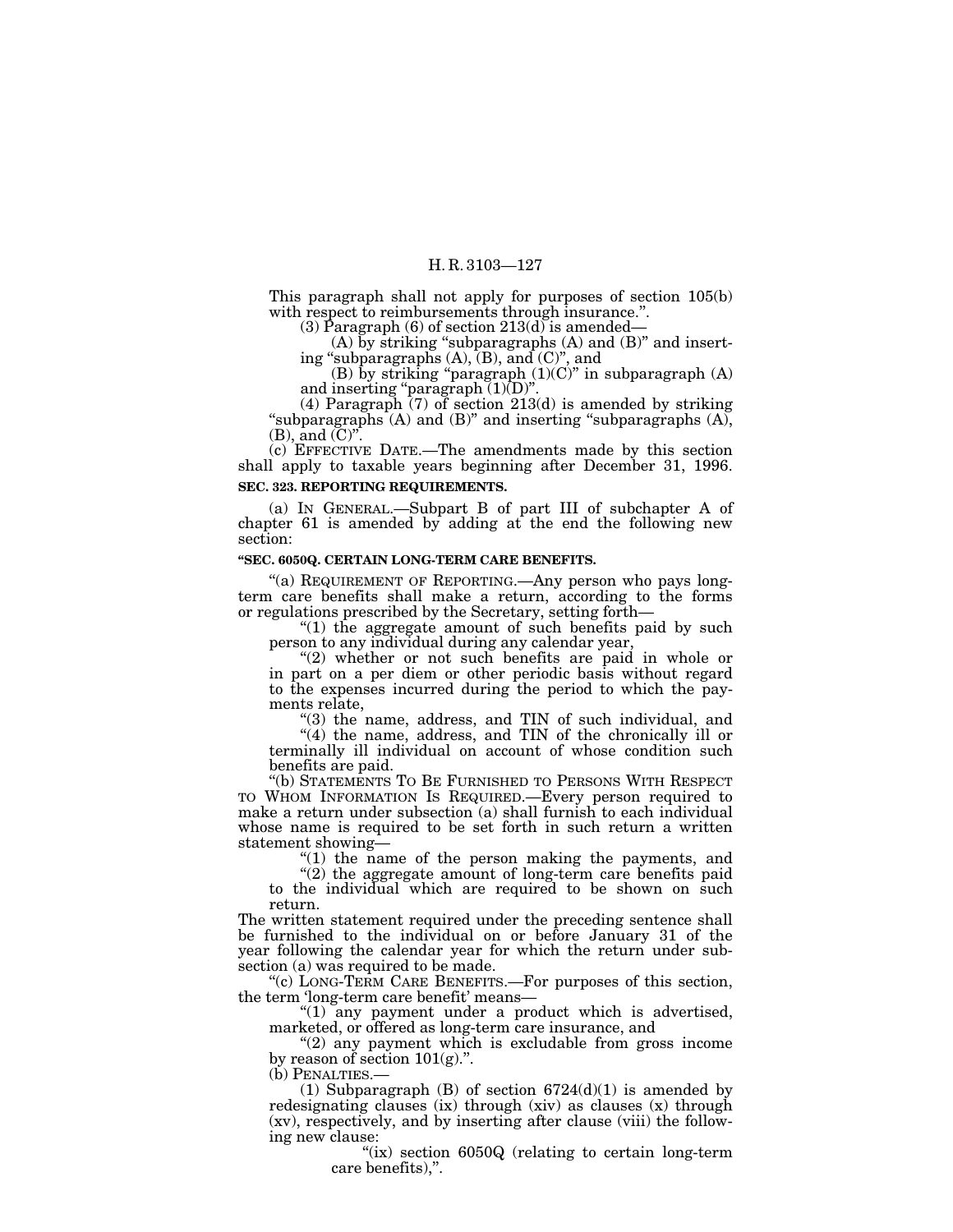(2) Paragraph (2) of section 6724(d) is amended by redesignating subparagraphs (Q) through (T) as subparagraphs (R) through (U), respectively, and by inserting after subparagraph (P) the following new subparagraph:

''(Q) section 6050Q(b) (relating to certain long-term care benefits),''.

(c) CLERICAL AMENDMENT.—The table of sections for subpart B of part III of subchapter A of chapter 61 is amended by adding at the end the following new item:

''Sec. 6050Q. Certain long-term care benefits.''.

(d) EFFECTIVE DATE.—The amendments made by this section shall apply to benefits paid after December 31, 1996.

## **PART II—CONSUMER PROTECTION PROVISIONS**

### **SEC. 325. POLICY REQUIREMENTS.**

Section 7702B (as added by section 321) is amended by adding at the end the following new subsection:

''(g) CONSUMER PROTECTION PROVISIONS.—

''(1) IN GENERAL.—The requirements of this subsection are met with respect to any contract if the contract meets—

"(A) the requirements of the model regulation and model Act described in paragraph (2),

"(B) the disclosure requirement of paragraph (3), and

 $\mathcal{C}(C)$  the requirements relating to nonforfeitability under paragraph (4).<br>"(2) REQUIREMENTS OF MODEL REGULATION AND ACT.—

"(A) In GENERAL.—The requirements of this paragraph are met with respect to any contract if such contract meets—

''(i) MODEL REGULATION.—The following requirements of the model regulation:

"(I) Section  $7\overline{A}$  (relating to guaranteed renewal or noncancellability), and the requirements of section 6B of the model Act relating to such section 7A.

''(II) Section 7B (relating to prohibitions on limitations and exclusions).

''(III) Section 7C (relating to extension of benefits).

''(IV) Section 7D (relating to continuation or conversion of coverage).

''(V) Section 7E (relating to discontinuance and replacement of policies).

''(VI) Section 8 (relating to unintentional lapse).

''(VII) Section 9 (relating to disclosure), other than section 9F thereof.

''(VIII) Section 10 (relating to prohibitions against post-claims underwriting).

" $(IX)$  Section 11 (relating to minimum standards).

" $(X)$  Section 12 (relating to requirement to offer inflation protection), except that any requirement for a signature on a rejection of inflation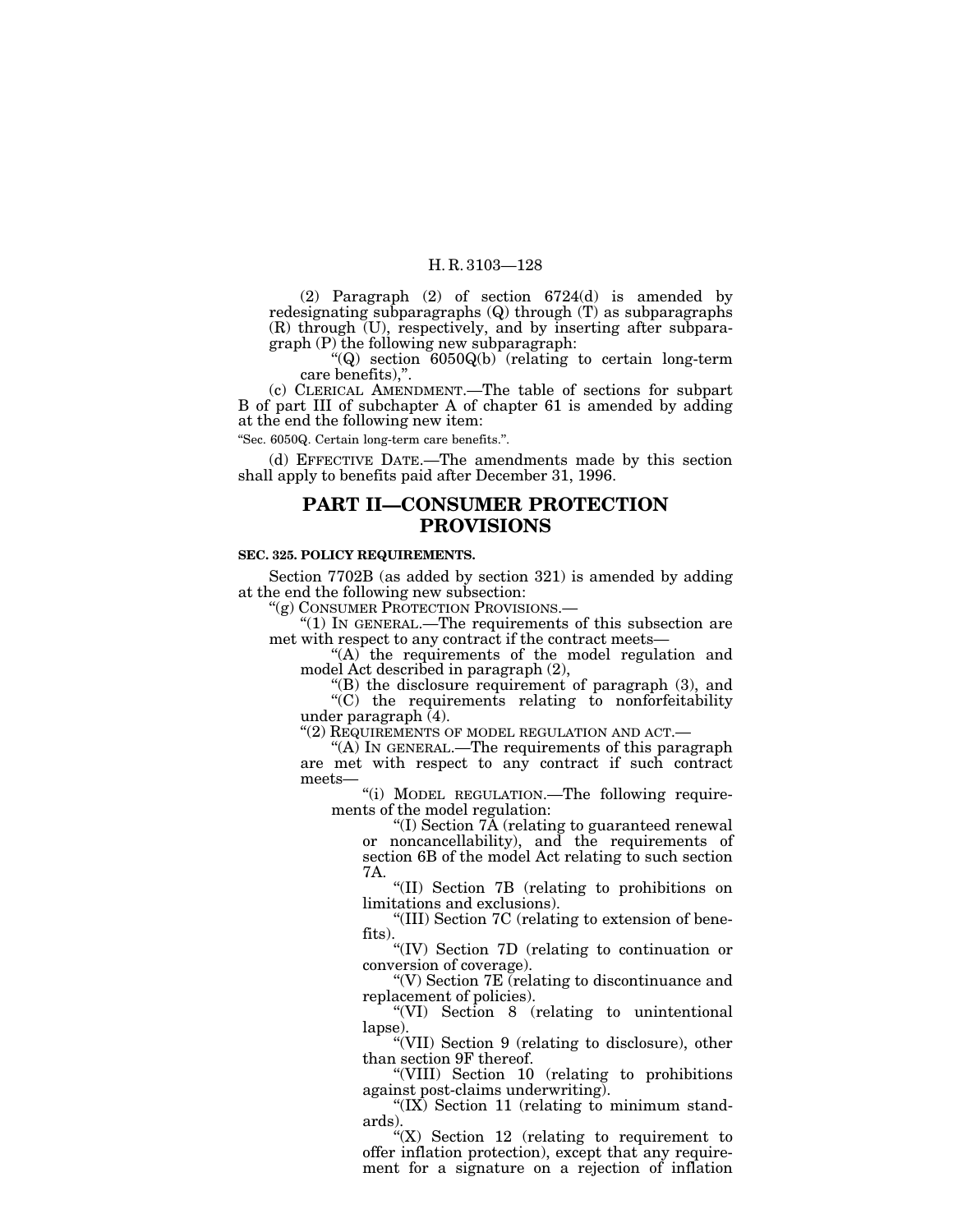protection shall permit the signature to be on an application or on a separate form.

''(XI) Section 23 (relating to prohibition against preexisting conditions and probationary periods in replacement policies or certificates).

"(ii) MODEL ACT.—The following requirements of the model Act:

''(I) Section 6C (relating to preexisting conditions).

''(II) Section 6D (relating to prior hospitalization).

''(B) DEFINITIONS.—For purposes of this paragraph— ''(i) MODEL PROVISIONS.—The terms 'model regula-

tion' and 'model Act' mean the long-term care insurance model regulation, and the long-term care insurance model Act, respectively, promulgated by the National Association of Insurance Commissioners (as adopted as of January 1993).

''(ii) COORDINATION.—Any provision of the model regulation or model Act listed under clause (i) or (ii) of subparagraph (A) shall be treated as including any other provision of such regulation or Act necessary to implement the provision.

''(iii) DETERMINATION.—For purposes of this section and section 4980C, the determination of whether any requirement of a model regulation or the model Act has been met shall be made by the Secretary.

"(3) DISCLOSURE REQUIREMENT.—The requirement of this paragraph is met with respect to any contract if such contract meets the requirements of section 4980C(d).

"(4) NONFORFEITURE REQUIREMENTS.-

"(A) In GENERAL.—The requirements of this paragraph are met with respect to any level premium contract, if the issuer of such contract offers to the policyholder, including any group policyholder, a nonforfeiture provision meeting the requirements of subparagraph (B).

"(B) REQUIREMENTS OF PROVISION.—The nonforfeiture provision required under subparagraph (A) shall meet the following requirements:

''(i) The nonforfeiture provision shall be appropriately captioned.

''(ii) The nonforfeiture provision shall provide for a benefit available in the event of a default in the payment of any premiums and the amount of the benefit may be adjusted subsequent to being initially granted only as necessary to reflect changes in claims, persistency, and interest as reflected in changes in rates for premium paying contracts approved by the Secretary for the same contract form.

"(iii) The nonforfeiture provision shall provide at least one of the following:

''(I) Reduced paid-up insurance.

"(II) Extended term insurance.

''(III) Shortened benefit period.

''(IV) Other similar offerings approved by the Secretary.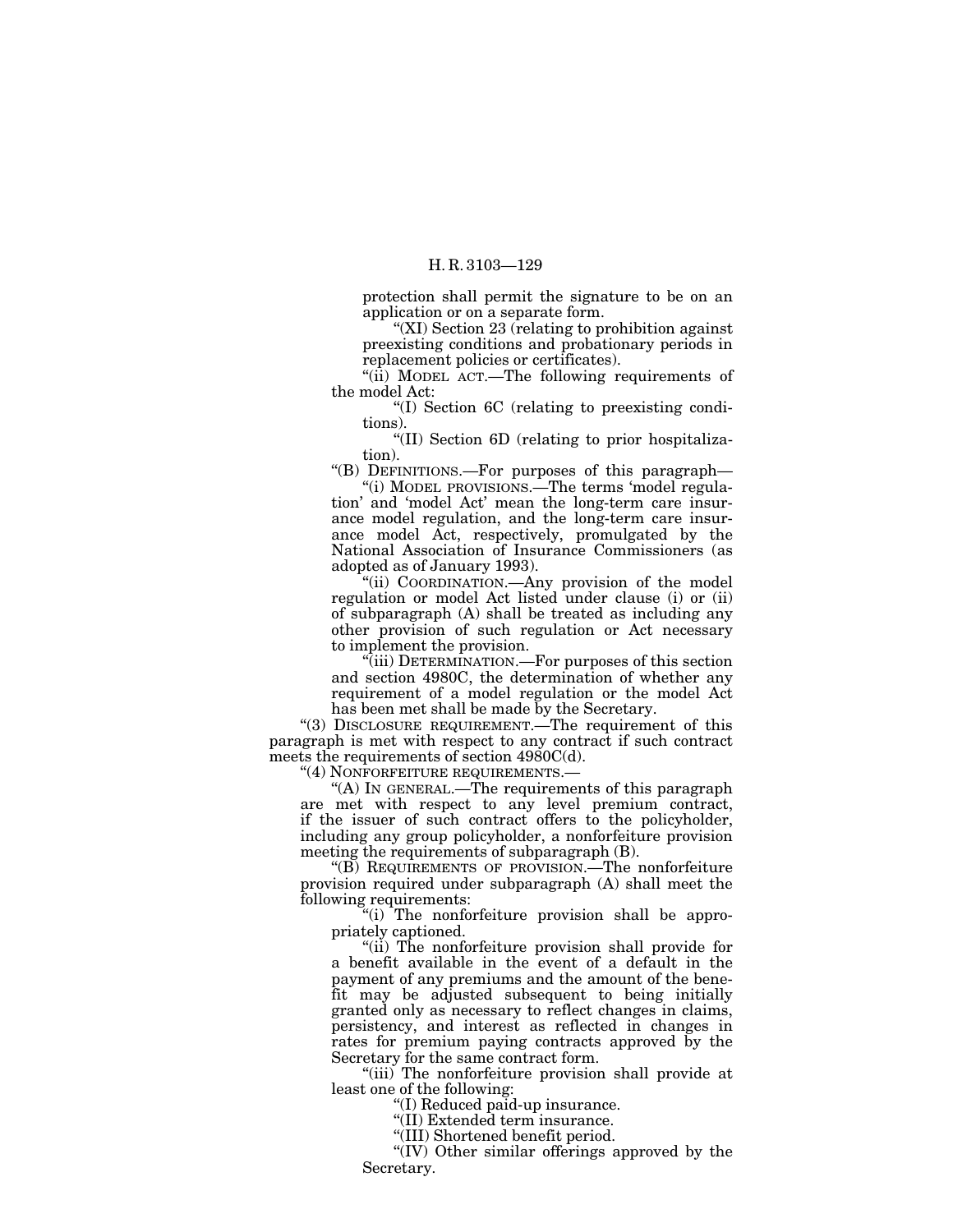### ''(5) CROSS REFERENCE.—

**''For coordination of the requirements of this subsection with State requirements, see section 4980C(f).''.**

### **SEC. 326. REQUIREMENTS FOR ISSUERS OF QUALIFIED LONG-TERM CARE INSURANCE CONTRACTS.**

(a) IN GENERAL.—Chapter 43 is amended by adding at the end the following new section:

### **''SEC. 4980C. REQUIREMENTS FOR ISSUERS OF QUALIFIED LONG-TERM CARE INSURANCE CONTRACTS.**

"(a) GENERAL RULE.—There is hereby imposed on any person failing to meet the requirements of subsection (c) or  $(d)$  a tax in the amount determined under subsection (b).

"(b) AMOUNT.

" $(1)$  In GENERAL.—The amount of the tax imposed by subsection (a) shall be \$100 per insured for each day any requirement of subsection (c) or (d) is not met with respect to each qualified long-term care insurance contract.

"(2)  $W$ AIVER.—In the case of a failure which is due to reasonable cause and not to willful neglect, the Secretary may waive part or all of the tax imposed by subsection (a) to the extent that payment of the tax would be excessive relative to the failure involved.

''(c) RESPONSIBILITIES.—The requirements of this subsection are as follows:

''(1) REQUIREMENTS OF MODEL PROVISIONS.—

"(A) MODEL REGULATION.—The following requirements of the model regulation must be met:

''(i) Section 13 (relating to application forms and replacement coverage).

"(ii) Section 14 (relating to reporting requirements), except that the issuer shall also report at least annually the number of claims denied during the reporting period for each class of business (expressed as a percentage of claims denied), other than claims denied for failure to meet the waiting period or because of any applicable preexisting condition.

''(iii) Section 20 (relating to filing requirements for marketing).

" $(iv)$  Section 21 (relating to standards for marketing), including inaccurate completion of medical histories, other than sections  $21C(1)$  and  $21C(6)$  thereof, except that—

''(I) in addition to such requirements, no person shall, in selling or offering to sell a qualified long-term care insurance contract, misrepresent a material fact; and

''(II) no such requirements shall include a requirement to inquire or identify whether a prospective applicant or enrollee for long-term care insurance has accident and sickness insurance.

" $(v)$  Section 22 (relating to appropriateness of recommended purchase).

"(vi) Section 24 (relating to standard format outline of coverage).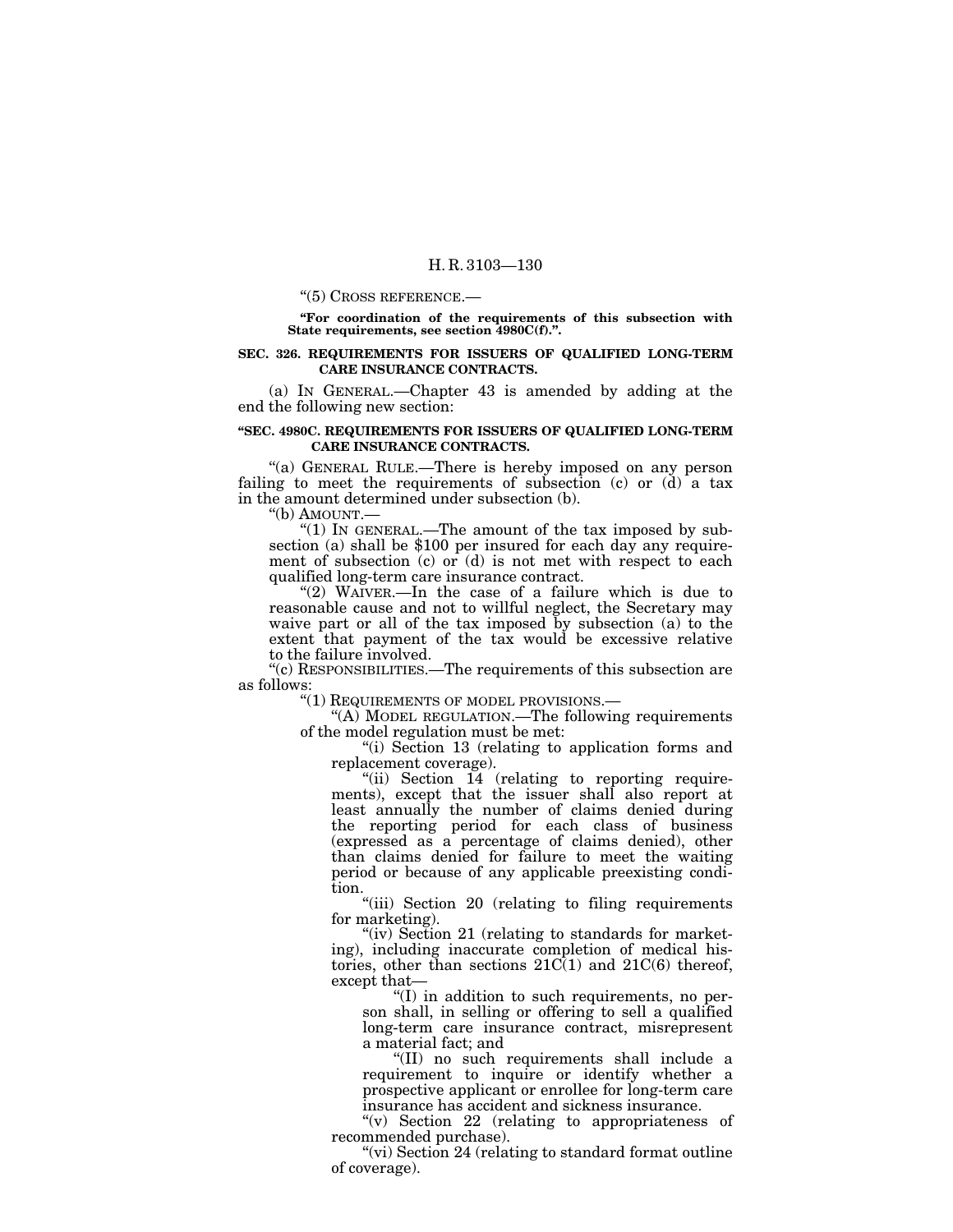"(vii) Section 25 (relating to requirement to deliver shopper's guide).

" $(B)$  MODEL ACT.—The following requirements of the model Act must be met:

''(i) Section 6F (relating to right to return), except that such section shall also apply to denials of applications and any refund shall be made within  $30^{\circ}$  days of the return or denial.

"(ii) Section 6G (relating to outline of coverage).

"(iii) Section 6H (relating to requirements for certificates under group plans).

"(iv) Section 6I (relating to policy summary).

''(v) Section 6J (relating to monthly reports on accelerated death benefits).

"(vi) Section 7 (relating to incontestability period). ''(C) DEFINITIONS.—For purposes of this paragraph, the terms 'model regulation' and 'model Act' have the meanings given such terms by section 7702B(g)(2)(B).

 $\mathbb{F}(2)$  DELIVERY OF POLICY.—If an application for a qualified long-term care insurance contract (or for a certificate under such a contract for a group) is approved, the issuer shall deliver to the applicant (or policyholder or certificateholder) the contract (or certificate) of insurance not later than 30 days after the date of the approval.

"(3) INFORMATION ON DENIALS OF CLAIMS.—If a claim under a qualified long-term care insurance contract is denied, the issuer shall, within 60 days of the date of a written request by the policyholder or certificateholder (or representative)—

''(A) provide a written explanation of the reasons for the denial, and

''(B) make available all information directly relating to such denial.

''(d) DISCLOSURE.—The requirements of this subsection are met if the issuer of a long-term care insurance policy discloses in such policy and in the outline of coverage required under subsection  $\overline{c}(c)(1)(B)(ii)$  that the policy is intended to be a qualified long-term care insurance contract under section 7702B(b).

''(e) QUALIFIED LONG-TERM CARE INSURANCE CONTRACT DEFINED.—For purposes of this section, the term 'qualified longterm care insurance contract' has the meaning given such term by section 7702B.

''(f) COORDINATION WITH STATE REQUIREMENTS.—If a State imposes any requirement which is more stringent than the analogous requirement imposed by this section or section  $7702B(g)$ , the requirement imposed by this section or section  $7702B(g)$  shall be treated as met if the more stringent State requirement is met.''.

(b) CONFORMING AMENDMENT.—The table of sections for chapter 43 is amended by adding at the end the following new item:

''Sec. 4980C. Requirements for issuers of qualified long-term care insurance contracts.''.

#### **SEC. 327. EFFECTIVE DATES.**

(a) IN GENERAL.—The provisions of, and amendments made by, this part shall apply to contracts issued after December 31, 1996. The provisions of section 321(f) (relating to transition rule) shall apply to such contracts.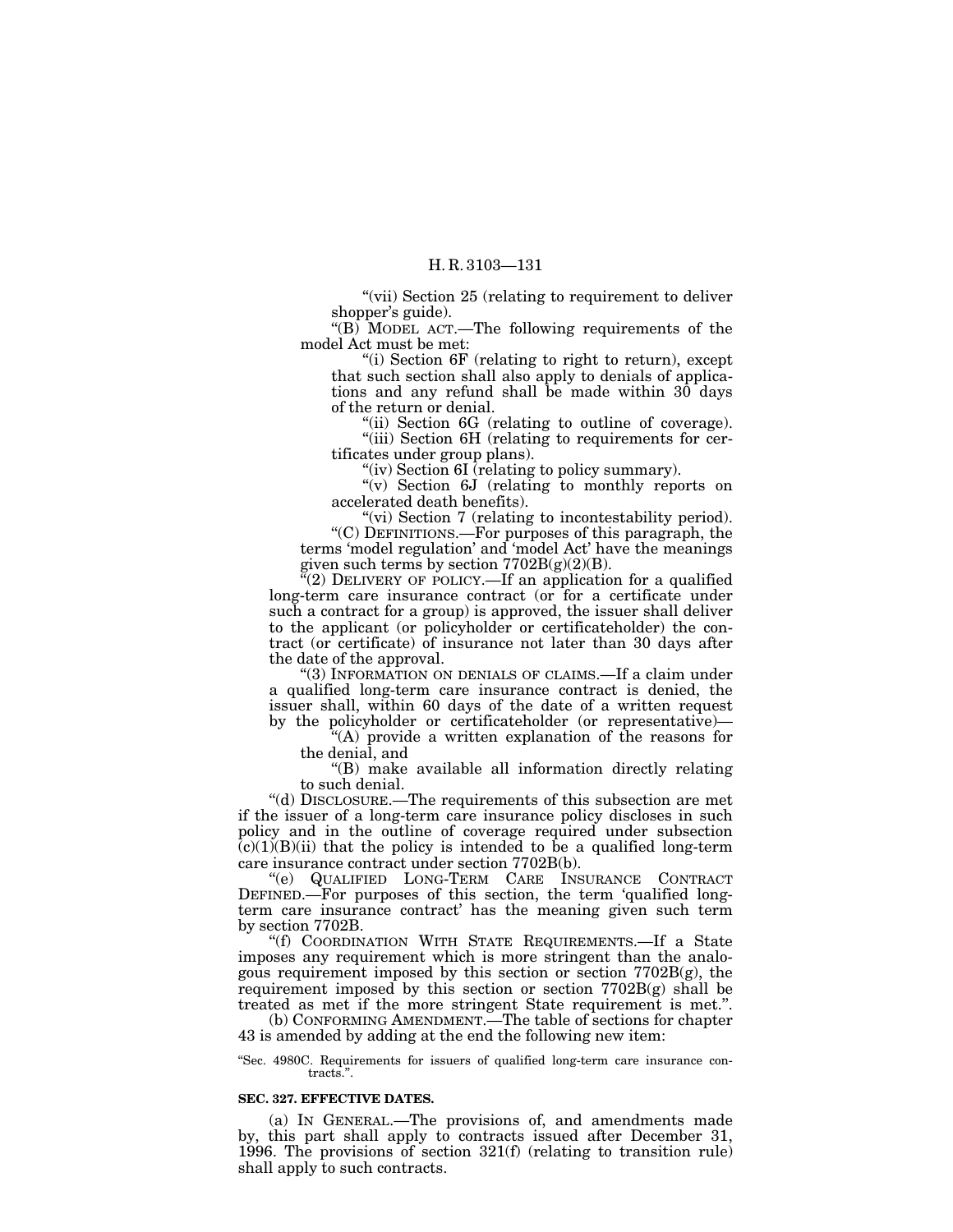(b) ISSUERS.—The amendments made by section 326 shall apply to actions taken after December 31, 1996.

## **Subtitle D—Treatment of Accelerated Death Benefits**

#### **SEC. 331. TREATMENT OF ACCELERATED DEATH BENEFITS BY RECIPIENT.**

(a) IN GENERAL.—Section 101 (relating to certain death benefits) is amended by adding at the end the following new subsection:<br>"(g) TREATMENT OF CERTAIN ACCELERATED DEATH BENEFITS.—

" $(1)$  IN GENERAL.—For purposes of this section, the following amounts shall be treated as an amount paid by reason of the death of an insured:

"(A) Any amount received under a life insurance contract on the life of an insured who is a terminally ill individual.

"(B) Any amount received under a life insurance contract on the life of an insured who is a chronically ill individual.<br>"(2) TREATMENT OF VIATICAL SETTLEMENTS.—

"(A) IN GENERAL.—If any portion of the death benefit under a life insurance contract on the life of an insured described in paragraph (1) is sold or assigned to a viatical settlement provider, the amount paid for the sale or assignment of such portion shall be treated as an amount paid under the life insurance contract by reason of the death of such insured.<br>"(B) VIATICAL SETTLEMENT PROVIDER.—

"(i) IN GENERAL.—The term 'viatical settlement provider' means any person regularly engaged in the trade or business of purchasing, or taking assignments of, life insurance contracts on the lives of insureds described in paragraph (1) if—

''(I) such person is licensed for such purposes (with respect to insureds described in the same subparagraph of paragraph (1) as the insured) in the State in which the insured resides, or

''(II) in the case of an insured who resides in a State not requiring the licensing of such persons for such purposes with respect to such insured, such person meets the requirements of clause (ii) or (iii), whichever applies to such insured.

''(ii) TERMINALLY ILL INSUREDS.—A person meets the requirements of this clause with respect to an insured who is a terminally ill individual if such person—

''(I) meets the requirements of sections 8 and 9 of the Viatical Settlements Model Act of the National Association of Insurance Commissioners, and

''(II) meets the requirements of the Model Regulations of the National Association of Insurance Commissioners (relating to standards for evaluation of reasonable payments) in determining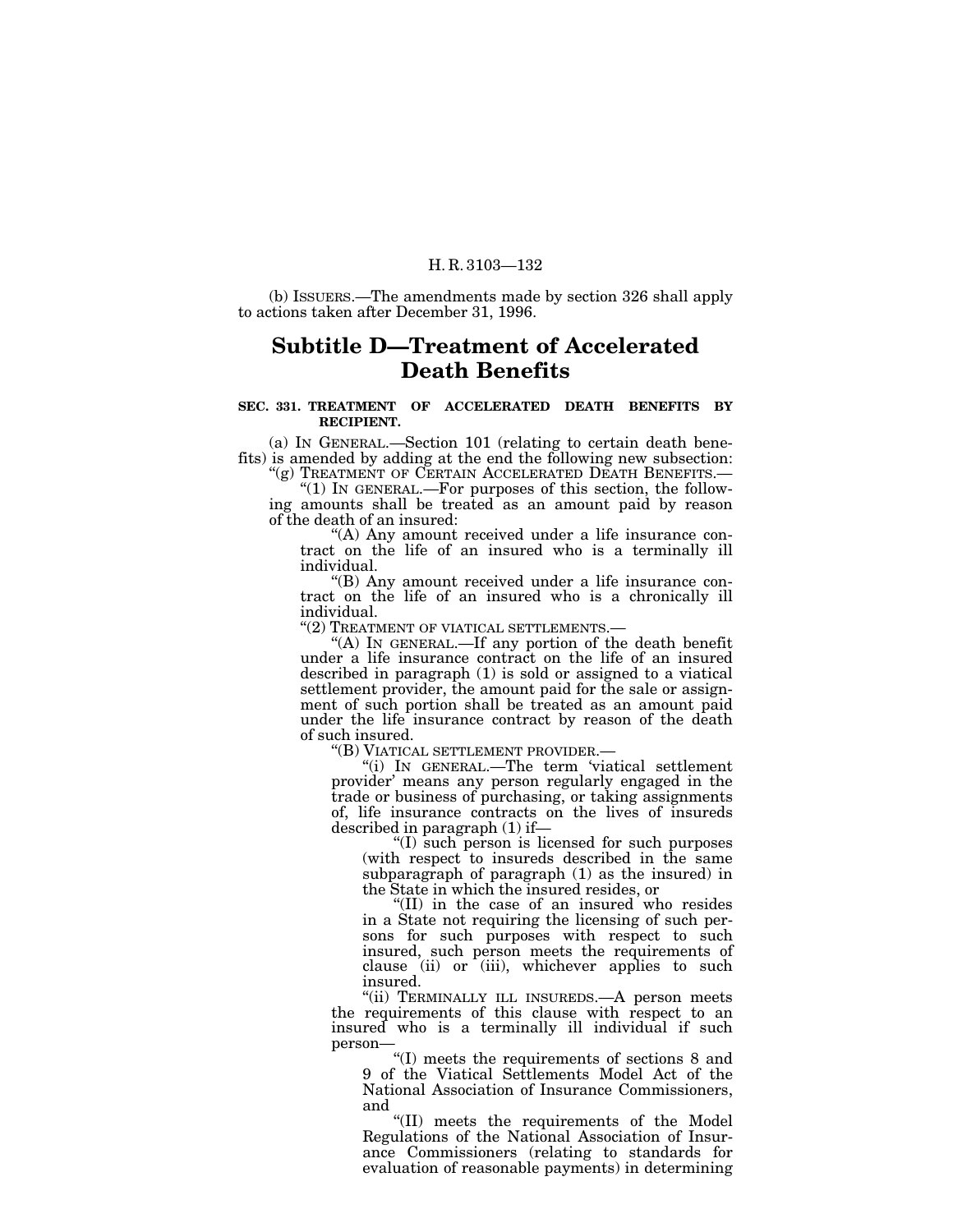amounts paid by such person in connection with such purchases or assignments.

''(iii) CHRONICALLY ILL INSUREDS.—A person meets the requirements of this clause with respect to an insured who is a chronically ill individual if such person—

''(I) meets requirements similar to the requirements referred to in clause (ii)(I), and

''(II) meets the standards (if any) of the National Association of Insurance Commissioners for evaluating the reasonableness of amounts paid by such person in connection with such purchases or assignments with respect to chronically ill individuals.

''(3) SPECIAL RULES FOR CHRONICALLY ILL INSUREDS.—In the case of an insured who is a chronically ill individual— "(A) In GENERAL.—Paragraphs (1) and (2) shall not

apply to any payment received for any period unless—  $\frac{d}{dx}$  is such payment is for costs incurred by the payee

(not compensated for by insurance or otherwise) for qualified long-term care services provided for the insured for such period, and

"(ii) the terms of the contract giving rise to such payment satisfy—

"(I) the requirements of section  $7702B(b)(1)(B)$ , and

''(II) the requirements (if any) applicable under subparagraph (B).

For purposes of the preceding sentence, the rule of section  $7702B(b)(2)(B)$  shall apply.<br>"(B) OTHER REQU

REQUIREMENTS.—The requirements applicable under this subparagraph are—

"(i) those requirements of section  $7702B(g)$  and section 4980C which the Secretary specifies as applying to such a purchase, assignment, or other arrangement,

"(ii) standards adopted by the National Association of Insurance Commissioners which specifically apply to chronically ill individuals (and, if such standards are adopted, the analogous requirements specified under clause (i) shall cease to apply), and

"(iii) standards adopted by the State in which the policyholder resides (and if such standards are adopted, the analogous requirements specified under clause (i) and (subject to section 4980C(f)) standards under clause (ii), shall cease to apply).

''(C) PER DIEM PAYMENTS.—A payment shall not fail to be described in subparagraph (A) by reason of being made on a per diem or other periodic basis without regard to the expenses incurred during the period to which the payment relates.

 $\sqrt[10]{(D)}$  LIMITATION ON EXCLUSION FOR PERIODIC PAY-MENTS.—

**''For limitation on amount of periodic payments which are treated as described in paragraph (1), see section 7702B(d).''.**

''(4) DEFINITIONS.—For purposes of this subsection—

"(A) TERMINALLY ILL INDIVIDUAL.—The term 'terminally ill individual' means an individual who has been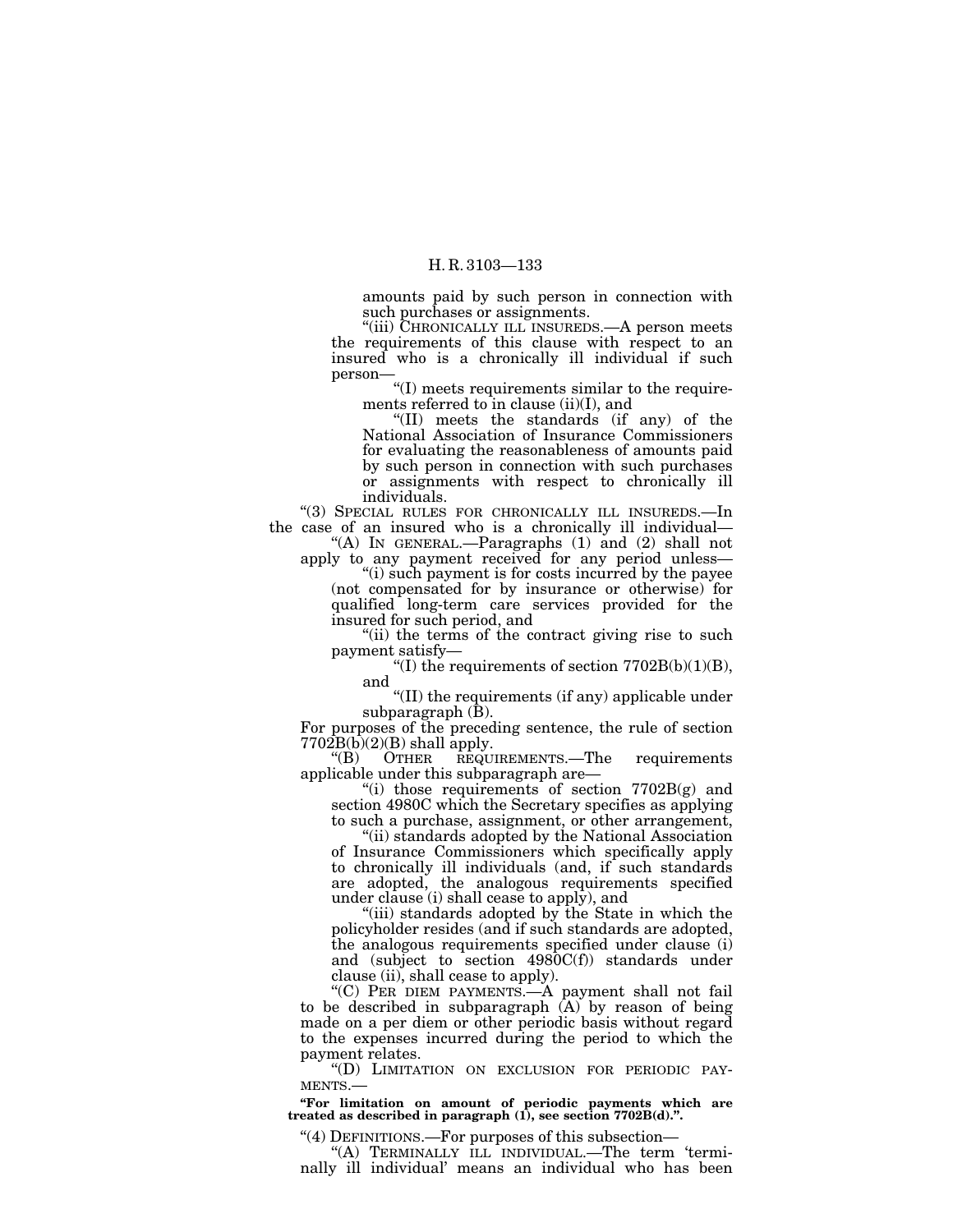certified by a physician as having an illness or physical condition which can reasonably be expected to result in death in 24 months or less after the date of the certification.

''(B) CHRONICALLY ILL INDIVIDUAL.—The term 'chronically ill individual' has the meaning given such term by section 7702B(c)(2); except that such term shall not include a terminally ill individual.

''(C) QUALIFIED LONG-TERM CARE SERVICES.—The term 'qualified long-term care services' has the meaning given such term by section 7702B(c).

''(D) PHYSICIAN.—The term 'physician' has the meaning given to such term by section  $1861(r)(1)$  of the Social Security Act  $(42 \text{ U.S.C. } 1395x(r)(1)).$ 

''(5) EXCEPTION FOR BUSINESS-RELATED POLICIES.—This subsection shall not apply in the case of any amount paid to any taxpayer other than the insured if such taxpayer has an insurable interest with respect to the life of the insured by reason of the insured being a director, officer, or employee of the taxpayer or by reason of the insured being financially interested in any trade or business carried on by the taxpayer.''. (b) EFFECTIVE DATE.—The amendment made by subsection (a)

shall apply to amounts received after December 31, 1996.

### **SEC. 332. TAX TREATMENT OF COMPANIES ISSUING QUALIFIED ACCELERATED DEATH BENEFIT RIDERS.**

(a) QUALIFIED ACCELERATED DEATH BENEFIT RIDERS TREATED AS LIFE INSURANCE.—Section 818 (relating to other definitions and special rules) is amended by adding at the end the following new subsection:

''(g) QUALIFIED ACCELERATED DEATH BENEFIT RIDERS TREATED AS LIFE INSURANCE.—For purposes of this part—

" $(1)$  In GENERAL.—Any reference to a life insurance contract shall be treated as including a reference to a qualified accelerated death benefit rider on such contract.

 $(2)$  QUALIFIED ACCELERATED DEATH BENEFIT RIDERS.—For purposes of this subsection, the term 'qualified accelerated death benefit rider' means any rider on a life insurance contract if the only payments under the rider are payments meeting the requirements of section  $101(g)$ .

" $(3)$  EXCEPTION FOR LONG-TERM CARE RIDERS.—Paragraph (1) shall not apply to any rider which is treated as a longterm care insurance contract under section 7702B.''.

(b) EFFECTIVE DATE.—

(1) IN GENERAL.—The amendment made by this section shall take effect on January 1, 1997.

(2) ISSUANCE OF RIDER NOT TREATED AS MATERIAL CHANGE.—For purposes of applying sections 101(f), 7702, and 7702A of the Internal Revenue Code of 1986 to any contract—

(A) the issuance of a qualified accelerated death benefit rider (as defined in section 818(g) of such Code (as added by this Act)), and

(B) the addition of any provision required to conform an accelerated death benefit rider to the requirements of such section  $818(g)$ ,

shall not be treated as a modification or material change of such contract.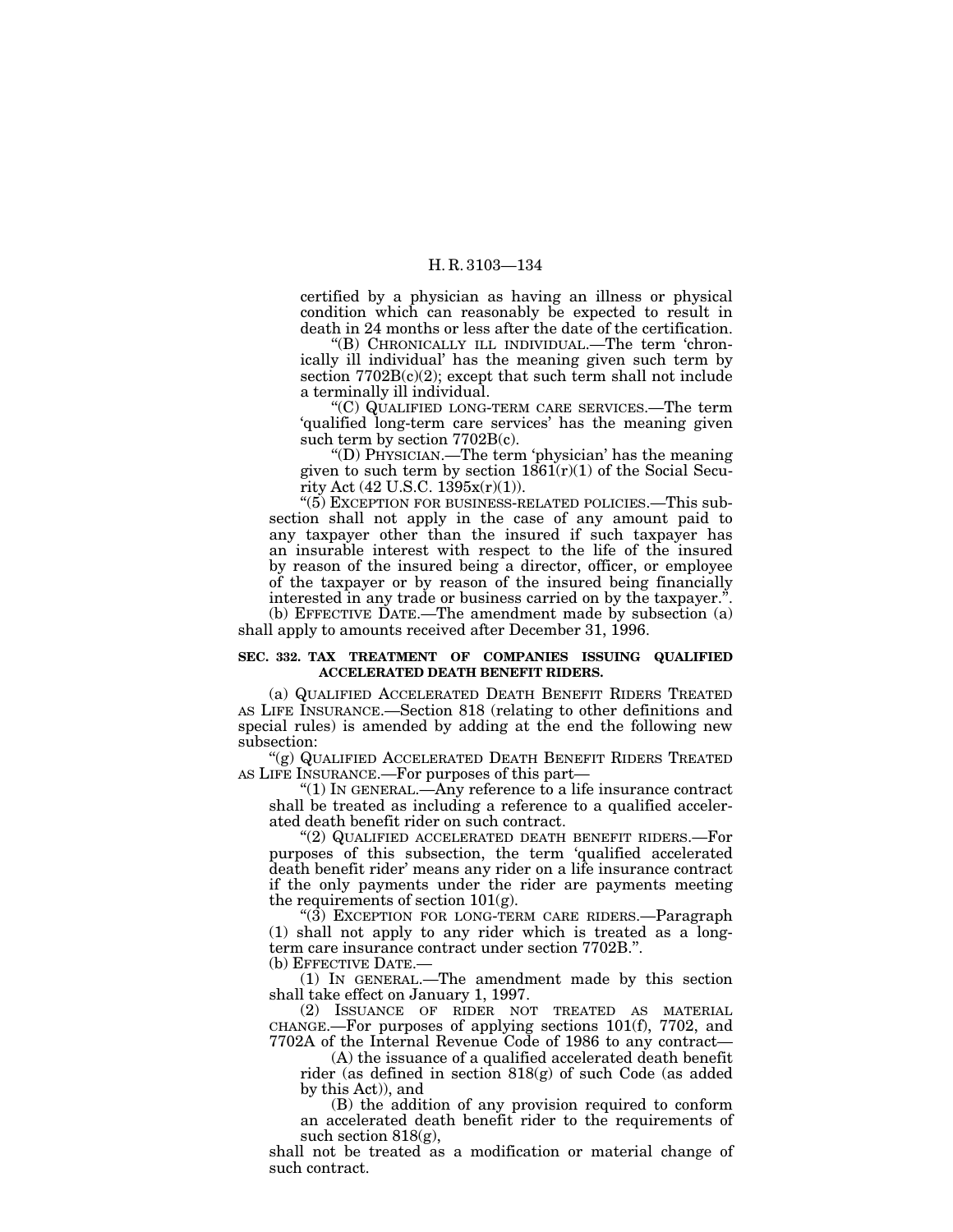## **Subtitle E—State Insurance Pools**

### **SEC. 341. EXEMPTION FROM INCOME TAX FOR STATE-SPONSORED ORGANIZATIONS PROVIDING HEALTH COVERAGE FOR HIGH-RISK INDIVIDUALS.**

(a) IN GENERAL.—Subsection (c) of section 501 (relating to list of exempt organizations) is amended by adding at the end the following new paragraph:

''(26) Any membership organization if—

"(A) such organization is established by a State exclusively to provide coverage for medical care (as defined in section 213(d)) on a not-for-profit basis to individuals described in subparagraph (B) through—

''(i) insurance issued by the organization, or

"(ii) a health maintenance organization under an arrangement with the organization,

"(B) the only individuals receiving such coverage through the organization are individuals—

''(i) who are residents of such State, and

"(ii) who, by reason of the existence or history" of a medical condition—

''(I) are unable to acquire medical care coverage for such condition through insurance or from a health maintenance organization, or

''(II) are able to acquire such coverage only at a rate which is substantially in excess of the rate for such coverage through the membership organization,

''(C) the composition of the membership in such organization is specified by such State, and

''(D) no part of the net earnings of the organization inures to the benefit of any private shareholder or individual.''.

(b) EFFECTIVE DATE.—The amendment made by this section shall apply to taxable years beginning after December 31, 1996.

### **SEC. 342. EXEMPTION FROM INCOME TAX FOR STATE-SPONSORED WORKMEN'S COMPENSATION REINSURANCE ORGANIZA-TIONS.**

(a) IN GENERAL.—Subsection (c) of section 501 (relating to list of exempt organizations), as amended by section 341, is amended by adding at the end the following new paragraph:

''(27) Any membership organization if—

''(A) such organization is established before June 1, 1996, by a State exclusively to reimburse its members for losses arising under workmen's compensation acts,

''(B) such State requires that the membership of such organization consist of—

"(i) all persons who issue insurance covering workmen's compensation losses in such State, and

"(ii) all persons and governmental entities who self-insure against such losses, and

''(C) such organization operates as a non-profit organization by—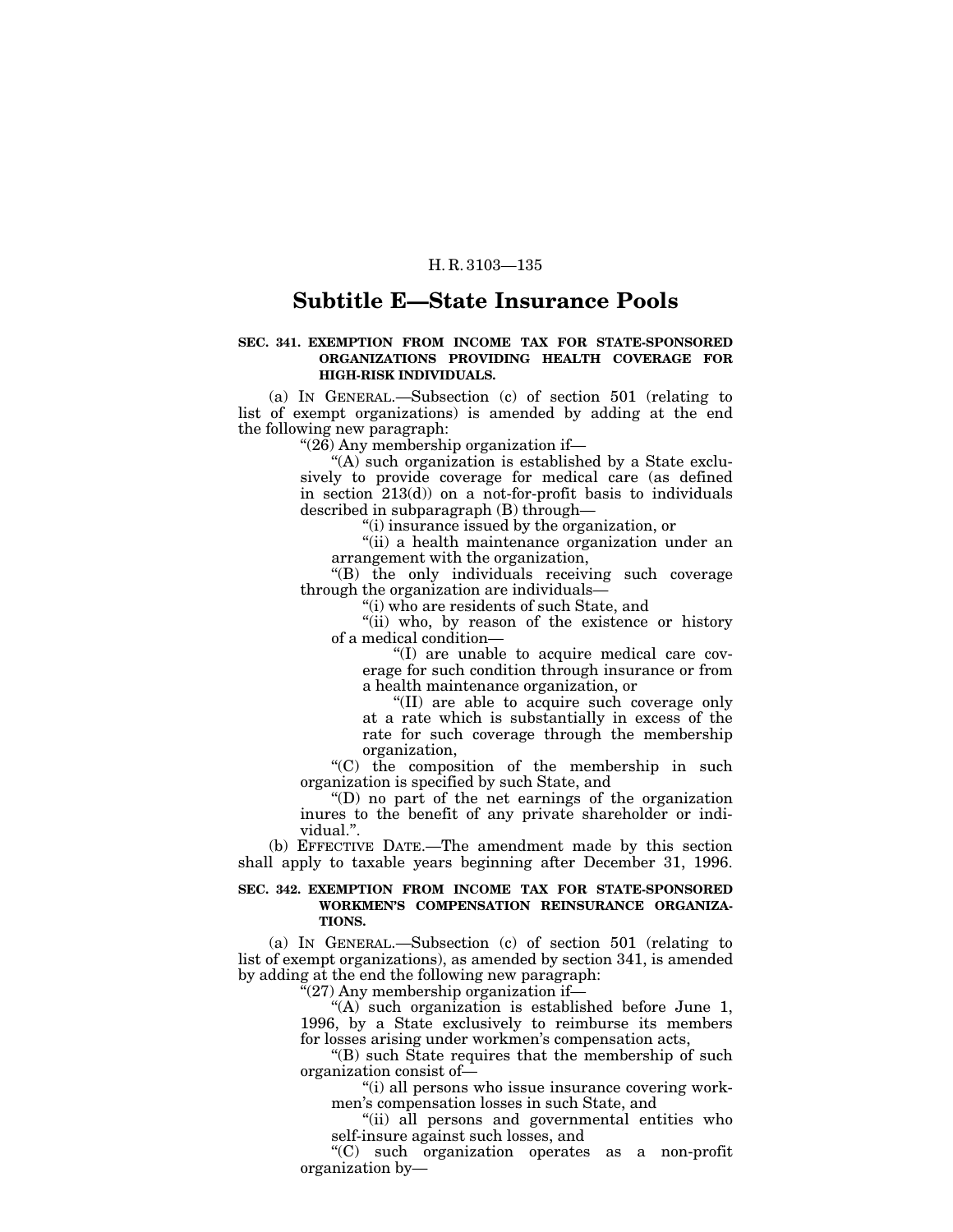''(i) returning surplus income to its members or workmen's compensation policyholders on a periodic basis, and

"(ii) reducing initial premiums in anticipation of investment income.''.

(b) EFFECTIVE DATE.—The amendment made by this section shall apply to taxable years ending after the date of the enactment of this Act.

## **Subtitle F—Organizations Subject to Section 833**

#### **SEC. 351. ORGANIZATIONS SUBJECT TO SECTION 833.**

(a) IN GENERAL.—Section 833(c) (relating to organization to which section applies) is amended by adding at the end the following new paragraph:

''(4) TREATMENT AS EXISTING BLUE CROSS OR BLUE SHIELD ORGANIZATION.—

"(A) IN GENERAL.—Paragraph (2) shall be applied to an organization described in subparagraph (B) as if it were a Blue Cross or Blue Shield organization.

''(B) APPLICABLE ORGANIZATION.—An organization is described in this subparagraph if it—

''(i) is organized under, and governed by, State laws which are specifically and exclusively applicable to not-for-profit health insurance or health service type organizations, and

''(ii) is not a Blue Cross or Blue Shield organization or health maintenance organization.''.

(b) EFFECTIVE DATE.—The amendment made by this section shall apply to taxable years ending after December 31, 1996.

## **Subtitle G—IRA Distributions to the Unemployed**

### **SEC. 361. DISTRIBUTIONS FROM CERTAIN PLANS MAY BE USED WITH-OUT ADDITIONAL TAX TO PAY FINANCIALLY DEVASTATING MEDICAL EXPENSES.**

(a) IN GENERAL.—Section  $72(t)(3)(A)$  is amended by striking " $(B)$ ,"

(b) DISTRIBUTIONS FOR PAYMENT OF HEALTH INSURANCE PRE-MIUMS OF CERTAIN UNEMPLOYED INDIVIDUALS.—Paragraph (2) of section 72(t) is amended by adding at the end the following new subparagraph:

''(D) DISTRIBUTIONS TO UNEMPLOYED INDIVIDUALS FOR HEALTH INSURANCE PREMIUMS.—

''(i) IN GENERAL.—Distributions from an individual retirement plan to an individual after separation from employment—

''(I) if such individual has received unemployment compensation for 12 consecutive weeks under any Federal or State unemployment compensation law by reason of such separation,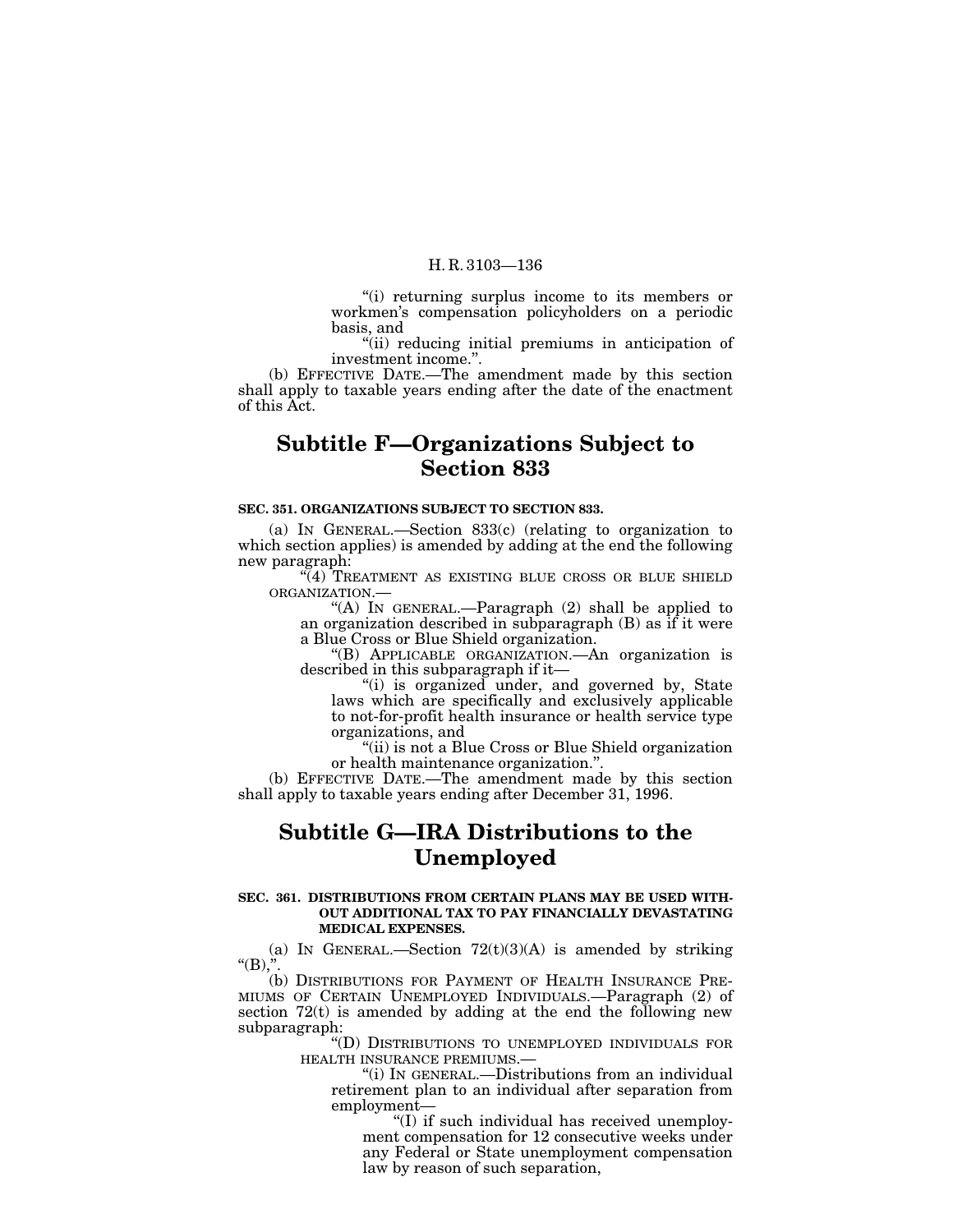''(II) if such distributions are made during any taxable year during which such unemployment compensation is paid or the succeeding taxable year, and

''(III) to the extent such distributions do not exceed the amount paid during the taxable year for insurance described in section  $213(d)(1)(D)$  with respect to the individual and the individual's spouse and dependents (as defined in section 152).

"(ii) DISTRIBUTIONS AFTER REEMPLOYMENT.— Clause (i) shall not apply to any distribution made after the individual has been employed for at least 60 days after the separation from employment to which clause (i) applies.

''(iii) SELF-EMPLOYED INDIVIDUALS.—To the extent provided in regulations, a self-employed individual shall be treated as meeting the requirements of clause (i)(I) if, under Federal or State law, the individual would have received unemployment compensation but for the fact the individual was self-employed.''.

(c) CONFORMING AMENDMENT.—Subparagraph (B) of section  $72(t)(2)$  is amended by striking "or  $(C)$ " and inserting ",  $(C)$ , or  $(D)$ ".

(d) EFFECTIVE DATE.—The amendments made by this section shall apply to distributions after December 31, 1996.

# **Subtitle H—Organ and Tissue Donation Information Included With Income Tax Refund Payments**

### **SEC. 371. ORGAN AND TISSUE DONATION INFORMATION INCLUDED WITH INCOME TAX REFUND PAYMENTS.**

(a) IN GENERAL.—The Secretary of the Treasury shall, to the extent practicable, include with the mailing of any payment of a refund of individual income tax made during the period beginning on February 1, 1997, and ending on June 30, 1997, a copy of the document described in subsection (b).

(b) TEXT OF DOCUMENT.—The Secretary of the Treasury shall, after consultation with the Secretary of Health and Human Services and organizations promoting organ and tissue (including eye) donation, prepare a document suitable for inclusion with individual income tax refund payments which—

(1) encourages organ and tissue donation;

(2) includes a detachable organ and tissue donor card; and

(3) urges recipients to—

 $(A)$  sign the organ and tissue donor card;

(B) discuss organ and tissue donation with family members and tell family members about the recipient's desire to be an organ and tissue donor if the occasion arises; and

(C) encourage family members to request or authorize organ and tissue donation if the occasion arises.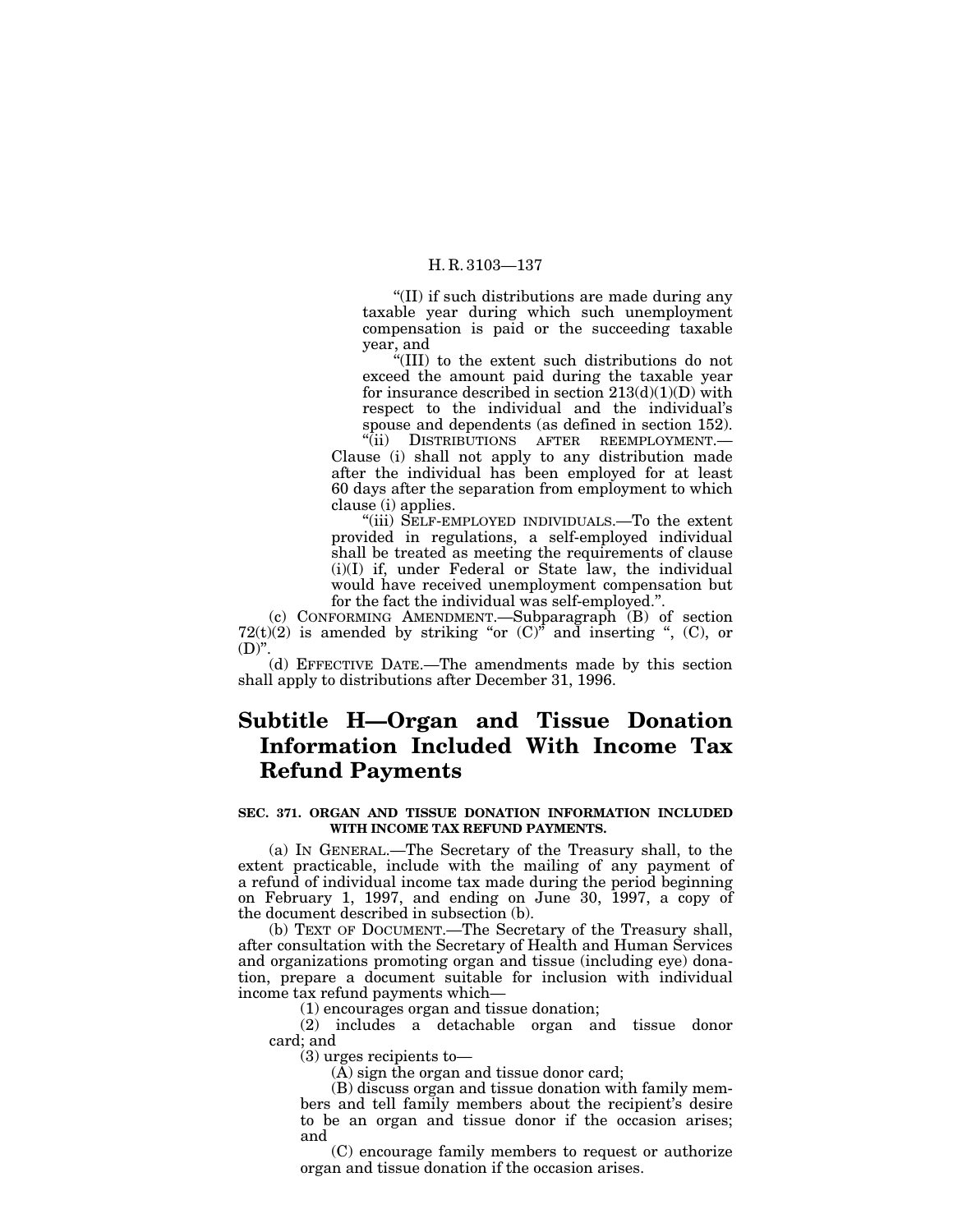# **TITLE IV—APPLICATION AND ENFORCE-MENT OF GROUP HEALTH PLAN REQUIREMENTS**

# **Subtitle A—Application and Enforcement of Group Health Plan Requirements**

### **SEC. 401. GROUP HEALTH PLAN PORTABILITY, ACCESS, AND RENEW-ABILITY REQUIREMENTS.**

(a) IN GENERAL.—The Internal Revenue Code of 1986 is amended by adding at the end the following new subtitle:

## **''Subtitle K—Group Health Plan Portability, Access, and Renewability Requirements**

''Chapter 100. Group health plan portability, access, and renewability requirements.

### **''CHAPTER 100—GROUP HEALTH PLAN PORTABILITY, ACCESS, AND RENEWABILITY REQUIREMENTS**

''Sec. 9801. Increased portability through limitation on preexisting condition exclusions.

''Sec. 9802. Prohibiting discrimination against individual participants and beneficiaries based on health status.

''Sec. 9803. Guaranteed renewability in multiemployer plans and certain multiple employer welfare arrangements.

''Sec. 9804. General exceptions.

''Sec. 9805. Definitions. ''Sec. 9806. Regulations.

### **''SEC. 9801. INCREASED PORTABILITY THROUGH LIMITATION ON PREEXISTING CONDITION EXCLUSIONS.**

''(a) LIMITATION ON PREEXISTING CONDITION EXCLUSION PERIOD; CREDITING FOR PERIODS OF PREVIOUS COVERAGE.—Subject to subsection (d), a group health plan may, with respect to a participant or beneficiary, impose a preexisting condition exclusion only if—

''(1) such exclusion relates to a condition (whether physical or mental), regardless of the cause of the condition, for which medical advice, diagnosis, care, or treatment was recommended or received within the 6-month period ending on the enrollment date;

 $f''(2)$  such exclusion extends for a period of not more than 12 months (or 18 months in the case of a late enrollee) after the enrollment date; and

''(3) the period of any such preexisting condition exclusion is reduced by the length of the aggregate of the periods of creditable coverage (if any) applicable to the participant or beneficiary as of the enrollment date.

''(b) DEFINITIONS.—For purposes of this section—

''(1) PREEXISTING CONDITION EXCLUSION.—

''(A) IN GENERAL.—The term 'preexisting condition exclusion' means, with respect to coverage, a limitation or exclusion of benefits relating to a condition based on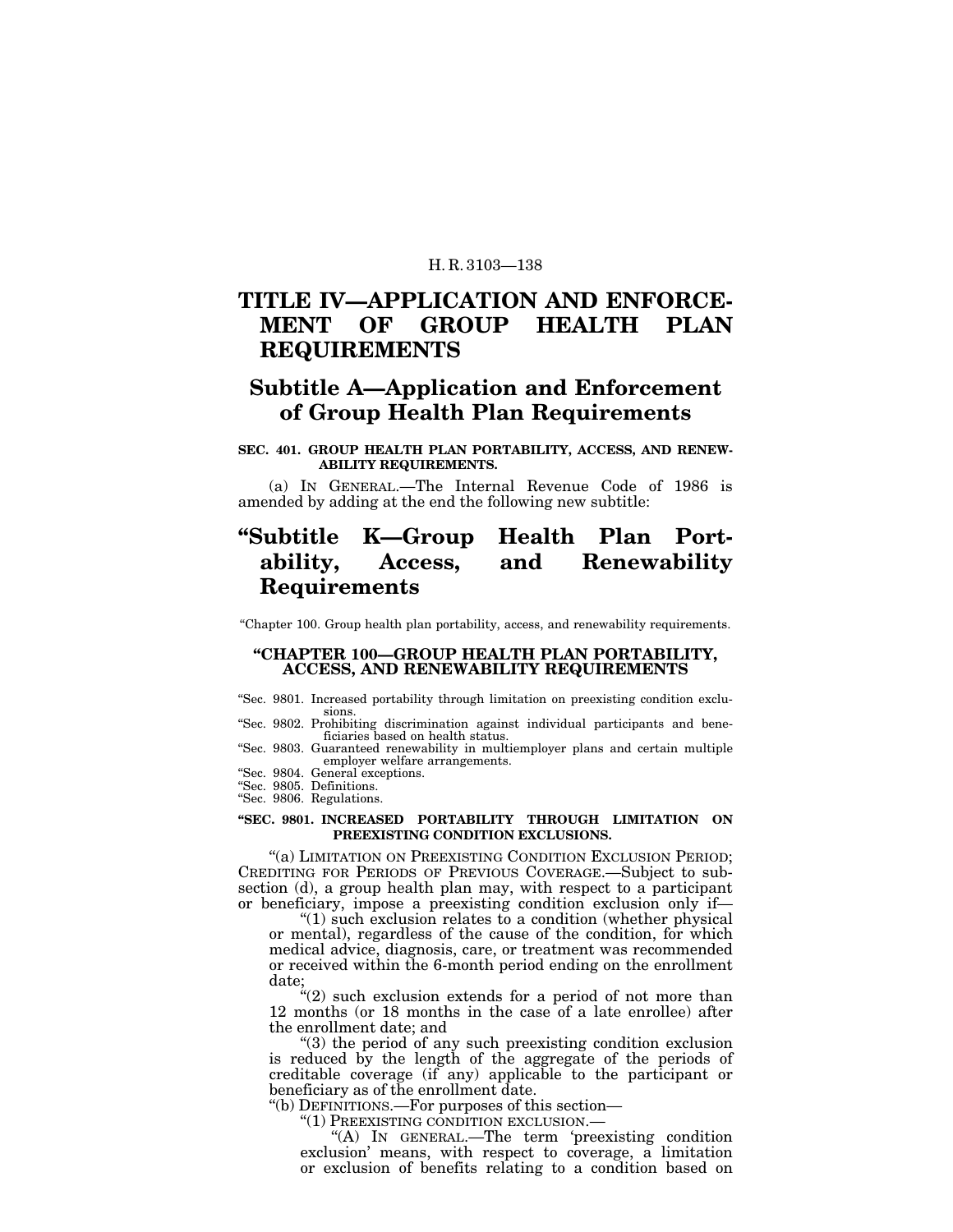the fact that the condition was present before the date of enrollment for such coverage, whether or not any medical advice, diagnosis, care, or treatment was recommended or received before such date.

''(B) TREATMENT OF GENETIC INFORMATION.—For purposes of this section, genetic information shall not be treated as a condition described in subsection (a)(1) in the absence of a diagnosis of the condition related to such information.

''(2) ENROLLMENT DATE.—The term 'enrollment date' means, with respect to an individual covered under a group health plan, the date of enrollment of the individual in the plan or, if earlier, the first day of the waiting period for such enrollment.

''(3) LATE ENROLLEE.—The term 'late enrollee' means, with respect to coverage under a group health plan, a participant or beneficiary who enrolls under the plan other than during—

''(A) the first period in which the individual is eligible to enroll under the plan, or

''(B) a special enrollment period under subsection (f).

"(4) WAITING PERIOD.—The term 'waiting period' means, with respect to a group health plan and an individual who is a potential participant or beneficiary in the plan, the period that must pass with respect to the individual before the individual is eligible to be covered for benefits under the terms of the plan.

''(c) RULES RELATING TO CREDITING PREVIOUS COVERAGE.—

" $(1)$  CREDITABLE COVERAGE DEFINED.—For purposes of this part, the term 'creditable coverage' means, with respect to an individual, coverage of the individual under any of the following:

''(A) A group health plan.

''(B) Health insurance coverage.

"(C) Part A or part B of title XVIII of the Social Security Act.

''(D) Title XIX of the Social Security Act, other than coverage consisting solely of benefits under section 1928.

" $(E)$  Chapter 55 of title 10, United States Code.

''(F) A medical care program of the Indian Health Service or of a tribal organization.

''(G) A State health benefits risk pool.

''(H) A health plan offered under chapter 89 of title 5, United States Code.

''(I) A public health plan (as defined in regulations).

''(J) A health benefit plan under section 5(e) of the Peace Corps Act (22 U.S.C. 2504(e)).

Such term does not include coverage consisting solely of coverage of excepted benefits (as defined in section 9805(c)).

"(2) NOT COUNTING PERIODS BEFORE SIGNIFICANT BREAKS IN COVERAGE.—

''(A) IN GENERAL.—A period of creditable coverage shall not be counted, with respect to enrollment of an individual under a group health plan, if, after such period and before the enrollment date, there was a 63-day period during all of which the individual was not covered under any creditable coverage.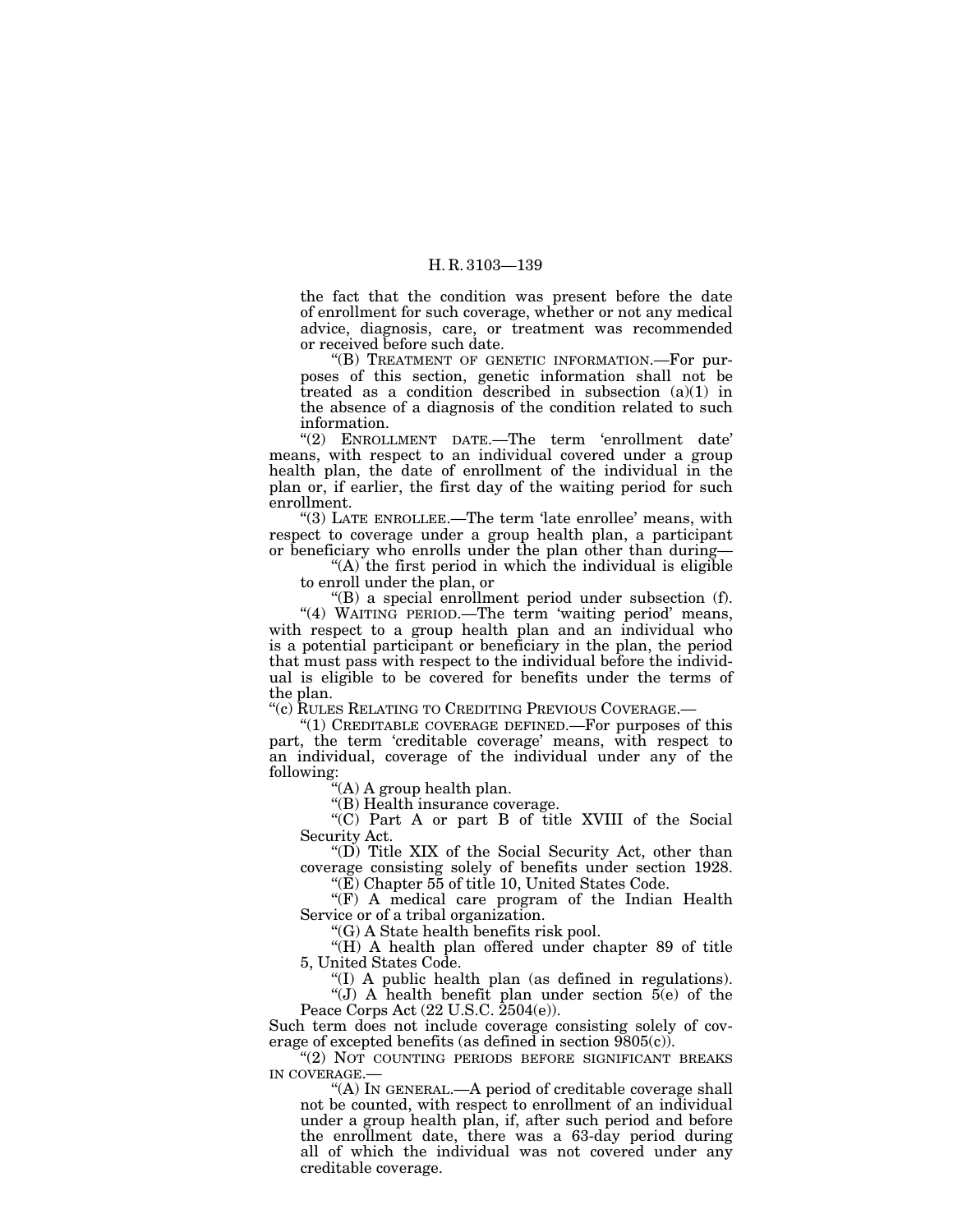''(B) WAITING PERIOD NOT TREATED AS A BREAK IN COVERAGE.—For purposes of subparagraph (A) and subsection  $(d)(4)$ , any period that an individual is in a waiting period for any coverage under a group health plan or is in an affiliation period shall not be taken into account in determining the continuous period under subparagraph (A).

''(C) AFFILIATION PERIOD.—

''(i) IN GENERAL.—For purposes of this section, the term 'affiliation period' means a period which, under the terms of the health insurance coverage offered by the health maintenance organization, must expire before the health insurance coverage becomes effective. During such an affiliation period, the organization is not required to provide health care services or benefits and no premium shall be charged to the participant or beneficiary.

''(ii) BEGINNING.—Such period shall begin on the enrollment date.

"(iii) RUNS CONCURRENTLY WITH WAITING PERI-ODS.—Any such affiliation period shall run concurrently with any waiting period under the plan.

''(3) METHOD OF CREDITING COVERAGE.—

''(A) STANDARD METHOD.—Except as otherwise provided under subparagraph (B), for purposes of applying subsection  $(a)$ (3), a group health plan shall count a period of creditable coverage without regard to the specific benefits for which coverage is offered during the period.

''(B) ELECTION OF ALTERNATIVE METHOD.—A group health plan may elect to apply subsection (a)(3) based on coverage of any benefits within each of several classes or categories of benefits specified in regulations rather than as provided under subparagraph (A). Such election shall be made on a uniform basis for all participants and beneficiaries. Under such election a group health plan shall count a period of creditable coverage with respect to any class or category of benefits if any level of benefits is covered within such class or category.

''(C) PLAN NOTICE.—In the case of an election with respect to a group health plan under subparagraph (B), the plan shall—

''(i) prominently state in any disclosure statements concerning the plan, and state to each enrollee at the time of enrollment under the plan, that the plan has made such election, and

''(ii) include in such statements a description of the effect of this election.

''(4) ESTABLISHMENT OF PERIOD.—Periods of creditable coverage with respect to an individual shall be established through presentation of certifications described in subsection (e) or in such other manner as may be specified in regulations. ''(d) EXCEPTIONS.—

"(1) EXCLUSION NOT APPLICABLE TO CERTAIN NEWBORNS.-Subject to paragraph (4), a group health plan may not impose any preexisting condition exclusion in the case of an individual who, as of the last day of the 30-day period beginning with the date of birth, is covered under creditable coverage.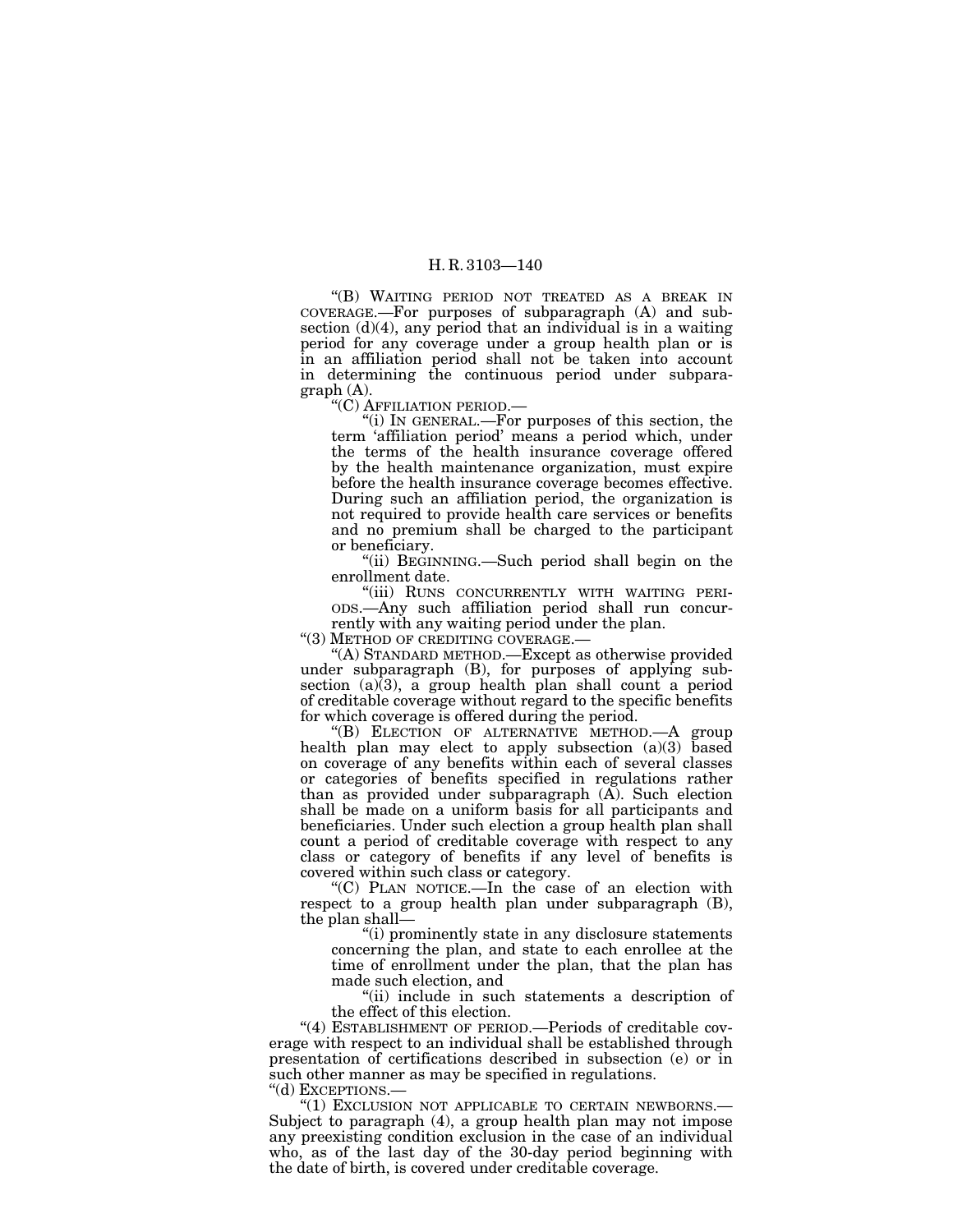"(2) EXCLUSION NOT APPLICABLE TO CERTAIN ADOPTED CHIL-DREN.—Subject to paragraph (4), a group health plan may not impose any preexisting condition exclusion in the case of a child who is adopted or placed for adoption before attaining 18 years of age and who, as of the last day of the 30-day period beginning on the date of the adoption or placement for adoption, is covered under creditable coverage. The previous sentence shall not apply to coverage before the date of such adoption or placement for adoption.

"(3) EXCLUSION NOT APPLICABLE TO PREGNANCY.—For purposes of this section, a group health plan may not impose any preexisting condition exclusion relating to pregnancy as a preexisting condition.

"(4) LOSS IF BREAK IN COVERAGE.—Paragraphs  $(1)$  and  $(2)$ shall no longer apply to an individual after the end of the first 63-day period during all of which the individual was not covered under any creditable coverage.

''(e) CERTIFICATIONS AND DISCLOSURE OF COVERAGE.—

''(1) REQUIREMENT FOR CERTIFICATION OF PERIOD OF CREDITABLE COVERAGE.—

''(A) IN GENERAL.—A group health plan shall provide the certification described in subparagraph (B)—

"(i) at the time an individual ceases to be covered under the plan or otherwise becomes covered under a COBRA continuation provision,

"(ii) in the case of an individual becoming covered under such a provision, at the time the individual ceases to be covered under such provision, and

"(iii) on the request on behalf of an individual made not later than 24 months after the date of cessation of the coverage described in clause (i) or (ii), whichever is later.

The certification under clause (i) may be provided, to the extent practicable, at a time consistent with notices required under any applicable COBRA continuation provision.

''(B) CERTIFICATION.—The certification described in this subparagraph is a written certification of—

 $\mathbf{f}^{\mathsf{r}}(i)$  the period of creditable coverage of the individual under such plan and the coverage under such COBRA continuation provision, and

"(ii) the waiting period (if any) (and affiliation period, if applicable) imposed with respect to the individual for any coverage under such plan.

''(C) ISSUER COMPLIANCE.—To the extent that medical care under a group health plan consists of health insurance coverage offered in connection with the plan, the plan is deemed to have satisfied the certification requirement under this paragraph if the issuer provides for such certification in accordance with this paragraph.

"(2) DISCLOSURE OF INFORMATION ON PREVIOUS BENEFITS.-

''(A) IN GENERAL.—In the case of an election described in subsection  $(c)(3)(B)$  by a group health plan, if the plan enrolls an individual for coverage under the plan and the individual provides a certification of coverage of the individual under paragraph (1)—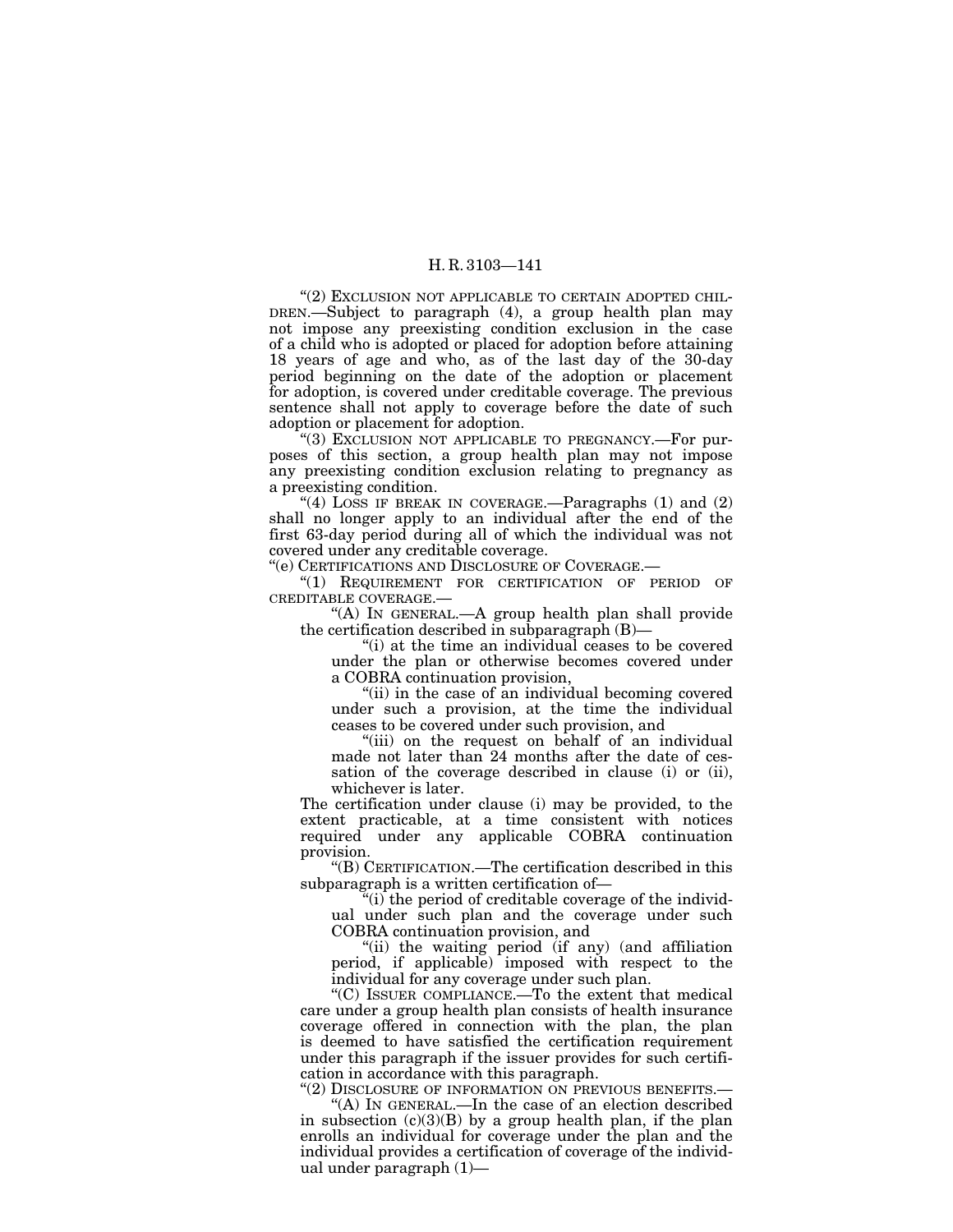''(i) upon request of such plan, the entity which issued the certification provided by the individual shall promptly disclose to such requesting plan information on coverage of classes and categories of health benefits available under such entity's plan, and

"(ii) such entity may charge the requesting plan or issuer for the reasonable cost of disclosing such information.

''(3) REGULATIONS.—The Secretary shall establish rules to prevent an entity's failure to provide information under paragraph (1) or (2) with respect to previous coverage of an individual from adversely affecting any subsequent coverage of the individual under another group health plan or health insurance coverage.

''(f) SPECIAL ENROLLMENT PERIODS.—

''(1) INDIVIDUALS LOSING OTHER COVERAGE.—A group health plan shall permit an employee who is eligible, but not enrolled, for coverage under the terms of the plan (or a dependent of such an employee if the dependent is eligible, but not enrolled, for coverage under such terms) to enroll for coverage under the terms of the plan if each of the following conditions is met:

"(A) The employee or dependent was covered under a group health plan or had health insurance coverage at the time coverage was previously offered to the employee or individual.

''(B) The employee stated in writing at such time that coverage under a group health plan or health insurance coverage was the reason for declining enrollment, but only if the plan sponsor (or the health insurance issuer offering health insurance coverage in connection with the plan) required such a statement at such time and provided the employee with notice of such requirement (and the consequences of such requirement) at such time.

''(C) The employee's or dependent's coverage described in subparagraph (A)—

''(i) was under a COBRA continuation provision and the coverage under such provision was exhausted; or

"(ii) was not under such a provision and either the coverage was terminated as a result of loss of eligibility for the coverage (including as a result of legal separation, divorce, death, termination of employment, or reduction in the number of hours of employment) or employer contributions toward such coverage were terminated.

''(D) Under the terms of the plan, the employee requests such enrollment not later than 30 days after the date of exhaustion of coverage described in subparagraph  $(C)(i)$  or termination of coverage or employer contribution described in subparagraph (C)(ii).

''(2) FOR DEPENDENT BENEFICIARIES.—

''(A) IN GENERAL.—If—

''(i) a group health plan makes coverage available with respect to a dependent of an individual,

"(ii) the individual is a participant under the plan" (or has met any waiting period applicable to becoming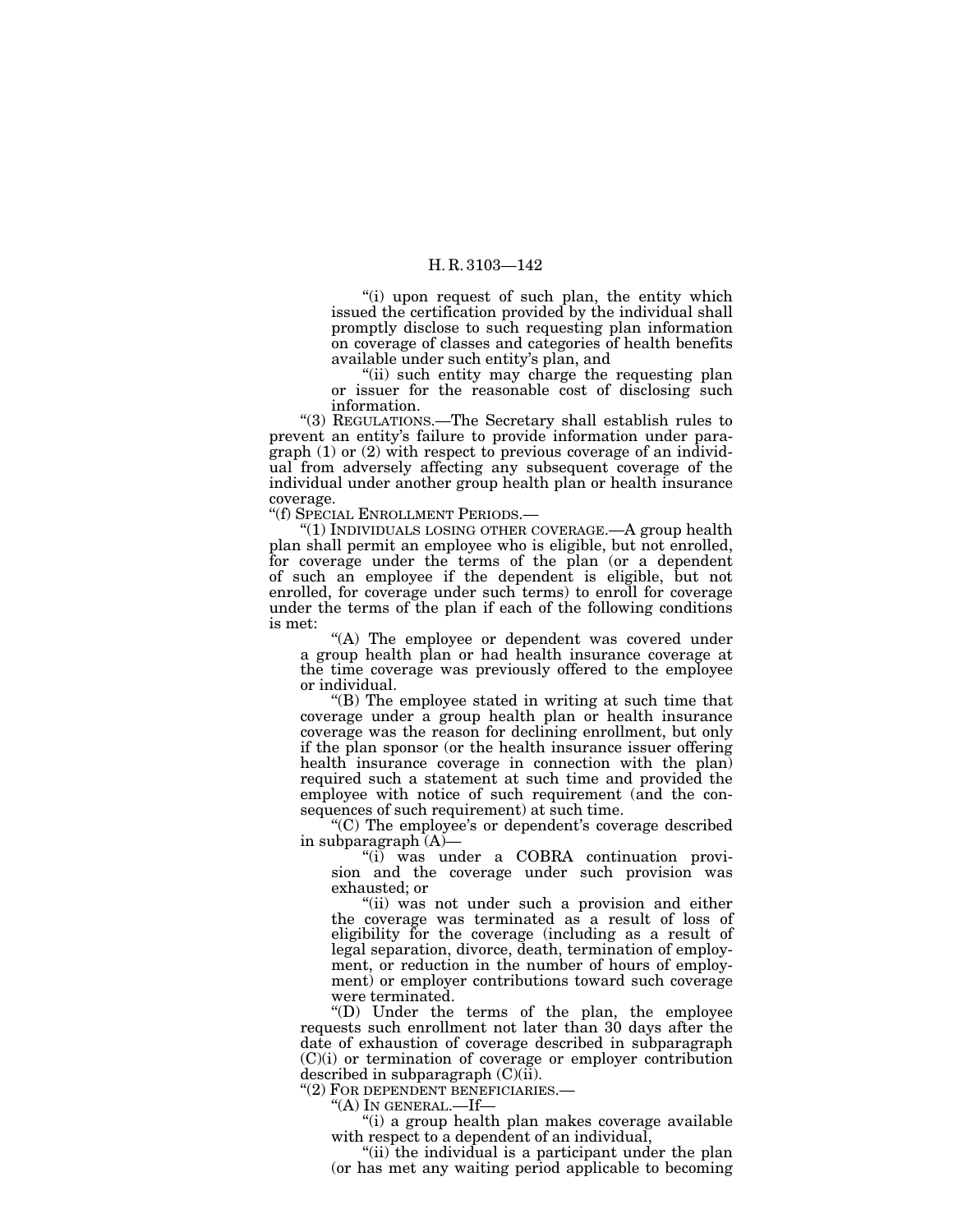a participant under the plan and is eligible to be enrolled under the plan but for a failure to enroll during a previous enrollment period), and

" $(iii)$ <sup> $\alpha$ </sup> person becomes such a dependent of the individual through marriage, birth, or adoption or placement for adoption,

the group health plan shall provide for a dependent special enrollment period described in subparagraph (B) during which the person (or, if not otherwise enrolled, the individual) may be enrolled under the plan as a dependent of the individual, and in the case of the birth or adoption of a child, the spouse of the individual may be enrolled as a dependent of the individual if such spouse is otherwise eligible for coverage.

''(B) DEPENDENT SPECIAL ENROLLMENT PERIOD.—The dependent special enrollment period under this subparagraph shall be a period of not less than 30 days and shall begin on the later of—

''(i) the date dependent coverage is made available, or

"(ii) the date of the marriage, birth, or adoption or placement for adoption (as the case may be) described in subparagraph (A)(iii).

''(C) NO WAITING PERIOD.—If an individual seeks coverage of a dependent during the first 30 days of such a dependent special enrollment period, the coverage of the dependent shall become effective—

"(i) in the case of marriage, not later than the first day of the first month beginning after the date the completed request for enrollment is received;

"(ii) in the case of a dependent's birth, as of the date of such birth; or

"(iii) in the case of a dependent's adoption or placement for adoption, the date of such adoption or placement for adoption.

### **''SEC. 9802. PROHIBITING DISCRIMINATION AGAINST INDIVIDUAL PARTICIPANTS AND BENEFICIARIES BASED ON HEALTH STATUS.**

''(a) IN ELIGIBILITY TO ENROLL.—

"(1) In GENERAL.—Subject to paragraph  $(2)$ , a group health plan may not establish rules for eligibility (including continued eligibility) of any individual to enroll under the terms of the plan based on any of the following factors in relation to the individual or a dependent of the individual:

''(A) Health status.

''(B) Medical condition (including both physical and mental illnesses).

''(C) Claims experience.

''(D) Receipt of health care.

''(E) Medical history.

''(F) Genetic information.

''(G) Evidence of insurability (including conditions arising out of acts of domestic violence).

''(H) Disability.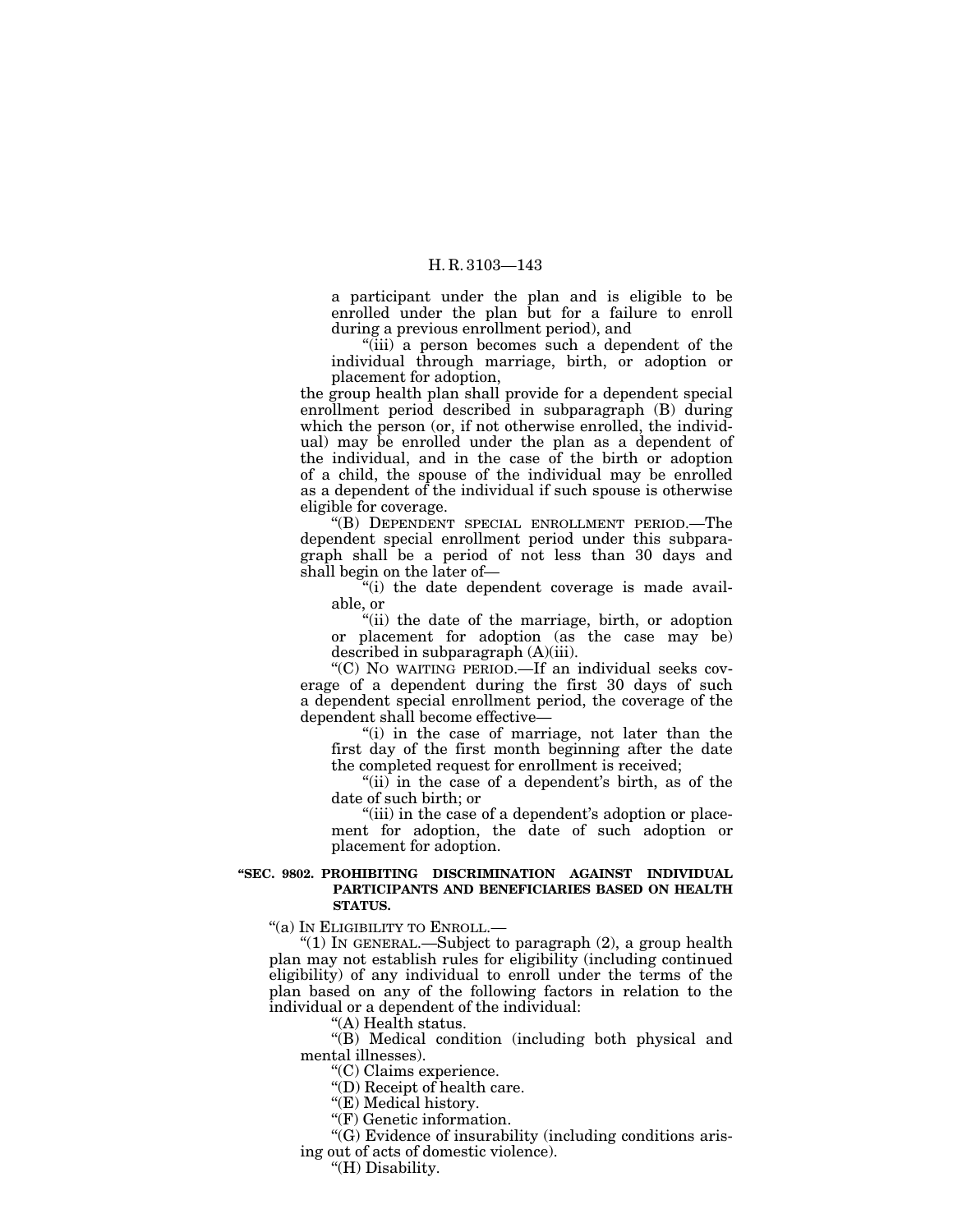"(2) NO APPLICATION TO BENEFITS OR EXCLUSIONS.—To the extent consistent with section 9801, paragraph (1) shall not be construed—

''(A) to require a group health plan to provide particular benefits (or benefits with respect to a specific procedure, treatment, or service) other than those provided under the terms of such plan; or

''(B) to prevent such a plan from establishing limitations or restrictions on the amount, level, extent, or nature of the benefits or coverage for similarly situated individuals enrolled in the plan or coverage.

"(3) CONSTRUCTION.—For purposes of paragraph (1), rules for eligibility to enroll under a plan include rules defining any applicable waiting periods for such enrollment.

''(b) IN PREMIUM CONTRIBUTIONS.—

''(1) IN GENERAL.—A group health plan may not require any individual (as a condition of enrollment or continued enrollment under the plan) to pay a premium or contribution which is greater than such premium or contribution for a similarly situated individual enrolled in the plan on the basis of any factor described in subsection  $(a)(1)$  in relation to the individual or to an individual enrolled under the plan as a dependent of the individual.

" $(2)$  CONSTRUCTION.—Nothing in paragraph  $(1)$  shall be construed—

"(A) to restrict the amount that an employer may be charged for coverage under a group health plan; or

 $E(\mathbf{B})$  to prevent a group health plan from establishing premium discounts or rebates or modifying otherwise applicable copayments or deductibles in return for adherence to programs of health promotion and disease prevention.

### **''SEC. 9803. GUARANTEED RENEWABILITY IN MULTIEMPLOYER PLANS AND CERTAIN MULTIPLE EMPLOYER WELFARE ARRANGEMENTS.**

"(a) IN GENERAL $-$ A group health plan which is a multiemployer plan (as defined in section  $414(\hat{f})$ ) or which is a multiple employer welfare arrangement may not deny an employer continued access to the same or different coverage under such plan, other than—

''(1) for nonpayment of contributions;

"(2) for fraud or other intentional misrepresentation of material fact by the employer;

''(3) for noncompliance with material plan provisions;

 $(4)$  because the plan is ceasing to offer any coverage in a geographic area;

"(5) in the case of a plan that offers benefits through a network plan, because there is no longer any individual enrolled through the employer who lives, resides, or works in the service area of the network plan and the plan applies this paragraph uniformly without regard to the claims experience of employers or a factor described in section  $9802(a)(1)$ in relation to such individuals or their dependents; or

''(6) for failure to meet the terms of an applicable collective bargaining agreement, to renew a collective bargaining or other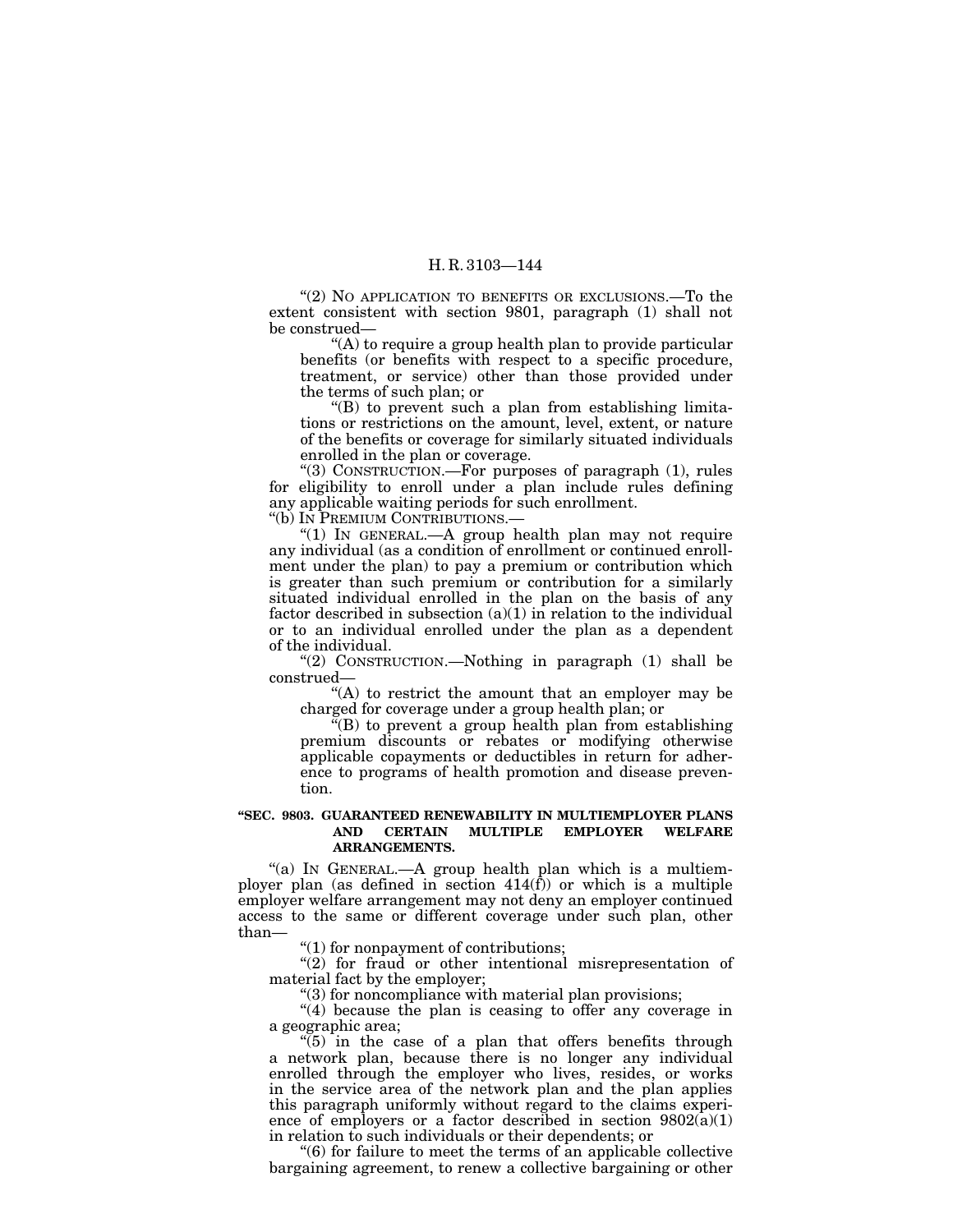agreement requiring or authorizing contributions to the plan, or to employ employees covered by such an agreement.

''(b) MULTIPLE EMPLOYER WELFARE ARRANGEMENT.—For purposes of subsection (a), the term 'multiple employer welfare arrangement' has the meaning given such term by section 3(40) of the Employee Retirement Income Security Act of 1974, as in effect on the date of the enactment of this section.

## **''SEC. 9804. GENERAL EXCEPTIONS.**

"(a) EXCEPTION FOR CERTAIN PLANS.—The requirements of this chapter shall not apply to—

''(1) any governmental plan, and

"(2) any group health plan for any plan year if, on the first day of such plan year, such plan has less than 2 partici $p_{\text{ants}}$  who are current employees.

(b) EXCEPTION FOR CERTAIN BENEFITS.—The requirements of this chapter shall not apply to any group health plan in relation to its provision of excepted benefits described in section 9805(c)(1).

"(c) EXCEPTION FOR CERTAIN BENEFITS IF CERTAIN CONDITIONS MET.— "(1) LIMITED, EXCEPTED BENEFITS.—The requirements of

this chapter shall not apply to any group health plan in relation to its provision of excepted benefits described in section  $9805(c)(\overline{2})$  if the benefits–

''(A) are provided under a separate policy, certificate, or contract of insurance; or

''(B) are otherwise not an integral part of the plan. "(2) NONCOORDINATED, EXCEPTED BENEFITS.—The requirements of this chapter shall not apply to any group health plan in relation to its provision of excepted benefits described in section 9805(c)(3) if all of the following conditions are met:

"(A) The benefits are provided under a separate policy, certificate, or contract of insurance.

''(B) There is no coordination between the provision of such benefits and any exclusion of benefits under any group health plan maintained by the same plan sponsor.

 $C^{\dagger}(C)$  Such benefits are paid with respect to an event without regard to whether benefits are provided with respect to such an event under any group health plan maintained by the same plan sponsor.

''(3) SUPPLEMENTAL EXCEPTED BENEFITS.—The requirements of this chapter shall not apply to any group health plan in relation to its provision of excepted benefits described in section  $9805(c)(4)$  if the benefits are provided under a separate policy, certificate, or contract of insurance.

# **''SEC. 9805. DEFINITIONS.**

''(a) GROUP HEALTH PLAN.—For purposes of this chapter, the term 'group health plan' has the meaning given to such term by section  $5000(b)(1)$ .

''(b) DEFINITIONS RELATING TO HEALTH INSURANCE.—For purposes of this chapter—

''(1) HEALTH INSURANCE COVERAGE.—

''(A) IN GENERAL.—Except as provided in subparagraph (B), the term 'health insurance coverage' means benefits consisting of medical care (provided directly, through insurance or reimbursement, or otherwise) under any hospital or medical service policy or certificate, hospital or medical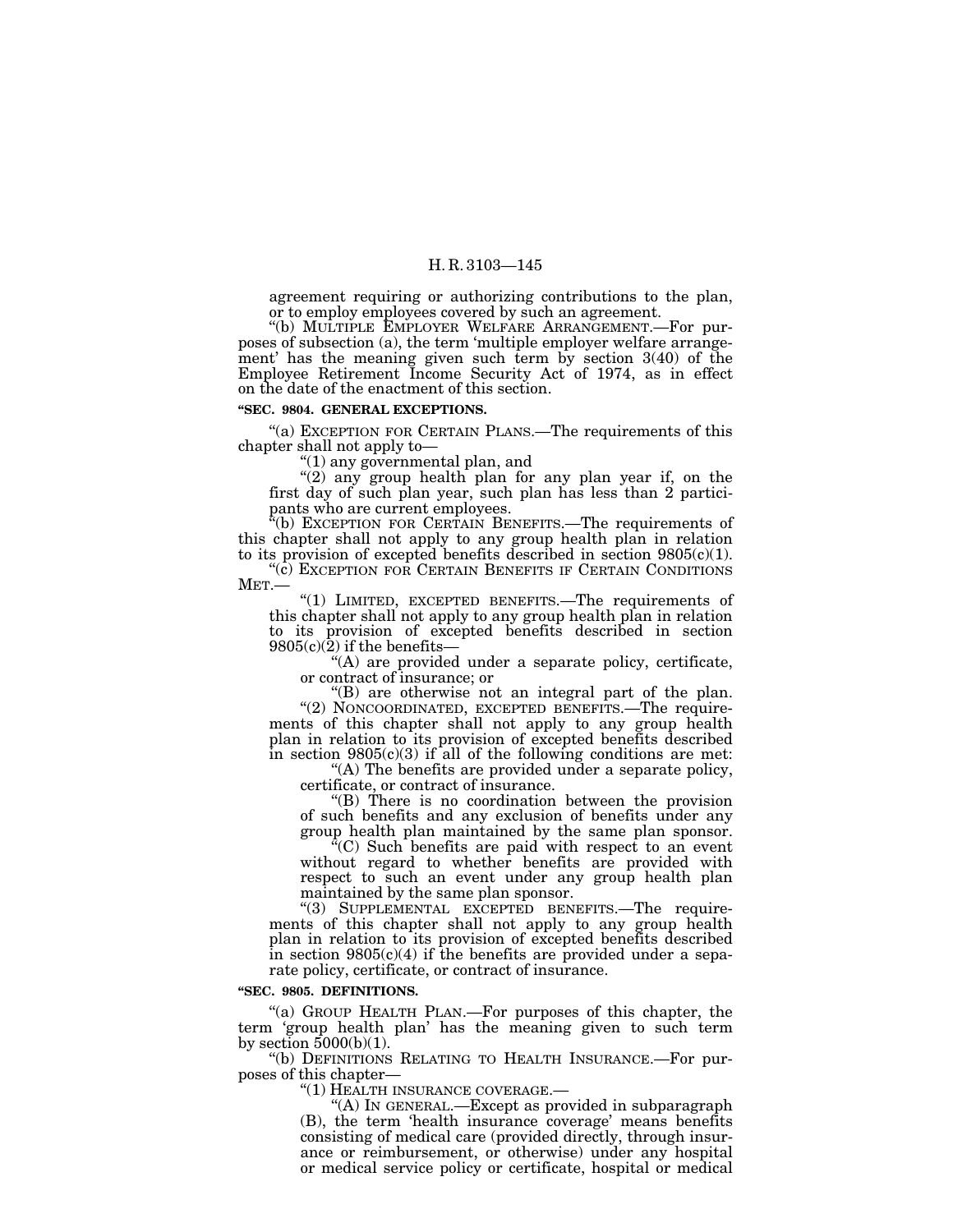service plan contract, or health maintenance organization contract offered by a health insurance issuer.

''(B) NO APPLICATION TO CERTAIN EXCEPTED BENEFITS.— In applying subparagraph (A), excepted benefits described in subsection  $(c)(1)$  shall not be treated as benefits consisting of medical care.

" $(2)$  HEALTH INSURANCE ISSUER.—The term 'health insurance issuer' means an insurance company, insurance service, or insurance organization (including a health maintenance organization, as defined in paragraph (3)) which is licensed to engage in the business of insurance in a State and which is subject to State law which regulates insurance (within the meaning of section 514(b)(2) of the Employee Retirement Income Security Act of 1974, as in effect on the date of the enactment of this section). Such term does not include a group health plan.

 $(3)$  Health maintenance organization.—The term 'health maintenance organization' means—

''(A) a federally qualified health maintenance organization (as defined in section 1301(a) of the Public Health Service Act (42 U.S.C. 300e(a))),

''(B) an organization recognized under State law as a health maintenance organization, or

''(C) a similar organization regulated under State law for solvency in the same manner and to the same extent as such a health maintenance organization.

''(c) EXCEPTED BENEFITS.—For purposes of this chapter, the term 'excepted benefits' means benefits under one or more (or any combination thereof) of the following:

''(1) BENEFITS NOT SUBJECT TO REQUIREMENTS.—

"(A) Coverage only for accident, or disability income insurance, or any combination thereof.

''(B) Coverage issued as a supplement to liability insurance.

''(C) Liability insurance, including general liability insurance and automobile liability insurance.

''(D) Workers' compensation or similar insurance.

''(E) Automobile medical payment insurance.

''(F) Credit-only insurance.

 $\mathcal{C}(G)$  Coverage for on-site medical clinics.

"(H) Other similar insurance coverage, specified in regulations, under which benefits for medical care are secondary or incidental to other insurance benefits.

"(2) BENEFITS NOT SUBJECT TO REQUIREMENTS IF OFFERED SEPARATELY.—

''(A) Limited scope dental or vision benefits.

''(B) Benefits for long-term care, nursing home care, home health care, community-based care, or any combination thereof.

''(C) Such other similar, limited benefits as are specified in regulations.

''(3) BENEFITS NOT SUBJECT TO REQUIREMENTS IF OFFERED AS INDEPENDENT, NONCOORDINATED BENEFITS.—

"(A) Coverage only for a specified disease or illness. ''(B) Hospital indemnity or other fixed indemnity in-

surance.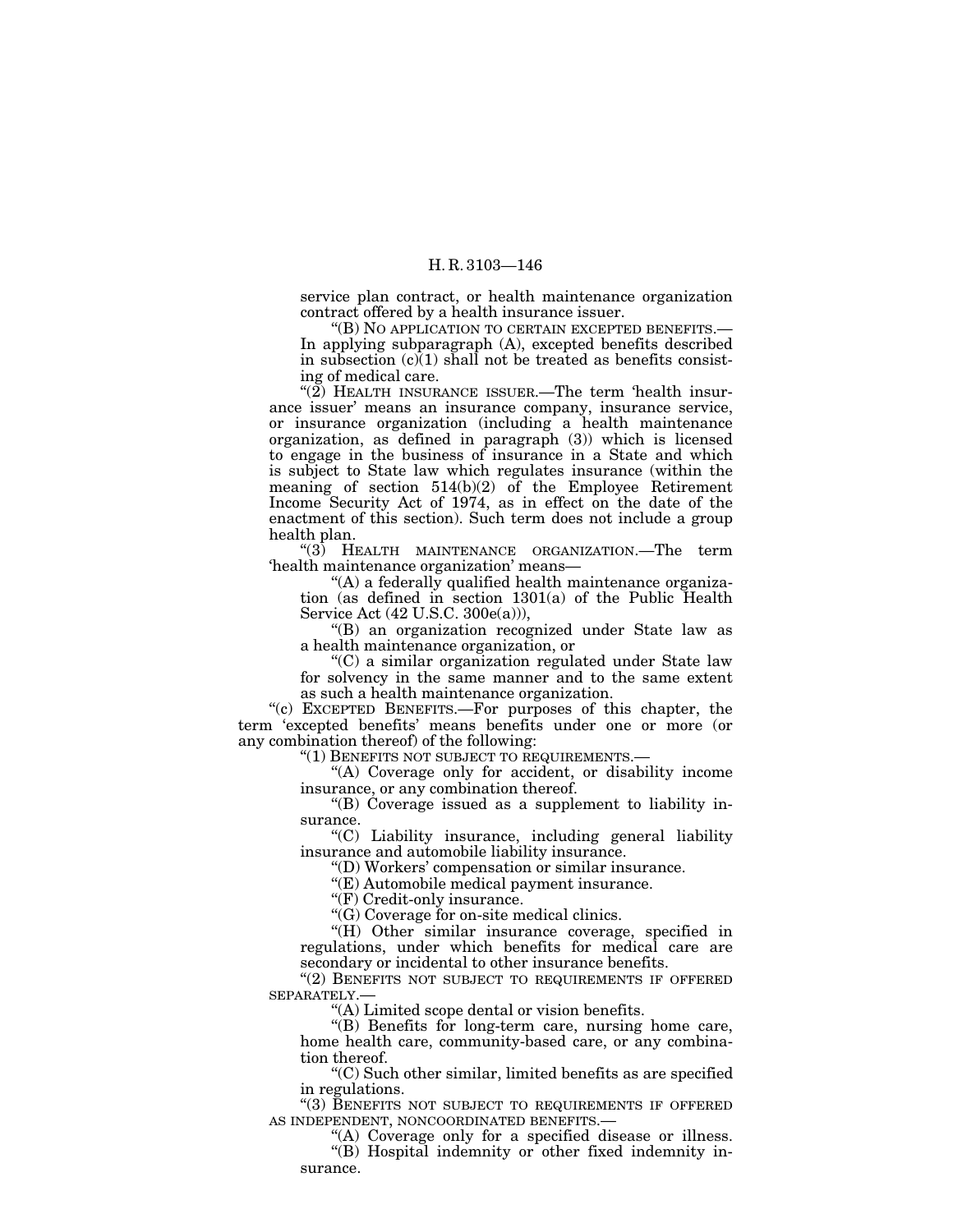"(4) BENEFITS NOT SUBJECT TO REQUIREMENTS IF OFFERED AS SEPARATE INSURANCE POLICY.—Medicare supplemental health insurance (as defined under section  $1882(g)(1)$  of the Social Security Act), coverage supplemental to the coverage provided under chapter 55 of title 10, United States Code, and similar supplemental coverage provided to coverage under a group health plan.

''(d) OTHER DEFINITIONS.—For purposes of this chapter—

''(1) COBRA CONTINUATION PROVISION.—The term 'COBRA continuation provision' means any of the following:

"(A) Section 4980B, other than subsection  $(f)(1)$  thereof insofar as it relates to pediatric vaccines.

''(B) Part 6 of subtitle B of title I of the Employee Retirement Income Security Act of 1974 (29 U.S.C. 1161 et seq.), other than section 609 of such Act.

''(C) Title XXII of the Public Health Service Act.

''(2) GOVERNMENTAL PLAN.—The term 'governmental plan' has the meaning given such term by section  $\overline{414}$ (d).

"(3) MEDICAL CARE.—The term 'medical care' has the meaning given such term by section 213(d) determined without regard to—

"(A) paragraph  $(1)(C)$  thereof, and

"(B) so much of paragraph  $(1)(D)$  thereof as relates to qualified long-term care insurance.

"(4) NETWORK PLAN.—The term 'network plan' means health insurance coverage of a health insurance issuer under which the financing and delivery of medical care are provided, in whole or in part, through a defined set of providers under contract with the issuer.

''(5) PLACED FOR ADOPTION DEFINED.—The term 'placement', or being 'placed', for adoption, in connection with any placement for adoption of a child with any person, means the assumption and retention by such person of a legal obligation for total or partial support of such child in anticipation of adoption of such child. The child's placement with such person terminates upon the termination of such legal obligation.

#### **''SEC. 9806. REGULATIONS.**

''The Secretary, consistent with section 104 of the Health Care Portability and Accountability Act of 1996, may promulgate such regulations as may be necessary or appropriate to carry out the provisions of this chapter. The Secretary may promulgate any interim final rules as the Secretary determines are appropriate to carry out this chapter.''.

(b) CLERICAL AMENDMENT.—The table of subtitles of such Code is amended by adding at the end the following new item:

''Subtitle K. Group health plan portability, access, and renewability requirements.''.

(c) EFFECTIVE DATE.— (1) IN GENERAL.—The amendments made by this section shall apply to plan years beginning after June 30, 1997.

(2) DETERMINATION OF CREDITABLE COVERAGE.—

(A) PERIOD OF COVERAGE.—

(i) IN GENERAL.—Subject to clause (ii), no period before July 1, 1996, shall be taken into account under chapter 100 of the Internal Revenue Code of 1986 (as added by this section) in determining creditable coverage.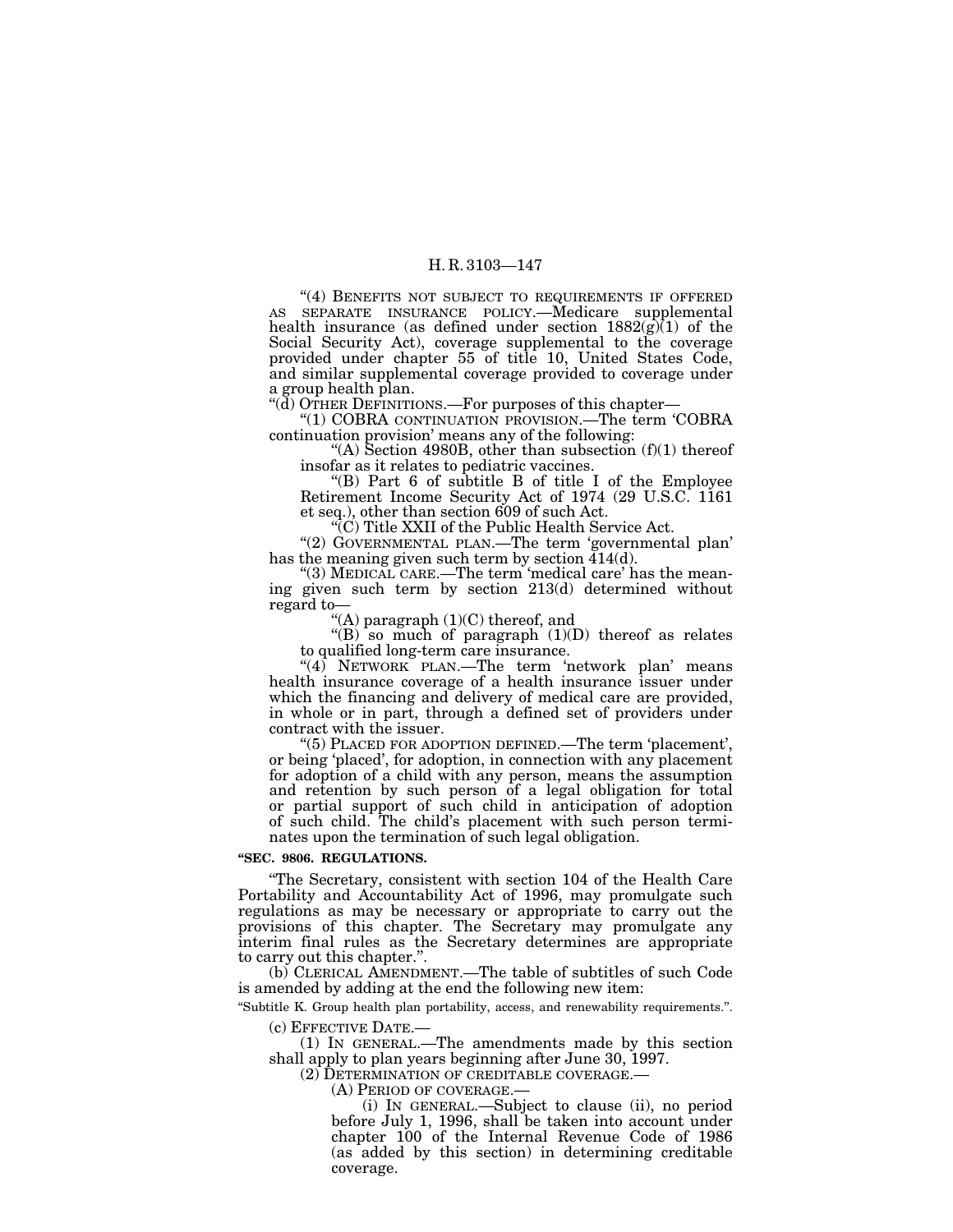(ii) SPECIAL RULE FOR CERTAIN PERIODS.—The Secretary of the Treasury, consistent with section 104, shall provide for a process whereby individuals who need to establish creditable coverage for periods before July 1, 1996, and who would have such coverage credited but for clause (i) may be given credit for creditable coverage for such periods through the presentation of documents or other means.

(B) CERTIFICATIONS, ETC.—

(i) IN GENERAL.—Subject to clauses (ii) and (iii), subsection (e) of section 9801 of the Internal Revenue Code of 1986 (as added by this section) shall apply to events occurring after June 30, 1996.

(ii) NO CERTIFICATION REQUIRED TO BE PROVIDED BEFORE JUNE 1, 1997.—In no case is a certification required to be provided under such subsection before June 1, 1997.

(iii) CERTIFICATION ONLY ON WRITTEN REQUEST FOR EVENTS OCCURRING BEFORE OCTOBER 1, 1996.—In the case of an event occurring after June 30, 1996, and before October 1, 1996, a certification is not required to be provided under such subsection unless an individual (with respect to whom the certification is otherwise required to be made) requests such certification in writing.

(C) TRANSITIONAL RULE.—In the case of an individual who seeks to establish creditable coverage for any period for which certification is not required because it relates to an event occurring before June 30, 1996—

(i) the individual may present other credible evidence of such coverage in order to establish the period of creditable coverage; and

(ii) a group health plan and a health insurance issuer shall not be subject to any penalty or enforcement action with respect to the plan's or issuer's crediting (or not crediting) such coverage if the plan or issuer has sought to comply in good faith with the applicable requirements under the amendments made by this section.

(3) SPECIAL RULE FOR COLLECTIVE BARGAINING AGREE-MENTS.—Except as provided in paragraph (2), in the case of a group health plan maintained pursuant to 1 or more collective bargaining agreements between employee representatives and one or more employers ratified before the date of the enactment of this Act, the amendments made by this section shall not apply to plan years beginning before the later of—

(A) the date on which the last of the collective bargaining agreements relating to the plan terminates (determined without regard to any extension thereof agreed to after the date of the enactment of this Act), or

(B) July 1, 1997.

For purposes of subparagraph (A), any plan amendment made pursuant to a collective bargaining agreement relating to the plan which amends the plan solely to conform to any requirement added by this section shall not be treated as a termination of such collective bargaining agreement.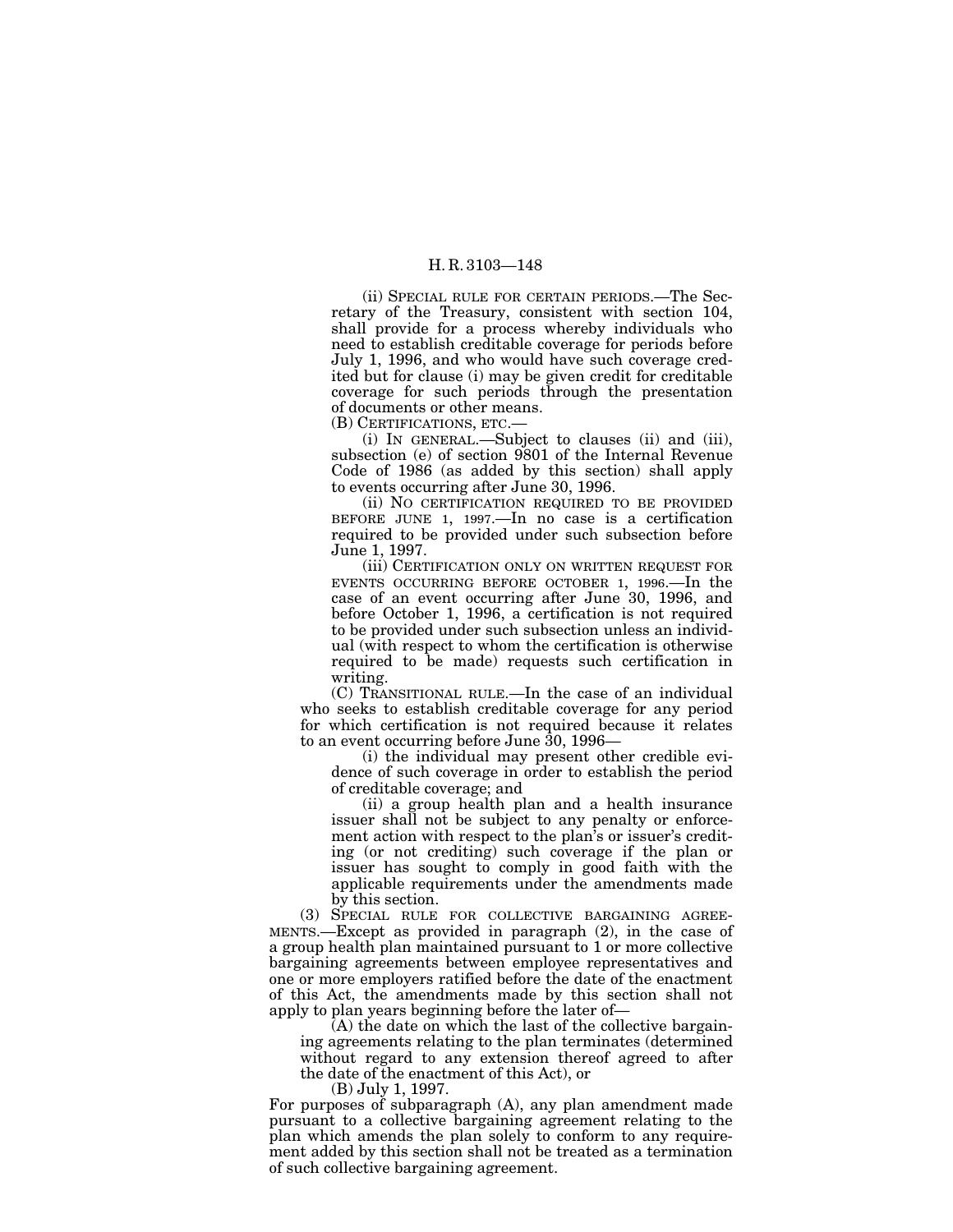(4) TIMELY REGULATIONS.—The Secretary of the Treasury, consistent with section 104, shall first issue by not later than April 1, 1997, such regulations as may be necessary to carry out the amendments made by this section.

(5) LIMITATION ON ACTIONS.—No enforcement action shall be taken, pursuant to the amendments made by this section, against a group health plan or health insurance issuer with respect to a violation of a requirement imposed by such amendments before January 1, 1998, or, if later, the date of issuance of regulations referred to in paragraph (4), if the plan or issuer has sought to comply in good faith with such requirements.

### **SEC. 402. PENALTY ON FAILURE TO MEET CERTAIN GROUP HEALTH PLAN REQUIREMENTS.**

(a) IN GENERAL.—Chapter 43 of the Internal Revenue Code of 1986 (relating to qualified pension, etc., plans) is amended by adding after section 4980C the following new section:

### **''SEC. 4980D. FAILURE TO MEET CERTAIN GROUP HEALTH PLAN REQUIREMENTS.**

''(a) GENERAL RULE.—There is hereby imposed a tax on any failure of a group health plan to meet the requirements of chapter 100 (relating to group health plan portability, access, and renewability requirements).

''(b) AMOUNT OF TAX.—

"(1) IN GENERAL.—The amount of the tax imposed by subsection (a) on any failure shall be \$100 for each day in the noncompliance period with respect to each individual to whom such failure relates.

''(2) NONCOMPLIANCE PERIOD.—For purposes of this section, the term 'noncompliance period' means, with respect to any failure, the period—

 $(A)$  beginning on the date such failure first occurs, and

 $\mathrm{``(B)}$  ending on the date such failure is corrected.

''(3) MINIMUM TAX FOR NONCOMPLIANCE PERIOD WHERE FAILURE DISCOVERED AFTER NOTICE OF EXAMINATION.—Notwithstanding paragraphs (1) and (2) of subsection (c)—

 $\tilde{f}(A)$  IN GENERAL.—In the case of 1 or more failures with respect to an individual—

''(i) which are not corrected before the date a notice of examination of income tax liability is sent to the employer, and

''(ii) which occurred or continued during the period under examination,

the amount of tax imposed by subsection (a) by reason of such failures with respect to such individual shall not be less than the lesser of \$2,500 or the amount of tax which would be imposed by subsection (a) without regard to such paragraphs.

''(B) HIGHER MINIMUM TAX WHERE VIOLATIONS ARE MORE THAN DE MINIMIS.—To the extent violations for which any person is liable under subsection (e) for any year are more than de minimis, subparagraph (A) shall be applied by substituting '\$15,000' for '\$2,500' with respect to such person.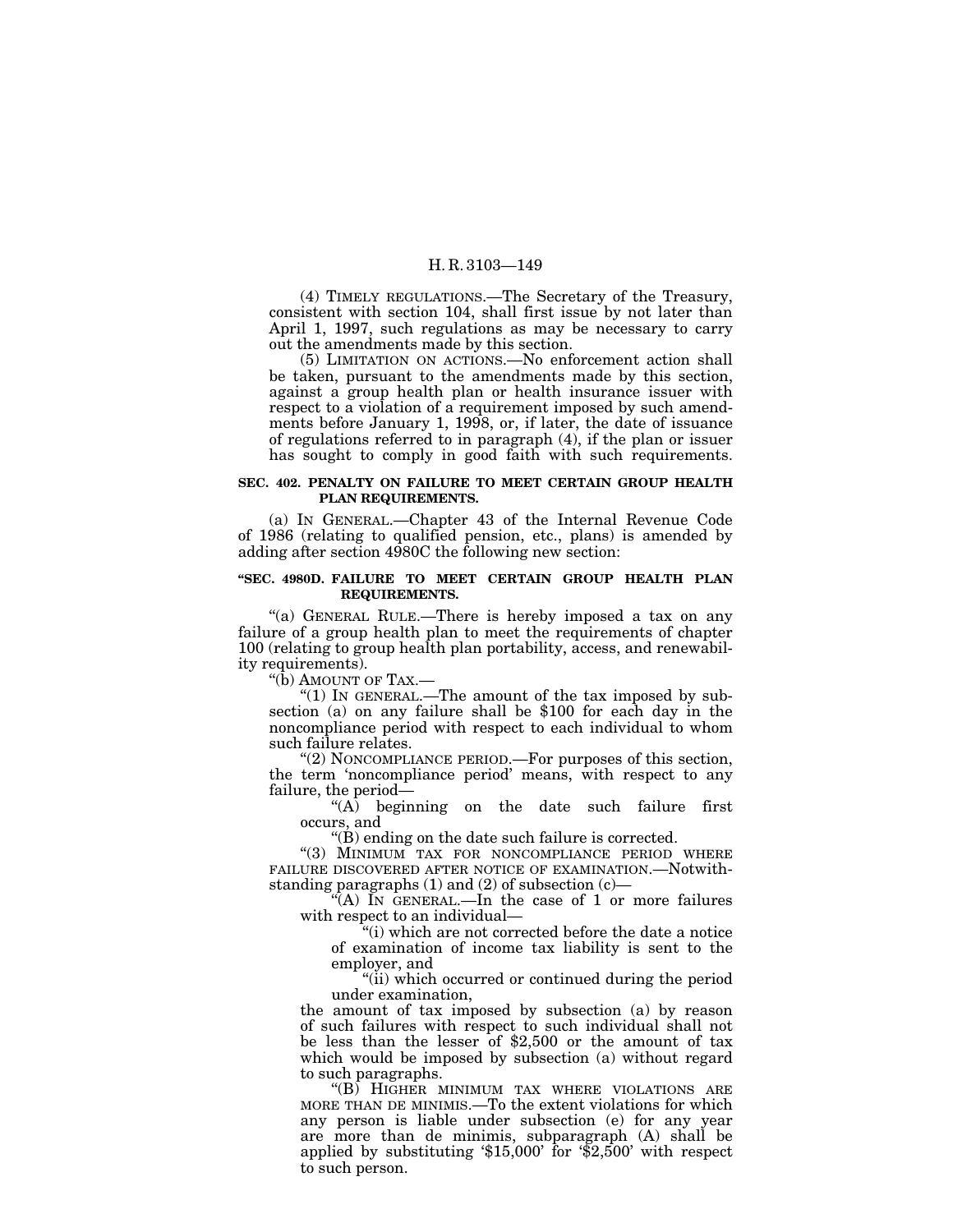''(C) EXCEPTION FOR CHURCH PLANS.—This paragraph shall not apply to any failure under a church plan (as defined in section 414(e)).

''(c) LIMITATIONS ON AMOUNT OF TAX.—

"(1) TAX NOT TO APPLY WHERE FAILURE NOT DISCOVERED EXERCISING REASONABLE DILIGENCE.—No tax shall be imposed by subsection (a) on any failure during any period for which it is established to the satisfaction of the Secretary that the person otherwise liable for such tax did not know, and exercising reasonable diligence would not have known, that such failure existed.

"(2) TAX NOT TO APPLY TO FAILURES CORRECTED WITHIN CERTAIN PERIODS.—No tax shall be imposed by subsection (a) on any failure if—

"(A) such failure was due to reasonable cause and not to willful neglect, and

 $((B)(i)$  in the case of a plan other than a church plan (as defined in section  $414(e)$ ), such failure is corrected during the 30-day period beginning on the first date the person otherwise liable for such tax knew, or exercising reasonable diligence would have known, that such failure existed, and

"(ii) in the case of a church plan (as so defined), such failure is corrected before the close of the correction period (determined under the rules of section  $414(e)(4)(C)$ ).

"(3) OVERALL LIMITATION FOR UNINTENTIONAL FAILURES.-In the case of failures which are due to reasonable cause and not to willful neglect—

''(A) SINGLE EMPLOYER PLANS.—

''(i) IN GENERAL.—In the case of failures with respect to plans other than specified multiple employer health plans, the tax imposed by subsection (a) for failures during the taxable year of the employer shall not exceed the amount equal to the lesser of—

''(I) 10 percent of the aggregate amount paid or incurred by the employer (or predecessor employer) during the preceding taxable year for group health plans, or

 $^{a}$ (II) \$500,000.

"(ii) TAXABLE YEARS IN THE CASE OF CERTAIN CON-TROLLED GROUPS.—For purposes of this subparagraph, if not all persons who are treated as a single employer for purposes of this section have the same taxable year, the taxable years taken into account shall be determined under principles similar to the principles of section 1561.

''(B) SPECIFIED MULTIPLE EMPLOYER HEALTH PLANS.—

''(i) IN GENERAL.—In the case of failures with respect to a specified multiple employer health plan, the tax imposed by subsection (a) for failures during the taxable year of the trust forming part of such plan shall not exceed the amount equal to the lesser of—

''(I) 10 percent of the amount paid or incurred by such trust during such taxable year to provide medical care (as defined in section  $9805(d)(3)$ )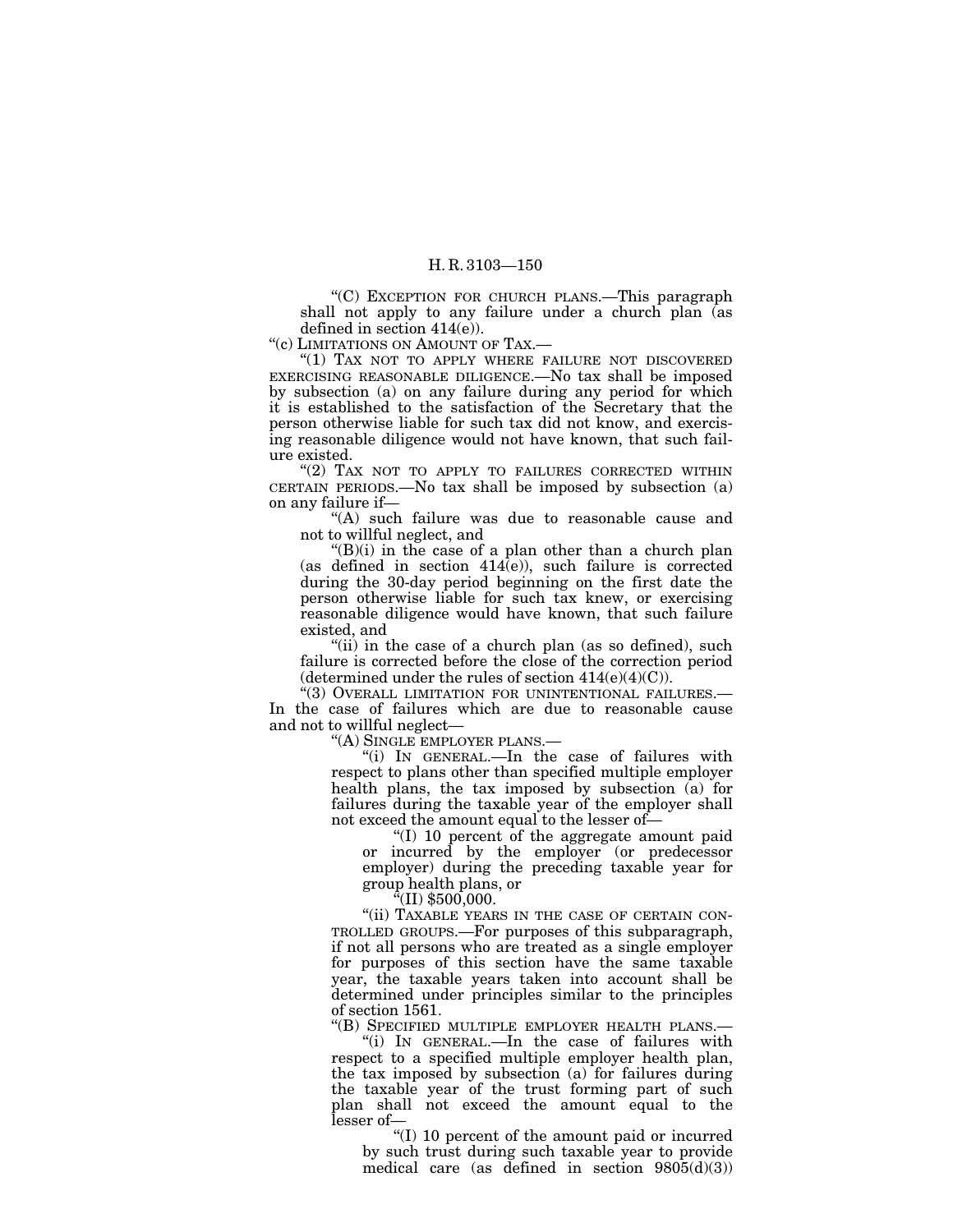directly or through insurance, reimbursement, or otherwise, or

''(II) \$500,000.

For purposes of the preceding sentence, all plans of which the same trust forms a part shall be treated as one plan.

''(ii) SPECIAL RULE FOR EMPLOYERS REQUIRED TO PAY TAX.—If an employer is assessed a tax imposed by subsection (a) by reason of a failure with respect to a specified multiple employer health plan, the limit shall be determined under subparagraph (A) (and not under this subparagraph) and as if such plan were not a specified multiple employer health plan.

"(4) WAIVER BY SECRETARY.—In the case of a failure which is due to reasonable cause and not to willful neglect, the Secretary may waive part or all of the tax imposed by subsection (a) to the extent that the payment of such tax would be excessive relative to the failure involved.

''(d) TAX NOT TO APPLY TO CERTAIN INSURED SMALL EMPLOYER PLANS.

''(1) IN GENERAL.—In the case of a group health plan of a small employer which provides health insurance coverage solely through a contract with a health insurance issuer, no tax shall be imposed by this section on the employer on any failure which is solely because of the health insurance coverage offered by such issuer.

''(2) SMALL EMPLOYER.—

''(A) IN GENERAL.—For purposes of paragraph (1), the term 'small employer' means, with respect to a calendar year and a plan year, an employer who employed an average of at least 2 but not more than 50 employees on business days during the preceding calendar year and who employs at least 2 employees on the first day of the plan year. For purposes of the preceding sentence, all persons treated as a single employer under subsection  $(b)$ ,  $(c)$ ,  $(m)$ , or (o) of section 414 shall be treated as one employer.

''(B) EMPLOYERS NOT IN EXISTENCE IN PRECEDING YEAR.—In the case of an employer which was not in existence throughout the preceding calendar year, the determination of whether such employer is a small employer shall be based on the average number of employees that it is reasonably expected such employer will employ on business days in the current calendar year.

''(C) PREDECESSORS.—Any reference in this paragraph to an employer shall include a reference to any predecessor of such employer.

''(3) HEALTH INSURANCE COVERAGE; HEALTH INSURANCE ISSUER.—For purposes of paragraph (1), the terms 'health insurance coverage' and 'health insurance issuer' have the respective meanings given such terms by section 9805.

''(e) LIABILITY FOR TAX.—The following shall be liable for the tax imposed by subsection (a) on a failure:

''(1) Except as otherwise provided in this subsection, the employer.

 $\mathcal{L}(2)$  In the case of a multiemployer plan, the plan.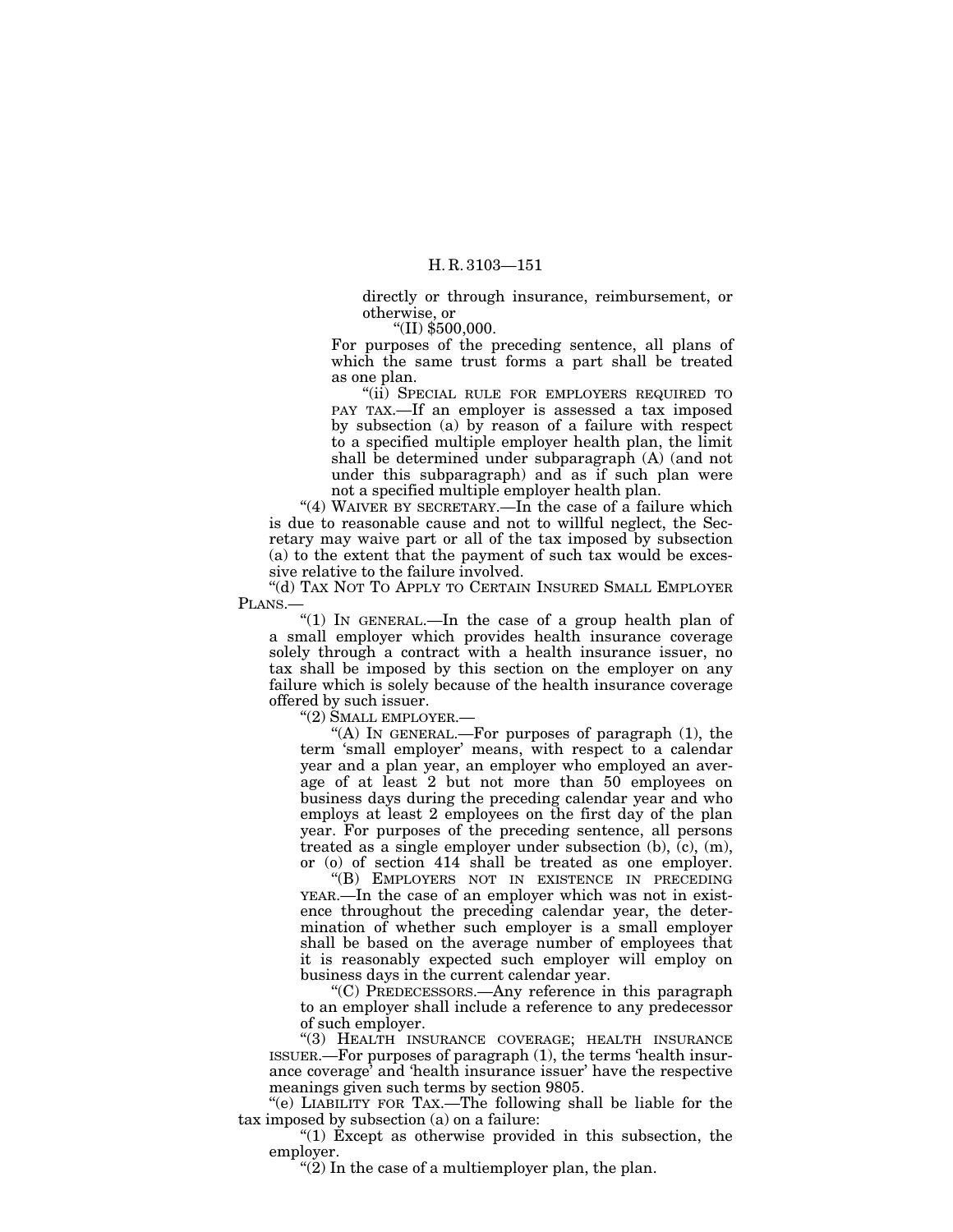''(3) In the case of a failure under section 9803 (relating to guaranteed renewability) with respect to a plan described in subsection  $(f)(2)(B)$ , the plan.

''(f) DEFINITIONS.—For purposes of this section—

"(1) GROUP HEALTH PLAN.—The term 'group health plan' has the meaning given such term by section  $9805(a)$ .

"(2) SPECIFIED MULTIPLE EMPLOYER HEALTH PLAN.—The term 'specified multiple employer health plan' means a group health plan which is—

''(A) any multiemployer plan, or

''(B) any multiple employer welfare arrangement (as defined in section 3(40) of the Employee Retirement Income Security Act of 1974, as in effect on the date of the enactment of this section).

''(3) CORRECTION.—A failure of a group health plan shall be treated as corrected if—

"(A) such failure is retroactively undone to the extent possible, and

''(B) the person to whom the failure relates is placed in a financial position which is as good as such person would have been in had such failure not occurred.''.

(b) CLERICAL AMENDMENT.—The table of sections for chapter 43 of such Code is amended by adding after the item relating to section 4980C the following new item:

''Sec. 4980D. Failure to meet certain group health plan requirements.''.

(c) EFFECTIVE DATE.—The amendments made by this section shall apply to failures under chapter 100 of the Internal Revenue Code of 1986 (as added by section 401 of this Act).

# **Subtitle B—Clarification of Certain Continuation Coverage Requirements**

### **SEC. 421. COBRA CLARIFICATIONS.**

(a) PUBLIC HEALTH SERVICE ACT.— (1) PERIOD OF COVERAGE.—Section 2202(2) of the Public Health Service Act (42 U.S.C. 300bb–2(2)) is amended—

(A) in subparagraph (A)—

(i) by transferring the sentence immediately preceding clause (iv) so as to appear immediately following such clause (iv); and

(ii) in the last sentence (as so transferred)—

(I) by striking ''an individual'' and inserting ''a qualified beneficiary'';

(II) by striking ''at the time of a qualifying event described in section 2203(2)'' and inserting "at any time during the first 60 days of continuation coverage under this title'';

(III) by striking ''with respect to such event,''; and

(IV) by inserting ''(with respect to all qualified beneficiaries)" after "29 months";

(B) in subparagraph  $(D)(i)$ , by inserting before ", or" the following: ''(other than such an exclusion or limitation which does not apply to (or is satisfied by) such beneficiary by reason of chapter 100 of the Internal Revenue Code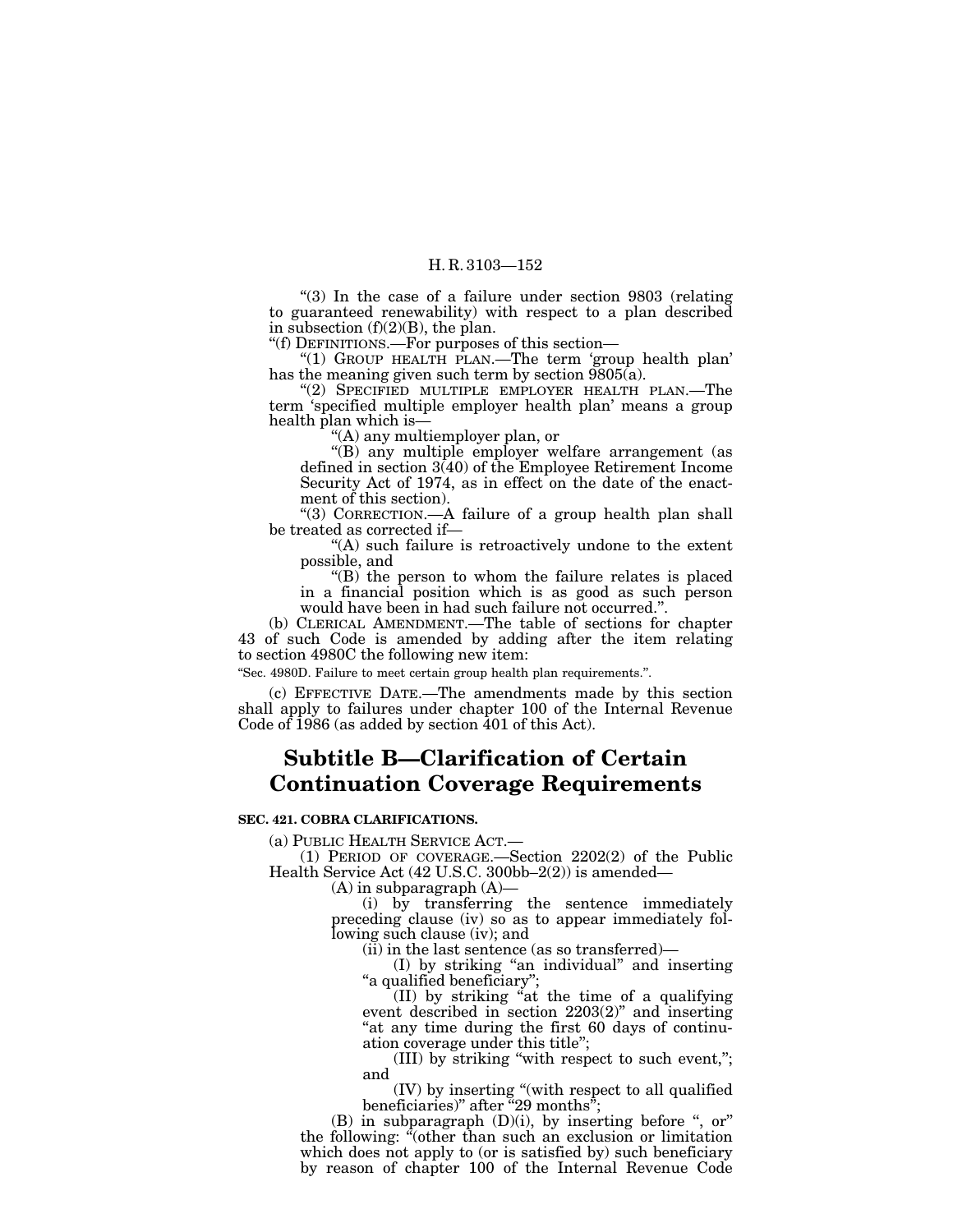of 1986, part 7 of subtitle B of title I of the Employee Retirement Income Security Act of 1974, or title XXVII of this Act)''; and

 $(C)$  in subparagraph  $(E)$ , by striking "at the time of a qualifying event described in section  $2203(2)$ " and inserting ''at any time during the first 60 days of continuation coverage under this title''.

(2) NOTICES.—Section 2206(3) of the Public Health Service Act (42 U.S.C. 300bb–6(3)) is amended by striking ''at the time of a qualifying event described in section  $2203(2)$ " and inserting "at any time during the first 60 days of continuation coverage under this title''.

(3) BIRTH OR ADOPTION OF A CHILD.—Section 2208(3)(A) of the Public Health Service Act (42 U.S.C. 300bb–8(3)(A)) is amended by adding at the end thereof the following new flush sentence:

''Such term shall also include a child who is born to or placed for adoption with the covered employee during the period of continuation coverage under this title.''.

(b) EMPLOYEE RETIREMENT INCOME SECURITY ACT OF 1974.—

(1) PERIOD OF COVERAGE.—Section 602(2) of the Employee Retirement Income Security Act of 1974 (29 U.S.C. 1162(2)) is amended—

(A) in the last sentence of subparagraph (A)—

(i) by striking "an individual" and inserting "a qualified beneficiary'';

(ii) by striking ''at the time of a qualifying event described in section  $603(2)$ " and inserting "at any time during the first 60 days of continuation coverage under this part'';

(iii) by striking ''with respect to such event''; and

(iv) by inserting ''(with respect to all qualified beneficiaries)" after "29 months";

 $(B)$  in subparagraph  $(D)(i)$ , by inserting before ", or" the following: ''(other than such an exclusion or limitation which does not apply to (or is satisfied by) such beneficiary by reason of chapter 100 of the Internal Revenue Code of 1986, part 7 of this subtitle, or title XXVII of the Public Health Service Act)''; and

 $(C)$  in subparagraph  $(E)$ , by striking "at the time of a qualifying event described in section 603(2)'' and inserting "at any time during the first 60 days of continuation coverage under this part''.

(2) NOTICES.—Section 606(a)(3) of the Employee Retirement Income Security Act of 1974 (29 U.S.C. 1166 $(a)(3)$ ) is amended by striking ''at the time of a qualifying event described in section 603(2)" and inserting "at any time during the first 60 days of continuation coverage under this part''.

(3) BIRTH OR ADOPTION OF A CHILD.—Section  $607(3)(A)$  of the Employee Retirement Income Security Act of 1974 (29 U.S.C.  $1167(3)$  is amended by adding at the end thereof the following new flush sentence:

''Such term shall also include a child who is born to or placed for adoption with the covered employee during the period of continuation coverage under this part.''.

(c) INTERNAL REVENUE CODE OF 1986.—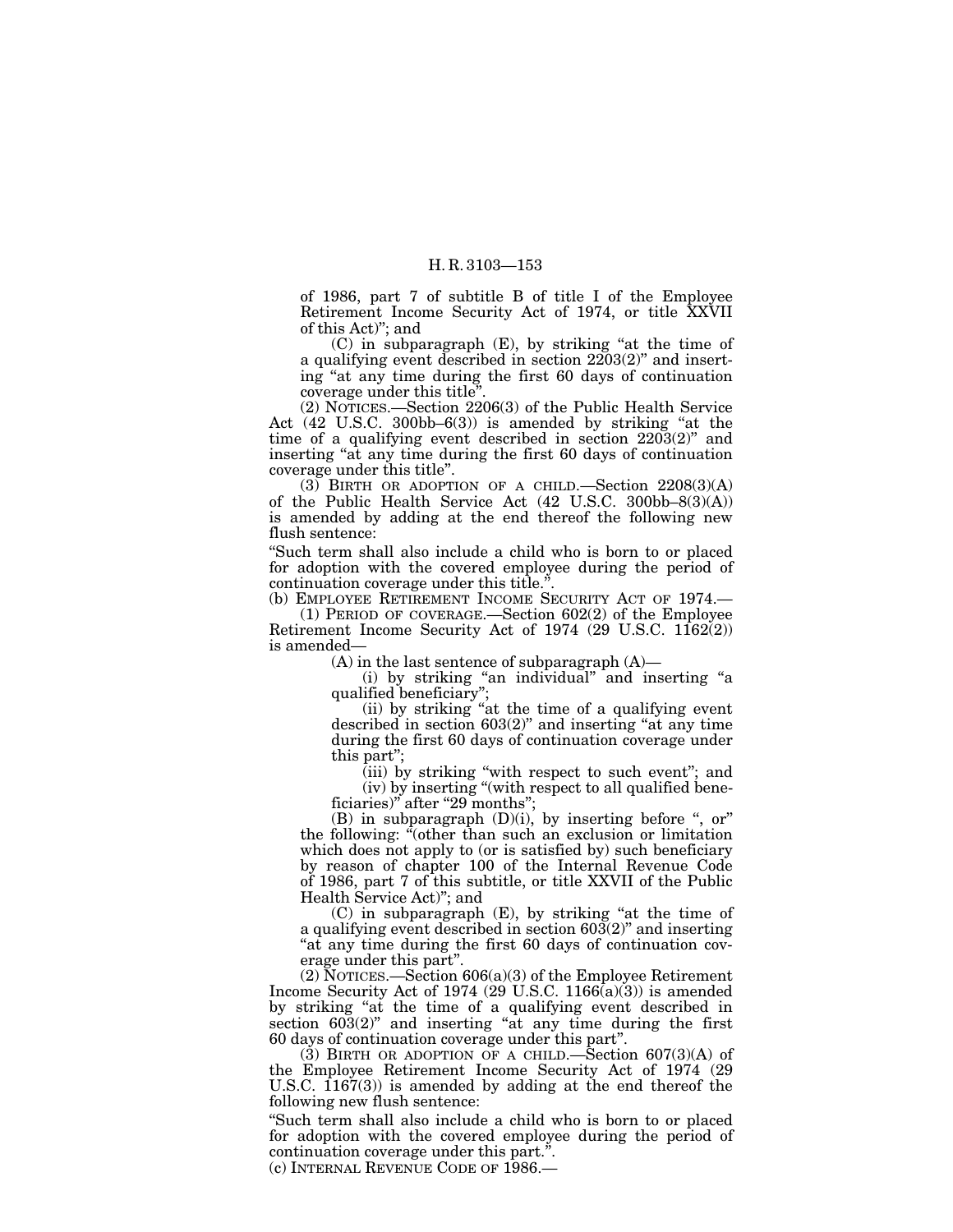(1) PERIOD OF COVERAGE.—Section 4980B(f)(2)(B) of the Internal Revenue Code of 1986 is amended—

(A) in the last sentence of clause (i)—

(i) by striking ''at the time of a qualifying event described in paragraph  $(3)(B)$ " and inserting "at any time during the first 60 days of continuation coverage under this section'';

(ii) by striking ''with respect to such event''; and (iii) by inserting "(with respect to all qualified beneficiaries)" after "29 months";

 $(B)$  in clause  $(iv)(I)$ , by inserting before ", or" the following: "(other than such an exclusion or limitation which does not apply to (or is satisfied by) such beneficiary by reason of chapter 100 of this title, part 7 of subtitle B of title I of the Employee Retirement Income Security Act of 1974, or title XXVII of the Public Health Service Act)''; and

 $(C)$  in clause  $(v)$ , by striking "at the time of a qualifying event described in paragraph  $(3)(B)$ " and inserting "at any time during the first 60 days of continuation coverage under this section''.

(2) NOTICES.—Section 4980B(f)(6)(C) of the Internal Revenue Code of 1986 is amended by striking ''at the time of a qualifying event described in paragraph  $(3)(B)$ " and inserting ''at any time during the first 60 days of continuation coverage under this section''.

(3) BIRTH OR ADOPTION OF A CHILD. Section  $4980B(g)(1)(A)$ of the Internal Revenue Code of 1986 is amended by adding at the end thereof the following new flush sentence:

''Such term shall also include a child who is born to or placed for adoption with the covered employee during the period of continuation coverage under this section.''.

(d) EFFECTIVE DATE.—The amendments made by this section shall become effective on January 1, 1997, regardless of whether the qualifying event occurred before, on, or after such date.

(e) NOTIFICATION OF CHANGES.—Not later than November 1, 1996, each group health plan (covered under title XXII of the Public Health Service Act, part 6 of subtitle B of title I of the Employee Retirement Income Security Act of 1974, and section 4980B(f) of the Internal Revenue Code of 1986) shall notify each qualified beneficiary who has elected continuation coverage under such title, part or section of the amendments made by this section.

# **TITLE V—REVENUE OFFSETS**

### **SEC. 500. AMENDMENT OF 1986 CODE.**

Except as otherwise expressly provided, whenever in this title an amendment or repeal is expressed in terms of an amendment to, or repeal of, a section or other provision, the reference shall be considered to be made to a section or other provision of the Internal Revenue Code of 1986.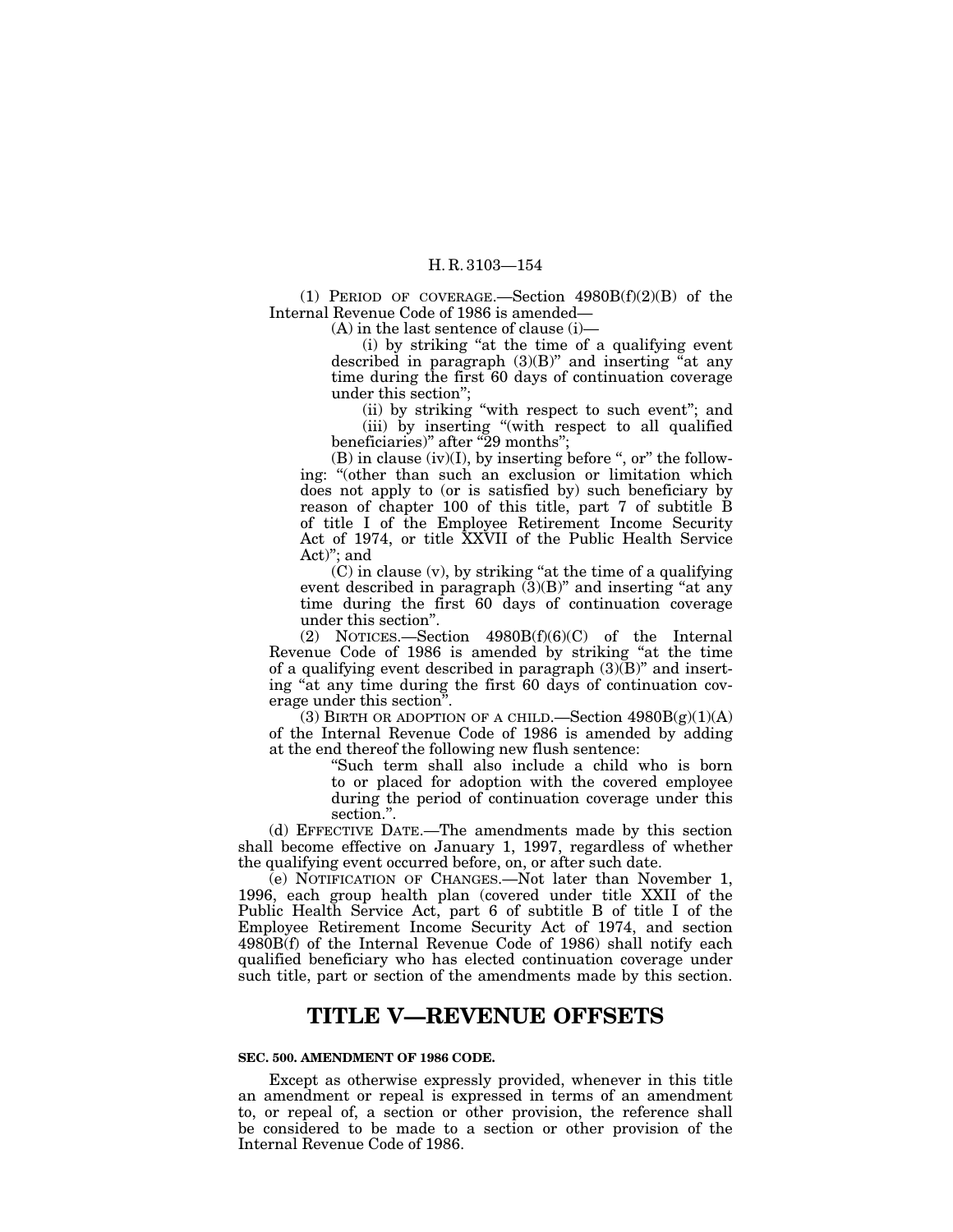# **Subtitle A—Company-Owned Life Insurance**

### **SEC. 501. DENIAL OF DEDUCTION FOR INTEREST ON LOANS WITH RESPECT TO COMPANY-OWNED LIFE INSURANCE.**

(a) IN GENERAL.—Paragraph  $(4)$  of section 264 $(a)$  is amended—

(1) by inserting '', or any endowment or annuity contracts owned by the taxpayer covering any individual,'' after ''the life of any individual'', and

(2) by striking all that follows ''carried on by the taxpayer'' and inserting a period.

(b) EXCEPTION FOR CONTRACTS RELATING TO KEY PERSONS; PERMISSIBLE INTEREST RATES.—Section 264 is amended—

 $(1)$  by striking "Any" in subsection  $(a)(4)$  and inserting ''Except as provided in subsection (d), any'', and

(2) by adding at the end the following new subsection: ''(d) SPECIAL RULES FOR APPLICATION OF SUBSECTION (a)(4).—

"(1) EXCEPTION FOR KEY PERSONS.—Subsection  $(a)(4)$  shall not apply to any interest paid or accrued on any indebtedness with respect to policies or contracts covering an individual who is a key person to the extent that the aggregate amount of such indebtedness with respect to policies and contracts covering such individual does not exceed \$50,000.

''(2) INTEREST RATE CAP ON KEY PERSONS AND PRE-1986

"(A) In GENERAL.—No deduction shall be allowed by reason of paragraph (1) or the last sentence of subsection (a) with respect to interest paid or accrued for any month beginning after December 31, 1995, to the extent the amount of such interest exceeds the amount which would have been determined if the applicable rate of interest were used for such month.

''(B) APPLICABLE RATE OF INTEREST.—For purposes of subparagraph (A)—

"(i) IN GENERAL.—The applicable rate of interest for any month is the rate of interest described as Moody's Corporate Bond Yield Average-Monthly Average Corporates as published by Moody's Investors Service, Inc., or any successor thereto, for such month.

"(ii) PRE-1986 CONTRACTS.—In the case of indebtedness on a contract purchased on or before June 20, 1986—

''(I) which is a contract providing a fixed rate of interest, the applicable rate of interest for any month shall be the Moody's rate described in clause (i) for the month in which the contract was purchased, or

 $\mathcal{E}(II)$  which is a contract providing a variable rate of interest, the applicable rate of interest for any month in an applicable period shall be such Moody's rate for the third month preceding the first month in such period.

For purposes of subclause (II), the taxpayer shall elect an applicable period for such contract on its return of tax imposed by this chapter for its first taxable year ending on or after October 13, 1995. Such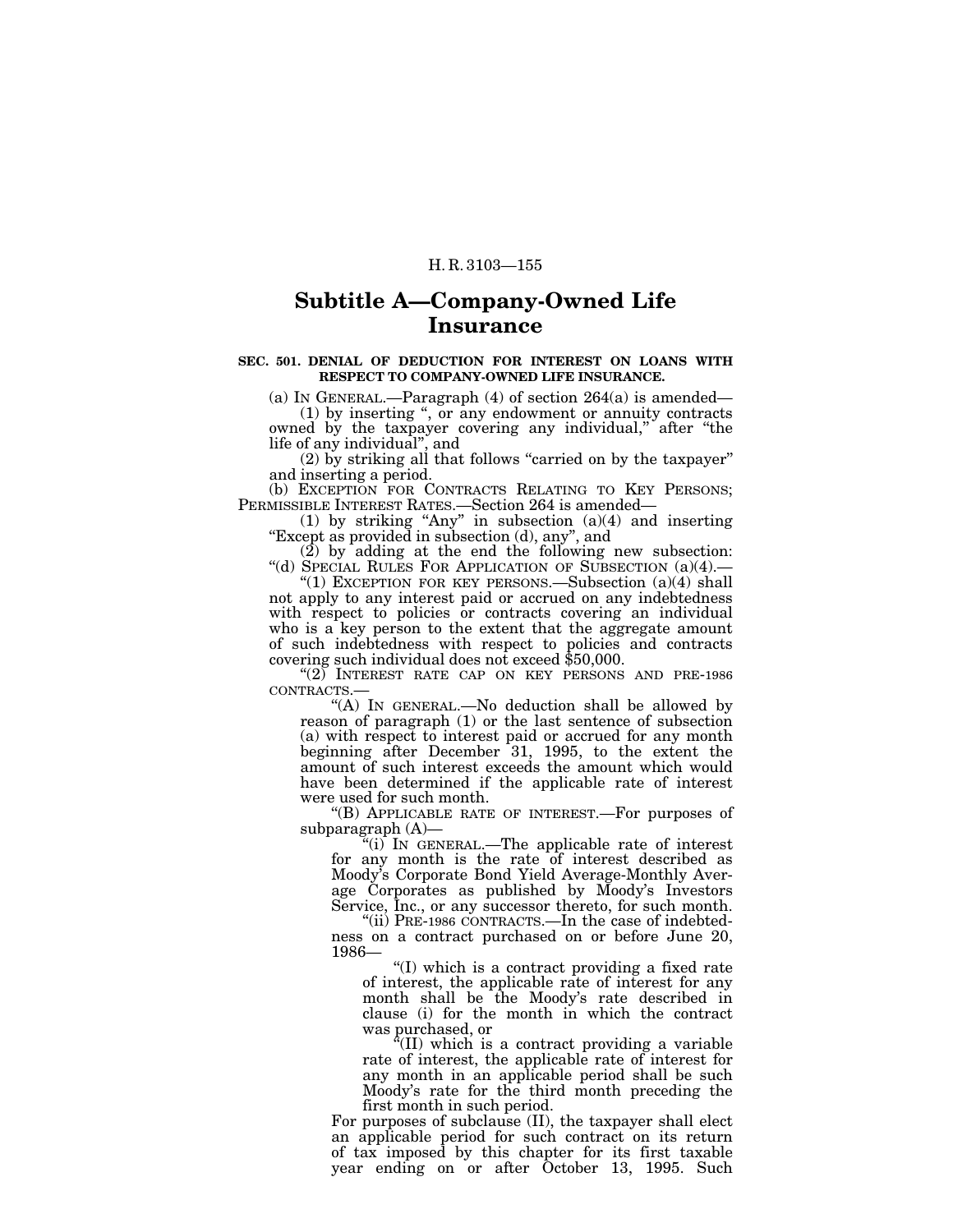applicable period shall be for any number of months (not greater than 12) specified in the election and may not be changed by the taxpayer without the consent of the Secretary.

''(3) KEY PERSON.—For purposes of paragraph (1), the term 'key person' means an officer or 20-percent owner, except that the number of individuals who may be treated as key persons with respect to any taxpayer shall not exceed the greater of-

''(A) 5 individuals, or

''(B) the lesser of 5 percent of the total officers and employees of the taxpayer or 20 individuals.

" $(4)$  20-PERCENT OWNER.—For purposes of this subsection, the term '20-percent owner' means—

" $(A)$  if the taxpayer is a corporation, any person who owns directly 20 percent or more of the outstanding stock of the corporation or stock possessing 20 percent or more of the total combined voting power of all stock of the corporation, or

 $'(B)$  if the taxpayer is not a corporation, any person who owns 20 percent or more of the capital or profits interest in the employer.

''(5) AGGREGATION RULES.—

"(A) IN GENERAL.—For purposes of paragraph  $(4)(A)$ and applying the  $$50,000$  limitation in paragraph  $(1)$ —

"(i) all members of a controlled group shall be treated as one taxpayer, and

"(ii) such limitation shall be allocated among the members of such group in such manner as the Secretary may prescribe.

''(B) CONTROLLED GROUP.—For purposes of this paragraph, all persons treated as a single employer under subsection  $(a)$  or  $(b)$  of section 52 or subsection  $(m)$  or  $(o)$ of section 414 shall be treated as members of a controlled group.''.

(c) EFFECTIVE DATES.—

(1) IN GENERAL.—The amendments made by this section shall apply to interest paid or accrued after October 13, 1995. (2) TRANSITION RULE FOR EXISTING INDEBTEDNESS.—

(A) IN GENERAL.—In the case of—

(i) indebtedness incurred before January 1, 1996, or

(ii) indebtedness incurred before January 1, 1997 with respect to any contract or policy entered into in 1994 or 1995,

the amendments made by this section shall not apply to qualified interest paid or accrued on such indebtedness after October 13, 1995, and before January 1, 1999.

(B) QUALIFIED INTEREST.—For purposes of subparagraph (A), the qualified interest with respect to any indebtedness for any month is the amount of interest (otherwise deductible) which would be paid or accrued for such month on such indebtedness if—

(i) in the case of any interest paid or accrued after December 31, 1995, indebtedness with respect to no more than 20,000 insured individuals were taken into account, and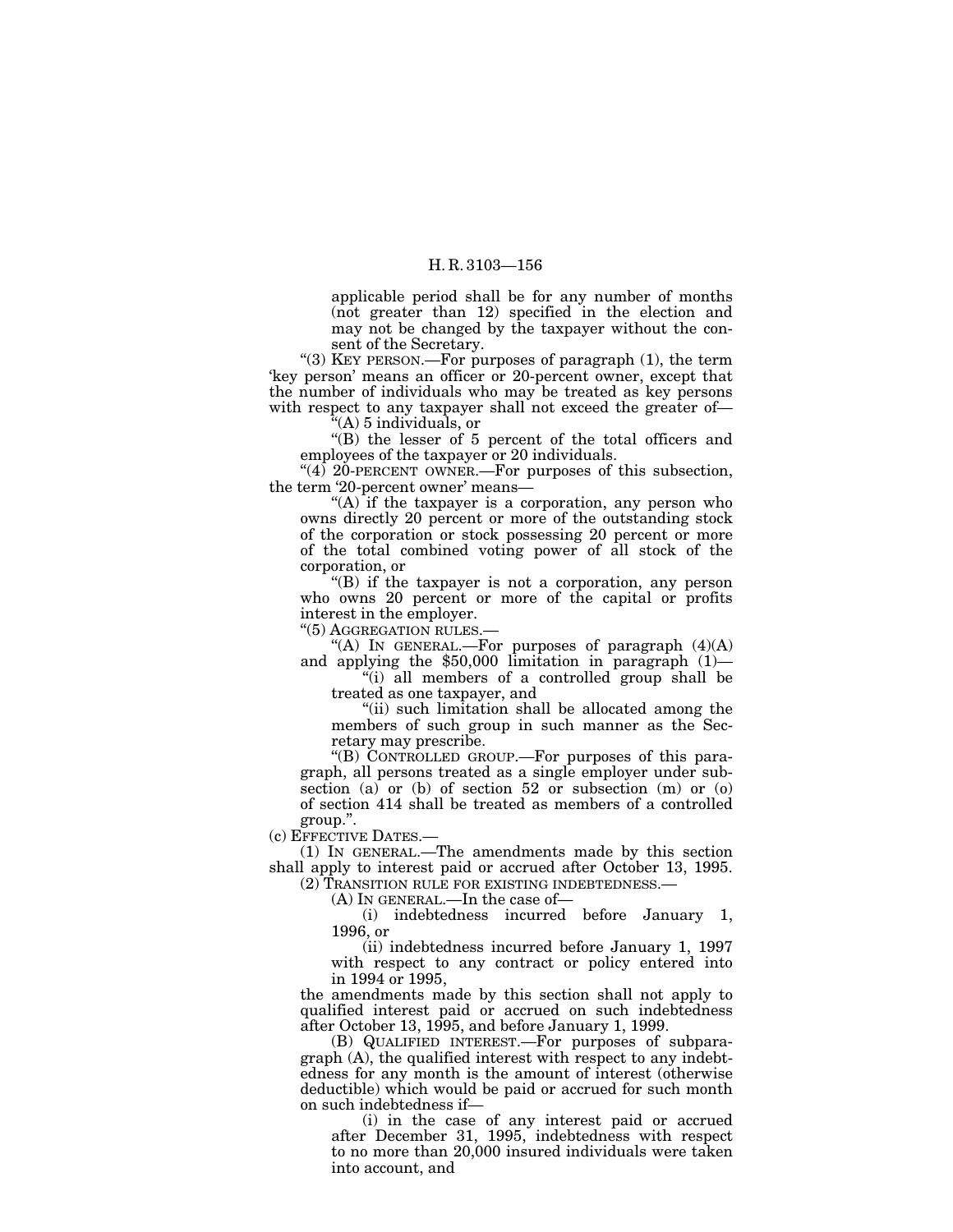(ii) the lesser of the following rates of interest were used for such month:

(I) The rate of interest specified under the terms of the indebtedness as in effect on October 13, 1995 (and without regard to modification of such terms after such date).

(II) The applicable percentage of the rate of interest described as Moody's Corporate Bond Yield Average-Monthly Average Corporates as published by Moody's Investors Service, Inc., or any successor thereto, for such month.

For purposes of clause (i), all persons treated as a single employer under subsection (a) or (b) of section 52 of the Internal Revenue Code of 1986 or subsection (m) or (o) of section 414 of such Code shall be treated as 1 person. Subclause (II) of clause (ii) shall not apply to any month before January 1, 1996.

(C) APPLICABLE PERCENTAGE.—For purposes of subparagraph (B), the applicable percentage is as follows:

#### **For calendar year: The percentage is:** 1996 .......................................................................................... 100 percent 1997 .......................................................................................... 90 percent 1998 .......................................................................................... 80 percent.

(3) SPECIAL RULE FOR GRANDFATHERED CONTRACTS.—This section shall not apply to any contract purchased on or before June 20, 1986, except that section 264(d)(2) of the Internal Revenue Code of 1986 shall apply to interest paid or accrued after October 13, 1995.

(d) SPREAD OF INCOME INCLUSION ON SURRENDER, ETC. OF CONTRACTS.—

(1) IN GENERAL.—If any amount is received under any life insurance policy or endowment or annuity contract described in paragraph (4) of section 264(a) of the Internal Revenue Code of 1986—

(A) on the complete surrender, redemption, or maturity of such policy or contract during calendar year 1996, 1997, or 1998, or

(B) in full discharge during any such calendar year of the obligation under the policy or contract which is in the nature of a refund of the consideration paid for the policy or contract,

then (in lieu of any other inclusion in gross income) such amount shall be includible in gross income ratably over the 4-taxable year period beginning with the taxable year such amount would (but for this paragraph) be includible. The preceding sentence shall only apply to the extent the amount is includible in gross income for the taxable year in which the event described in subparagraph  $(A)$  or  $(B)$  occurs.

(2) SPECIAL RULES FOR APPLYING SECTION 264.—A contract shall not be treated as—

(A) failing to meet the requirement of section  $264(c)(1)$ of the Internal Revenue Code of 1986, or

(B) a single premium contract under section 264(b)(1) of such Code,

solely by reason of an occurrence described in subparagraph (A) or (B) of paragraph (1) of this subsection or solely by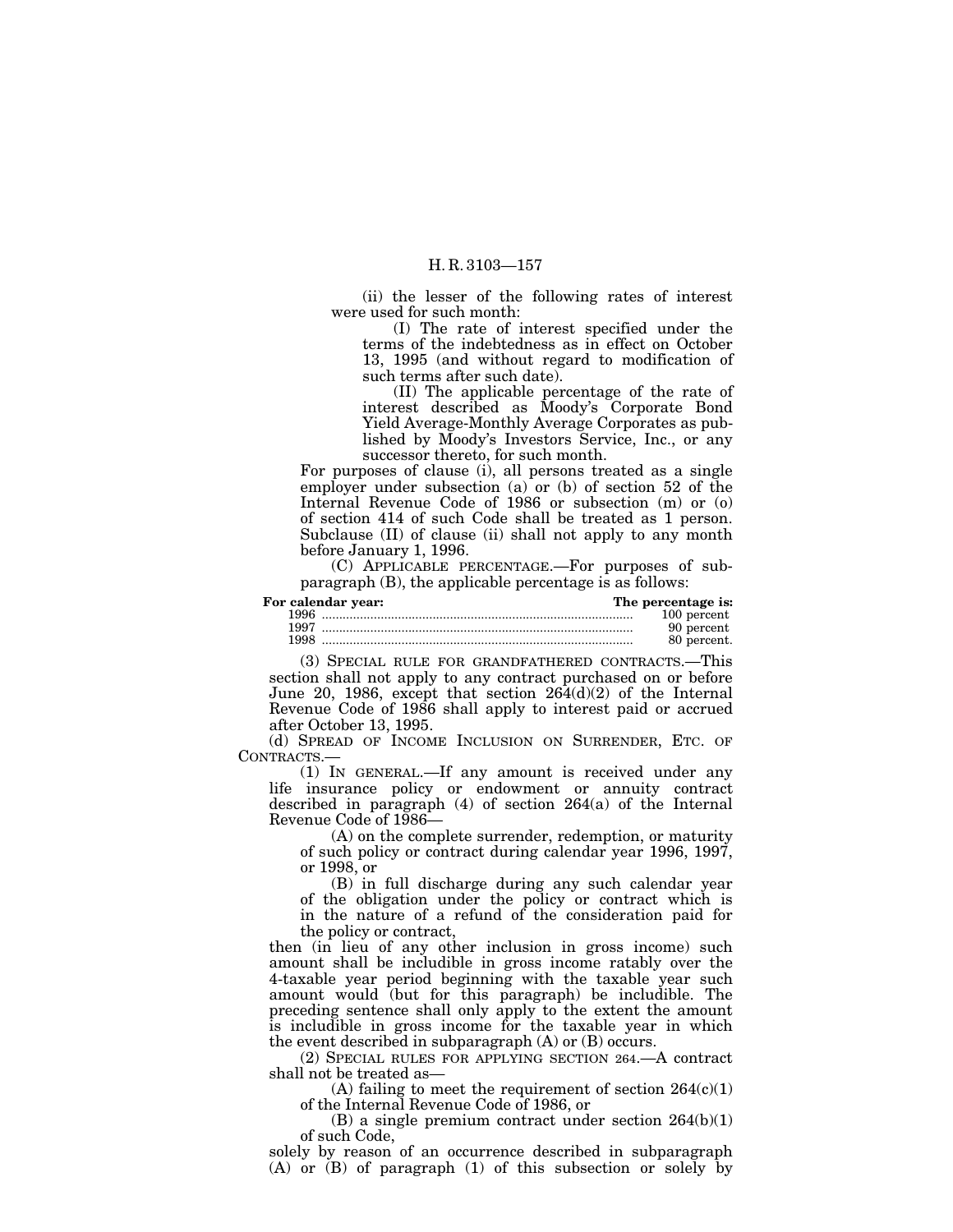reason of no additional premiums being received under the contract by reason of a lapse occurring after October 13, 1995.

(3) SPECIAL RULE FOR DEFERRED ACQUISITION COSTS.—In the case of the occurrence of any event described in subparagraph  $(A)$  or  $(B)$  of paragraph  $(1)$  of this subsection with respect to any policy or contract—

(A) section 848 of the Internal Revenue Code of 1986 shall not apply to the unamortized balance (if any) of the specified policy acquisition expenses attributable to such policy or contract immediately before the insurance company's taxable year in which such event occurs, and

(B) there shall be allowed as a deduction to such company for such taxable year under chapter 1 of such Code an amount equal to such unamortized balance.

# **Subtitle B—Treatment of Individuals Who Lose United States Citizenship**

### **SEC. 511. REVISION OF INCOME, ESTATE, AND GIFT TAXES ON INDIVIDUALS WHO LOSE UNITED STATES CITIZENSHIP.**

(a) IN GENERAL.—Subsection (a) of section 877 is amended to read as follows:<br>"(a) TREATMENT OF EXPATRIATES.—

"(1) IN GENERAL.—Every nonresident alien individual who, within the 10-year period immediately preceding the close of the taxable year, lost United States citizenship, unless such loss did not have for one of its principal purposes the avoidance of taxes under this subtitle or subtitle  $\vec{B}$ , shall be taxable for such taxable year in the manner provided in subsection (b) if the tax imposed pursuant to such subsection exceeds the tax which, without regard to this section, is imposed pursuant to section 871.<br>
"(2) CERTAIN INDIVIDUALS TREATED AS HAVING TAX AVOID-

ANCE PURPOSE.—For purposes of paragraph  $(1)$ , an individual shall be treated as having a principal purpose to avoid such taxes if—

"(A) the average annual net income tax (as defined in section  $38(c)(1)$  of such individual for the period of 5 taxable years ending before the date of the loss of United States citizenship is greater than \$100,000, or

''(B) the net worth of the individual as of such date is \$500,000 or more.

In the case of the loss of United States citizenship in any calendar year after 1996, such \$100,000 and \$500,000 amounts shall be increased by an amount equal to such dollar amount multiplied by the cost-of-living adjustment determined under section 1(f)(3) for such calendar year by substituting '1994' for '1992' in subparagraph (B) thereof. Any increase under the preceding sentence shall be rounded to the nearest multiple of  $$1,000."$ .

(b) EXCEPTIONS.—

(1) IN GENERAL.—Section 877 is amended by striking subsection (d), by redesignating subsection (c) as subsection (d), and by inserting after subsection (b) the following new subsection:

''(c) TAX AVOIDANCE NOT PRESUMED IN CERTAIN CASES.—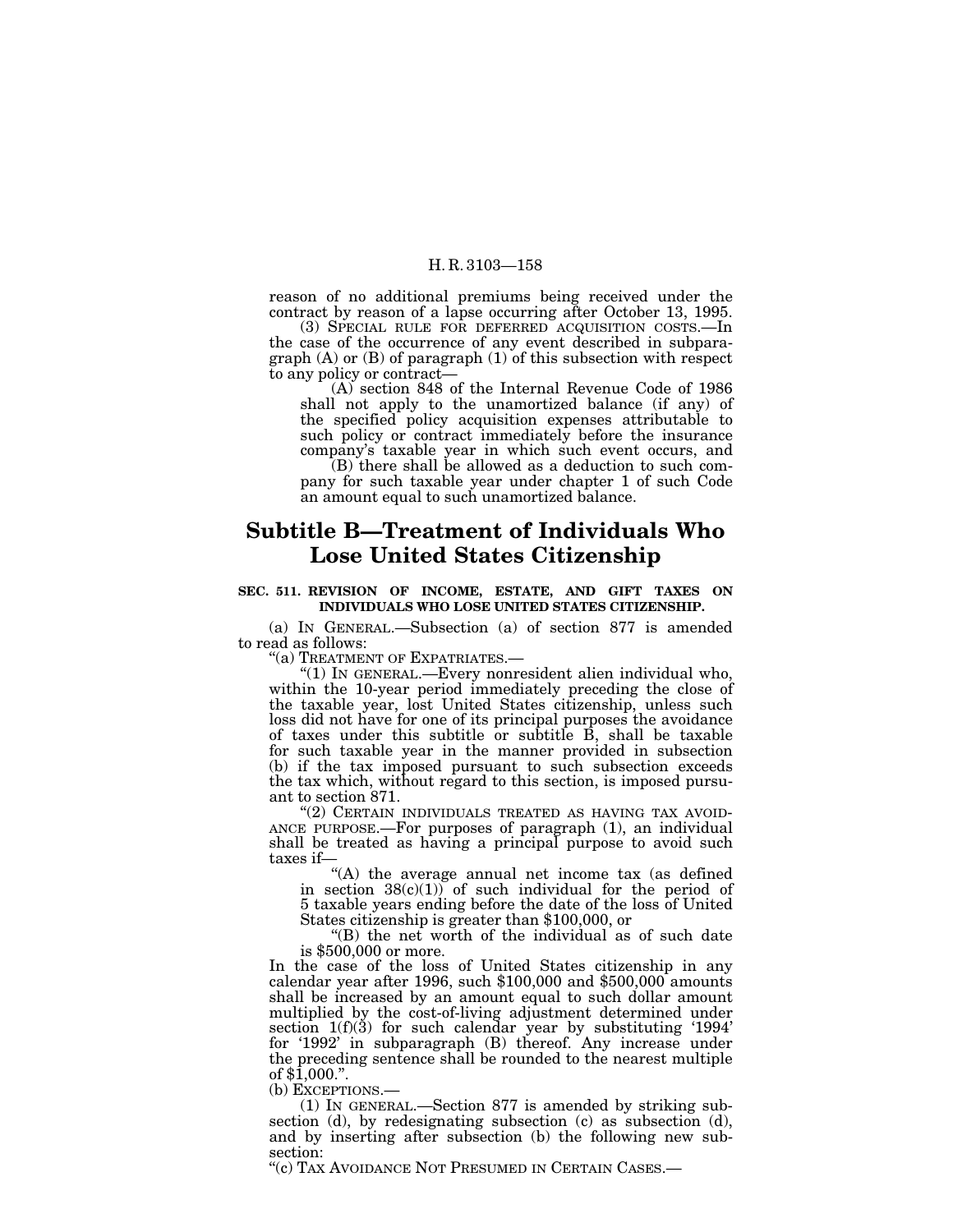"(1) In GENERAL.—Subsection  $(a)(2)$  shall not apply to an individual if—

''(A) such individual is described in a subparagraph of paragraph (2) of this subsection, and

" $(B)$  within the 1-year period beginning on the date of the loss of United States citizenship, such individual submits a ruling request for the Secretary's determination as to whether such loss has for one of its principal purposes the avoidance of taxes under this subtitle or subtitle B. ''(2) INDIVIDUALS DESCRIBED.—

''(A) DUAL CITIZENSHIP, ETC.—An individual is described in this subparagraph if—

''(i) the individual became at birth a citizen of the United States and a citizen of another country and continues to be a citizen of such other country, or

''(ii) the individual becomes (not later than the close of a reasonable period after loss of United States citizenship) a citizen of the country in which—

''(I) such individual was born,

''(II) if such individual is married, such individual's spouse was born, or

''(III) either of such individual's parents were born.

''(B) LONG-TERM FOREIGN RESIDENTS.—An individual is described in this subparagraph if, for each year in the 10-year period ending on the date of loss of United States citizenship, the individual was present in the United States for 30 days or less. The rule of section  $7701(b)(3)(D)(ii)$ shall apply for purposes of this subparagraph.

''(C) RENUNCIATION UPON REACHING AGE OF MAJOR-ITY.—An individual is described in this subparagraph if the individual's loss of United States citizenship occurs before such individual attains age 181⁄2.

''(D) INDIVIDUALS SPECIFIED IN REGULATIONS.—An individual is described in this subparagraph if the individual is described in a category of individuals prescribed by regulation by the Secretary.''.

(2) TECHNICAL AMENDMENT.—Paragraph (1) of section 877(b) of such Code is amended by striking ''subsection (c)'' and inserting "subsection (d)".

(c) TREATMENT OF PROPERTY DISPOSED OF IN NONRECOGNITION TRANSACTIONS; TREATMENT OF DISTRIBUTIONS FROM CERTAIN CON-TROLLED FOREIGN CORPORATIONS.—Subsection (d) of section 877, as redesignated by subsection (b), is amended to read as follows:

''(d) SPECIAL RULES FOR SOURCE, ETC.—For purposes of subsection (b)—

''(1) SOURCE RULES.—The following items of gross income shall be treated as income from sources within the United States:

''(A) SALE OF PROPERTY.—Gains on the sale or exchange of property (other than stock or debt obligations) located in the United States.

''(B) STOCK OR DEBT OBLIGATIONS.—Gains on the sale or exchange of stock issued by a domestic corporation or debt obligations of United States persons or of the United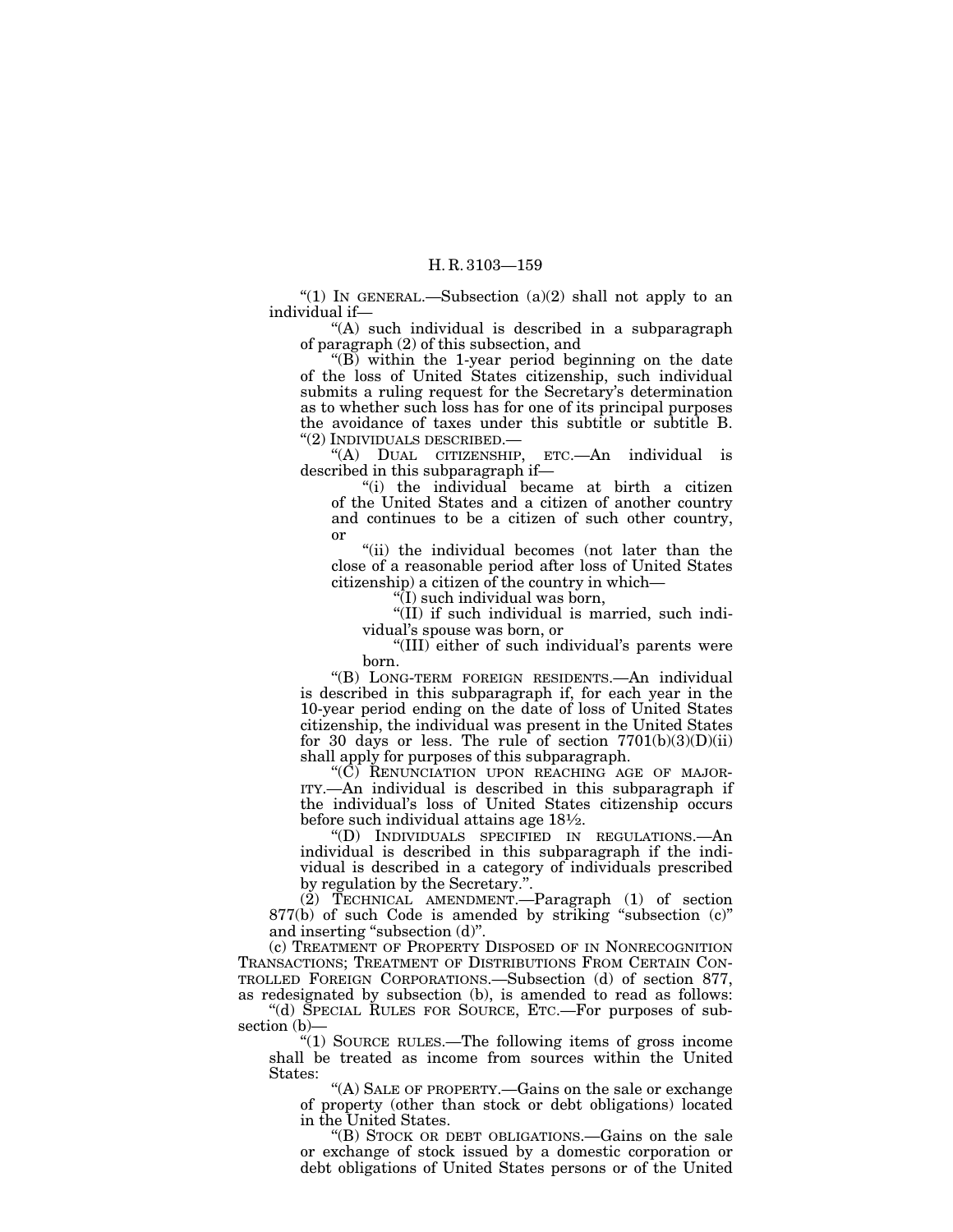States, a State or political subdivision thereof, or the District of Columbia.

''(C) INCOME OR GAIN DERIVED FROM CONTROLLED FOREIGN CORPORATION.—Any income or gain derived from stock in a foreign corporation but only—

"(i) if the individual losing United States citizenship owned (within the meaning of section  $958(a)$ ), or is considered as owning (by applying the ownership rules of section  $958(b)$ , at any time during the 2year period ending on the date of the loss of United States citizenship, more than 50 percent of—

''(I) the total combined voting power of all classes of stock entitled to vote of such corporation, or

''(II) the total value of the stock of such corporation, and

''(ii) to the extent such income or gain does not exceed the earnings and profits attributable to such stock which were earned or accumulated before the loss of citizenship and during periods that the ownership requirements of clause (i) are met.

''(2) GAIN RECOGNITION ON CERTAIN EXCHANGES.—

''(A) IN GENERAL.—In the case of any exchange of property to which this paragraph applies, notwithstanding any other provision of this title, such property shall be treated as sold for its fair market value on the date of such exchange, and any gain shall be recognized for the taxable year which includes such date.

''(B) EXCHANGES TO WHICH PARAGRAPH APPLIES.—This paragraph shall apply to any exchange during the 10 year period described in subsection (a) if—

''(i) gain would not (but for this paragraph) be recognized on such exchange in whole or in part for purposes of this subtitle,

"(ii) income derived from such property was from sources within the United States (or, if no income was so derived, would have been from such sources), and

''(iii) income derived from the property acquired in the exchange would be from sources outside the United States.

''(C) EXCEPTION.—Subparagraph (A) shall not apply if the individual enters into an agreement with the Secretary which specifies that any income or gain derived from the property acquired in the exchange (or any other property which has a basis determined in whole or part by reference to such property) during such 10-year period shall be treated as from sources within the United States. If the property transferred in the exchange is disposed of by the person acquiring such property, such agreement shall terminate and any gain which was not recognized by reason of such agreement shall be recognized as of the date of such disposition.

''(D) SECRETARY MAY EXTEND PERIOD.—To the extent provided in regulations prescribed by the Secretary, subparagraph  $(B)$  shall be applied by substituting the 15-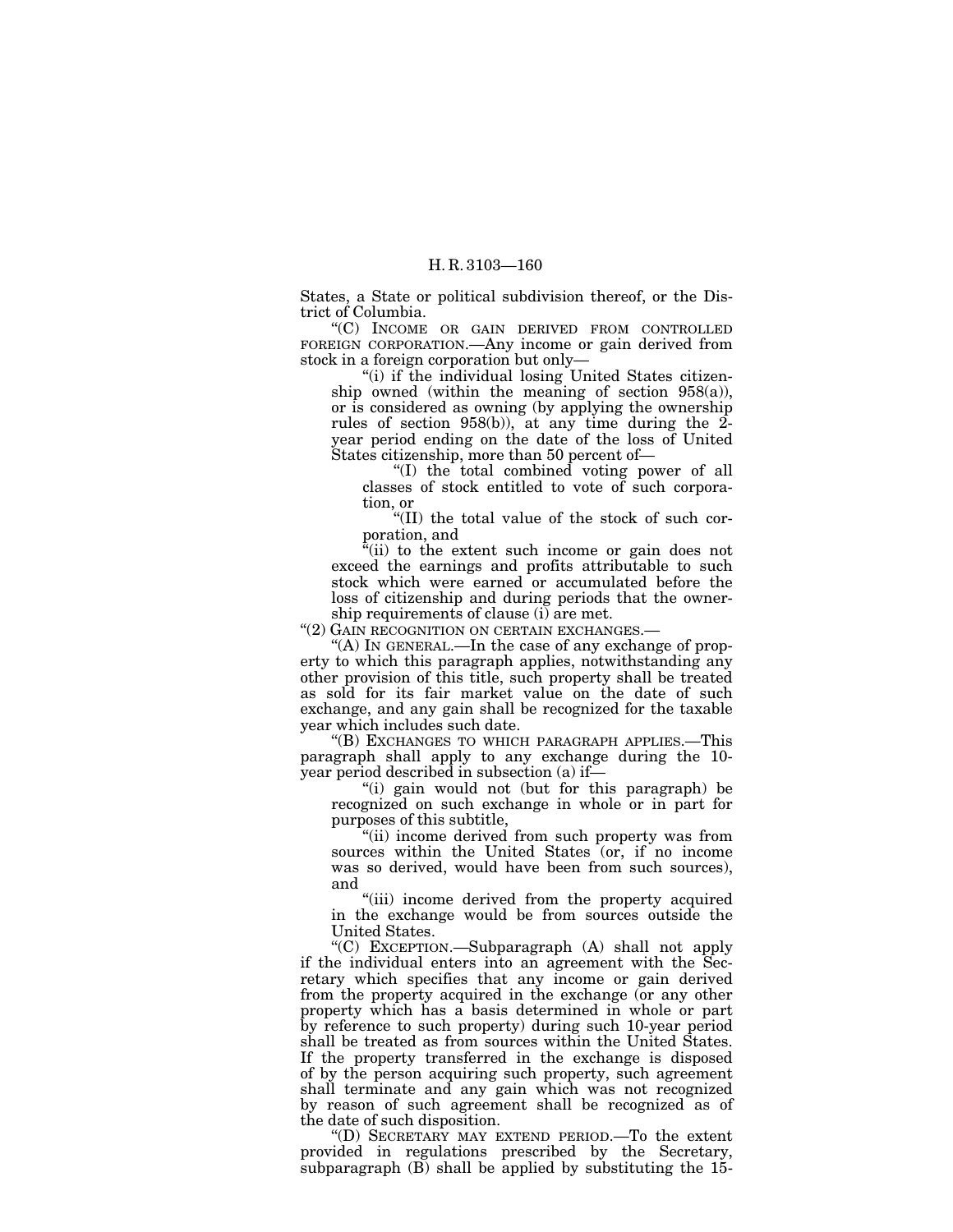year period beginning 5 years before the loss of United States citizenship for the 10-year period referred to therein.

"(E) SECRETARY MAY REQUIRE RECOGNITION OF GAIN IN CERTAIN CASES.—To the extent provided in regulations prescribed by the Secretary—

"(i) the removal of appreciated tangible personal property from the United States, and

"(ii) any other occurrence which (without recognition of gain) results in a change in the source of the

income or gain from property from sources within the United States to sources outside the United States, shall be treated as an exchange to which this paragraph applies.

''(3) SUBSTANTIAL DIMINISHING OF RISKS OF OWNERSHIP.— For purposes of determining whether this section applies to any gain on the sale or exchange of any property, the running of the 10-year period described in subsection (a) shall be suspended for any period during which the individual's risk of loss with respect to the property is substantially diminished  $by-$ 

''(A) the holding of a put with respect to such property (or similar property),

''(B) the holding by another person of a right to acquire the property, or

''(C) a short sale or any other transaction.

"(4) TREATMENT OF PROPERTY CONTRIBUTED TO CONTROLLED FOREIGN CORPORATIONS.—

''(A) IN GENERAL.—If—

''(i) an individual losing United States citizenship contributes property to any corporation which, at the time of the contribution, is described in subparagraph (B), and

''(ii) income derived from such property was from sources within the United States (or, if no income

was so derived, would have been from such sources), during the 10-year period referred to in subsection (a), any income or gain on such property (or any other property which has a basis determined in whole or part by reference to such property) received or accrued by the corporation shall be treated as received or accrued directly by such individual and not by such corporation. The preceding sentence shall not apply to the extent the property has been treated under subparagraph (C) as having been sold by such corporation.

''(B) CORPORATION DESCRIBED.—A corporation is described in this subparagraph with respect to an individual if, were such individual a United States citizen—

''(i) such corporation would be a controlled foreign corporation (as defined in 957), and

''(ii) such individual would be a United States shareholder (as defined in section 951(b)) with respect to such corporation.

"(C) DISPOSITION OF STOCK IN CORPORATION.—If stock in the corporation referred to in subparagraph (A) (or any other stock which has a basis determined in whole or part by reference to such stock) is disposed of during the 10-year period referred to in subsection (a) and while the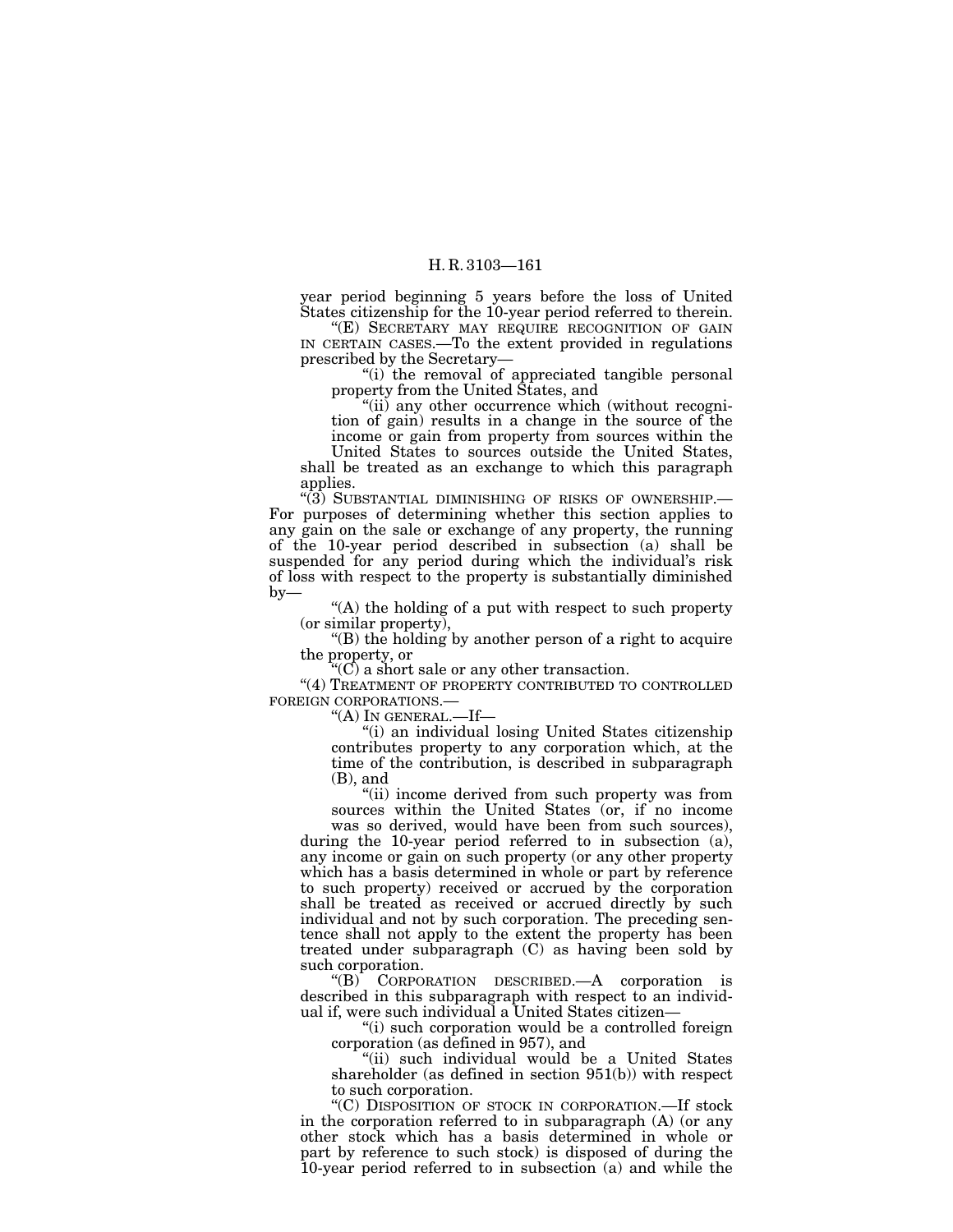property referred to in subparagraph (A) is held by such corporation, a pro rata share of such property (determined on the basis of the value of such stock) shall be treated as sold by the corporation immediately before such disposition.

''(D) ANTI-ABUSE RULES.—The Secretary shall prescribe such regulations as may be necessary to prevent the avoidance of the purposes of this paragraph, including where—

''(i) the property is sold to the corporation, and

''(ii) the property taken into account under subparagraph (A) is sold by the corporation.

"(E) INFORMATION REPORTING.—The Secretary shall require such information reporting as is necessary to carry out the purposes of this paragraph.''.

(d) CREDIT FOR FOREIGN TAXES IMPOSED ON UNITED STATES SOURCE INCOME.—

(1) Subsection (b) of section 877 is amended by adding at the end the following new sentence: ''The tax imposed solely by reason of this section shall be reduced (but not below zero) by the amount of any income, war profits, and excess profits taxes (within the meaning of section 903) paid to any foreign country or possession of the United States on any income of the taxpayer on which tax is imposed solely by reason of this section.''

(2) Subsection (a) of section 877, as amended by subsection (a), is amended by inserting "(after any reduction in such tax under the last sentence of such subsection)" after "such subsection".<br>(e) COMPARABLE ESTATE AND GIFT TAX TREATMENT.—

(1) ESTATE TAX  $-$ <br>(A) IN GENERAL.—Subsection (a) of section 2107 is amended to read as follows:<br>"(a) TREATMENT OF EXPATRIATES.-

"(1) RATE OF TAX.—A tax computed in accordance with the table contained in section 2001 is hereby imposed on the transfer of the taxable estate, determined as provided in section 2106, of every decedent nonresident not a citizen of the United States if, within the 10-year period ending with the date of death, such decedent lost United States citizenship, unless such loss did not have for one of its principal purposes the avoidance of taxes under this subtitle or subtitle A.

''(2) CERTAIN INDIVIDUALS TREATED AS HAVING TAX AVOIDANCE PURPOSE.—<br>"(A) IN GENERAL.—For purposes of paragraph  $(1)$ , an

individual shall be treated as having a principal purpose to avoid such taxes if such individual is so treated under section  $877(a)(2)$ .

''(B) EXCEPTION.—Subparagraph (A) shall not apply to a decedent meeting the requirements of section  $877(c)(1)$ .

(B) CREDIT FOR FOREIGN DEATH TAXES.—Subsection (c) of section 2107 is amended by redesignating paragraph (2) as paragraph (3) and by inserting after paragraph (1) the following new paragraph:

"(2) CREDIT FOR FOREIGN DEATH TAXES.-

"(A) IN GENERAL.—The tax imposed by subsection  $(a)$ shall be credited with the amount of any estate, inherit-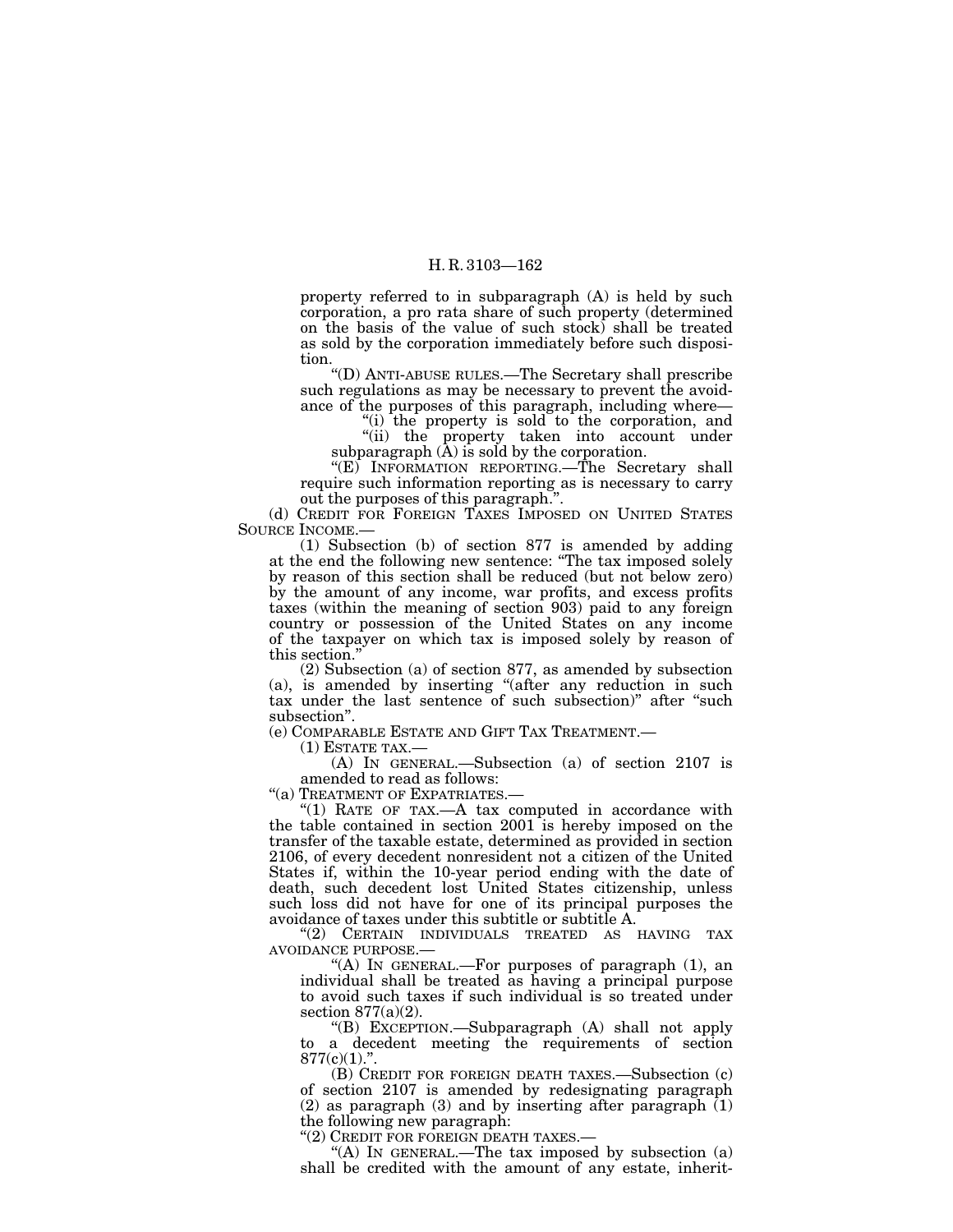ance, legacy, or succession taxes actually paid to any foreign country in respect of any property which is included in the gross estate solely by reason of subsection (b).

 $*(B)$  LIMITATION ON CREDIT.—The credit allowed by subparagraph (A) for such taxes paid to a foreign country shall not exceed the lesser of—

''(i) the amount which bears the same ratio to the amount of such taxes actually paid to such foreign country in respect of property included in the gross estate as the value of the property included in the gross estate solely by reason of subsection (b) bears to the value of all property subjected to such taxes by such foreign country, or

"(ii) such property's proportionate share of the excess of—

''(I) the tax imposed by subsection (a), over

''(II) the tax which would be imposed by section 2101 but for this section.

''(C) PROPORTIONATE SHARE.—For purposes of subparagraph (B), a property's proportionate share is the percentage of the value of the property which is included in the gross estate solely by reason of subsection (b) bears to the total value of the gross estate."

(C) EXPANSION OF INCLUSION IN GROSS ESTATE OF STOCK OF FOREIGN CORPORATIONS.—Paragraph (2) of section 2107(b) is amended by striking ''more than 50 percent of'' and all that follows and inserting ''more than 50 percent of—

''(A) the total combined voting power of all classes of stock entitled to vote of such corporation, or

"(B) the total value of the stock of such corporation,".<br>(2) GIFT TAX.—

(A) IN GENERAL.—Paragraph (3) of section  $2501(a)$  is amended to read as follows:

''(3) EXCEPTION.— ''(A) CERTAIN INDIVIDUALS.—Paragraph (2) shall not apply in the case of a donor who, within the 10-year period ending with the date of transfer, lost United States citizenship, unless such loss did not have for one of its principal purposes the avoidance of taxes under this subtitle or subtitle A.

''(B) CERTAIN INDIVIDUALS TREATED AS HAVING TAX AVOIDANCE PURPOSE.—For purposes of subparagraph (A), an individual shall be treated as having a principal purpose to avoid such taxes if such individual is so treated under section 877(a)(2).

''(C) EXCEPTION FOR CERTAIN INDIVIDUALS.—Subparagraph (B) shall not apply to a decedent meeting the requirements of section  $877(c)(1)$ .

''(D) CREDIT FOR FOREIGN GIFT TAXES.—The tax imposed by this section solely by reason of this paragraph shall be credited with the amount of any gift tax actually paid to any foreign country in respect of any gift which is taxable under this section solely by reason of this paragraph.''.

(f) COMPARABLE TREATMENT OF LAWFUL PERMANENT RESIDENTS WHO CEASE TO BE TAXED AS RESIDENTS.—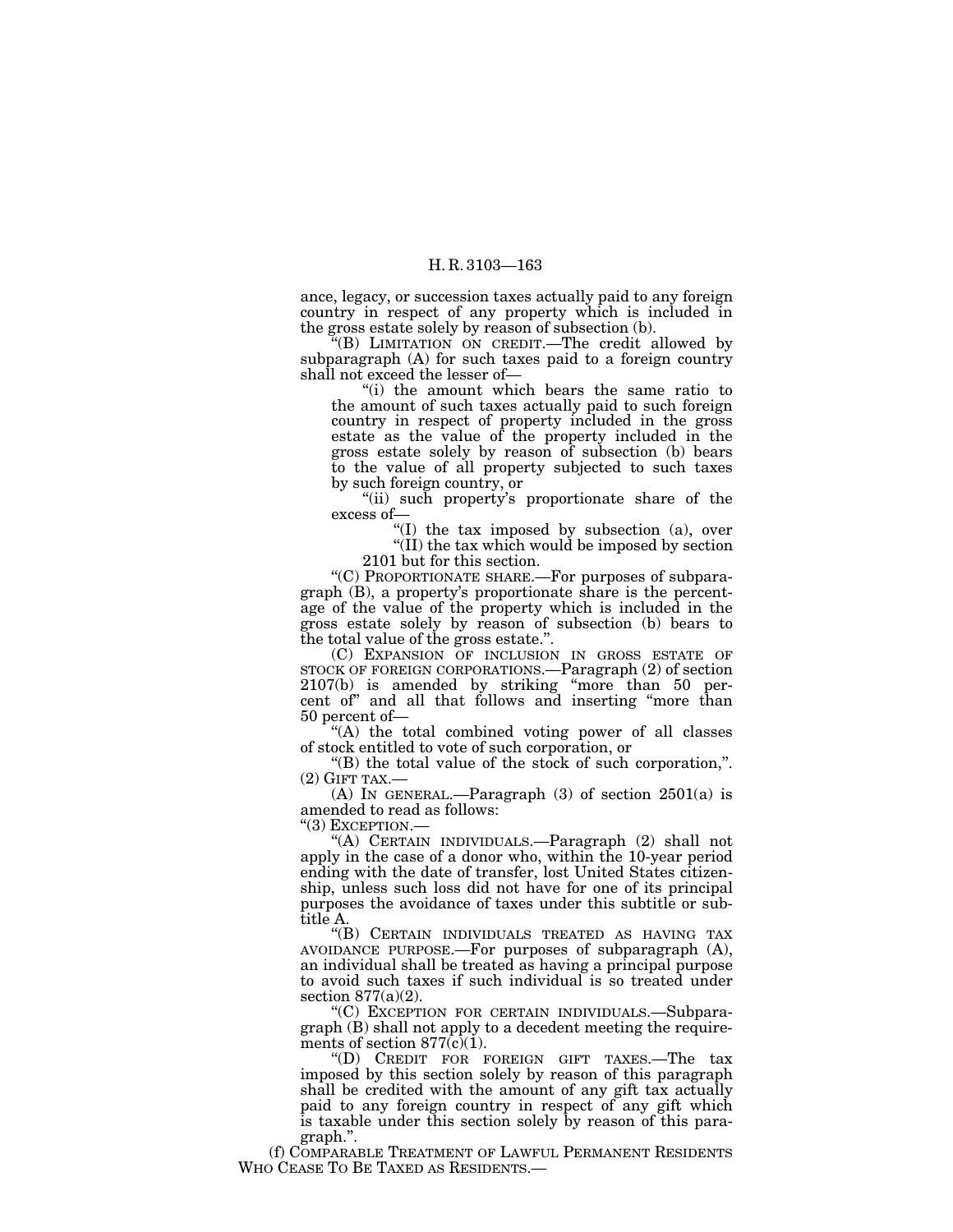(1) IN GENERAL.—Section 877 is amended by redesignating subsection (e) as subsection (f) and by inserting after subsection (d) the following new subsection:

''(e) COMPARABLE TREATMENT OF LAWFUL PERMANENT RESI-DENTS WHO CEASE TO BE TAXED AS RESIDENTS.

''(1) IN GENERAL.—Any long-term resident of the United States who—

''(A) ceases to be a lawful permanent resident of the United States (within the meaning of section  $7701(b)(6)$ , or

''(B) commences to be treated as a resident of a foreign country under the provisions of a tax treaty between the United States and the foreign country and who does not waive the benefits of such treaty applicable to residents of the foreign country,

shall be treated for purposes of this section and sections 2107, 2501, and 6039F in the same manner as if such resident were a citizen of the United States who lost United States citizenship on the date of such cessation or commencement.

''(2) LONG-TERM RESIDENT.—For purposes of this subsection, the term 'long-term resident' means any individual (other than a citizen of the United States) who is a lawful permanent resident of the United States in at least 8 taxable years during the period of 15 taxable years ending with the taxable year during which the event described in subparagraph (A) or (B) of paragraph (1) occurs. For purposes of the preceding sentence, an individual shall not be treated as a lawful permanent resident for any taxable year if such individual is treated as a resident of a foreign country for the taxable year under the provisions of a tax treaty between the United States and the foreign country and does not waive the benefits of such treaty applicable to residents of the foreign country.<br>"(3) SPECIAL RULES.—

"(A) EXCEPTIONS NOT TO APPLY.—Subsection (c) shall not apply to an individual who is treated as provided in paragraph (1).

''(B) STEP-UP IN BASIS.—Solely for purposes of determining any tax imposed by reason of this subsection, property which was held by the long-term resident on the date the individual first became a resident of the United States shall be treated as having a basis on such date of not less than the fair market value of such property on such date. The preceding sentence shall not apply if the individual elects not to have such sentence apply. Such an election, once made, shall be irrevocable.

"(4) AUTHORITY TO EXEMPT INDIVIDUALS.—This subsection shall not apply to an individual who is described in a category of individuals prescribed by regulation by the Secretary.

''(5) REGULATIONS.—The Secretary shall prescribe such regulations as may be appropriate to carry out this subsection, including regulations providing for the application of this subsection in cases where an alien individual becomes a resident of the United States during the 10-year period after being treated as provided in paragraph (1).''.

(2) CONFORMING AMENDMENTS.—

(A) Section 2107 is amended by striking subsection (d), by redesignating subsection (e) as subsection (d), and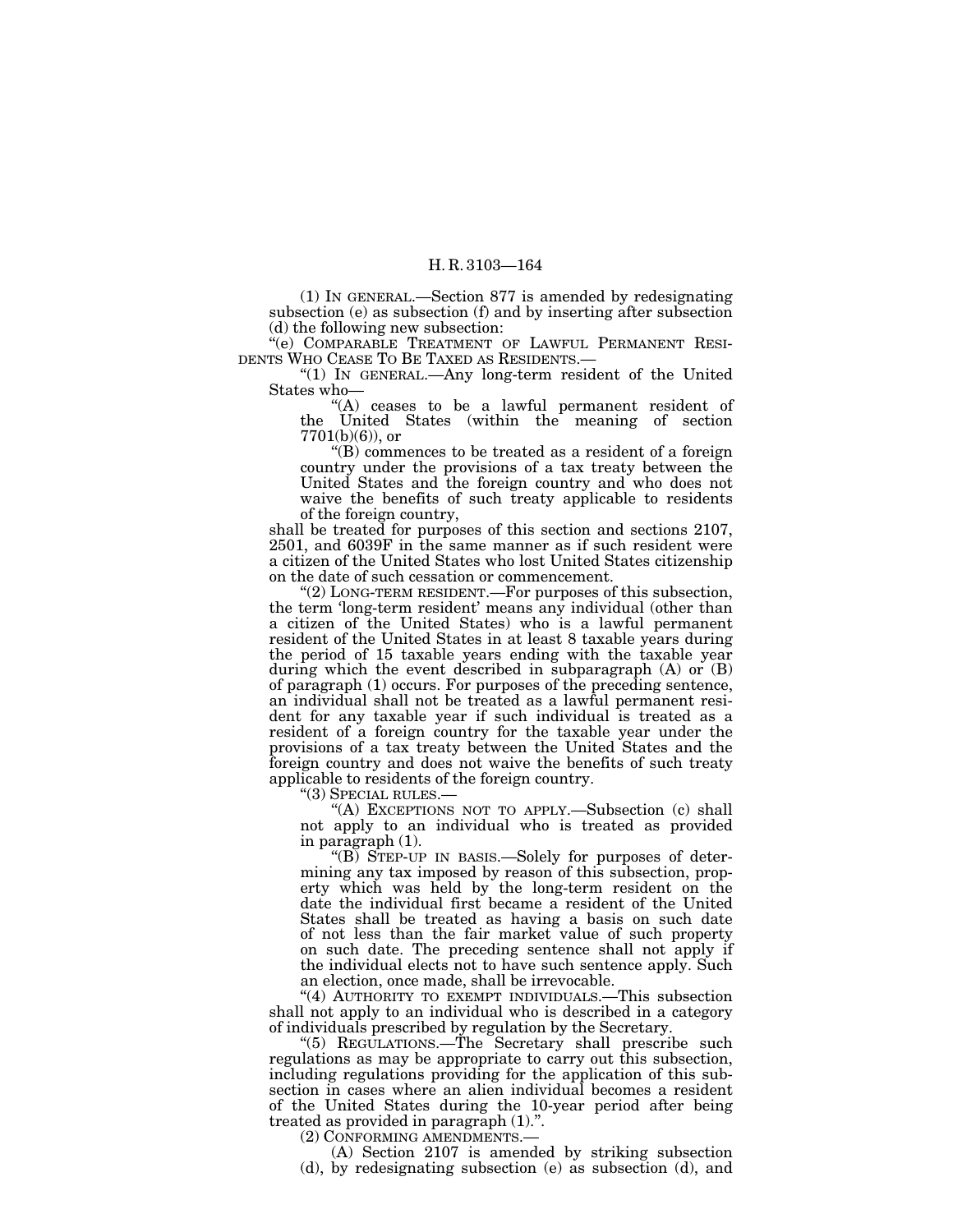by inserting after subsection (d) (as so redesignated) the following new subsection:

"(e) CROSS REFERENCE.

### **''For comparable treatment of long-term lawful permanent residents who ceased to be taxed as residents, see section 877(e).''.**

(B) Paragraph (3) of section 2501(a) (as amended by subsection  $(e)$  is amended by adding at the end the following new subparagraph:

''(E) CROSS REFERENCE.—

#### **''For comparable treatment of long-term lawful permanent residents who ceased to be taxed as residents, see section 877(e).''.**

(g) EFFECTIVE DATE.— (1) IN GENERAL.—The amendments made by this section shall apply to—

(A) individuals losing United States citizenship (within the meaning of section 877 of the Internal Revenue Code of 1986) on or after February 6, 1995, and

(B) long-term residents of the United States with respect to whom an event described in subparagraph (A) or  $(B)$  of section  $877(e)(1)$  of such Code occurs on or after February 6, 1995.

(2) RULING REQUESTS.—In no event shall the 1-year period referred to in section 877(c)(1)(B) of such Code, as amended by this section, expire before the date which is 90 days after the date of the enactment of this Act.<br>(3) SPECIAL RULE.—

 $(A)$  In GENERAL.—In the case of an individual who performed an act of expatriation specified in paragraph  $(1)$ ,  $(2)$ ,  $(3)$ , or  $(4)$  of section  $349(a)$  of the Immigration and Nationality Act (8 U.S.C. 1481(a)(1)–(4)) before February 6, 1995, but who did not, on or before such date, furnish to the United States Department of State a signed statement of voluntary relinquishment of United States nationality confirming the performance of such act, the amendments made by this section and section 512 shall apply to such individual except that the 10-year period described in section 877(a) of such Code shall not expire before the end of the 10-year period beginning on the date such statement is so furnished.

(B) EXCEPTION.—Subparagraph (A) shall not apply if the individual establishes to the satisfaction of the Secretary of the Treasury that such loss of United States citizenship occurred before February 6, 1994.

### **SEC. 512. INFORMATION ON INDIVIDUALS LOSING UNITED STATES CITIZENSHIP.**

(a) IN GENERAL.—Subpart A of part III of subchapter A of chapter 61 is amended by inserting after section 6039E the following new section:

### **''SEC. 6039F. INFORMATION ON INDIVIDUALS LOSING UNITED STATES CITIZENSHIP.**

"(a) IN GENERAL.—Notwithstanding any other provision of law, any individual who loses United States citizenship (within the meaning of section  $877(a)$ ) shall provide a statement which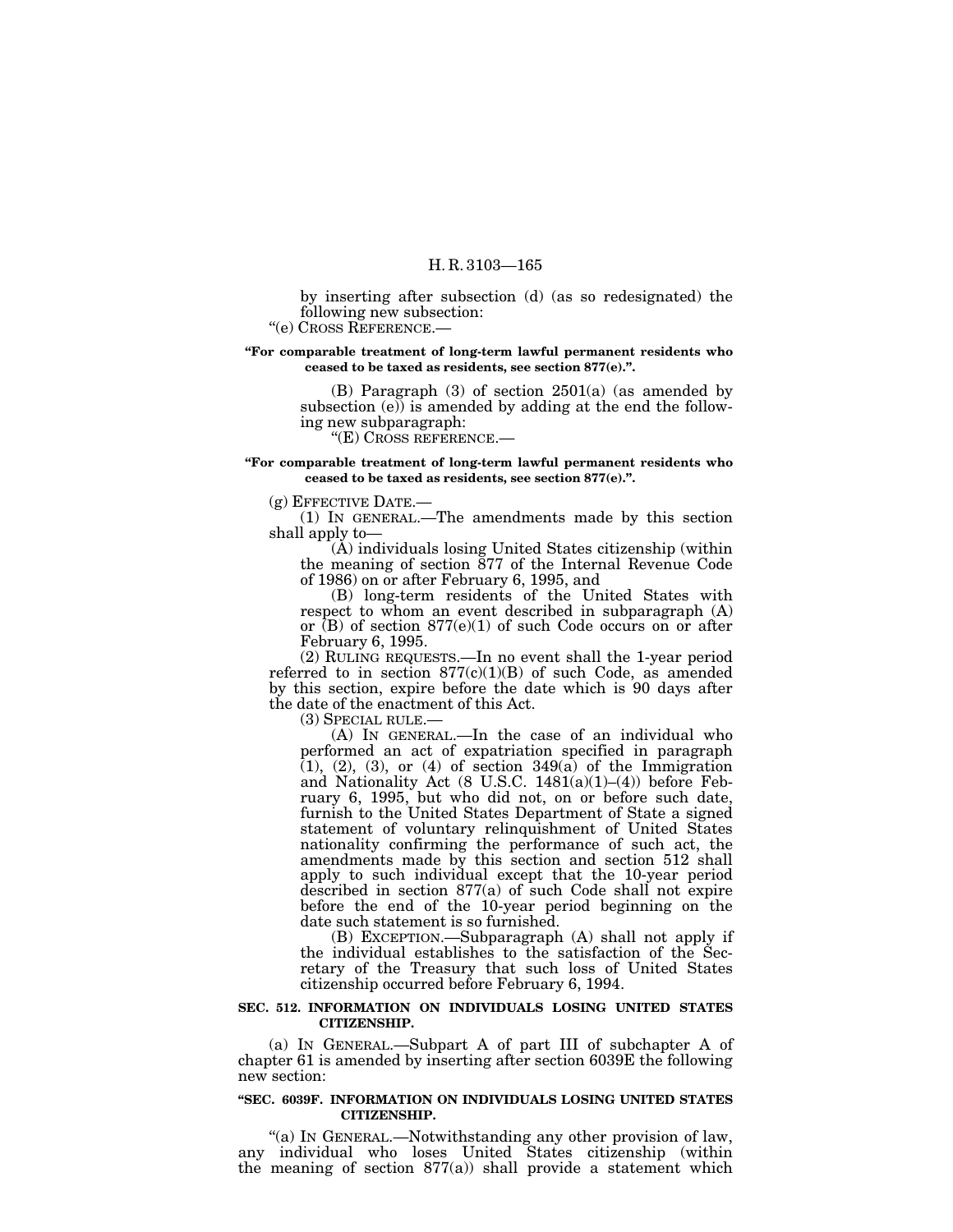includes the information described in subsection (b). Such statement shall be—

''(1) provided not later than the earliest date of any act referred to in subsection (c), and

 $''(2)$  provided to the person or court referred to in subsection (c) with respect to such act.

''(b) INFORMATION TO BE PROVIDED.—Information required under subsection (a) shall include—

" $(1)$  the taxpayer's TIN,

"(2) the mailing address of such individual's principal foreign residence,

 $(3)$  the foreign country in which such individual is residing,

''(4) the foreign country of which such individual is a citizen, "(5) in the case of an individual having a net worth of at least the dollar amount applicable under section 877(a)(2)(B), information detailing the assets and liabilities of such individual, and

''(6) such other information as the Secretary may prescribe. ''(c) ACTS DESCRIBED.—For purposes of this section, the acts referred to in this subsection are—

''(1) the individual's renunciation of his United States nationality before a diplomatic or consular officer of the United States pursuant to paragraph (5) of section 349(a) of the Immigration and Nationality Act (8 U.S.C. 1481(a)(5)),

 $\sqrt{\left(2\right)}$  the individual's furnishing to the United States Department of State a signed statement of voluntary relinquishment of United States nationality confirming the performance of an act of expatriation specified in paragraph (1), (2), (3), or (4) of section 349(a) of the Immigration and Nationality Act  $(8 \text{ U.S.C. } 1481(a)(1)–(4)),$ 

''(3) the issuance by the United States Department of State of a certificate of loss of nationality to the individual, or

''(4) the cancellation by a court of the United States of a naturalized citizen's certificate of naturalization.

''(d) PENALTY.—Any individual failing to provide a statement required under subsection (a) shall be subject to a penalty for each year (of the 10-year period beginning on the date of loss of United States citizenship) during any portion of which such failure continues in an amount equal to the greater of-

"(1) 5 percent of the tax required to be paid under section 877 for the taxable year ending during such year, or  $\degree$ (2) \$1,000,

unless it is shown that such failure is due to reasonable cause and not to willful neglect.

''(e) INFORMATION TO BE PROVIDED TO SECRETARY.—Notwithstanding any other provision of law—

"(1) any Federal agency or court which collects (or is required to collect) the statement under subsection (a) shall provide to the Secretary—

 $(A)$  a copy of any such statement, and

"(B) the name (and any other identifying information) of any individual refusing to comply with the provisions of subsection (a),

''(2) the Secretary of State shall provide to the Secretary a copy of each certificate as to the loss of American nationality under section 358 of the Immigration and Nationality Act which is approved by the Secretary of State, and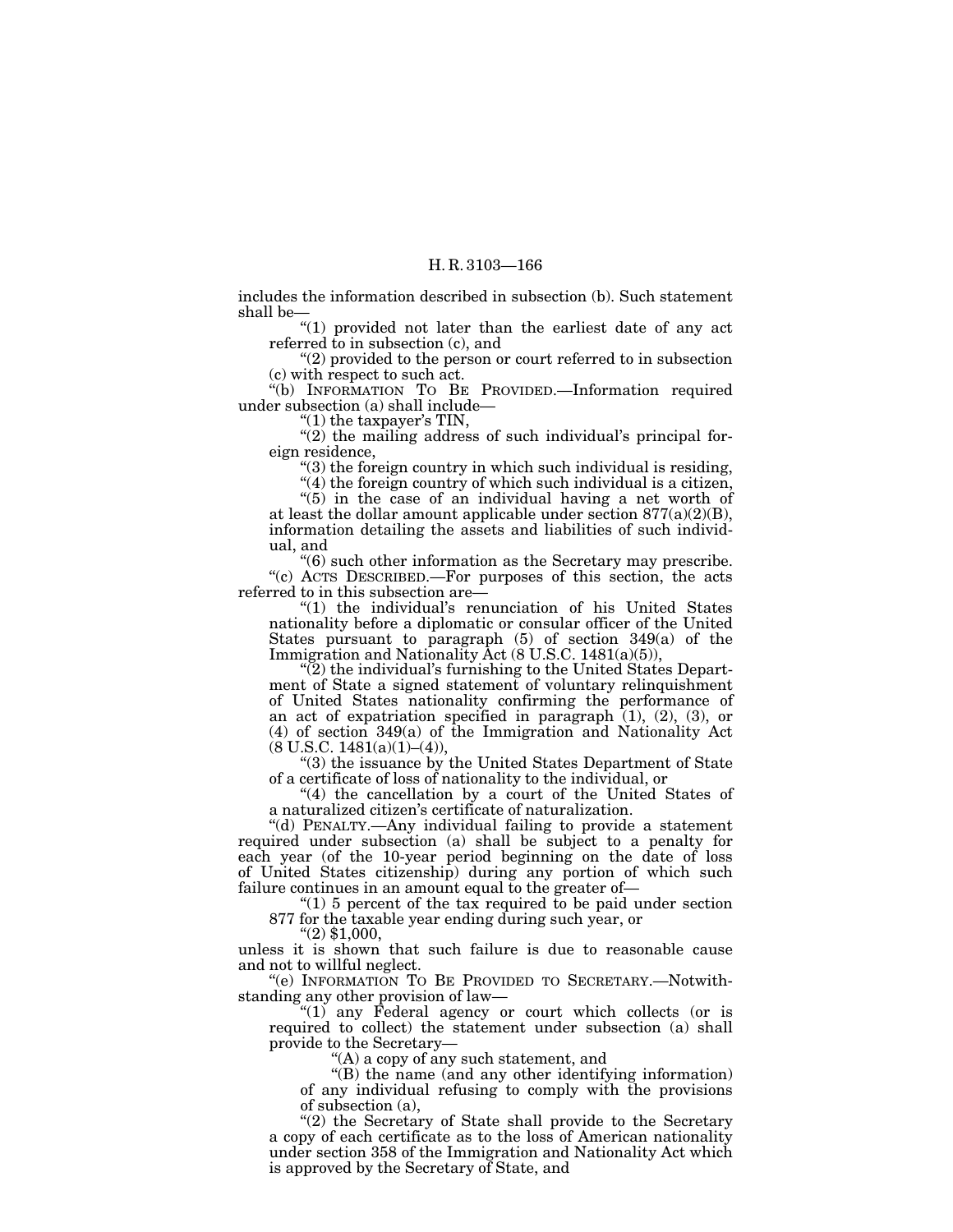"(3) the Federal agency primarily responsible for administering the immigration laws shall provide to the Secretary the name of each lawful permanent resident of the United States (within the meaning of section  $7701(b)(6)$ ) whose status as such has been revoked or has been administratively or judicially determined to have been abandoned.

Notwithstanding any other provision of law, not later than 30 days after the close of each calendar quarter, the Secretary shall publish in the Federal Register the name of each individual losing United States citizenship (within the meaning of section 877(a)) with respect to whom the Secretary receives information under the preceding sentence during such quarter.

'(f) REPORTING BY LONG-TERM LAWFUL PERMANENT RESIDENTS WHO CEASE TO BE TAXED AS RESIDENTS.—In lieu of applying the last sentence of subsection (a), any individual who is required to provide a statement under this section by reason of section  $877(e)(1)$  shall provide such statement with the return of tax imposed by chapter 1 for the taxable year during which the event described in such section occurs.

''(g) EXEMPTION.—The Secretary may by regulations exempt any class of individuals from the requirements of this section if he determines that applying this section to such individuals is not necessary to carry out the purposes of this section.''.

(b) CLERICAL AMENDMENT.—The table of sections for such subpart A is amended by inserting after the item relating to section 6039E the following new item:

''Sec. 6039F. Information on individuals losing United States citizenship.''.

(c) EFFECTIVE DATE.—The amendments made by this section shall apply to—

(1) individuals losing United States citizenship (within the meaning of section 877 of the Internal Revenue Code of 1986) on or after February 6, 1995, and

(2) long-term residents of the United States with respect to whom an event described in subparagraph (A) or (B) of section 877(e)(1) of such Code occurs on or after such date. In no event shall any statement required by such amendments be due before the 90th day after the date of the enactment of this Act.

### **SEC. 513. REPORT ON TAX COMPLIANCE BY UNITED STATES CITIZENS AND RESIDENTS LIVING ABROAD.**

Not later than 90 days after the date of the enactment of this Act, the Secretary of the Treasury shall prepare and submit to the Committee on Ways and Means of the House of Representatives and the Committee on Finance of the Senate a report—

(1) describing the compliance with subtitle A of the Internal Revenue Code of 1986 by citizens and lawful permanent residents of the United States (within the meaning of section 7701(b)(6) of such Code) residing outside the United States, and

(2) recommending measures to improve such compliance (including improved coordination between executive branch agencies).